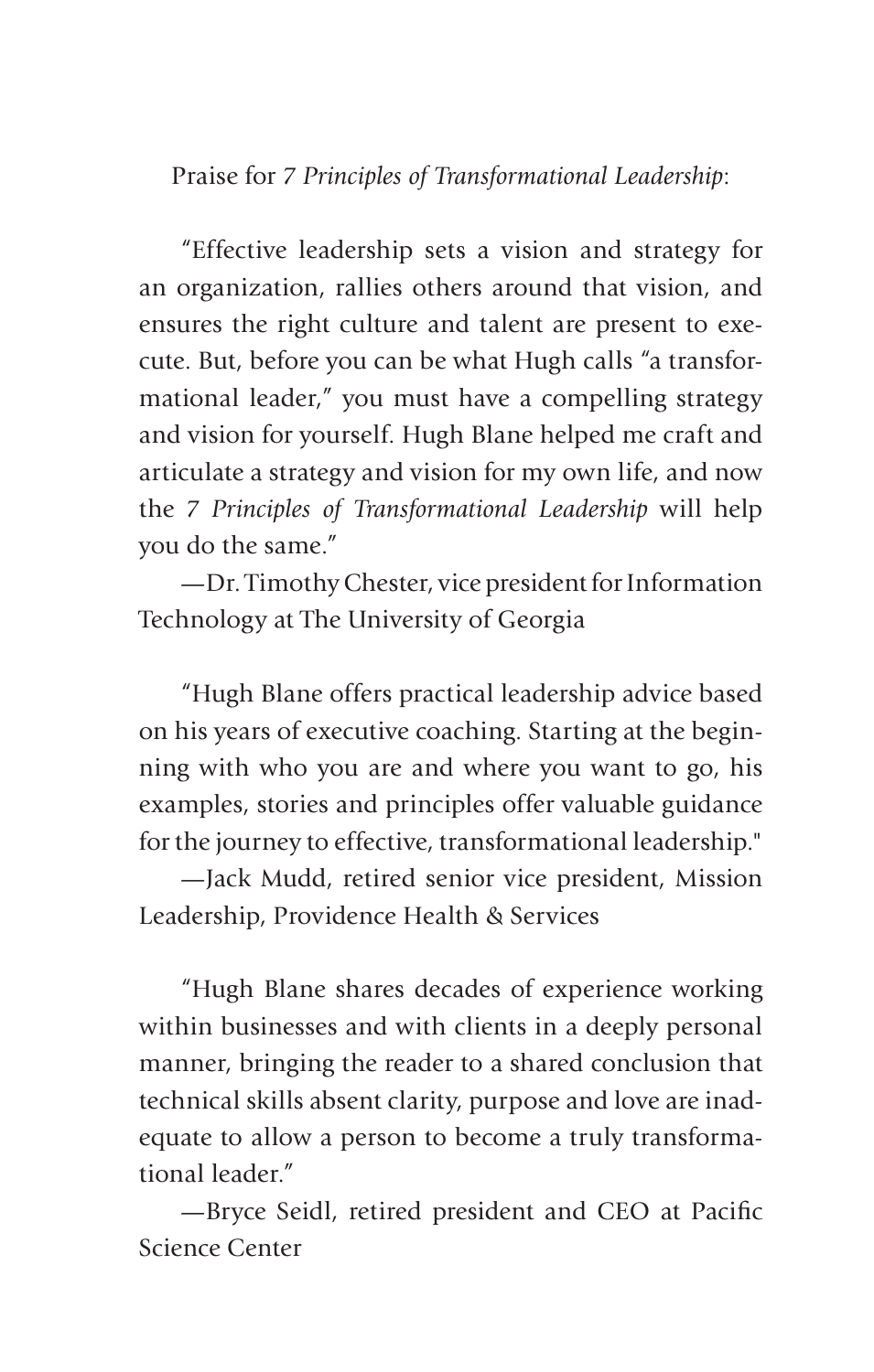"If you haven't read this book you are more lost than you realize! Far too many of us spend far too much time stuck on the hamster wheel of the day to day. Stuck with no direction and too much to do. But in this insightful book Hugh Blane gives us a clear road map of how to get off the hamster wheel and out of the fog by latching onto and then maintaining laser focus on our PURPOSE!!! Only apply these principals if you want a life far more fulfilling and if you want to close the gap between where you are today and where you aspire to be tomorrow!"

—John Felkins, director of coaching, Dave Ramsey

"Leadership is a choice we make, it's not just a role or a title. Being a transformational leader is both a privilege and a responsibility. Hugh Blane's *7 Principles of Transformational Leadership* outlines a paradigm and a framework on how anyone can be a transformational leader by choice."

—Deepak Goindwani, vice president, product development at CDK Global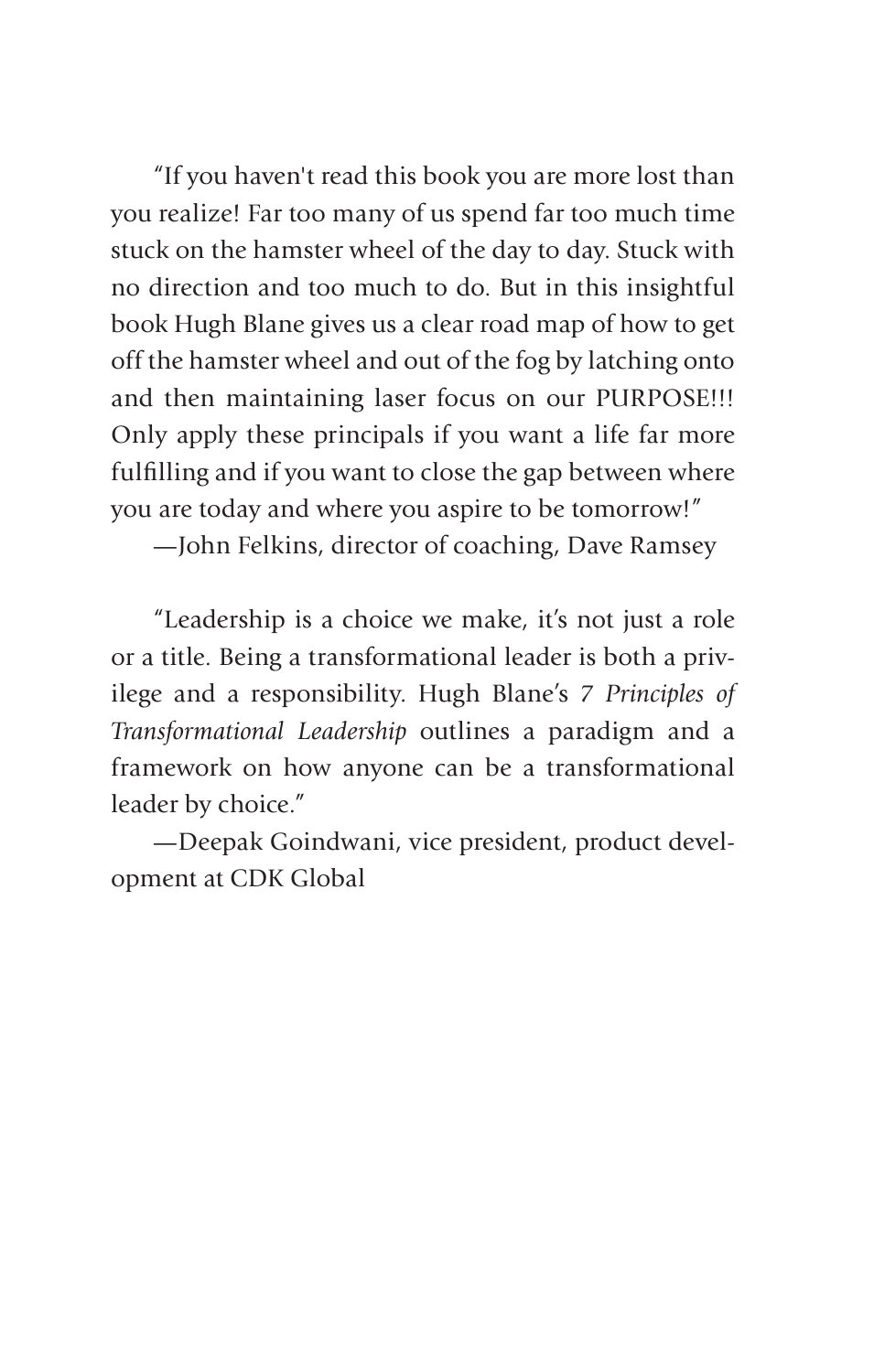

# PRINCIPLES OF TRANSFORMATIONAL LEADERSHIP

CREATE A MINDSET OF PASSION, INNOVATION, AND GROWTH

# HUGH BLANE

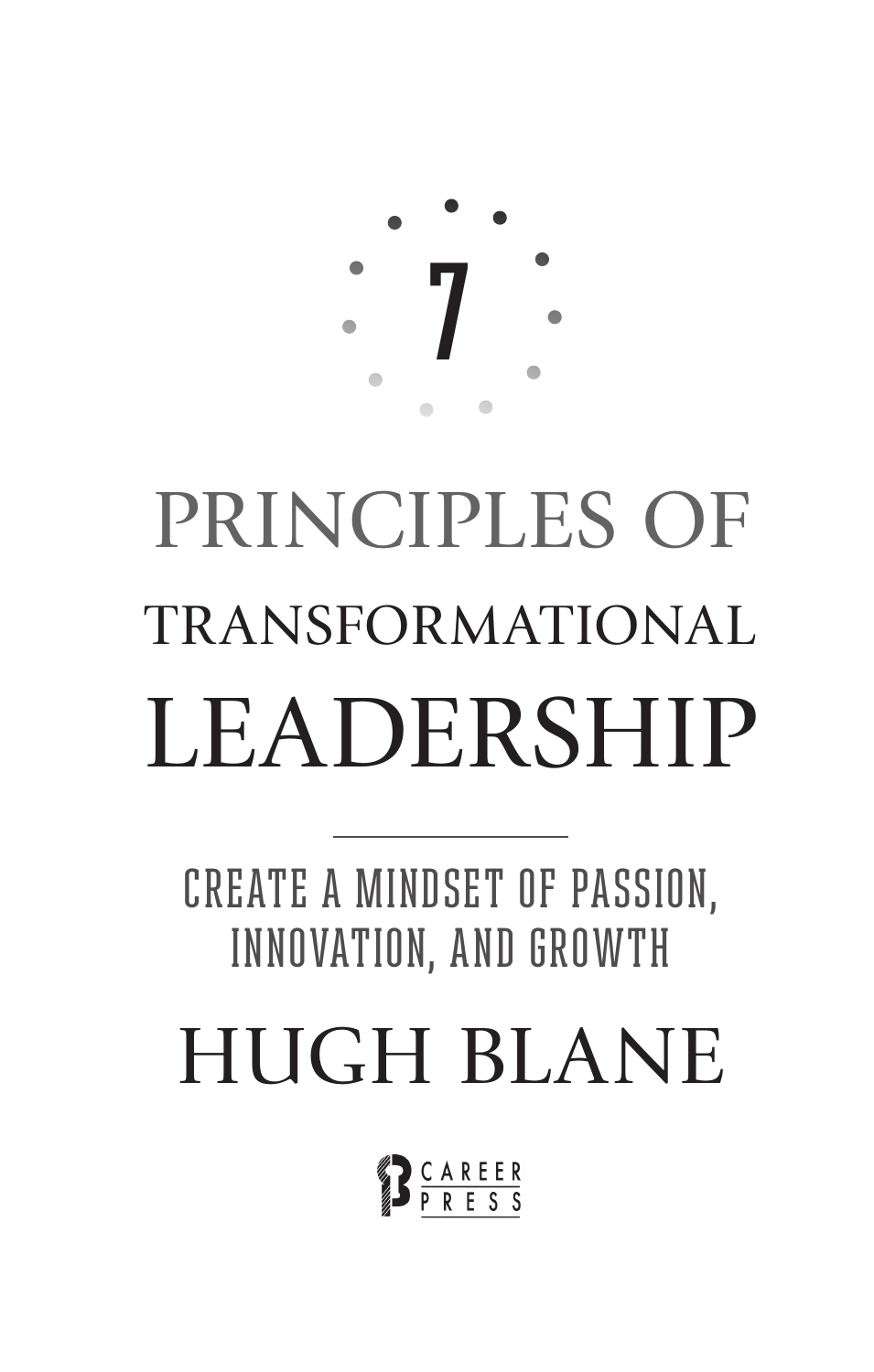## Copyright © 2017 by Hugh Blaine

All rights reserved under the Pan-American and International Copyright Conventions. This book may not be reproduced, in whole or in part, in any form or by any means electronic or mechanical, including photocopying, recording, or by any information storage and retrieval system now known or hereafter invented, without written permission from the publisher, The Career Press.

> 7 Principles of Transformational Leadership Typeset by PerfecType, Nashville, Tenn. Cover design by Jonathan Bush Design Printed in the U.S.A.

To order this title, please call toll-free 1-800-CAREER-1 (NJ and Canada: 201-848-0310) to order using VISA or MasterCard, or for further information on books from Career Press.



The Career Press, Inc. 12 Parish Drive Wayne, NJ 07470 www.careerpress.com

**Library of Congress Cataloging-in-Publication Data**

CIP Data Available Upon Request.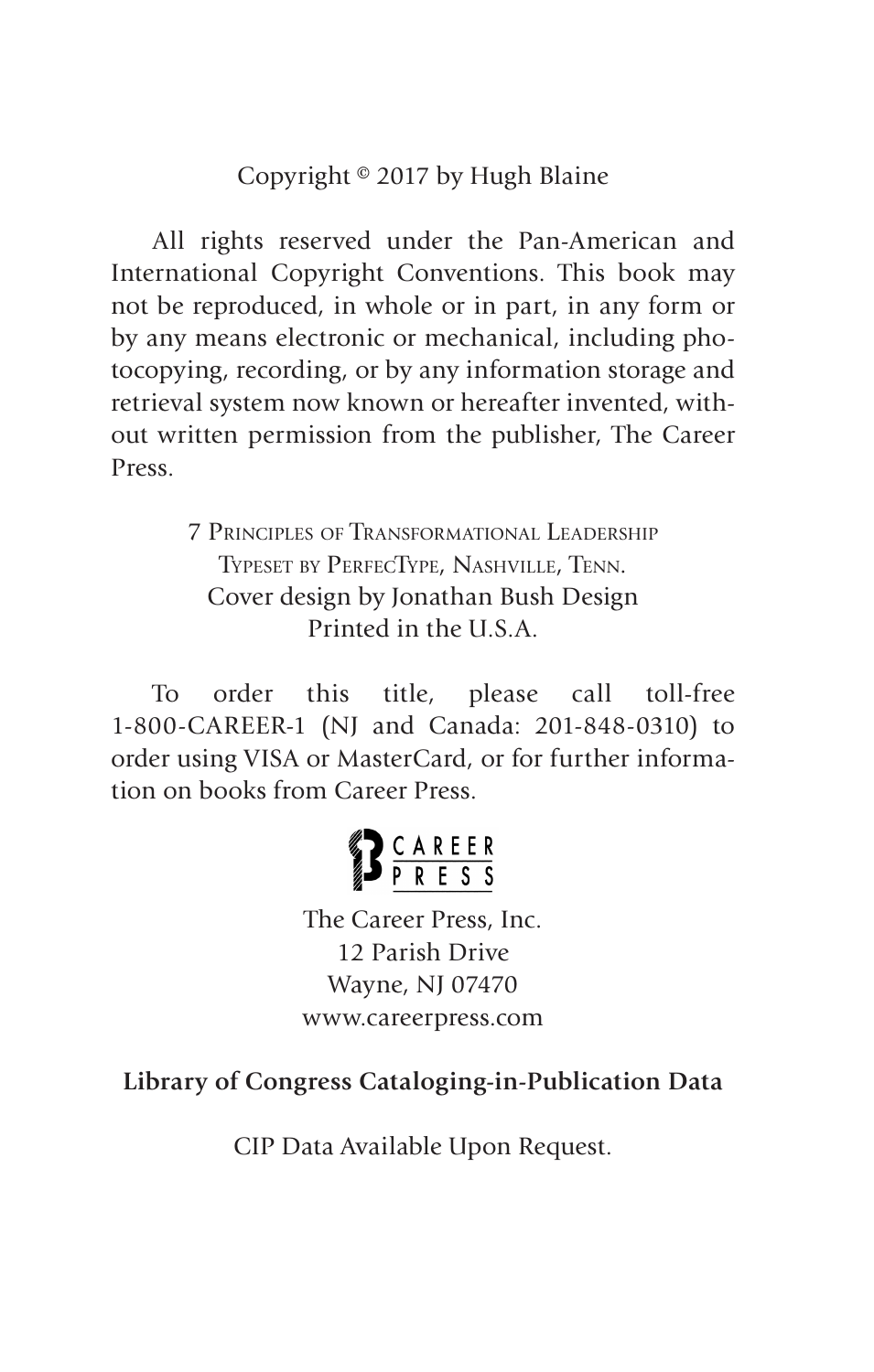# ACKNOWLEDGMENTS

The acknowledgment section of a book is not written<br>for the reader. It is for the author to thank the people **I** for the reader. It is for the author to thank the people who helped him or her on the journey of writing a book. Indulge me as I thank a group of very special people.

First and foremost I want to say thank you to my parents. Both were courageous souls who chose to immigrate with two small children from Scotland to Canada and then Birmingham, Alabama, in 1968. Were it not for their desire for a better life, for themselves and primarily for their children, this book would not be in your hands. Both would be exceptionally proud of this accomplishment, as I am of theirs.

I want to thank my mentor and business advisor Alan Weiss. Alan has stretched my thinking and, by doing so, enriched my life in ways I never imagined possible. Thank you, Alan, for showing me how to live boldly, confidently, and generously. And yes, the second book is on its way.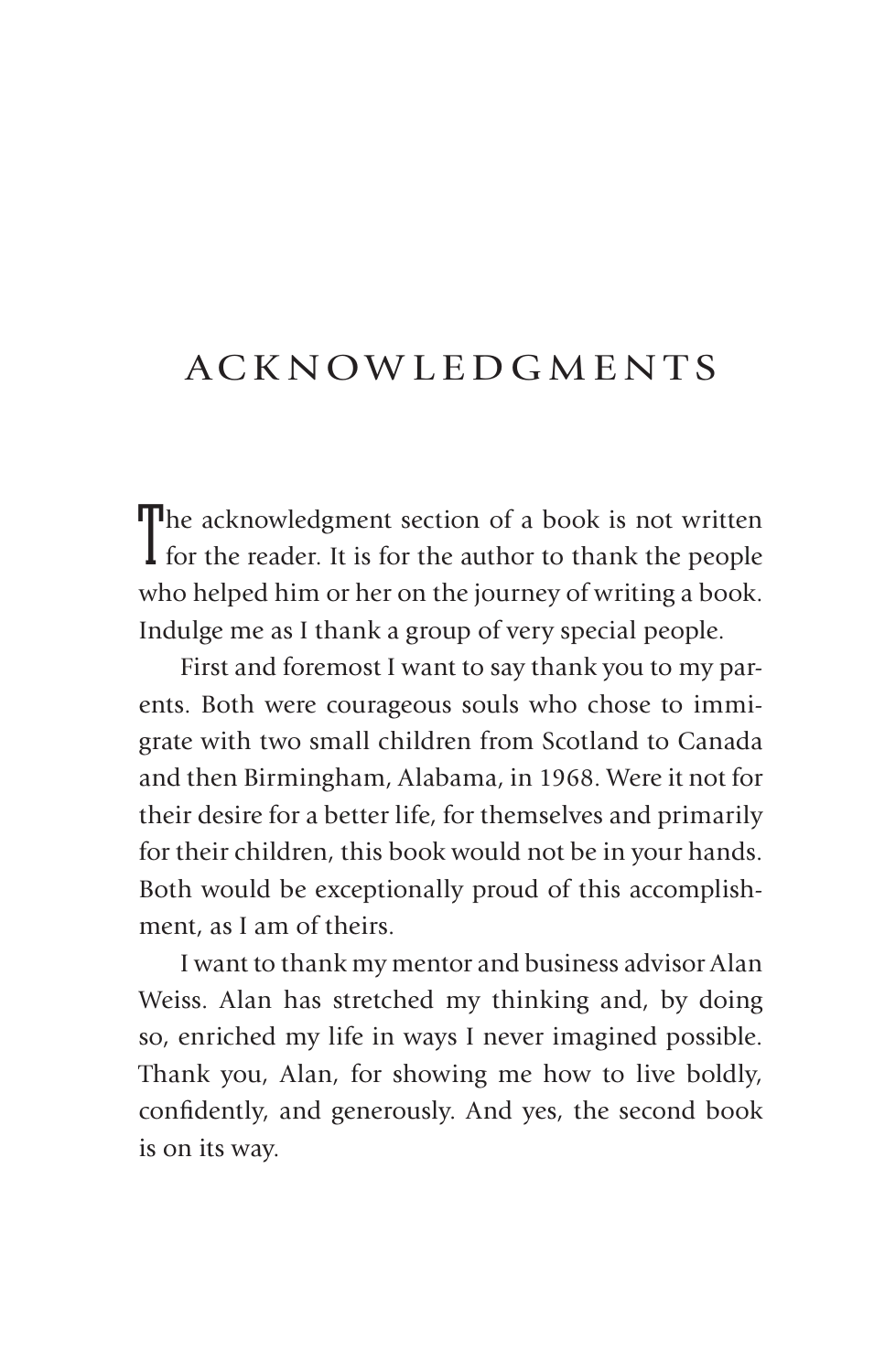To the clients who partnered with me to convert their human potential into accelerated results I cannot thank you enough. You gave me the opportunity to bring the insights of transformational leadership into your all-toooften overwhelmed, overscheduled, and overbooked workplace and to make a difference in your performance while also enabling human flourishing. I am enriched by your partnership and thank you.

I want to thank the business colleagues who positively shaped my thinking with the book. A heartfelt thank you goes out to Roberta Matuson, Linda Popky, Mark Rodgers, Judy Chan, and Richard Citrin. Each of you inspired me to become an author and to get out of my own way with my writing. I am honored to join you as published authors and indebted to you for your support and encouragement.

Thank you to my sister, Elise, who sees the very best in me and knew I had a book to write even when I didn't. Your belief in me is without question a gift that I cherish and relied heavily upon while writing the book. To my best man, Robert, your wisdom, faith, and discernment have shaped me in powerful ways. Your thoughts and perspectives are on many pages of this book, and no, you cannot have a portion of the royalties. To my brother from another mother, John Felkins. We became fast friends and your friendship and encouragement have been ballast when I've felt as though I was sinking amidst the responsibilities of work and business. You are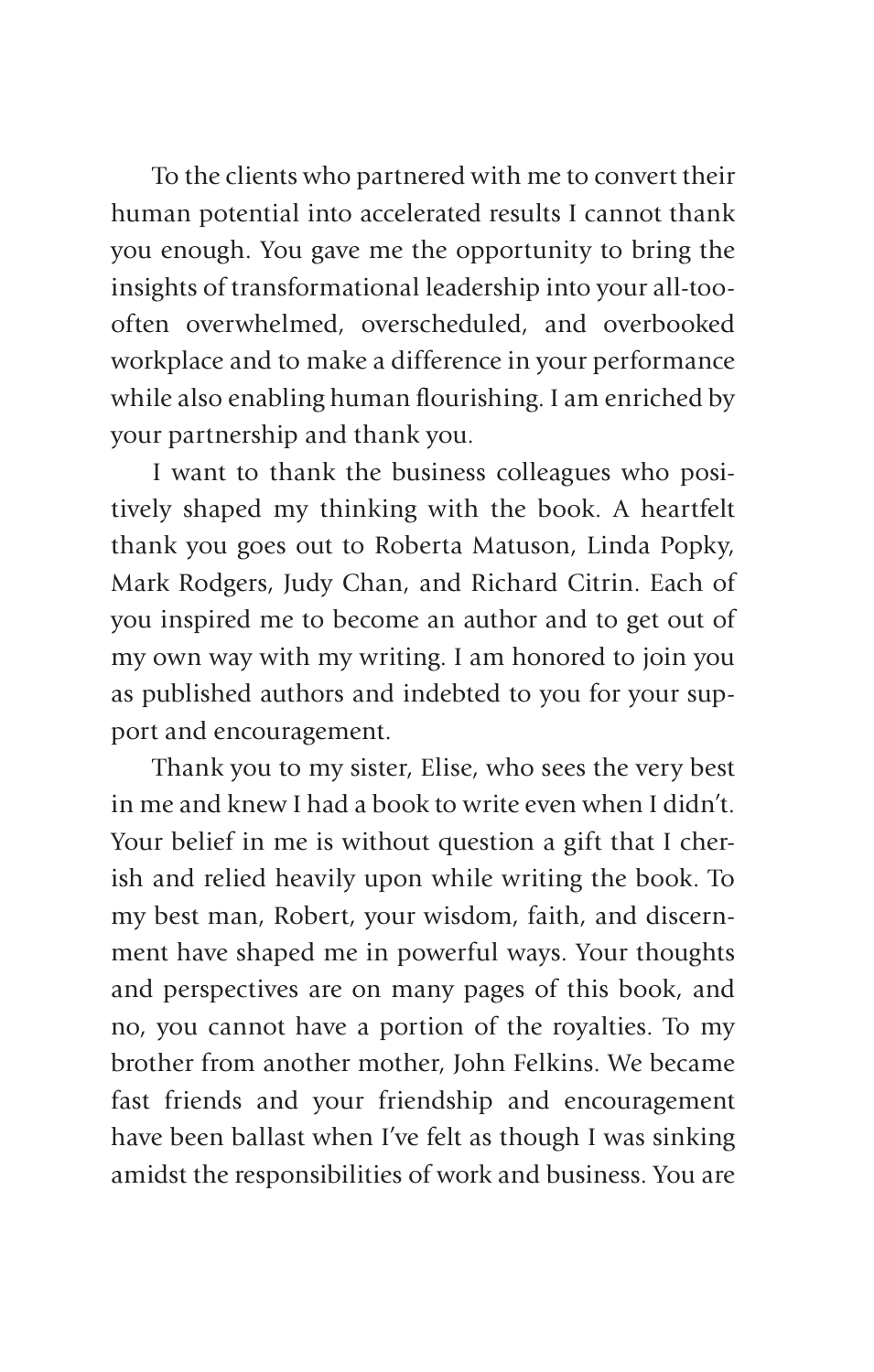a fabulous father and amazing advisor and I am blessed to call you my friend.

Thank you to Adonis McNeal. You've been on the receiving end of far too many calls during which I thought out loud about each of the seven principles and ended up on my soapbox. You were always gracious and generous with your attention and encouragement. You too are my brother from another mother. It's too bad I didn't get your dashing good looks though.

And last, but certainly not least, to the love of my life, Alyson Sharron. Without question, in front of every good man stands a strong, powerful, and loving woman pulling him into the future. You are that for me. I thank you for your swift kick in the pants, your swift voice of encouragement, and the unquestioning admonition of greater possibility. Were it not for you this book would never have happened. Thank you for your patience, love, and support.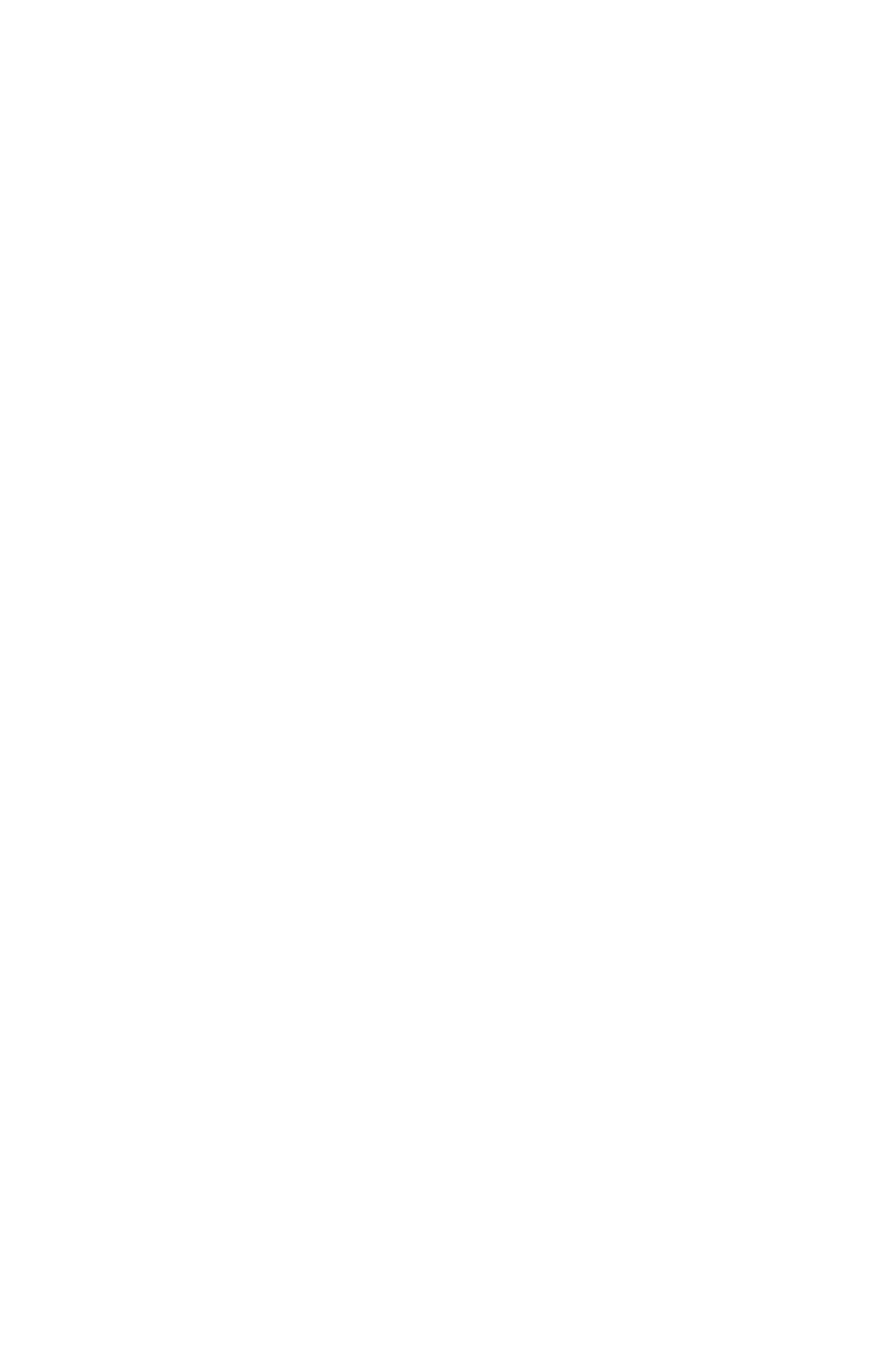# CONTENTS

| Introduction: Mindset Is Not Just for Athletes,                                      |
|--------------------------------------------------------------------------------------|
| Academics, and Cave-Dwelling Mystics. 11                                             |
|                                                                                      |
| Chapter One: The Purpose Principle27                                                 |
| Chapter Two: The Promises Principle 57                                               |
| Chapter Three: The Projects Principle 89                                             |
| Chapter Four: The Persuasion Principle125                                            |
| <b>Chapter Five:</b> The Praising Principle $\ldots \ldots \ldots \ldots \ldots 159$ |
| <b>Chapter Six:</b> The Perseverance Principle $\ldots \ldots \ldots \ldots 191$     |
| <b>Chapter Seven:</b> The Preparation Principle $\ldots \ldots \ldots \ldots$ 219    |
|                                                                                      |
|                                                                                      |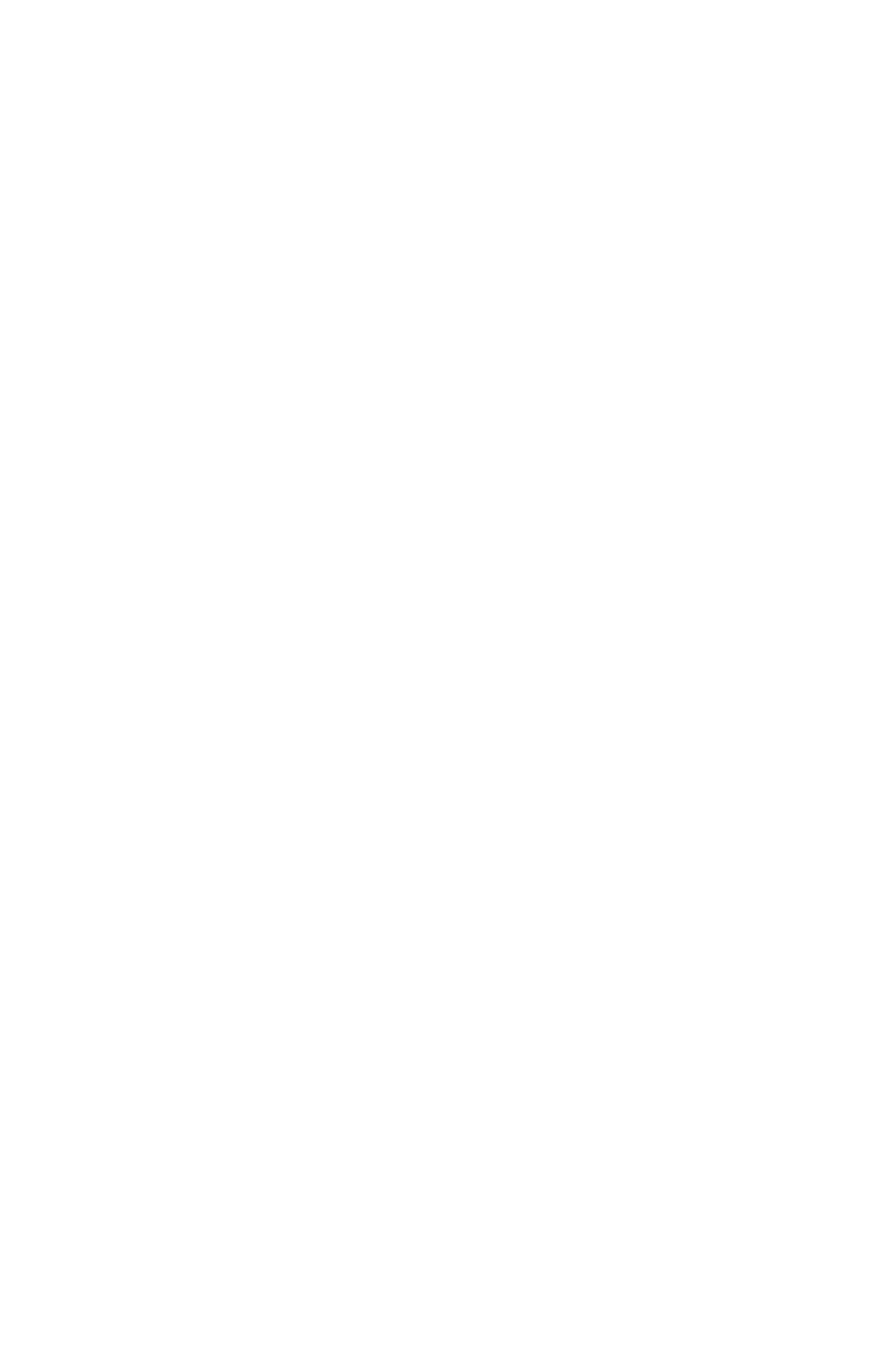# INTRODUCTION: MINDSET IS NOT JUST FOR ATHLETES, ACADEMICS, AND CAVE-DWELLING MYSTICS

## **Understand Your Mindset and You'll Understand Your Results**

I did not come into this world with an "I can do anything" mindset. Far from it. At 48 years old, I found myself unfulfilled emotionally, spiritually, and financially—in spite of being in the third year of a marriage to the love of my life. I had been working my tail off to be successful, but felt as though I was driving with one foot jammed on the accelerator and the other squarely on the brakes. I was exerting a massive amount of energy each day, but going nowhere fast. Every day I felt like Sisyphus climbing a mountain—only to be rolled back down to the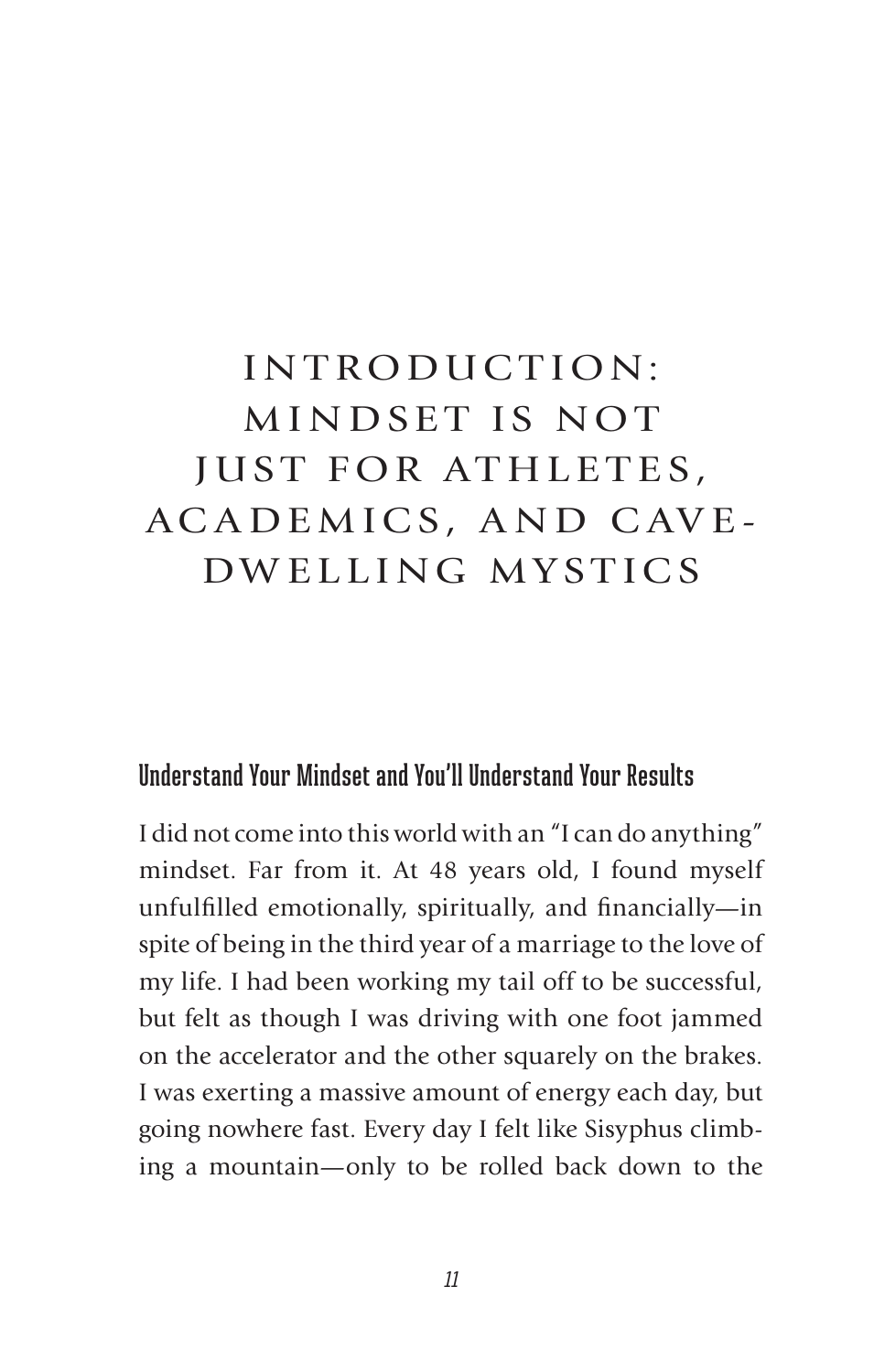bottom and admonished for daring to climb the mountain. Living this way was exhausting.

In hindsight, my mindset was rooted in scarcity and poverty. No matter what I accomplished, it wasn't good enough. My favorite reply to people giving me compliments and acknowledging me for what I was accomplishing was, "Yes, but. . . ." I summarily dismissed people because I didn't believe what I was accomplishing was up to the high standards I had set. My thinking was my biggest enemy. How did I get here?

On a day like any other for a 6 year old, I was playing in my bedroom when I heard my mother screaming. I ran downstairs and saw her blocking the doorway to our house and three men standing on our front steps. I ran and stood in the cradle of my mother's arm and looked at the men with fear and confusion. They were not police officers delivering bad news about my father, nor were they thugs there to rob us. They were just men doing their job, which on that day was to repossess our furniture. And doing their job left my mother screaming and frantically telephoning my father to "Take care of this!"

During a recession in the 1960s in Scotland, repossessing furniture happened to other families, not to my mother. Christobel Rice Blane had married into one of the wealthiest families in Glasgow, Scotland. Life was exactly as she hoped until my grandfather died. My grandfather, David Blane, was an extraordinarily gifted businessman who started his business life pushing a large wooden cart up and down the streets of Glasgow,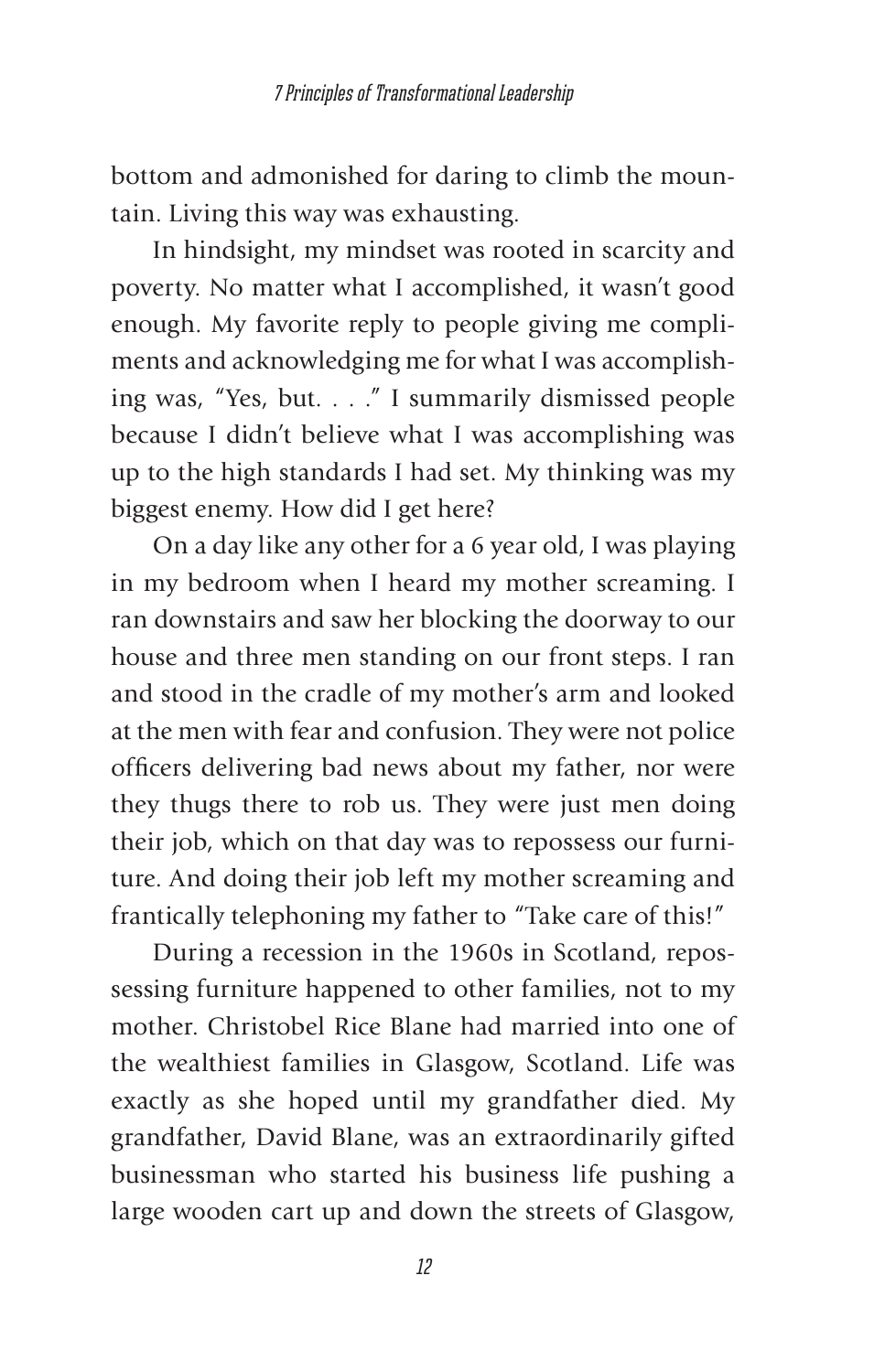offering bread, fruit, fish, and any other product he could sell for a profit. He worked long, hard days and had an "I will do this" mindset.

In the time span of 40 years, my grandfather amassed a fortune. He had a Jaguar, MG, and Rolls Royce dealership, a scrap metal business, and a bookie joint. He raised his 10 children with silver spoons in their mouths and with the support of two nannies. The family home was built and named for a vacation property my grandfather found in Padua, Italy, and had not one, but two, billiard rooms. At one point, my father's clothes were custom tailored and he drove one of the nicest cars in town. My father was the proverbial "big guy on campus."

My mother came from the opposite side of the tracks. Her father was a laborer, who at one time worked in a coal mine. Their family had no money. When my mother was in high school, she had one dress she would wear to school every day. She would come home and iron it to wear again the following day. Cristobel knew she was poor and the thought that kept her motivated was the hope of "getting out of this godforsaken place" and making a better life for herself.

On one hand, the mindset with which my father was raised was one of affluence and privilege. My mother's mindset, on the other hand, was one of poverty and scarcity. What happened on the day the repo men arrived galvanized my mother's mindset and obliterated that of my father. For my mother, the highest hopes she had for her life came crashing down around her. For my father,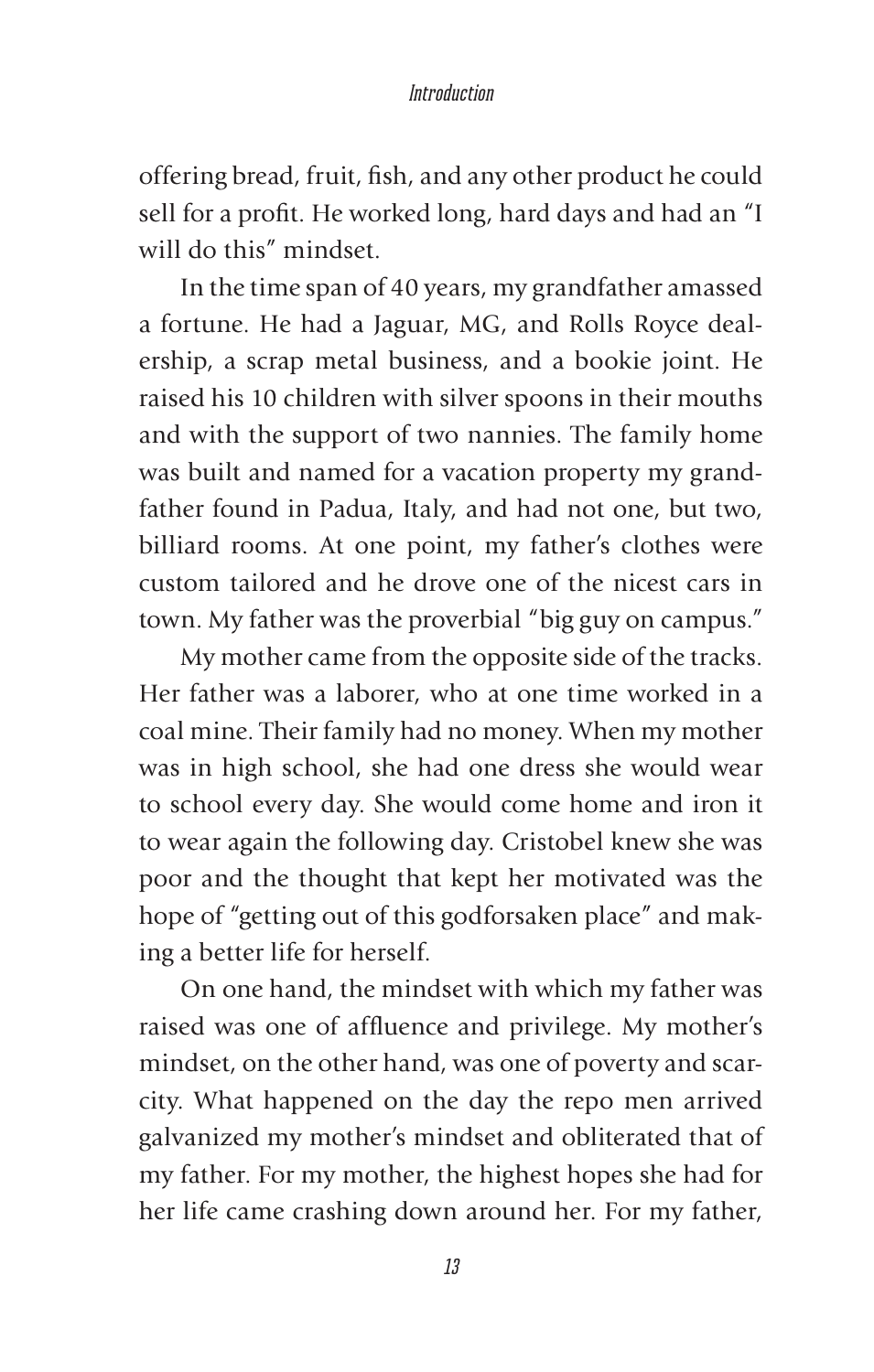any sense of self-worth or self-esteem shriveled like a raisin in the sun.

What does this have to do with me and my mindset? On that fateful day, my mindset as a 6 year old shifted from safety and security to fear and uncertainty. I came to believe that whatever possessions I had could and would be taken away from me. This mindset permeated my thinking; my perceptions of people, places, and leadership placed me squarely on track for the life I found myself living at 48 years old.

My intent in recounting this story is to provide you with context about how mindsets and the leadership you and I exhibit are the byproduct of nature as well as nurture. The only real choice we have is to acknowledge our current mindset, accept our role in creating or tolerating it, articulate the desired mindset we want to have, and then take action each day to create it.

I've found that 80 percent of a leader's success is mental. There are leaders who believe that work is a long, slow slog through enemy territory on their belly with bullets flying over their heads. This mindset will produce lower performance 100 percent of the time. You cannot perform at the highest levels if your mindset is equally not at the highest level.

Although neuroscience and psychology have positively shaped my mindset, they are not the cornerstones of this book. I am not a psychologist, but rather a leadership expert who has successfully changed my own mindset, as well as the mindsets of my clients, for the better.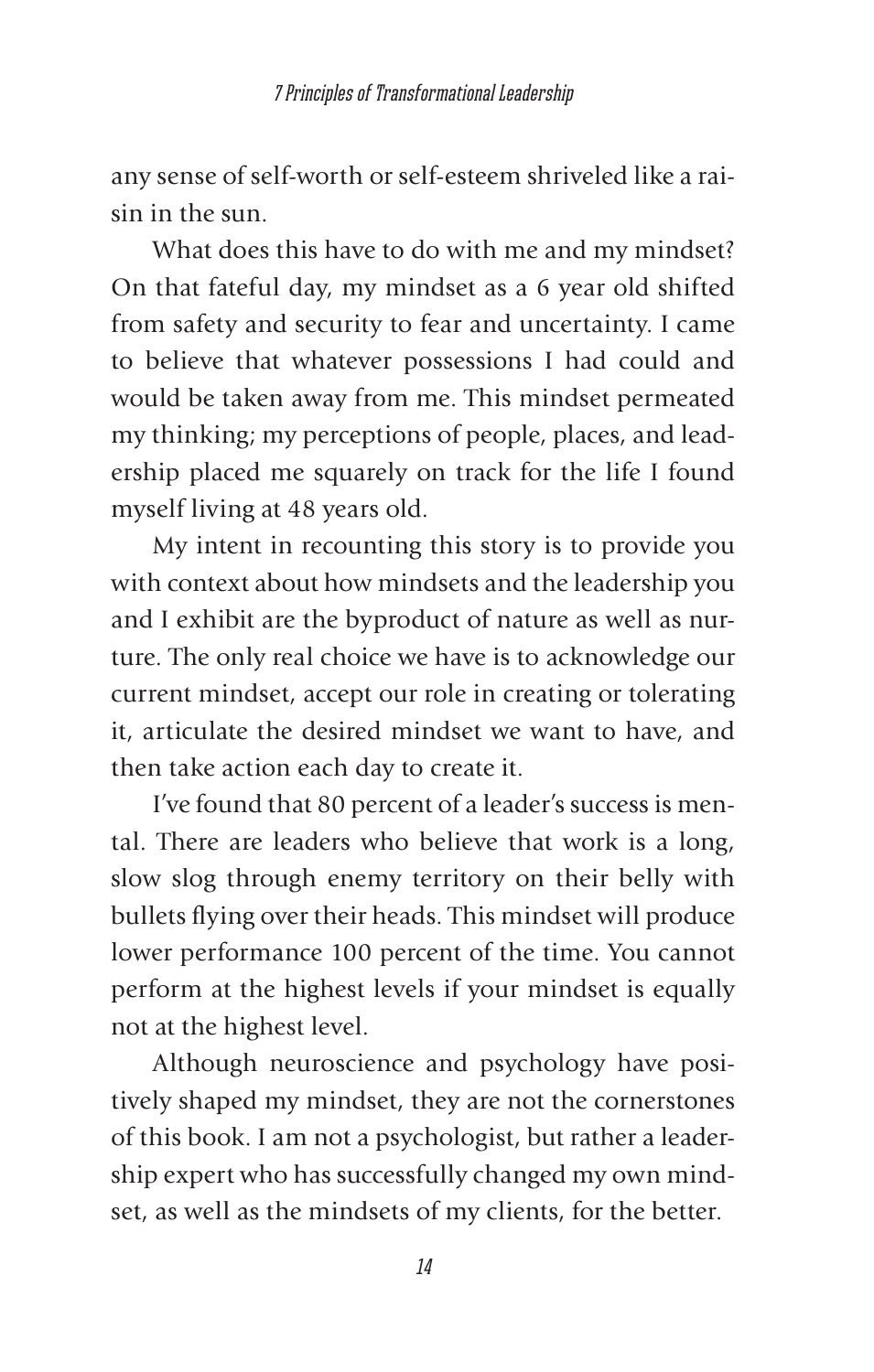I wrote this book for two key reasons: First, in the world of work, the amount of untapped human potential inside organizations is staggering. After working in 43 states and seven countries on three continents, I've witnessed firsthand 65 percent of employees with a chronic case of JDTM: just doing the minimum. Their mindsets are characterized as exerting the minimum amount of effort possible while maintaining a positive annual review. But before you conclude that employees with JDTM are greedy, lazy, and selfish, consider the fact that leaders in corporations across all industries suffer from JDTM also and are the carriers of the JDTM virus. Far too often, the mission, vision, and values guiding organizations, teams, and individual employees are written by senior leaders while on executive retreats in mountain lodges. They are, in turn, devoid of any tangible connection with the people who meet and engage the customer on a daily basis. Employees suffer from JDTM because their leaders are unwilling to undertake the individual transformations required in order to transform their teams or organizations.

Second, on a personal level, I hope to enable more human flourishing. I believe in the biblical passage that reads, "And to whomsoever much is given, of him shall much be required." I have an obligation and responsibility to take what I've learned and pass it along to others who can benefit. We will cover this in extended detail in the following chapters.

Before moving on, I have an assessment you'll want to complete. These are not ethereal, navel-gazing questions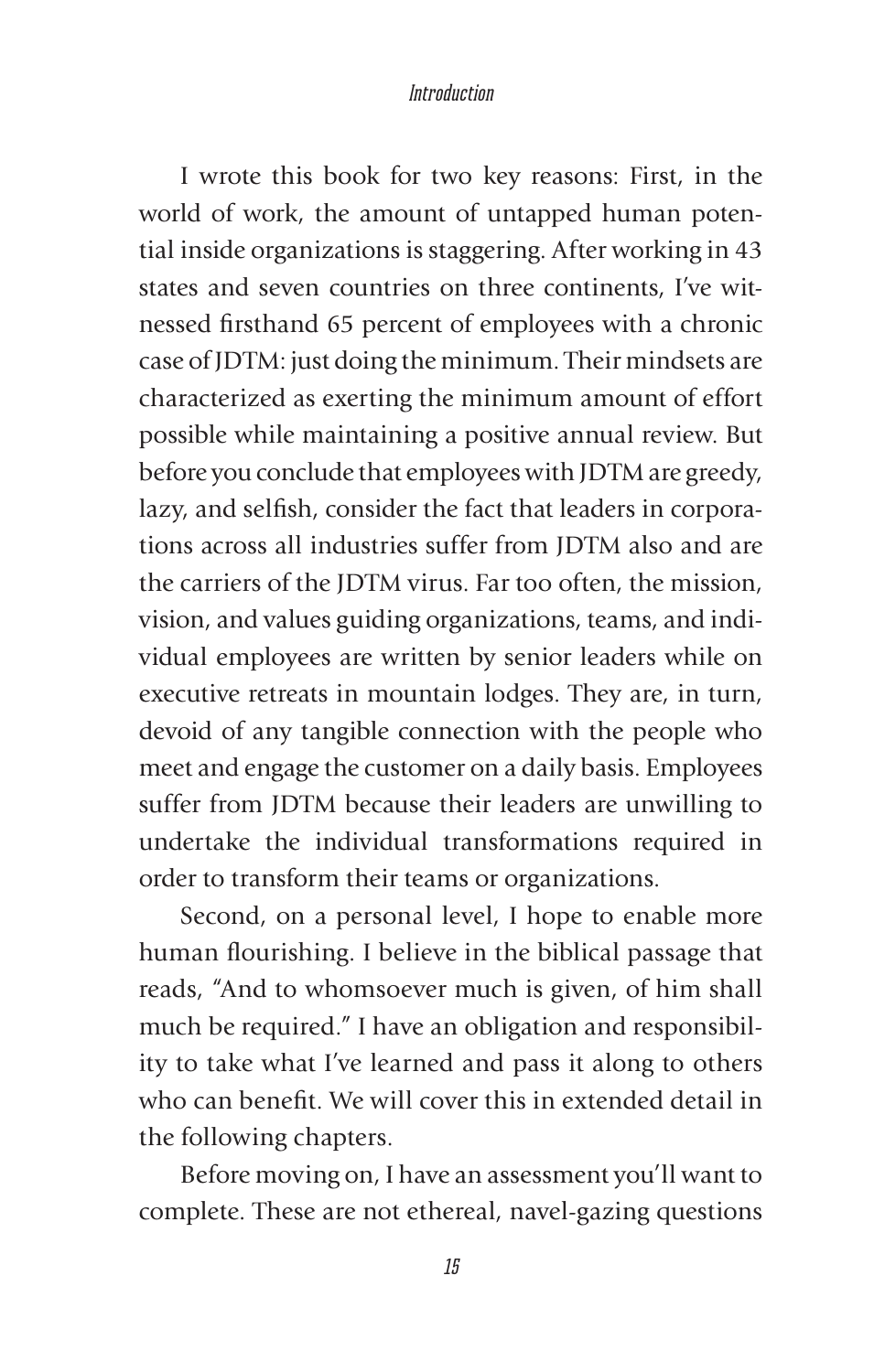that require you to sit on a cushion in a cross-legged position for 60 minutes. They are statements that, when considered thoughtfully and purposefully, will help you see the connection between your mindset and your results.

# **The Transformational Leadership Assessment**

On a scale from 1 to 10 (1 is strongly disagree and 10 is strongly agree), rate yourself on the following statements:

- 1. I have a clearly articulated purpose for my leadership and personal life.
- 2. I have clearly defined the priorities that are in service of my purpose, as well as the people who matter most to me.
- 3. I have made non-negotiable promises to all of the people who matter most to me both personally and professionally.
- 4. I know with certainty and have articulated the behaviors I will exhibit in order to achieve my purpose, promises, and priorities.
- 5. I actively stretch my leadership every year with new projects that provide increased value to the people who matter most to me.
- 6. I have a remarkable ability to persevere in the face of adversity and setbacks.
- 7. I actively teach and mentor others in order to cement my learning, as well as to help others grow and learn.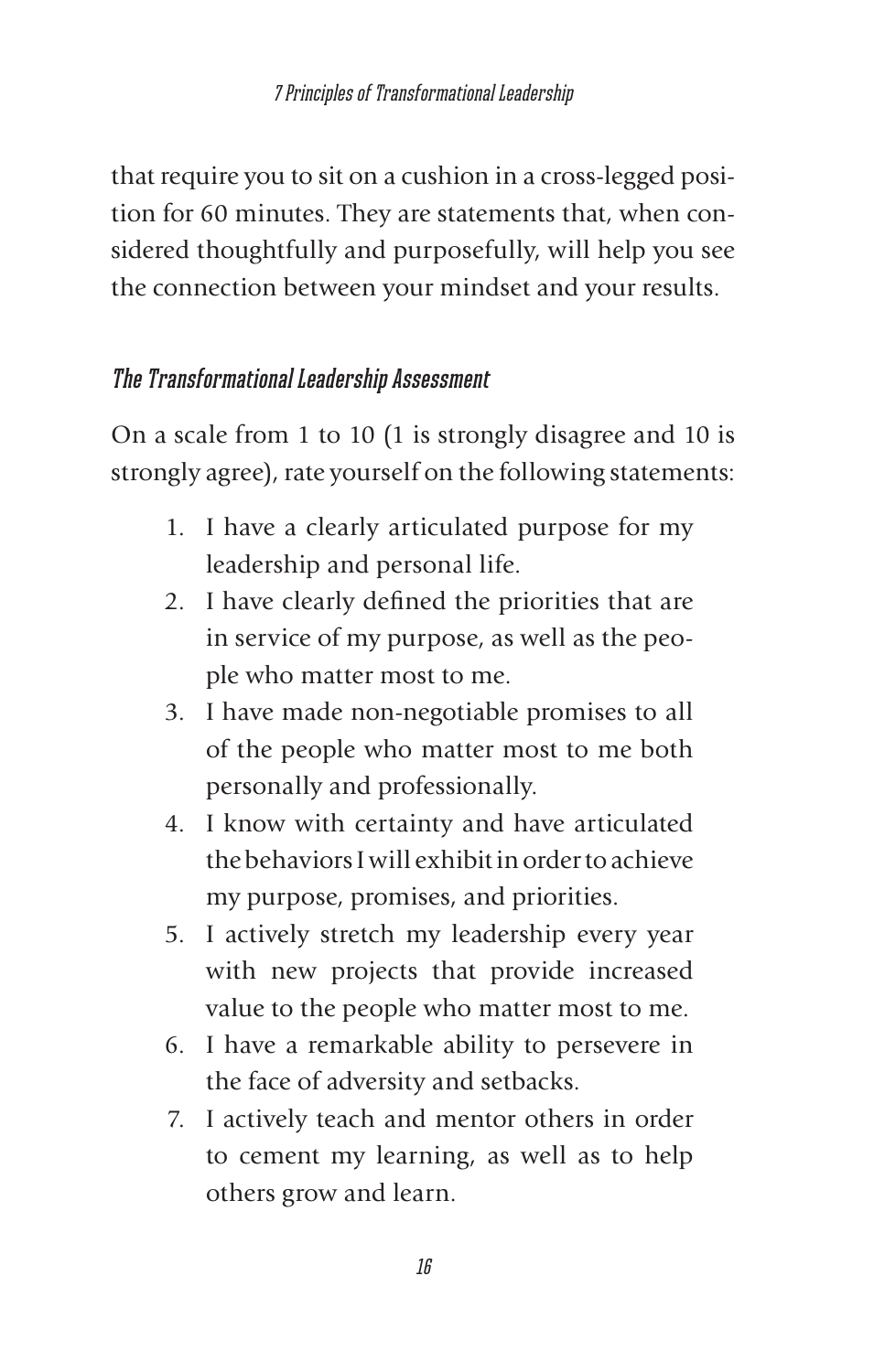- 8. When it comes to my thinking, I "play to win" as opposed to "play not to lose."
- 9. I have cultivated a positive mindset, as well as positive self-talk.
- 10. I have a contagious and persuasive belief about helping others grow their leadership and enhance their mindset.
- 11. I praise myself for things I do well and eliminate or reduce the things I don't do well daily, weekly, and monthly.
- 12. I take time to reflect and think creatively and strategically about my professional and personal life.

After completing the Transformational Leadership Assessment, consider the following questions:

- What statements received the highest and lowest scores?
- What are the implications for these areas being rated so high and low?
- If you could significantly improve one answer, which one would have the biggest positive impact on your leadership and your result?

# **A Mindset of Growth, Optimism, and Positivity**

Here's what I've learned working with organizations such as Sony Pictures, Boeing, Nordstrom, Starbucks,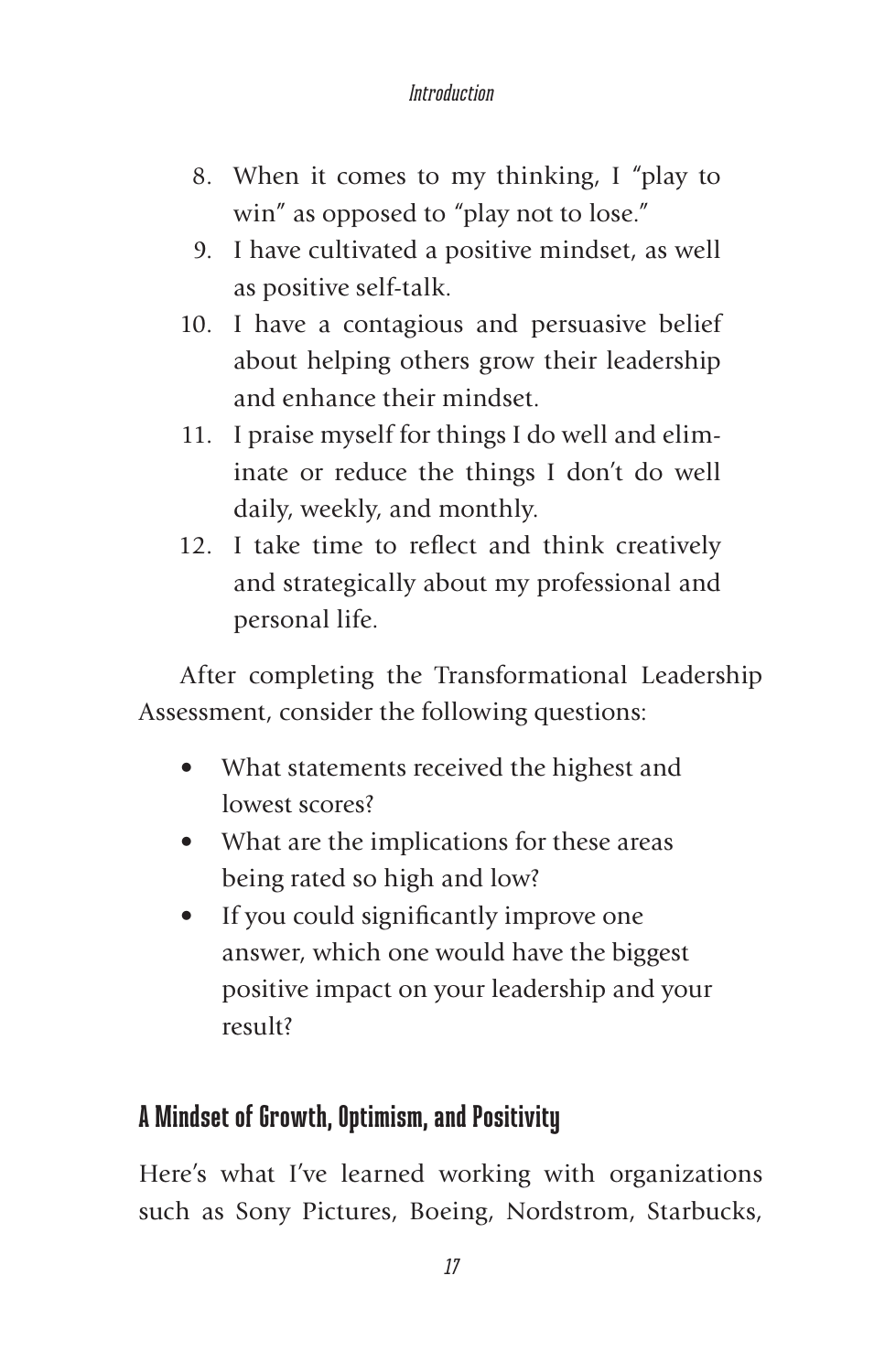and Microsoft: Transformational leaders are dissatisfied with being good, and instead believe in and strive for a state best described as "flourishing." In this chapter, I start by presenting a new mindset about rethinking the world of work and position you for transformational growth.

If you want a flourishing business—a business that has top-line growth, greater profitability, high levels of customer satisfaction, and top talent retention—you must have flourishing relationships with your employees. In today's world of work, the customer experience must be so compelling that customers would not consider going elsewhere. That can only be created by committed and happy employees.

When leaders commit to creating experiences that are compelling, noteworthy, and loyalty-centric, the only way to execute and deliver this strategy is through happy and satisfied employees. In no uncertain terms, if you want to create a compelling, flourishing experience for your customers but your employees are not flourishing, there is just no way for your business to flourish. The following is an equation that will transform your leadership and your results:

### **FB = (FE + FC + ME)**

A flourishing business (FB) comes from flourishing employees (FE), flourishing customers (FC), and memorable experiences (ME).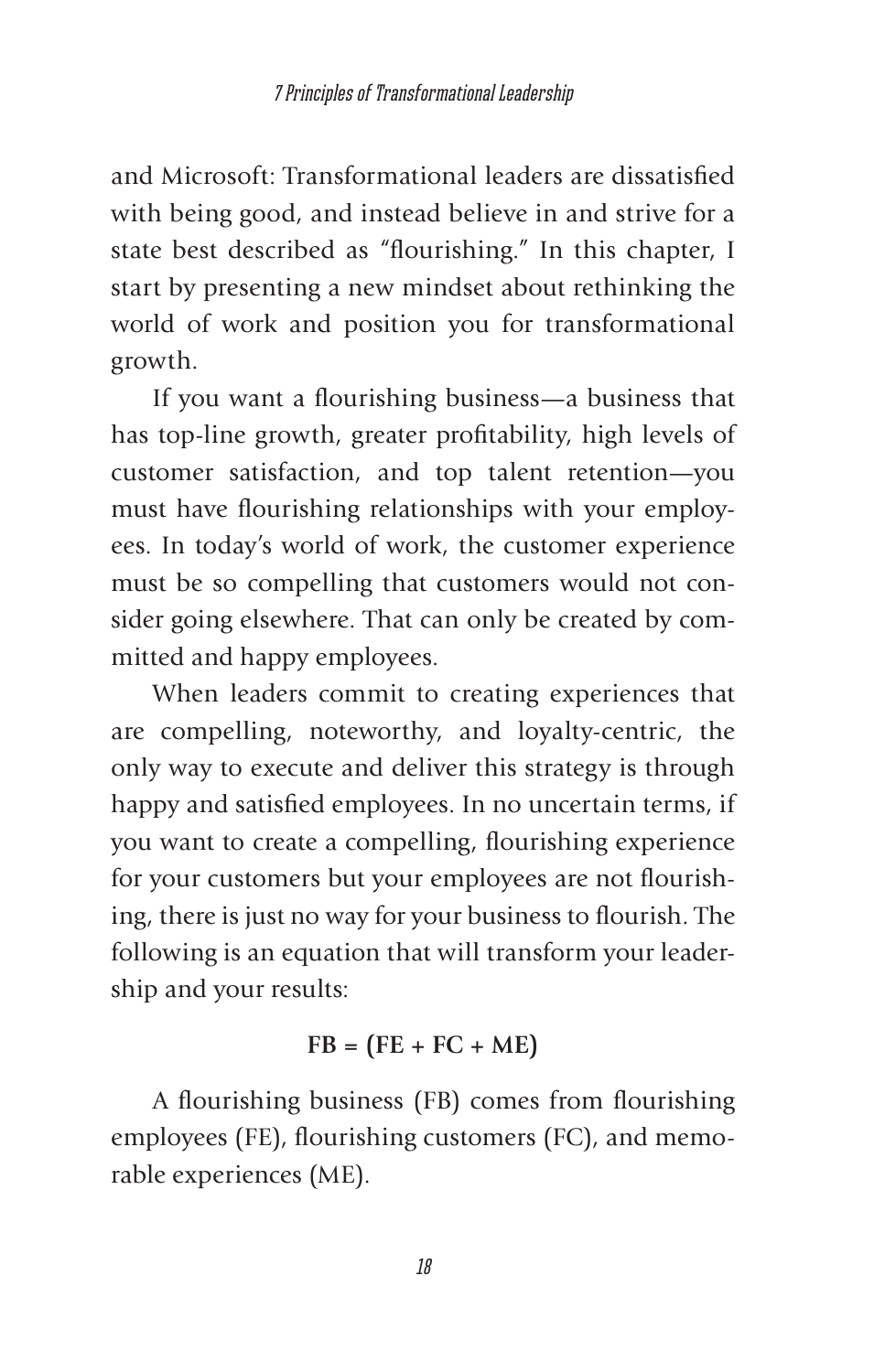Flourishing employees are created by flourishing leaders who commit to cultivating flourishing customers and producing memorable experiences. And yet, there are employees who should *never* be placed in customerfacing roles but find themselves there on a regular basis. Some of these people are so uncomfortable, incompetent, or indifferent to the customer that they should never be put in roles that require customer interactions.

Are there examples inside your organization in which unhappy employees are creating negative experiences for customers? Are there times when employees see a customer as an interruption and something to be tolerated, as opposed to a precious asset that needs to be cultivated and treated with respect? Is it ever acceptable in your employees' eyes to be rude and uncaring? If you answer yes, the problem doesn't rest with the frontline employee. The bigger question is: Do leaders walk through your doors each morning with a keen desire to make a meaningful difference in your customers' and employees' lives?

If you as a leader have lost this desire and are unable to feel enthused about making a difference in your most important constituents' life, it is time to make an exit from the ranks of leadership. It is really quite simple. If you are not flourishing at work, it is time for a change first in mindset and then in role, if need be. Your level of personal flourishing permeates and shapes your leadership and shows up in the customer experience.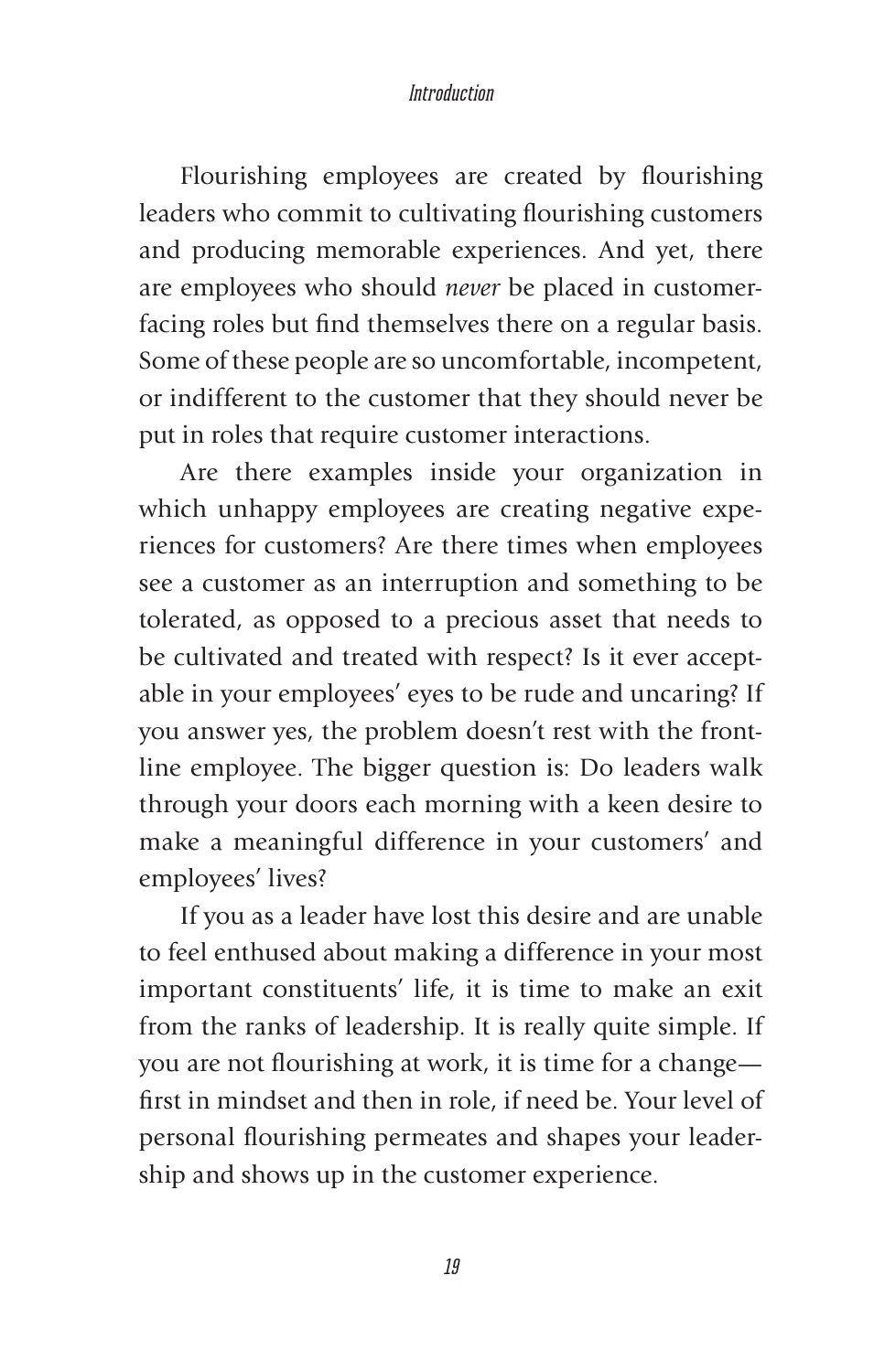# **It's Not What Others Tell You; It's What You Tell Yourself**

The number-one lament of readers of my blog is that they feel overwhelmed and don't have the time necessary to effectively lead. This feeling can happen for a variety of reasons, some of which are valid, whereas others are rooted in the leader's mindset. Throughout the last 25 years, I've found six factors that contribute to the feeling of overwhelm—all of which create a mindset that lowers performance and stifles the well-being of customers and employees.

- 1. **Underperformance is tolerated.** Every organization has employees that underperform and others that over perform. The former are interested in having a paycheck and have little enthusiasm for increasing their performance. Rather than find a job at which the expectations are lower, they're allowed to stay in their roles even in the face of underperformance. When underperformance is tolerated, a clear message is sent to all employees that this is acceptable and there are no repercussions. This mindset stalls growth and is a catalyst for even greater underperformance.
- 2. **Miscommunication.** When leaders feel overwhelmed and are continually running from one meeting to another without any margin or white space, miscommunication is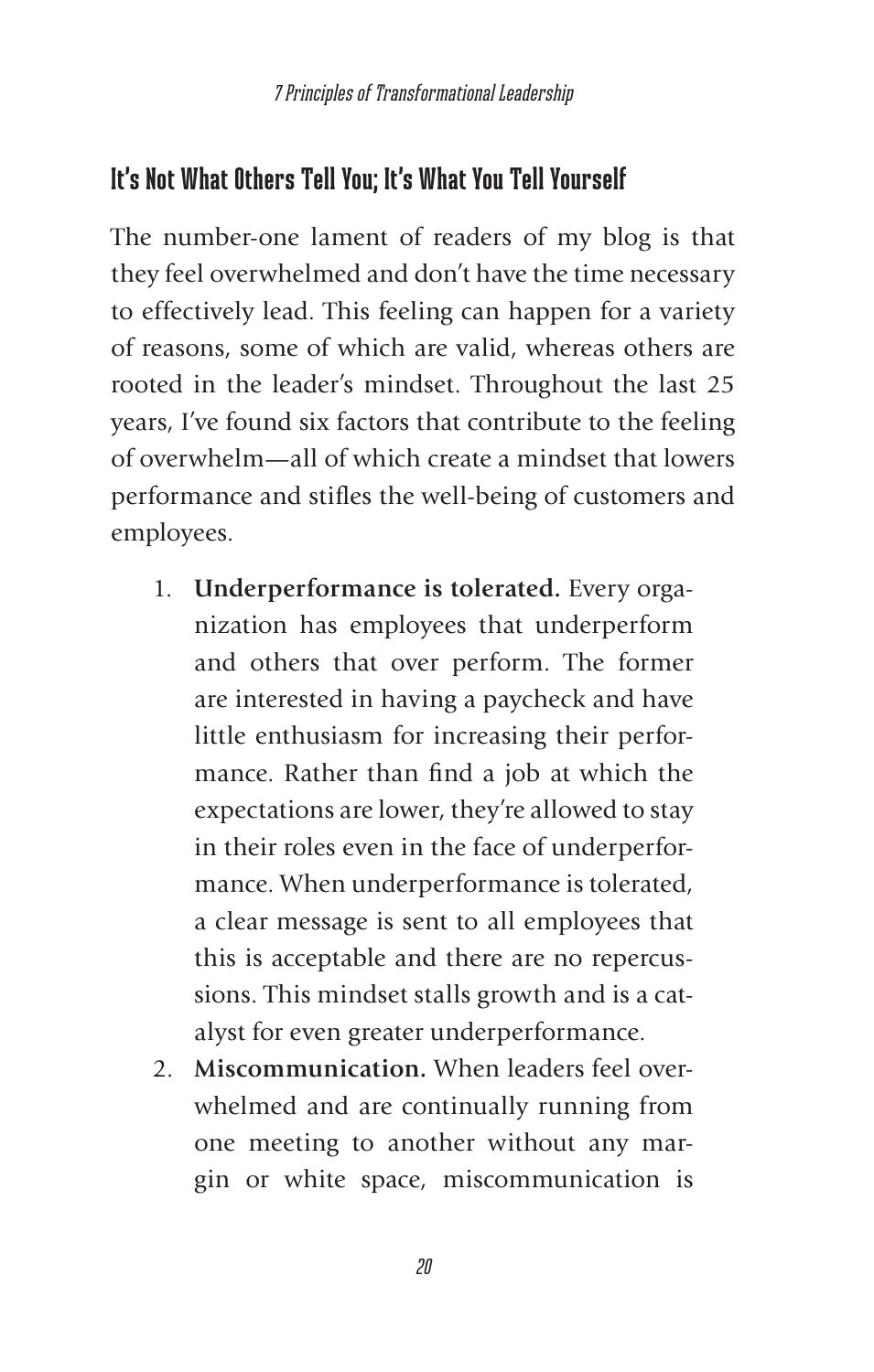assured. By that I mean you will miss the subtle nuances of interpersonal communication, and in the process of rushing from meeting to meeting, miscommunicate expectations due to the anxiety of needing to be in two places at once. This leads to false starts and the all-too-familiar rework required as a result of miscommunication.

- 3. **Being tired, worn down, and burned out.** In America, leaders pride themselves on pushing themselves to the limit. It is a badge of honor to say to family and friends that you work 70 hours a week. And yet, in study after study, the research shows that as the number of hours you work each week goes up, the quality of your work goes down. Greater effectiveness comes from leaders and employees who are energized, uplifted, and enthused about making a positive difference in the life of a customer. This is nearly impossible to do when a leader or employee is hanging on for dear life and trying to keep their nose above water.
- 4. **Not having the skills to manage stress effectively.** There are two types of stress we face at one time or another: eustress and distress. Eustress occurs when the gap between what we want and what we have is slightly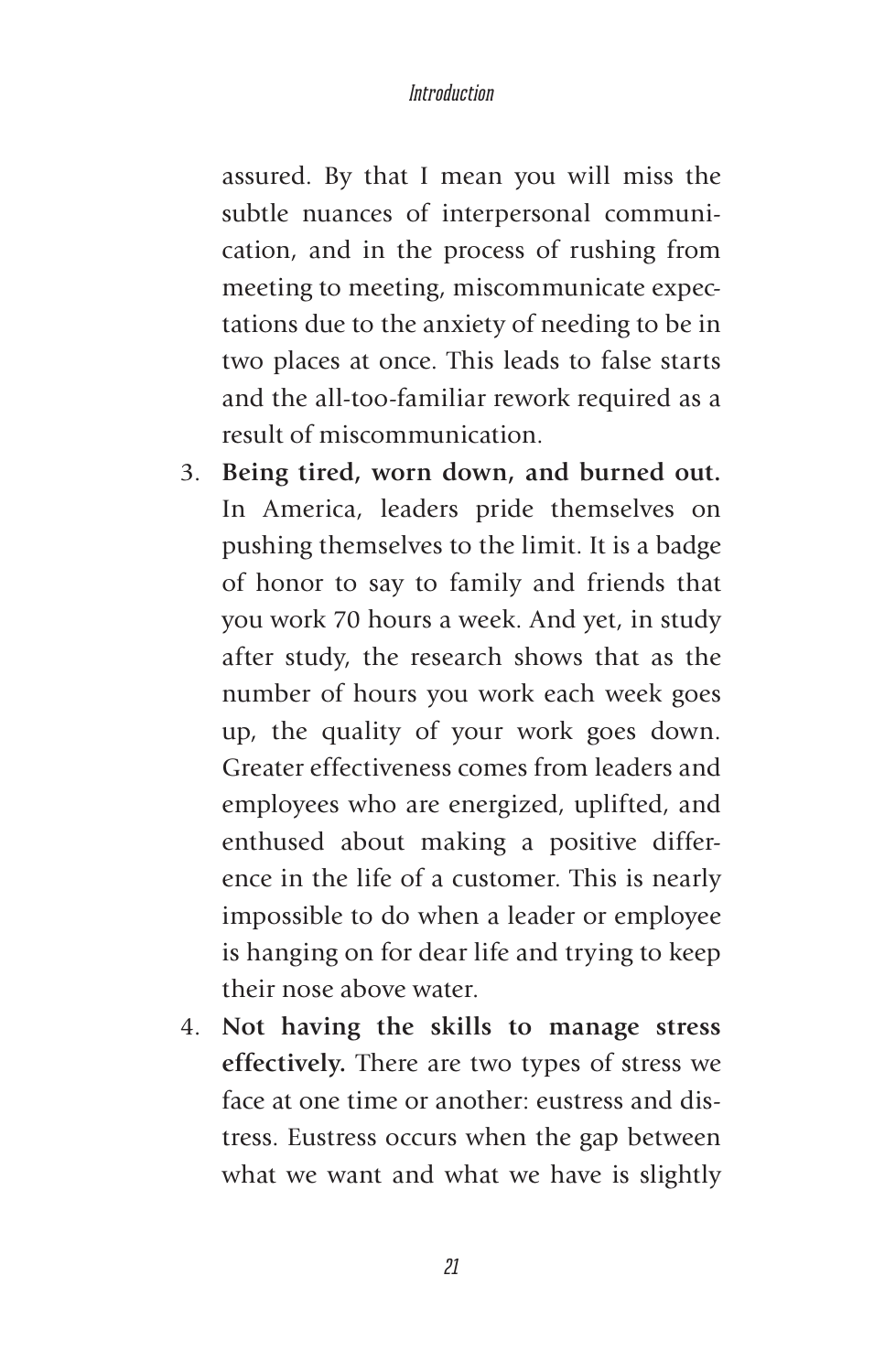pushed, but not in ways that lead us to feel overwhelmed. We see this stress as manageable and our goal achievable.

Distress is the opposite. The gap is unmanageable and the goal is seen as unreachable. This leads us to feel overwhelmed, out of control, and ineffective. Leaders need the ability to capitalize on eustress, as well as the ability to reduce or eliminate the causes and or effects of distress. And yet the number-one strategy for dealing with stress in organizations today is to put your nose to the grindstone and gut it out. There are times when this strategy is needed and the preferred way forward. However, too often working harder is preferred by busy and overwhelmed leaders over working smarter.

5. **Poor time management and prioritysetting habits.** The exigency of a leader's day-to-day work is one in which continual priority-setting is a necessity but not a reality. Being able to strategically and respectfully say no to bosses as well as customers is a key skill transformational leaders have mastered. When leaders look at their calendars and ask what percent of their time is spent in lowvalue producing activities relative to their most strategic priorities, what figure would you expect to hear? Eighty percent? Seventy?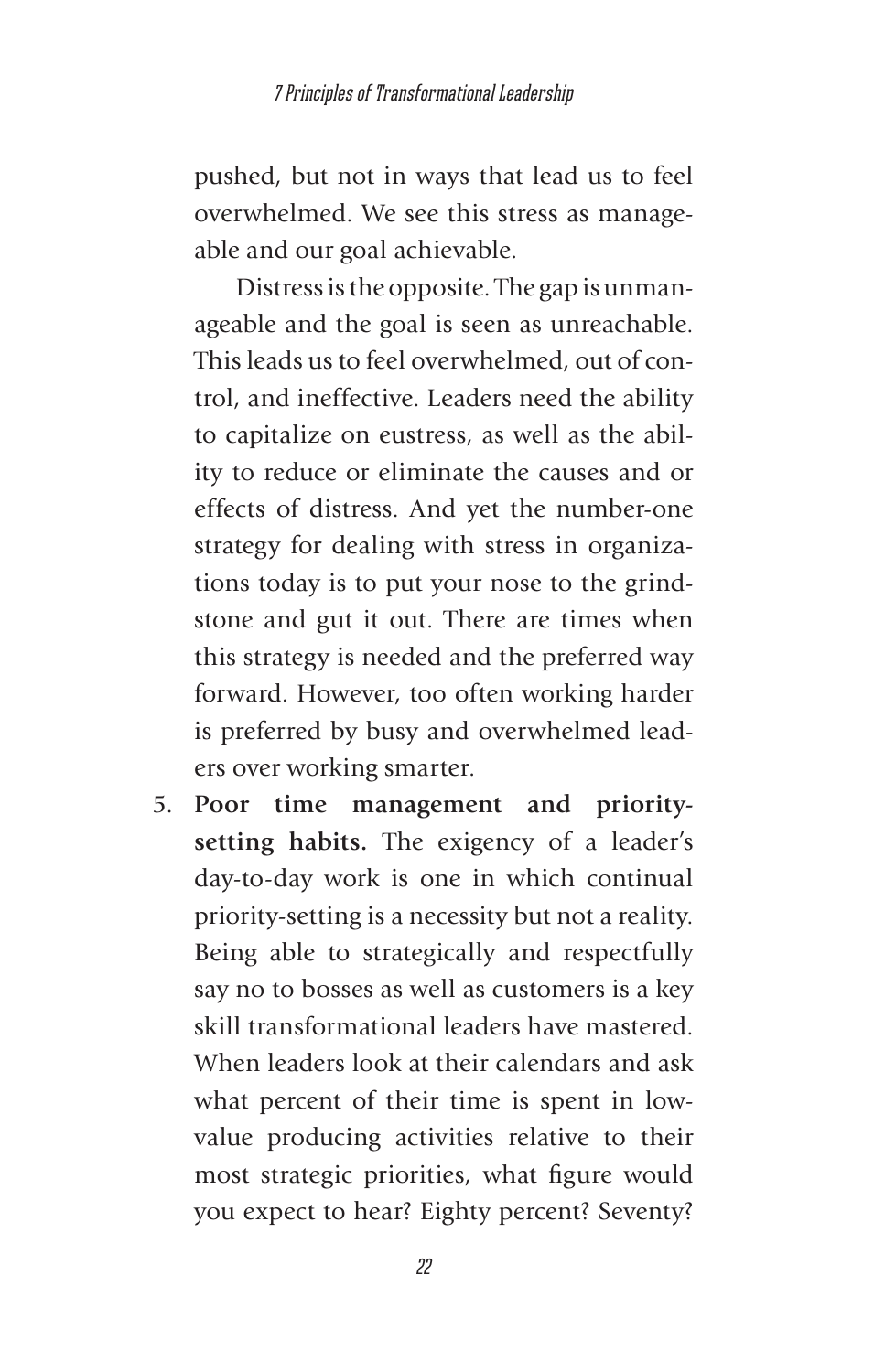Fifty? All too often the figure from my coaching and consulting clients is 30 percent. With greater priority-setting skills, as well as good time management, a leader can increase the strategic use of their calendar by 25 to 50 percent, which has a transformational impact on their performance.

6. **Unaware of the importance of mindset on performance.** In business schools across the country, the number of classes taught on mindset and mental training is tiny. Yes, psychology is taught in broad and often theoretical terms, much like the tried-and-true courses on financial management and marketing, and new courses on social media.

What happens in between the ears of leaders and employees is in many ways what determines financial performance, market share, and talent acquisition and retention. When a factor as important as mindset is missing from a leader's arsenal of tools, the results are less than appealing.

When you look at this list, undoubtedly you will be able to add other factors that lead you to feel overwhelmed. Just about all of these can be influenced by a leader. Happy employees are essential for happy customers. One of a leader's primary jobs is to manage the mindset of his or her employees so the mindset of the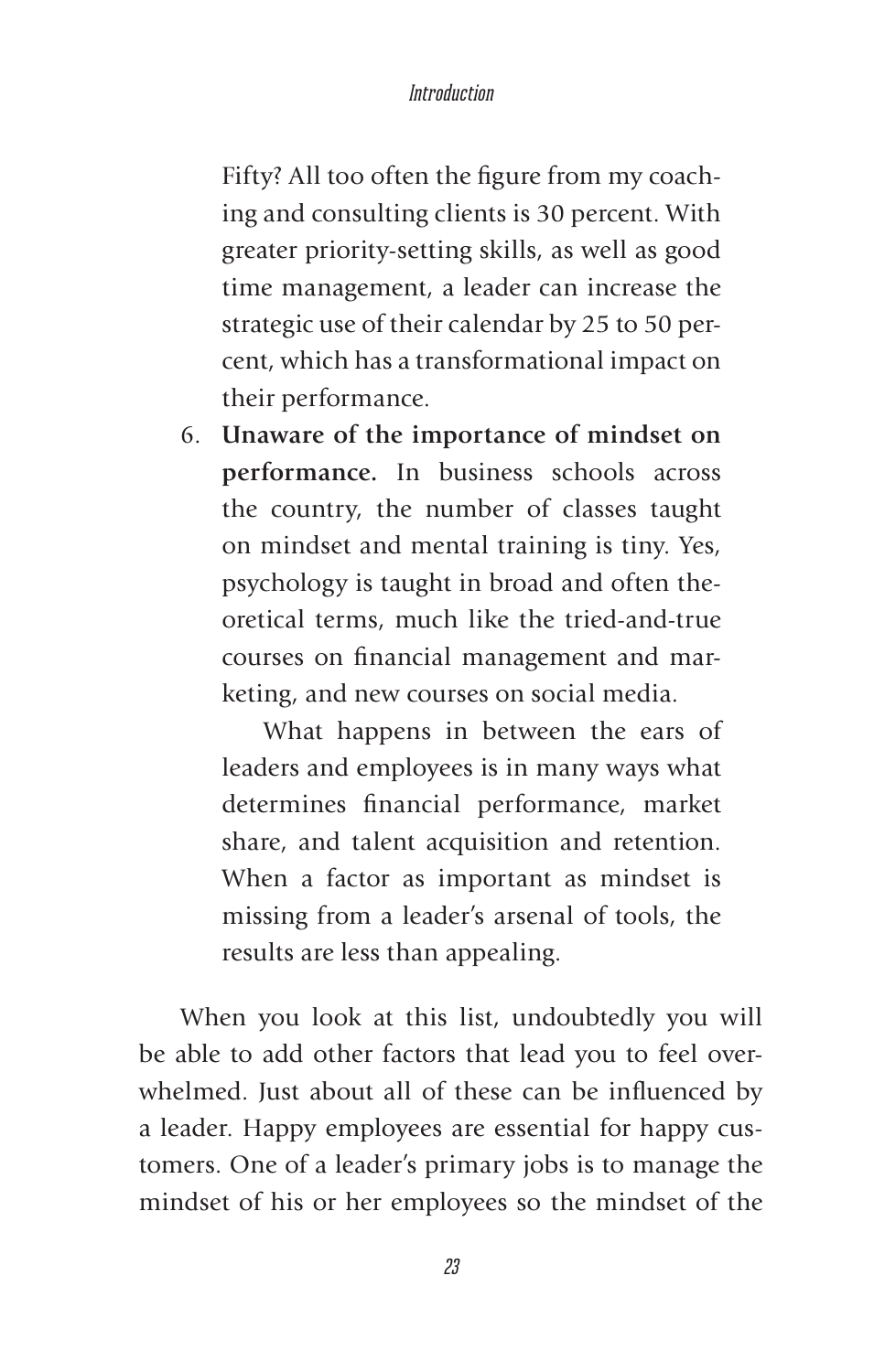customer is favorable and inclined to do more business with the organization.

How employees talk to themselves is critical. Some may feel that no matter how good an idea they create, management will never support them. If their belief and self-talk is rooted in defeatist language and beliefs, it is impossible to behave differently until what they tell themselves changes.

For example, Robert was a new coaching client in the healthcare field. He told me, as many of my clients do, of the 70-plus hours he was working and the demands on his time. He lamented feeling overwhelmed and frustrated because his day was spent in reactive firefighting mode. Things had gotten so bad that his employees had even asked him to become less reactive and to help them do the same. When I asked who was in charge of his schedule and how he spent his day, his answer was a resolute "hospitals and patients."

Robert was right in one regard: His work was determined in many ways by the ravages of a career in healthcare, where a person's life and well-being is influenced by his or her caregivers. These professions are surrounded by "a decision must be made now circumstances."

But Robert also missed a crucial distinction. Although the external factors influencing his day were real, his response to them was equally so. Robert was not in charge of what happened *to him* every day, but he was certainly in charge of *how he responded* to what happened to him. How Robert responded rested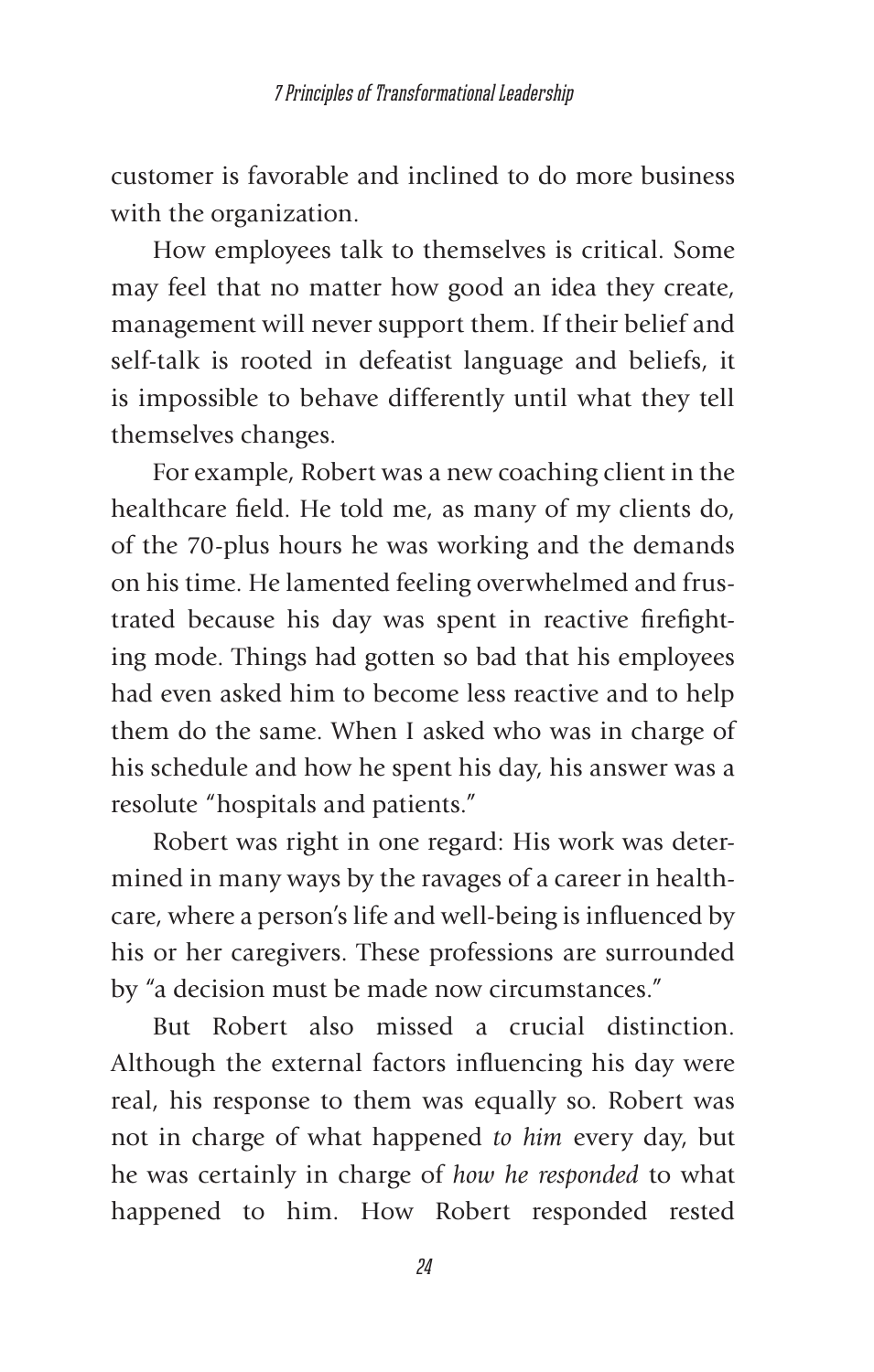squarely in the six inches separating his two ears. It wasn't his boss, his hospital, or his patients. Robert's mindset was in charge of the people, processes, and perspectives he brought to bear every day. Changing your mindset so as to unleash your human potential is what this book is about.

The good news is there are seven principles that will help you master your leadership mindset and convert your human potential, as well as the potential in your team and organization, into accelerated performance. Each of the following chapters corresponds with a different principle.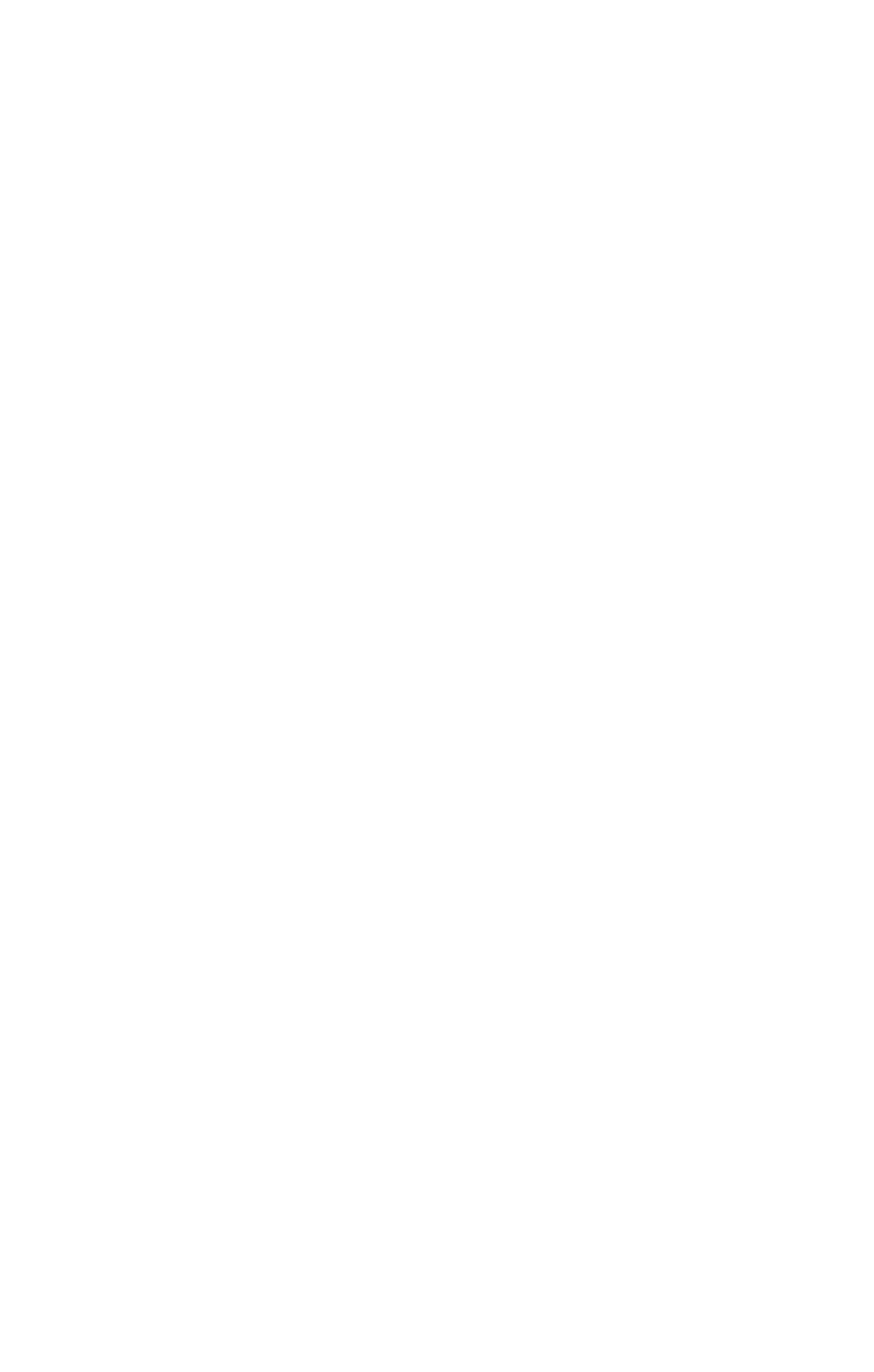**1**  $\blacksquare$ 

# The Purpose Principle

# **The One Idea, Dream, Hope, or Aspiration**

Ask 10 people what they would do if they won the lottery and had the financial resources to no longer work, and you'll hear ideas such as "start my own business" or "start a charity." Throughout the last 11 years as a financial advisor, I saw this type of wishful thinking. Whenever I met a new or prospective client I would ask a simple, straightforward question: "What, to you, is important about money?" The number-one answer I heard was "security." And on numerous occasions I heard from female clients that they didn't want to end up as a "bag lady."

What was interesting is that the people I was speaking to and meeting with were not financially insecure. They had resources, but still carried with them a poverty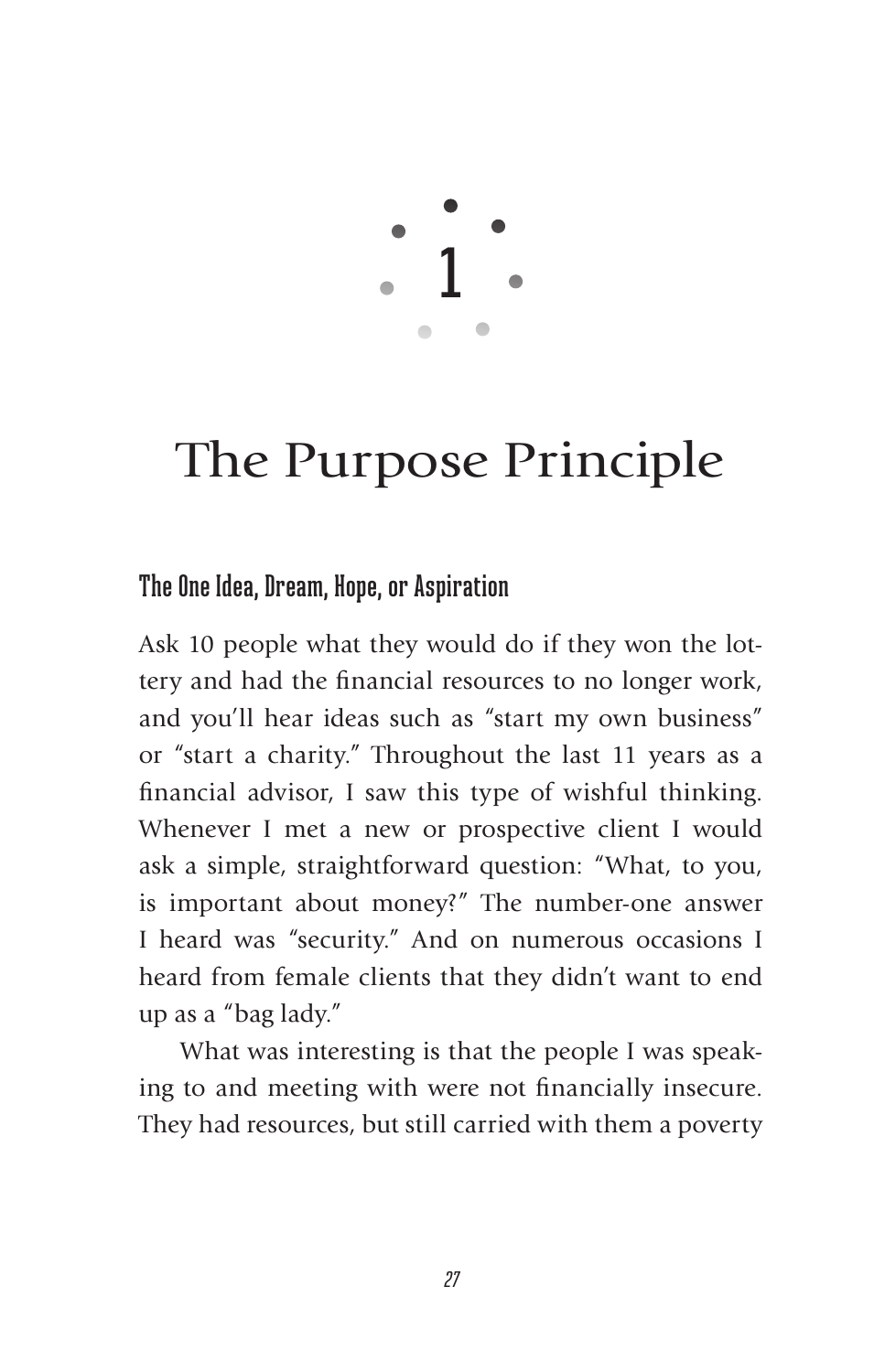mindset. One healthcare executive making more than one million dollars per year was worried about having enough money to retire.

But, having security as a purpose puts a stranglehold on many of the ideas, hopes, and dreams for what our lives can be. The hopes and dreams we have for our lives get pushed aside because of our prevailing mindset.

Let's be clear about the one primary benefit of clarifying your leadership purpose: The jumping-off point for greatness both individually and organizationally is a clear and compelling purpose. People at work or in your personal life who have achieved something extraordinary or who live lives defined as "rewarding" and "uplifting" have a clear and compelling idea about what is important to them, why it is important, and what value they will achieve by working to accomplish it.

One of my clients is a hospital CEO who defined her purpose as follows: "I want to create a culture where every single employee is engaged in creating the extraordinary in patient care and safety." Her purpose translates three things that are important to her:

- 1. Patient care and safety are paramount.
- 2. Every employee must be engaged in order to make this happen.
- 3. Creating the extraordinary is essential.

This CEO is not content with the ordinary. She believes the extraordinary is possible and sees her job as primarily focused on creating the cultural transformation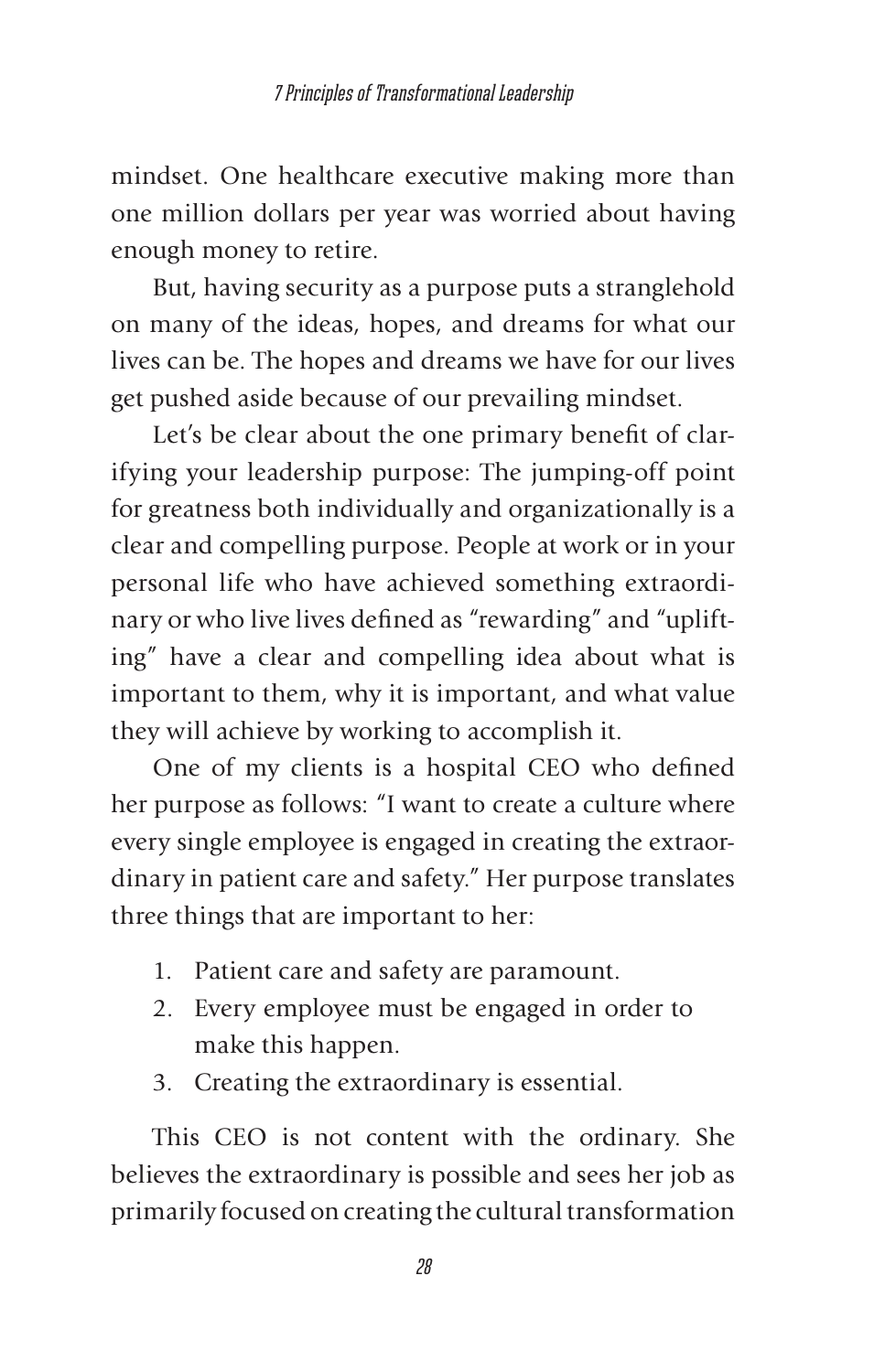to make this happen. Her purpose guides her every move and permeates her thinking even in the constantly shifting market that is healthcare.

When I asked her about our work together she said, "Getting clear about my purpose was not easy, but it has made leading so much easier and rewarding now that I have it."

That leaves me with these questions for you: Are you clear about your leadership purpose? Do you feel passionate about what you want? Are you relentless in learning and growing your own skill set as a leader as well as your mindset, and creating value for others? Or does each day feel as though you are driving in fog?

What does driving in fog look like from a leadership perspective? Imagine you're on vacation, driving to Napa Valley wine country to taste some of America's most notable wines. In the hopes of making your trip even more memorable you rent a high-performance convertible. It's red, shiny, and a real head-turner. Just looking at the car increases your heart rate and you can't wait to hit the open road.

As you round a curve enjoying this wonderful moment, you suddenly drive head-on into a fog bank. Out of nowhere the fog encases your car. What is the first thing you do? Most likely, you'll put your foot on the brakes to slow down. Next, you'll put both hands on the wheel and possibly even pull yourself closer to the wheel in the hopes of seeing better. And to help even further, you'll turn down the radio to help you think.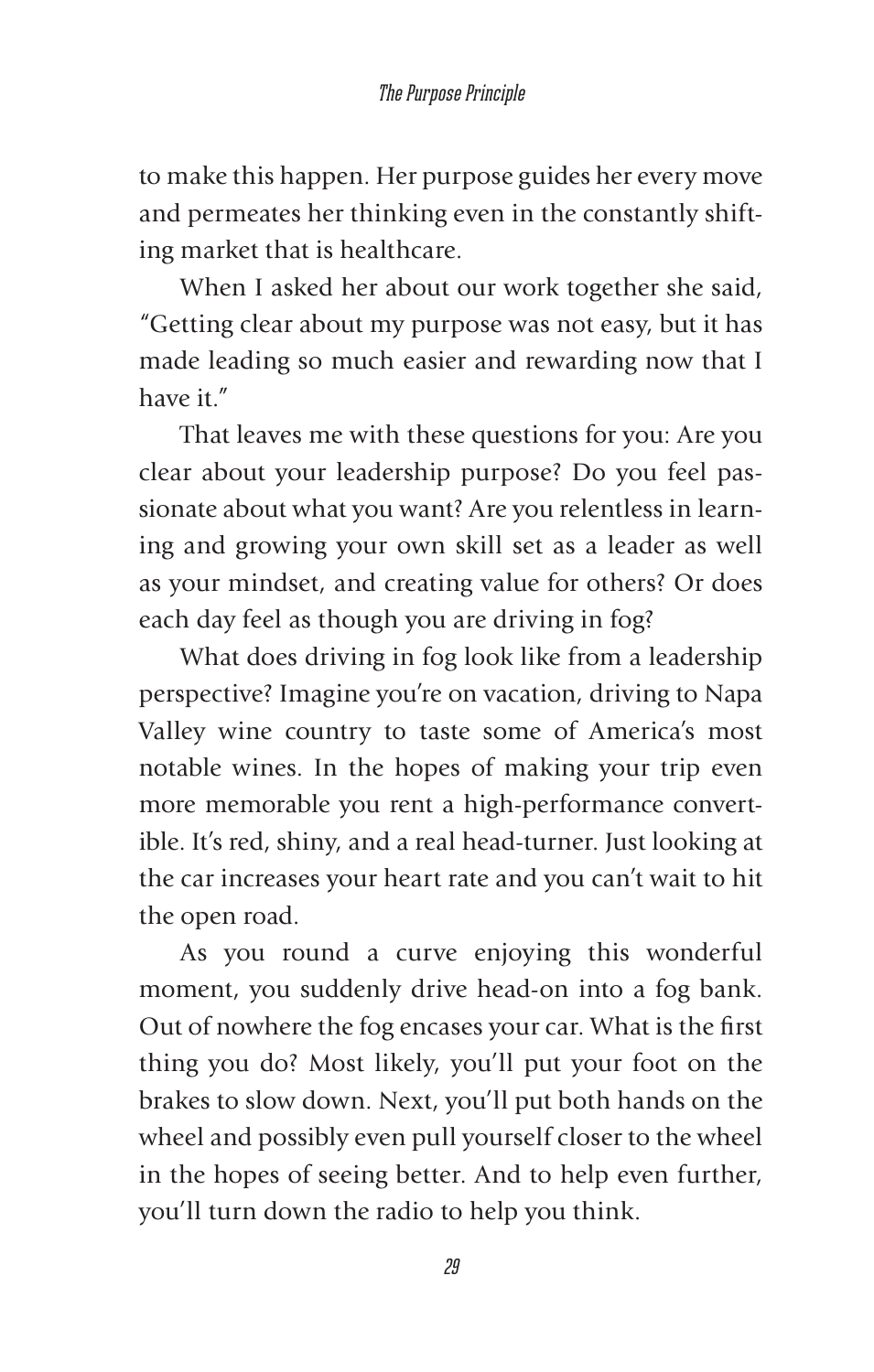Gone is the carefree and enthusiastic feeling you just had for your trip. Instead, the feeling you are experiencing is adrenaline cascading through your body. You are in survival mode and in this moment you are fighting to survive.

After what seems like minutes, but likely was threeto-five seconds, the fog lifts and you can once again see clearly for miles ahead. The tension that flooded your body in survival mode is gone and the feeling of being safe returns. Slowly the enthusiasm you have for your trip returns and in a few minutes the radio is back on and your foot is on the accelerator.

When we lack a clear and compelling purpose for our leadership, as well as for our teams and organizations, we are driving in fog. There is tension and the enjoyment for our destination evaporates as quickly as the fog obscures our vision. With a clear and compelling purpose, we remove our foot from the brake and squarely hit the accelerator. We accelerate toward our destination with enthusiasm and excitement.

When I ask executives and entrepreneurs what they really want for themselves and for their teams and organizations, nine times out of 10 there is no clear purpose. That leaves employees feeling as though they are driving in fog. Their feet are on the brakes regarding any new ideas and they are inhibited in their capacity to make their customers' lives easier and more rewarding. This is the opposite of what most leaders want and yet it is what the vast majority of leaders are creating.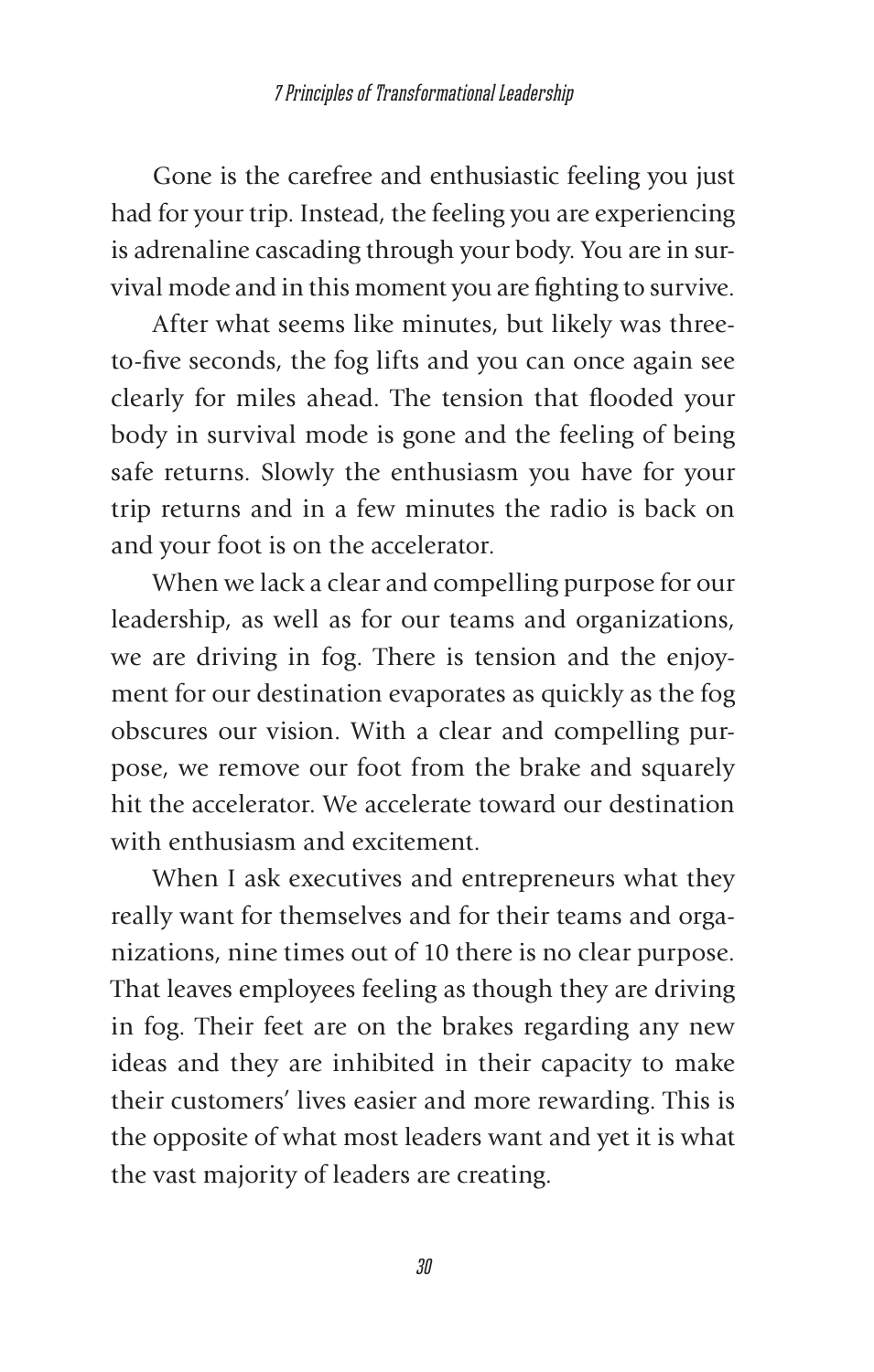Every leader has dreams, hopes, and aspirations for his or her professional as well as his or her personal life. In each coaching and consulting engagement I have, the moment a leader's hopes, dreams, and aspirations are clarified, there is a noticeable release of tension and a palpable excitement in the air. It's as if the engine is revving at a higher RPM and the enthusiasm for moving toward the hopes for the future becomes the primary focus.

If you picked up this book in order to create dramatic revenue, performance, and relationship growth, you will not be disappointed. The next section will help you define your purpose and in turn live a more rewarding and enriching life.

# **Finding Your Purpose in Talent, Love, and Value**

Without exception, dramatic performance as well as engagement and satisfaction, both personally and professionally, are closer than you think when you have a clearly articulated purpose. I say "closer than you think" because improvements of almost all types in organizations start with one word: *clarity*. It is used with respect to expectations, results, value, competencies, accountability, and what makes us feel alive and vibrant. Without clarity there is little-to-no likelihood that focus can follow. With clarity and focus come new insights, new strategies, and new behaviors that move individuals and organizations forward in unprecedented ways.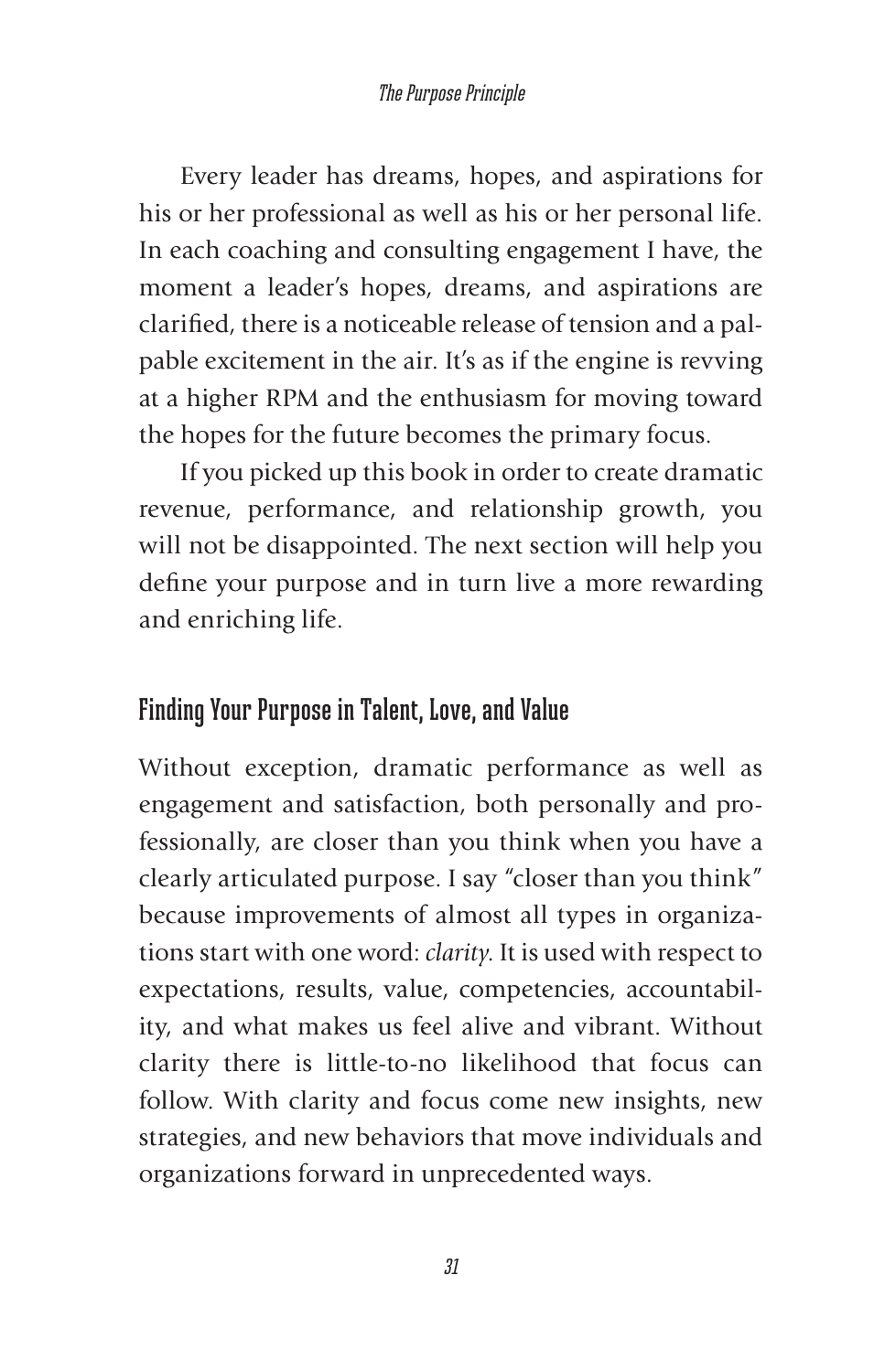This section is important to you for one reason: All of the other principles of leadership become intellectual constructs as opposed to supporting principles without a clear and compelling purpose. For example, you can go through the motions of the second principle of transformational leadership, the Promises Principle, but it is folly to try and set meaningful and compelling promises if you don't first know what your purpose is. Without question, this section will prove the most pivotal of the whole book.

A few words of caution before we get started: Depending on the mindset you bring to this section, you might have one of two responses to what you read in this section. The first response is one of frustration. You've heard the exhortations from coaches and consultants before, and you've understood for years the linkage between accelerated performance and what a person loves doing, what they're really good at, and what value they bring to their customer, team, or organization.

You have heard the message, but you have also been unable to clarify what each dimension of purpose really means to you. In turn, this section might be seen as laborious and frustrating. Instead of diving into the section with curiosity and courage you turn the page to the next section, telling yourself you will come back to this section later.

The second possible response is one of enthusiasm. You believe that no matter how clear and compelling your purpose, you want to learn a new perspective and possibly alter how you live out your purpose. You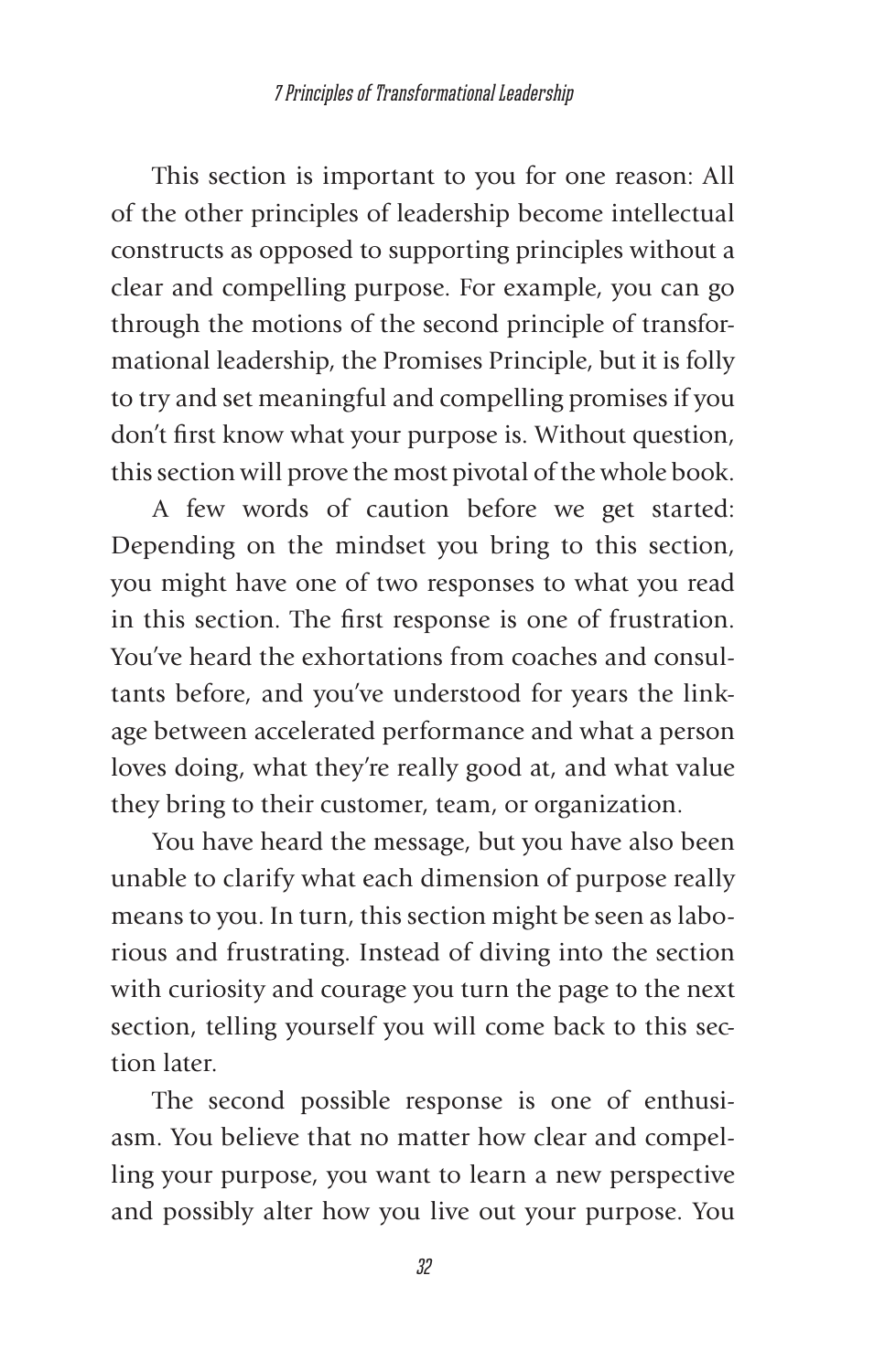welcome the time spent clarifying what's important to you and value growing in your ability to lead with purpose and with passion.

Regardless of your reaction, here's my promise to you for this section: The moment you get crystal clear about your purpose, your level of engagement and enthusiasm will skyrocket. The fog lifts and you'll see miles down the road for you, your team, and your organization, and you'll hit the accelerator. This section will help you get crystal clear if you cultivate two words: *curiosity* and *courage.* You'll need curiosity to pull back the layers of your historical way of viewing the subject of purpose and you'll need courage to think bigger about your leadership than you have in the past.

# **The Fuel That Propels Greatness**

The three dimensions of purpose are: love, talent, and value.

*Love* is the unbridled enthusiasm you have for your work. When love is present there is a continual striving and leaning into whatever is required to learn, grow, and improve. Without love your talent and value leave you (and others) feeling empty and dissatisfied.

*Talent* is what you do in highly differentiated ways. Talent is rooted in the skill and expertise you bring to your customers and the relationships that matter most to you. Talent, in many regards, is the price of entry into the world of work today. Lacking talent is a career-limiting move.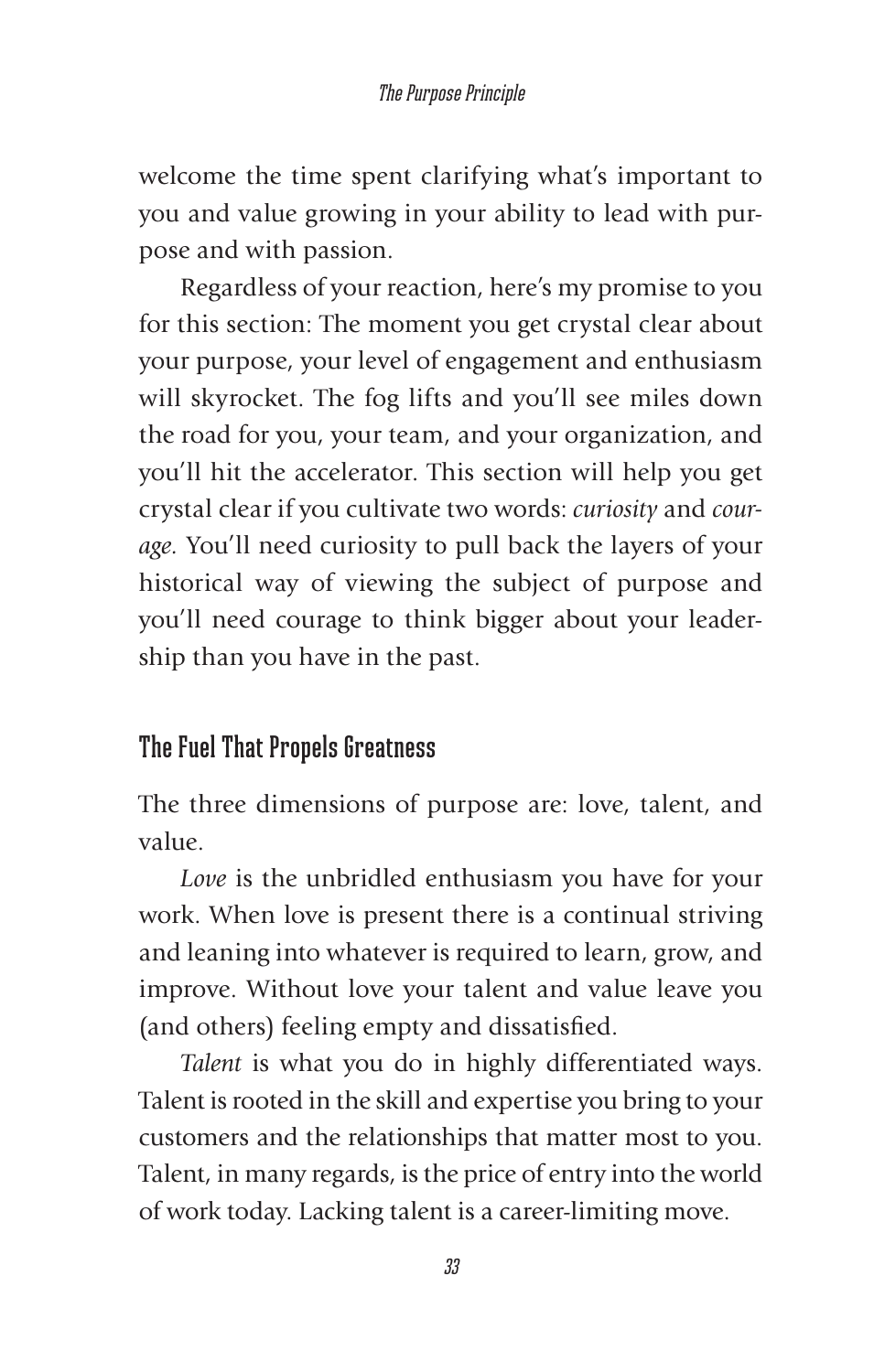*Value* is the benefit customers or employees derive from interacting with us. Value can be seen as making people's lives easier and better in some meaningful way. Value is not the technical product or service you provide. It is the benefit people receive from using the product or service you provide. Keep in mind that you can have passion for what you do and do it exceptionally well, but if customers or employees see little or no value, your success is in jeopardy.

In order to clarify your purpose, you will want to gain a deeper understanding of how your unique talents, skills, and passions create value for yourself, your customer, and your organization. The following sections will walk you through the process I use with my clients in order to clarify their purpose.

### **Love**

At the heart of excellence lies love. Through your love of something you are motivated to overcome challenges and achieve your biggest hopes, dreams, and aspirations. When you are compelled by what you do, *work* ceases to be a four-letter word. Love is a key component of personal fulfillment and can be found by answering the following four questions:

- 1. What part of my job do I love doing? Why?
- 2. What part of my work do I find most rewarding?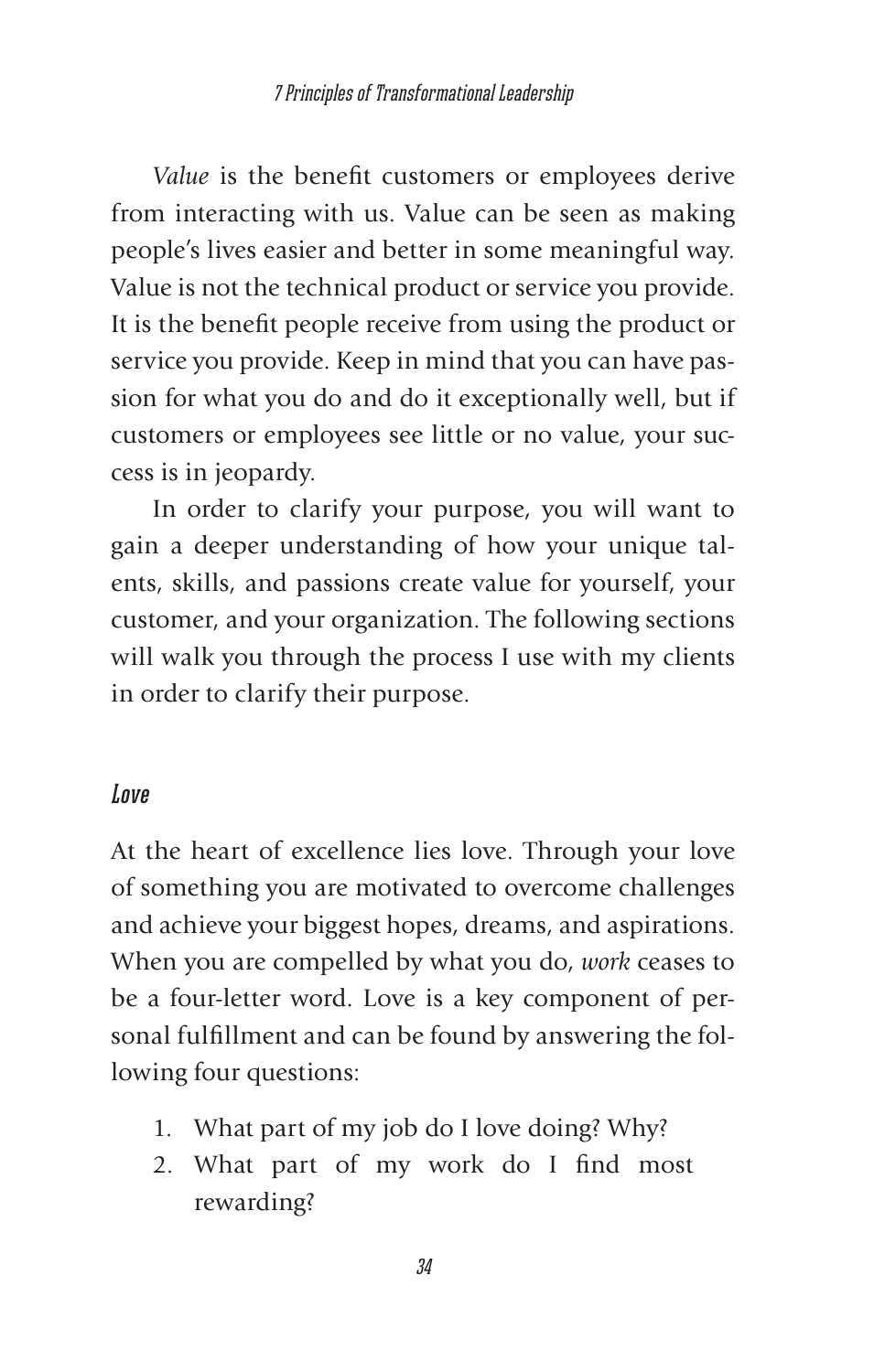- 3. What is the one idea, hope, dream, or aspiration regarding my work that has grabbed hold of me and won't let go?
- 4. What aspect of my work, if I were no longer able to do it, would make my work less fulfilling?

To make this real for you, the following is a realworld example from my own leadership.

I am passionate about two things: At work I love converting human potential into accelerated business results and in my personal life I love doing something each day that enables human flourishing. I talk about each one, I read about each one, I learn as much as I can about each one, and I cannot imagine going through the day not doing each one. I am passionate about them.

# **Talent**

What do you do really well? Where do your strengths lie? To answer this question, start by identifying what you do well for your organization. In what ways do you effectively serve your customers and employees? Thinking about talent also provides you with an opportunity to say "I may be talented at something, but I'm not passionate about it." Consider the following questions to help you begin that thinking process.

1. What are my five most important talents and skills?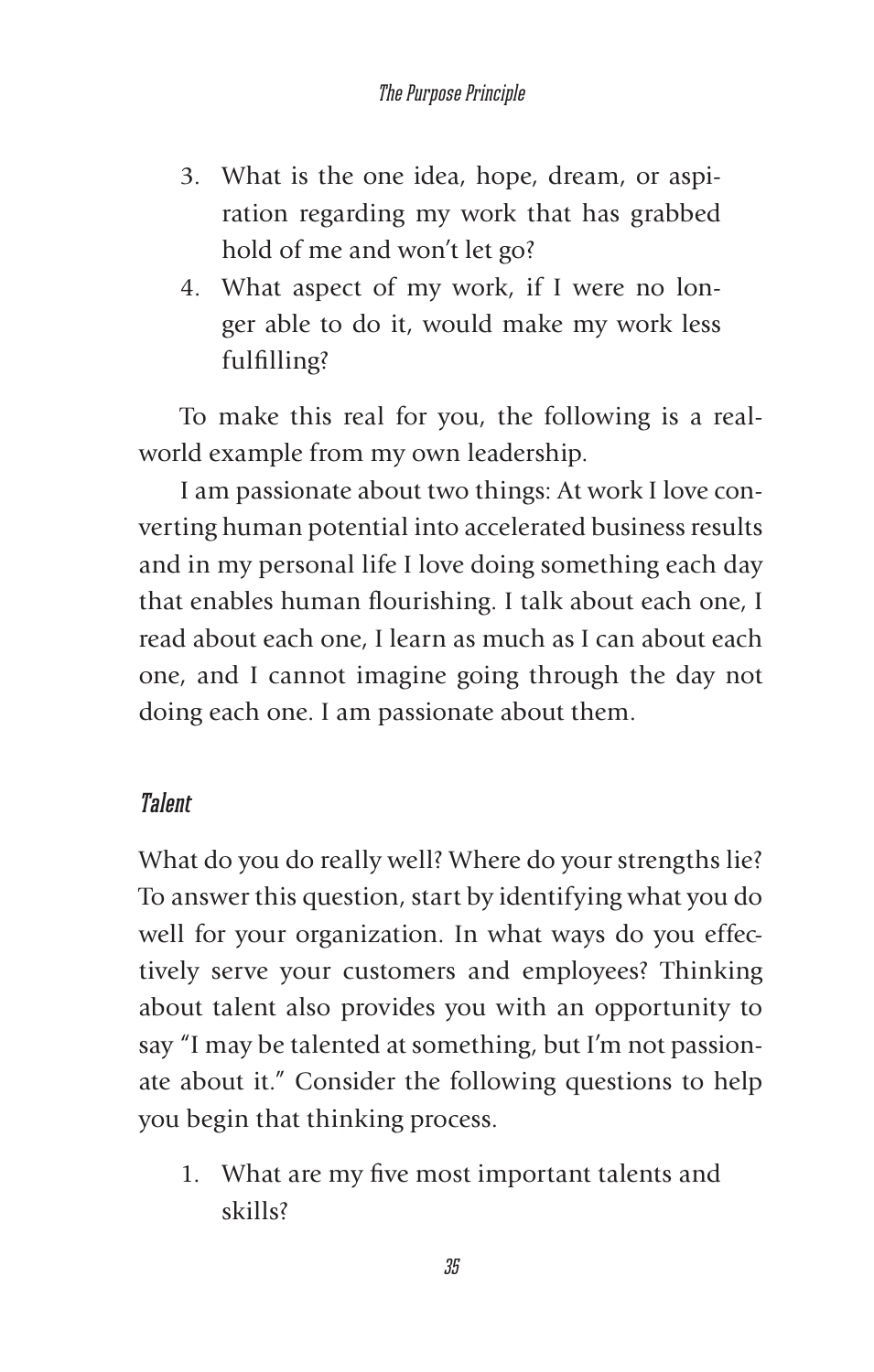- 2. What is my proudest contribution and/or accomplishment? Why?
- 3. What part of my work do I receive the most compliments about?
- 4. The five work activities I take great pride in are . . .
- 5. What part of my job do I plan to master?

I am excellent at listening for the hidden content and context of a person's highest hopes, dreams, and aspirations. This is a gift I was born with and I've done as much as possible to respect it, cultivate it, and improve it. I am also excellent at leadership messaging. I've cultivated this skill because I want leaders to foster human flourishing, and leadership messaging is essential. I am also excellent at priority-setting and executive decisionmaking, thus providing practical and tactical ideas clients can use immediately to improve the quality of their most important relationships.

#### **Value**

Last, but certainly not the least, is value. Clarifying your purpose requires understanding the value your actions create. These outcomes are often more significant than the simple completion of a task.

For example, when you hire someone to mow your lawn, a result is that you have cut grass and a tidy yard. At the same time, there is a more significant relational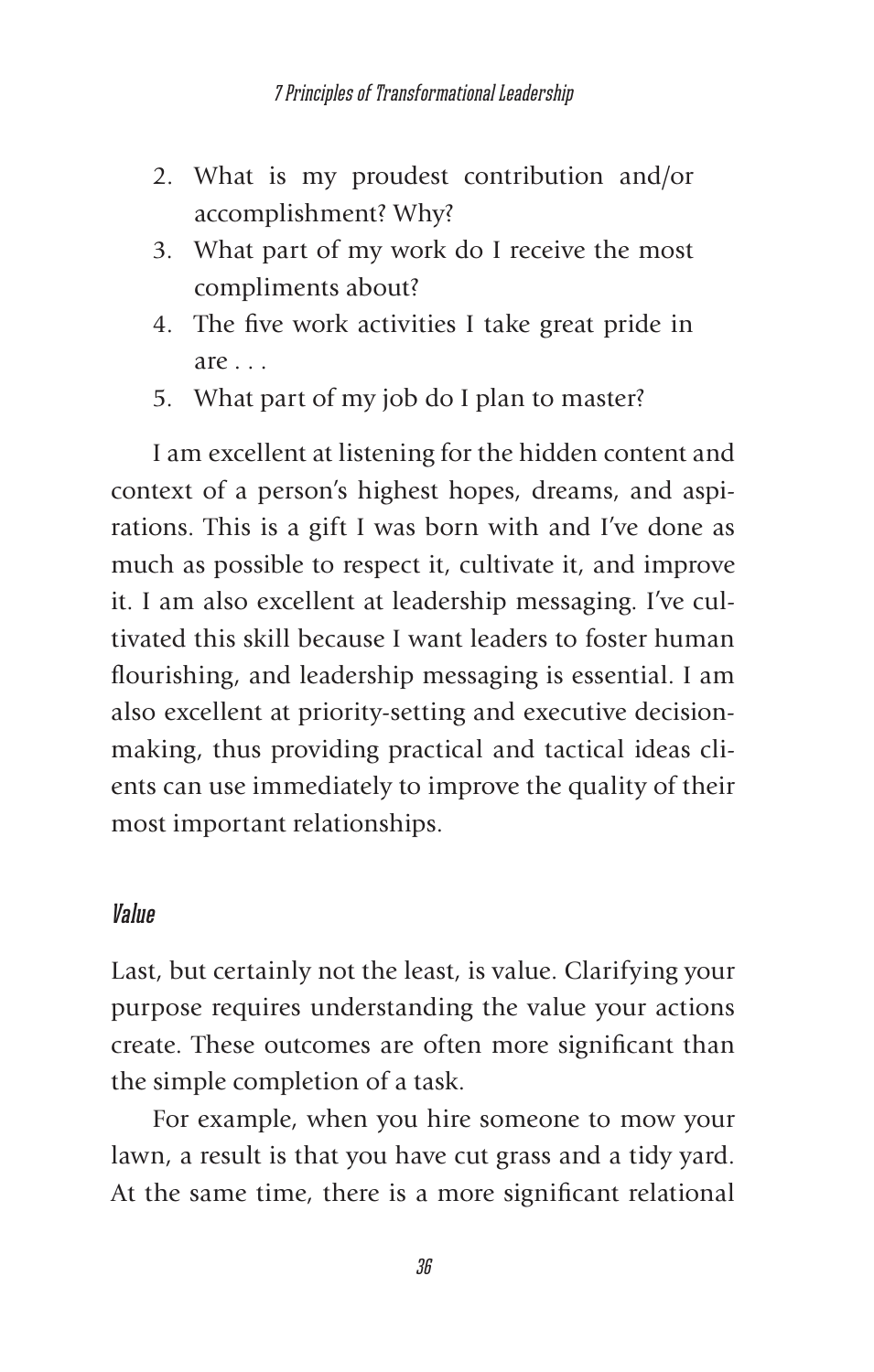outcome: You converted time doing a less-important task (doing yard work) to spending time with your family. An important emotional connection is created because you delegated one task and instead invested in your family relationships.

As a precursor to specifically articulating the value you create, answer the following questions to get an idea about your leadership.

- 1. List as many activities as possible that you do in your role.
- 2. List a minimum of two results for each activity.
- 3. Review the activities and results you identified. Which one or ones do you do in distinctive and highly valuable ways?
- 4. What are your top four most valuable activities?

By answering these questions, what have you learned about your leadership? Can you now answer the following four questions?

- 1. In my professional life, what are the most valuable contributions I make to my customer, my colleagues or coworkers, and my organization?
- 2. What aspects of my work are distinctive? What differentiates me from my colleagues who have the same role?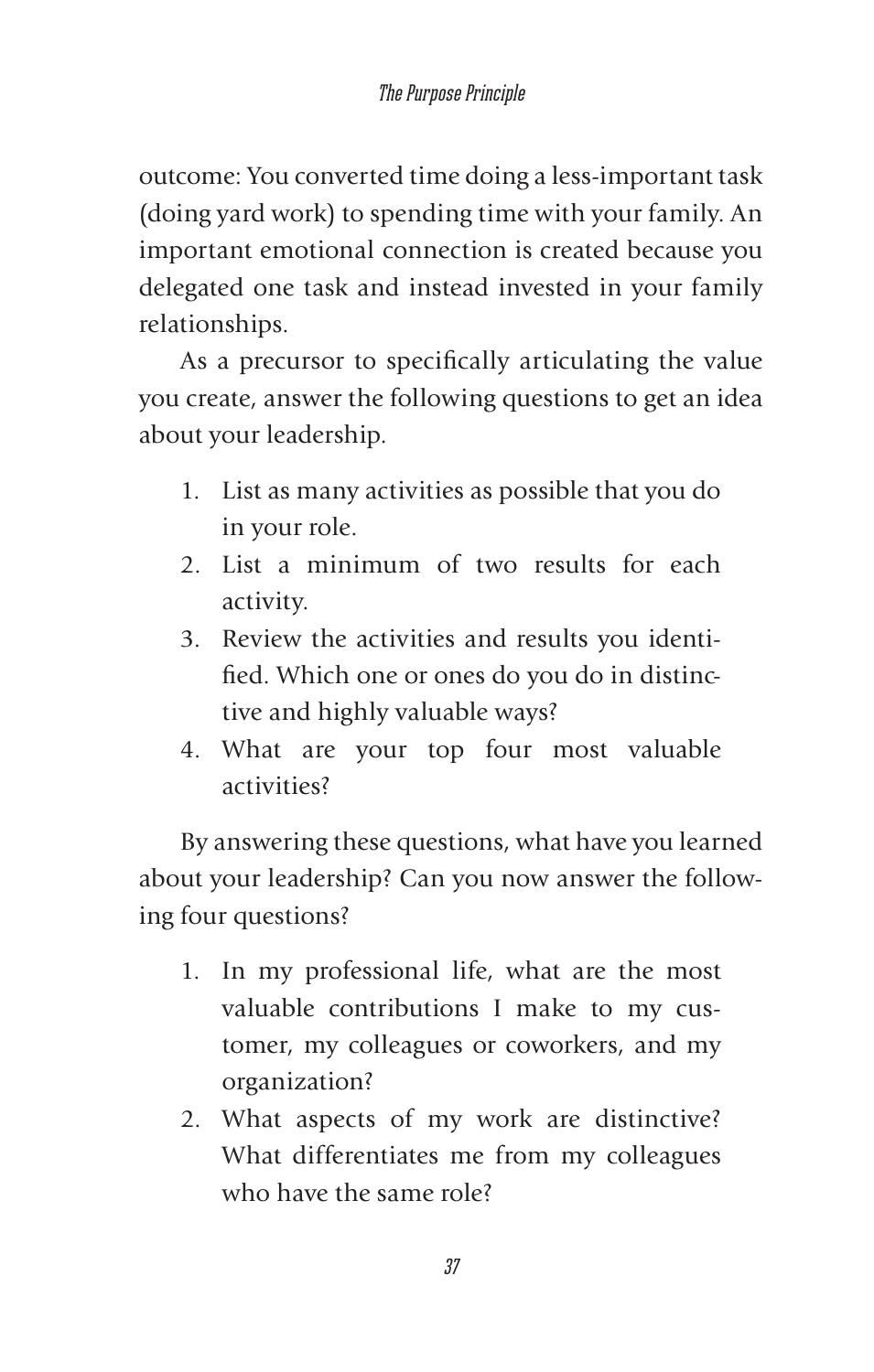- 3. What part of my work, if I were to no longer do it, would leave my customer bitterly disappointed?
- 4. How can I increase the value I bring to my organization?

Each value statement should not mention how you helped your client or customer achieve the result. What is articulated should be increased growth, reduced employee turnover, higher customer satisfaction, and other results. Always keep in mind that people don't care about what tool is used to achieve the result they want. They only care about the value or the outcome they experience.

#### **What Is Your Purpose?**

Consider the insights you have had thus far. What ideas are particularly meaningful to you? These insights are the catalyst for your leadership purpose. Now it's time to write your initial purpose statement. This statement should reflect your passion, competencies, and the organizational outcomes for which you want to be known. A template is provided for you, but feel free to write your purpose statement in your own words.

I create *(what you do)* so that *(whoever your customer is)* can achieve *(what).*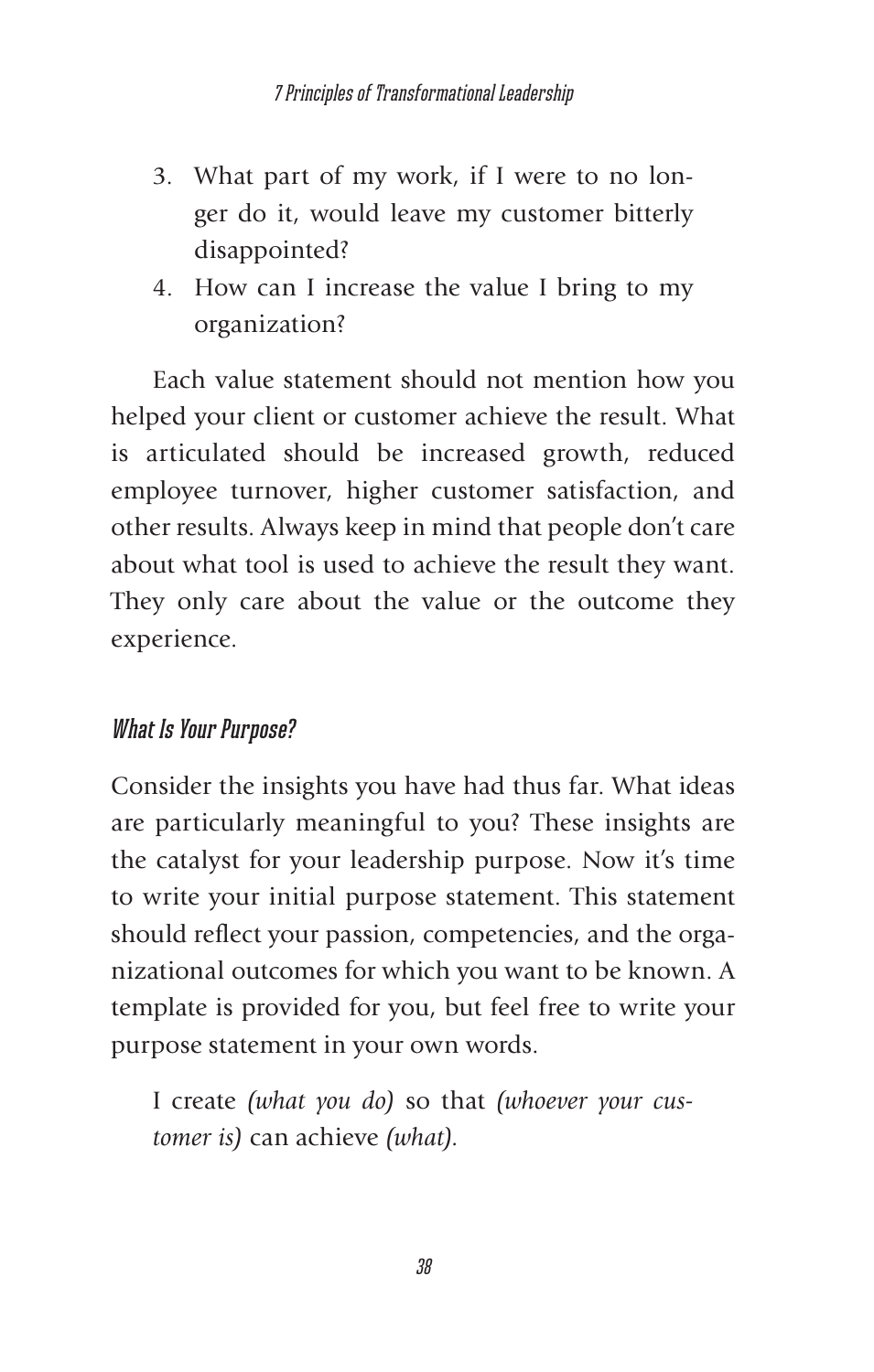### **Try It on for Size**

Once you have an initial draft of your purpose statement, how does it fit? Take a few minutes to discuss your purpose with someone you trust and respect. If you are bold, talk with a customer and see what his or her reaction is. Does it resonate with you? What, if any, changes will make it a better fit for your leadership?

In the next section we'll talk about how to live out your purpose in meaningful and purposeful ways while building a brand and reputation as someone who creates transformational results.

# **Be Distinct or Be Extinct**

What makes you distinctive? That can be a hard question to answer. We can't see ourselves clearly and oftentimes our mindset pays more attention to what we are not doing well as opposed to what we are doing well. We also have the headwind of working in a world of work in which we are admonished to do more, do it better, do it faster, and do it cheaper. This mantra of performance is never-ending and it leaves us feeling overwhelmed.

The key idea about being distinctive is less about being something to people that you aren't and more about aligning what you are gifted and talented at doing in highly differentiated ways for people who value it.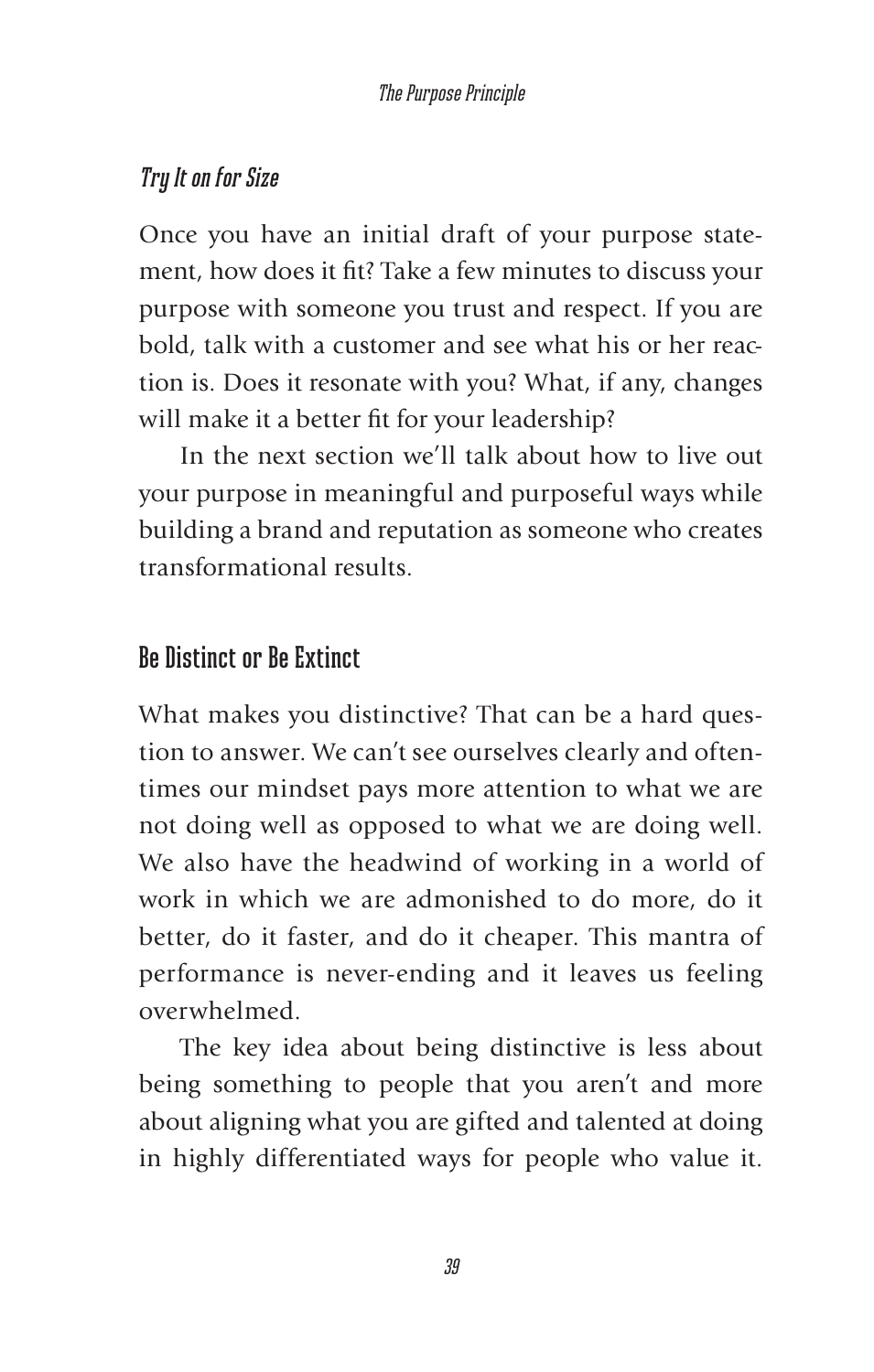This is an incredibly simple idea and there is certainly no rocket science here. However, all too often the mindset I find in leaders is that they believe they have to comport themselves to what clients need as opposed to what they can do in beneficial ways. With this belief, satisfaction and performance are tossed out the window.

The jumping-off point for distinction is three-fold. You must have a purpose that is engaging and exciting to you. You have to understand and listen to your customers and employees in ways that provide you with actionable insights. And you have to have a self-confidence that is unshakable. In the last section we addressed the love, talent, and value you provide, and in the next section we will address how to craft a leadership brand and reputation that is highly differentiated. In this section you are going to clarify your most distinctive beliefs and why they are important.

There is a website called *thisibelieve.org*. It is an international organization that engages people in describing the core values that guide their daily lives. You can hear the stories about what people believe on NPR. When I heard this for the first time I was intrigued and thought it an excellent values clarification exercise for my clients. I did the exercise myself and share my answers as a catalyst for you to clarify what you believe. Why? I believe that if you get clear about what you believe, you will focus on making it actionable and real. In total, I have 14 things that I believe.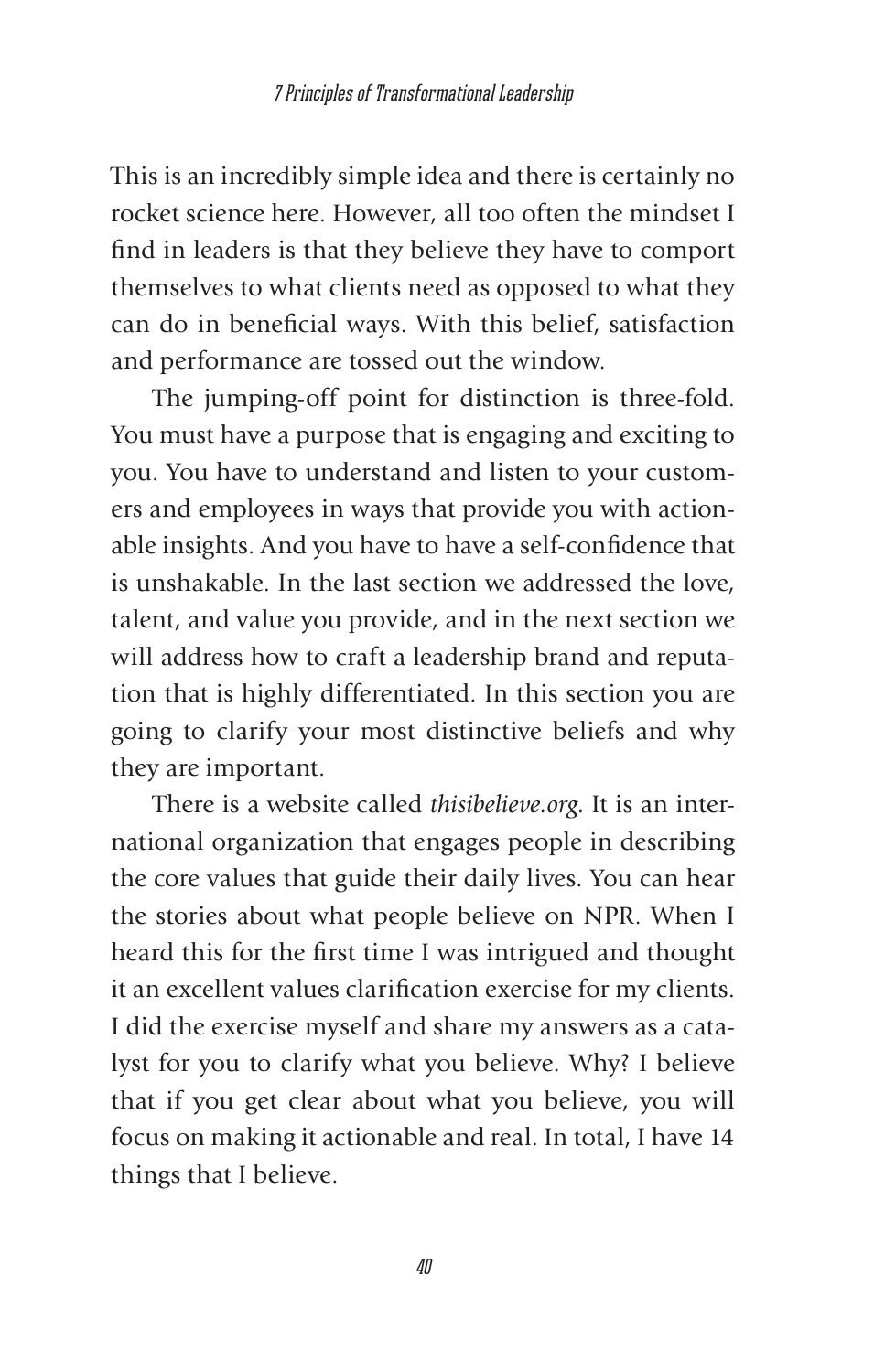- 1. **I believe love makes the world a better place.** Every major faith tradition believes that the world in which we live was created in love and for love and that we have a responsibility to live in alignment with that belief. I believe that *love* is a word far too infrequently used in the corporate world and that by not using it we're shortchanging ourselves, our families, our employees, and our customers.
- 2. **I believe that generosity is a habit and stems from gratitude.** I believe that people who are ungrateful are incapable of being generous. Generosity can be emotional, spiritual, or financial. Yes, people can write checks out of obligation, but true generosity, giving for the pleasure of giving to another without anticipation of a return, is rooted in a generous mindset. When we are not grateful for what we have we hold on to what we have and lack generosity.
- 3. **I believe that to those whom much has been given, much is expected.** I have been incredibly blessed in my life, and I believe that in turn it is my role, my responsibility, and yes, my obligation, to share what I've learned with others. I don't expect everyone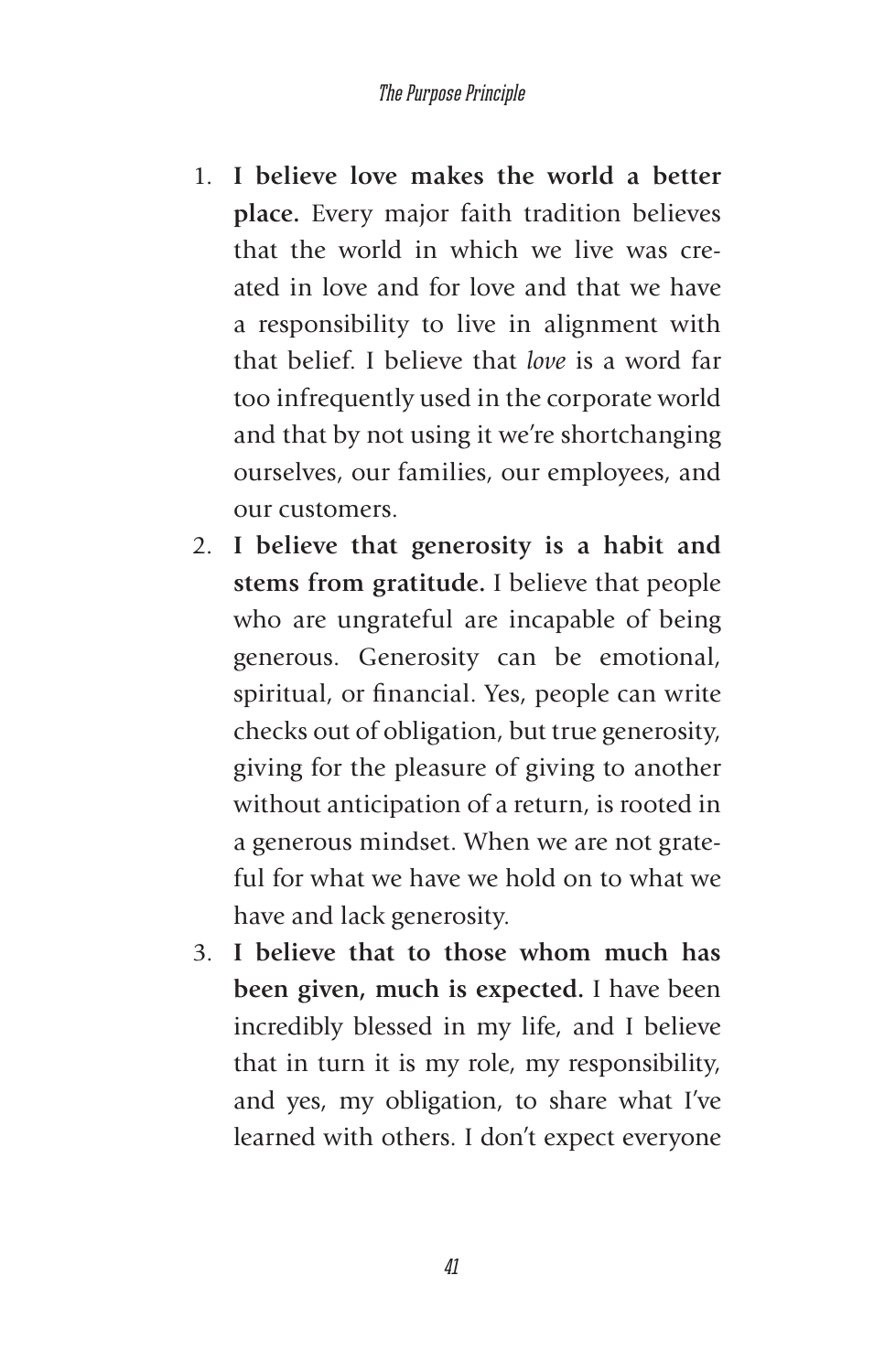to act on what I share, but I do expect them to keep the exchange of success strategies alive.

- 4. **I believe we need to retire the word** *retirement***.** Statistics say that when I reach the age of 65, and if I'm reasonably healthy, I will live to 90. I cannot imagine sitting dormant; many people believe retirement means doing nothing for 25 years. I love what I do, and as long as I am making a contribution to the world, why would I stop?
- 5. **I believe we need to stop imposing our beliefs and values on others.** We need to jettison the Golden Rule and embrace the Platinum Rule instead. The Golden Rule says that I should treat people as I want to be treated. The Platinum Rule says that I will treat others in ways that they want to be treated as long as they are in accordance with our values and we are not violating them to do so.
- 6. **I believe we're growing or dying.** If we are not growing, we are dying. If we are not learning something new and thinking differently, we are decaying. Yes, each day I grow or die. Far too many people are content to live life based on outdated mindsets and never challenge what they think, feel, or believe. This is folly par excellence.
- 7. **I believe in experiencing beauty daily.** Whether in artwork or in a natural landscape,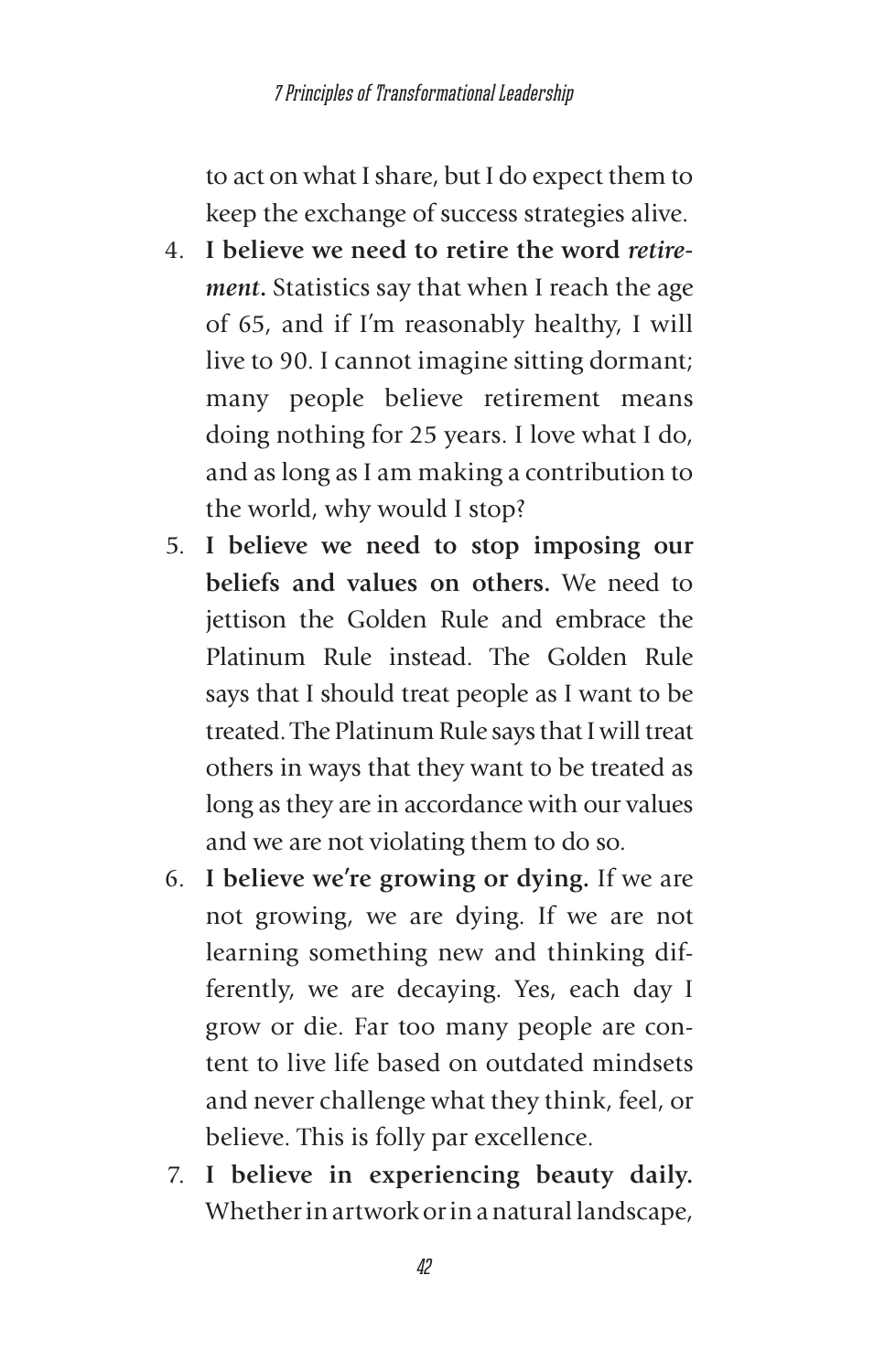seeing beauty enriches us and uplifts us. Every day we should look at something beautiful and allow it to stir our soul and enrich our lives. It can be as common as the moon over the water, the sun reflecting off a leaf, or the expression of care or concern that makes someone's day better.

- 8. **I believe mindset trumps skill set.** I believe there are incredibly talented people who never reach their full potential because their mindset is tainted with issues from the past. Their mindset soils everything that happens to them.
- 9. **I believe people live in fear.** Fear has become pervasive and is based on past experiences. I believe fear stifles all creativity. In my own life I have had to jettison fear because it was a large part of how I grew up. I think there are far too many people driven by fear.
- 10. **I believe in assuming positive intent.** There are people we interact with that do not always lead to the best of interactions, but we should assume these people had no ill intent. People are not out to take advantage of us.
- 11. **I believe in the same starting point, not the same ending point.** I believe society has fostered a victimization and entitlement mindset. There are people who believe they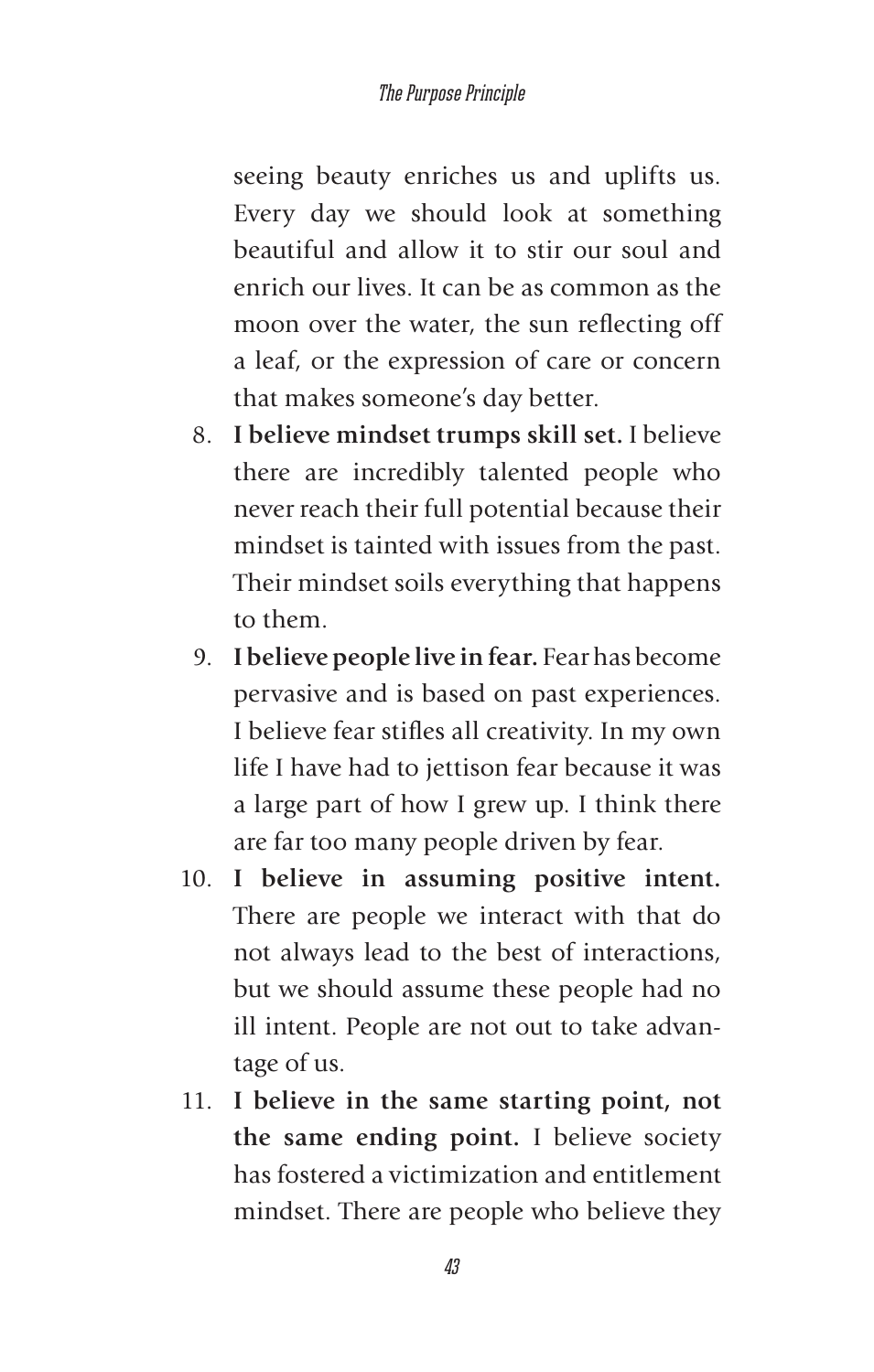should have the same outcome in life as someone else. Just because you are able to go into business does not mean you should have the same outcome as everyone else who started the same business. Each of us is entitled to the same starting point, but not the same finishing point.

- 12. **I believe that being overwhelmed is a choice.** When we lack clear priorities, roles, expectations; when we are not clear on what we can say yes and no to; and when we have not focused on the critical few things that absolutely have to be done, we will feel overwhelmed. Being overwhelmed can be mastered by making one or two choices that allow us to feel empowered and in control.
- 13. **I believe that life is for savoring.** I believe life can be a feast or a banquet, but the majority of people choose the fast-food drive-through. When we open our eyes to the natural beauty around us and to the interesting people in intriguing locations, we cannot help but marvel at all the teeming life. And yet many people are simply surviving and not savoring life. I think that is a terrible way to live your life.
- 14. **I believe I can help you live a more rewarding life.** Without question I have a fabulous and very blessed life. I believe that in some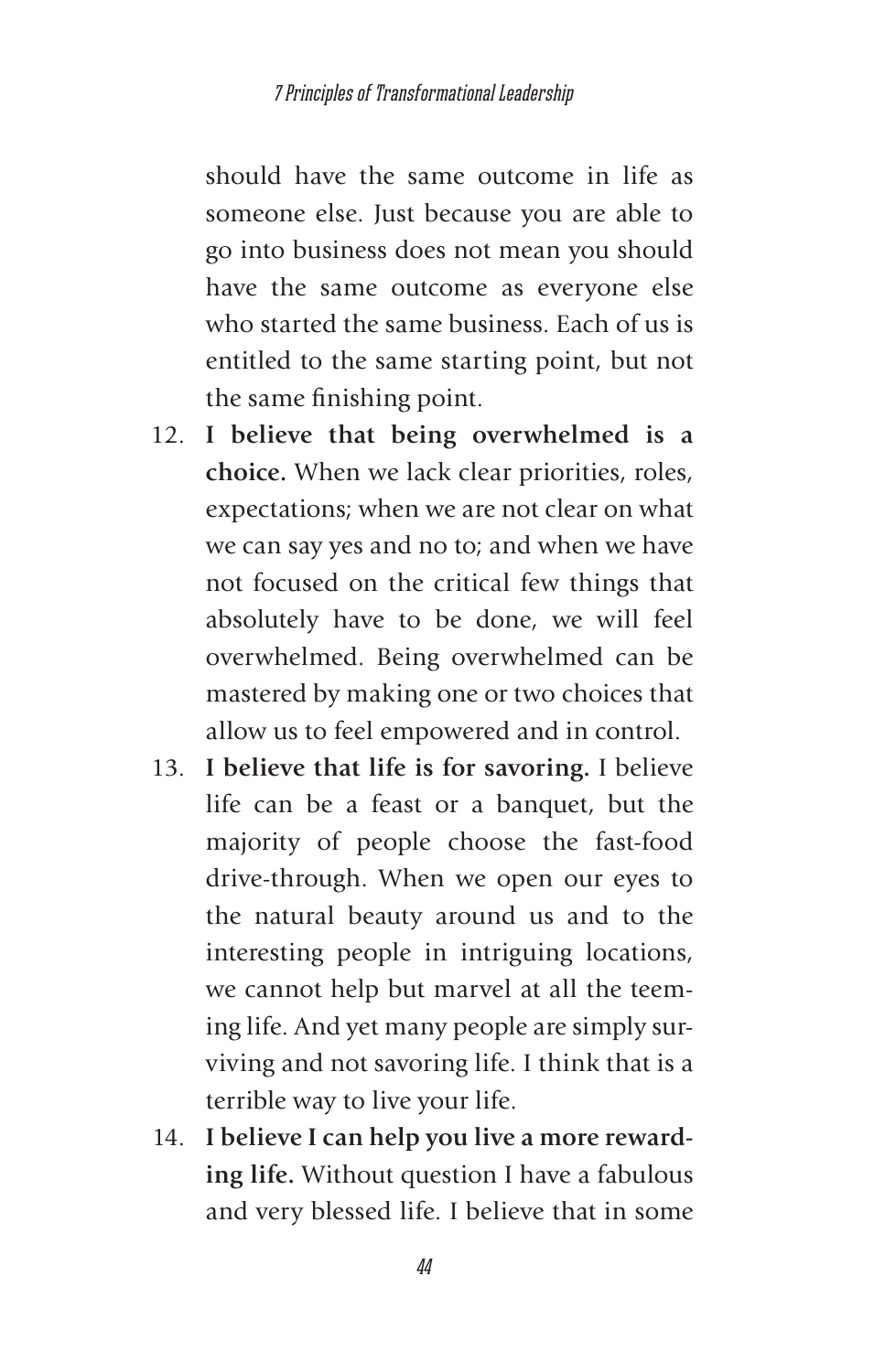#### The Purpose Principle

small way, by articulating this list of what I believe, I may help you compile the five, 10, 15, or 20 things you believe. I believe that when you get clear about what you believe, you will hyper-focus on your beliefs and make them become even more of a reality.

Let's return to the question from the beginning of this section. What makes you distinctive? In order to have a clearer perspective of who you are and what makes you distinctive, take time to answer this question: What do I believe? You will see yourself clearly, you will lift the fog covering your work, and you will link what you believe with working in purposeful and highly differentiated ways. Let's now discover whether you are living in accordance with your core beliefs and discover ways to feel invigorated by your work.

#### **What Are You Selling?**

There is a quote from a Harley Davidson executive who talked about what Harley Davidson was selling. He said, "What we sell is the ability for a 40-year-old accountant to dress in black leather and ride through small towns and have people be afraid of him." That's a pithy and provocative quote, but it begs the question: What are you selling?

What is the one thing people say you stand for in conversations with customers and employees? Is it excellence in the customer experience? Is it creating a culture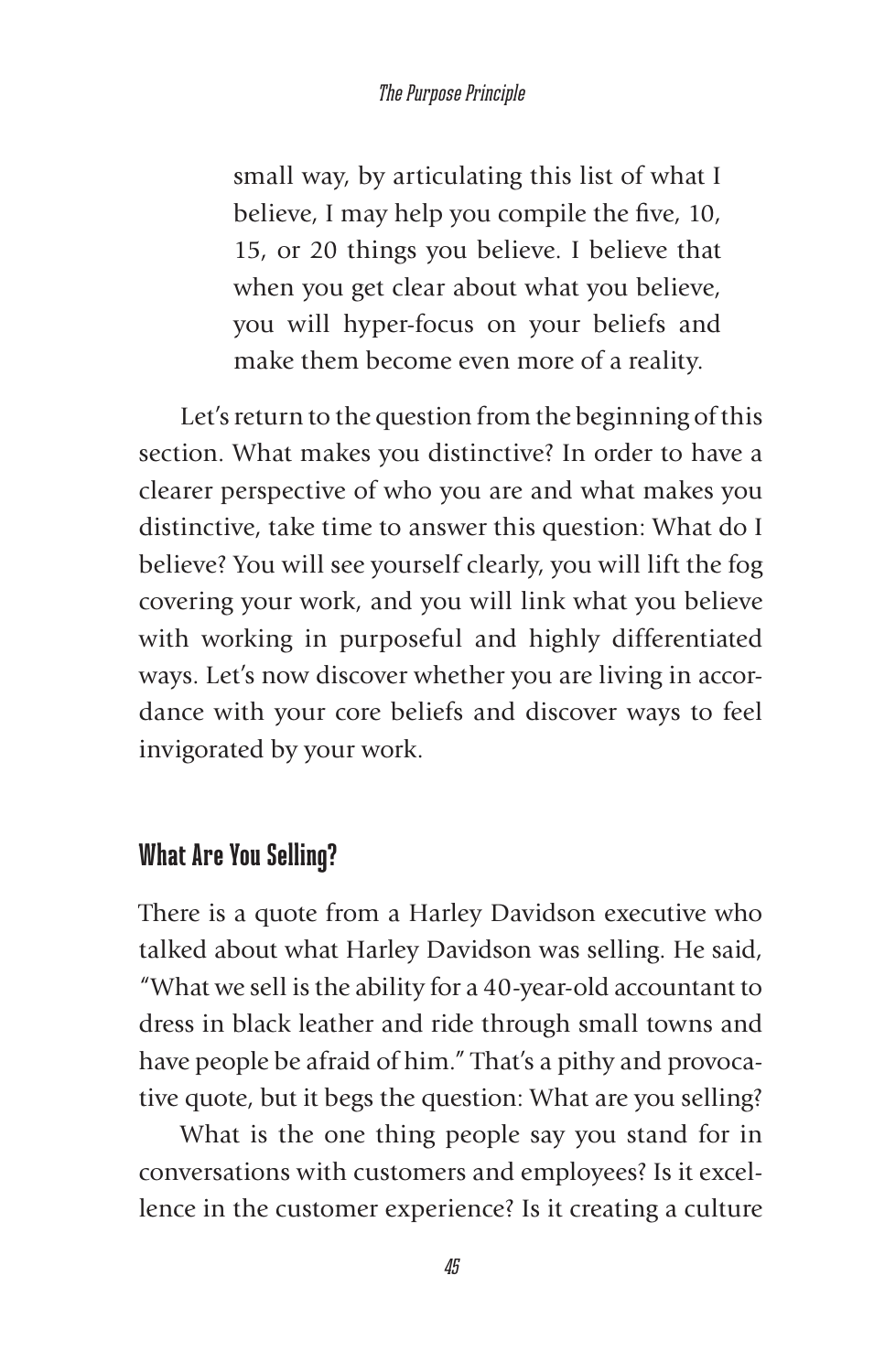in which every employee is engaged in creating the extraordinary? Is it to reduce costs or survive from one layoff to another? Or, are you a leader who is a purveyor of optimism, transformational thinking, and unprecedented growth? Are you selling the idea that in order to have a flourishing business your job as a leader is to help each employee do something daily that allows them and the customer to flourish? Whatever you believe to be important and valuable, are you doing it purposefully and in such a way that people want to buy it?

In this section you'll make the concrete connection between what you believe and what people experience. The two words you'll pay close attention to are *intent* and *impact*. Your intent might be as pure as the driven snow, but your impact could be negative and leave people figuratively running for the hills. As you read this section keep one key point firmly in mind: People never buy what you're selling based on your intent. They buy what you're selling based on how what you do and say impacts them personally.

#### **The Leadership Brand Impact Process**

Organizations know about the power of brands. Brands create value, loyalty, and, when compelling and distinctive, they create profound emotional experiences for customers that attract more customers who want the same experience. What is not recognized as much is that a leader's brand can be a catalyst for transformational growth.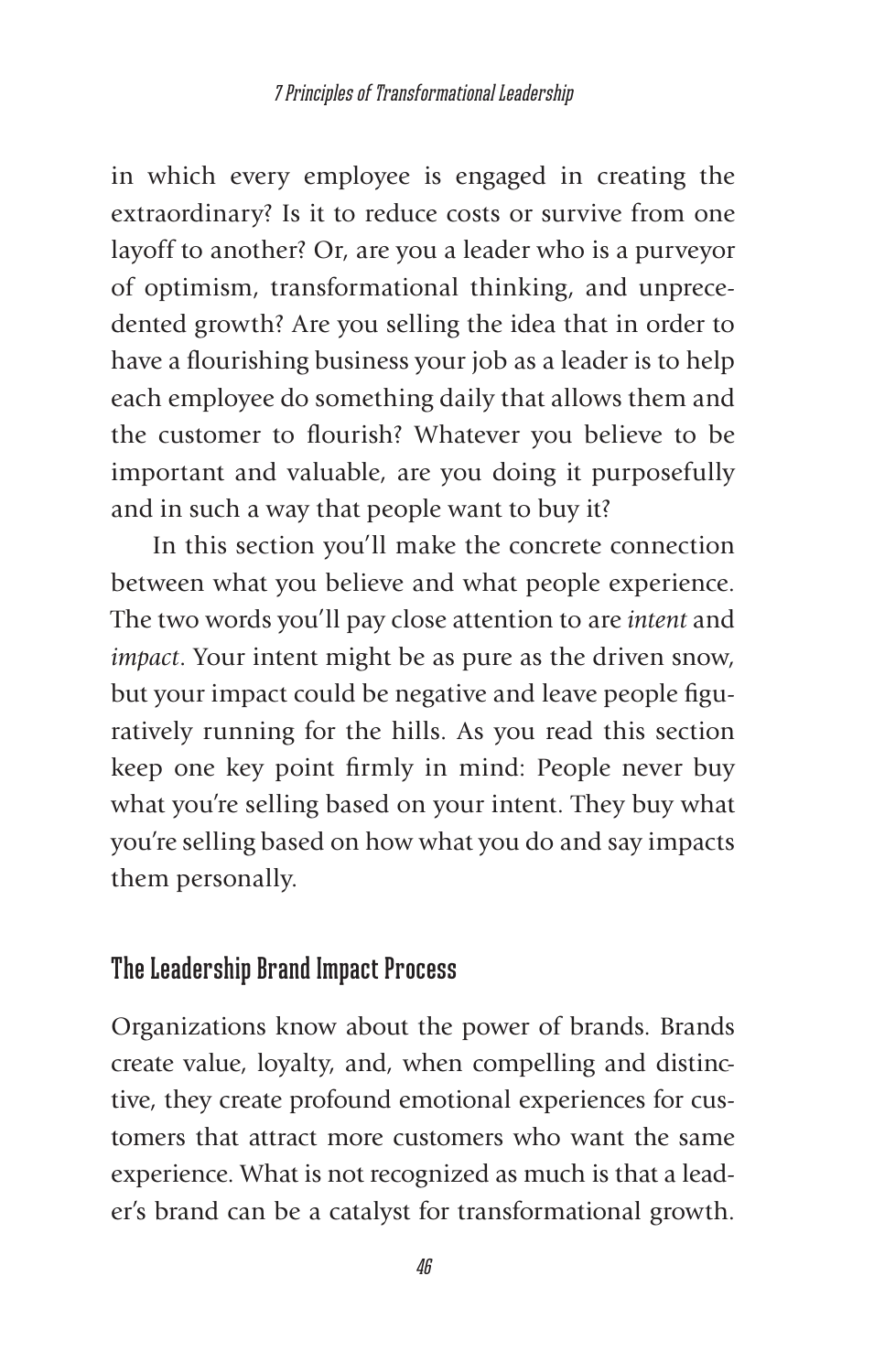Transformational leaders no longer rely solely on their organization's brand to guide their behavior. Transformational leaders develop their own individual brand.

Where do you start? What follows is my Leadership Brand Impact process. There are two key points to start with: First, you have a brand whether you know it or not. Second, the impact your brand has on others is either helping or hurting your performance. The LBI will help you decide whether the impact your brand is having is positive or negative.

The process I'll outline requires courage. It's not for the faint of heart. You will ask people who are important to you about your impact and see clearly, maybe for the first time, the impact you have on people. Some of what you'll hear will be incredibly uplifting and inspirational. Other aspects will leave you uncomfortable and/ or embarrassed. But rest assured, you cannot change anything unless you see it clearly. The LBI will help you with that.

# **Step 1**

Clarify the brand impact you intended. Take 10 minutes to write down the impact you want to have on the people who matter most to you. The starting point for understanding the impact your brand has on others involves writing four words or phrases that you believe best describe your leadership. Don't overthink this; simply capture what you see as the essence of your leadership.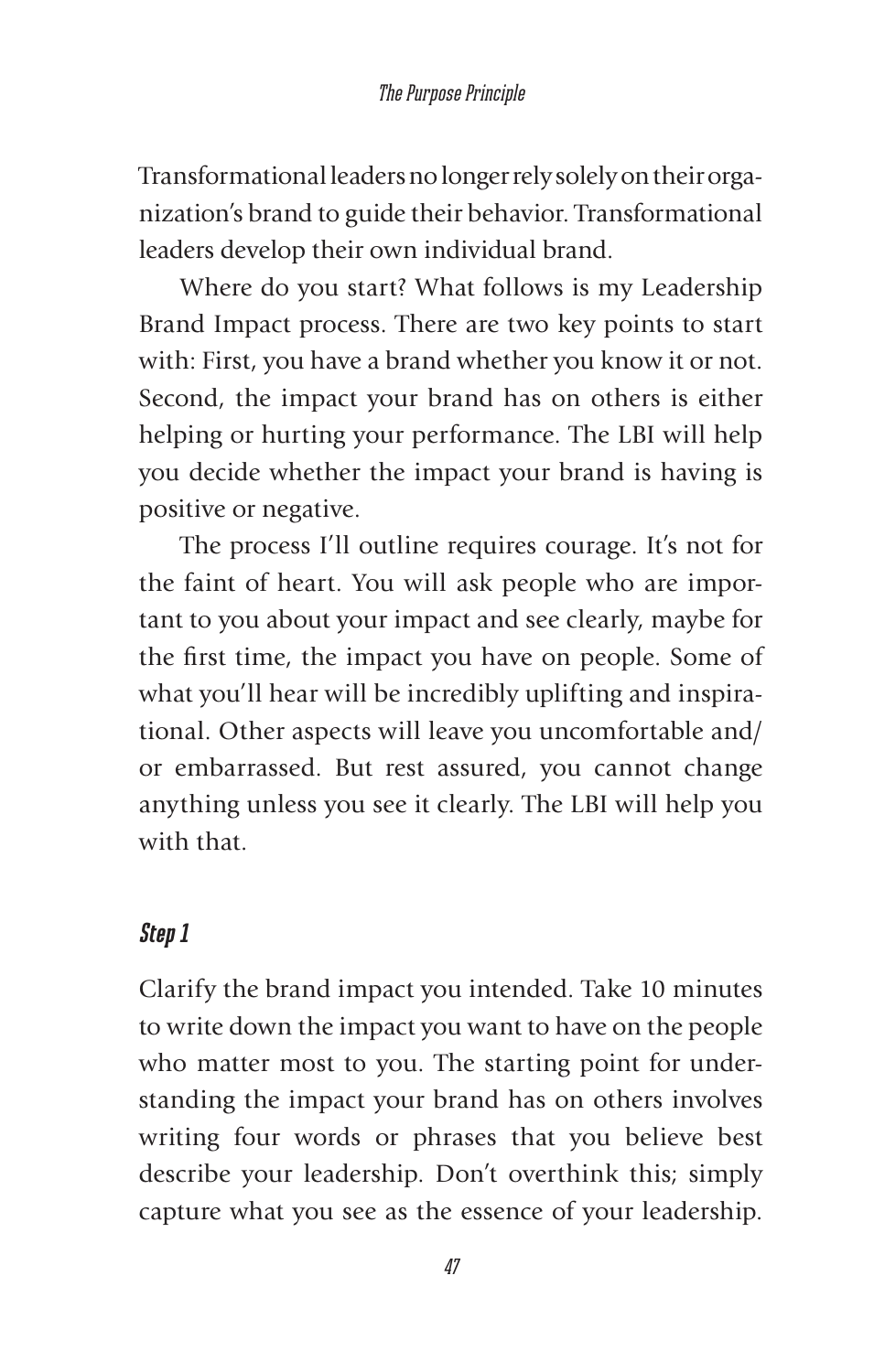For example, you may use words such as inspiring, collaborative, thoughtful, and pragmatic.

#### **Step 2**

Clarify the brand impact people experience. This step starts by creating a list of eight to 10 people who you trust and respect. They can be colleagues, managers, coworkers, direct reports, former employees, and friends. Your list should consist of people whose opinions you value.

Call or speak in person with those on your list and let them know you are involved in a leadership activity that requires candid feedback. As someone you respect, his or her assistance in seeing the impact of your leadership from an outsider's perspective is essential.

Specifically, ask them to provide you with four words or phrases they believe best describe the impact your leadership has on them and others. It might be a oneword descriptor such *innovative* or *inspiring*. It can also include phrases such as *can-do attitude*.

#### **Step 3**

This step reviews the 32 to 40 words that represent what others see as your Leadership Brand Impact. Review your words and compile a list of themes or patterns. Similar words or synonyms should be distilled into a one-word descriptor that best represents what you believe is the tone and/or feel of the words.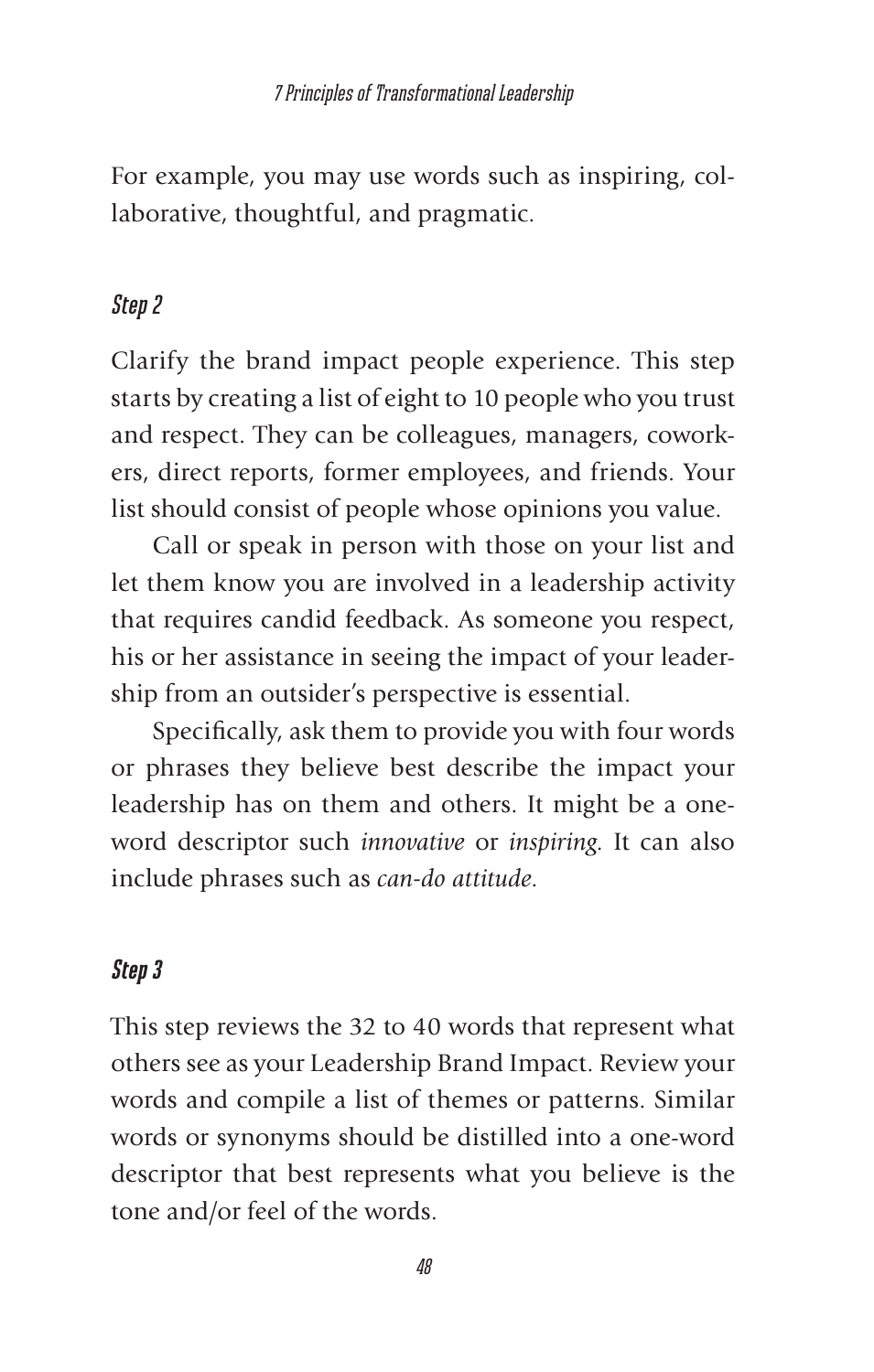The overarching objective in this step is to clarify your Leadership Brand Impact from other perspectives and distill it into the fewest words possible. This will allow you to study your two lists and look for gaps between what you intended and what people experienced. Is there a gap between your intended brand impact and the brand impact listed by your observers? While looking at your list, ask yourself the following questions:

- 1. Is my intent aligned with my impact?
- 2. Am I being seen in ways consistent with my purpose?
- 3. Are my brand impact descriptors (both my own and from my observers) distinctive or simply the price of entry for being in my role?
- 4. What is the upside and downside to my leadership brand/reputation?
- 5. Am I excited about the words used to describe me, or am I neutral?

No doubt, there are words on your lists that are aligned with what you intended and others that are not. Transformational leaders grow up and take responsibility for the impact they have on others.

# **Step 4**

This step will help you clarify the behaviors you'll adopt to create the brand impact you want. It asks three simple yet important questions: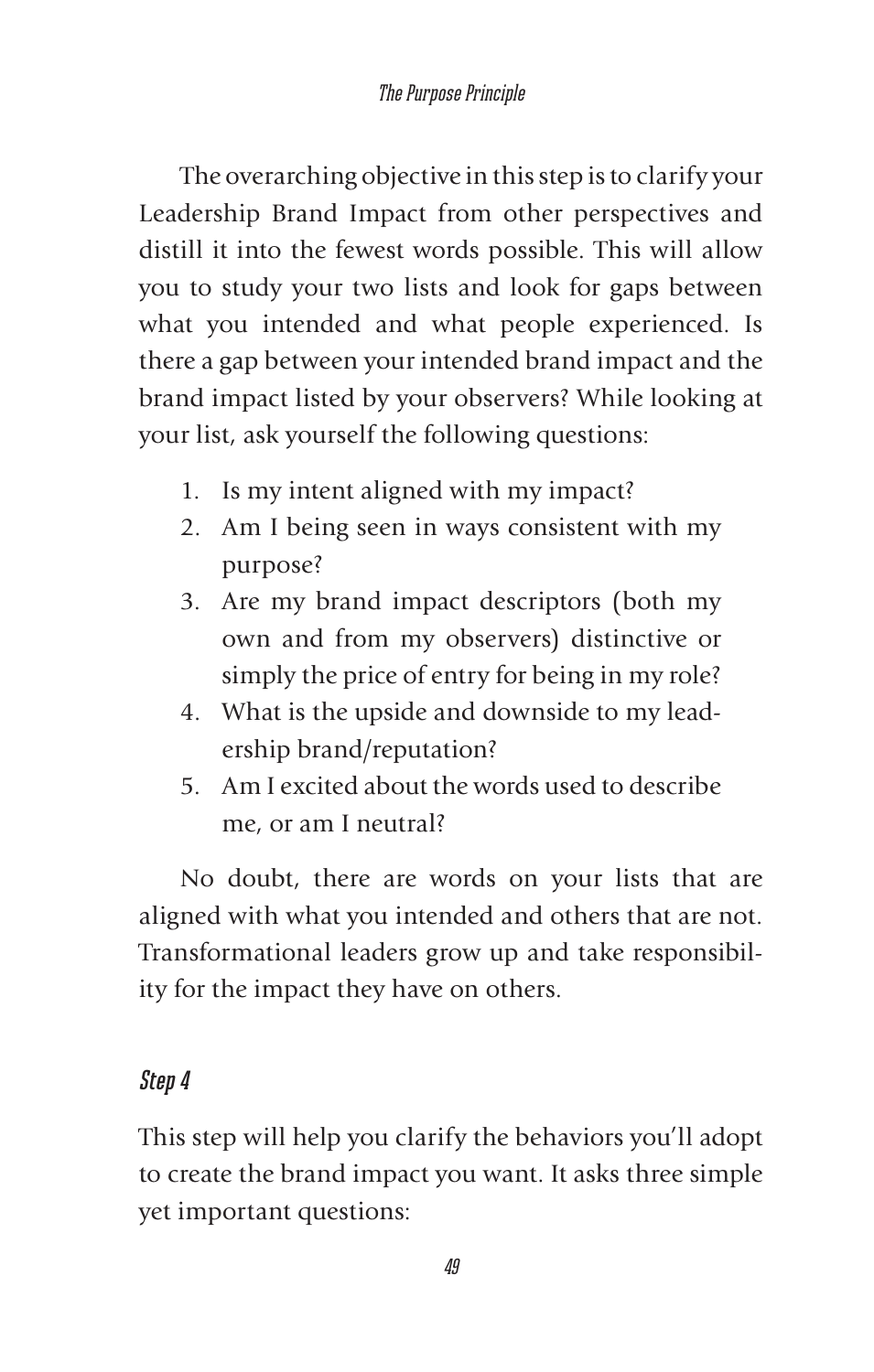- 1. What is the impact I want to be known for?
- 2. If I want to be known for XYZ, what traits, characteristics, behaviors, and or values will I embody in order to create my desired impact?
- 3. What will become essential and/or nonnegotiable to me?

This last step is less about logic and more about what's probable; it is rooted in articulating your highest hopes, dreams, and aspirations for the impact your leadership has. This step converts the insights you've gleaned from the LBI and asks you to become behaviorally explicit about what you will implement based on your insights. This step is essential. If you gloss over this step the LBI will become an intellectually interesting exercise but won't lead to anything noteworthy or transformational.

Showing up is where the rubber meets the road. Showing up requires focusing daily on how you communicate, hold meetings, delegate, hold people accountable, talk with customers, and deal with adversity and uncertainty, and calibrating whether or not your impact leads people to buy what you're selling.

#### **Step 5**

In this step, leaders go to all of the people who provided feedback, as well as their key constituents, and share the impact they want to have. They show up in a real and transparent way about what they learned about their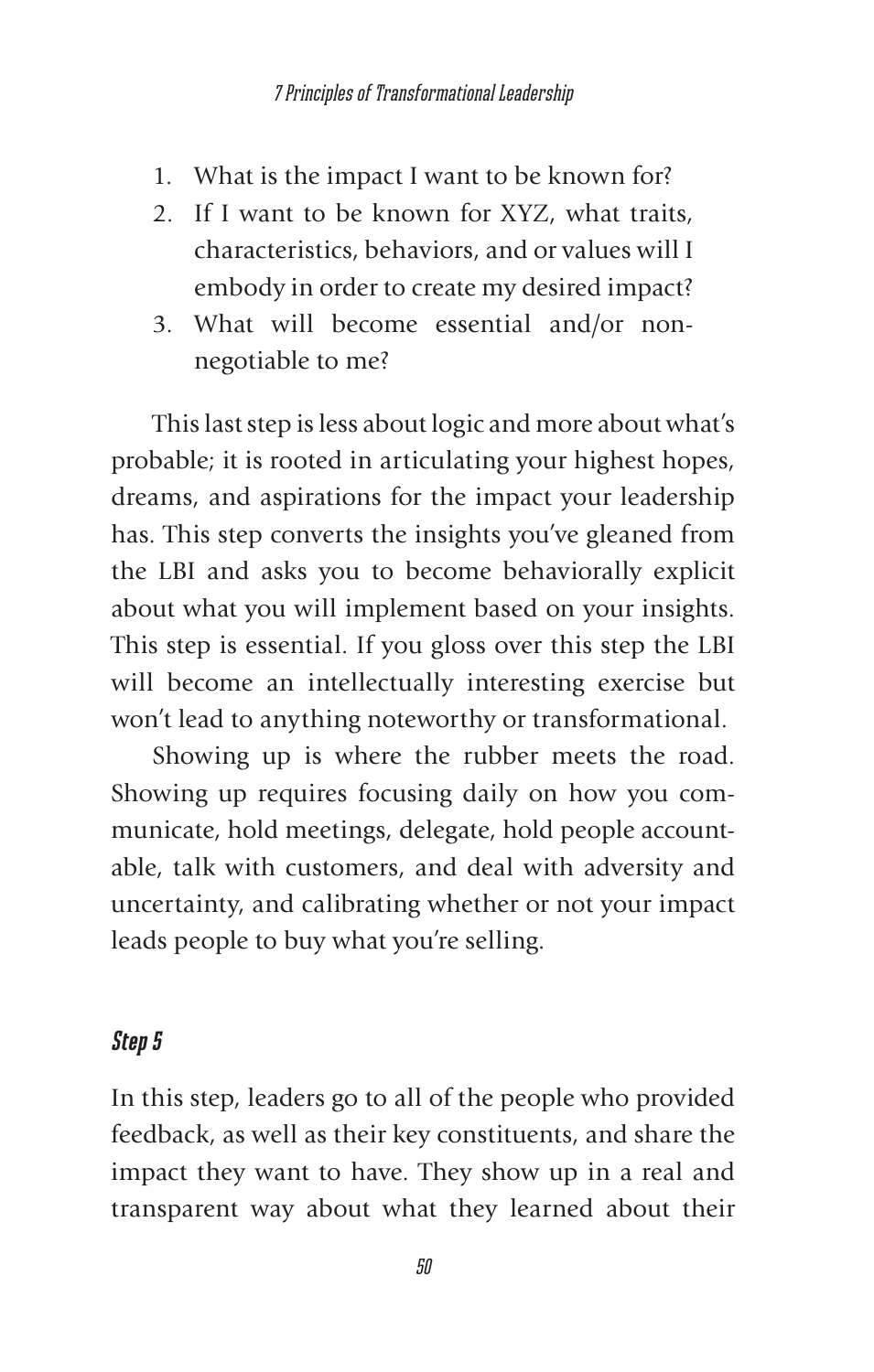leadership, what insights they've gleaned about their impact, and what they will do differently.

They now give people permission to tell them when what they are doing is not aligned with what they said. They don't just give people permission, they continually and frequently ask for advice from people about how they can live out the leadership brand in powerful, purposeful, and compelling ways.

The clients who have used the LBI successfully report that this process was transformational for them. They felt as though the Scottish poet Robert Burns was right when he said, in effect, that seeing ourselves as others see us is essential. They also said they are 60 percent more effective by having gone through this process. I hope that is the case for you as well. In the next section you integrate everything you've learned and jump into creating your ideal day.

# **Your Ideal Day Is Waiting**

Can every day be an ideal day? No, it can't. Will the choices we make increase the possibility that the number of days we experience as an ideal day increase? Yes, absolutely.

Here's my bold admonition: Living an ideal day is a choice. There's no way around the fact that we have a choice as to how we choose to plan and live our days. In his book *Man's Search for Meaning*, psychologist Viktor Frankl recounted how, in the face of the unfathomable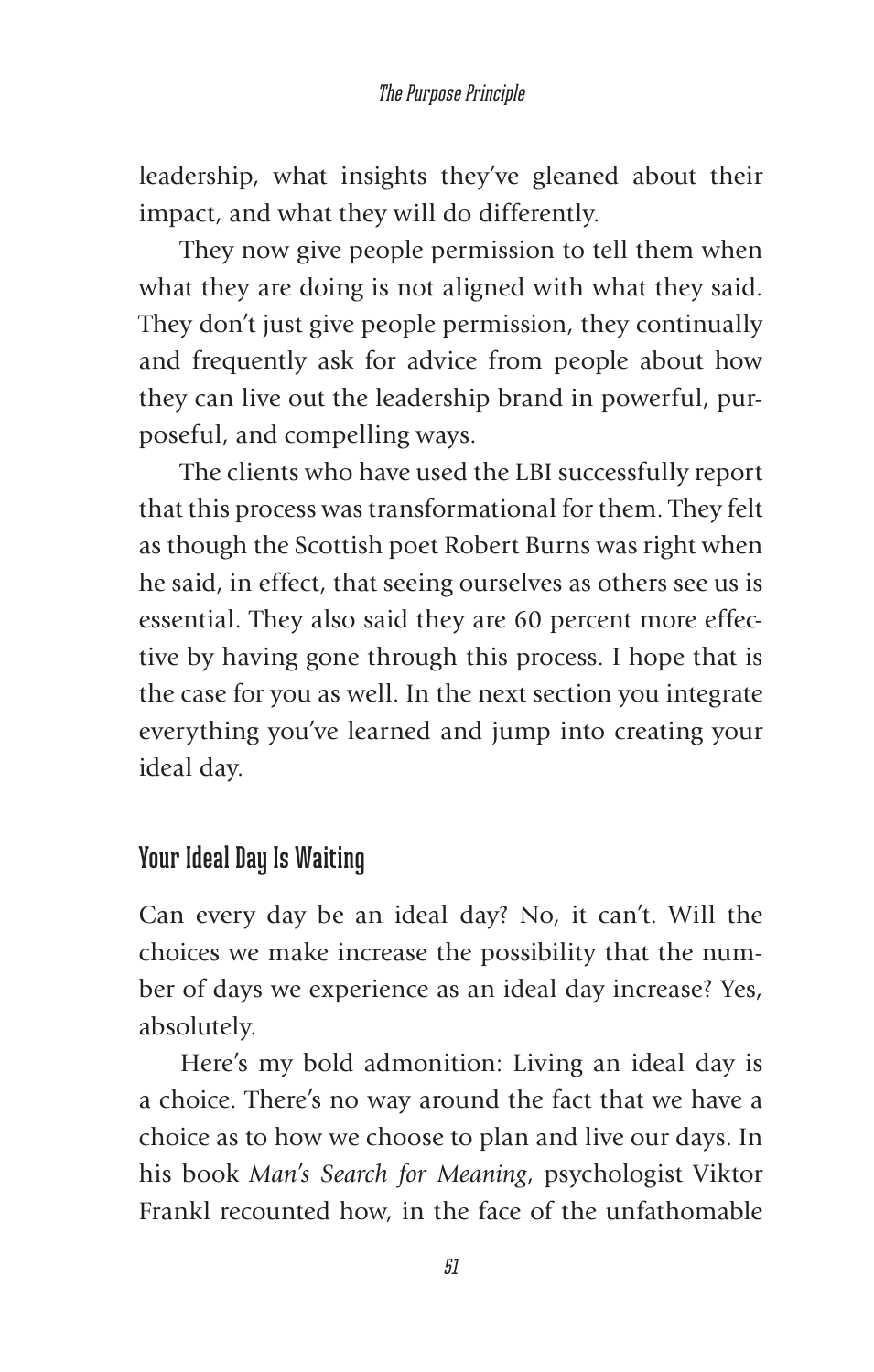horror, deprivation, and cruelty of a German concentration camp, he could choose his experience. He didn't simply put on rose-colored glasses and think happy thoughts. He chose to accept his circumstances and focused on his hopes for what he would experience and accomplish after his release.

Viktor Frankl didn't delegate his choices for his daily experiences either. He chose his experiences and worked tirelessly in the concentration camp to share his choice with fellow prisoners. He unquestioningly posited that we all have a choice as to how we experience and live our day.

Of course there are days when you will walk into the office knowing you will terminate an employee with two children in college and a new home. No one will disagree that situations such as those are hard and challenging. But far too often leaders see only the negative. They view work as a four-letter word and see their days as filled with land mines, a relentless need to do more, do it faster, and do it cheaper, and an onslaught of political, manipulative, or lazy people who make their day frustrating and challenging.

Viewing your day this way has you arriving home only to greet your family or friends exhausted, overwhelmed, and incapable of a meaningful connection. This type of day has you checked out emotionally at home because you've used up all of your emotional energy simply surviving the day. Which day are you choosing? Are you choosing an ideal day of *your* making or a day simply responding to the exigencies of the day?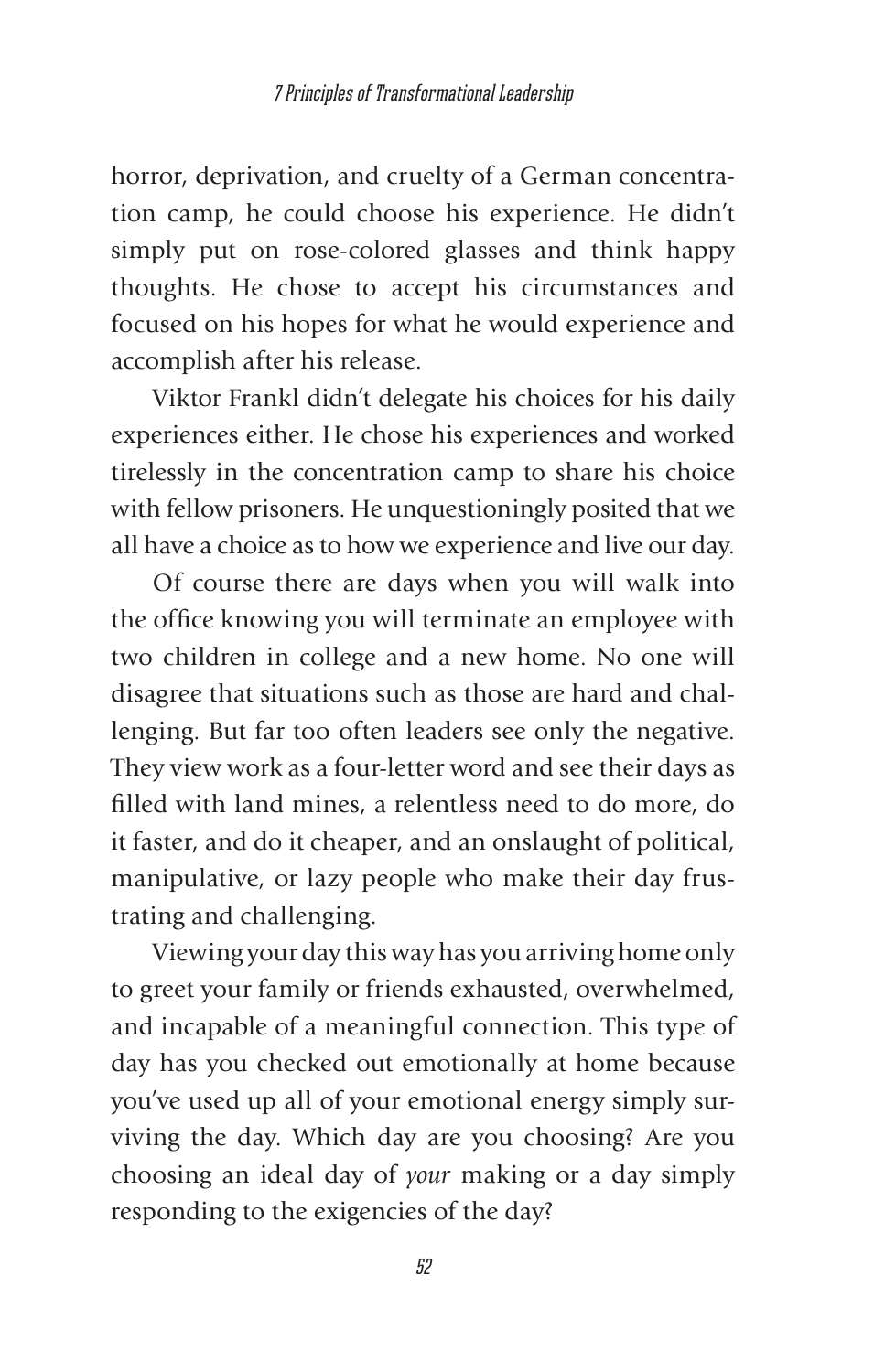#### **You're Closer Than You Think**

The good news is that your ideal is much closer than you think. It's a simple shift in perspective or belief. Eight years ago my wife grew exasperated sleeping next to me. My snoring was waking her in the middle of the night even though she was wearing ear plugs. I scheduled a sleep study and learned I had a mild case of sleep apnea. A CPAP machine allowed me to wake in the morning without the feeling of having gone 15 rounds with a heavyweight boxer.

My sleep quality increased, but my sleep quantity didn't. I was waking at 2:30 a.m. and staying awake for 45 minutes to an hour. When asleep, I had high-quality sleep, but I wasn't sleeping long enough.

I worked with a sleep coach (yes, there are such people) and learned that an increase in sleep quantity was closer than I thought. The perspective I brought to my sleep was that going to bed earlier was the prescription I needed. The opposite was the case for me. I needed to go to bed 45 minutes later; by doing so I would sleep without interruption throughout the night. It was counterintuitive.

I learned two important lessons: The first is that coaches are the fastest way to increased performance and the best way to make performance sustainable. The second lesson is that we are most often closer to our ideal than we can see. When we have a shift in perspective it changes the way we act and respond. By changing the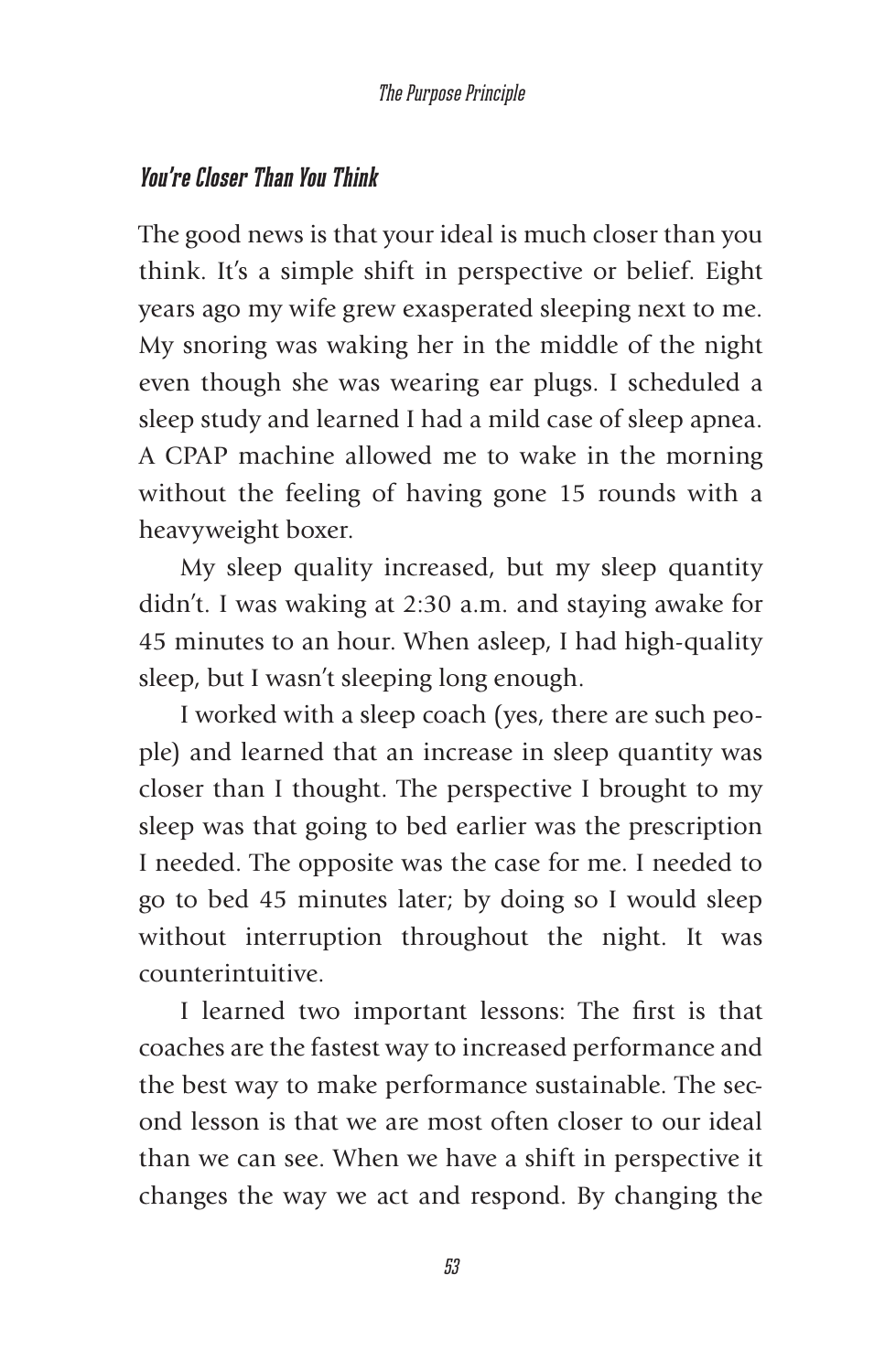way we act and respond, we change the results we get. Living our ideal day is that simple and shouldn't be made any more complicated.

# **Where Do You Start?**

In the previous sections you identified what you love doing, what you're good at, and what value you bring to your team and organization. You've articulated what you believe and what makes you distinctive in the eyes of your most important relationships, and you've seen your leadership impact through the eyes of the people who are important to you. With this backdrop, there are three things you need to do in order to live your ideal day. You must reframe your past, reclaim your future, and recalibrate your present.

#### **Reframe Your Past**

You have to be able to look at the negative events in your past and say, "It may not have been ideal, but here's how I'm going to view these events and what I've learned." In choosing to focus on what is positive you become highly resilient. That shapes your reactions and behaviors in positive ways. This can be hard at times, but reframing negative experiences into positive ones is incredibly powerful and within your control. What one, two, or three experiences do you want to reframe? I chose to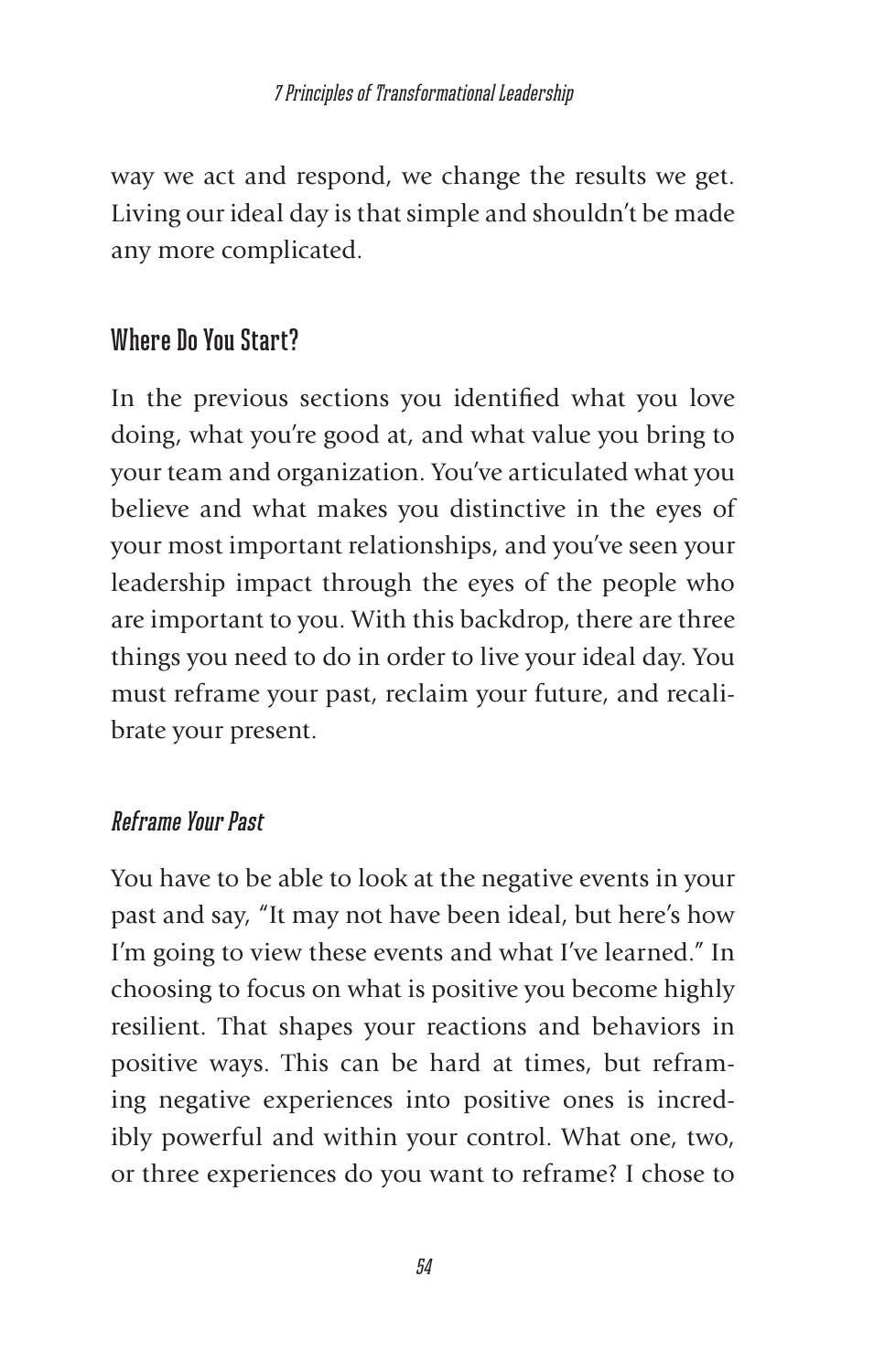reframe the repossessing of our furniture from the loss of personal possession to the gaining of tenacity, discipline, and perseverance.

#### **Reclaim Your Future**

In order to have high hopes for your ideal day there must be dreams, aspirations, or big ideas that have grabbed hold of you and that you have said yes to. Big dreams or aspirations leave us acting like a gambler who goes all in. In that moment, the conversation is "Under no circumstances will I take no for an answer on this type of personal and professional life. This is the life I am claiming." When you live your leadership purpose there is no way out and there is no backdoor. When you say, "I will accomplish this," you have reclaimed the idealized day you have in mind.

#### **Recalibrate Your Present**

Recalibrating your present requires discerning what things you should not do again and what you absolutely should do again. This strategy requires recalibrating what worked and what didn't work throughout the course of the last year. What was something that accelerated your performance and your sense of satisfaction? What created hope for you, and what created anxiety? Identify the areas of your present that will get in your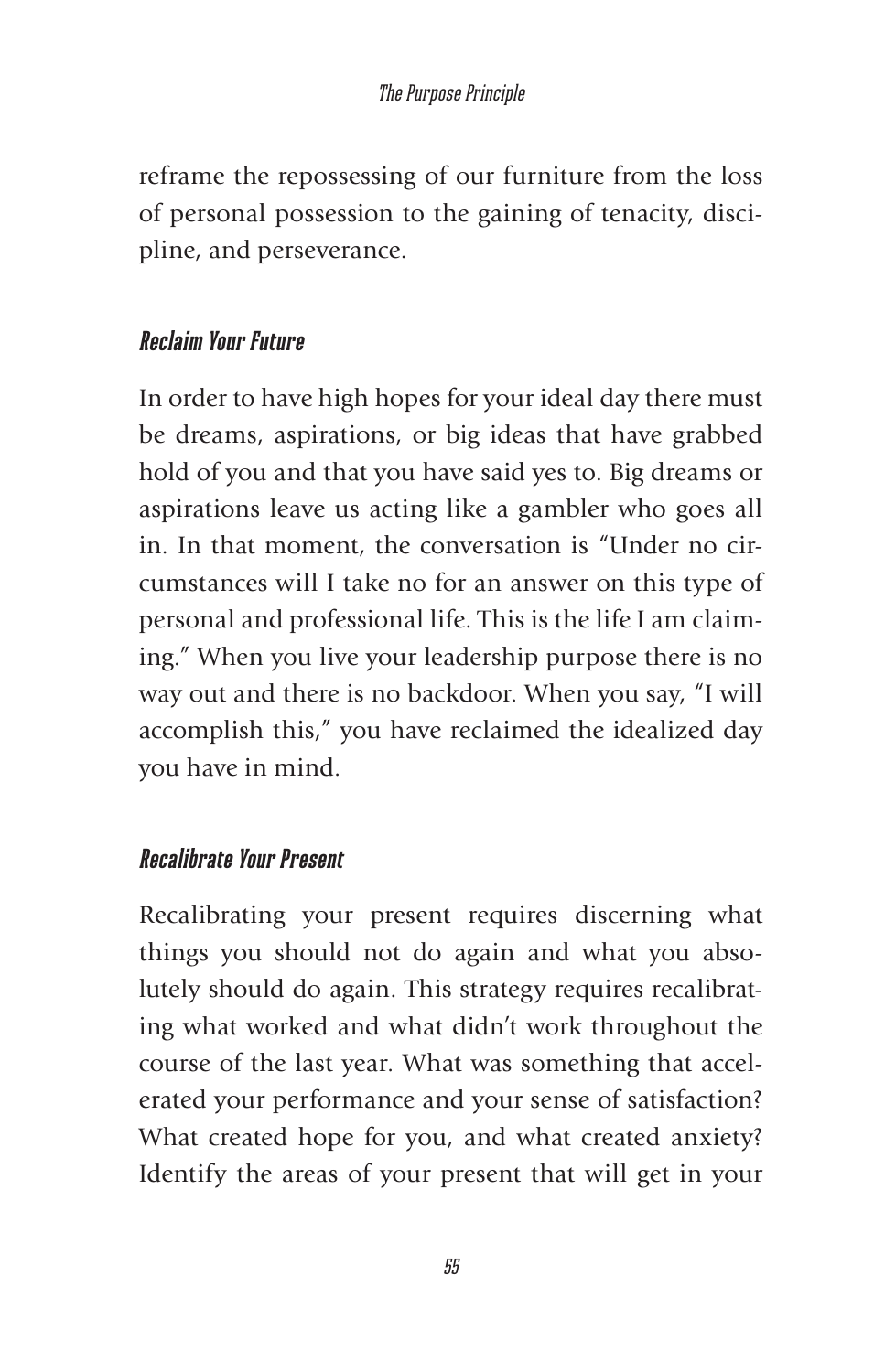way and do whatever you can to reduce them or eliminate them. Find those things that are going to help you create growth and double down on them.

If you reframe your past, reclaim your future, and recalibrate your present you can live your ideal day. But be forewarned: The most revolutionary act you can ever take is to claim your ideal day and to move toward it with faith, confidence, and a deep sense of resolve. When you articulate your ideal day it's essential that you share it with someone you trust and respect. When you share your ideal day and that you are pursuing it, it becomes real and tangible. It doesn't mean every day will be ideal, but it does mean the number of ideal days you have will increase appreciably.

The following chapters support all of the work you've done so far. In the next chapter specifically, you apply what you've learned in ways that are professionally rewarding as well as exciting in their ability to dramatically increase the level of growth you want in revenue, performance, and the quality of your personal and professional relationships.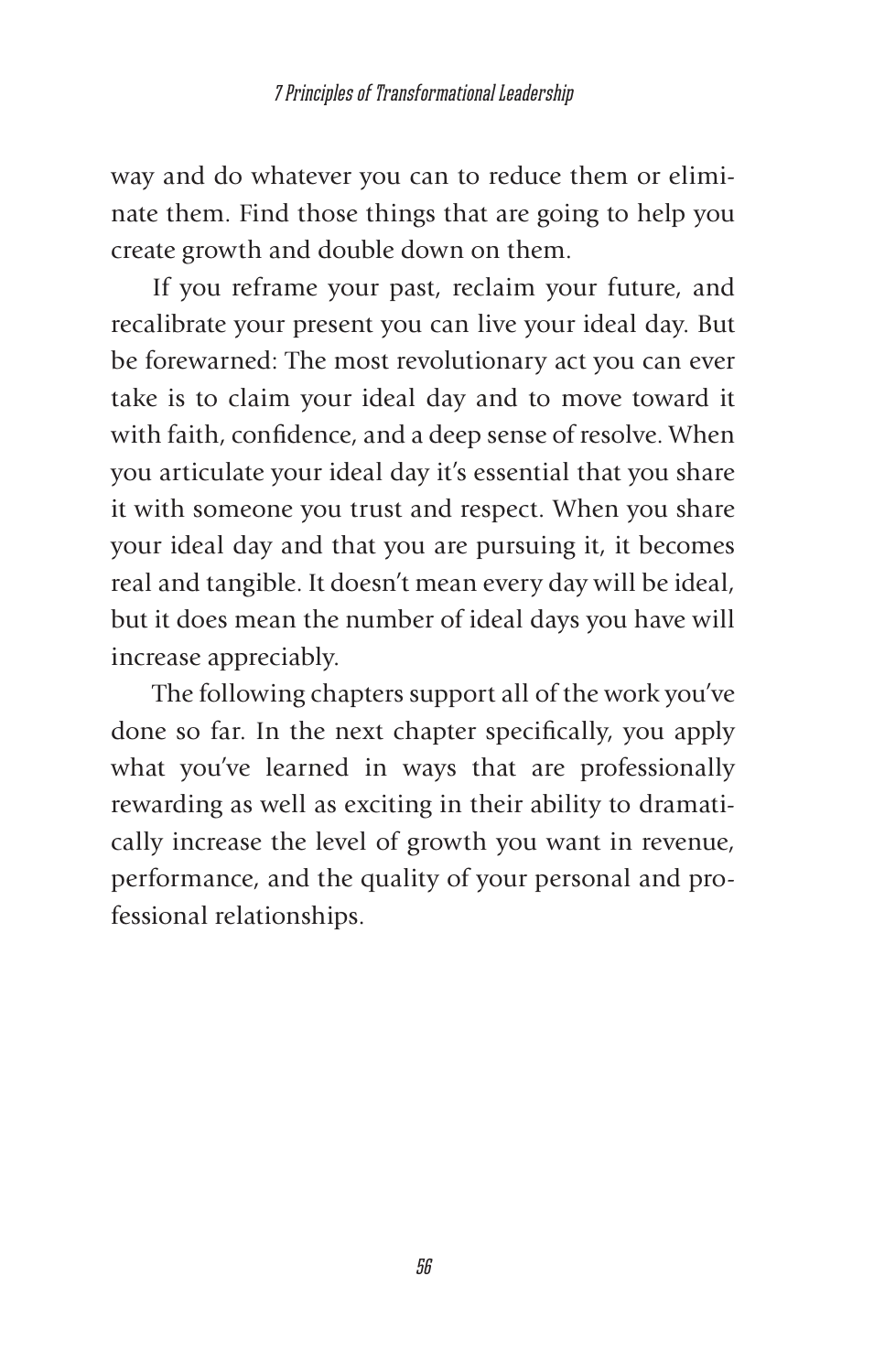**2**

# The Promises Principle

#### **The Difference Between Promises, Commitments, and Vows**

Four years ago, my wife Alyson found a great house in a quiet beach community one block off Puget Sound. She was convinced that the home, which had not been updated since it was built in 1957, would be a fabulous blank canvas from which we could create our northwest contemporary oasis overlooking Puget Sound. I didn't see it. I saw a house with a chopped-up floor plan, old carpet, no office, and a rooster next door that would drive me bonkers.

But Alyson took me on three tours and created a mental picture that I started to see. She won me over when we walked into the downstairs area and she stood me in front of a fireplace. She turned me around to look out a 6-foot by 10-foot window that faced the water. She said, "This is the world headquarters of Claris Consulting. This space will be your office. I promise you this will be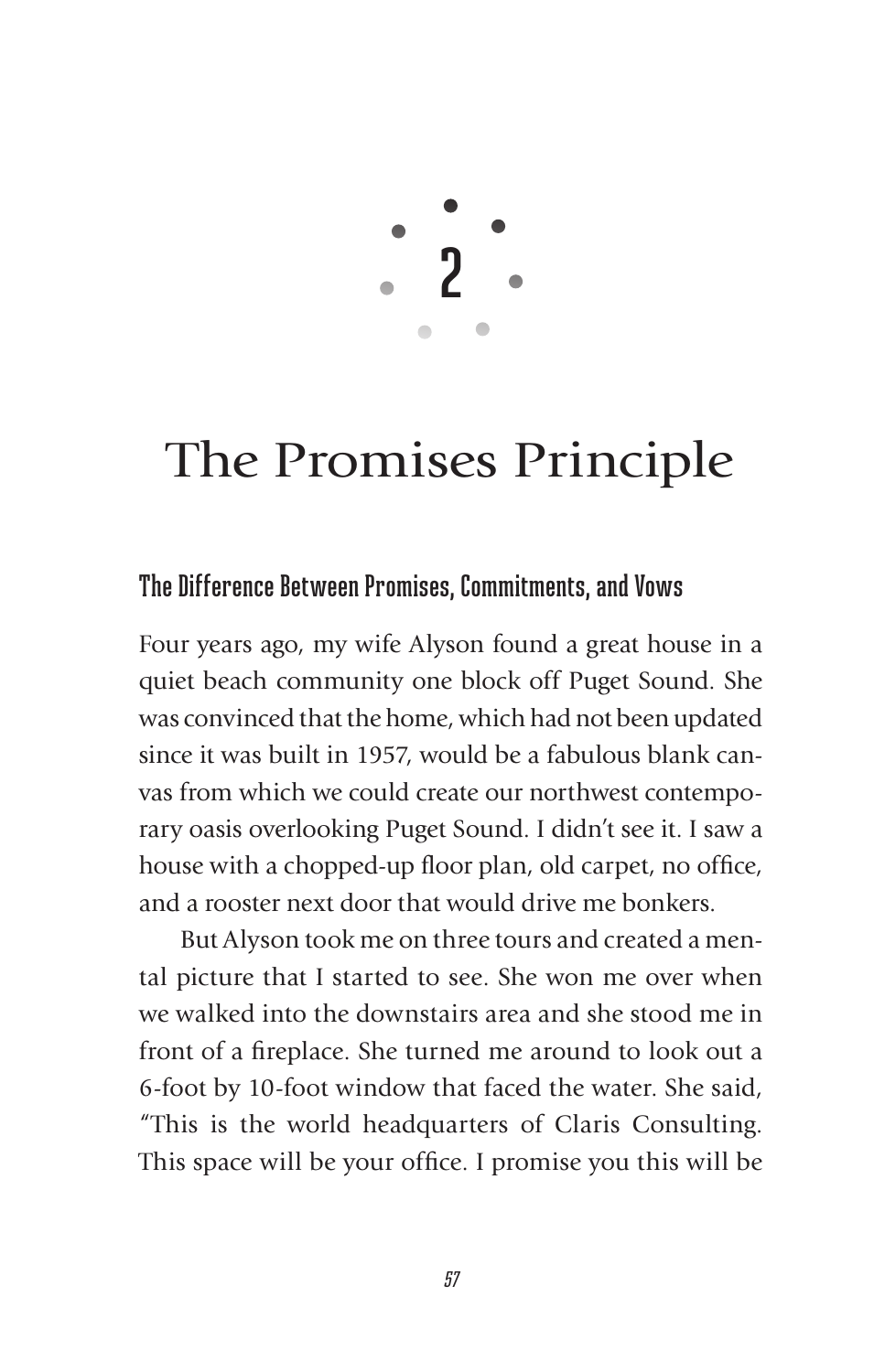the space that inspires you and creates the mindset for you to do your best work."

I believed her and signed the power of attorney for her to purchase the house while I was on a three-week business trip.

# **What Is a Promise?**

A promise is an abiding commitment, an assurance to others that we will or will not do something. Alyson promised me the office of my dreams and she did everything she could to make it happen, including delaying other improvements so that I could have it. By delaying the kitchen remodel, she communicated clearly that her promises were not simply words used to sucker me in to buying the house. No, she meant it, even if it required delaying improvements to the area of the house she dreamed of having.

There are five powerful lessons about promises I learned from Alyson.

- 1. Promises without a higher purpose or objective have little-to-no positive impact.
- 2. Promises are voluntary and never forced.
- 3. Promises require saying no as much as saying yes.
- 4. Promises to people we care about carry tremendous weight.
- 5. Promises are about credibility and trust.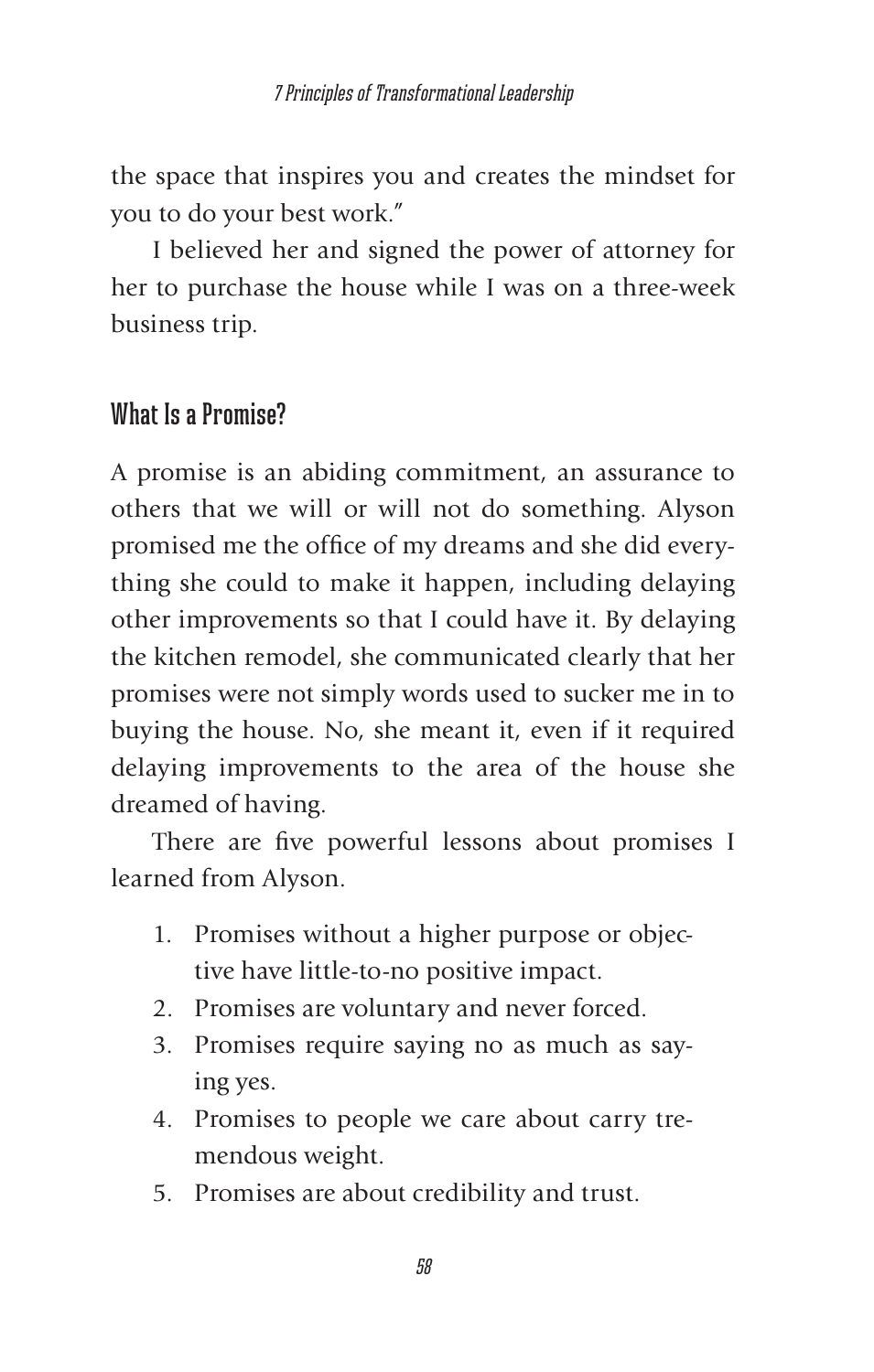#### **The Purpose of Promises**

Alyson clearly saw what I couldn't see and knew that, although I couldn't see right away what the house would look like, in time I'd catch up to her. She was steadfast in creating the vision we had for our house. She focused on having a home with water and mountain views, lots of natural light, clean and contemporary space, room for entertaining, and an office for me. Her decisions were geared to making our vision real. Her promise for my office had a powerful impact on me because I knew she wanted the same thing for me professionally.

Promises are voluntary and not ever forced. Promises must be voluntary. When promises are made solely to placate someone or to get a foot in the door only to turn the tables and renegotiate the outcome, the promises come across as hollow and manipulative. Alyson voluntarily made promises about the schedule of our home remodel without coercion and in turn communicated volumes about what mattered most: having the home of our dreams in a way that worked for both of us.

Promises also require saying no. With our home we knew the budgeting advice we got was accurate. Get three bids, add them together, and that's how much the remodel will cost. We knew we would have to say no to certain things. For example, the bathrooms would come last. From a leadership perspective, Alyson led the charge with our contractor and repeatedly had to say no to ideas for improvements. With a budget of one million dollars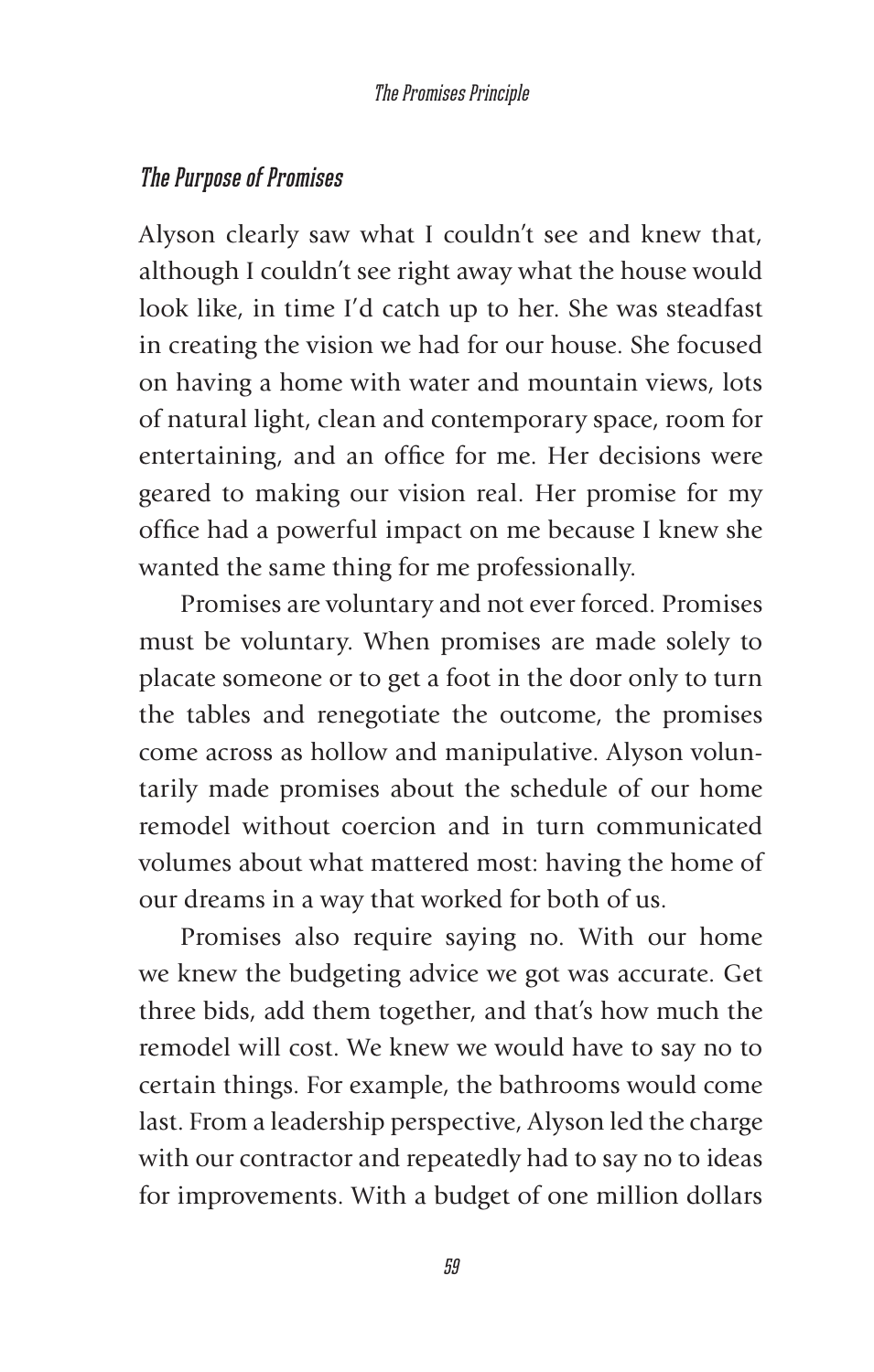we could have said yes to more ideas, but we didn't have a budget of that size, so saying no became essential. The same holds true with making promises. If you say yes to a promise, what must you say no to in order to fulfill your promise?

When we make promises to people we care about, they carry tremendous weight. Promises are not going to be made to a telemarketer who calls at 8 p.m. on a Wednesday evening. If a promise *is* made, it is made with the intent of jettisoning the call as soon as possible. A promise made to a child, a spouse, or a boss is a totally different situation. When we make promises to people who are important to us, the promise takes on a higher level of importance as well as a higher level of commitment to accomplishing it.

Credibility and trust are the components of promises. Without exception, kept promises do more for a leader's credibility and trustworthiness with employees and customers than any leadership development initiative. Actually, the one cardinal rule to be the type of leader people are willing to follow is incredibly simple: Do what you say you will do. That's what Alyson did in a high-stakes home remodel. When each budget estimate by our contractor was missed she did what she always said she would do and never wavered. In this critical environment where money was being hemorrhaged I could always trust her to know what to do.

Why should you care about the promises you make? You should care because your employees and customers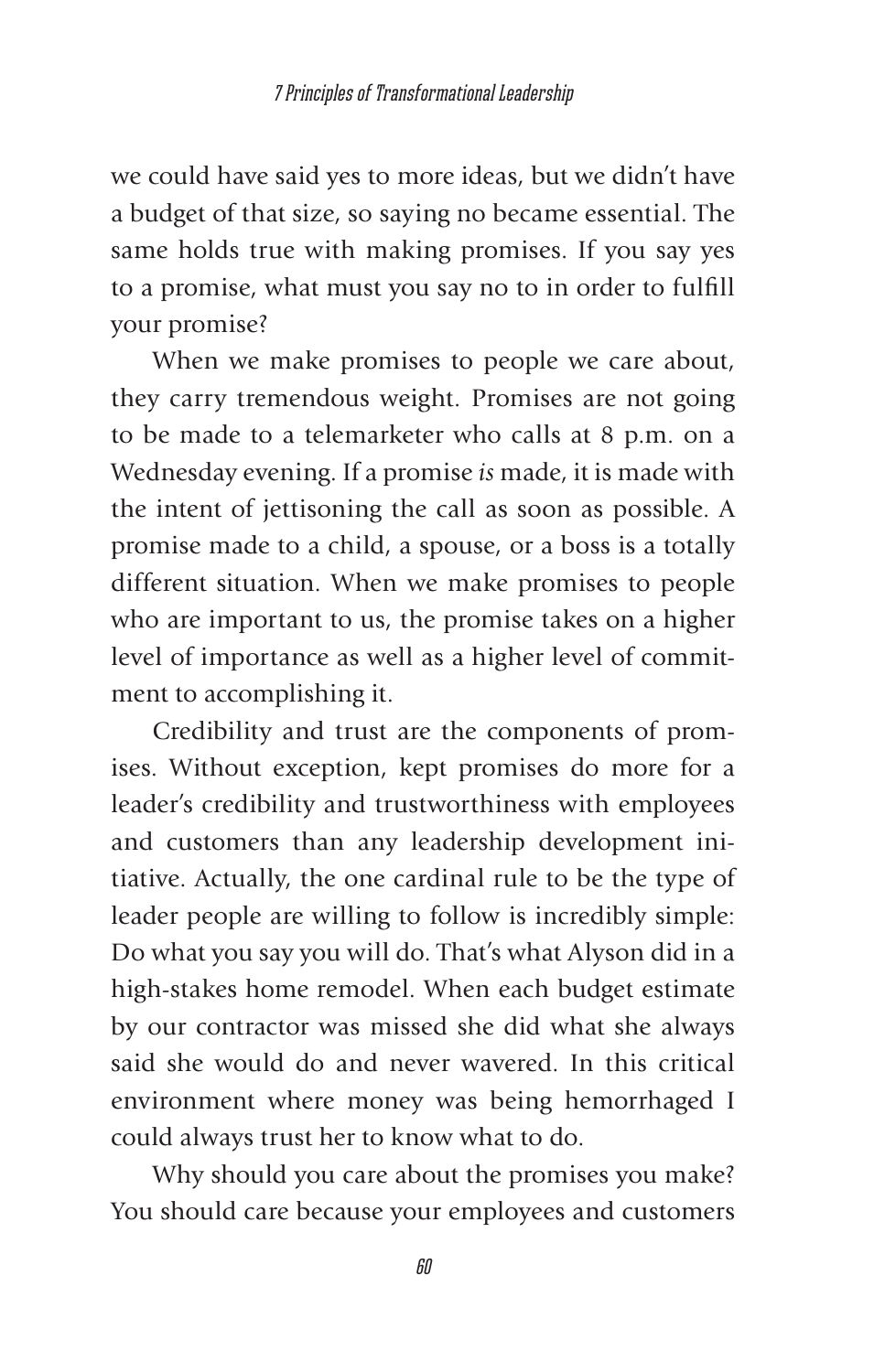have heard leaders make promises before and not fulfill them. They are jaded, disengaged, and distrusting of leaders to the point that they are simply tolerating most leaders. When leaders tell people what they want to hear and then do something else they create a credibility gap that leaves employees disbelieving the message simply because they disbelieve the messenger.

The promises we make to ourselves can inspire trustworthiness; yet how easily are these promises broken? Sometimes it may seem that our work and home lives are weighed down by everything that appears to require our attention. Consequently, we struggle to keep our promises to others and ourselves. Because we have not planned to honor our promises, they have little chance of being fulfilled. In the Promise Principle, you'll examine how kept promises enhance your leadership and further your purpose.

#### **Promise Evaluation**

Consider the discrete types of promises you make in your work and home life. Promise types may include meeting deadlines, delivering work on budget, following through on a commitment to a colleague, choosing to act in ways that further your purpose, and so on. Make a list of eight to 12 promises you typically make. Once you have your list, rank how you uphold these promises on a 5-point scale  $(1 =$  easily broken to 5 = always honored).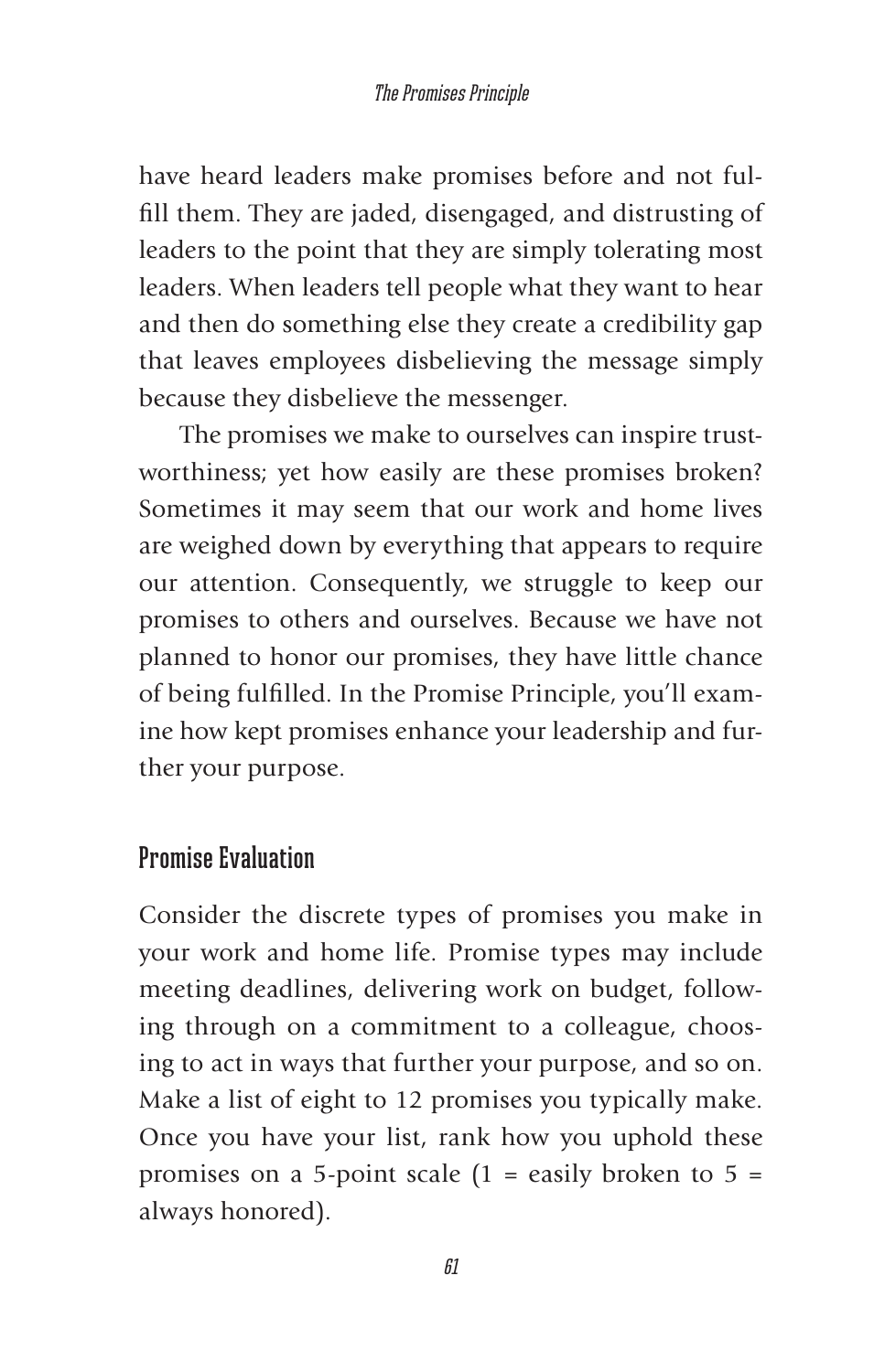Answer the following questions and then look at your list and rankings.

- 1. What types of promises do you follow through on?
- 2. In what situations is it more difficult to keep your promises?
- 3. What are the relational outcomes of these choices?
- 4. How do these promises relate to your purpose?

In order for you to fully live out your purpose, what two or three promises are necessary that you make to *yourself*? What are the important promises you want from yourself that are in alignment with your purpose?

In order for you to fully live out your purpose, what two or three promises are necessary that you make to your employees, customers, boss, board, and your family and friends? What are the important promises you want to make that are in alignment with your purpose and that foster increased credibility and trust?

Before you move to the section on why the absence of promises creates apprehension, ambiguity, and uncertainty, stop and list your non-negotiable promises. These are the promises you will make to the people that matter most to you. If those people really matter, you will not keep your promises solely in your head. You'll put a pen to paper and make your promises concrete and tangible.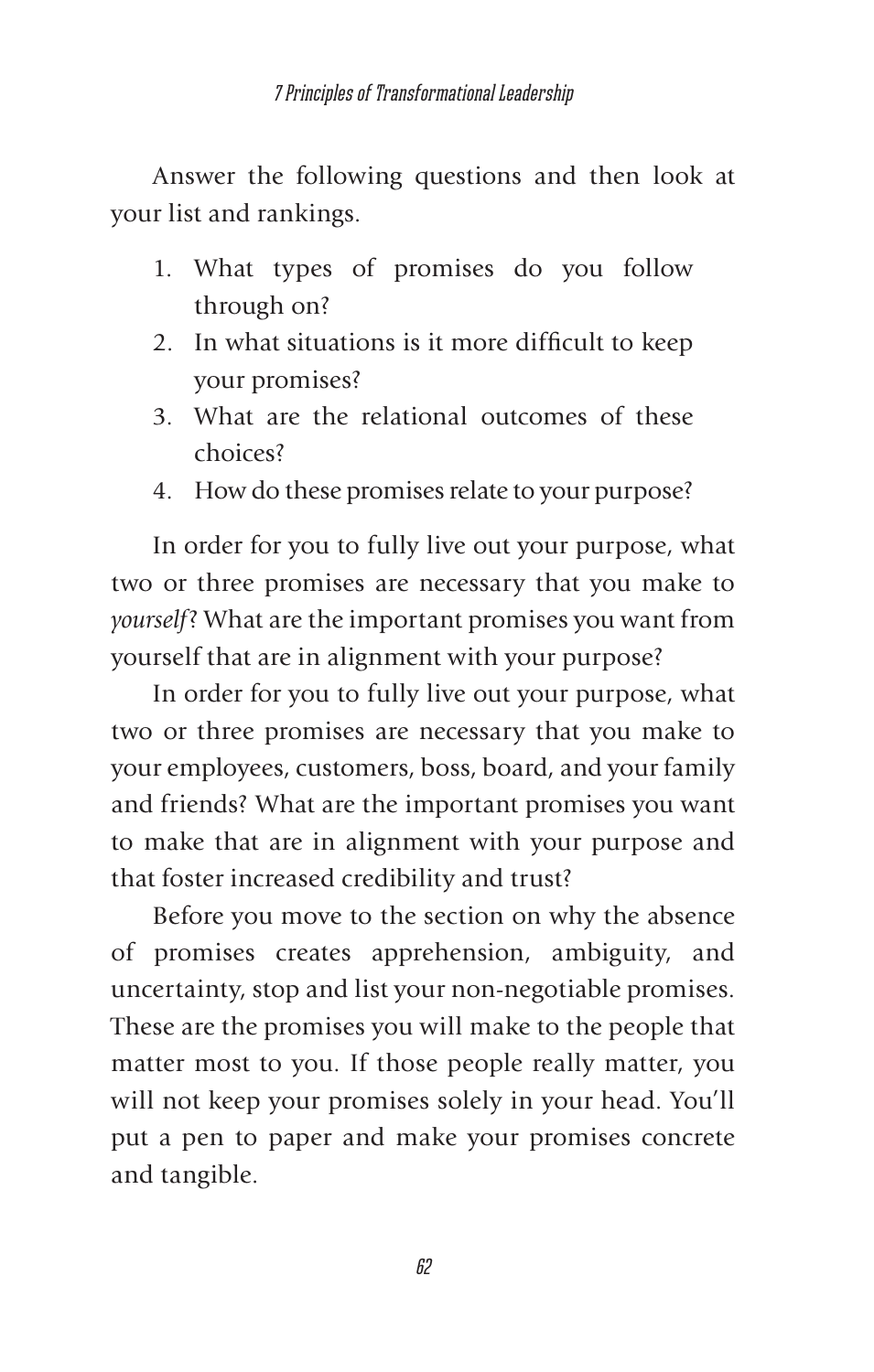# **Why Apprehension, Ambiguity, and Uncertainty Flourish Without Promises**

What is the root of apprehension, ambiguity, and uncertainty? At the center of each word is *fear*. If I am apprehensive, I am afraid of the unknown. When ambiguity is present I am unsure of what might happen. With uncertainty, I might be afraid about what I should do next. I don't want to fail or lose something important, so I hold back.

In each case, smart, talented, and well-meaning employees stand on the sidelines rather than running on to the field of play yelling "put me in the game." This is a recipe for underperformance.

Far too many of us live in fear when it comes to our business lives. For some of us, it's financial fear. For others, it's emotional. No matter the source or type, fear has a debilitating effect on personal and professional growth over extended periods of time. Fear can be a catalyst for action, but inspired performance and accelerated progress can never be realized in the shadow of a fearful mindset.

Some people say that fear can be a positive element in our lives. That may be true when it comes to having a healthy dose of caution against overtly risky behavior, but in the business world, letting fear take control is paramount to self-sabotage. When we're fearful, we play not to lose instead of playing to win.

I was told recently that the statement "Do not be afraid" (or a similar admonition) appears 365 times in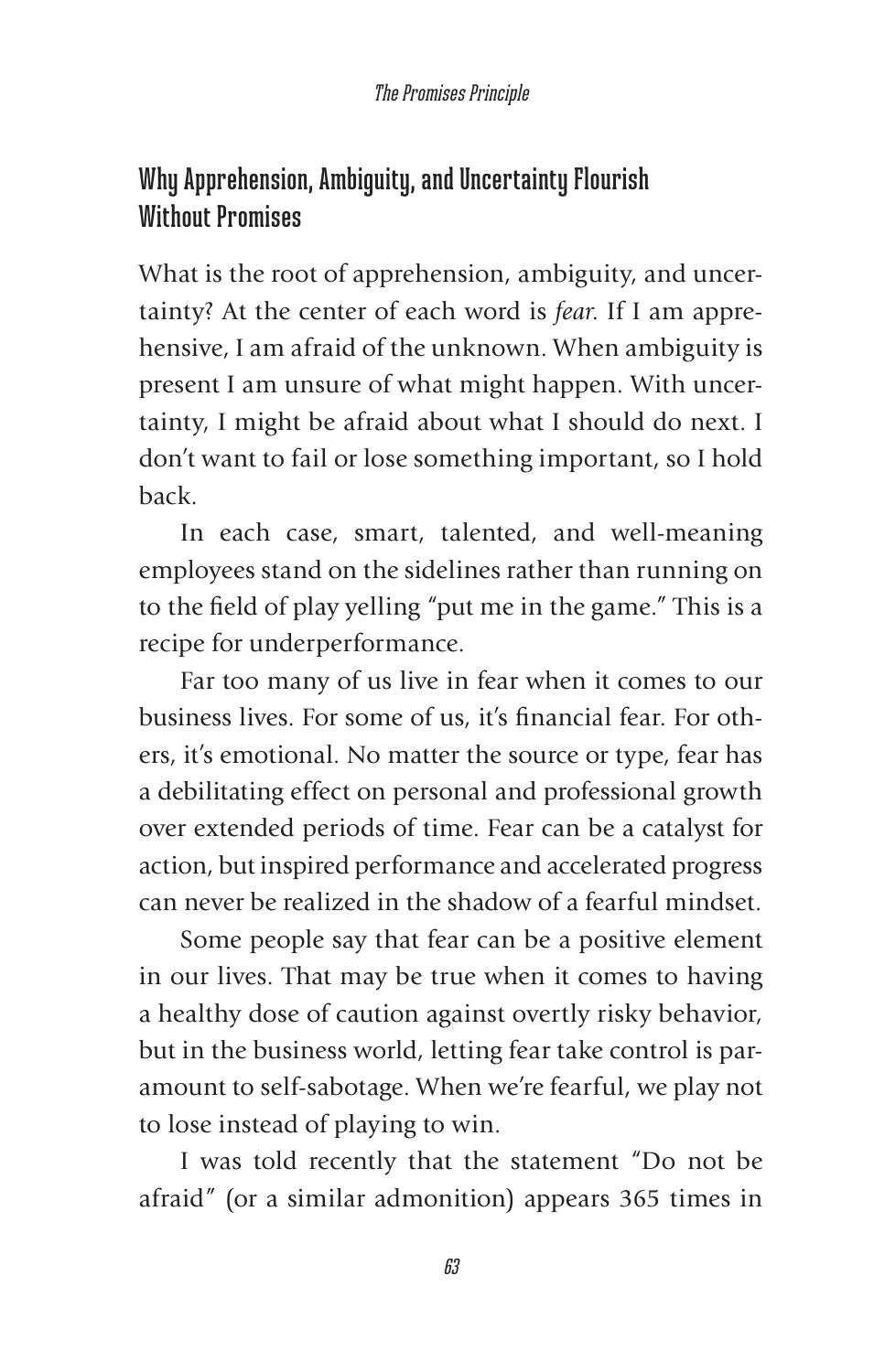the Bible. That's once for every day of the year. Consider for a moment what would happen if you told yourself that no one was out to get you, and that you wouldn't be pelted with tomatoes while locked in stockades.

Instead, what if you promised yourself and your employees to direct all of your emotional and intellectual horsepower into taking proactive approaches to challenges? What would happen to your performance if you promised to create powerful proactive solutions to problems at work and at home while shedding the anxiety of a fearful mindset? I believe it would be a freeing and empowering promise to make.

Let's be clear about one key point: In the business world, performance decreases as fear increases. If performance is decreasing and your markets are maintaining or increasing, I guarantee you that some sort of fear is behind it. The fear might take the form of anxiety about a new job or responsibility. It could also be financial fear of budget cuts or lack of resources. Either way, this mindset contributes to a loss of progress in the organization and requires new promises to correct it.

The best way to fight fear is to identify what causes it. If you can determine the cause of fear, you can redirect it and make it less frightening for you and your team. Throughout my extensive work with executives and entrepreneurs as a coach and mentor, I have discovered seven types of fear that are most common. Take a moment to consider each one and identify the ones that are challenging to you.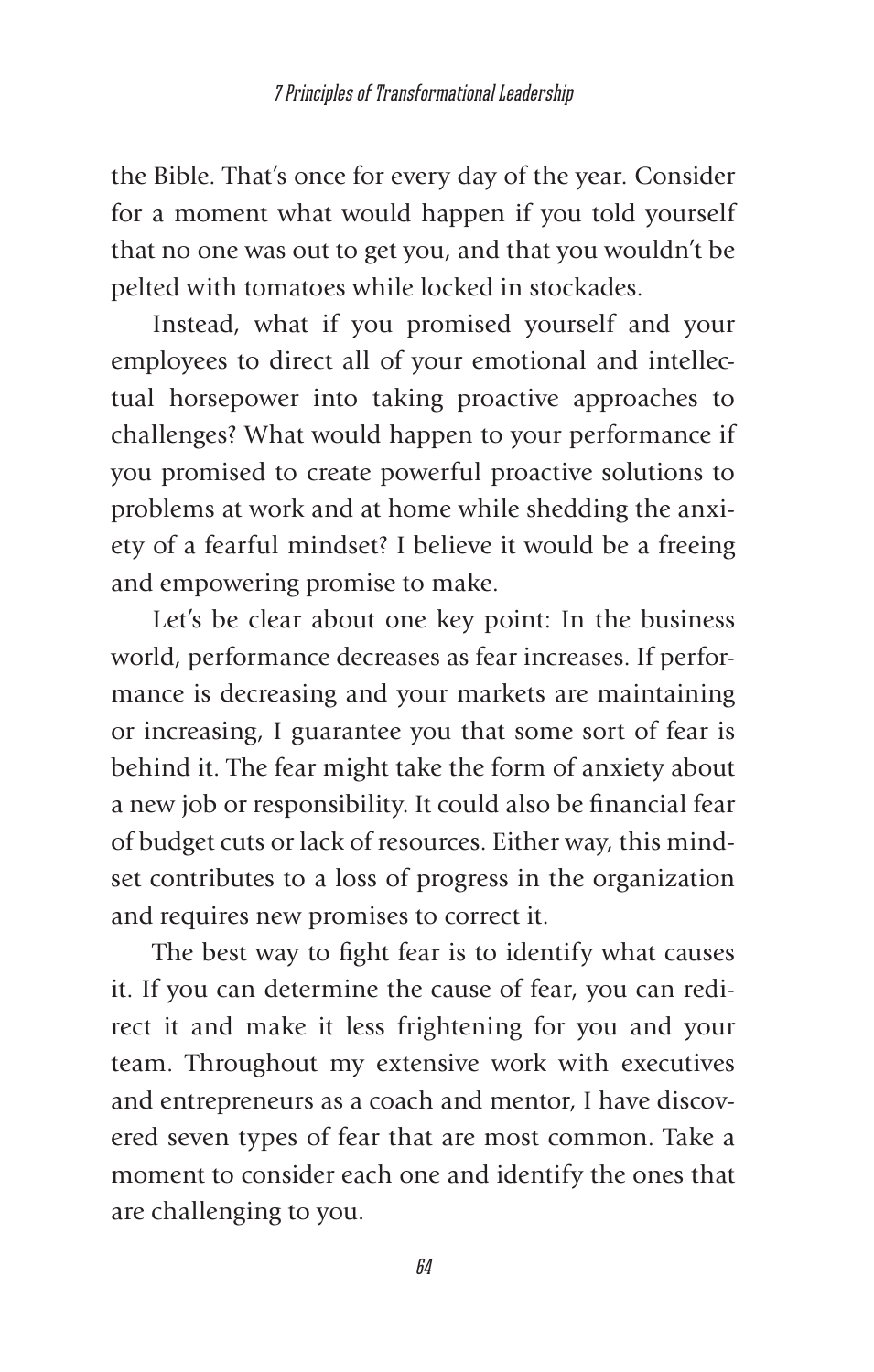# **1. Fear of Accountability**

The fear of accountability is two-fold. For leaders, there is a fear that by holding someone accountable they might get upset or challenge your perspective. In one organization I worked with, the senior executive was afraid of holding people accountable due to her behavior style. She was direct, to the point, and a bottom-line leader. Her direct reports were relationship-focused, harmonydriven, and conflict-adverse. This leader was afraid that her way of leading would be offensive and her employees felt that her approach to seeking accountability would be abrasive and hurtful. In turn, the promise on the table was that clear expectations, increased accountability regarding metrics, and best-of-class processes would be addressed only if it was comfortable. If anyone felt uncomfortable the conversation ended.

#### **2. Fear of Making Mistakes**

The fear of making mistakes can be real in many organizations. In one strategic planning session, I heard the senior vice president of operations wax poetically about risk-taking and improved performance, only to instill fear and trepidation by saying with stern conviction, "Of course, your risk-taking must be successful." His only option was to succeed and failure was tantamount to treason. It's no surprise the majority of employees chose to not risk the uncertainty of, well, risk-taking. The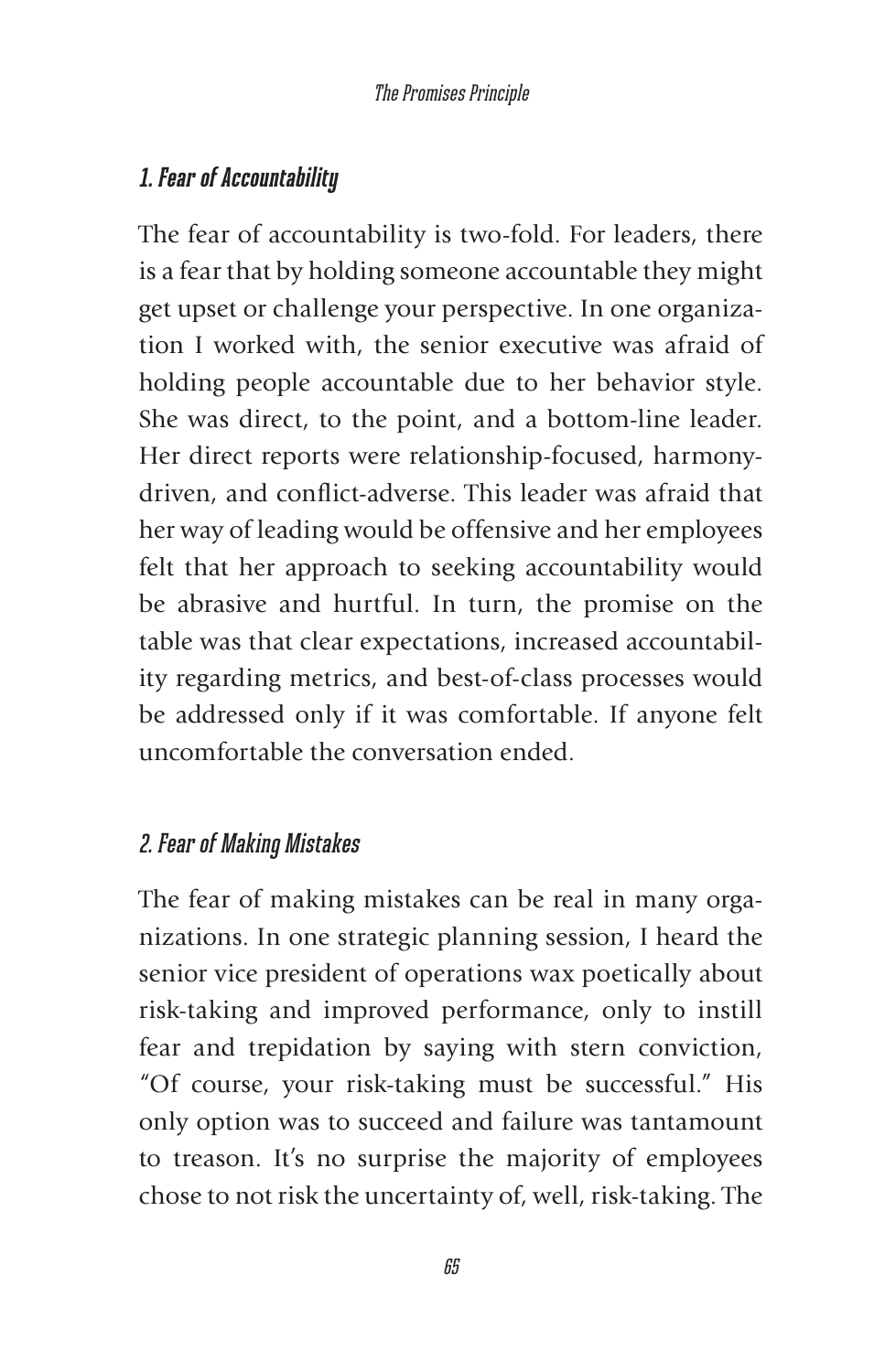unspoken but powerful promise from this executive was *succeed or you'll be gone*.

#### **3. Fear of Leaving a Job That Sucks the Energy Out of You**

The 50-year-old (and older) executives with whom I speak are afraid of leaving their jobs due to age discrimination. This fear is multiplied if you are female. Are some organizations biased toward younger employees? Yes. Is discrimination real? Yes. However, the realities can be overblown. This fear doesn't actively consider the value created by an executive or the goodwill and brand developed through years of doing noteworthy work.

What I've found in this particular situation is the root fear of not being confident in oneself to find the ideal day and life that brings us alive. Without a promise to ourselves about creating and cultivating our ideal day, we promise ourselves to remain in jobs and organizations that suck the energy out of us rather than help us come alive.

#### **4. Fear of Not Being Seen As Smart and Successful**

At its core, this fear is rooted in self-doubt. It is the quintessential imposter syndrome in which employees and leaders see themselves as "lucky to have a job" as opposed to "so talented that the company is fortunate to have them." I worked with one leader who had five degrees from Ivy League schools, and whose IQ was higher than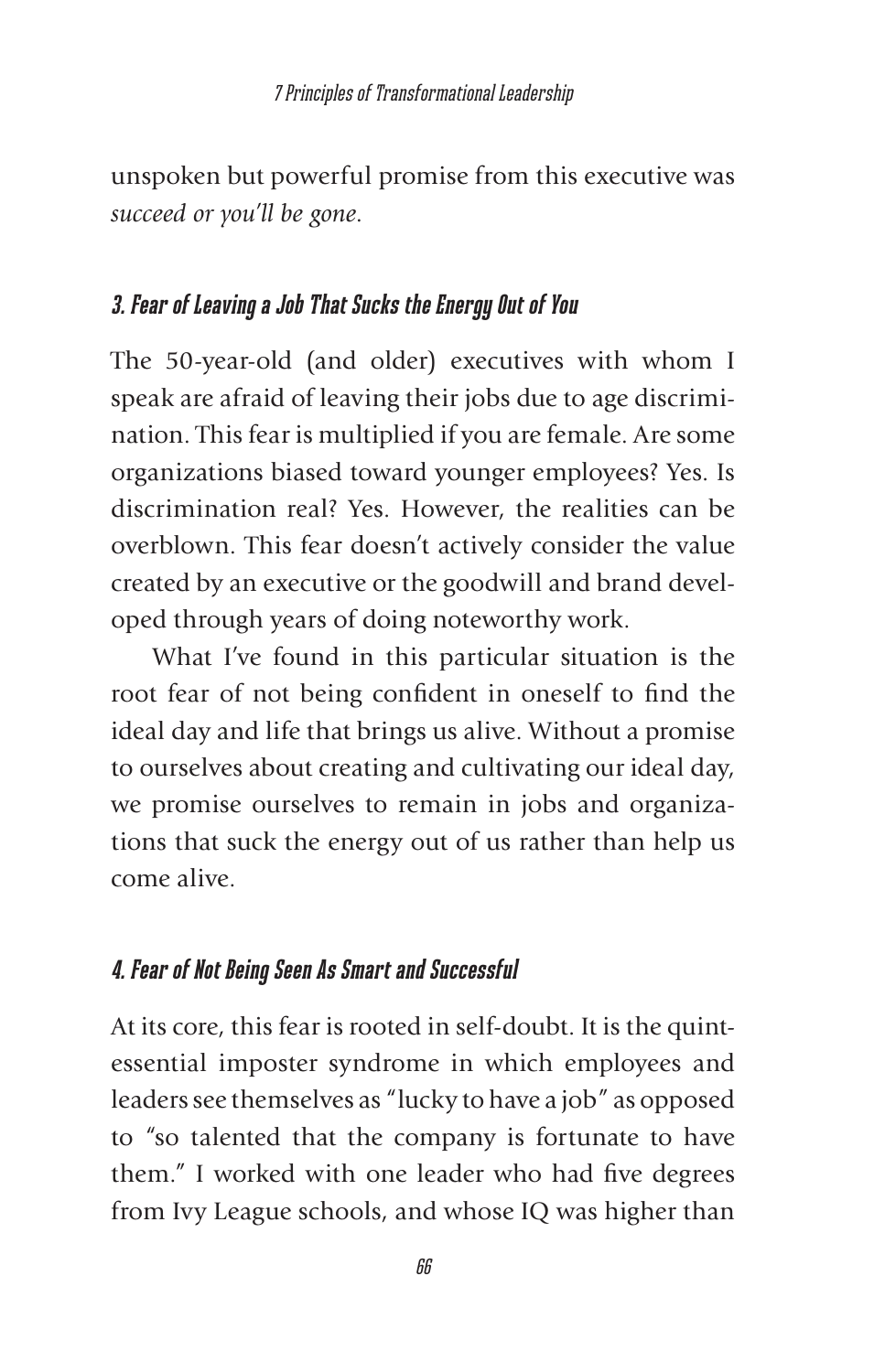99 percent of not only the general population but also of his colleagues. In talking with him I realized that the primary reason he had five degrees was to convince himself he was smart and successful. This insecurity promised one thing to his colleagues: Whenever he was engaged in discussion about issues pertaining to work he would do everything imaginable to be seen as the smartest person in the room. His fear squelched innovation, collaboration, and increased performance.

# **5. Fear of Upsetting Your Boss or Senior Leaders**

The fear of upsetting your boss or senior leaders is most commonly associated with bringing bad news. This fear can be rooted in a person's insecurity, or it can be rooted in a boss's intolerance for bad news. Some bosses are afraid of bad news so they put on Kevlar body armor to repel all bad news. When employees are afraid of either experiencing the wrath of an unhappy boss or of wasting their time or energy, they promise themselves to avoid the situation and allow someone else to be the bearer of bad news. This strategy never works well.

# **6. Fear of Turning Away From Current Success to Have Even Greater Success**

There are teams and leaders who view success as mere luck. They think they were in the right place at the right time and their success cannot be replicated. This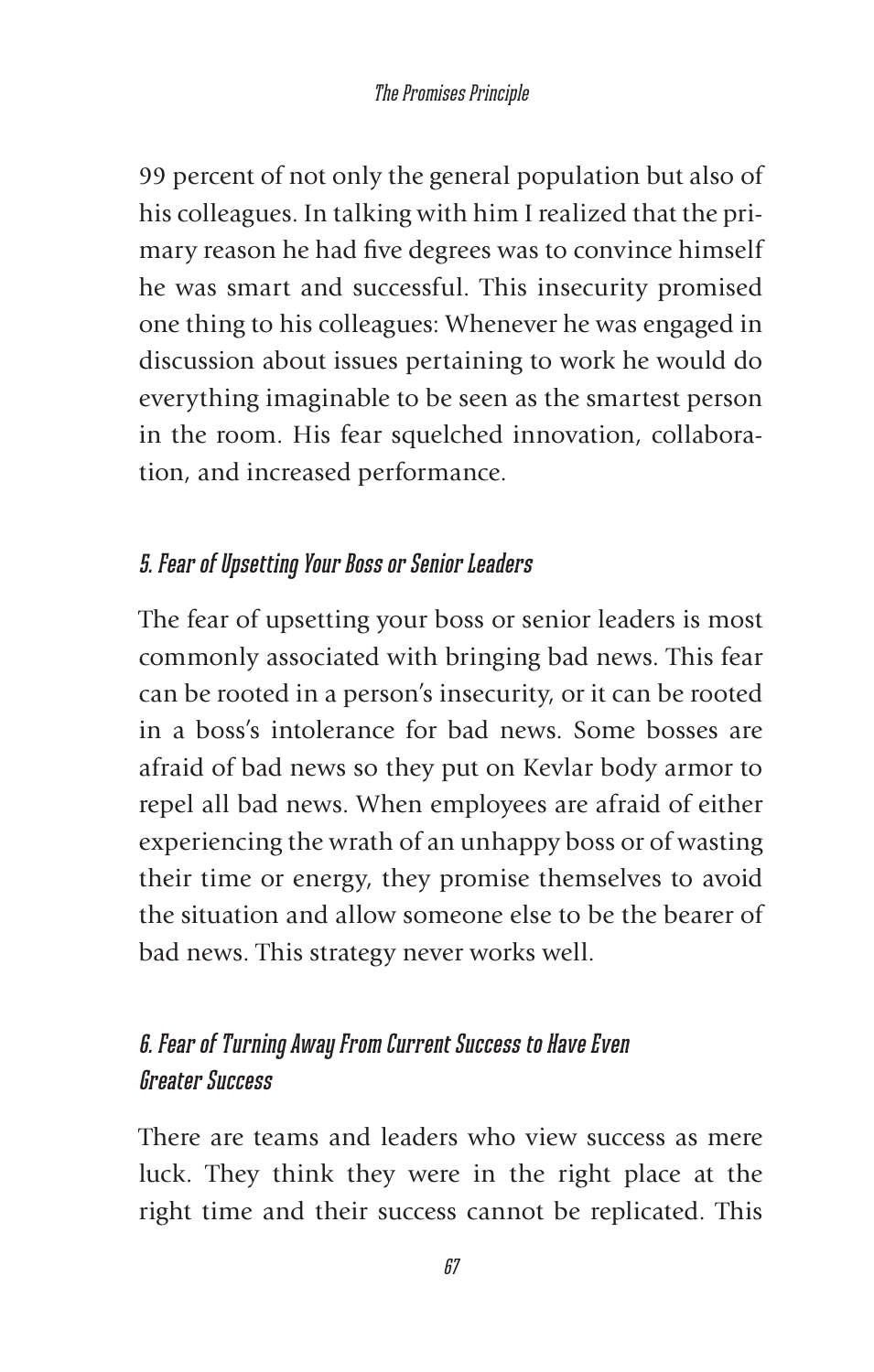perspective shows up whenever new ideas are presented but then dismissed with the proverbial "that's not the way we've done things in the past." Leaders can learn a lot from the past, but the real courageous act is to leave the confines of the known, predictable, and certain, and challenge ourselves to think and act differently. The promise of maintaining the status quo is misguided unless the status quo involves continual experimentation and innovation.

# **7. Fear of Investing in Oneself**

Without question the fastest and most sustainable way to grow is to work with a coach or mentor. For seven years I've worked with a mentor by the name of Alan Weiss. He is the rock star of consulting and has written 64 books on solo consulting. Without reservation, my return on investment for working with Alan is tenfold. And yet, too many leaders are reticent to work with a coach or mentor because they are afraid to invest in themselves. This is foolhardy. The greatest return on investment a leader can make is to promise himself, as well as the employees, that personal and professional growth is imperative, and that he will be a role model for others by working with a coach or mentor. When leaders do so they send a clear message that growth is not an intellectual idea. It is a promise that is non-negotiable.

Which fear most hinders your performance? Which fear most hinders employee performance? If none of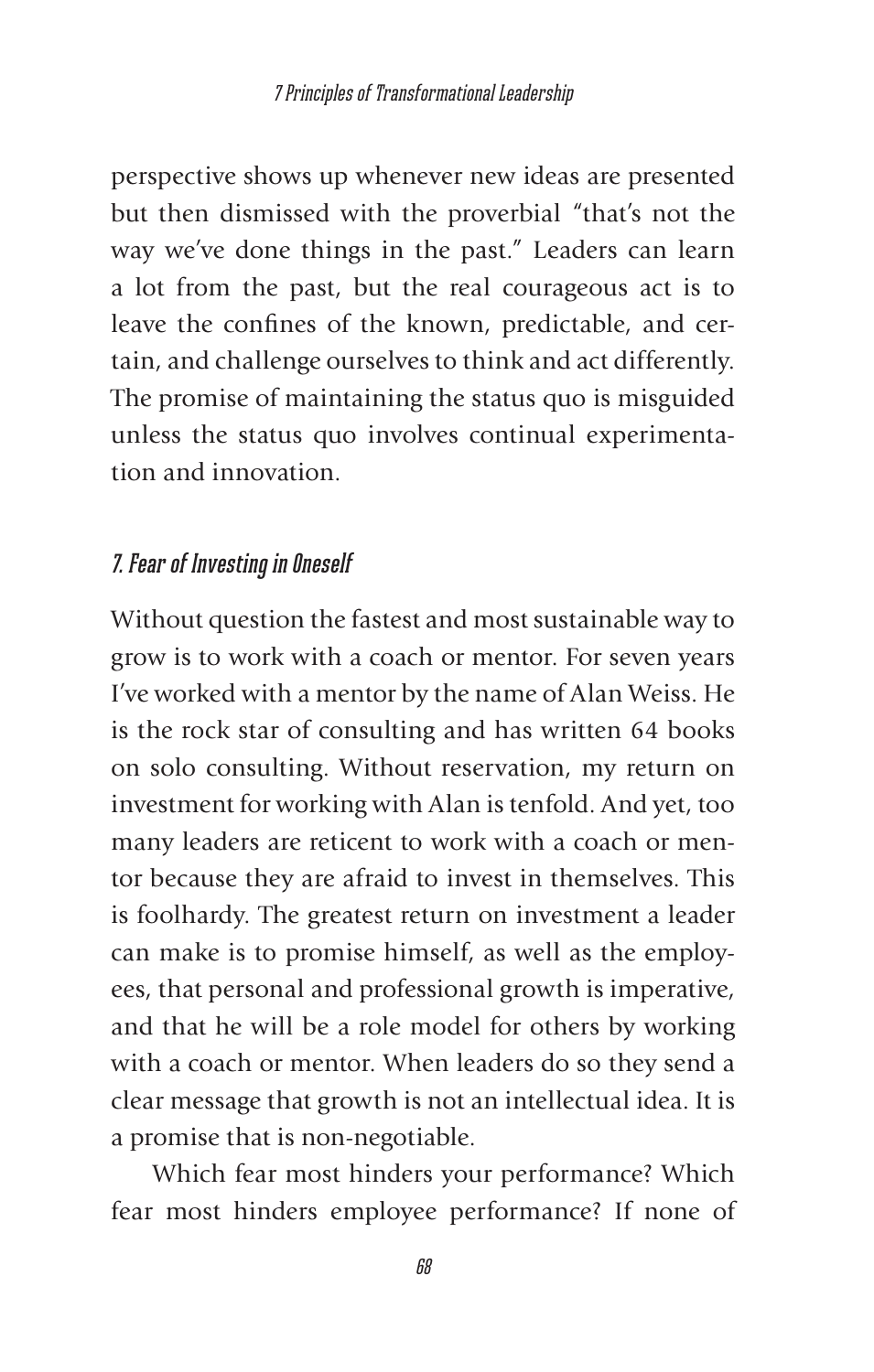these fears are issues, what fear do you wrestle with the most? This section seeks to reduce employees' uncertainty and apprehension with an assurance of what they can expect and rely on from their leaders. As a transformational leader, you have the opportunity to help your employees feel more secure in their work and, in turn, to do higher-quality and more valuable work.

Take a few minutes to brainstorm a list of the ways or topics around which employees feel uncertainty, apprehension, or ambiguity at work. Then, brainstorm a list of three promises you can make to mitigate some of these fears. Your ideas are the jumping-off point for our next section, which discusses how promises influence people's behavior.

#### **Promises as a Tool to Influence Behavior**

In this section you will look at the six ways a promise influences behavior and clarify how the promises you are making or will make are influencing your most important relationships. Promises influence people's behavior in one of two ways: A promise kept builds trust, respect, and credibility. A promise broken does the opposite. Broken promises not only have an impact on the task and technical aspects of work, but they also have a much greater negative impact on the relational aspects of leadership.

How would you react to a colleague breaking a promise she made to you? It would likely depend on the size of the promise made or its importance to you. What is the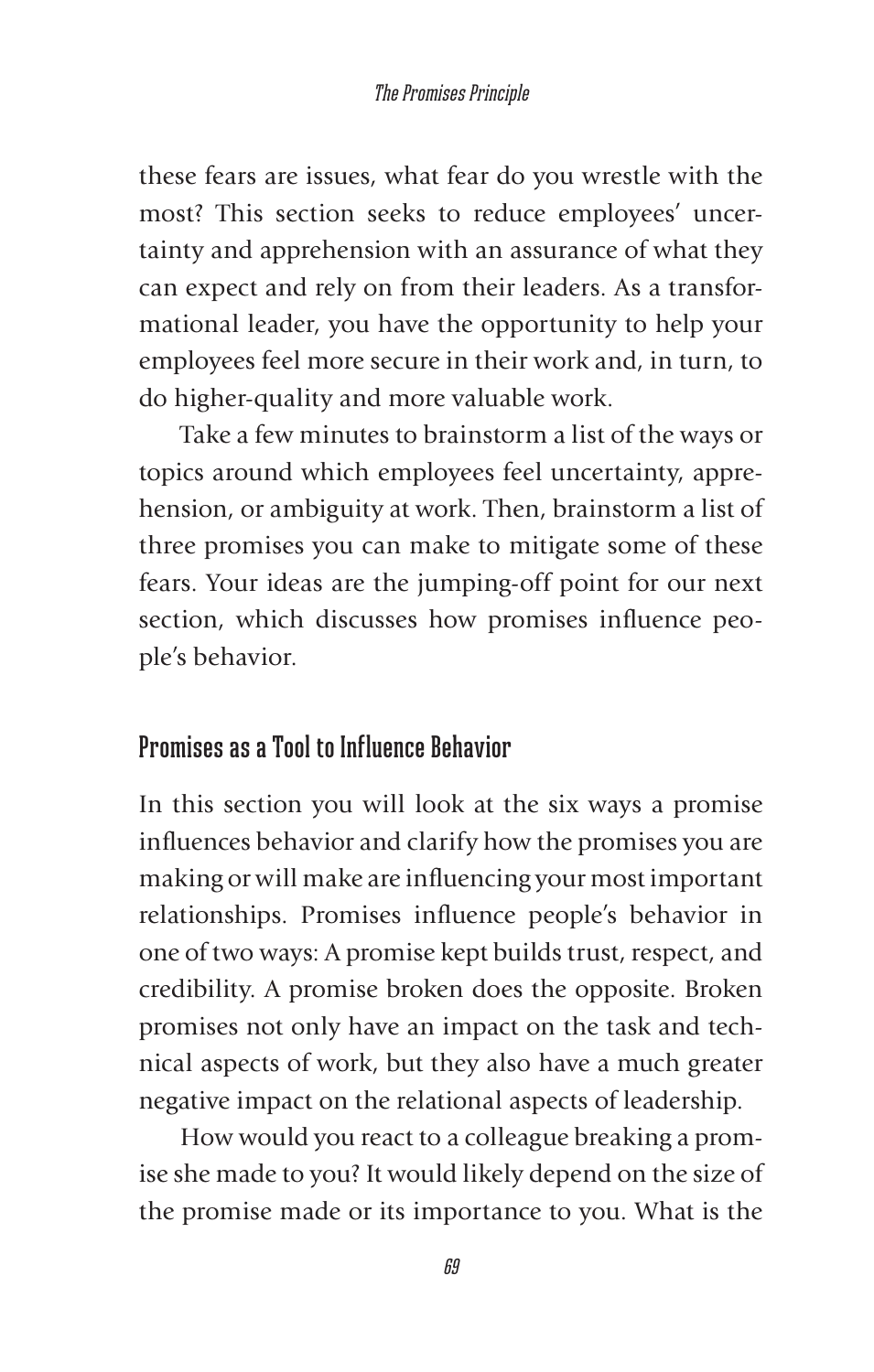relational impact on broken promises? If you lost sleep over your colleagues hindering you from delivering a project on time the impact would be substantial. How important is the frequency of broken promises with your colleague? A one-time event is viewed differently than a continual stream of broken promises. What advice do you give to others when a promise is broken? In order for promises to have a positive influence on other people there are three must-have aspects of a promise that have to be considered.

#### **1. Promises Must Create Alignment Around a Clear Future State**

Promises communicate in clear and compelling language the destination each party is headed. There are no general ideas or themes with a promise, but rather specifics. An issue might be to seek out and retain a new supplier. The process of doing so might take three weeks, but as long as there are promises made for having a new supplier option, you can have a clear line of sight for increasing production capacity, increasing on-time deliveries, and sleeping better. The clear future state helps you reduce your anxiety, which increases your effectiveness and your performance as the production manager.

Promises also create alignment. Cars with wheels out of alignment waste energy and burn through tires. When the wheels are aligned the inefficiency of the misalignment is removed and the longevity of the tires increases appreciably. It's the same with promises. The moment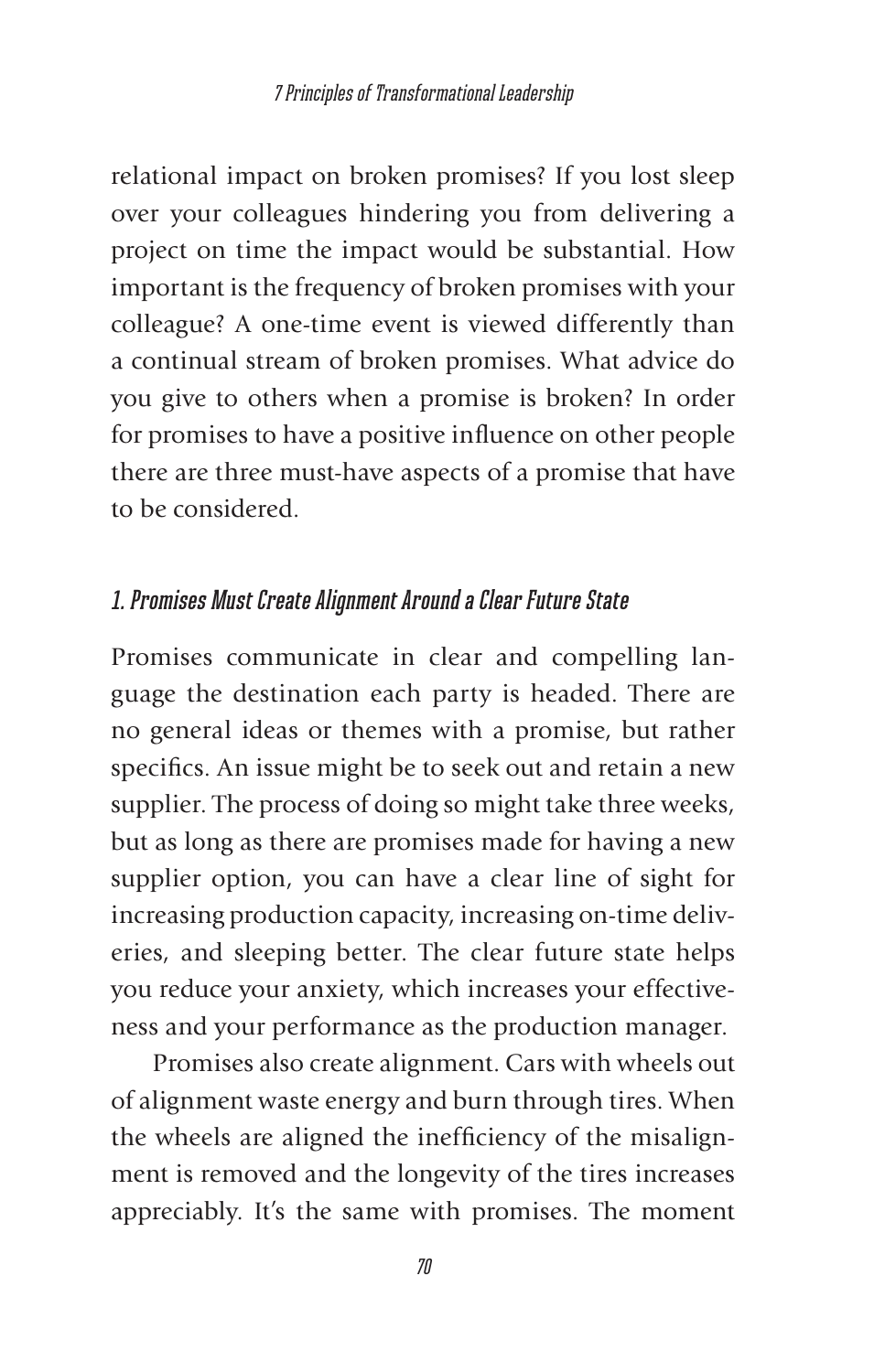there is clarity as to what both parties want, the energy wasted with misaligned expectations, results, and alternatives is eliminated.

# **2. Promises Must Clarify Results and Expectations**

Embedded in each promise is also a clarification of results and expectations. For example, when a leader promises to accomplish a key result and the expectations surrounding the result, they are also by default defining the results and expectations of others directly or indirectly impacted by the promise. Without question, in our do more, do it faster, and do it better and cheaper world of work, clarifying in crystal-clear terms the desired results and expectations leaves direct reports feeling increased confidence and a renewed sense of optimism.

# **3. Promises Must Have Clear Communication**

There is a key premise with promises. Whenever we communicate expectations and results via our promises, we must accept 100 percent responsibility for the impact our words have on the other person. Gone are the days when a leader can indemnify themselves with the "That's not what I meant" excuse. Clear communication, especially around results and expectations, requires leaders to understand the communication preferences of the people they are communicating with and communicate in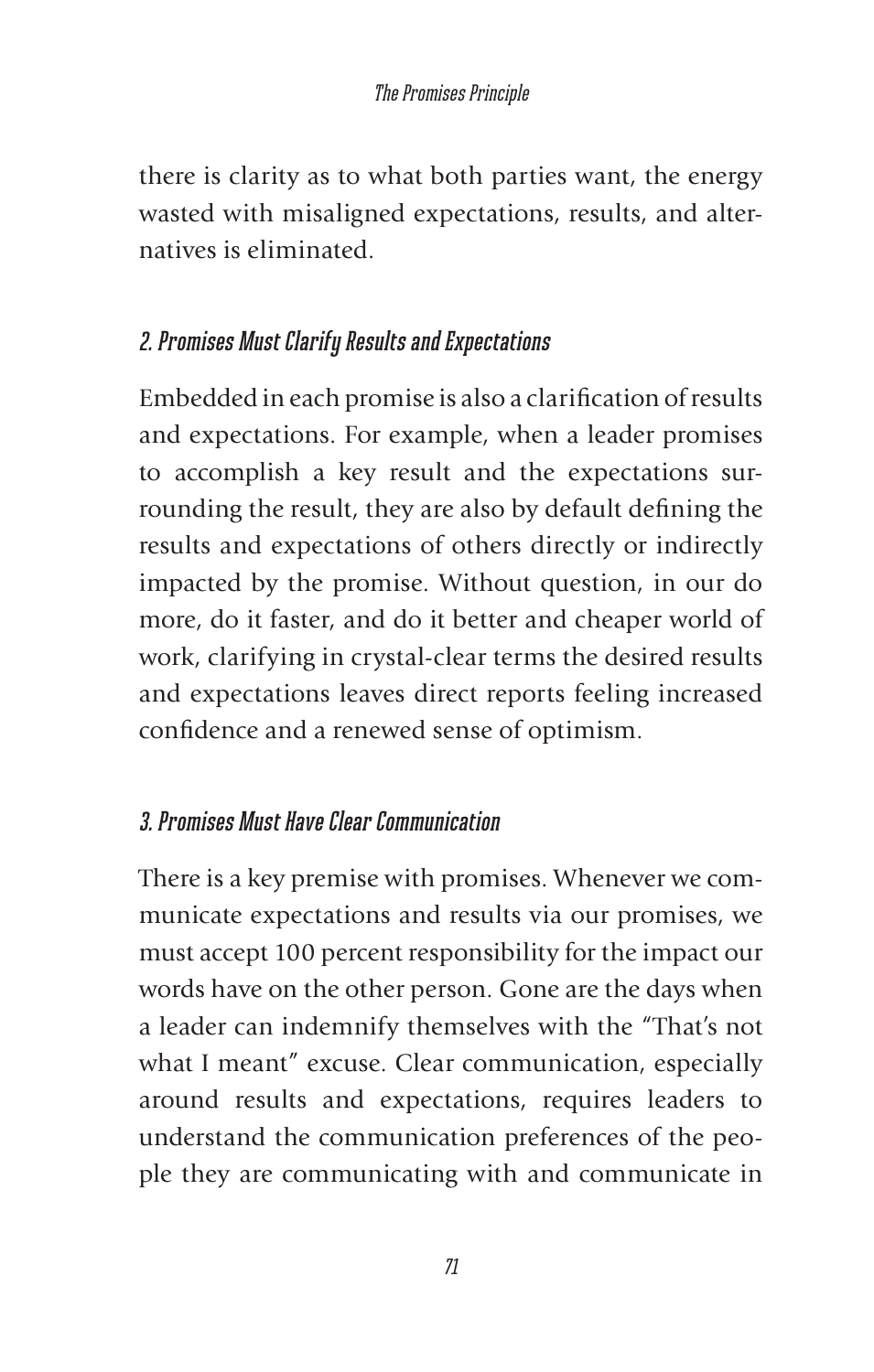ways that work best for them, not in ways that work best for the leaders.

The accompanying premise is that people who have been promised something will only extend flexibility and understanding when the other person does not make excuses for not fulfilling their promise. This is essential for heightened credibility and trustworthiness, for example, what is described in the following response: "I blew this. I got distracted by a last-minute request by my boss. I'm not using that as an excuse, but rather providing some context as to what got in my way. If I do it by 3 p.m. on Friday will that work?"

There is one last piece about clear communication that is important. When trust and respect are in place, most people will assume positive intent and act accordingly. A leader's primary job is to exemplify trustworthiness and respectfulness. When they do, their credibility increases.

 $\bullet\quad \bullet\quad \bullet$ 

No doubt you have made promises to strategic priorities you need to fulfill. You cannot be an effective leader without doing so. However, what is often missing are compelling and courageous promises about the impact your leadership will have on others. Building on what you articulated in the "What Are You Selling?" and "Your Ideal Day Is Waiting" sections of the Purpose Principle, what promises will you make to the people who matter most to you?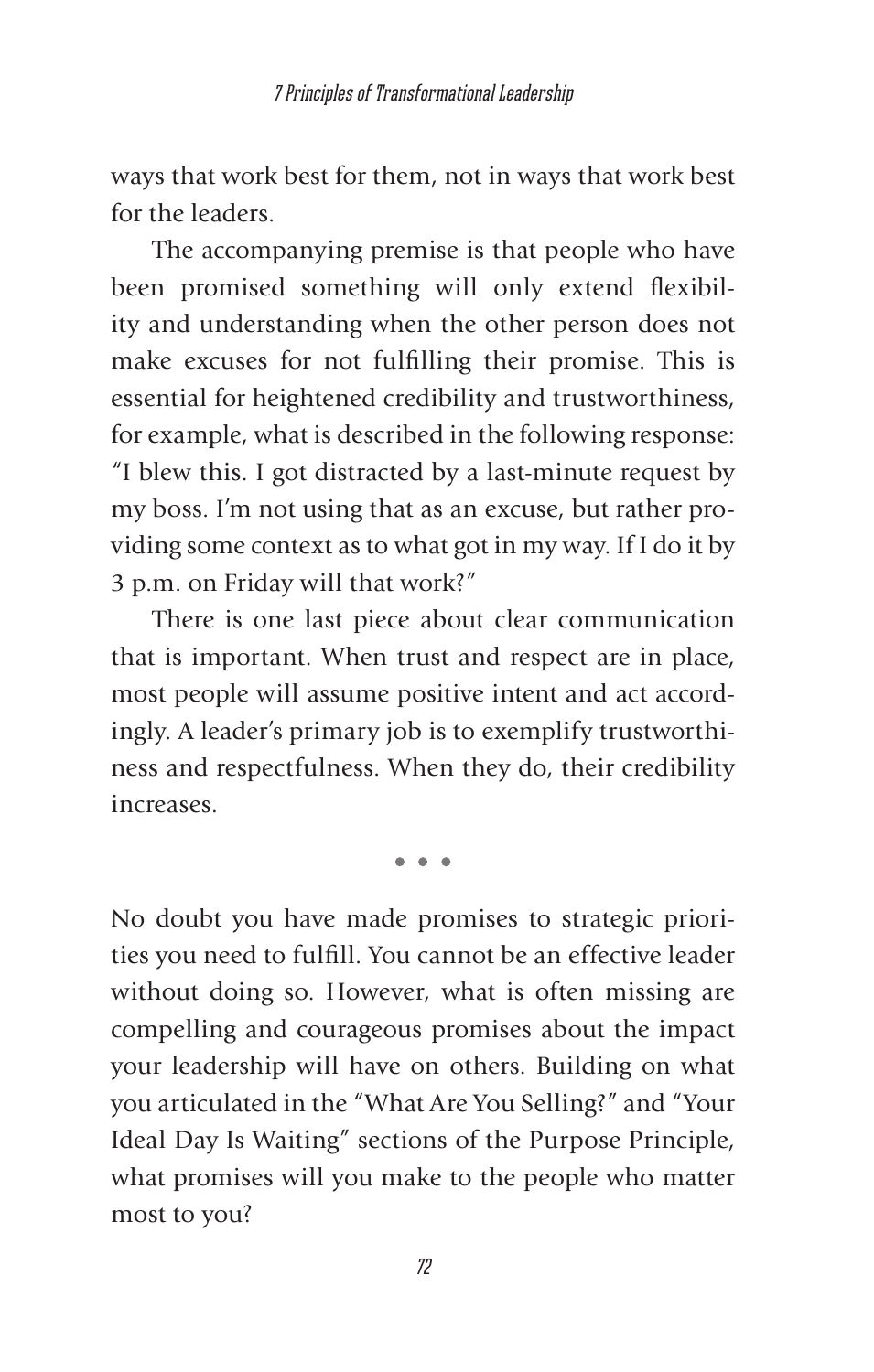There are five promises that transformational leaders make. They are:

- 1. Promises to yourself.
- 2. Promises to your employees.
- 3. Promises to your customers.
- 4. Promises to your boss and senior leaders.
- 5. Promises to your family and friends.

Before moving on to the section on the peril of promises made without a purpose, draft one to three promises for each of the five areas listed. Here are a few examples from my work as an advisor to use as a catalyst for your thinking.

**Promises to yourself:** I promise that regardless of the demands I'll face at work, I will exercise Monday, Wednesday, and Friday at 6 a.m. for 60 minutes. I will also eat healthfully three times a week by myself and use that time to recharge, refocus, and renew my enthusiasm for my work.

**Promises to your employees:** I promise that I will lead the charge with the team to focus equally on what we as a team are doing well and what we need to improve. This will not be rote or simply a to-do item on my list, but rather a promise to keep the team focused on the positive work they're accomplishing.

**Promises to your customers:** I promise as my primary goal to make your lives easier. I will ask for your feedback and your advice as to how we're doing and I promise to take action on your advice. I will tell you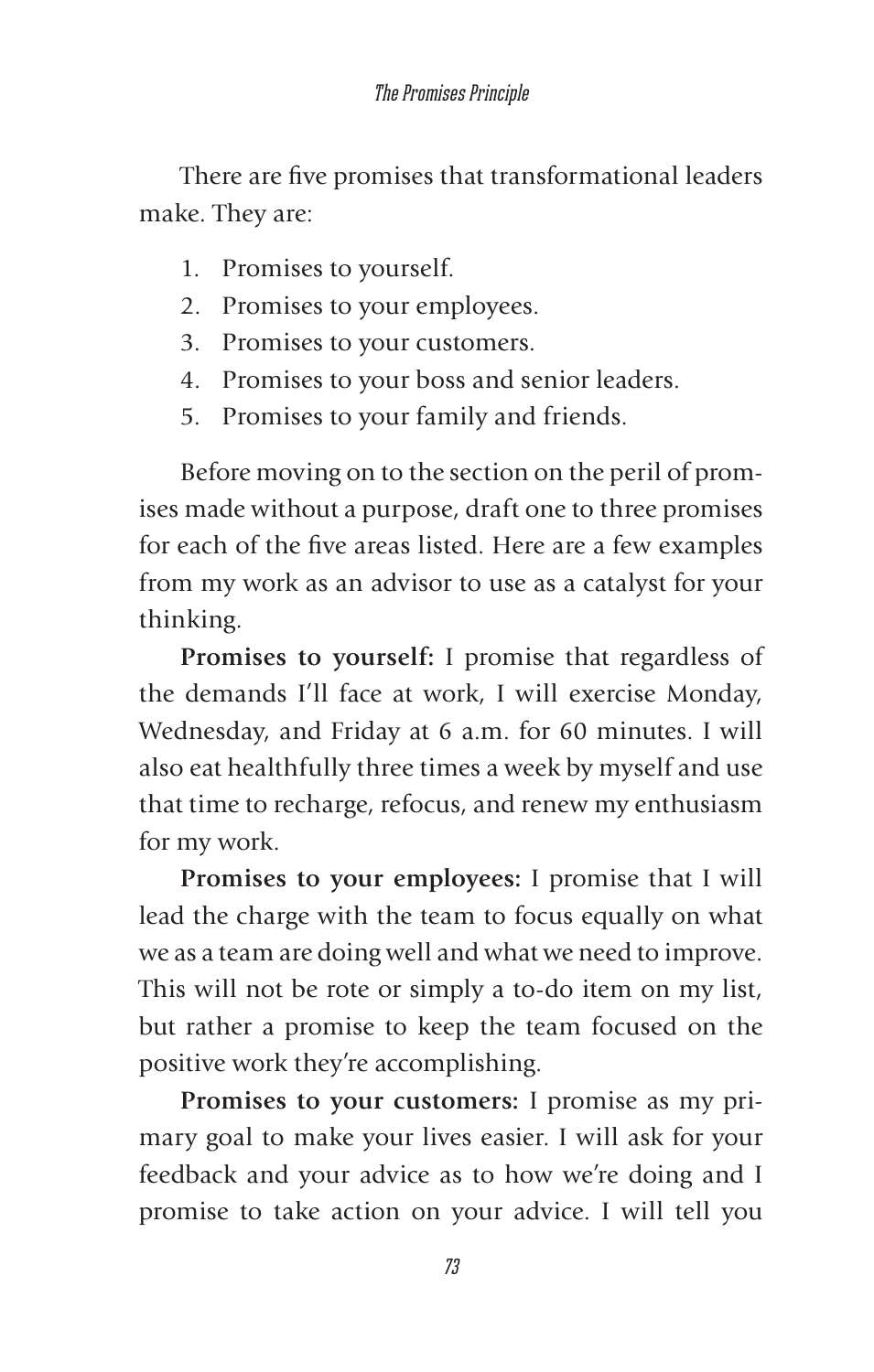what I heard, what I can do differently, and when you can expect to see it.

**Promises to your boss and senior leaders:** I promise to never bring you problems without solutions unless I'm at a loss for what to do. I also promise to respectfully and purposefully disagree with you in private and support you in public.

**Promises to your family and friends:** I promise to have dinner with you twice a week at 6:30 p.m. and to have my phone off while we are eating dinner. You are important to me and, although my time is constrained, I promise to make the time we have together the highest quality possible.

Each of the five areas needs to be addressed. Promises to yourself without promises to others is self-absorbed and communicates that you are the most important person in the relationship. Promises to others without corresponding promises to oneself leads to victimization and martyrdom. What promises will you make and to whom?

# **Priorities Without Purpose Are a Catalyst for Lower Performance**

Before we dive into setting priorities, I want to commend you for doing the heavy lifting of clarifying your purpose and declaring your promises. When you work through the exercises of the Purpose Principle, you come to the Promises Principle with high hopes of having your purpose become real. Make no mistake, this is a substantial piece of leadership development that while challenging,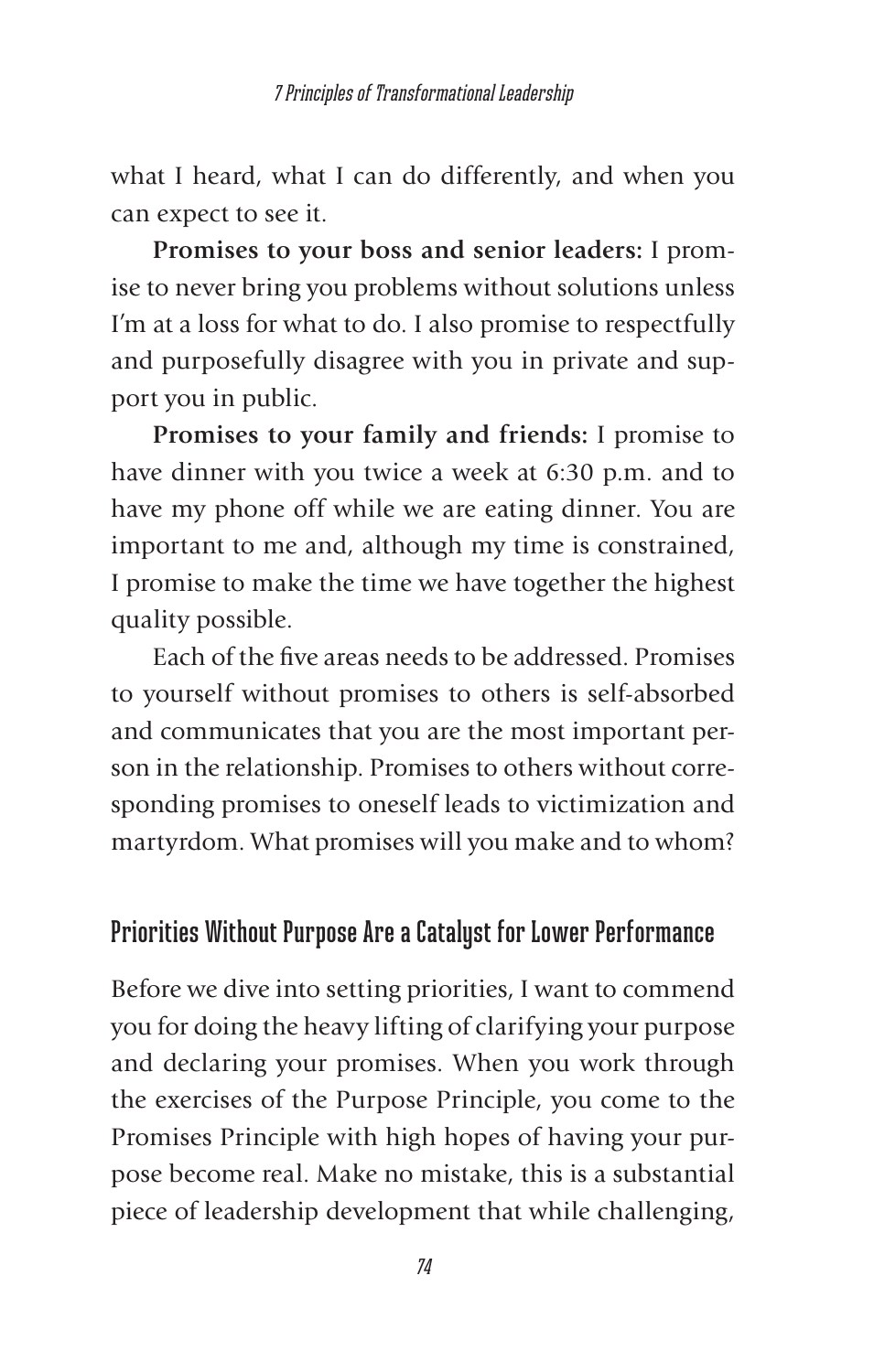will provide you with 10 significant advantages. When viewed together these advantages become the catalyst for you accomplishing transformational work and creating a mindset of passion, innovation, and growth.

# **1. Clarity**

The number-one benefit to having a defined and compelling purpose is that you know what's important to you and why it's important. This is not a small issue. Without question, the most successful leaders I've worked with have clarity around the compelling reason for doing what they do. They have found their one big idea and work tirelessly to accomplish it. This affords them a clear line of sight into where they are heading and the focus to make it a reality.

# **2. Control**

With your purpose you'll have greater control. Not over what happens to you, but over the choices you make in response to what happens as well as to the type of professional life you want to experience. When leaders work through articulating what they love, what their talents are, and what value they create, they are undertaking the most significant aspect of leadership. With a compelling purpose, you feel a heightened sense of control because your professional life is no longer determined by the desires and directives of senior leaders inside your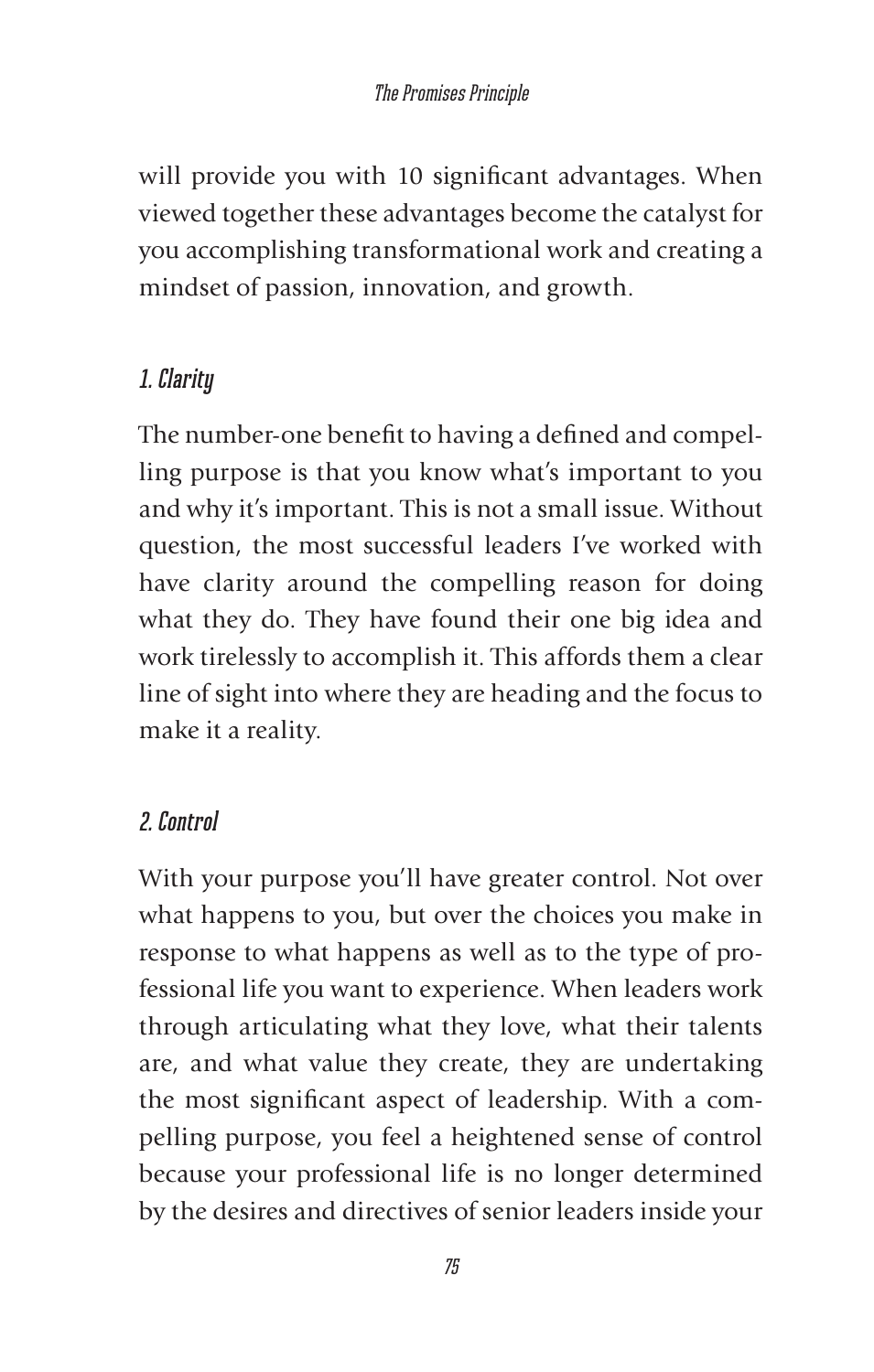organization. You are in the driver's seat of your professional life and no longer in the backseat hoping to arrive at a worthwhile destination.

## **3. Consistency**

In order to be consistent, leaders have to know what they want to do and when it's important to do so. In the first sections of this book you have been given the opportunity to articulate what you believe is important to you and what you are not willing to leave unfinished. Inconsistency comes if—and this is a big *if*—you don't believe fully in your purpose and any extenuating promises. Claiming your purpose places a flag in the ground that says, "Thus far and no farther." You are jettisoning the days of missteps and false starts and are intentionally committing to do what you say you will do. You will lead more consistently with a clear articulation of what you believe in and what you stand for.

#### **4. Commitment**

There is a world of difference between commitment and compliance. Compliance is rooted in doing something if you want to and when you get around to doing it. When asked to finish a report a colleague might say, "Well, yes, we should do that. But as you know I've got vacation coming up and right after we return the kids are back in school, and I'm teaching a new class at church."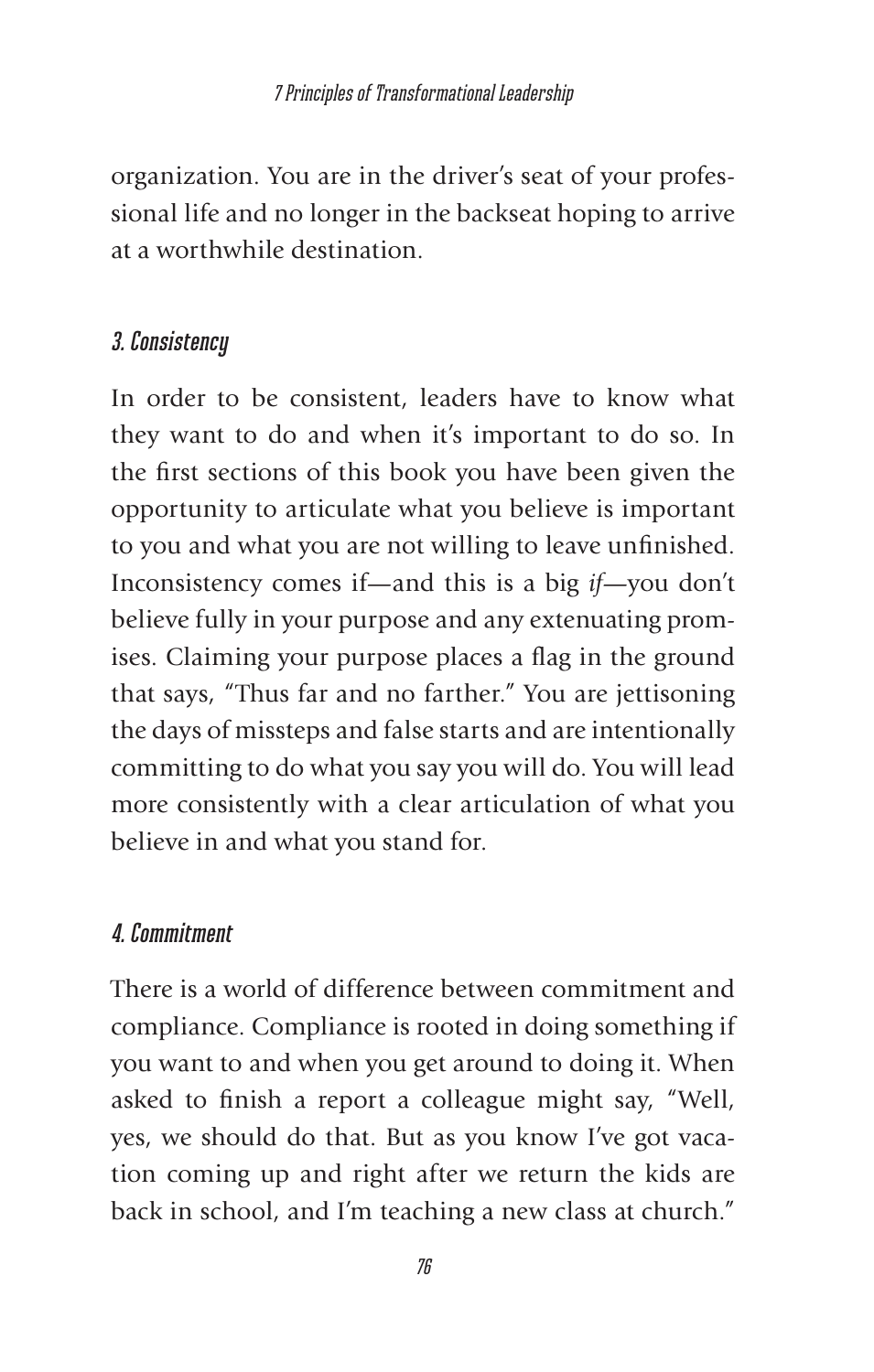Commitment, on the other hand, sounds very different. It sounds like: "Yes, the report is important and I'll have it to you by Friday next week at noon." When you write your leadership purpose you are in many ways writing your declaration of leadership independence. It is something you, like the founding fathers of America, will act on decisively. Your purpose is a commitment to living a purposeful life as opposed to an accidental life.

#### **5. Credibility**

People pay attention to what you say and what you do. Any gap between what you say and what you do leads people to question your intentions, sincerity, and credibility. Transformational leaders recognize that what they say matters and they strive to create clear promises about what can be expected of them—not solely for their own benefit, but for everyone involved. When they act consistently, credibility increases, and leadership effectiveness rises as does organizational performance.

#### **6. Confidence**

It is counterintuitive, but your confidence as a leader increases appreciably not when you see the benefits of your purpose being realized, but when you believe in your purpose to the point at which you can say without hesitation, "This is what I want and I'm going to achieve it." You've heard the often-repeated bromide, "I'll believe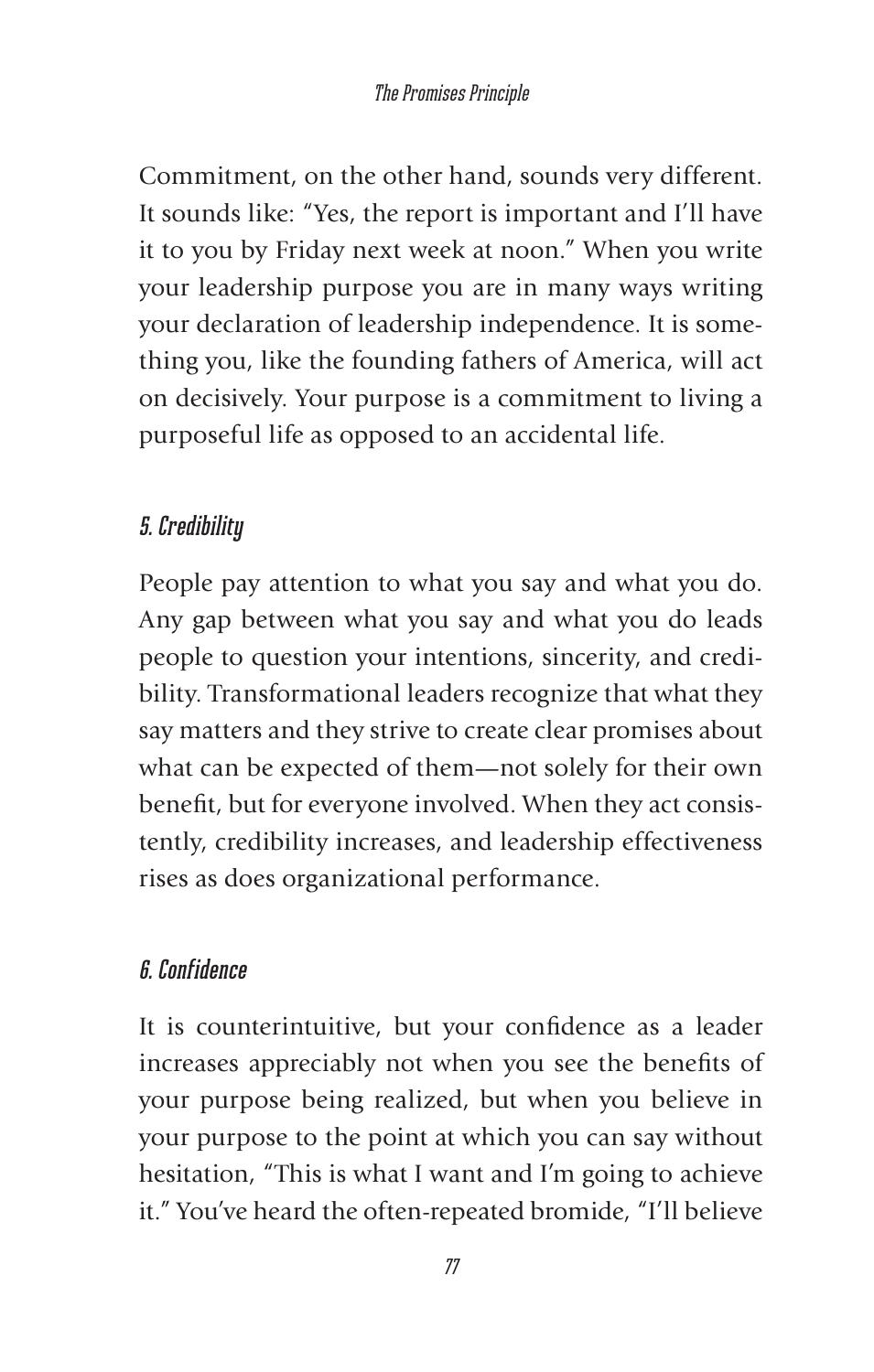it when I see it." Transformational leaders don't think that way. They adopt the perspective of "I'll see it when I believe it." This is not blind naiveté on a leader's part. Yes, they recognize that the sixth principle of transformational leadership, the Perseverance Principle, is essential for transformational results. But they also know with certainty that if their mindsets and the mindsets of those around them are hesitant and uncertain, the likelihood of accomplishing transformational results is considerably lower. In turn, their confidence is not in the absoluteness of accomplishment, but in the absoluteness of having a compelling purpose as well as a replicable process for achieving transformational results.

#### **7. Community**

A compelling leadership purpose attracts likeminded leaders, colleagues, and stakeholders. With all of the other advantages listed here, leaders who are leading on purpose share what is important to them and become a magnet for others who aspire to create the same type of experience for themselves as well as for others. Their behavior and beliefs call to other leaders who have similar hopes, dreams, and aspirations, and together they create a community rooted in shared aspirations. Communities of like-minded collaborators become a place of inspiration, aspiration, and accelerated growth for everyone involved.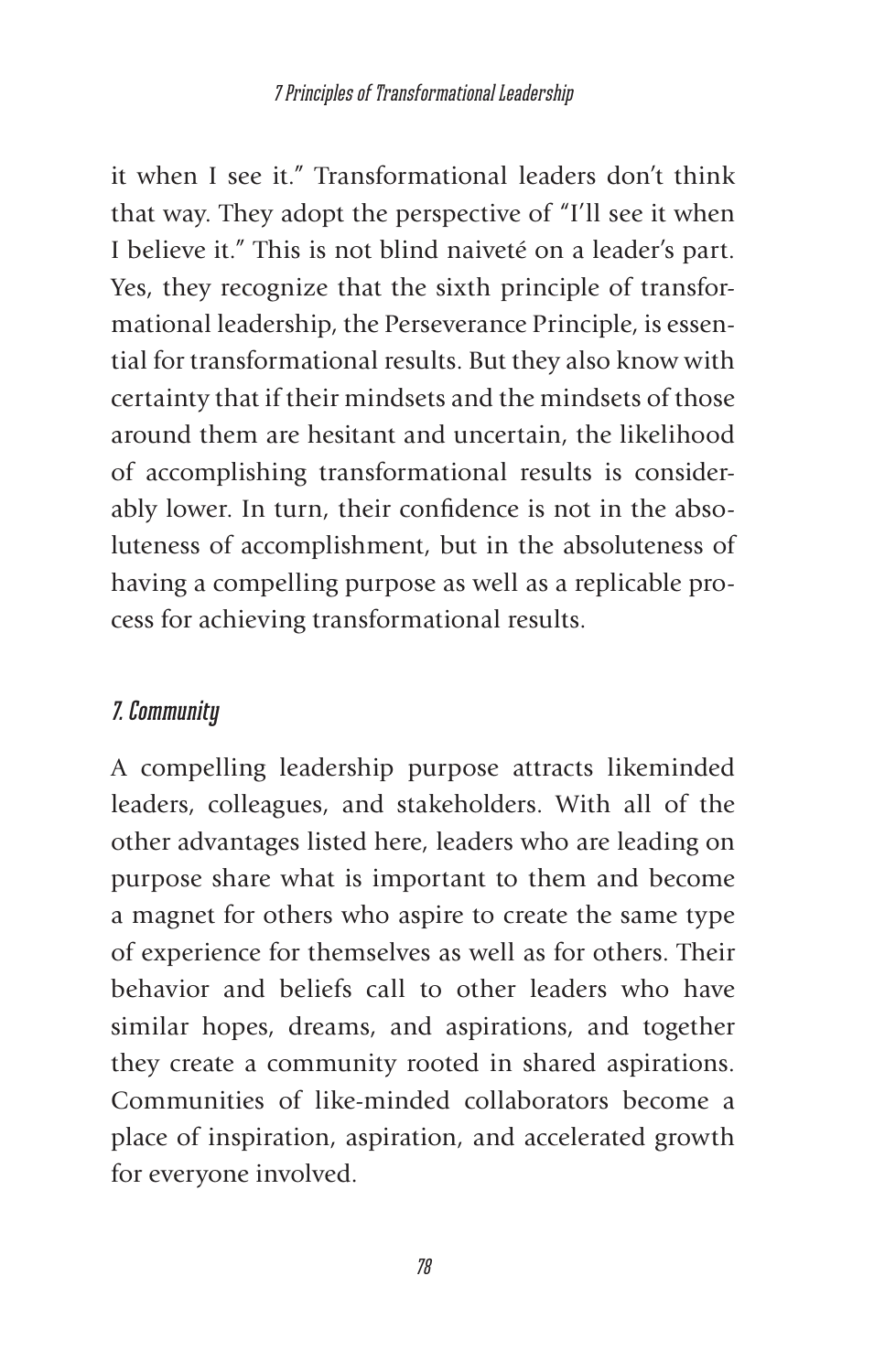## **8. Candor**

For many leaders the level of candor they display after clarifying their purpose goes up appreciably. With a clear purpose comes the clarity, commitment, and confidence to speak the truth as to what the leader wants, how she will act to achieve it, and where she as a leader is hitting the mark and where it is being missed. Purpose becomes the catalyst for less hedging in conversations because when transformational leaders believe strongly in their purpose, they are compelled to say and do something daily to achieve it.

#### **9. Collaboration**

In order for leaders to have a clear purpose they'll have had to get clear about what they love doing and what talents and skills they have that they use in highly differentiated ways. They know the value they provide and no longer feel a high need to prove themselves to others. Knowing this allows the leaders to be more comfortable in their own leaderships and in turn invites people to share what they love and are good at to the situation or project. The level of interpersonal competition goes down and the level of innovation and growth increases. Without question, transformational leaders know that in many situations two heads are better than one. When you work through the Projects Principle and the Persuasion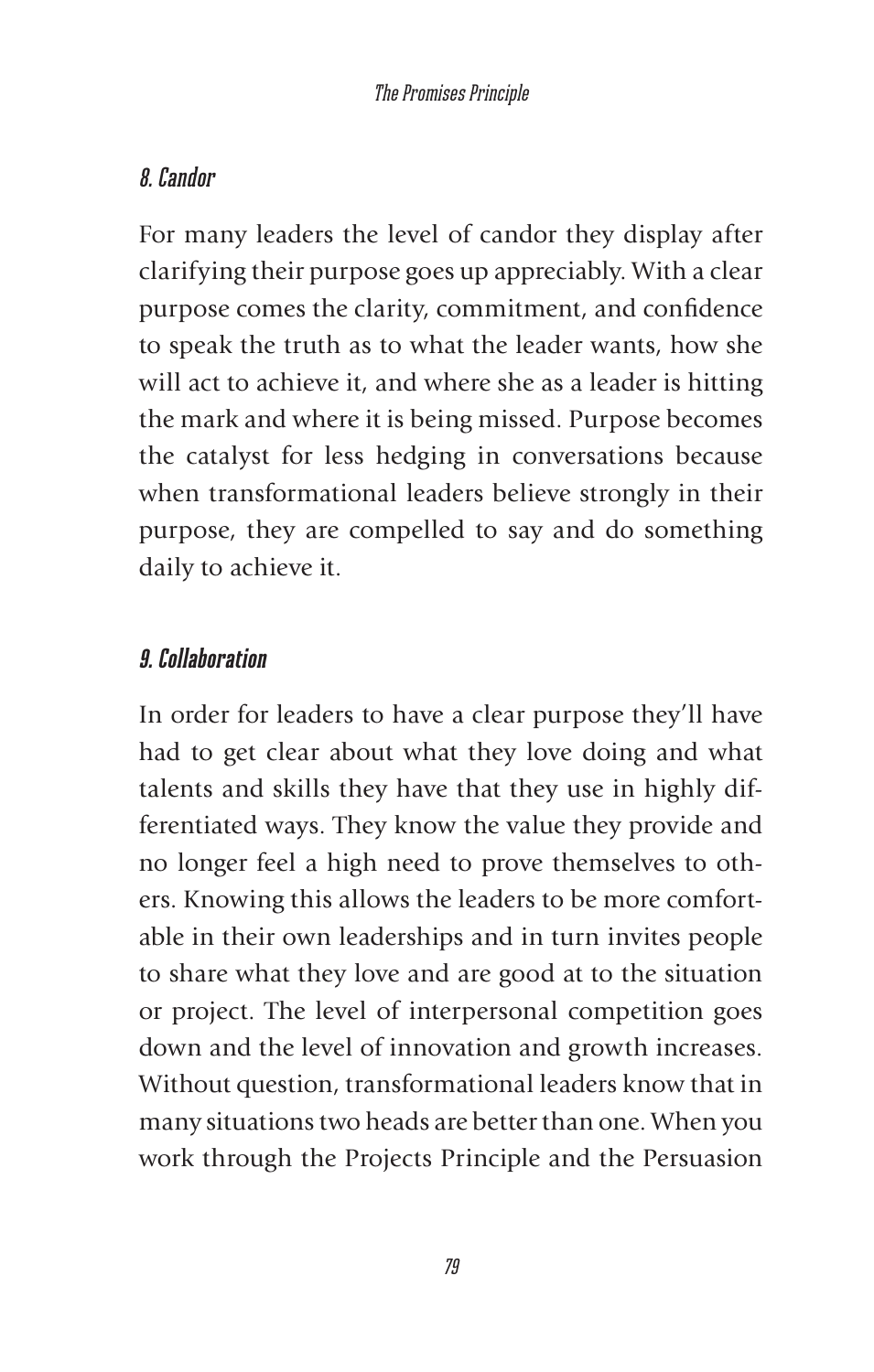Principle you learn how to choose which heads you want working on your projects.

#### **10. Courage**

The word *courage* comes from the French word *cœur*, which means "heart." The first question you were asked in the process of articulating your purpose was, "What do you love doing?"; in essence, what is at the heart of your work and what are you not willing to leave undone? Your answer is at the heart of your leadership. And yet, courage doesn't mean that fear is banished and you'll never have to be courageous. On the contrary, the most courageous act you'll have on a daily basis is whether to live out your purpose or allow the disruptions and exigencies of your work life to dictate your behavior. With a clear and compelling purpose, the reserves of courage you'll find in your leadership will amaze you. You'll think bigger and set more aggressive goals and love the shift of your mindset on yourself as well as on others.

 $\sim$   $\sim$   $\sim$ 

You undoubtedly have experienced some of these advantages and not others. The vast majority of the leaders I work with want these advantages. Who wouldn't? And yet, what is clearly within their reach remains elusive for one reason and one reason only: They have not taken the time to think through what it is they love doing, what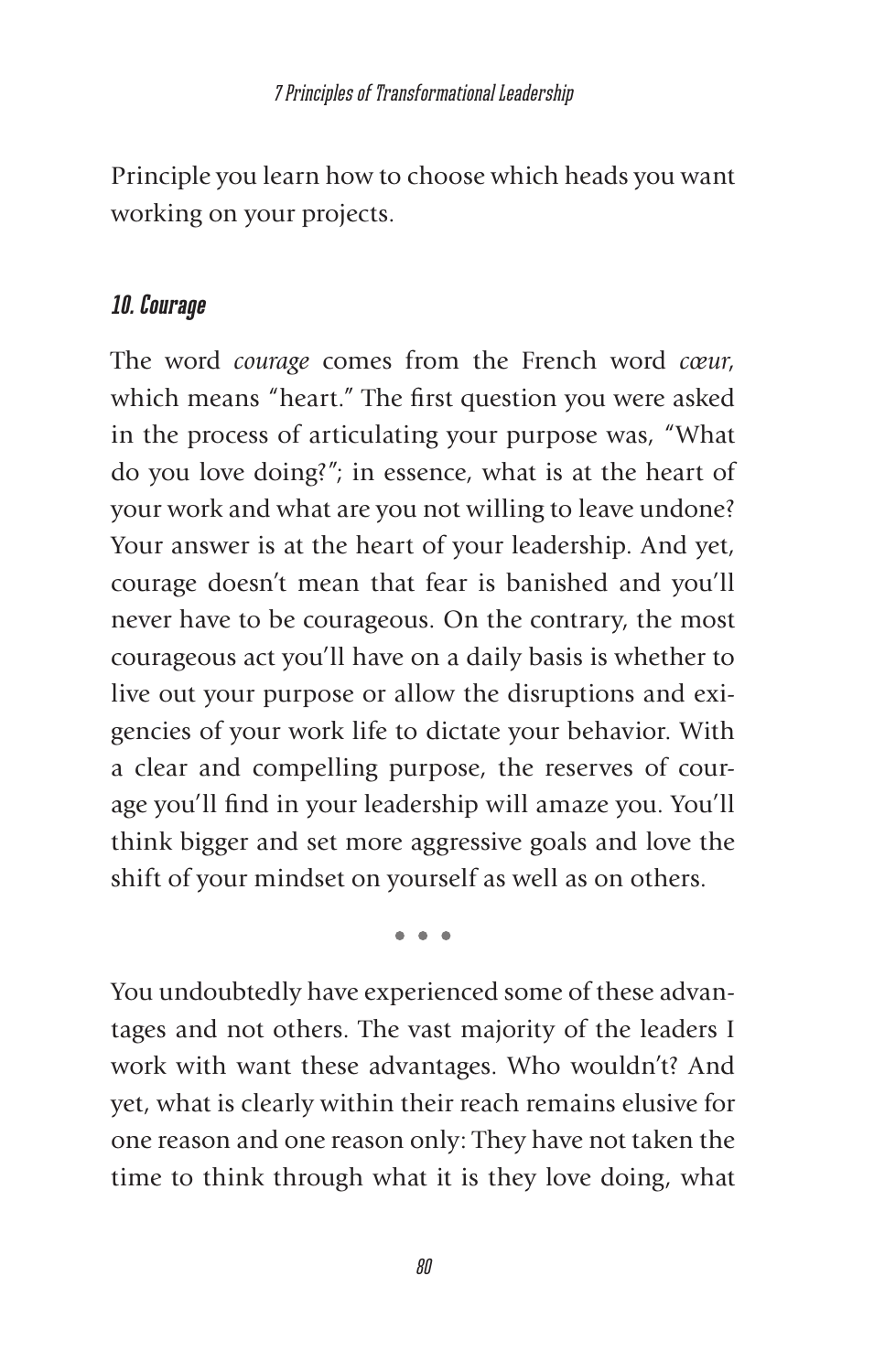they can do in highly differentiated ways, and how they make people's lives easier.

The jumping-off point for achieving transformational results is the Purpose Principle, and setting priorities for your leadership without a clear and compelling purpose is a recipe for maximum frustration and lower performance. Before turning the page and setting your priorities, do a gut check and ask yourself the following question: Is my purpose important enough that I'm willing to make non-negotiable promises to my key stakeholders as well as change my calendar with new and compelling priorities? If the answer is yes, you'll love the next section. If your answer is no, review the Purpose Principle and find one idea that has grabbed hold of you and won't let go. Isolating your one idea, dream, hope, or aspiration becomes one of the most exciting, liberating, and transformational events you will experience as a leader.

# **When Everything Is a Priority, Nothing Is a Priority**

What is a priority? The word *priority* comes from the Anglo-Norman French word *priorie*, which means "elder or superior of a religious order." A priory is a small monastery or nunnery governed by a prior or a prioress. In today's world, a priority is something governed by a higher order. In this section I'll make the case that your highest priorities are best derived from your purpose and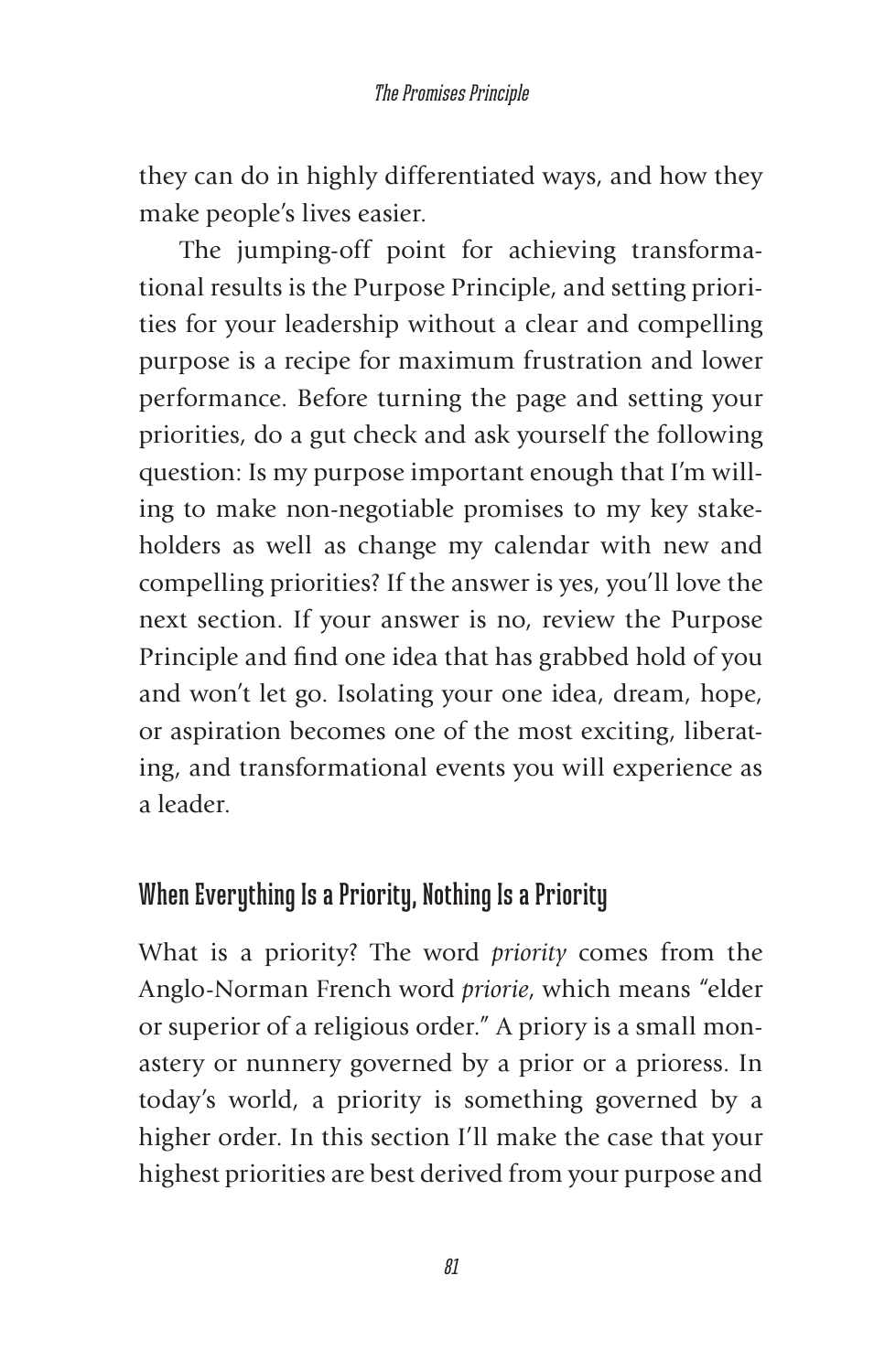promises. Doing this purposefully as opposed to accidentally is the purpose of this section.

As someone who struggled with priority-setting, I can say firsthand that setting priorities without a clear idea of my purpose or the promises I made was a fool's errand. I would set priorities based on the shiny object in front of me while being enamored with the newness of the idea and its inherent possibilities. I believed all of my priorities could or should be implemented immediately but lacked the ability to discern the relative importance each one held and in turn set meaningful and clear priorities.

Unless, of course, it had to do with money. For a large part of my business life the most important priority I had was to make money, be successful, and progress in my career. That was my priority. And with that as a priority I placed at the head of the line business transactions that were driven by financial reward. Although financial reward is not a bad thing, I took it to an extreme. My mindset was rooted in a poverty mindset and led me to look for ways to advance my financial well-being as fast as possible. That meant my financial well-being was a priority over the well-being of others, my health, and my personal relationships. I'm not proud to say that, but I had a disordered attachment to money.

Your mindset too shapes your priorities. Imagine not eating for three days. We'll agree that food will become a priority for you and exercise and cardiovascular endurance become less of a priority. If you have been out of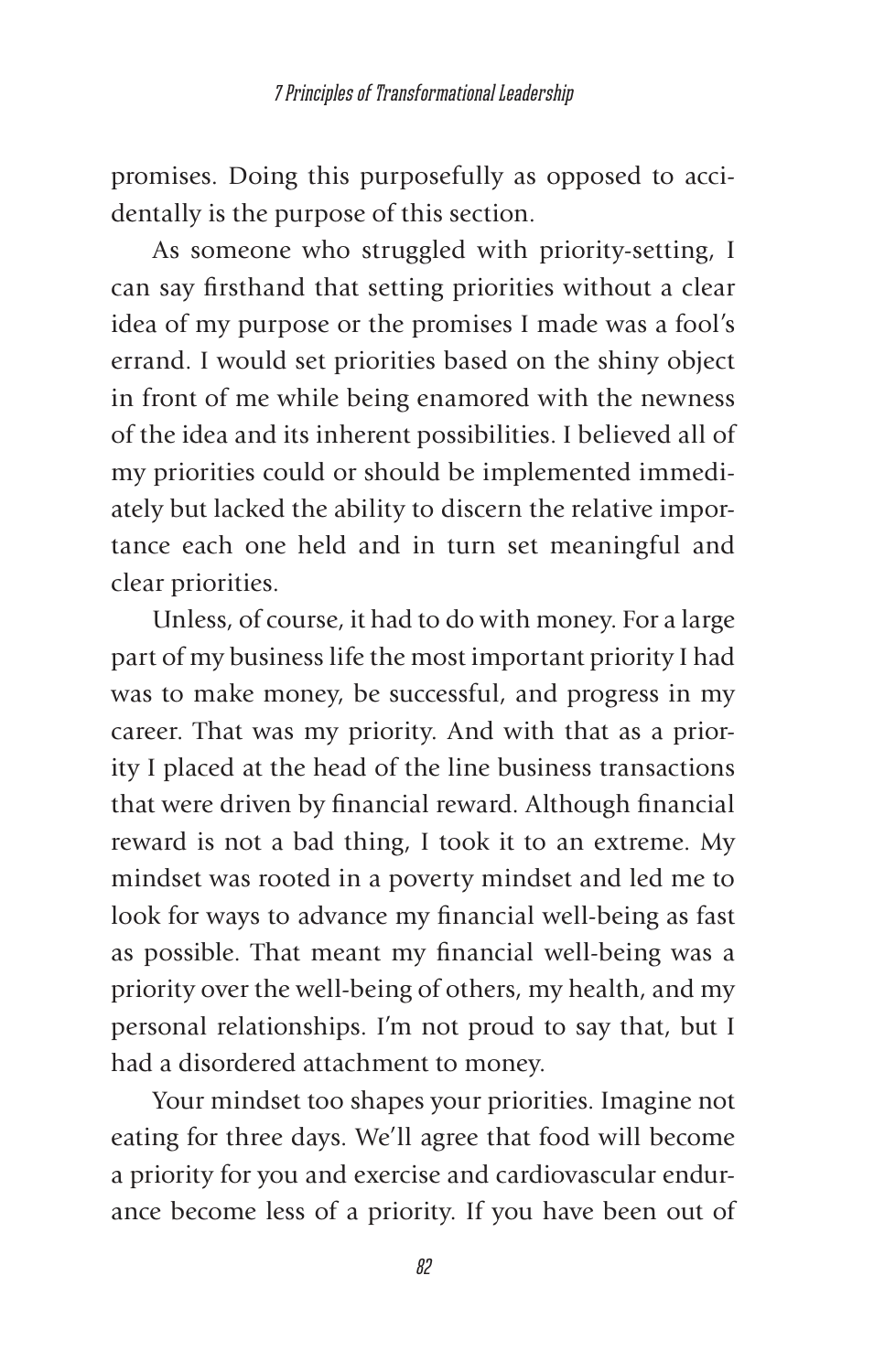work for two years and have pulled your children out of college because of a lack of resources it goes without saying that having a paycheck is a priority for you and that loving the job that you do would become a secondary priority.

The vast majority of my clients do not have locating their next meal or finding a paycheck as a priority. Their number-one priority is accomplishing their to-do list. They have become, as I once heard someone refer to our work lives, "A human doing as opposed to a human being." They've become so engrossed in checking off items on their to-do list that they've become blind to asking if they have the right priorities on their list.

The good news is that increased effort isn't the answer to better priority-setting. What *is* required is greater hindsight, clearer foresight, and a ruthless determination to say yes to taking one action every day that is aligned with your purpose and your promises. Most leaders are saying yes to an ever-expanding list of priorities—priorities they will likely never be able to accomplish because of a finite amount of time and resources.

Yes, increased effort is essential in some circumstances, but what leaders need more is an increased amount of courage and confidence to have clear rules for what they will say yes to and what they will say no to. Without this courage and confidence leaders will continually feel as though they are falling behind. Here are two quick and easy processes for seeing your priority-setting in action.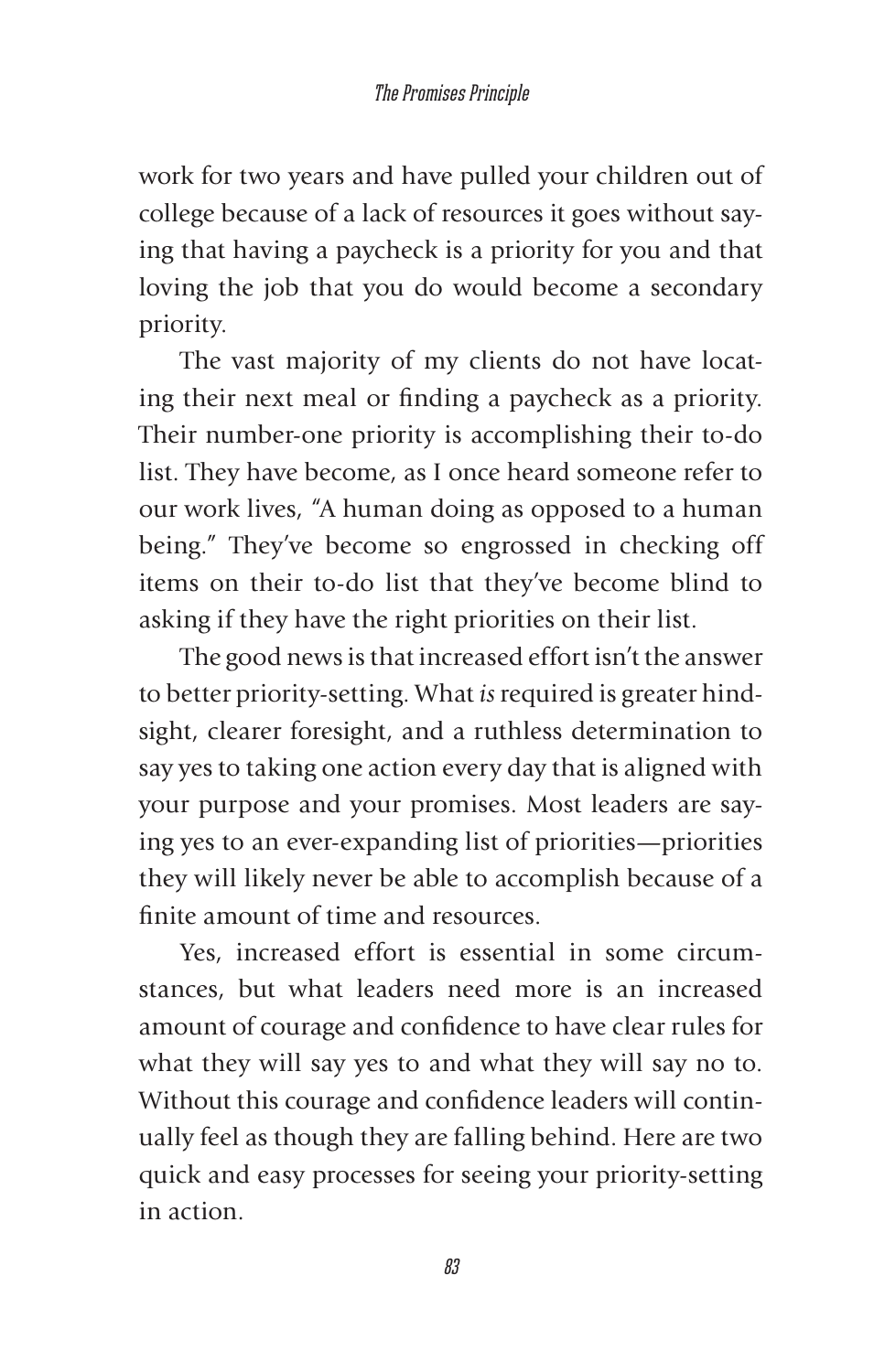## **Greater Hindsight**

To see clearly what priorities you've set, review your calendar for the last four weeks and answer the following two questions:

- 1. With clarity as to what my purpose is, can I say with confidence that if someone were to review my calendar they would know what's important to me and what I care about? If so, why? If not, what would they think my priorities were?
- 2. What promises have I valued or ignored based upon how and where I am spending my time?

# **Clearer Foresight**

The following is a quick gut checklist of five questions that address your priority-setting skills.

- 1. **How many priorities do you have?** Do you have more than five priorities? If you do, you have too many—especially if they are key, mission-critical priorities.
- 2. **What is a priority to you?** What is the one thing you wake up thinking about and go to bed worrying about? Whatever is repeatedly on your mind is a priority for you. Is it achievement, a promotion, a raise, dealing with the union or dealing with management, or increasing revenue or profit? Whatever is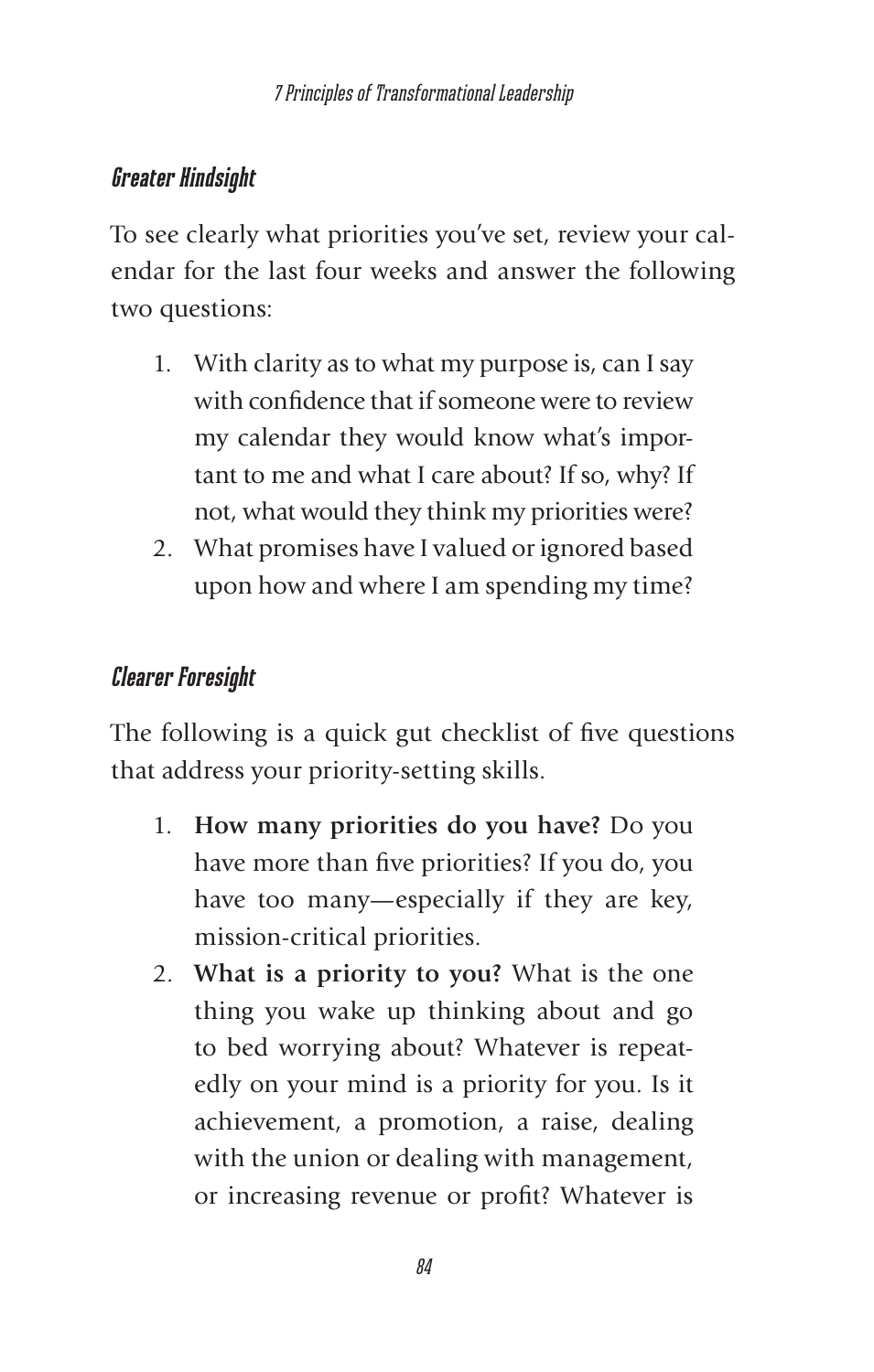#### The Promises Principle

always on your mind is being made a priority for you.

- 3. **Are your customers a priority?** If your customers were asked whether they thought they were a high priority for you and your organization, would you hear a resounding yes? Not a wishy-washy yes, but a resounding yes. If yes, why is that and what priorities must you keep having, stop having, or start having in order to maintain this success? If no, what needs to be a priority to correct this?
- 4. **Are your employees a priority?** If your employees were asked if they are a high priority of yours would you hear a resounding yes? Again, not a wishy-washy yes, but a resounding yes. If yes, why is that and what priorities must you keep having, stop having, or start having in order to maintain this success? If no, what needs to be a priority to correct this?
- 5. **Is there alignment between your purpose, promises, and priorities?** What are your boss's/organization's highest priorities for you? Are they aligned with your leadership purpose and promises?

The reality is that leadership effectiveness is accelerated when a ruthless choice is made about what priorities to set. This book sets out to show you how to set priorities based on your purpose and promises and how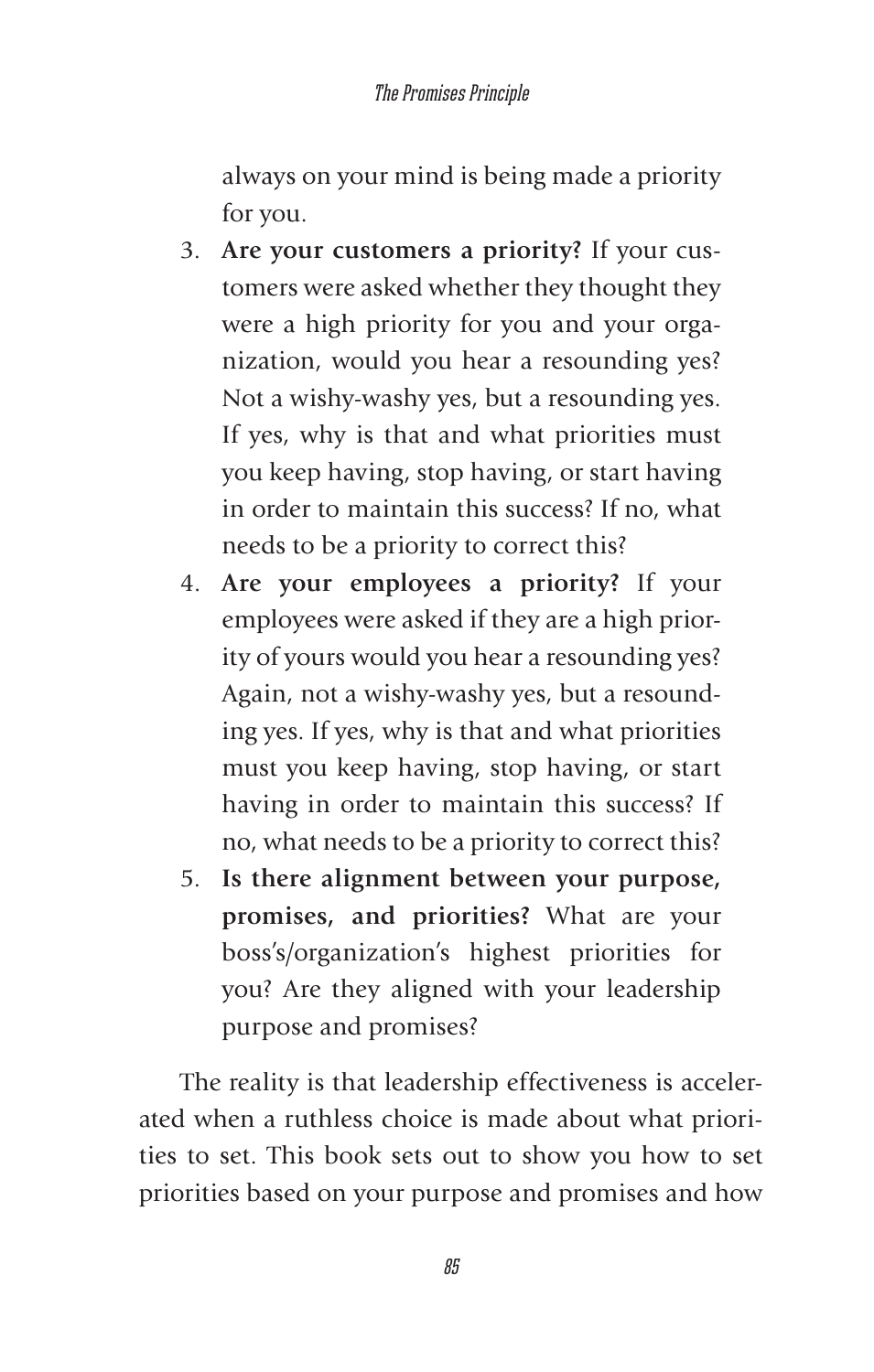to live them out on a daily basis. There are two forces that have to be understood in the case of effective prioritysetting, however.

The first is the opposing forces that hinder you from fulfilling your promises and purpose, and the second is the promoting forces. The promoting forces are the ones that help you fulfill your promises and purpose. We'll look at both with one caveat: Setting clear priorities does not require you to overthink the process. The process you're going to do next will do the heavy lifting of clarifying what's helping and hindering effective prioritysetting for you. Trust the process and seek to identify the one action you can take to either minimize an opposing force or accentuate a promoting force. Either one will be beneficial.

Yes, I said just *one action*. When you make it a priority to take one action on a daily basis to grow as a leader, you'll accelerate your learning and identify what works and what doesn't and then take another followup action. You'll rinse and repeat and by doing so you'll grow as a leader.

# **Force-Field Analysis**

A force-field analysis is a commonly used and helpful tool used in many organizations. Specifically, they help leaders and teams identify the forces that support and hinder their ability to complete a project or achieve an objective.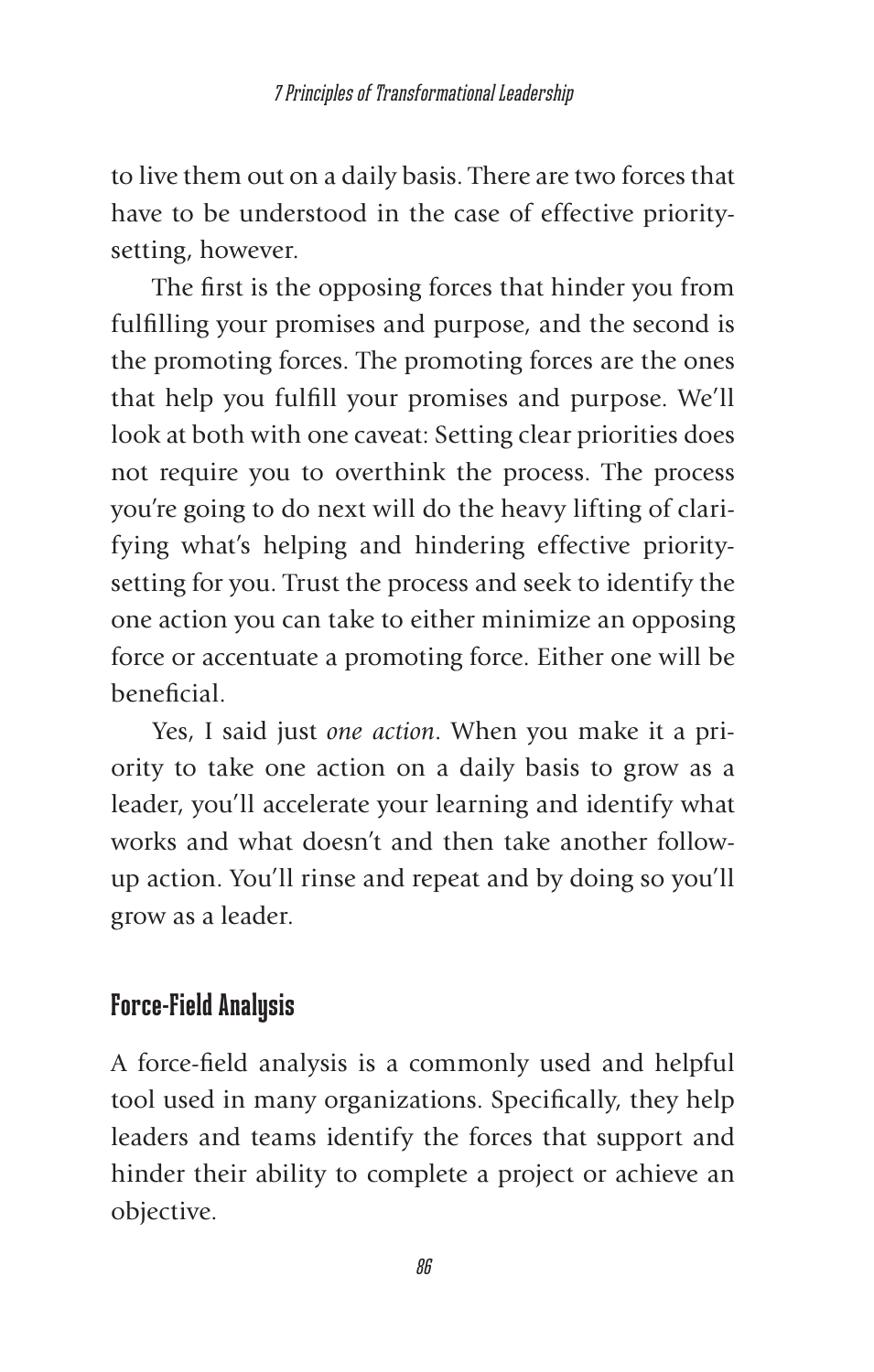# **Opposing Barriers**

What are the opposing barriers to fulfilling your promises? These can be people, processes, or available resources. Brainstorm the longest list possible. For you as a leader, a force-field analysis can be helpful in identifying the factors that hinder you from achieving your purpose. Some examples could be spending too much time in unproductive meetings or serving on too many committees outside of work.

# **Promoting Forces**

What are the promoting forces that can ensure your promises and purpose are lived out successfully? These too can be people, processes, or available resources. An example could be a passion for customer experiences or helping employees flourish. A force-field analysis will help you answer the following questions:

- 1. What is the ultimate promise, goal, or objective I want to achieve?
- 2. What are all of the opposing or promoting forces of my promise?
- 3. What is the priority ranking I'd give to each of the forces?
- 4. What forces are the most important and need addressing immediately?
- 5. What are my most important actions to take?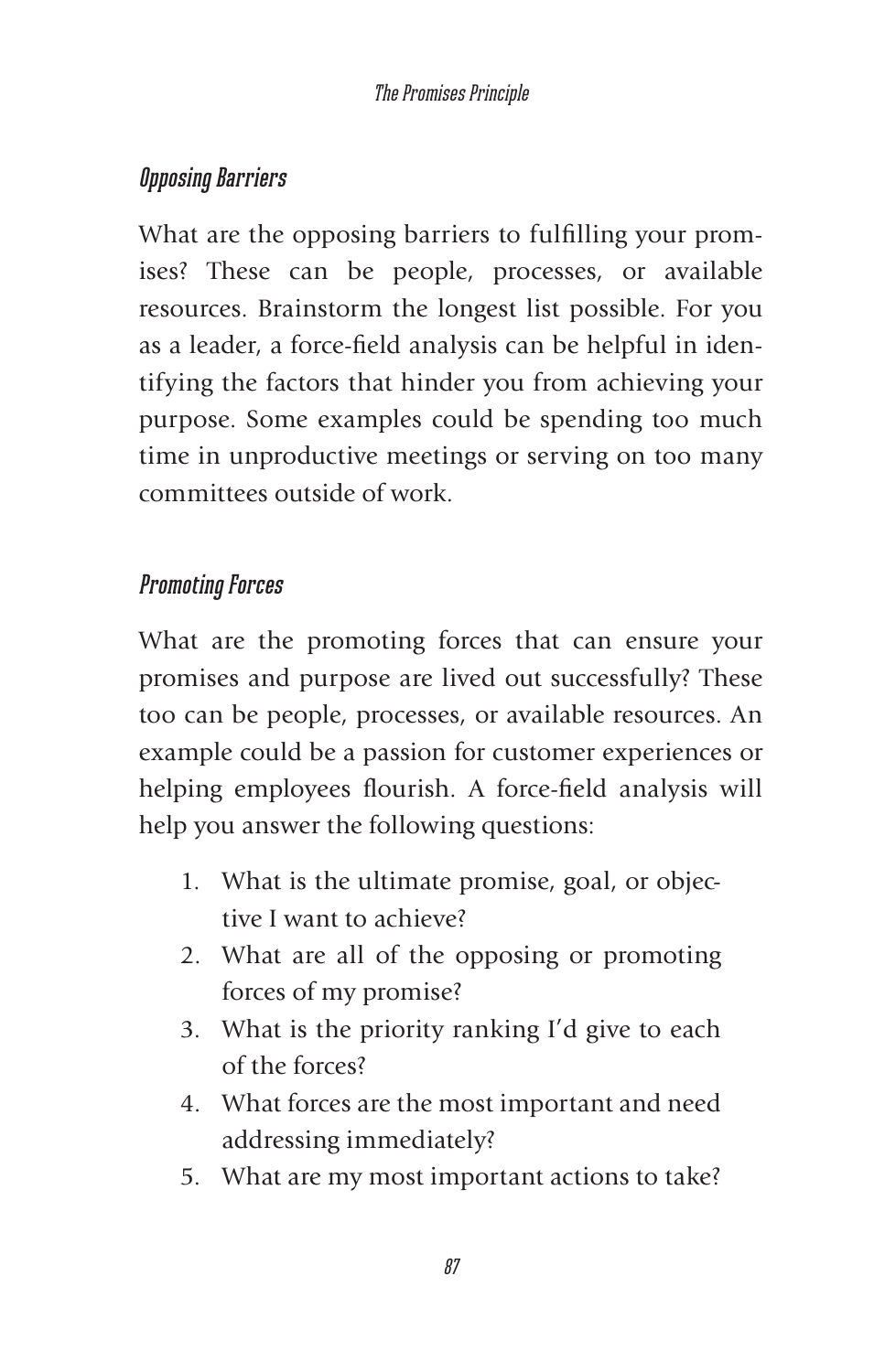- 6. When will I schedule these actions for implementation?
- 7. Who will I ask to be my accountability partner and when will I meet with them to discuss my responses with them?

# **Priority-Setting in Real Time**

There's an old adage: When you fail to plan, you plan to fail. In the work you've done here you've identified where your priorities are aligned and misaligned with your purpose. That begs the question: What do you do now?

Without overly simplifying priority-setting and minimizing the urgent matters you'll face every day, the most important next step you can take is to choose where you will invest time and energy to fulfill your purpose. Priorities get your time and attention, so knowing where you want to invest your time and energy is important, especially since in the next principle we'll address doing work and projects that are transformational for you and your organization.

Have you articulated your promises? Can you see a direct linkage between your promises and your purpose? Are there one or two promises that, if you were to more fully live it/them out, it would have a positive impact on the people who matter most to you? Is there a promise that, if you made it and it became a priority for you, you would experience a greater sense of satisfaction and wellbeing? What one step will you take to make it become real today? That's the place you start.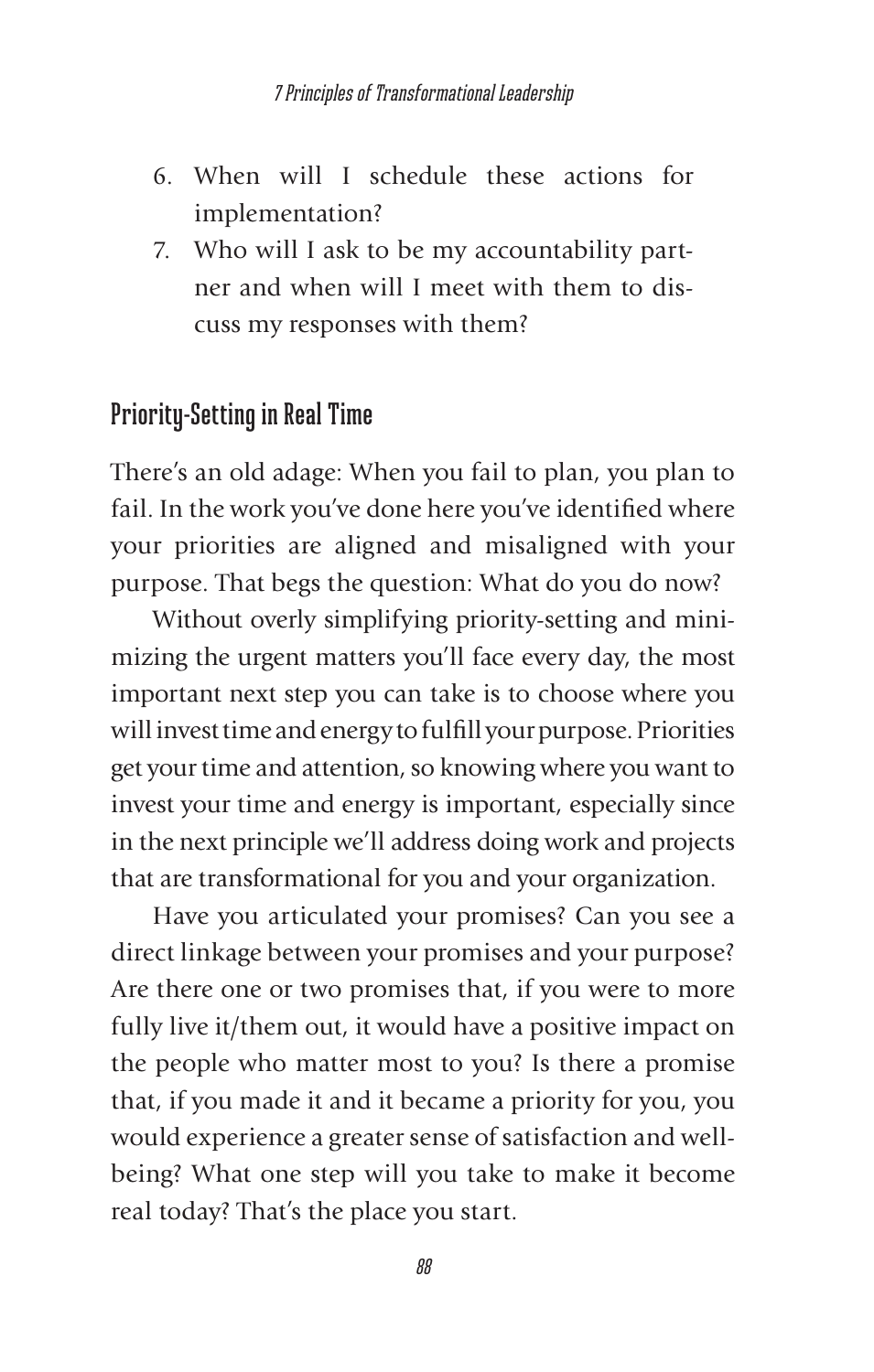**3**

# The Projects Principle

## **Projects As a Leadership Development Exercise**

Unfortunately, in many organizations the word *project* creates a negative response. Too many projects are cumbersome and lumbering. They're populated with people who view the project as a time suck and who lack creativity and enthusiasm for doing meaningful work. Also, because they feel over scheduled, overworked, and overwhelmed, they want to check off the project team meeting on their to-do list and go back to more important work. What is perceived is the belief that projects are a waste of time as opposed to a vehicle for creating highvalue, meaningful, fun, and transformational work.

There are two ways we can think about the word projects: The first way is to think of the word as a noun and in a project management–type of way. Using the word this way pertains to planning and designing work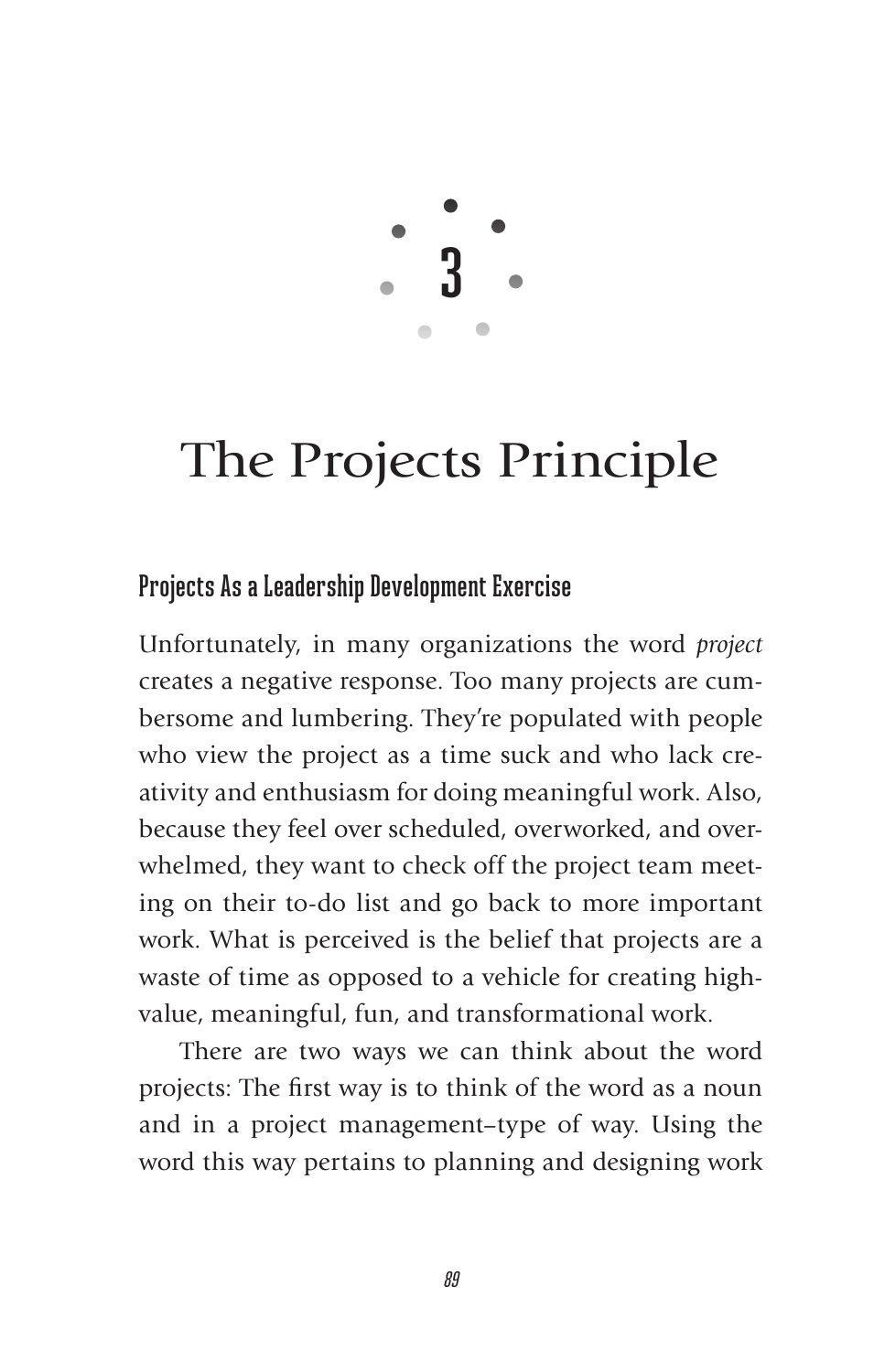so a positive result can be achieved. It refers to a research project, for example. Leaders tend to like projects in this sense as it implies that meaningful work is being pursued, and with the right project management skills, success can be achieved.

The second way to think about the word *project* is as a verb. Here the word is rooted in extending outward, beyond something else, as in a movie being projected onto a 50-foot-wide screen. Projects in this sense are synonymous with magnifying and extending beyond an originating source.

The third principle in transformational leadership is more concerned with how you as a leader project your purpose, promises, and priorities into the conversations, meetings, emails, and presentations that comprise your everyday life. It is an invitation to design and implement a leadership development project that rapidly, ruthlessly, and relentlessly projects who you are as a leader into the world of work.

The metaphor I find helpful to position your leadership project is that of a light bulb. Think about two light bulbs. The first is a 100-watt bulb used in any room of your house. Most people think of the bulb in terms of wattage, but what is equally, if not more important is the brightness of the bulb, or its lumens. The 100-watt bulb you have in close proximity to where you are sitting has, on average, 1,600 lumens.

Compare that to a drive-in movie theater light bulb. The light bulb used to project a movie onto a 50-foot-wide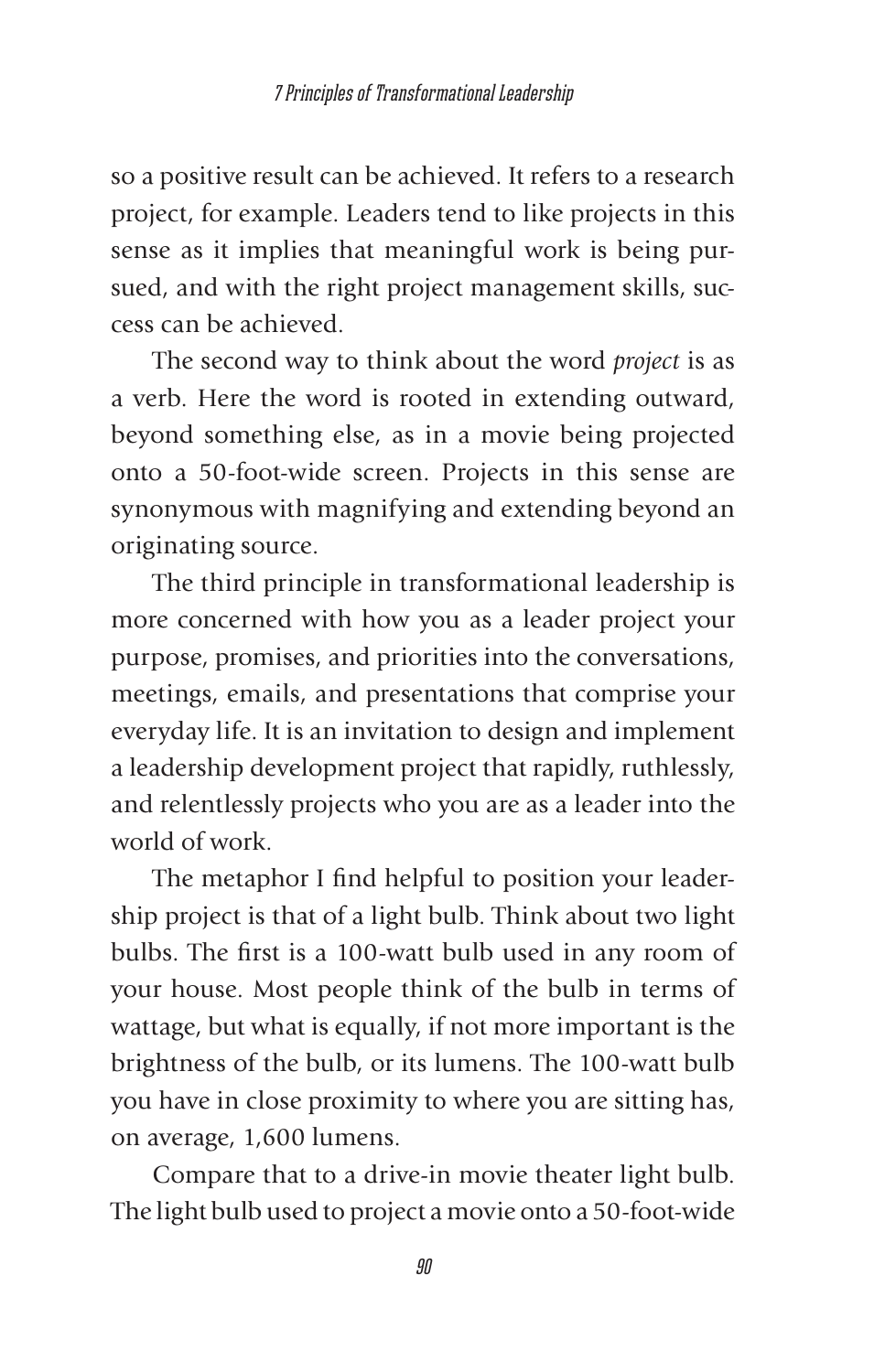screen from 150 feet away requires a bulb with between 33,000 and 40,000 lumens. The greater the lumens the farther the image can be projected.

The same holds true for your leadership project. The more lumens, or love and passion for your project, the farther you can project it to a broader audience. But as with either a light bulb at home or a drive-in movie theater, preparations must be made before the light bulb can be turned on. In this section you will clear the decks of any outdated project-related thinking and replace it with the thinking necessary to be successful. Implementing the following strategies allows you to be successful faster and with greater satisfaction. For your leadership project to be transformational there are five strategies you'll want to embrace.

#### **Strategy #1: Act Smaller**

The number-one problem people run into when it comes to doing transformational work is that they get caught up in the urgencies of the day and lose sight of the one small thing they can do today to achieve their bigger tomorrow. I'm not suggesting you think small in relation to what you want to accomplish or what you're capable of. What I am suggesting is that you need smaller daily actions that, when repeated over and over again, result in the accomplishment of your transformational project.

As a former triathlete, I learned to think of my yearlong training programs in four-week and quarterly time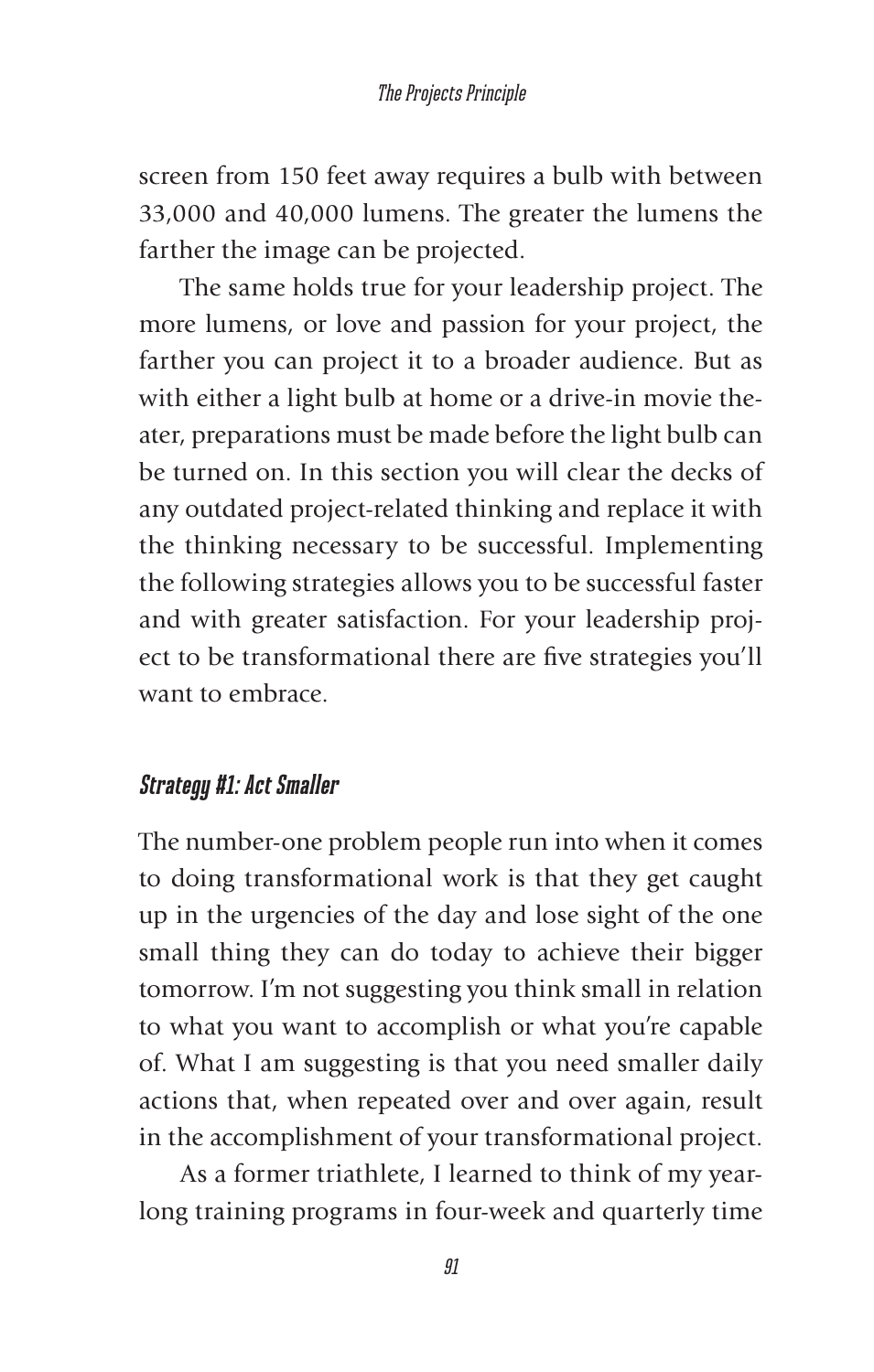frames. For a half-Ironman distance triathlon (a 1.2-mile swim, a 56-mile bike ride, and a 13.1-mile run) I held the picture of a completed triathlon in a particular time and placement loosely in my mind's eye, but held tightly to the four weeks of training in front of me. The process is called *periodization*. The process involves three weeks of building the intensity and duration of your training followed by one week of recovery time. This process is proven to help you go longer and faster, with less injury.

Transformational leadership projects are the same. For you to be successful, hold loosely to the vision of transforming a particular area of your business, but hold tightly to the small next steps required to be successful throughout the next four weeks and the next quarter. This process allows you to have multiple wins or successes, as well as create a higher sense of urgency and focus.

#### **Strategy #2: Master Your Mindset**

My personal trainer once told me that how I look physically has more to do with what I put in my mouth than it does with my exercise routine. He reminded me that the time I spend doing cardio and weight training is fruitless if I eat chocolate cake, potato chips, and pizza. He smiled and said, "It's a losing strategy to expect six-pack abs if you eat that way." I did not like hearing that bad news.

Transformational leaders choose carefully the thoughts they allow to permeate their thinking and master the internal dialogue they have with themselves.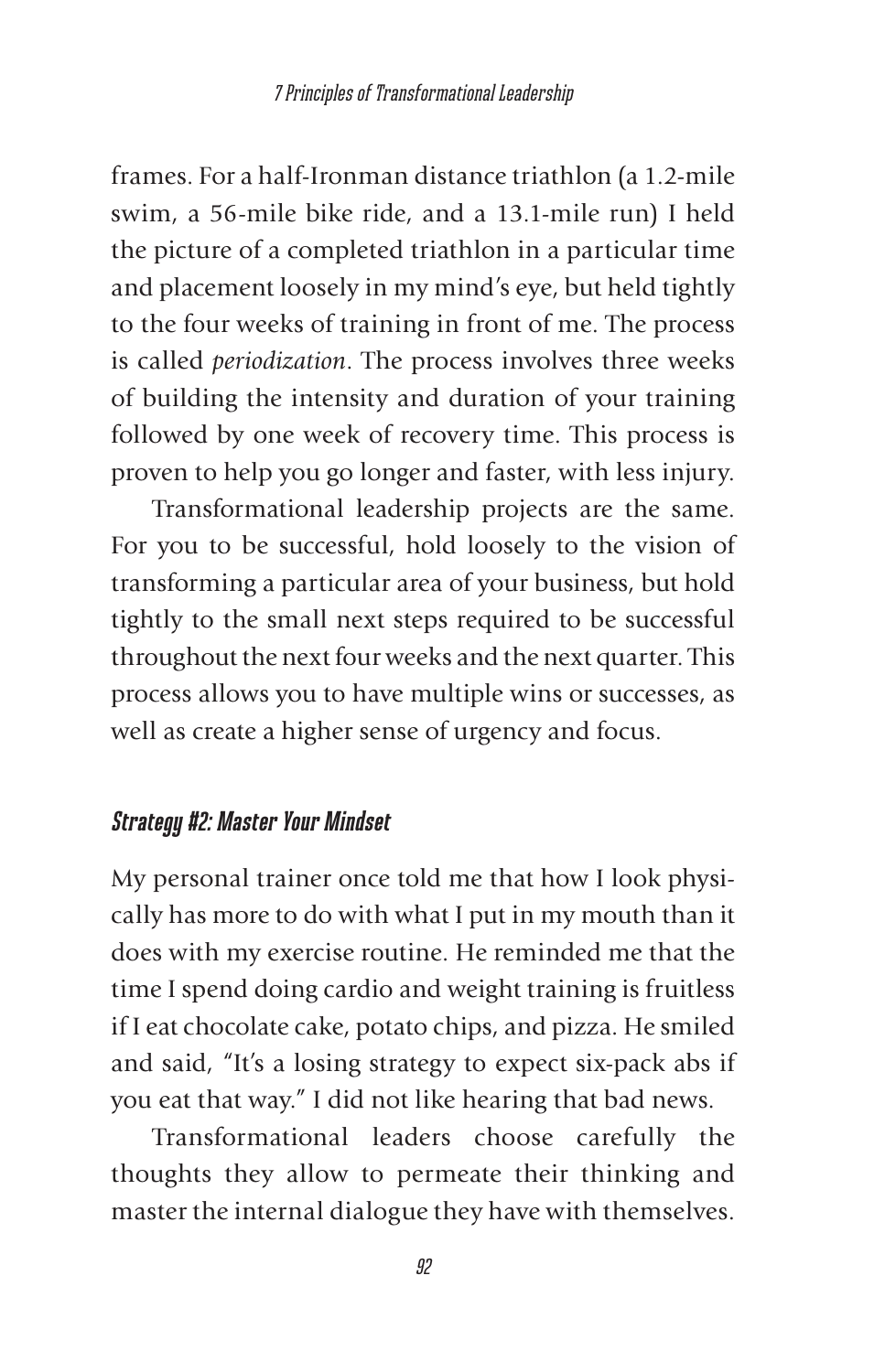They jettison negative "I can't do this" types of narratives, and replace them with "I'm smart and will learn how to do this" types of thinking. This is not a Pollyanna perspective, nor is it looking at the world through rosecolored glasses. It is a highly pragmatic and practical process for supplying your project with the nutritionally dense thinking that allows you to be successful. If you would like to learn 27 strategies for doing this more fully, you can download my complimentary "Mastering Your Mindset" special report at *www.clarisconsulting.net*.

#### **Strategy #3: Cultivate Ruthless Focus**

When your leadership project is compelling to you it's easy to focus on it, especially when all is well at work and home. But when the yogurt hits the fan it's far more difficult. That's when a ruthless focus on your project is required. The demands of your day will do all they can to take you off course, so you must have a clear and compelling reason for completing your leadership project. You will learn more strategies in the Perseverance Principle, but even before designing your leadership project it's important to know your project will get derailed and you'll find people who will want you to set priorities that are important to them and less important to your projects. That's when a ruthless, make-no-excuses focus is essential.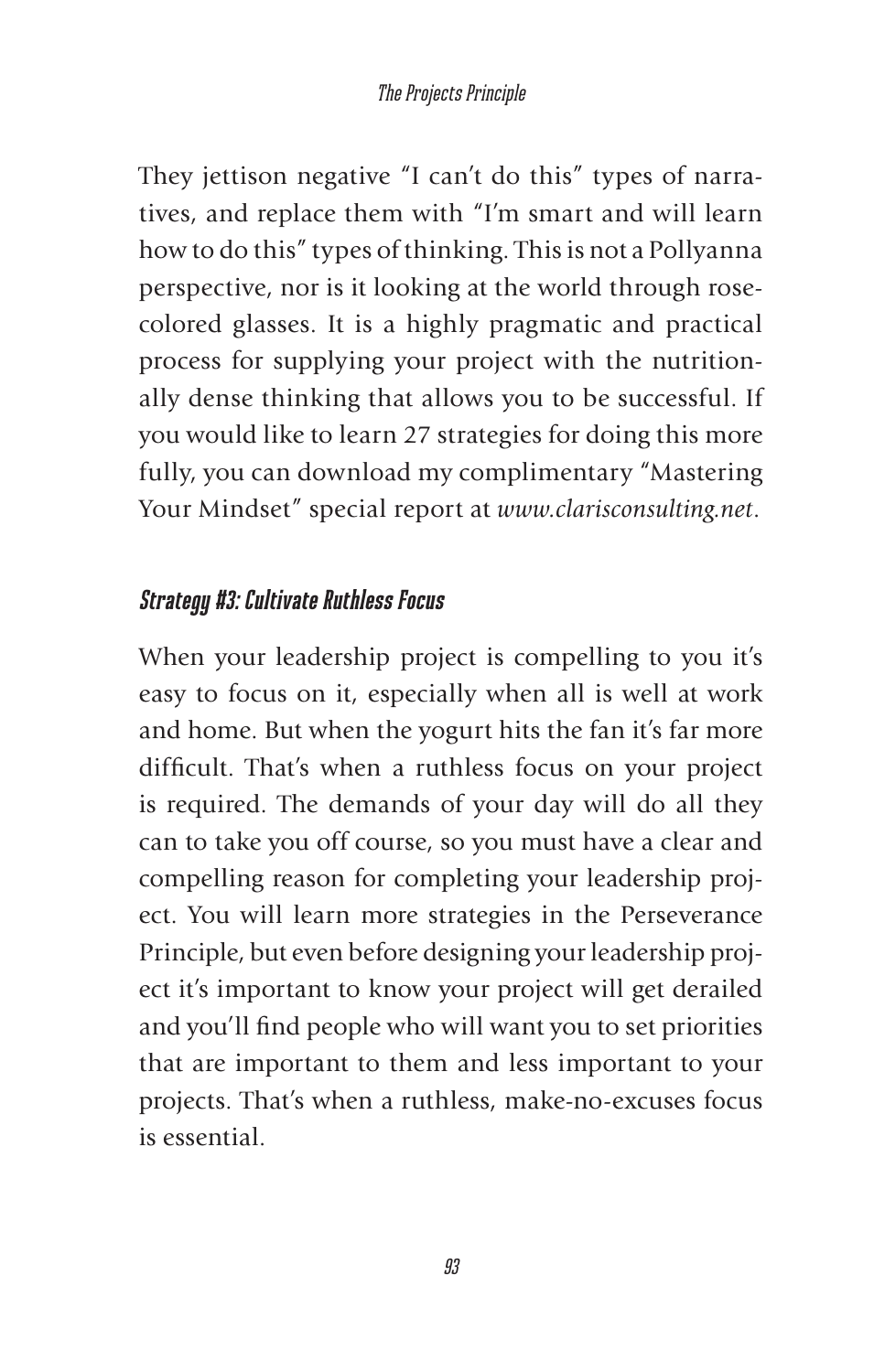#### **Strategy #4: Create White Space**

We are a hyper-connected culture. We are connected to our bosses, our employees, and our colleagues through our smartphones and email. A Gallup panel survey conducted in April and May of 2015 showed that 81 percent of adults have a smartphone within reach during their waking hours, and 80 percent of those who have the phone in close proximity check their phone "a few times per hour." This leaves you more reactive than proactive.

The white space I'm suggesting is a 15-minute block of time once before you start your day and once before you end your day. This is a time where you unplug, disconnect, and take an inventory of what's working and what's not working, with regard to your leadership, your team, and your results. For example, the questions my clients might ask at the end of the day are:

- 1. What success or successes am I most grateful for today?
- 2. What specifically did I do that helped me be successful, and what can I do to leverage this success for even greater successes and satisfaction?
- 3. Where did I come up short today?
- 4. What specifically did I do that resulted in me not being successful, and what patterns or themes am I seeing that need my attention?
- 5. What will I do differently tomorrow?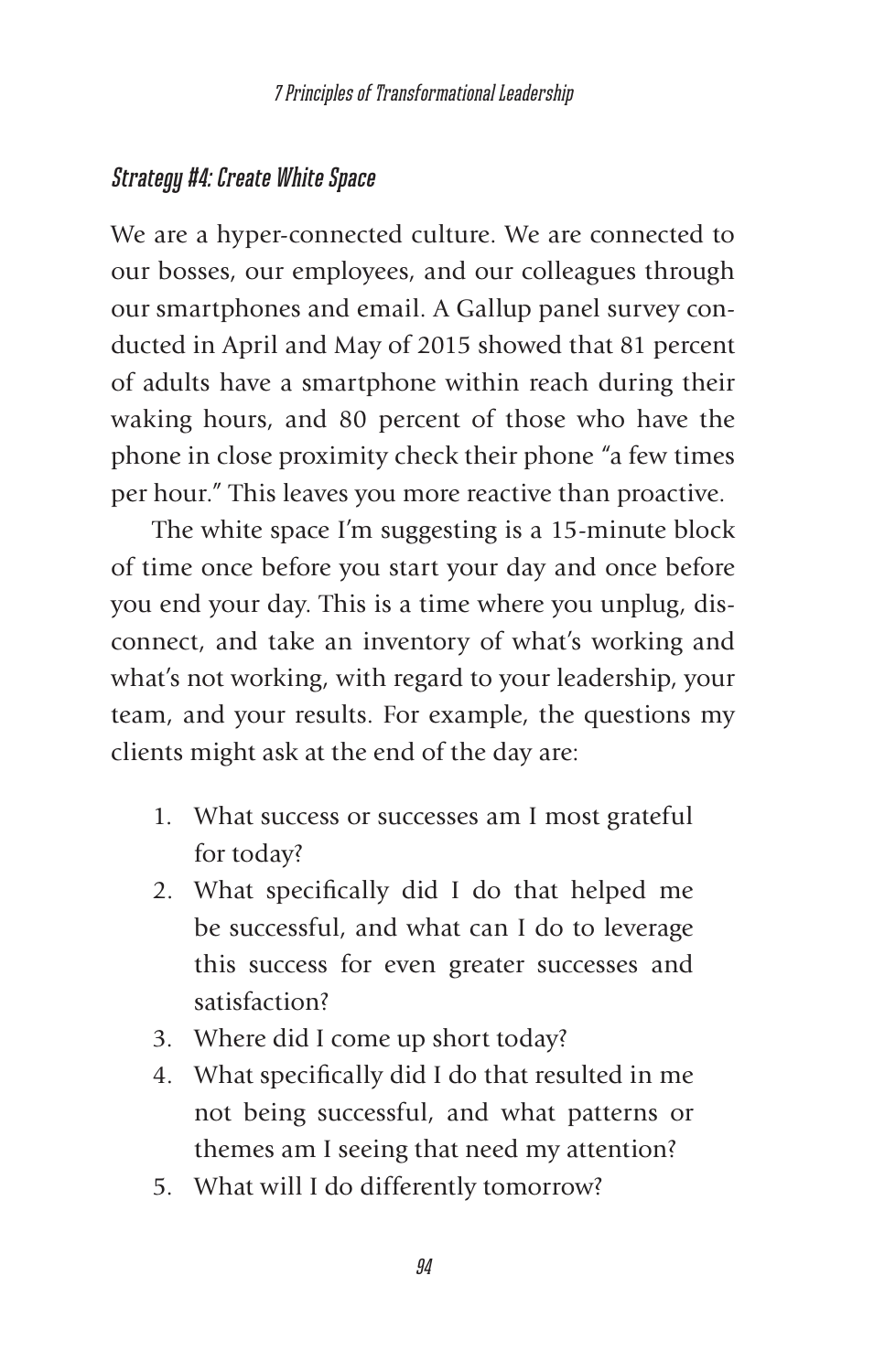6. What help, if any, will I need tomorrow to be successful?

#### **Strategy #5: Hire a Coach**

We cannot tell ourselves the unvarnished truth nor can we grow as fast and with heightened consistency without a coach. Leadership is not a solo activity and leaders must have followers in order to be effective. Leaders also need someone they trust and respect to tell them the truth and to provide an outsider's perspective. In turn, coaches and mentors can be catalysts for accelerated performance. Nowadays, athletes have coaches, musicians have coaches or teachers, and CEOs have coaches. Coaches are truth-tellers who say what we need to hear in ways we can hear it. Without an outsider's perspective we will hold on to biased perspectives.

Know this before you head into the next section: These five strategies, when coupled with a project you'd love to accomplish, ensure your success.

# **Focusing on Inputs Is a Career-Limiting Move**

The first and most important step in developing a transformational leadership project is forgetting your methodology and your prior experiences with projects. When you forget methodology, what you'll end up with at the end of this chapter is not the same old project. This may not be easy for you, as we are indoctrinated to believe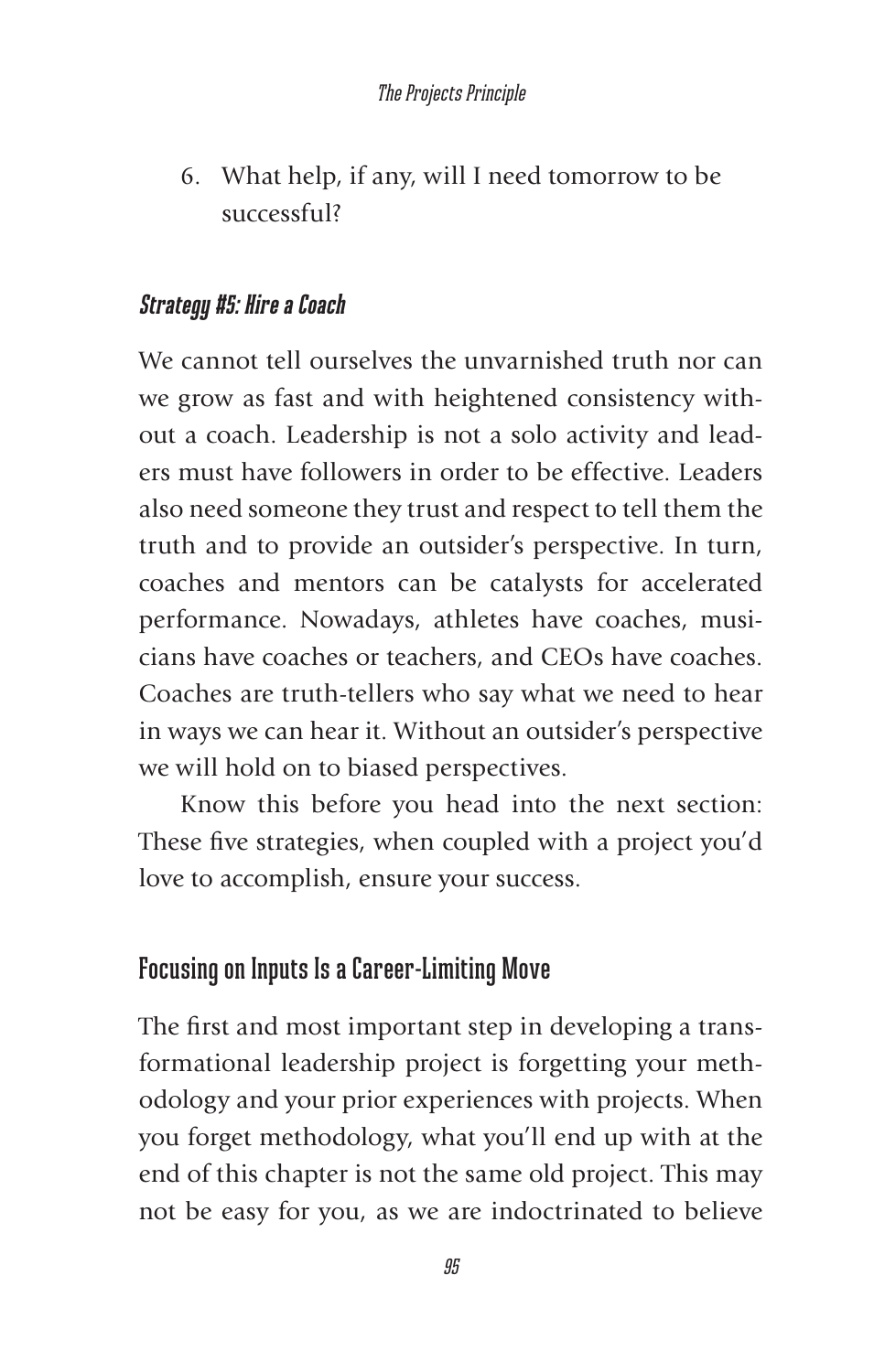that what we do is vitally important, and doing it well leads us to success. However, that is not true.

For 10 years I worked as a financial advisor to highnet-worth software executives. For the first two years after entering the business I was predominantly focused on the methodology required to manage money successfully. That's not a bad idea when it comes to managing someone's money, but my focus came from spending time with academic and theoretical brainiac investment advisors who were partnering with the compliance department to ensure no one got sued, especially the firm I worked for.

What I believed and projected to my clients was that my method of managing a portfolio was so compelling that no one could resist the logic and would, if they were smart, hire me as their advisor. I was so enamored with my methodology that I neglected to become enamored with what really mattered to the client: helping them achieve their most important financial objectives. Quite frankly, I was more interested in the transactional aspects of portfolio construction than I was in the transformational aspects of accomplishing a client's hopes and dreams.

After leading with methodology and being marginally successful, I learned a value-based conversation that shoved methodology to the back burner and placed focusing on client value front and center. It was a simple conversation I had with clients that started with "What's important about money to you?" What I learned by asking value-based questions was astounding.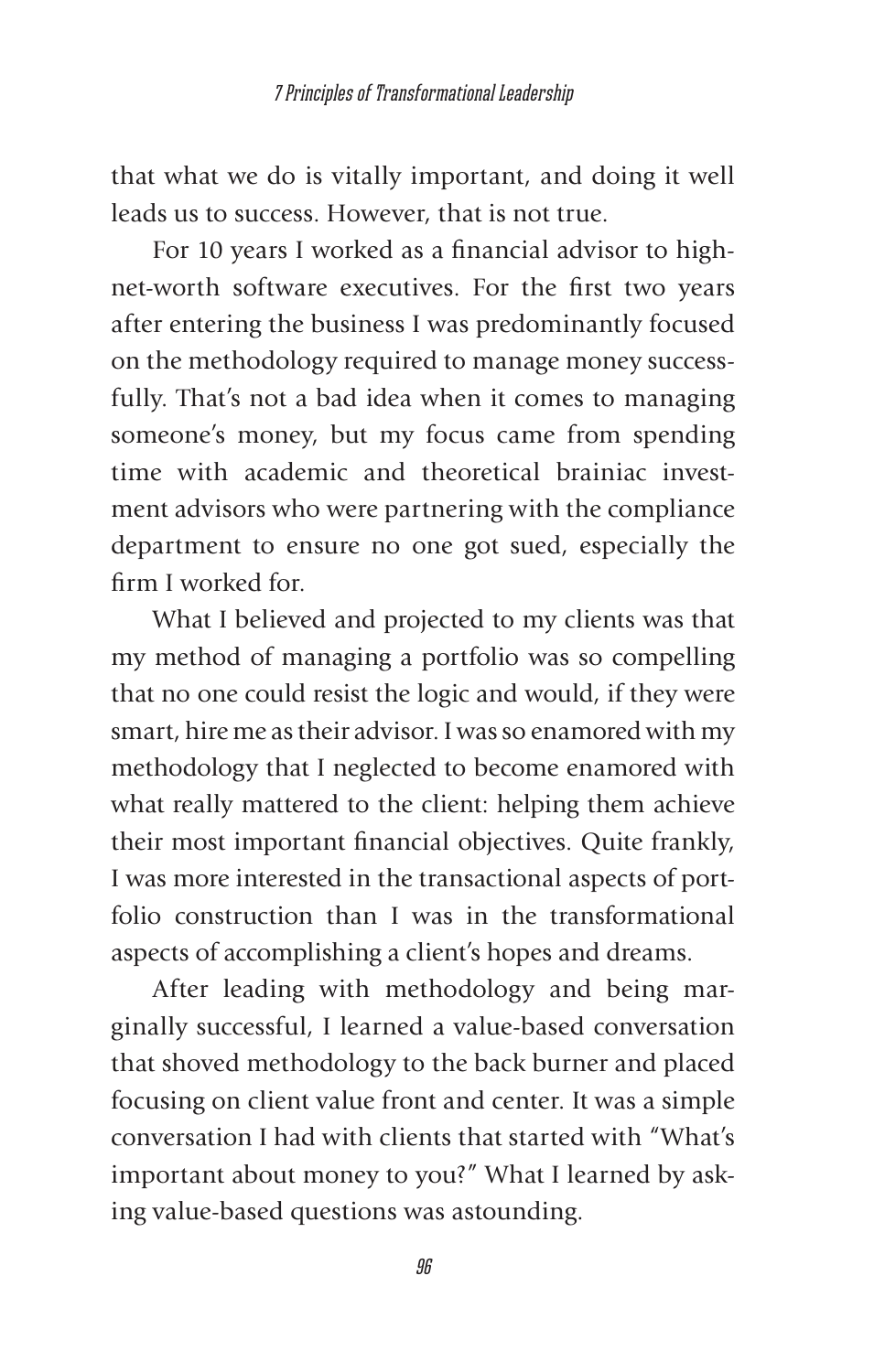#### The Projects Principle

In my first conversation with a couple (the husband was a physician who earned more than seven figures per year), I heard important items mentioned from the husband, such as return on investment, reducing their tax liability, investing in down markets, and choosing the best investment vehicles. His wife gave a completely different answer. She gave a one-word answer that projected her greatest priority: *security*. For 10 minutes she told me how insecure she felt because they had not executed a will, there was no life insurance policy that named her as the beneficiary, and her husband's ex-wife was still on the title for their home after eight years.

With tears streaming down her face she said, "If anything happens to him I'll be a bag lady." The husband said that was ridiculous, but for her the reality was staring her in the face and had been for eight years. Without planning and an outsider's help they would repeat what they had done for the last eight years. What she wanted more than anything was a financial lifeline that would eliminate the uncertainty, apprehension, and angst associated with their management of money.

I would never have learned what was really important unless I jettisoned my focus on what I did (methodology) and instead focused on the highest of priorities: the results that the client wanted.

Let's cut to the chase: No one cares about modern portfolio theory and portfolio optimization other than industry professionals. What people care about is what modern portfolio theory and portfolio optimization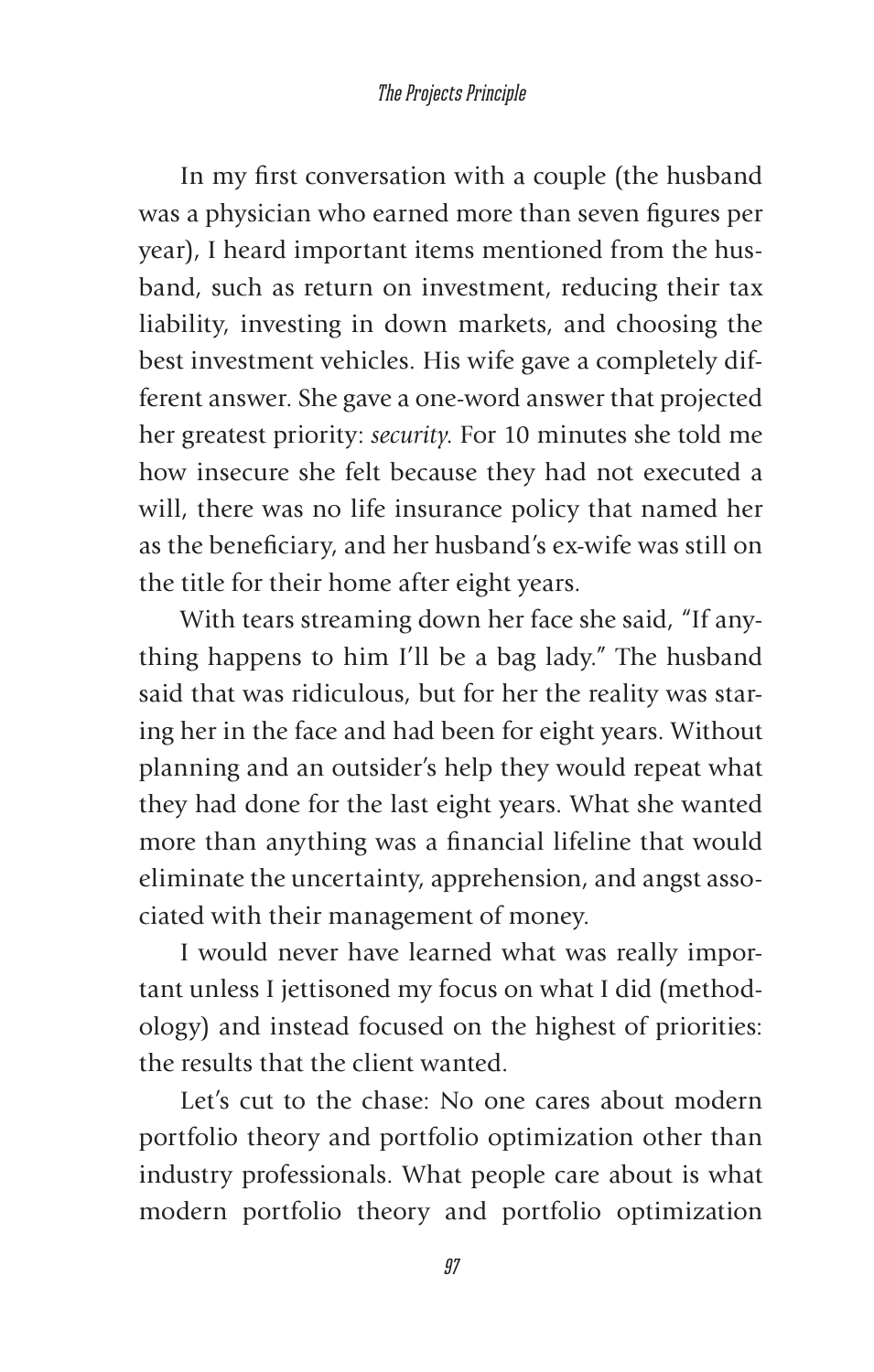gives them. They are simply tools or a means to the end of using financial resources in ways that make people feel secure, happy, and confident that their financial lives are in order. Can modern portfolio theory and portfolio optimization help people achieve their goals? Of course. Is every financial advisor using both as tools to make clients successful financially? Yes, every single one.

But what transformational leaders know is that what compels someone to say yes to their ideas is not the tools used. Have you ever asked a dentist what type of drill he will use to complete a filling? Have you ever asked a mechanic what tools he will use to repair your car? Can you imagine hiring a remodeling contractor based on what tools they use? I'll bet you nine times out of 10 your decision is based on the level of trust and respect you have for the contractor and whether you believe they have the ability to produce the result you want. In my case, when someone felt I cared less about my methodology and what was interesting or important to me, and instead my primary goal was to help them live the most rewarding and enriching financial life, my practice doubled in revenue in 24 months.

#### **What You Should Focus On**

The case I'm making is simple: If you are a financial advisor, accountant, attorney, engineer, IT professional, in human resources, or in any technically trained profession, you need to fall out of love with what you do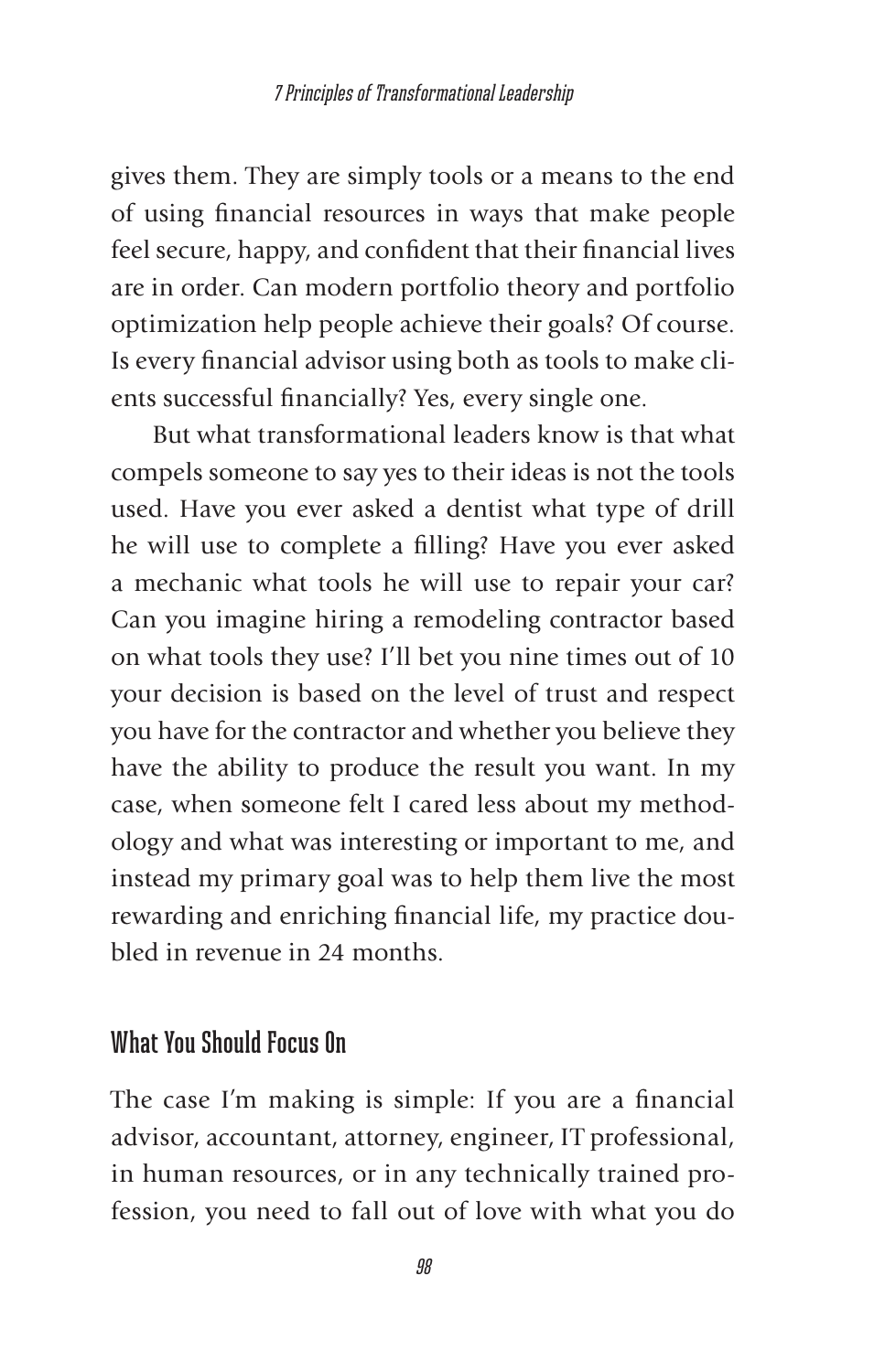and fall in love with making your clients', customers', and employees' lives better for having worked with you. Falling in love with making other's lives easier and more rewarding is then projected onto the mental screen held in between the ears of your customers and it says, "This person can improve the quality of my life." For that message to be received the nature and tone of your conversations needs to change from how you do what you do to what is important to them. To get to the real motivation people have for saying yes to you and your ideas, the following types of questions are essential.

#### **Results**

- 1. What is the most important goal or objective you want to accomplish?
- 2. What is important to you about accomplishing that?
- 3. How would life be better if you accomplished this objective?
- 4. If you could set priorities for what must be accomplished throughout the course of the next three to 12 months, what must happen for you to feel successful and satisfied?
- 5. What has been your experience in working toward this goal previously? What worked for you, what didn't, and what must happen for you to know you are successful?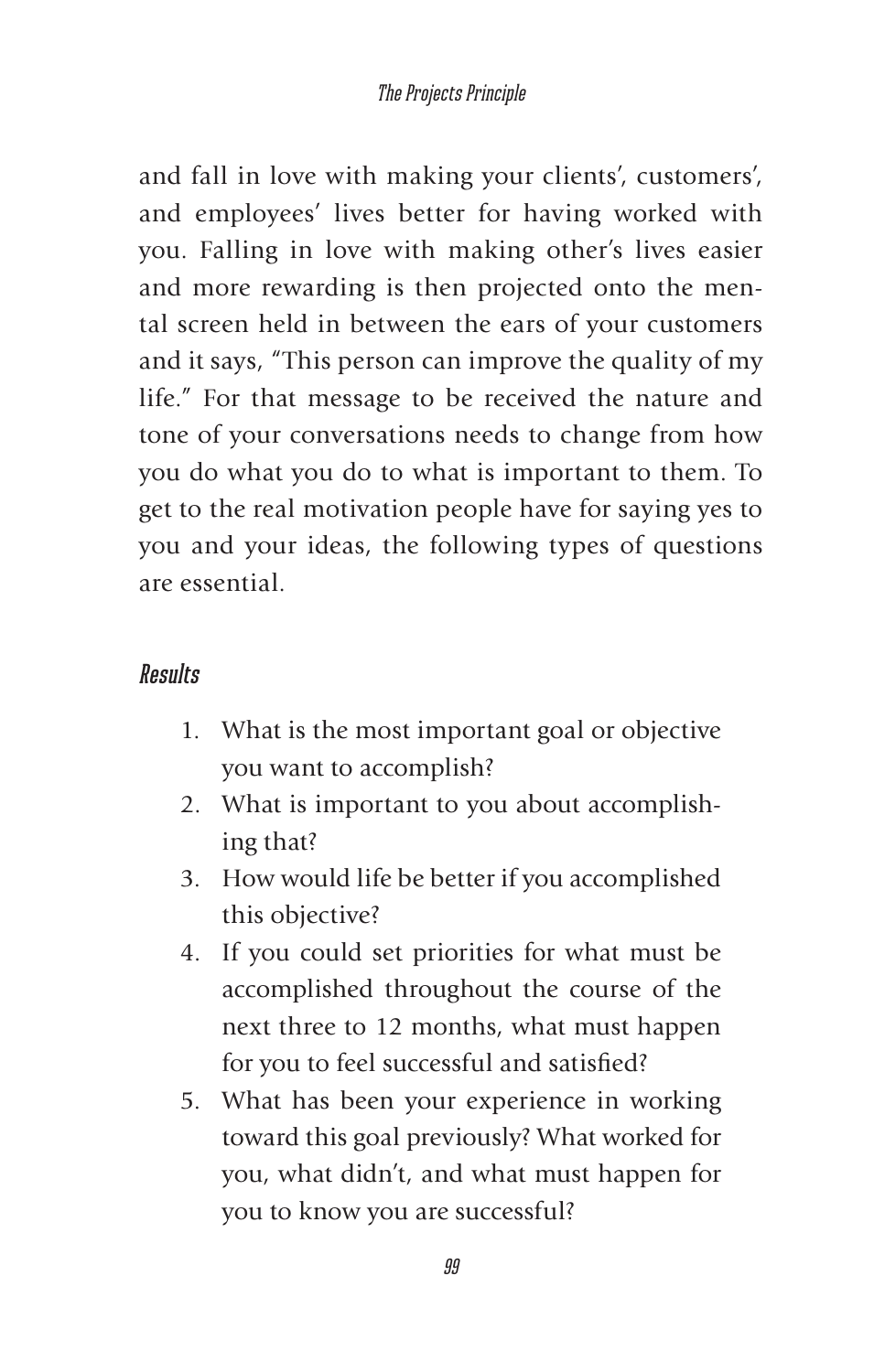## **Metrics**

- 1. What will you want to see in order to know you are making progress toward your goal?
- 2. What is acceptable achievement, and what is ideal achievement?
- 3. Who would you like involved in measuring progress?
- 4. How specifically will you measure progress?

#### **Value**

- 1. What's important about this to you personally?
- 2. What would be the difference if you were supremely successful?
- 3. What would happen if you were completely unsuccessful? What would that mean to you?
- 4. What is not having this goal accomplished costing you now personally, professionally, financially, and emotionally?

Notice that there is nothing in the conversation regarding how I would go about helping someone accomplish the result they want. The only thing I'm interested in is learning as much as I can about what's important to the other person. I want to know their hopes, fears, aspirations, and desires. When I know what's important I learn what priorities should be adopted and the best way to accomplish them.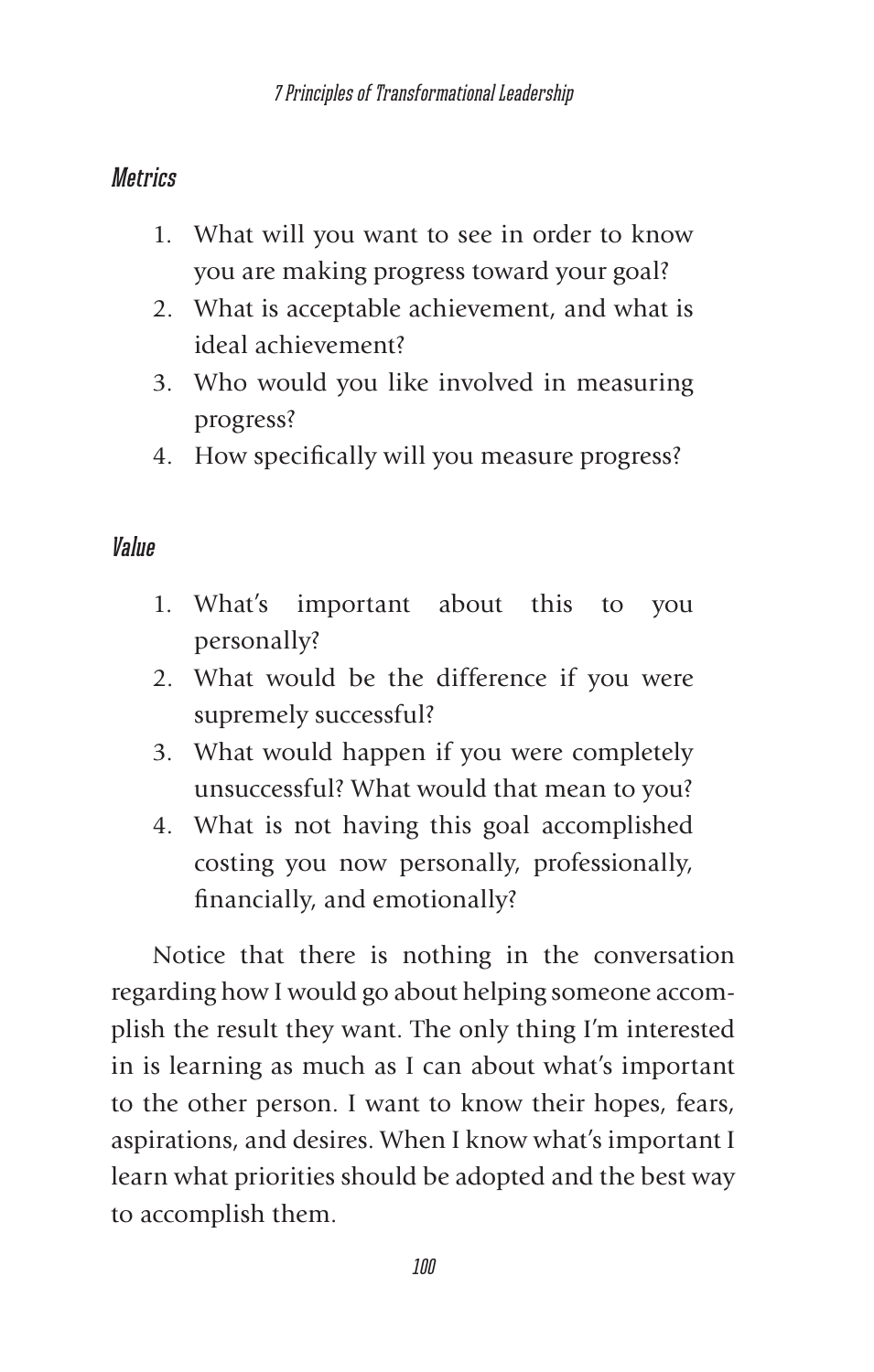The previous questions serve two purposes: First, they help you learn what's important to other people so you can help them. Second, they guide you in thinking through a transformational leadership project for yourself. Your leadership development project is clarified when you start with the question "What's the most important goal or objective I want to accomplish as a leader?" The results to each of the questions point you to a leadership project that integrates everything you've learned thus far. Your job after answering these questions is to ensure your project is aligned with your purpose, has clear promises, and stipulates non-negotiable priorities to be successful.

If your methodology is front and center, a client's hopes, dreams, and aspirations will take a back seat. If your methodology is front and center, your leadership will be transactional and not transformational. Do transformational leaders have a process and methodology for doing exemplary work? Absolutely.

The questions you'll want answers to after having read this section are:

- "What am I projecting as a leader?"
- "Am I leading a purpose-centric life or an accidental life?"
- "Am I making people's lives easier or more difficult?"

Once you fall in love with your clients' or employees' hopes, dreams, and aspirations, you'll learn how to create a flourishing bottom line.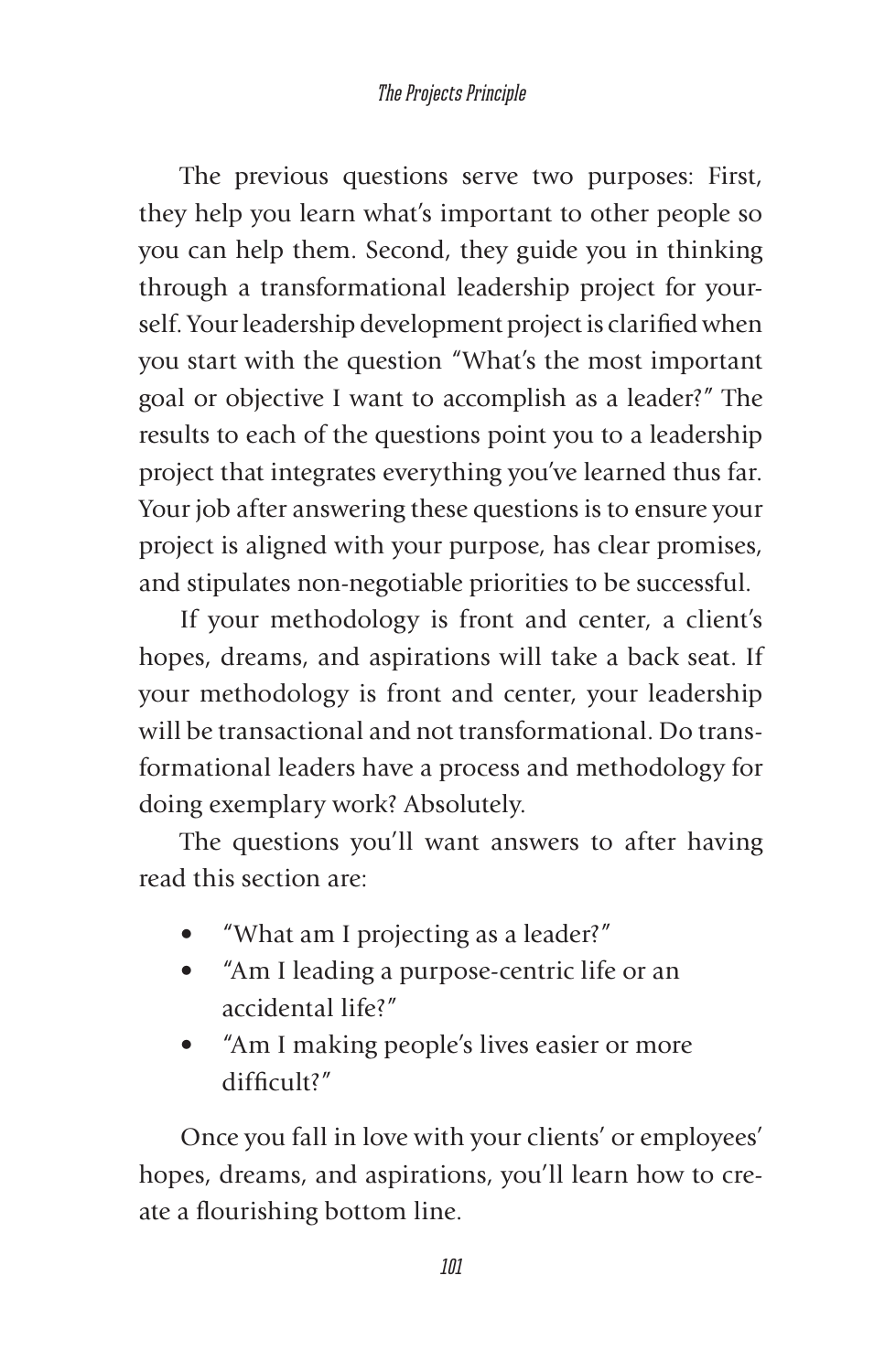# **A Flourishing Bottom Line Requires Flourishing Employees and Customers**

Stop and think about the word *flourishing* for a moment. The definition of the word is: "to grow well or luxuriantly, to thrive, to do or fare well, to prosper, to be in a period of highest productivity, excellence, or influence, to make bold, sweeping movements."

Are you faring well, prospering, highly productive, excelling, and living boldly? Are your employees faring well, prospering, being more productive, excelling, and living boldly? Are your customers faring well, prospering, being more productive, excelling, and living boldly after having worked with you? Would your employees give similar answers to yours? Would your customers answer in similar ways?

My experiences with my most successful clients is that their personal levels of prosperity, excellence, boldness, and sweeping movements are passed along to employees without any increases. When leaders aren't flourishing there are no employees flourishing. And we know where that leads with customers.

When employees are simply surviving, and are unproductive and committed to the status quo rather than excellence, they will be reticent if not resentful to the idea of customer flourishing. When leaders are not flourishing they cannot become exemplars and catalysts for those around them to flourish.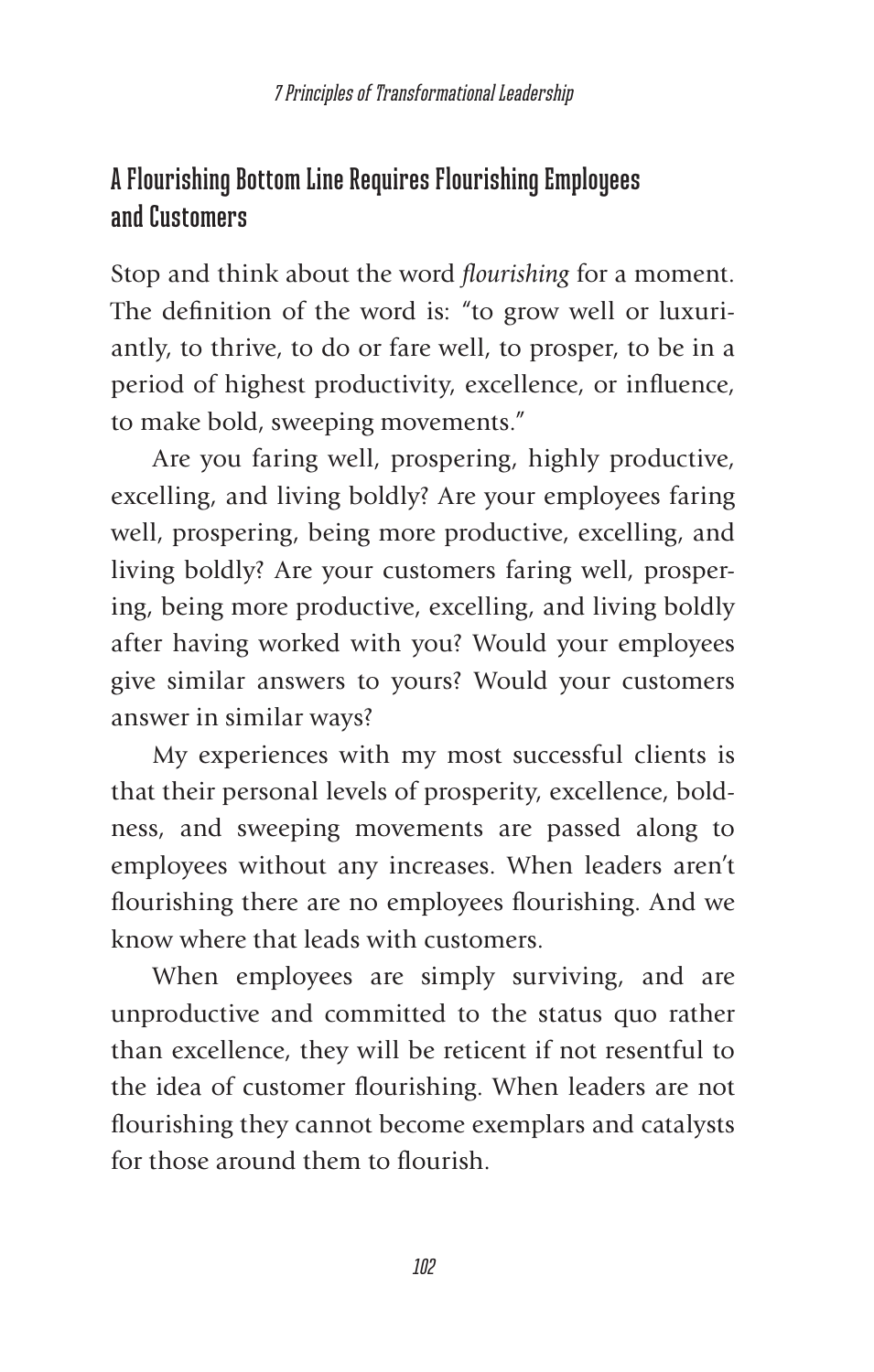There is a very simple prism through which transformational leaders view their role and responsibility as leaders. They see their job through what I call The Flourishing Performance Formula, which has three key parts:

- 1. **A leader's job is to ensure the design, creation, and implementation of flourishing customer experiences.** You'll know you've accomplished this when customers voluntarily and repeatedly use your products and services even in the face of price increases. You'll know it when you see customers refer new customers to you. You'll hear things such as, "The CEO of Northwest Design told me I had to call you." These will not be oneoff comments. Comments like these happen repeatedly when customers are flourishing. You'll also see customers not only remain open and receptive to your ideas and new products, but they'll call and ask you for your advice before taking action.
- 2. **A leader's job is to ensure the design, creation, and implementation of flourishing employee experiences that achieve key #1**. You'll know you've accomplished this when employees willingly and enthusiastically discuss and brainstorm ways to create excellent customer value and experiences. To that end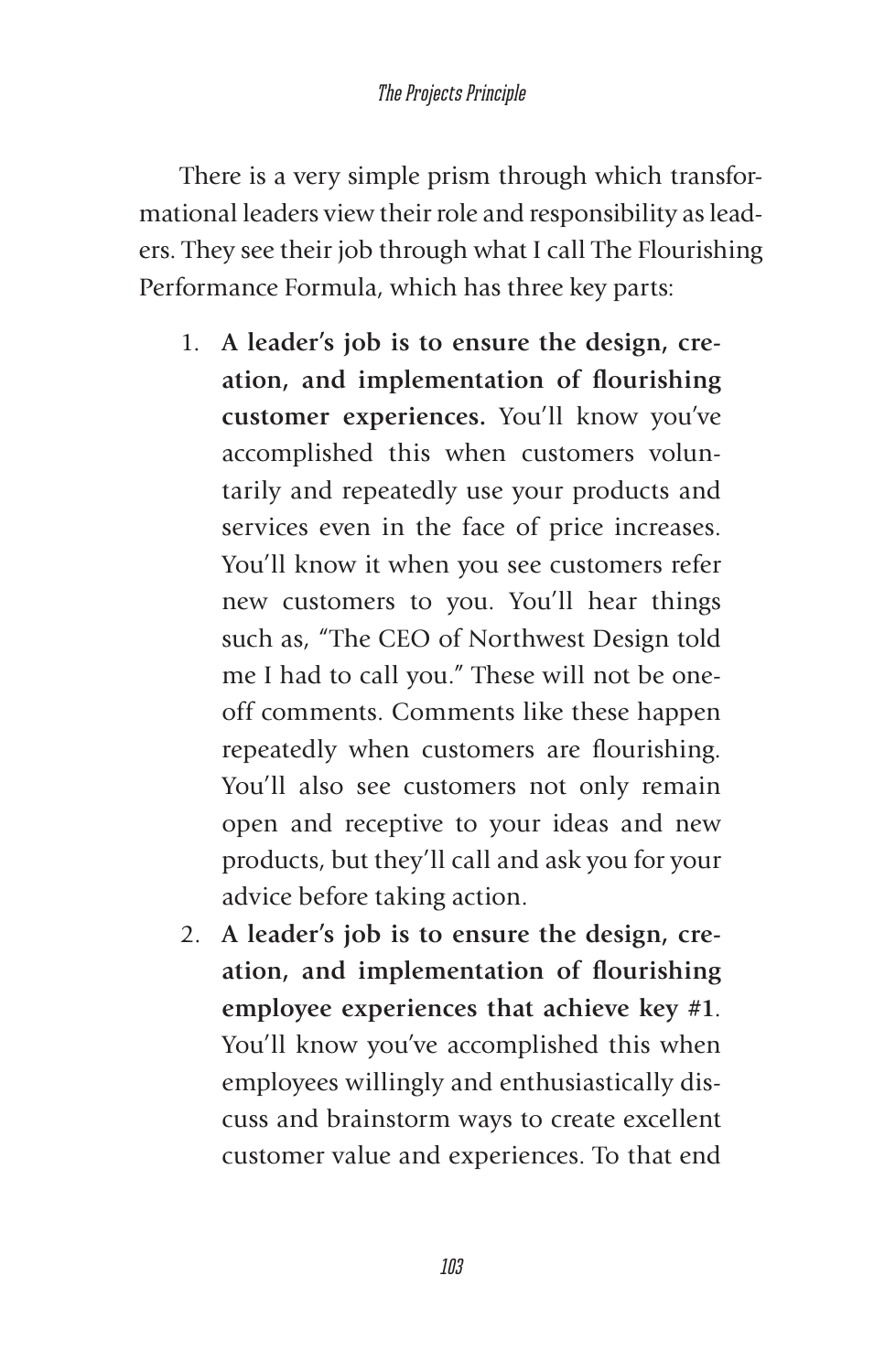you'll see continual experimentation, learning, and growth along with heightened levels of accountability for doing so. There is continual praise and celebration for a job well done by all teams and team members as well as an overarching commitment to making one customer's and one employee's life easier and more rewarding daily.

3. **A leader's job is to ensure they personally flourish in order to create key #1 and key #2.** The apple doesn't fall far from the tree. If you as a leader desire to lead an organizational transformation you cannot do so without an individual leadership transformation taking place with all leaders. If you want greater accountability are you the exemplar and avatar for accepting accountability? If you know that letting go of past successes is essential for the accomplishment of new successes, do people point to you as the epitome of not resting on your laurels? Are you in a continual state of learning, growth, excelling, high productivity, prosperity (not financially per se), and living a bold and flourishing life? If you are not, it is disingenuous for you to ask others to do so.

The simplicity of this formula can come across as overly basic for sophisticated, hard-charging MBA types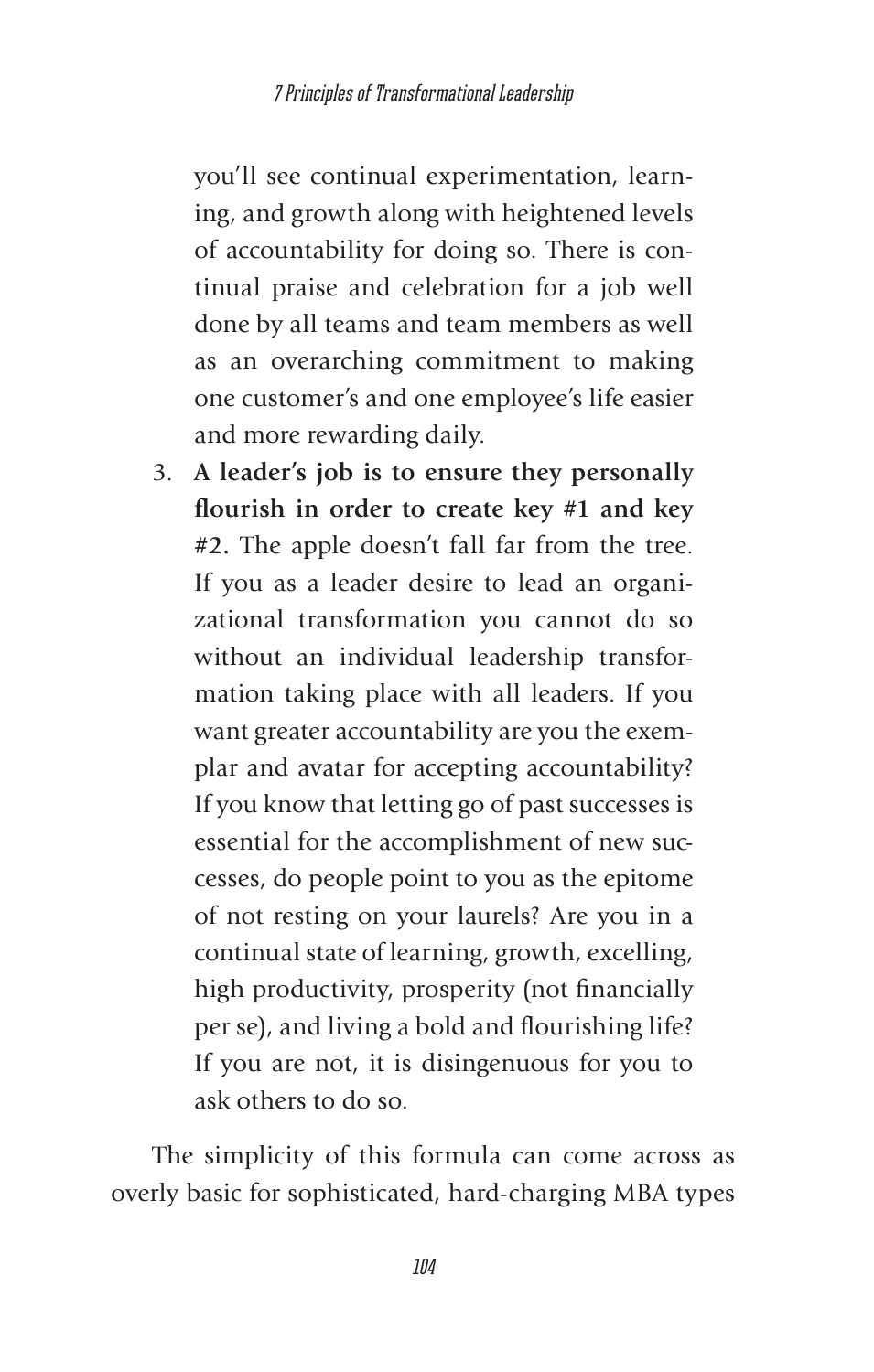and it can be easily dismissed. But in leadership, especially with respect to the idea of customer and employee flourishing, leaders who minimize the idea of human flourishing do so at their peril.

Before you read the next paragraph, rate yourself on a 1 to 5 scale, with 5 being the highest manifestation of flourishing and 1 being the lowest, regarding the three questions. If you're a 3 on any question, what is the likelihood you can create a rating higher than that for your employees and customers? Very low.

There are two key points this chapter will make. The first is that a focus on customer and employee flourishing will not only increase your performance, but will dramatically increase your level of personal satisfaction and enjoyment with work. Secondly, when a leader wants to transform her or his organization, a personal leadership transformation is required first. Rest assured, my experience with successful leaders is that a leader's purpose, promises, and priorities can be game-changers that lead to her or him flourishing. When you integrate all of the work you've done so far with the idea of flourishing you'll accomplish results that are described as "transformational" by the people who matter most to you.

# **Why Is Flourishing in Short Supply?**

Flourishing is in short supply quite simply because of lowered standards. Customers have become accustomed to airlines that regularly delay flights and dismiss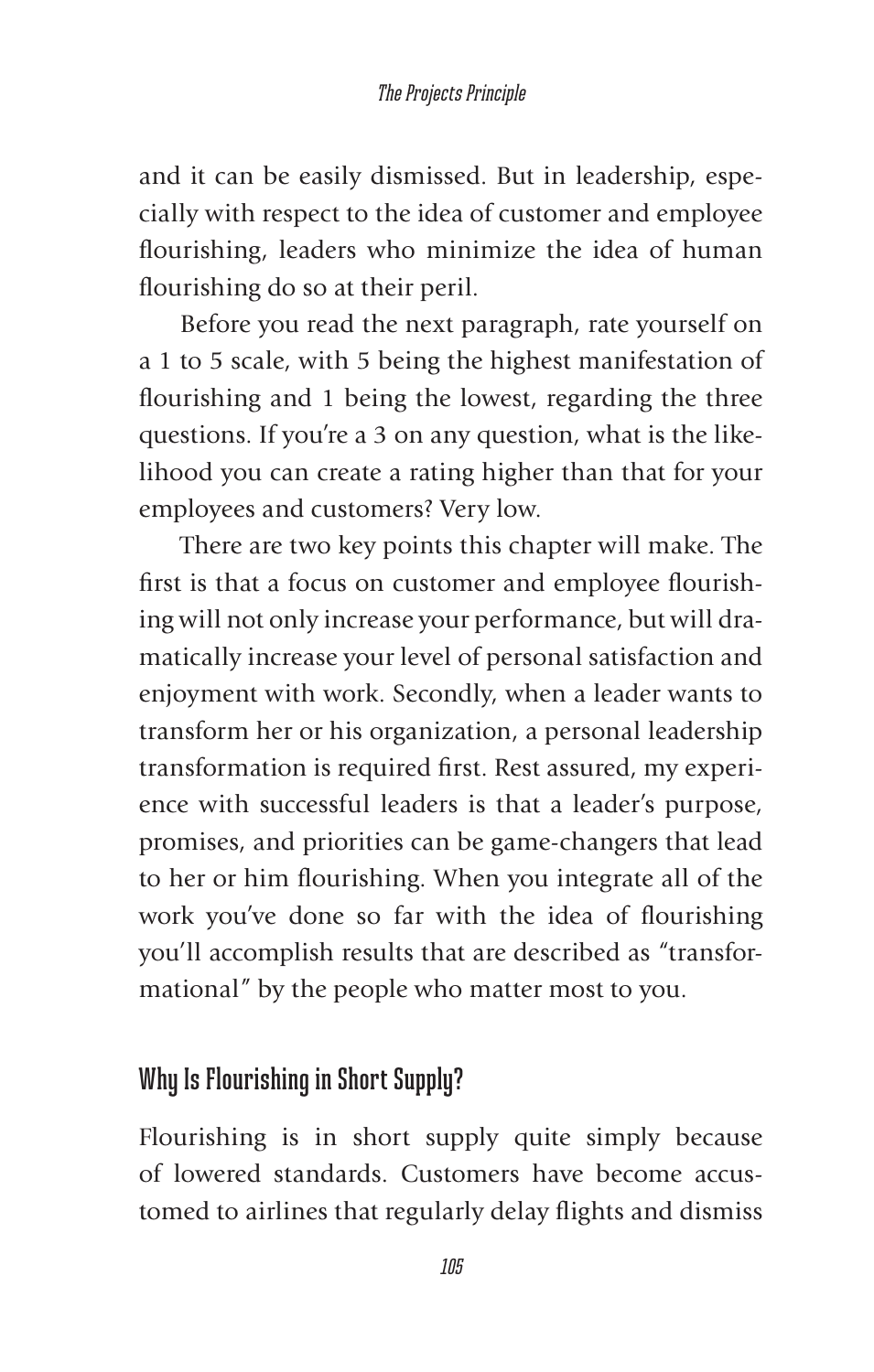passenger frustration; they've come to expect banks and other financial institutions to be more concerned with the bank's financial well-being than the customers. (The fraudulent account debacle at Wells Fargo in 2016 is an example.) Also, the national political narrative has been degraded to unimaginable levels. Every presidential election since the founding of our republic has had contentious and divisive elections. In 1800, when Thomas Jefferson and John Adams faced off against one another (one was the sitting president and the other vice president), the election got so nasty that after the election Congress passed the 12th Amendment, which disallowed the nominee with the second-most number of votes to be elected vice president. Politics has and will likely retain a common narrative: Each candidate is a barrier to America flourishing, each is unethical and/or immoral, each is inept as a leader and, if elected, America will be flushed down the toilet.

The negative experience associated with lower standards has become so prevalent that many customers are simply waiting to be disappointed and are looking for the slightest interruption to an expectation as proof that organizations don't care about them. Customers have become jaded and distrusting, which means organizations have to create new experiences that counteract this prevailing mindset. But employees oftentimes feel the same way and a victimization mindset has taken root in many corners of American society. Leaders are facing headwinds of unprecedented proportions that start in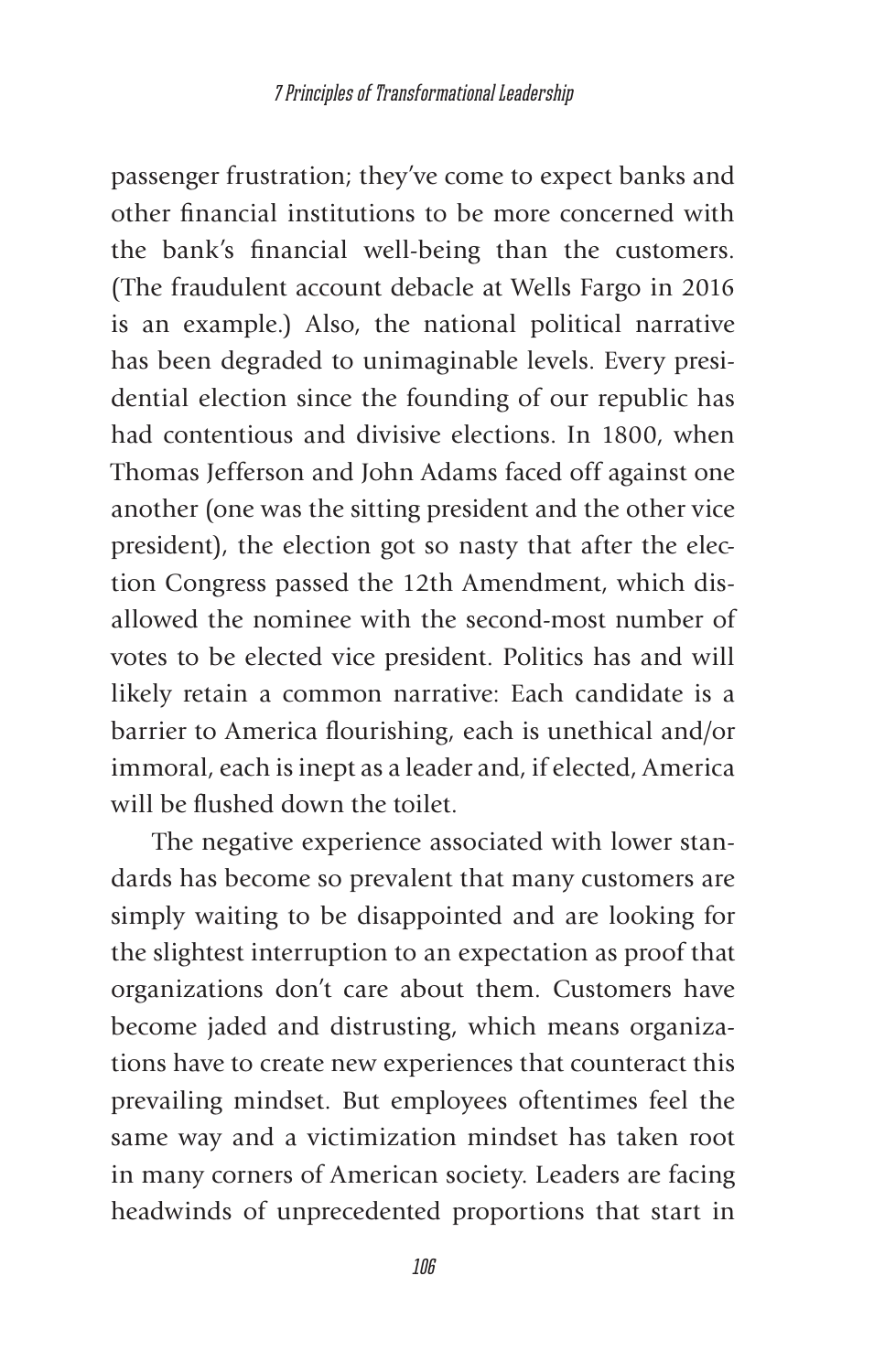between the ears and behind the eyes of employees as well as customers.

Flourishing is a mindset issue. The subtitle of this book is *Create a Mindset of Passion, Innovation, and Growth*. The operative word is *mindset*. I've been studying mindset for more than 20 years and have found that mindset trumps skill set and is the key differentiator for my most successful clients. It will sound counterintuitive to the denizens of servant leadership, but I believe a leader's first job is to flourish personally and professionally in order to be an exemplar and role model to others. I don't mean this as an invitation to be self-centered, narcissistic, greedy, and an egocentric leader. It is instead recognition that leaders who flourish with the intent of enabling others to flourish are a magnet for transformational results.

## **Flourishing Recommendations**

Flourishing requires you to embrace three mindsets: the flourishing customer, the flourishing employee, and flourishing leadership.

#### **1. Embrace the Flourishing Customer Mindset**

Leaders who create transformational results are clear about the mindset they want their customer to have after doing business with them. They have thought about and articulated clearly what each customer will feel, think,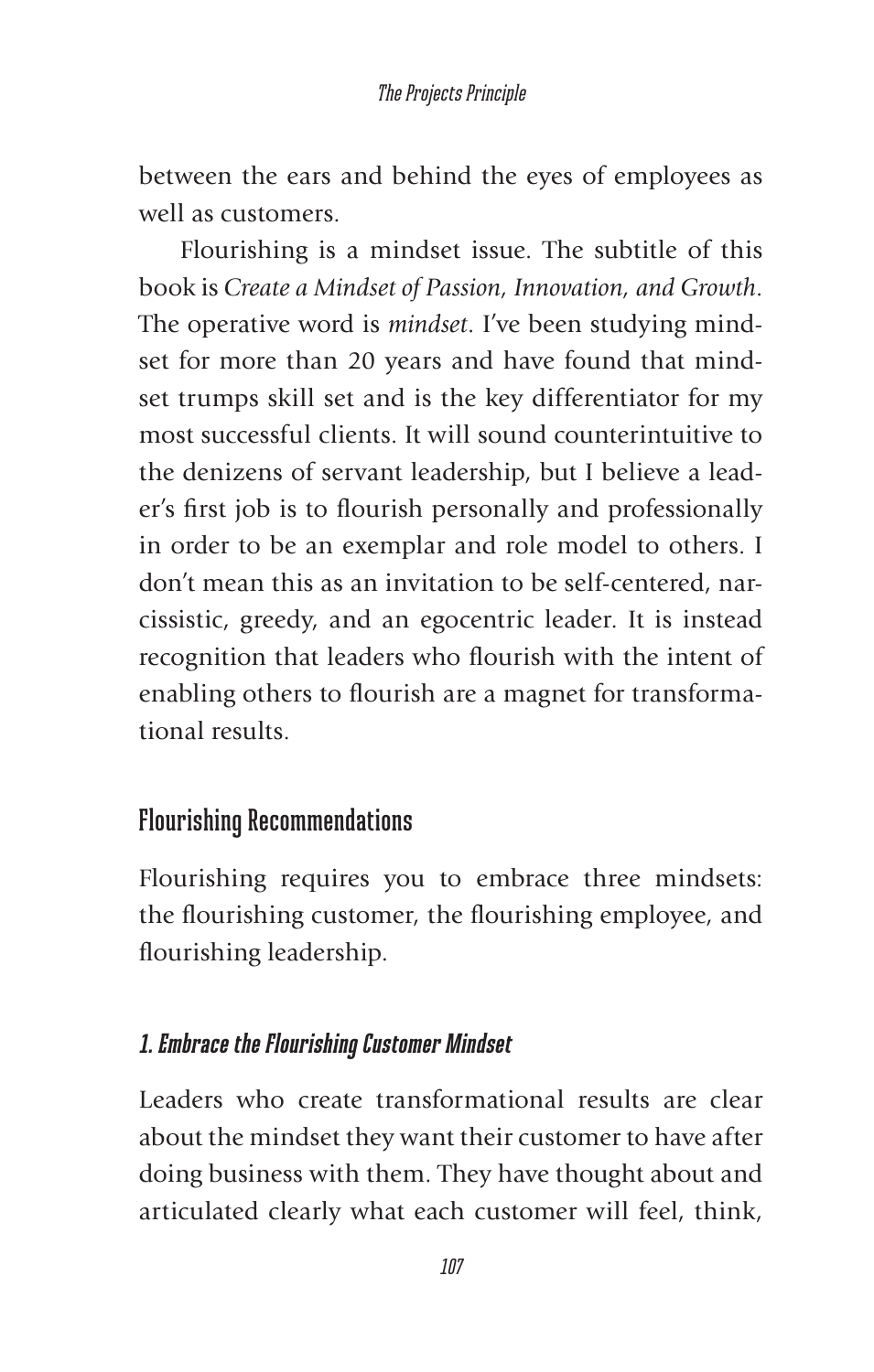know, believe, and do. They then turn these desired experiences into designed experiences. This is similar to what Walt Disney did while opening his first theme park. He and his team thought through each aspect of a guest experience and designed delight into every step. There wasn't a building, ride, or guest experience that wasn't choreographed. Transformational leaders do the same.

How do customers feel after having completed an interaction or transaction with your team or organization? Do they feel empowered, smart, savvy, part of the in crowd, hip, or effective? Have you made their lives easier? Name the three most important experiences you want a customer to have with and through you or your company. Then go and ask three of your best clients for three words that best describe their experience with you. Is it the same, close, or nowhere close to what you desired? What you will learn in this one small section is essential to a flourishing business, so take your time to answer the questions from your perspective and then talk with a client.

#### **Embrace the Flourishing Employee Mindset**

You've heard the admonition that never a happy customer has been created with an unhappy employee. There is a myriad of reasons why you may have unhappy employees, but it boils down to two primary reasons: You either inherited them or you created them. In both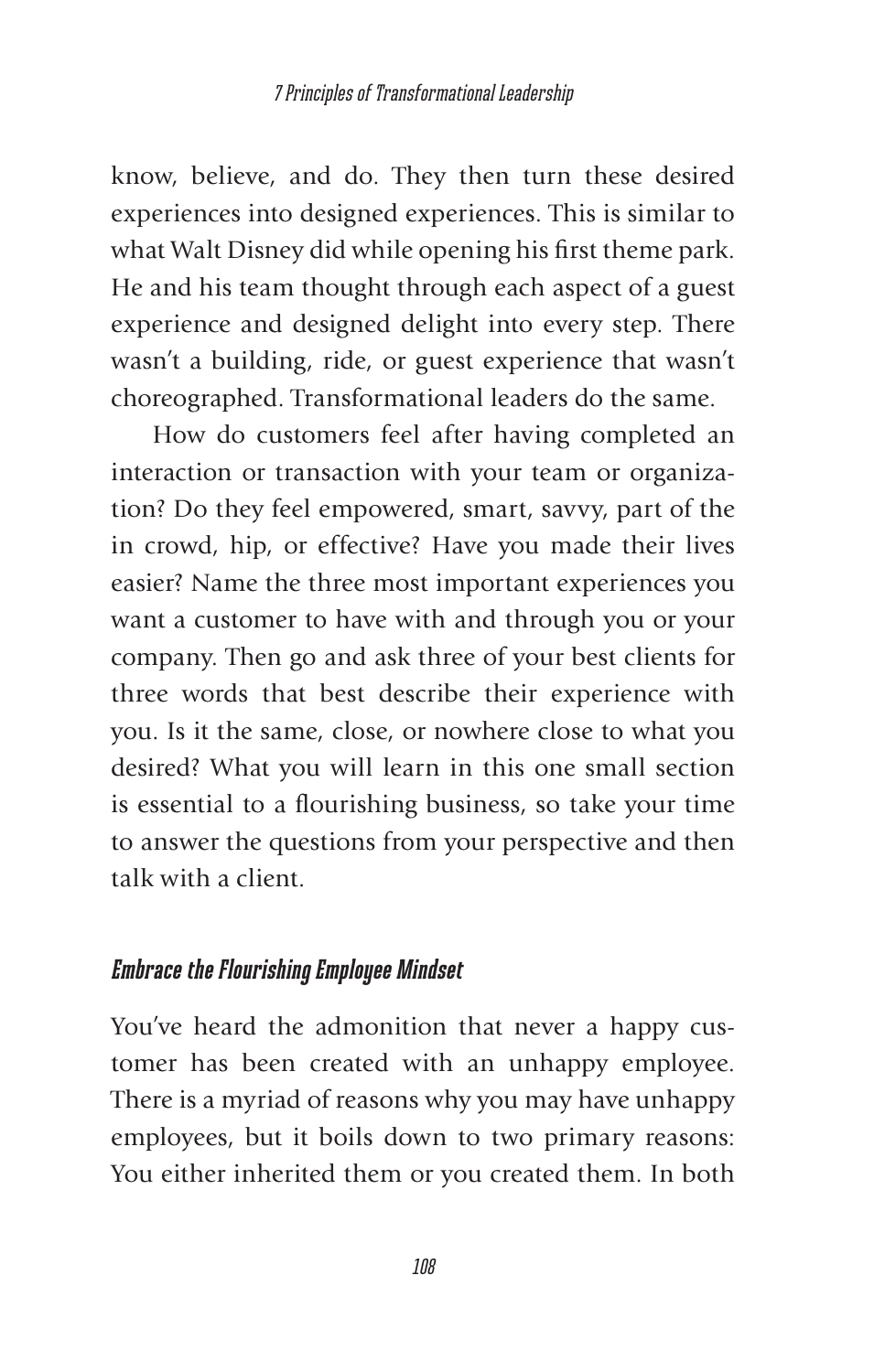cases, leaders are required to do something to reverse the situation.

On a flight across the country I overheard two flight attendants loudly discussing their new contract from the galley. Being only two rows removed from their conversation the vitriol and negativity was palpable, and the five-and-a-half hours being exposed to the surly flight attendants was such that when possible I fly another airline.

What mindset do you want your employees to hold about your customer and you as a leader? Do you want employees to feel that the customer experience has to be one of flourishing, otherwise you're failing? Do you want employees to see you as trustworthy, persistent, honest, inspiring, visionary or strategic? What do you want employees to know you stand for? And based on these ideals, what do you want them to do? When you think about the customer experience and the mindset needed by employees to create it, what needs to be in place now that currently is not in place?

Leaders get clear about what kind of employee mindset is required in order to create the desired customer mindset. By that I mean leaders get very specific about the behaviors, attitudes, and thought processes an employee will cultivate in order to create the customer experience. Without this level of clarity employees are driving in the fog and likely to careen off the road and take the customer out with them.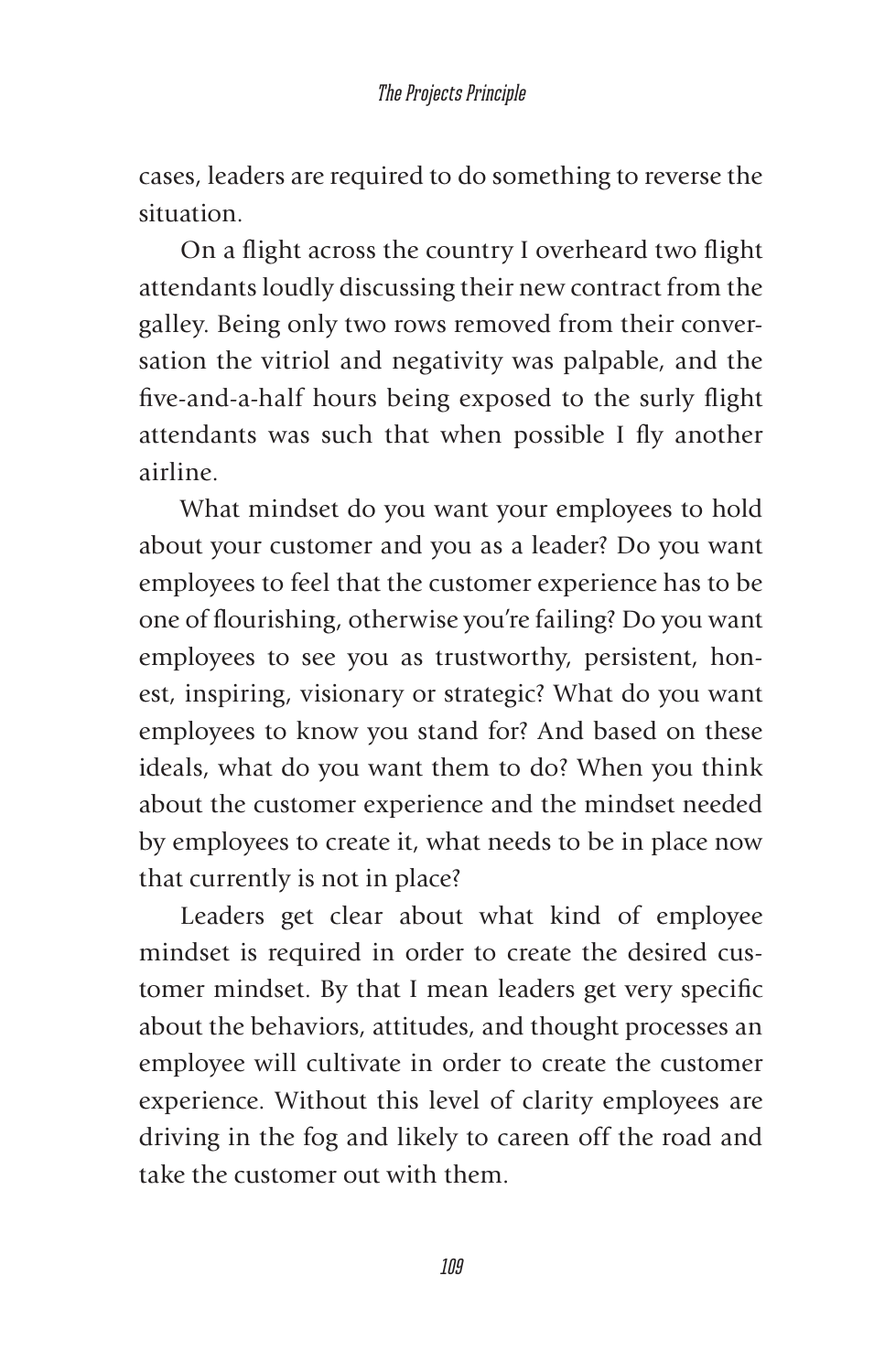# **Embrace the Flourishing Leadership Mindset**

It is a fool's errand to think for a moment that the customer and employee mindset will come alive by a leader who, in their heart of hearts, is dead to the idea of flourishing experiences for employees and customers. Consider the word *inspiration*, for example. The word comes from the Latin root *inspire*, which means "to breathe life into something." To breathe life into something, the life has to first be inside you. In overly simplistic terms, you can't give CPR if you are dead.

If you are convinced that flourishing is the ideal for your customers and your employees, the next section on leadership development will provide you with the framework for seeing your leadership project as a laboratory for flourishing.

# **It's Not What You Know, It's What You Can Teach**

Far too often leaders feel overwhelmed by the everyday demands of their jobs and they in turn disengage from the ideal of employees flourishing and doing their best work. They love the idea of employee flourishing and of a flourishing bottom line, but are not actively engaged in a leadership project that allows it to happen.

Why is that? Most leaders I meet in organizations come to work and want to do good work and they want to make a difference, but they allow themselves to get overwhelmed by their to-do list, become highly transactional,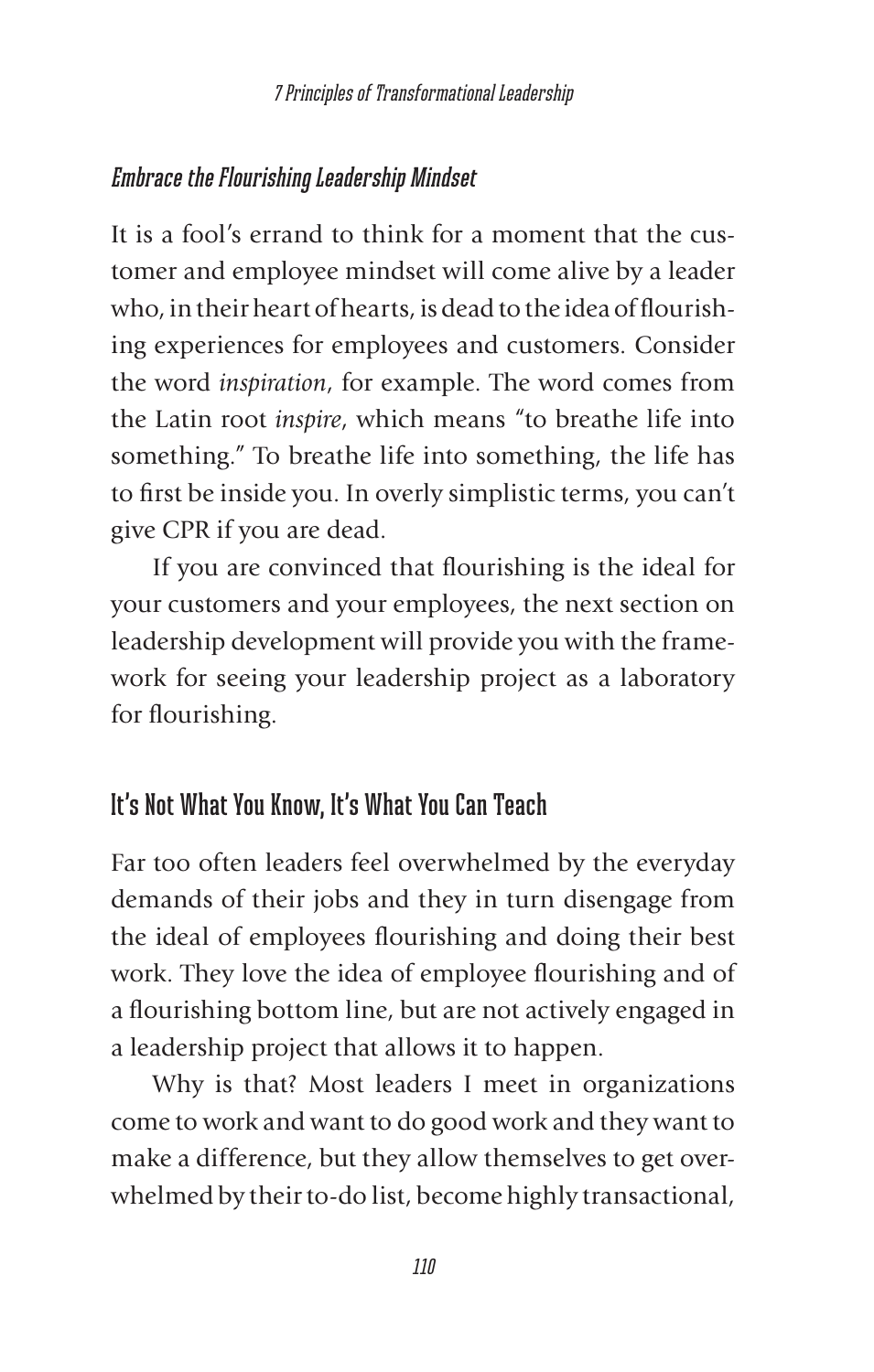and lose sight of what drives employee enthusiasm for doing their best work. They allow the naysayers and negative nellies to convert their thinking from possibilitybased thinking to probability-type thinking.

The truth about leadership is that strong leaders become transformational leaders; leaders who want to do their best work, and who want others to do their best work, surround themselves with transformational employees. Transformational leaders are not intimidated by smart, talented, and driven employees. On the contrary, they are emboldened and relentless about surrounding themselves with the brightest and best.

Transformational leaders fully recognize that transformational employees need and seek opportunities to learn, grow, and expand their skill set as well as their mindset. They are never content to simply maintain the status quo. When their rhythm of work becomes too repetitive and the results become predictable, transformational employees will create new opportunities where they are or will leave and seek them elsewhere.

Weak leaders, on the other hand, surround themselves with weak employees. Weak leaders feel as though they must keep employees from surpassing them and are afraid of having employees show them up. They in turn surround themselves with people who are content where they are and are less interested in learning, growth, and innovation.

Let me be clear: Your leadership project will help you implement what you have learned so you can be a strong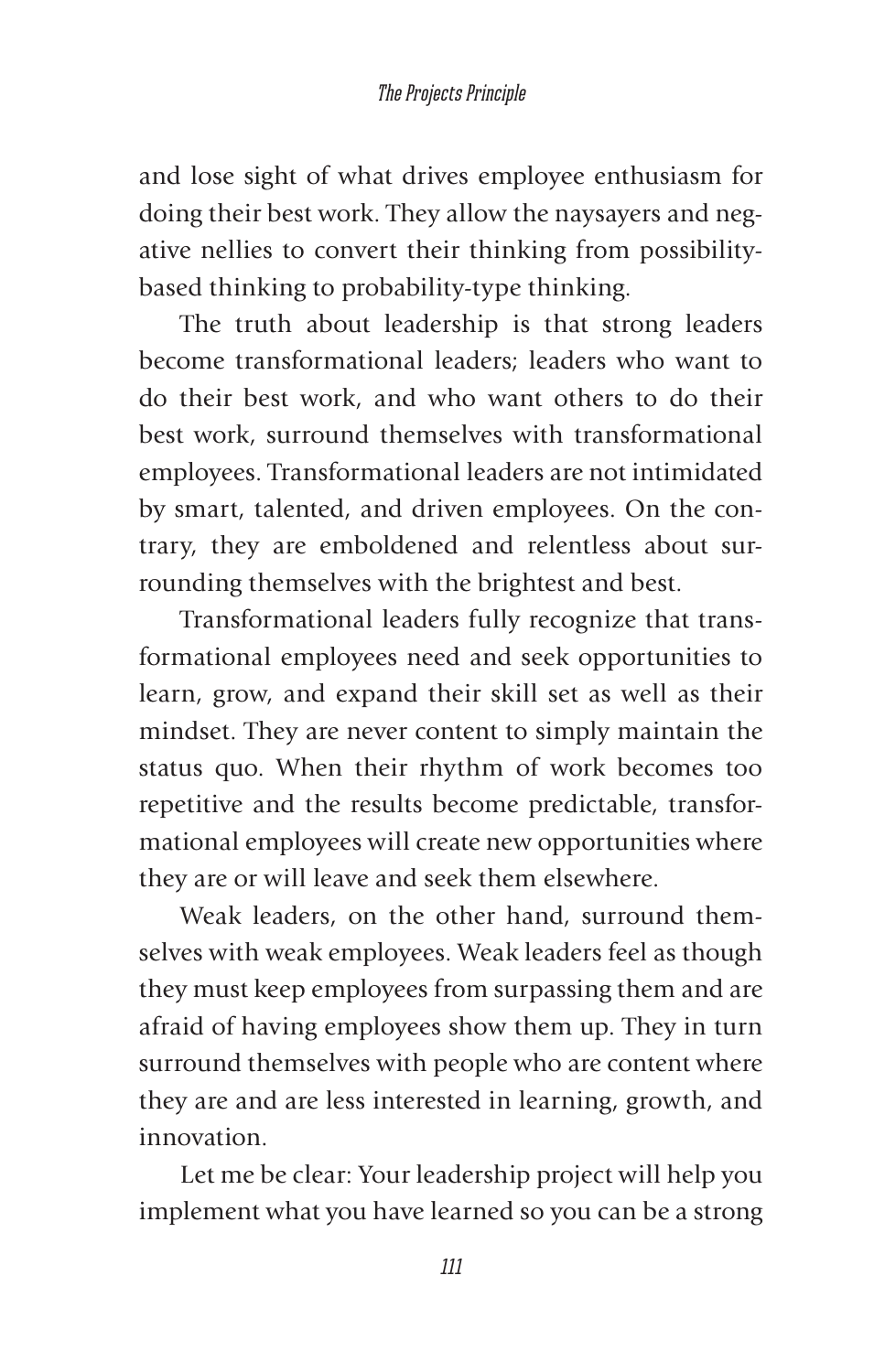and transformational leader. Your project is the primary tool you use for internalizing and personifying all that you have learned while illuminating the path for other employees to follow.

It is worth repeating: With a compelling and virtuous purpose, clear promises, and strategic priorities that support you and your employees doing their best work, your leadership project will help you not only accomplish your business results, but also make a positive difference in the lives of the employees. This in turn makes a positive difference in the lives of your customers. By helping your employees live a more rewarding and enriching life, your project will be transformed from a boring, mindnumbing, and draining type of project into the projection of something valuable and important.

There were two strong and transformational leaders that transformed my thinking at an early age and who set the stage for allowing me to do my best work. The first was my junior high school track coach, David Litton. In one gym class he saw me beat the running-back of the football team in three, 40-yard dashes. Although the football coach felt threatened that some skinny kid with no talent or interest in football would embarrass his star player, Coach Litton saw something different. He saw in me the raw talent for running fast and painted a picture for me of having the same type of success as the football players, but in a sport that played to my strengths. When I said yes to joining the track team, Coach Litton coached me physically and psychologically to be a star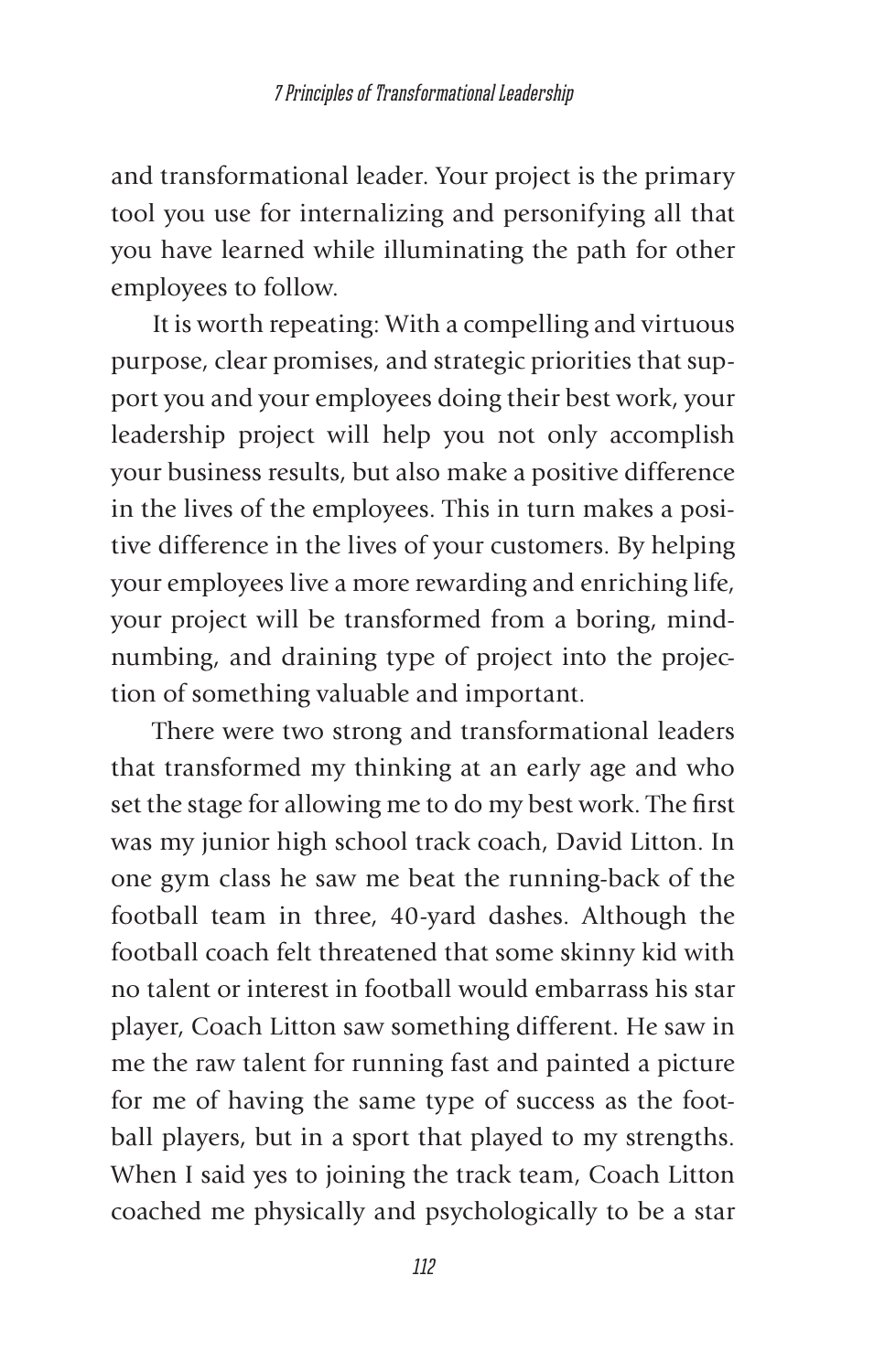athlete in my own light. He invested time in helping me to be the best version of me I could be.

Billie James, my high school guidance counselor, recognized the difficulty I was having with school, friends, and family. One morning, she woke up thinking about me and what she could do to help me adjust to the challenges. At 3 a.m. she wrote me a five-page letter telling me about all the strength and goodness she saw in me. She entitled the letter "Prizing Hugh." Billie believed in me and saw talents and skills I couldn't see. She went above and beyond what I thought was the traditional boundary of high school counselor and left an indelible mark on my personal and educational life.

Both David and Billie infused into my thinking a much-needed confidence, hope, and optimism. Thirtyfive years later the seeds planted by David and Billie have deep roots. From them I learned that caring for another person is the first step in changing his or her thinking. If I didn't feel that David or Billie cared for me I would not have been receptive to their ideas of what they thought might be possible for me.

In our busy and fractured lives, we have the same choice as Billie and David: to shed light into those areas that remain darkened to new possibilities, to plant seeds of hope where there is despair, and grow optimism where there is uncertainty and fear. If we do these things, there is a corresponding increase in a person's well-being and willingness to exert themselves to achieve a new and bigger potential. The moment the seeds of optimism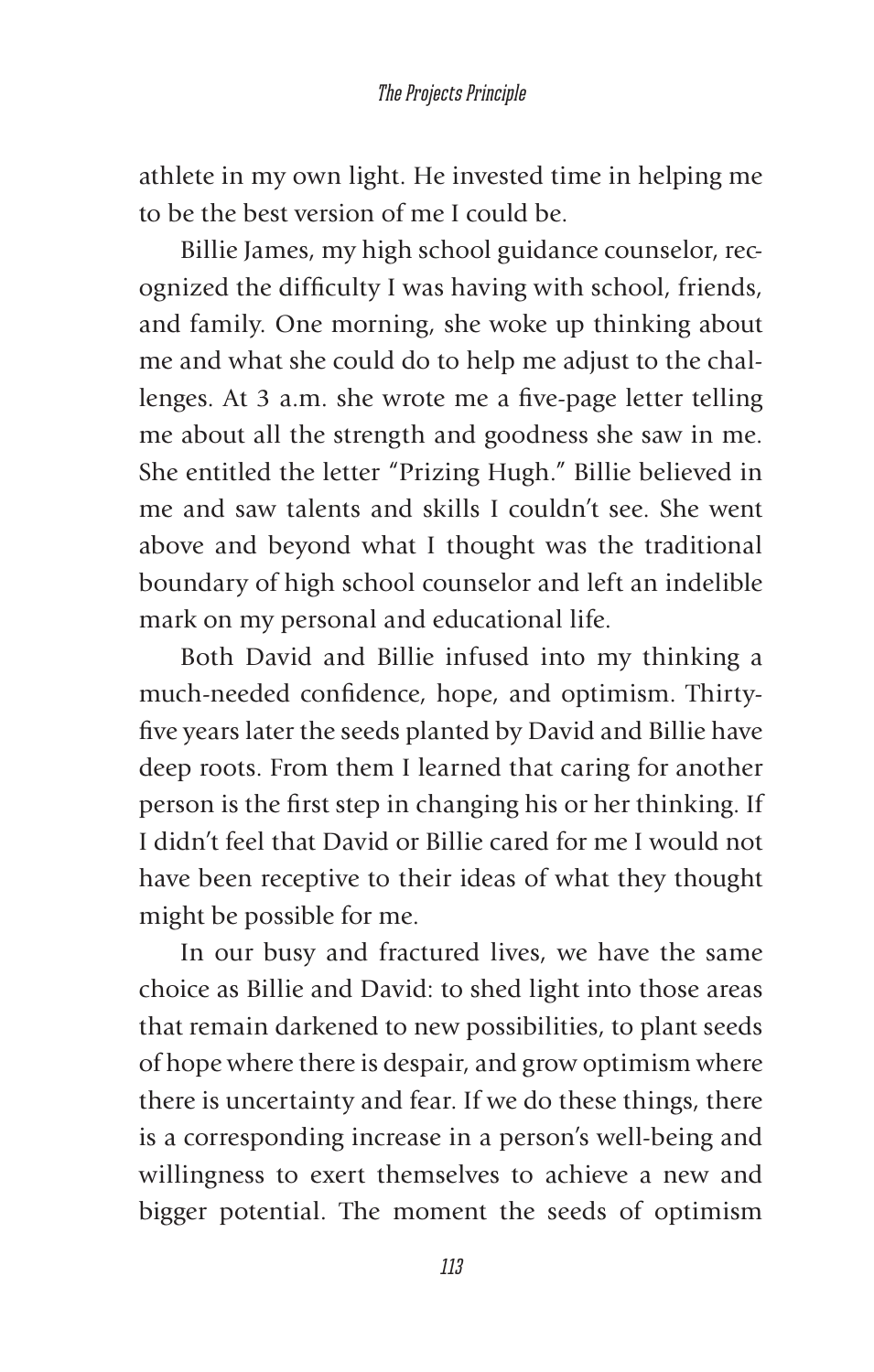and hope are planted in the world of work, the potential for increased productivity and profitability increases proportionately.

How can you do the same? I'll use the word *light* as a pneumonic for how Billie and David positively influenced me and how you too can positively influence others. Light stands for:

**Listening.** Billie and David listened to understand and not simply to respond. They suspended any judgment of what I said and were fully present to my fears, hopes, complaints, and concerns. Every young adult wants to know that they have been listened to and understood. Sure, our parents listen to us and want the best for us, but all too often in their hope of making us strong young adults they listen to respond as opposed to listen to understand. With Billie and David I left most conversations feeling valued, important, and heard.

**Integrity.** David and Billie aligned their values with their behavior. John Wooden, the famed UCLA basketball coach, once said, "Sports doesn't build character—it reveals it." This quote was later changed to a leadership context and read, "Adversity doesn't build character—it reveals it." When I think back to how Billie and David acted toward me I can unquestioningly see alignment between what they said they believed and what they did; there was alignment and I saw them as credible and trustworthy.

**Generosity.** Billie and David were generous people. In their roles both had lots of kids to look after and yet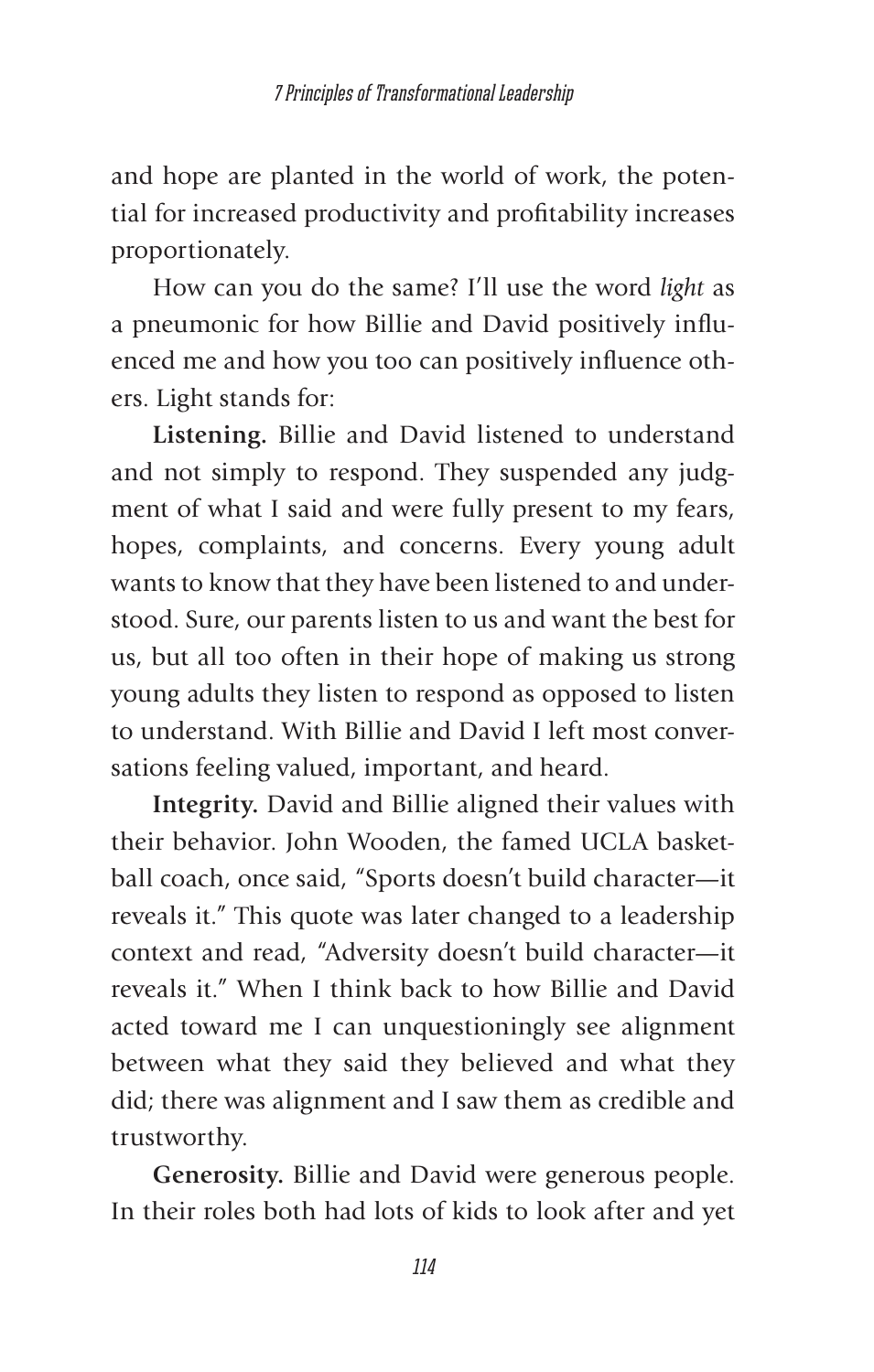they still found time to let each child know he or she was important and valued. In the midst of all they had going on I never felt rushed when talking with them. I don't think they thought about it as being generous, they were simply being themselves. And in the midst of their generosity toward me I learned how to be generous also. At 12 years old I didn't call it gratitude. I called it "nice" and "cool."

At my 30-year high school reunion I spoke with Billie and expressed my gratitude for her caring letter. She did not remember the letter, but was touched by what she called my "generous memory." My conversation with Billie was a transformational conversation for me. I saw, maybe for the first time, how throughout the arc of a life one letter or conversation can positively impact a person. Her generosity planted the seed of generosity in me that still grows today.

**Heart-to-heart connection.** David and Billie built relationships based on love, care, and resonance. They genuinely cared about the children they taught and saw each child's hopes, dreams, and aspirations as fragile and worthy of their attention. They purposefully planted the seed of courageousness in me and cultivated the belief that with focus, hard work, and discipline, my hopes, dreams, and aspirations were possible.

**Telling the truth.** Billie and David didn't pull any punches. They told me what I needed to hear, but did so in a way I could hear it. In hindsight, I think they were master communicators. I've met people who say that they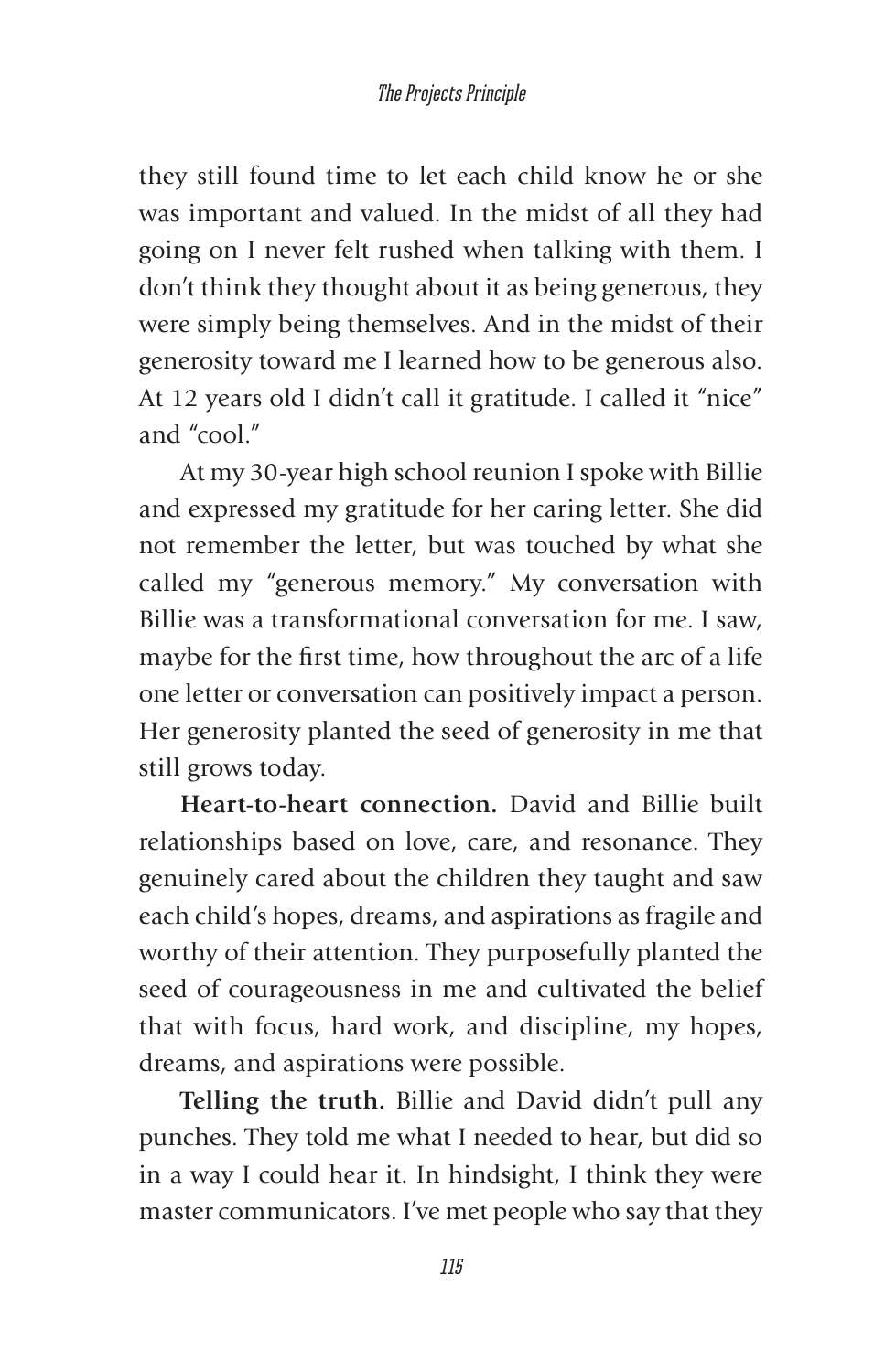are "brutally honest" and believe this is virtuous. I've found them to have more brutality in their message than honesty, but that is because how they deliver their message is done in ways that work for them and not for the person with whom they are speaking. Telling someone what they need to hear in ways they can hear it involves being grounded in wanting to be generous, aligning your behavior with your values, and listening to the other person in order to know how best to talk with them.

It's really quite simple: Performance, innovation, growth, and commitment deteriorate when leaders lose sight of their role of making a positive difference in the lives of those they lead or manage. Having an appreciable increase in the performance, innovation, and collaboration within your team and organization requires a generous focus on shedding light in all of your personal interactions. By shedding light, you will transform your employees' hopes and aspirations for work into something real and tangible.

# **Cascading Excellence Throughout Your Organization**

There is a common misconception that people resist change. I disagree. A good friend and colleague once said, "People don't mind change. What they mind is feeling badly." If a leadership project and/or change initiative will leave employees feeling incompetent, dumb, or lazy they will resist the change. They may agree with the necessary changes, but by adopting the changes they end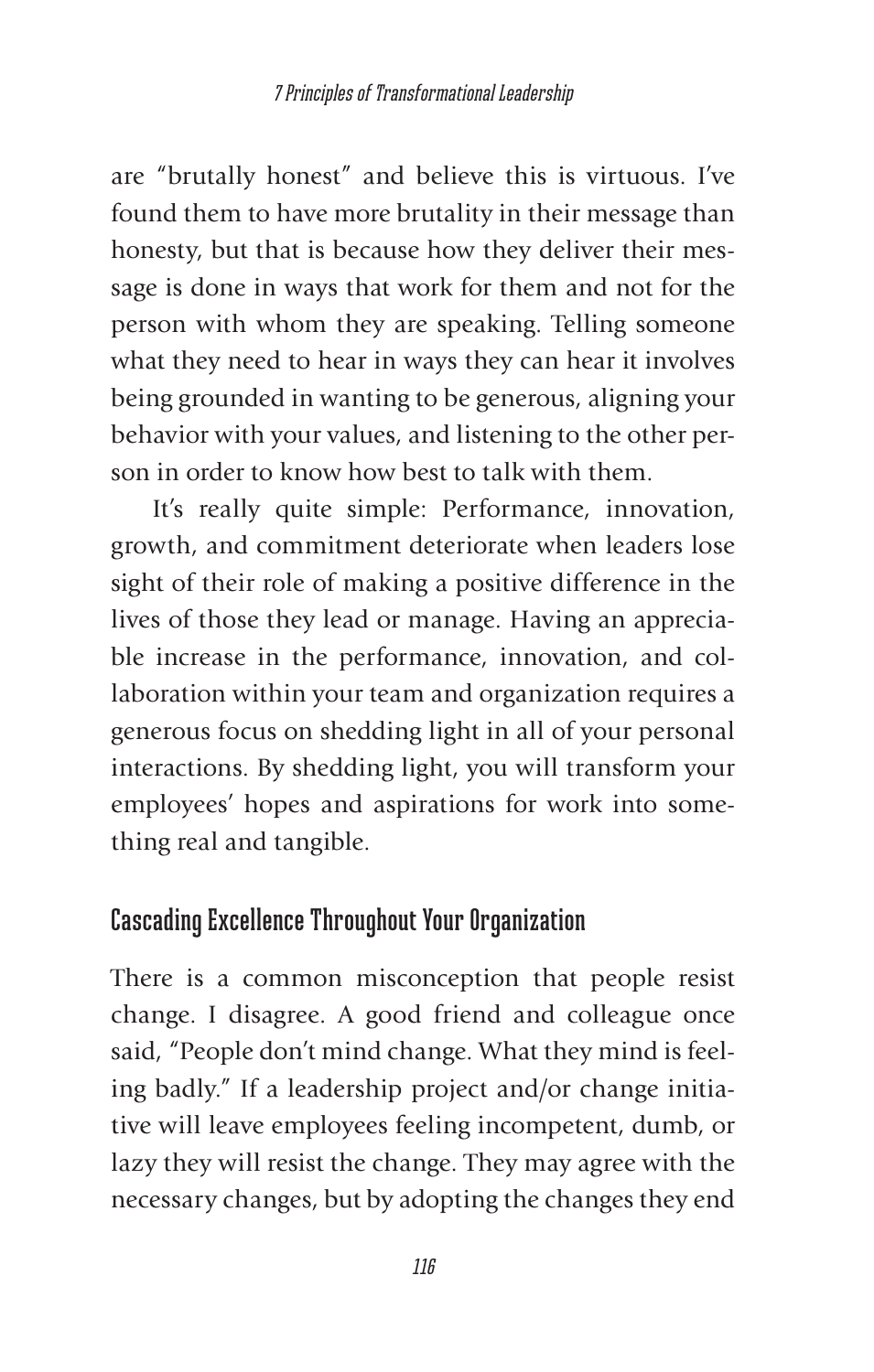up feeling inferior or incompetent. The change will stall and accelerated performance is all but impossible.

Does this mean leaders must become therapists and walk through their organization asking people how they "feel" about a change? Yes and no. I'm not recommending for a moment that leaders emulate the television therapist Dr. Phil. You're off the hook in that regards. However, I am recommending that if you want transformational levels of growth, understanding how the change impacts employees and stakeholders—how the change makes them feel—must be recognized, respected, reflected on empathically, and responded to accordingly. When a leader cannot talk about how people are faring during the change, they are seen as out of touch, clueless, or disinterested. Employees are merely cogs in the wheel.

When a leader can discuss the emotional parts of change and how people are faring, employees and stakeholders feel heard and valued, and are open to hearing a leader's thoughts on the next steps. They are active listeners to the following three cascading communication strategies.

- 1. **Defining the "what."** Leaders must answer *what* it is that must be accomplished. Leaders are required to paint a compelling image of the future that is exciting, ennobling, uplifting, and compelling.
- 2. **Articulating the "why.**" Leaders must also present unassailable reasons *why* the attainment of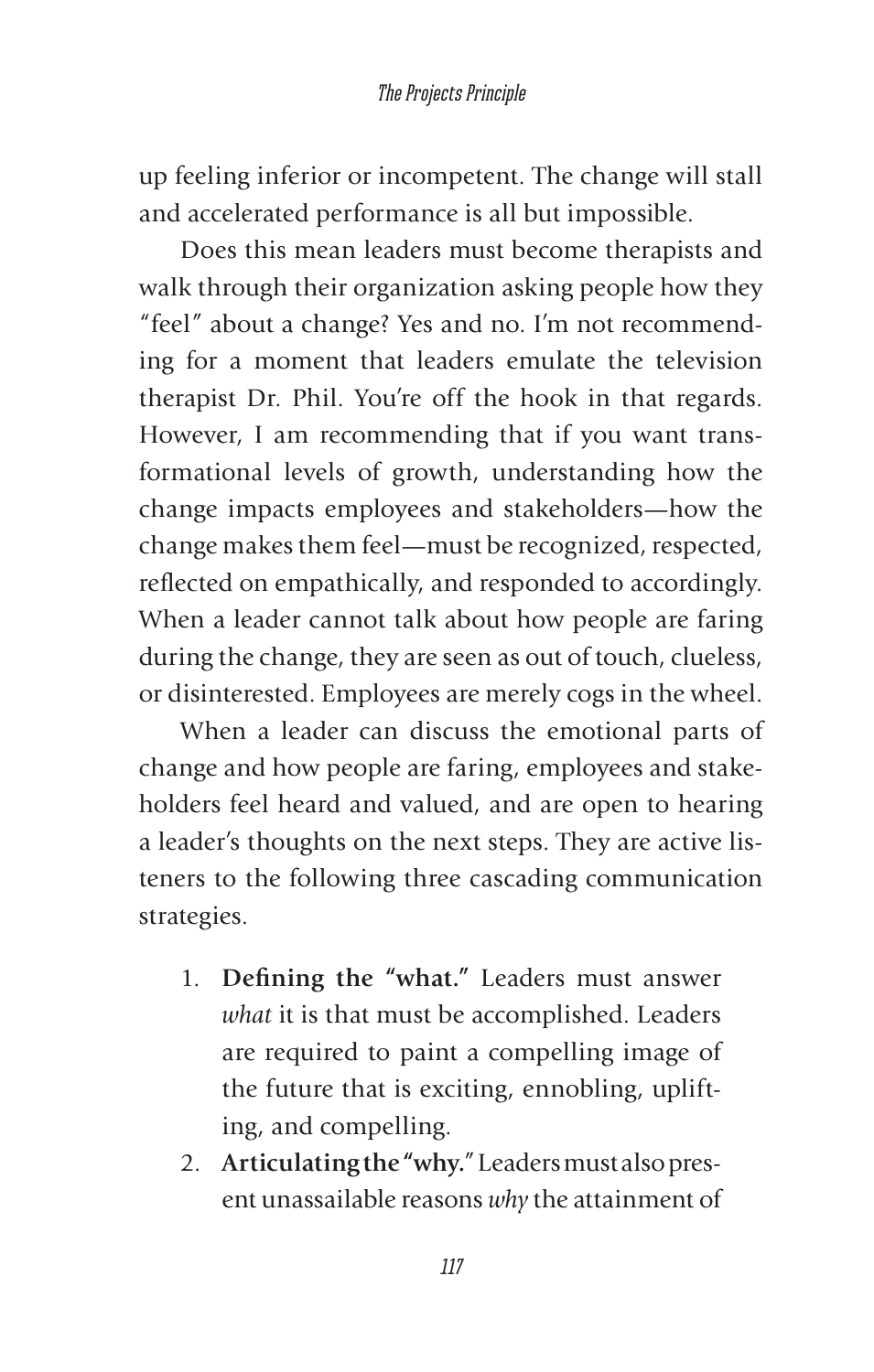the future is in everyone's best interests. The *why* portion of cascading excellence touches both the head and the heart of employees and leaves them saying, "Yes, you're right."

3. **Partnering on the "how."** Employees and stakeholders who have a voice, are asked for advice, and are allowed to have their fingerprints all over a project plan or change initiative view the change as their idea and will make promises and set priorities that foster its accomplishment.

# **Why Individual Transformation Matters**

If leaders want an organizational transformation they have to be prepared to undergo an individual transformation first. It's so simple, but oftentimes overlooked. What a leader does every day communicates what is important to her. Has she made promises to continually learn new ways of helping customers and employees flourish? Does she have priorities that create high value for her stakeholders?

If leaders want to cultivate organizational excellence they must first cultivate individual excellence. It is disingenuous at best to pronounce employee and customer excellence as an aspiration that is non-negotiable, and then to live in ways that support maintaining the status quo. Let's not mince any words. If you want to cascade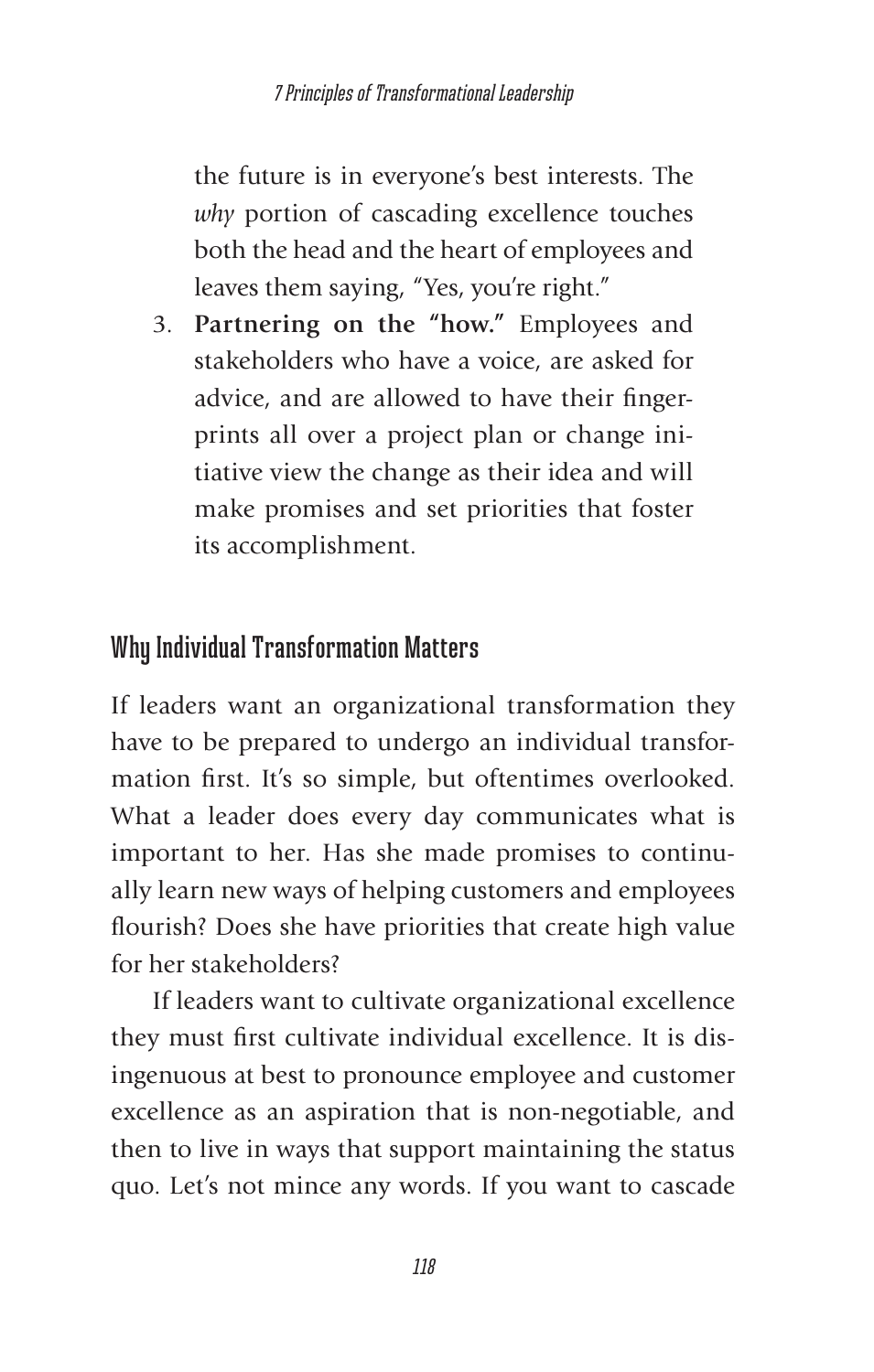excellence into every customer and employee experience, you as a leader must embrace pursuing personal and professional excellence.

Leaders are role models for change, growth, innovation, and transformation. Their every move and conversations are being watched and, in turn, are an opportunity to live out their purpose, promises, and priorities. If this makes you nervous, it should, but there is good news. Employees are not looking for perfection. They are looking for someone who instills confidence, courage, and clarity about helping them to flourish, do their best work, and make their lives easier. Exhibiting these aspirations garners tremendous good will and fosters a partnership with leaders to cascade excellence throughout an organization.

# **Your Transformational Leadership Project**

Every organization has deep reservoirs of talent that are not achieving their full potential. There are many reasons why full potential is not achieved and excellence is not cascaded throughout an organization. You will no doubt have your own list, but after working with organizations for 30-plus years I have found a set of 20 reasons why talent is not realizing its full potential. Here is my list. What would you add?

- 1. Uninspiring leadership.
- 2. Unclear expectations.
- 3. Low levels of trust and respect.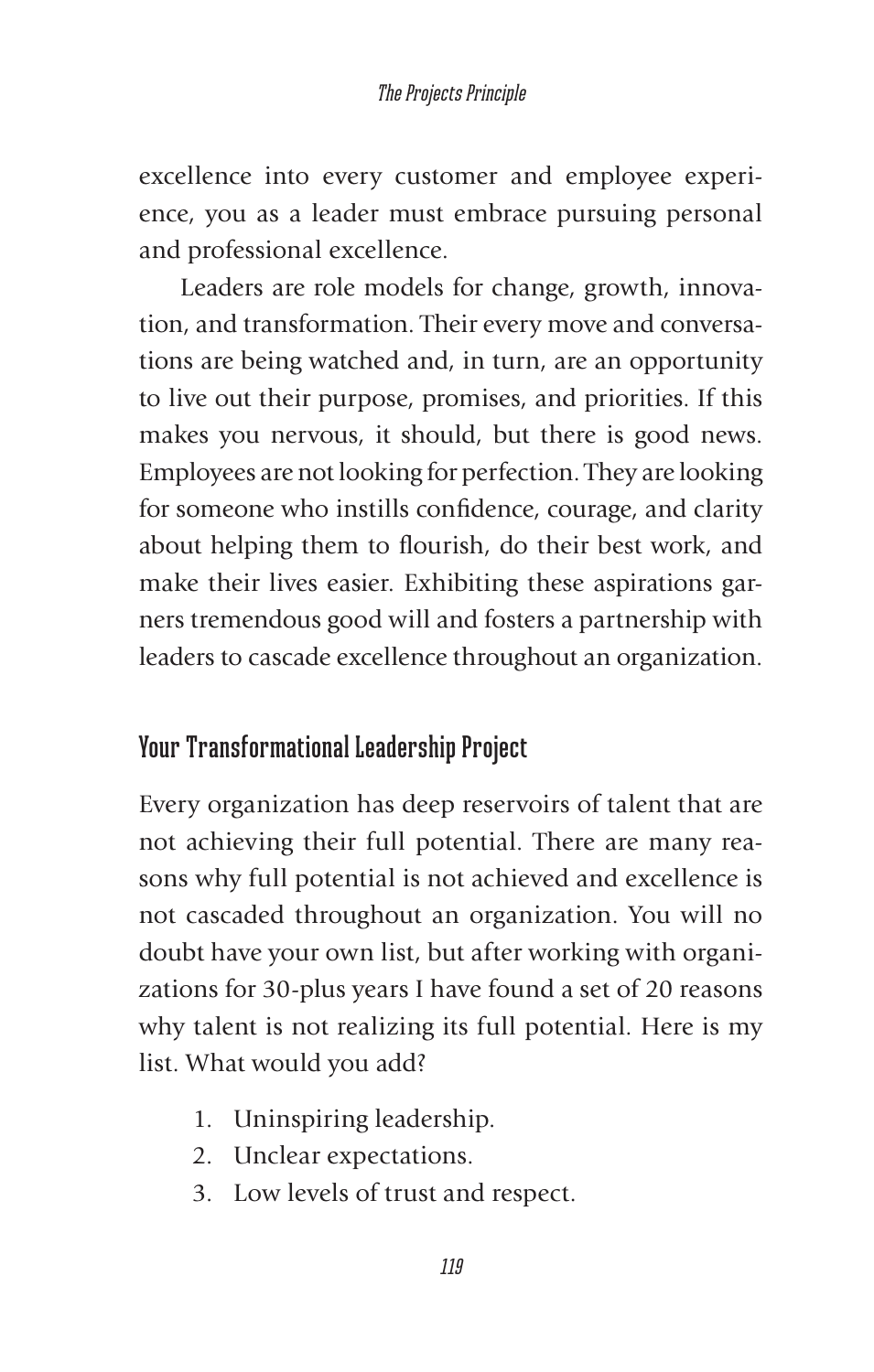- 4. A culture of compliance rather than commitment.
- 5. A lack of, or a continually changing, strategic direction.
- 6. Low levels of accountability.
- 7. The wrong performance metrics.
- 8. The creation and tolerance of disengaged employees.
- 9. Low levels of critical/objective thinking.
- 10. Poor or no strategic prioritization and decision-making.
- 11. Low levels of rewards and recognition.
- 12. A lack of disciplined execution.
- 13. No fun.
- 14. Little or no coaching or mentoring.
- 15. The wrong people in the wrong role.
- 16. No process for continually overcoming barriers.
- 17. A negative mindset.
- 18. Double standards: Senior leaders do one thing and expect another from the rank and file.
- 19. Seeing employees and customers as broken.
- 20. Unhappy customers based on inferior products or services.

Whether you work in a start-up company with 10 employees or a mature organization with 25,000 employees, cascading excellence throughout your organization requires leaders to engage in a continual leadership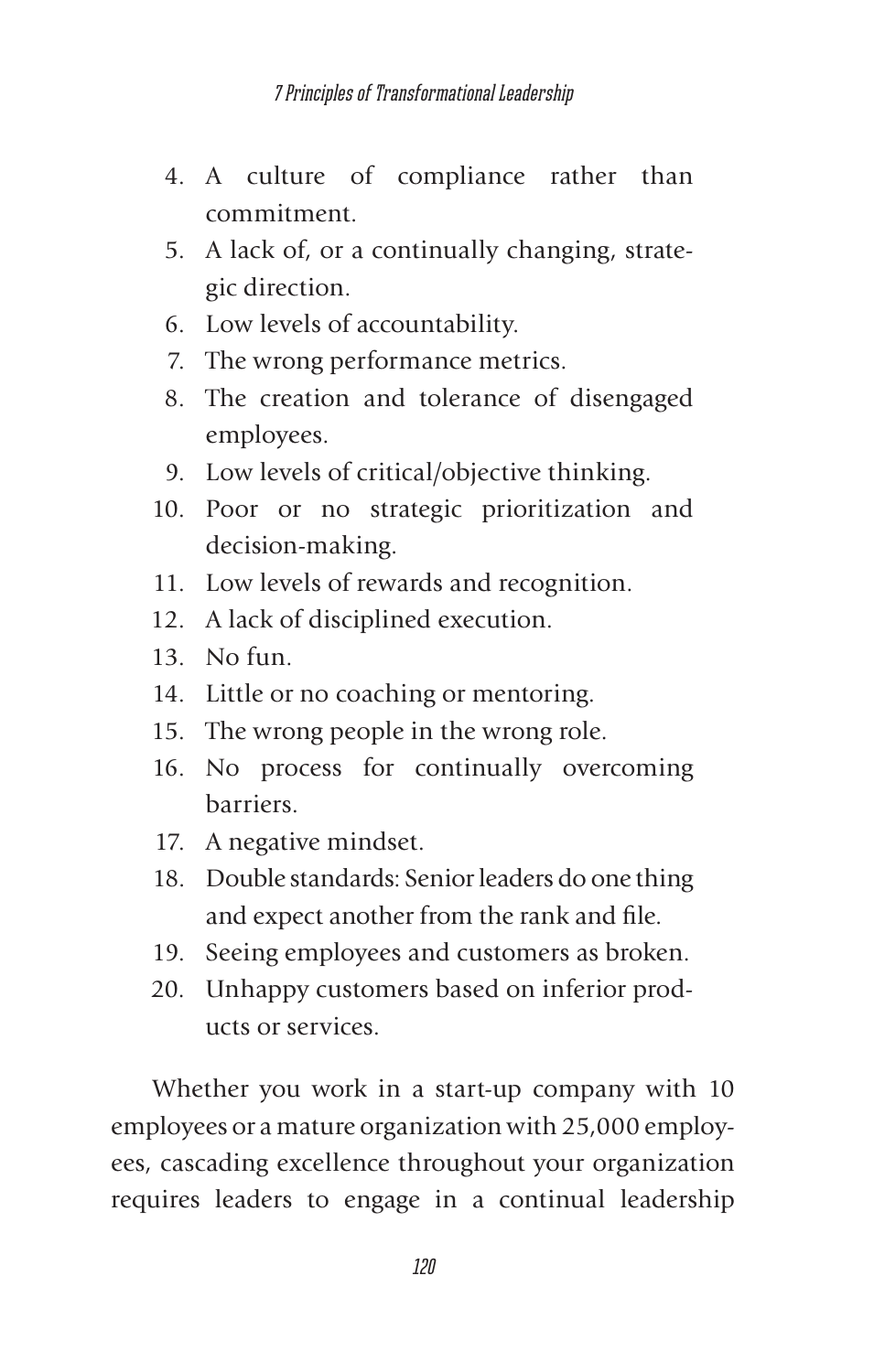development process that is focused on talent maximization, barrier elimination, and results acceleration. In no uncertain terms this is what transformational leaders do. In this section you will design a holistic leadership development project and dive headlong into increasing your business performance.

# **Talent Maximization**

Talent maximization starts with the premise that you have talented people working with you. If you don't, that's a separate management issue that will not be addressed here. But assuming you do, in order to convert the skills and talents of employees, you must identify the employees who are evangelists for what you want to accomplish. These employees have the mindset and skill set that is not only supportive of your leadership, but enthusiastic and committed.

Think about your project and clarify who should be involved. Who represents the best mindset, the best skill set, the best experience, the greatest passion, the greatest energy, and the greatest creativity? Name your top three or five people and what talent they bring to the project.

# **Barrier Elimination**

You can have the smartest and hardest-working employees on the planet, but they will never produce accelerated business results if the one and only thing standing in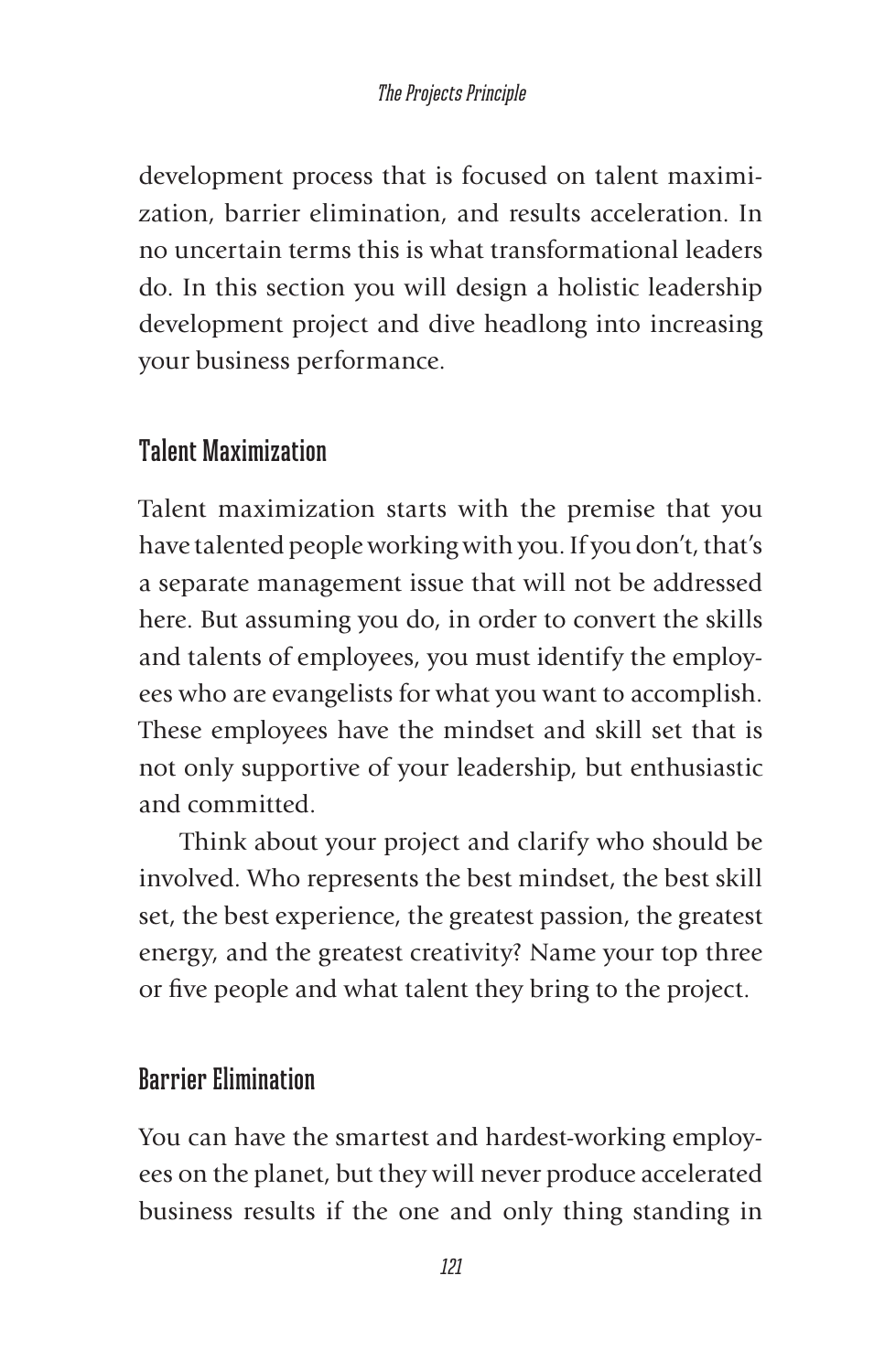between them and greater results is not eliminated: barriers and obstacles.

Barriers can be cultural, process-oriented, attitudinal, communication-related, leadership, compensation, and so on. In order to cascade excellence throughout your organization, you should be less interested in the symptoms of lower performance, and more focused on the root causes that, once identified, help organizations remove barriers permanently.

Once you have identified the talent you want or need to achieve your project, it's time to enlist them in conducting a force-field analysis to break down the restraining forces to your leadership project or building on the promoting forces for achieving breakthroughs. As a reminder, restraining and promoting forces are:

**Restraining Forces:** What are the opposing barriers to a satisfying and successful completion of your project? These can be people, processes, or available resources. You'll want to brainstorm the longest list possible with your evangelists.

**Promoting Forces:** What are the promoting forces that can secure a satisfying and successful completion of your project? These can be people, processes, or available resources. Identifying your restraining and promoting forces requires that you address the following:

1. What is the result I want to achieve? This is the foundational question for your leadership project.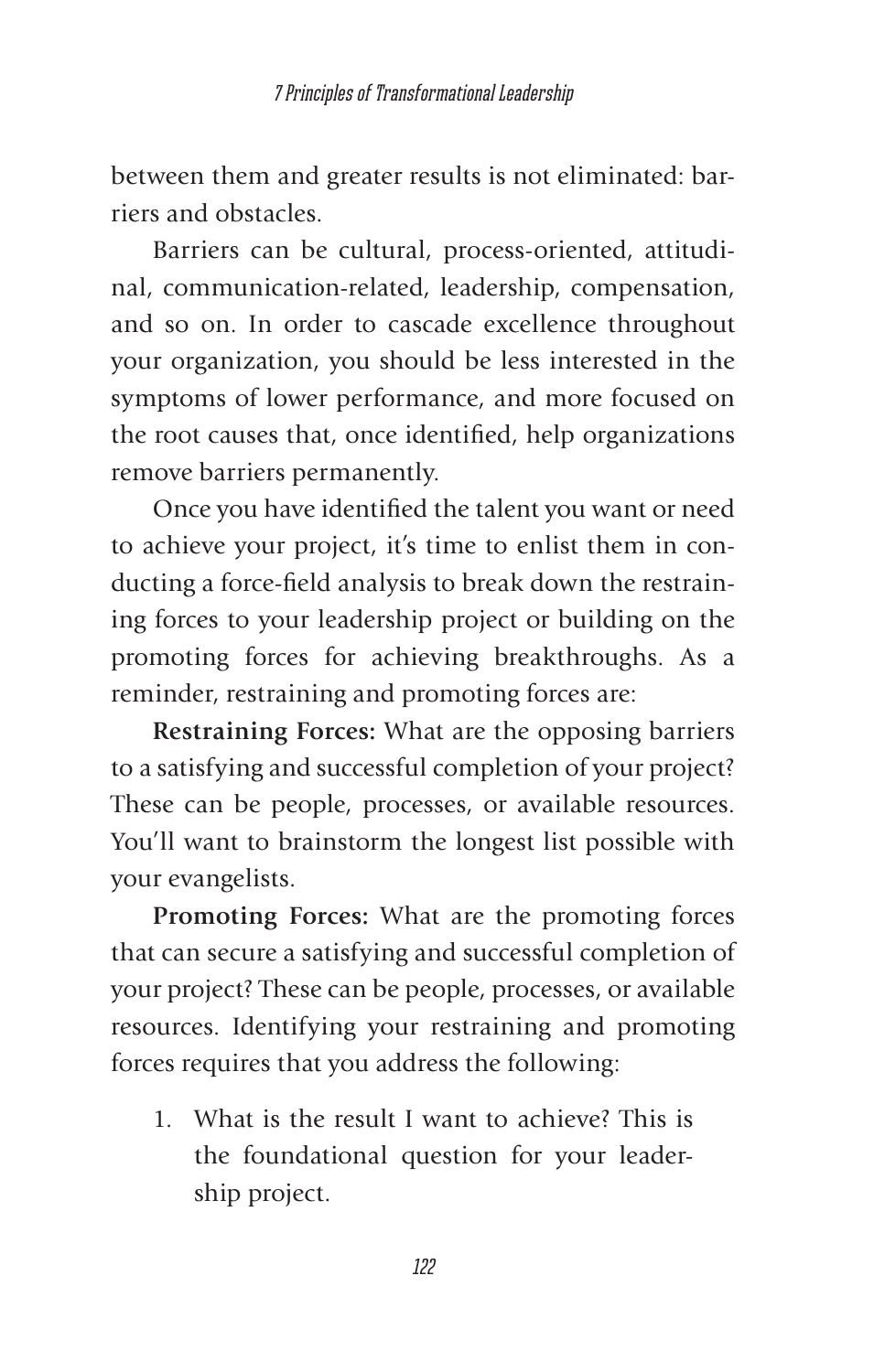- 2. What are the metrics and value of completing my project?
- 3. What are the promoting and restraining forces that must be addressed?
- 4. How do I set priorities for the forces at play? Which needs addressing first, second, and third? Clarify and rank each one according to priority.
- 5. To what forces will I give immediate attention?
- 6. What new priorities and/or promises for my leadership are required in order for this project to be successful?
- 7. Where in my calendar will I schedule each aspect of my project?

# **Results Acceleration**

The results you want in your leadership project must be infused with emotion. Yes, the "what" of the project must be clear, but the "why" must be fully present also. Without the emotion of the "why," the commitment necessary to do anything different or difficult will be absent.

Leaders must be the primary evangelist for their project. And although the word *evangelist* may have a negative connotation based on some political or religious intransigence, an evangelist is someone who builds a critical mass of belief, support, enthusiasm, and engagement for an idea or aspiration. In many ways, leaders have to balance being open and receptive to input with being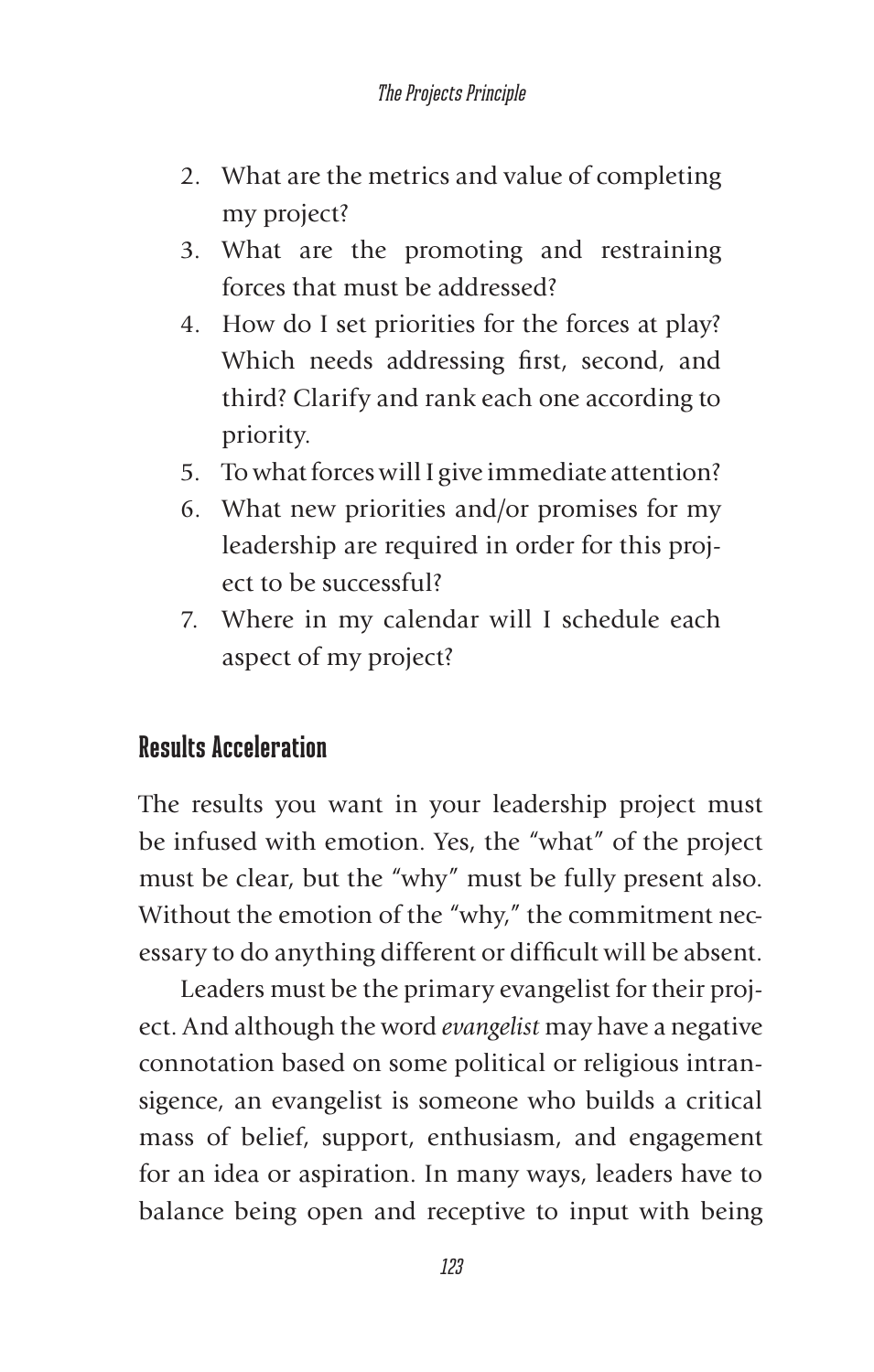single-minded, driven, and not taking no for an answer. They have to hit the street proclaiming what they believe and why it's important.

Results acceleration, especially when it comes to cascading excellence throughout an organization, requires an evangelical focus on the three dimensions of what was discussed in the Purpose Principle. It requires high levels of love, talent, and value. Leaders in turn link their strategic results and leadership project in ways that connect the love they have for their work, the talent they and others bring, and the value they are committed to creating.

I started this chapter recognizing that projects in the common usage had built a bad reputation. What I'll end with is the promise that with a compelling leadership purpose, high-value promises, and strategic priorities, you can design a leadership project that will not only provide transformational value to the people who matter most to you, but you can design a repeatable and enjoyable project that is more rewarding and enriching for you. In the next chapter, you learn how to persuade those with competing priorities to support your project using my three-part persuasion process.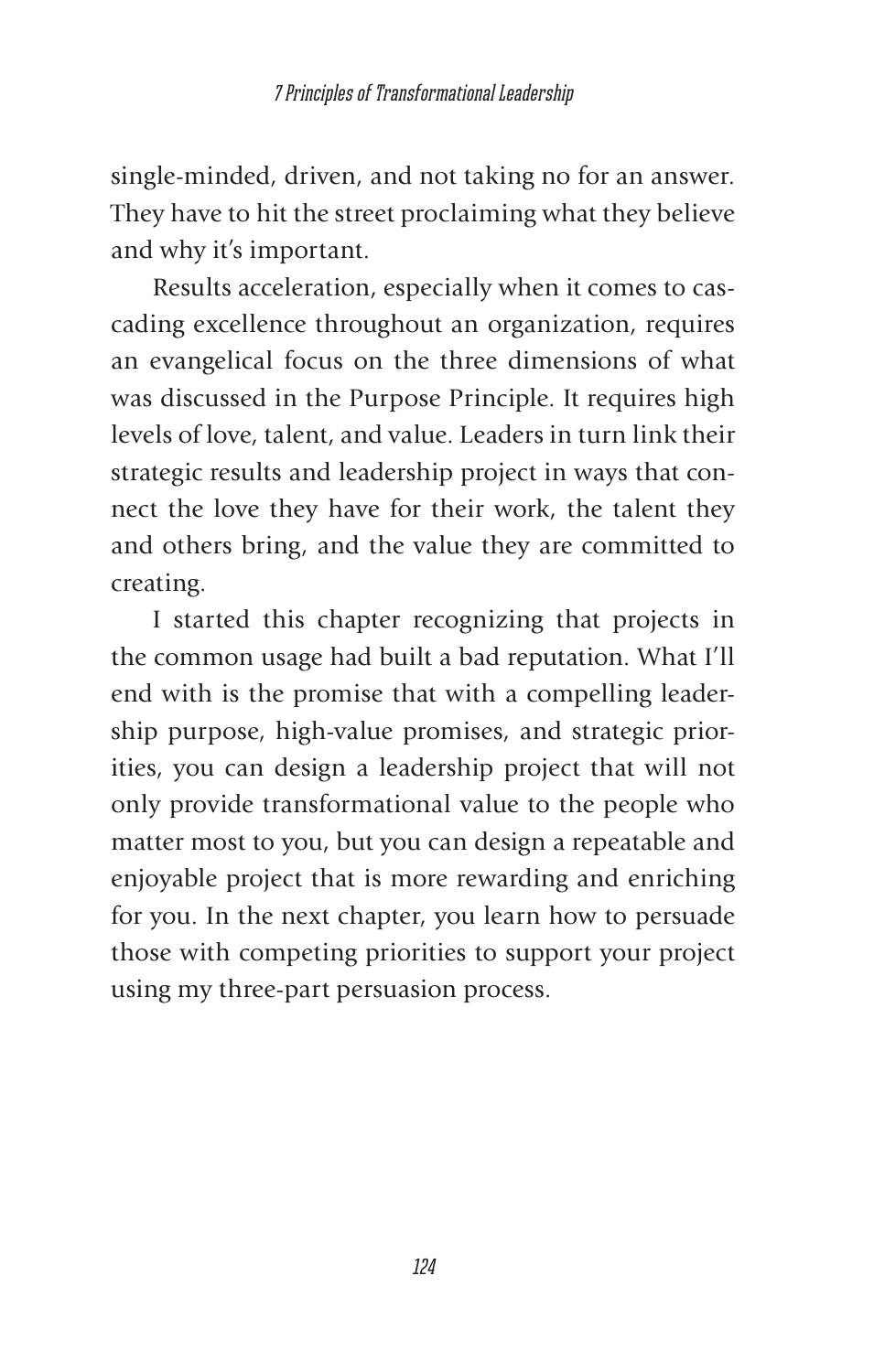**4**

# The Persuasion Principle

## **Persuasion: What Is It and Do You Have It?**

There are 1.7 million airline passengers on domestic flights in the United States every day. In order to board their flights, each passenger must proceed through a security screening process. This screening is done in the hopes of making traveling more safe and to verify that passengers are safe to proceed to their gate for departure.

For transformational leaders, they recognize that each of their stakeholders likewise has a screening process for listening to and following a leader's lead. This process is less about sharp objects and the two-ounce requirement for toiletries, but rather, is the leader safe to follow to the destination he advocates? If a leader doesn't pass the screening process he will not experience flashing lights or be asked to enter a small interrogation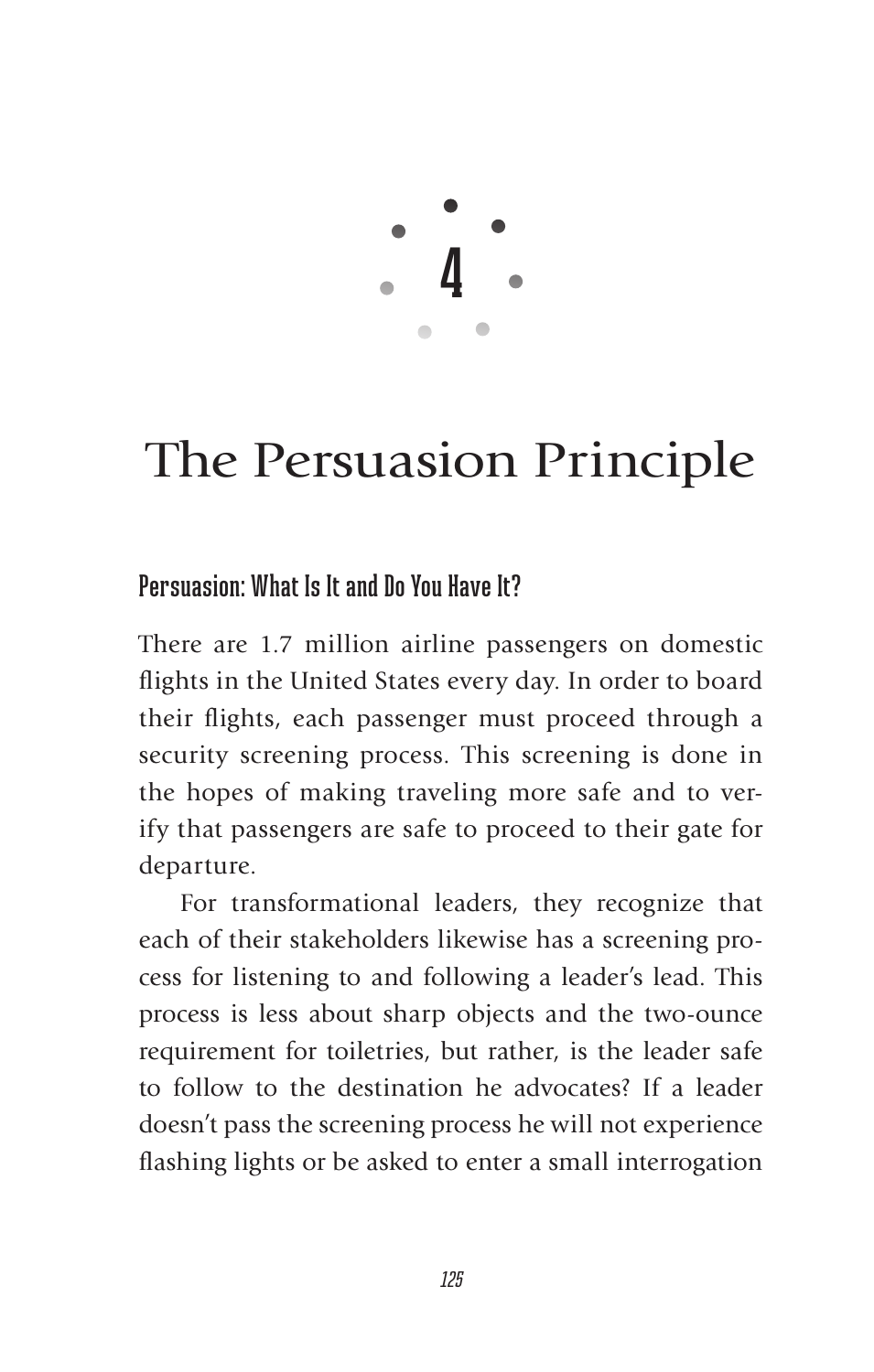room, but will instead find himself at his departure gate perplexed as to why he is the only one on the flight to his desired future.

To *persuade* someone is defined by Merriam Webster as "causing someone to do something through reasoning or argument and to cause someone to believe something, especially after a sustained effort." Persuasion is therefore about convincing and influencing someone to act or think a certain way. The operative word is to *act*. In the face of competing demands, fewer resources, and higher expectations, leaders will encounter people who will not want to align their priorities with theirs.

Persuasion in transformational leadership is not about eloquent and stirring speeches like Abraham Lincoln's Gettysburg Address or Martin Luther King's I Have A Dream speech. Persuasion in transformational leadership is about positive influence, not manipulation. In its purest form persuasion is the shaping with full integrity the thoughts, feelings, beliefs, and behaviors of another. But that begs the question: Why do people do what they do? To know why people do what they do, you'll need to notice the order of the definition of persuasion, shaping the thoughts, feelings, beliefs, and behaviors of others. We're going to look at each aspect of persuasion specifically.

The key point you'll learn from the Persuasion Principle is that in order to have people behave in ways that are helpful to your purpose, promises, priorities, and projects, you must start by understanding and then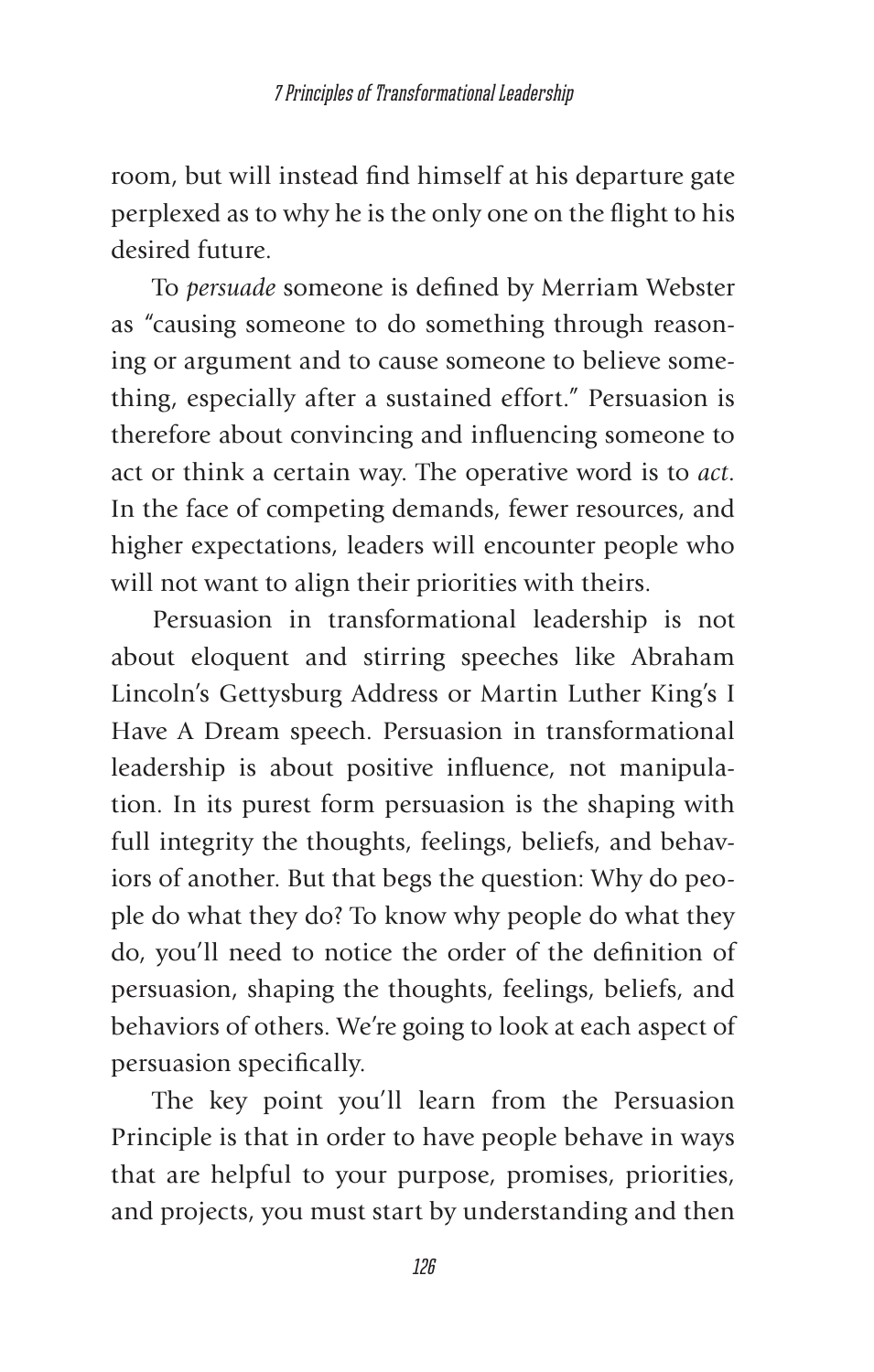shaping their thoughts, feelings, and beliefs about you and your initiatives so they will act in ways that are supportive of your requests. If you want to hear yes more often you have to know what happens in between people's ears before yes comes out of their mouths. If you don't understand what precedes yes you will continue to hear no.

## **Thoughts**

Every action you and I take is preceded by a thought, and these thoughts are a powerful catalyst for how we live our lives and what we say yes to. In the TSA screening example, if your thoughts about TSA screening are that it is beneficial and helpful in making passengers safer, you will see airport screening in a positive light. If you think the process is a waste of time and neglects the bigger issue of screened baggage in the cargo bay, your thoughts regarding TSA screenings will lead you to see airport screening in a negative light.

# **Feelings**

The thought that airport screening is valuable and increases the safety for all passengers is followed by the feeling of safety and or comfort. These feelings happen at light-speed and often go unnoticed. In reality, thoughts and feelings are highly interconnected. When you think your time is valuable and you strive to be expedient, an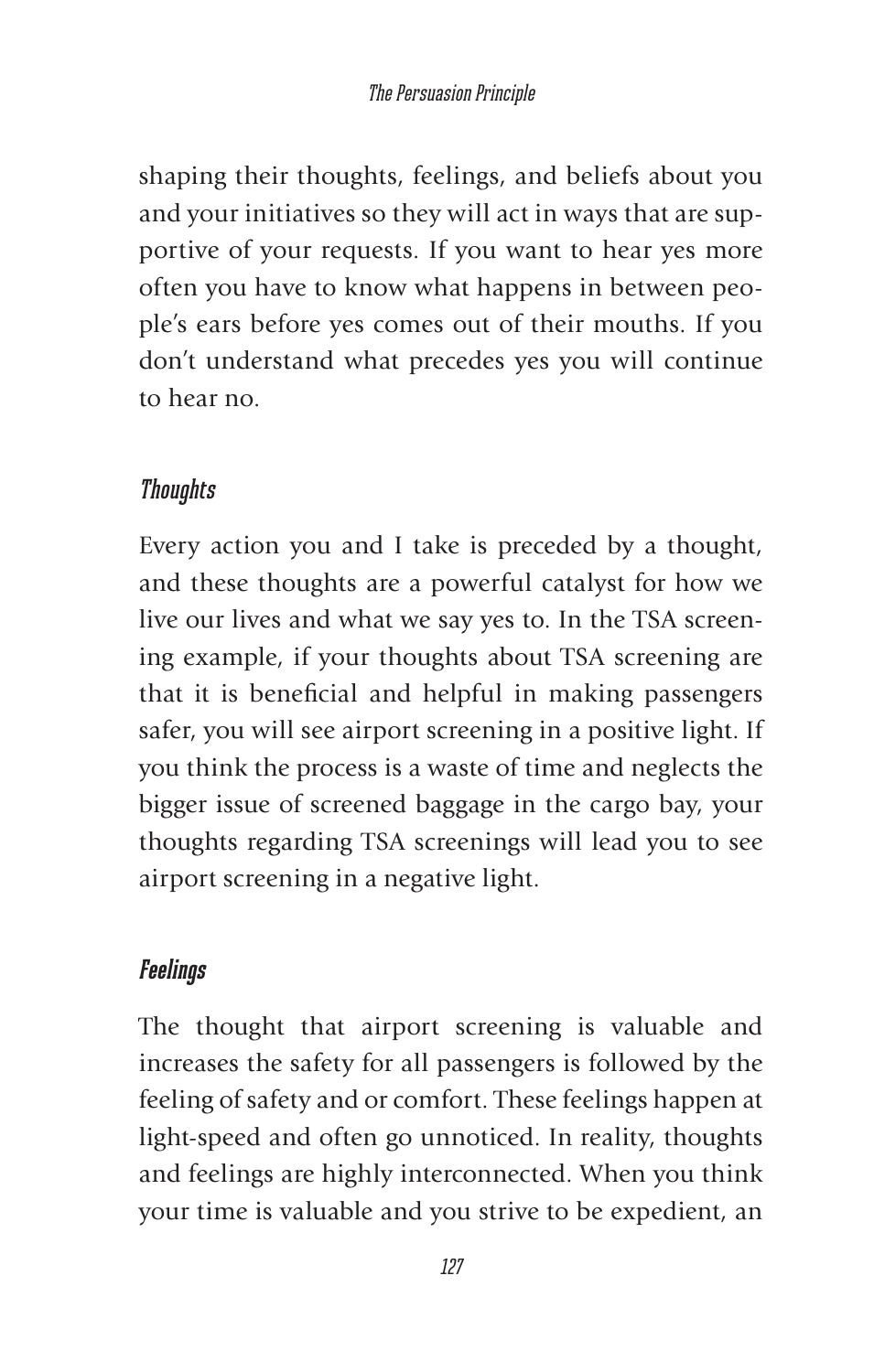interference in being expedient is thought to be a threat and waste of time. The thought of having your time wasted creates a feeling of anxiety or apprehension for not being effective.

#### **Beliefs**

The beliefs we each hold for work, our stakeholders, and what we are capable of accomplishing are powerful triggers for our actions and behaviors. If I think airport screening is a waste of time and feel anxious for being hindered from doing my best work, my belief is that whatever obstacle I encounter needs to be avoided or eliminated. Setting aside the TSA example for a second, there are employees who have spectacular talent who don't believe in themselves and suffer from imposter syndrome. This belief holds that the person is not entitled to be in the position they are and that at some point the will be found to be an imposter. There are also leaders who believe they may not be the most talented leader, but they have the love and passion for what they do in such copious amounts that nothing will prevent them from achieving their goal. Whichever belief is held becomes true.

#### **Behaviors**

Here's the key point about behaviors: Whenever you see someone do something or act in a particular way, they are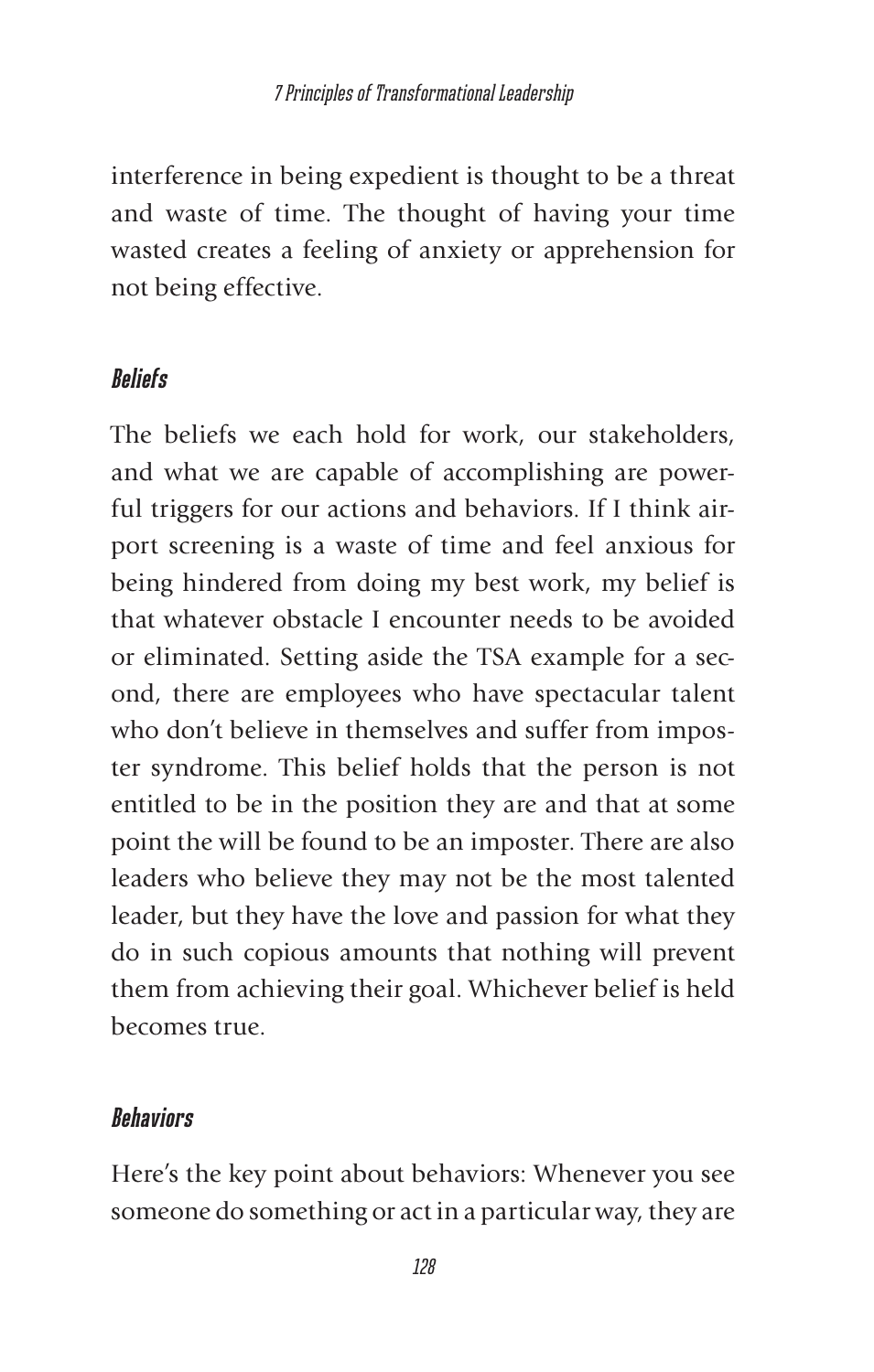doing so because they believe the action they're taking is the best response to what they believe about a situation. If you see someone berating a TSA agent, they believe that by doing so they will secure the best outcome. You know this is foolhardy, but you are not feeling the same emotions nor are you having the same thoughts. Therein lies the great challenge for transformational leaders. The challenge is that if you want people to support your initiatives, say yes to your ideas, and support your purpose, priorities, projects, or promises, do not focus on the behaviors you're seeing. Focus on the thoughts, feelings, and beliefs driving the behavior.

At work, if a colleague sees you and her first thought is that you are political, manipulative, and lazy, that you are not a team player and that you are solely out for your own self-interests, the first feelings associated with seeing you would be that of dread. If I dread seeing you I have a self-preserving belief that I should extricate myself from a conversation with you as quickly as possible. The behavior you see from the other person may be described as curt, rude, and possibly dismissive. Transformational leaders then do behavioral jiujitsu. They ask themselves what beliefs, feelings, or thoughts are triggering these behaviors. They ask because when these questions are asked and answered the likelihood of hearing yes goes up appreciably.

So how persuasive are you? Put aside the theory of thoughts, feelings, beliefs, and behavior and ask yourself, "How persuasive am I? How persuasive is my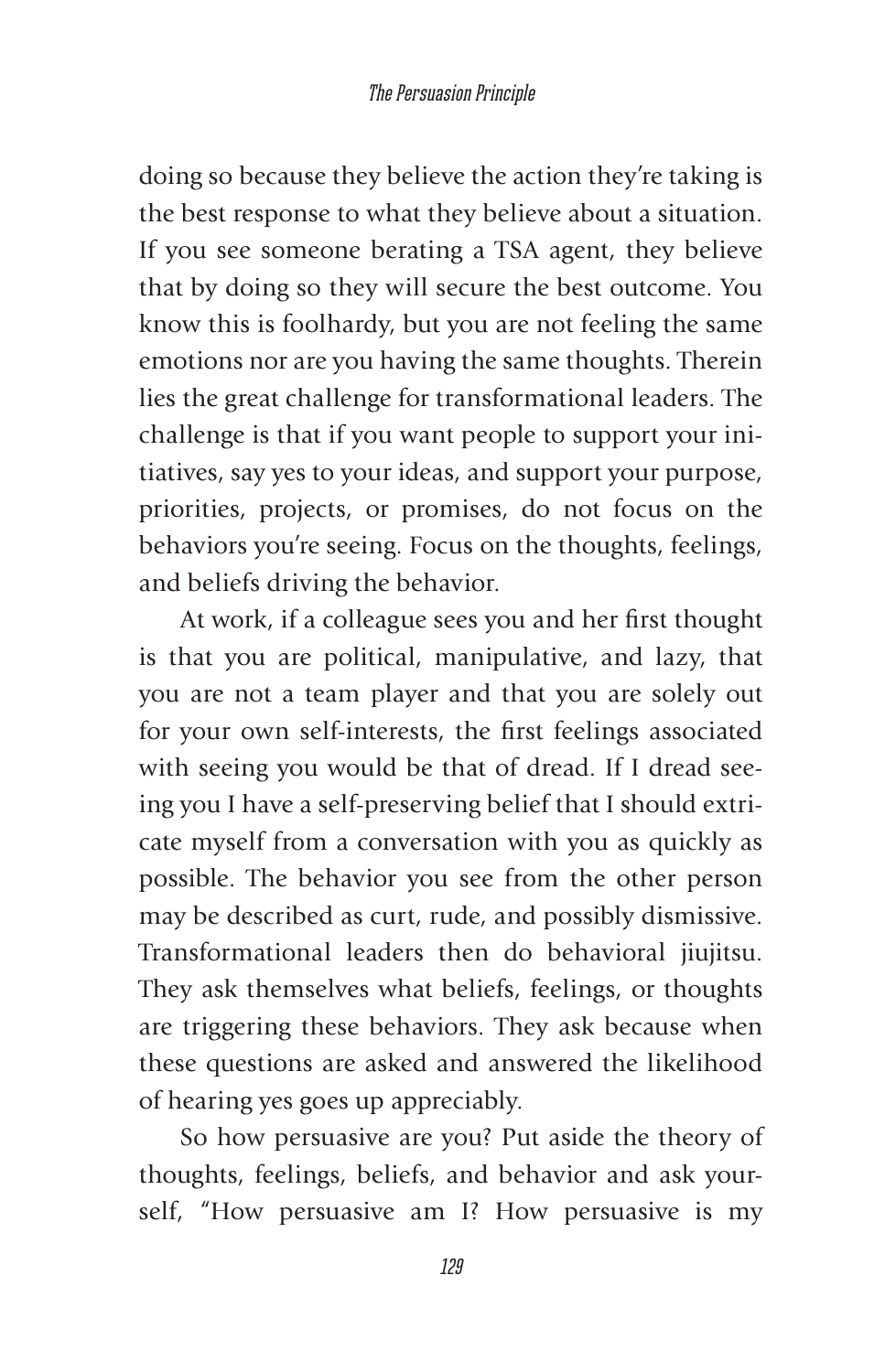leadership?" The simple answer is: If you're persuasive you'll hear four kinds of yes.

- 1. **Yes, that's a good idea, and yes I'll help.**  This is the first and most potent yes. This is the most desired response leaders want, but frequently don't hear. For a leader to hear this yes they have given considerable thought to the priorities of the person they're asking, linked their proposal to the other person's self-interests, and found positive ways they can help the other person achieve a mutually rewarding end result.
- 2. **Yes, if we can add this one idea we can have an even more positive impact.** The second type of yes is one in which a second or complimentary idea is used to improve on your idea in a way that serves the greater purpose. When leaders hear this type of yes there is a creativity that is infused into the conversation. It is additive and builds on one idea and ultimately helps all involved to think bigger about the possible outcomes. This yes results in the idea no longer being the brain child of one person, but rather the collaborative idea of two or more people.
- 3. **Yes, I don't know how to do that, but I know I'll figure it out.** This yes can be a powerful and transformational yes. As leaders in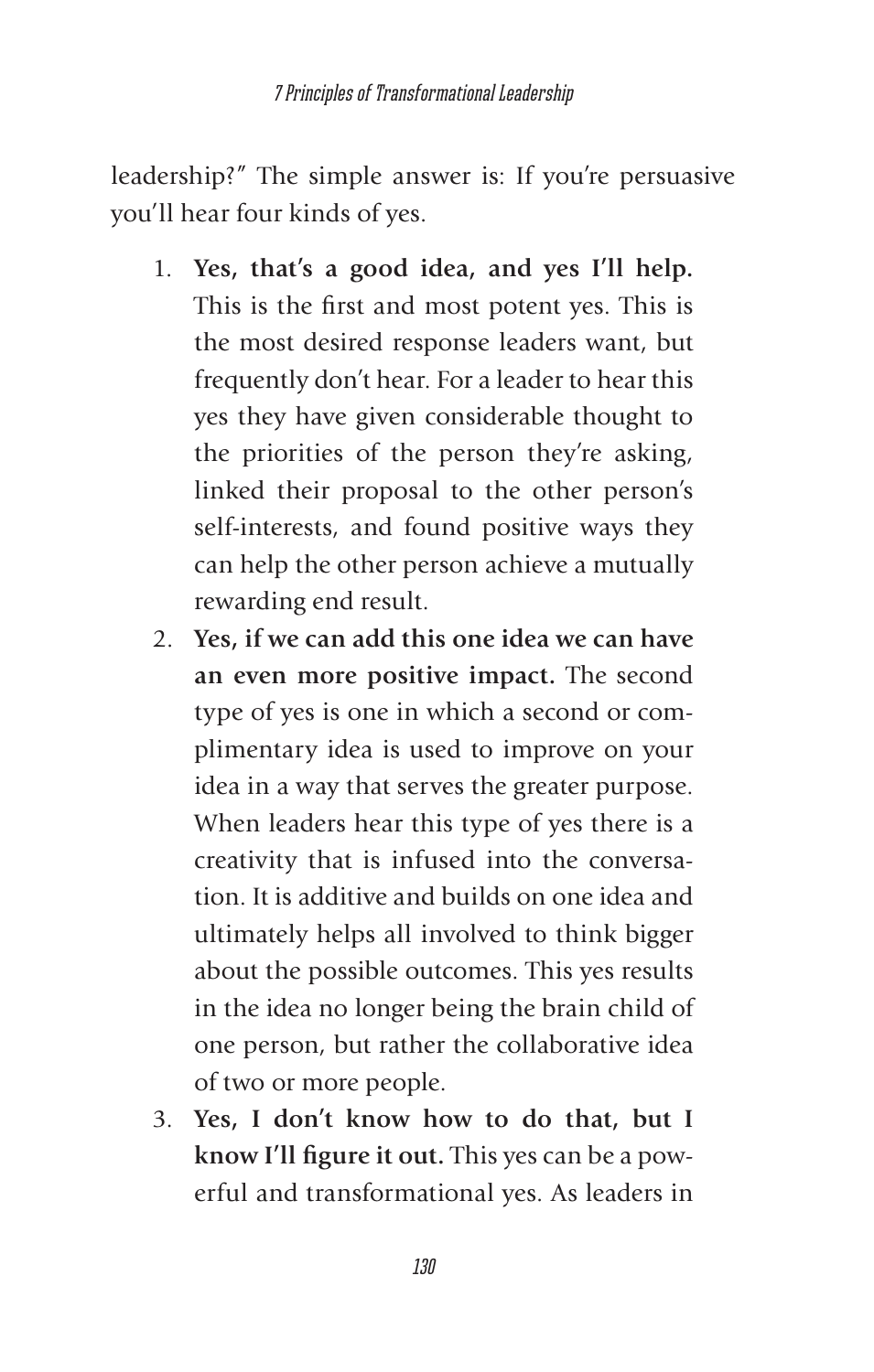every organization can attest, there are objectives worth doing that don't have clear paths with well-lit signs and precise directions. And therein lies the positive side of leaders hearing this yes. Transformational leaders want to hear people say yes to their ideas, but maybe more importantly, they want to hear yes to ideas that challenge the status quo while cultivating a mindset of passion, innovation, and growth.

4. **Yes, I'll take care of it.** This yes is short and to the point and shows a clear agreement of what's requested. When a Chief Marketing Officer is asked to answer her board of directors questions—a board with little or no background in marketing—about how social media marketing is impacting the sales process, the best place to start is by understanding the thoughts the board has currently, what their feelings are about marketing and social media, as well as what, if any, beliefs are driving this request to be educated.

Hearing these four kinds of yes confirms that positive persuasion is underway and that you're on track to achieve your purpose, promises, priorities, and projects. That's the context of positive persuasion. In the next section you'll learn specifically the Transformational Leadership Persuasion Process.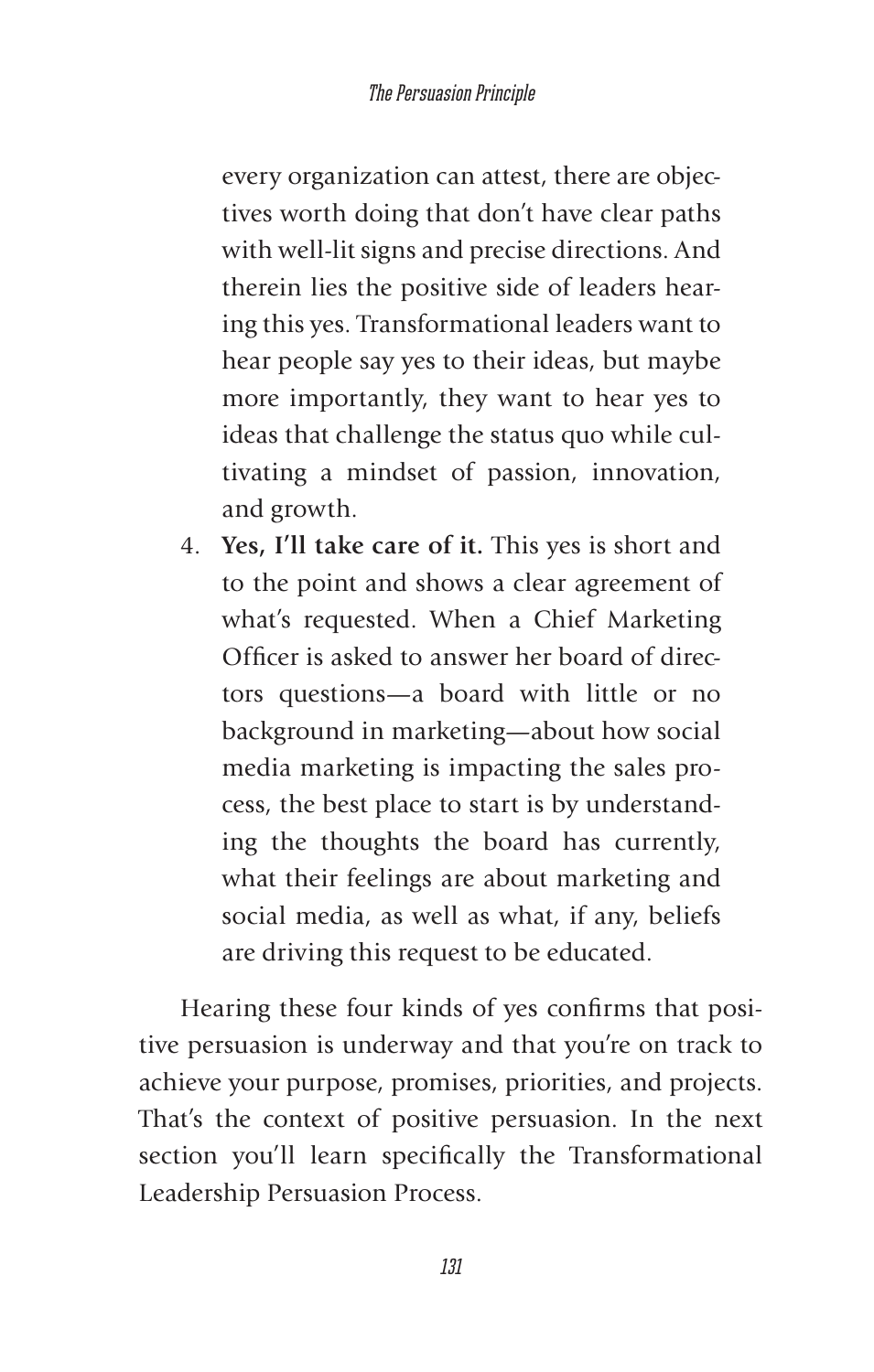# **The Three-Part Leadership Persuasion Process**

If you are in a leadership position, you have likely read about how to have teams and employees you lead do something they may not want to do. A day does not go by that you don't directly or indirectly persuade someone. You have high hopes for having people follow your lead and act in ways that foster innovation, growth, and passion.

But in everyday life, leaders are dealing with the reality that, all too often, people don't do what they're asked and/or behave in ways that don't support the best interests of the customer, team, or organization.

Let's level set on one key issue. The employment journey, from on-boarding to exit interviews, is a persuasion process that sends a clear and compelling message to every employee about what's important and what the expectations are for doing transformational work. When leaders look at each interaction with employees and customers as a building block in the three-part persuasion process, it is simple to understand and remarkable in its effectiveness. In the three sections that follow we'll break down each part of the persuasion process and make it actionable and real world. The process of persuading another person is simple:

- 1. Build strong relationships based on trust and respect.
- 2. Understand the objectives and priorities of the other person.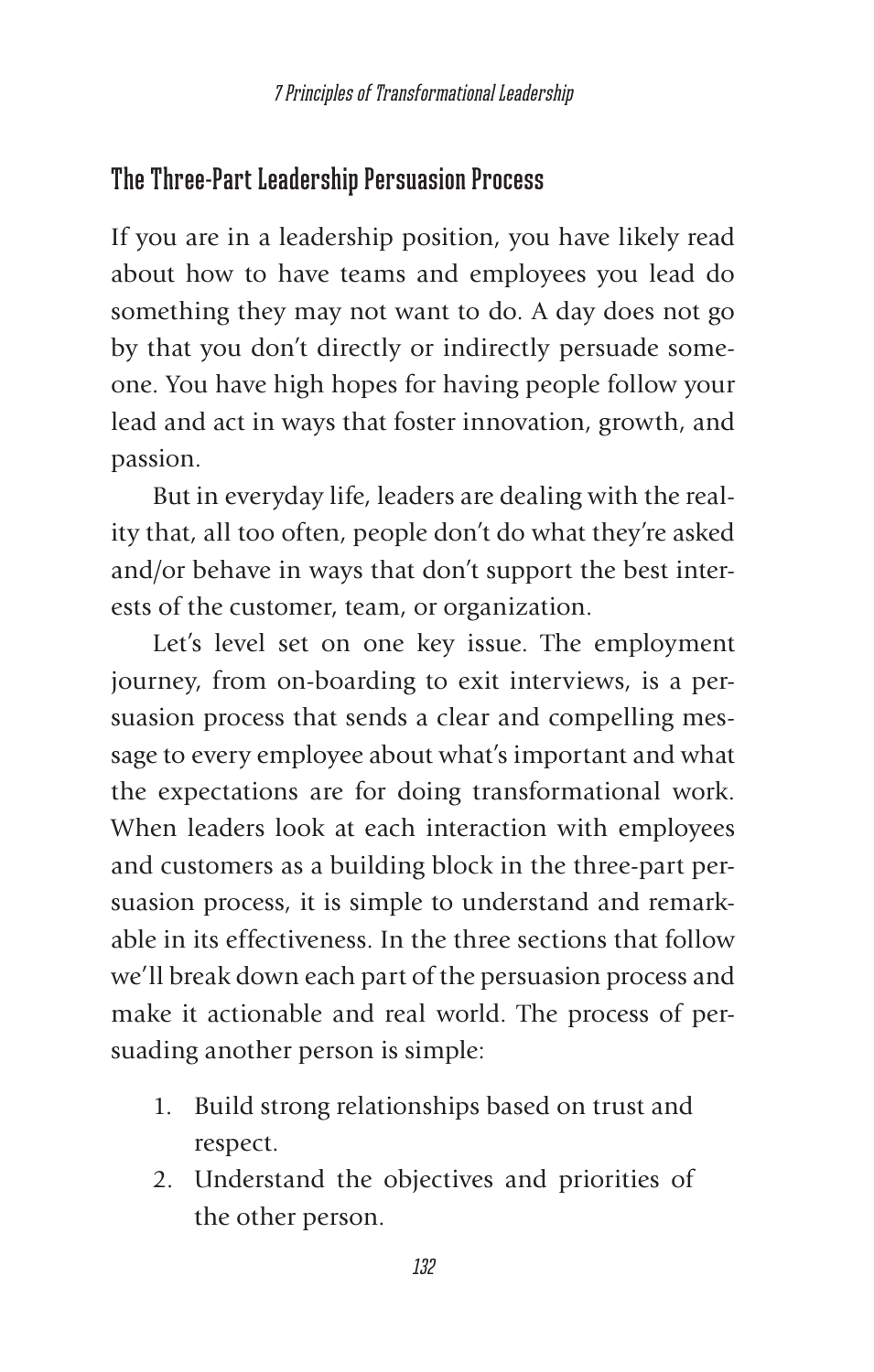3. Provide solutions that help them achieve their priorities.

If you do all three you'll have the persuasion necessary to lead the transformation of your project in powerful and compelling ways.

# **Why Trust and Respect Sound the Starting Gun**

In order for you to become more persuasive, high levels of trust and respect are the foundational building block. Think for a moment about a colleague, boss, or teammate you don't trust or respect. How much positive persuasion does the person have with you? Likely very little. Trust is about doing what we say we will do and the corresponding credibility. Respect, on the other hand, is about having a high regard for the talents and skills of the other person.

Let's say you appoint a senior vice president (SVP) to lead a major project. In 2016, a major project would have been the Samsung recall of their Galaxy 7s phone. For those of you who don't remember, the phone caught fire and required every phone to be recalled. The recall eroded 26 billion (\$26,000,000,000) yes, billion with a "B" worth of value. This was a high-stakes, if not life and death, situation for Samsung.

The SVP promised to complete a detailed analysis of the recall and present their findings to the board in 45 days. If the work presented is of a high standard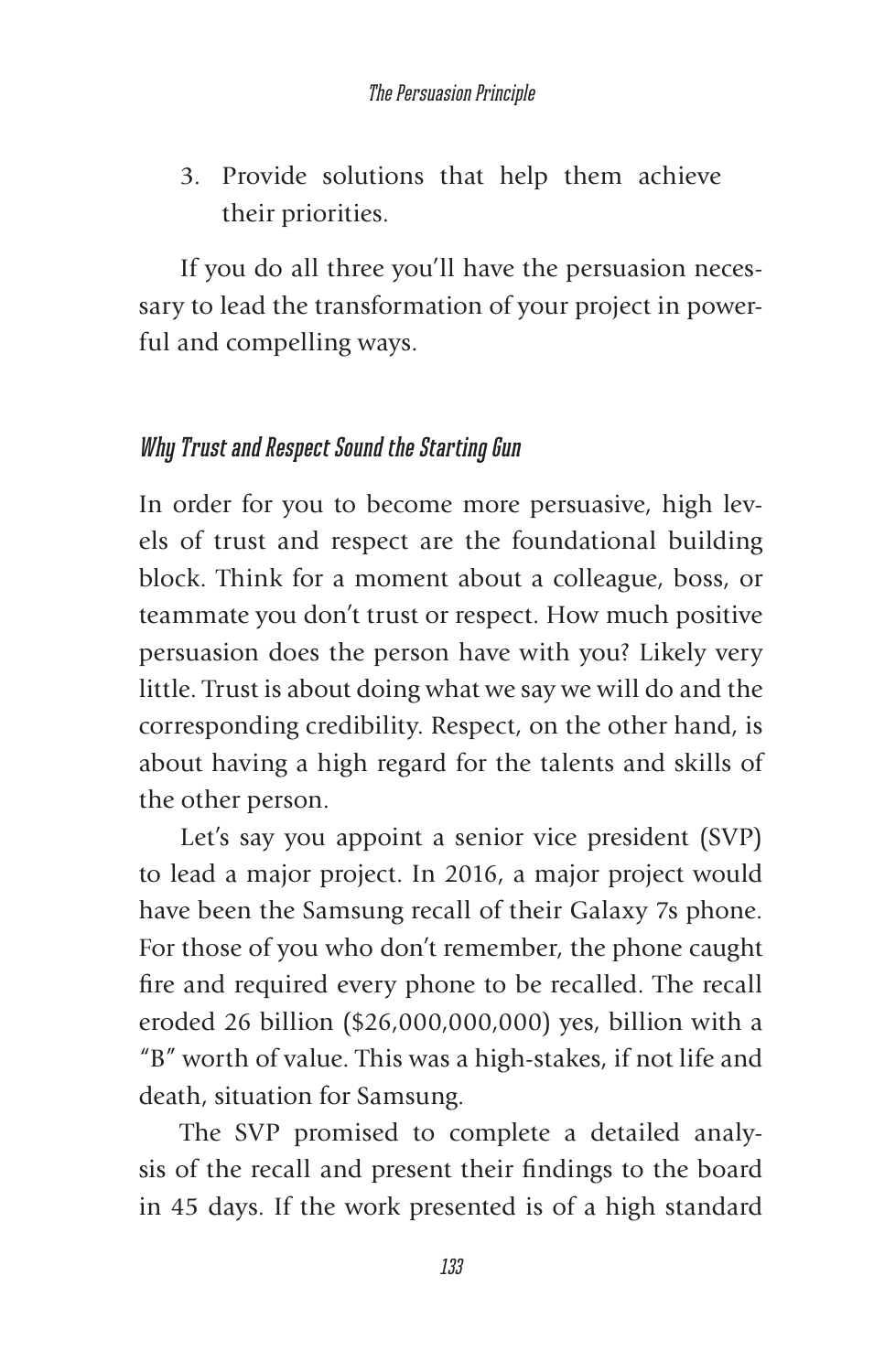and addresses all of the issues the board and executives raised, you will have a high regard for the SVP's skills and talents. If the work is accomplished in the promised timeframe, you see the SVP as trustworthy. In this case, trust and respect are both essential in order to persuade the senior executives and the board to stay the course and execute the developed plan.

Imagine, however, that the SVP meets their deadline, but submits work that is lacking in quality. Because the quality of the work is not respected, the SVP's ability to persuade the executives and board is compromised. The higher the stakes, the more important trust and respect become.

#### **What's Important to You?**

Knowing the objectives and priorities of the people you want to persuade is a crucial second step. This requires putting aside our own self-interests and prioritizing what is important to the other person. When we know what is important to the other person, for example, balancing the need for innovation and growth with the need to continually infuse excellence into products near the end of their life cycle, we can better present solutions that help achieve that objective.

In the Projects Principle we discussed jettisoning methodology in favor of results. The case I made was that falling out of love with what you do and falling in love with making your clients, customers, and employees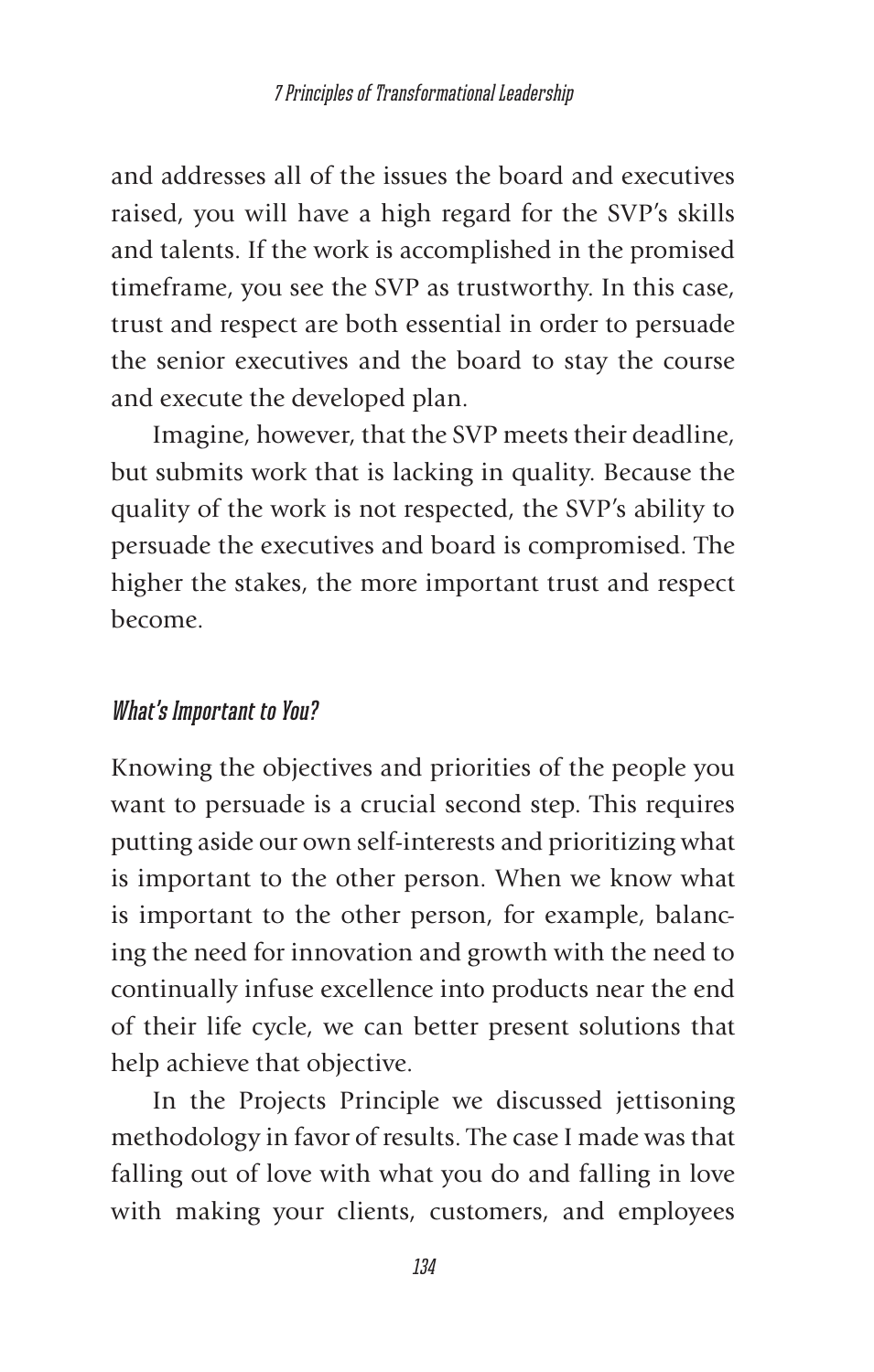lives better for having worked with you is a game-changing mindset shift. The same holds true in the Persuasion Principle. The act of falling in love with understanding the objectives and priorities of the people who can help or hurt your project, your career, and the resources you have, is an incredibly persuasive act. When the message you broadcast is one of "Your priorities are as important to me as they are to you," the quality of your relationships increases dramatically and leaves others not only open to what you have to say, but hopeful they can hear from you. You are now a strategic partner to the other person as opposed to the vendor or supplier of widgets.

## **Provide Solutions That Achieve Others' Priorities**

The key point in this section is that when leaders lead with solutions without fully understanding and addressing the objectives and priorities of the person they want to persuade, it's the death knell for success even if you have the title of "CEO" after your name. The most successful leaders I've worked with tirelessly build the highest levels of trust and respect possible while immersing themselves in what's important to the other person before they ever suggest a solution.

In the three sections that follow we will take a deeper dive into the process and skills required to build high levels of trust and respect, know the objectives and priorities of others, and how to best provide solutions that leave people saying yes to your ideas.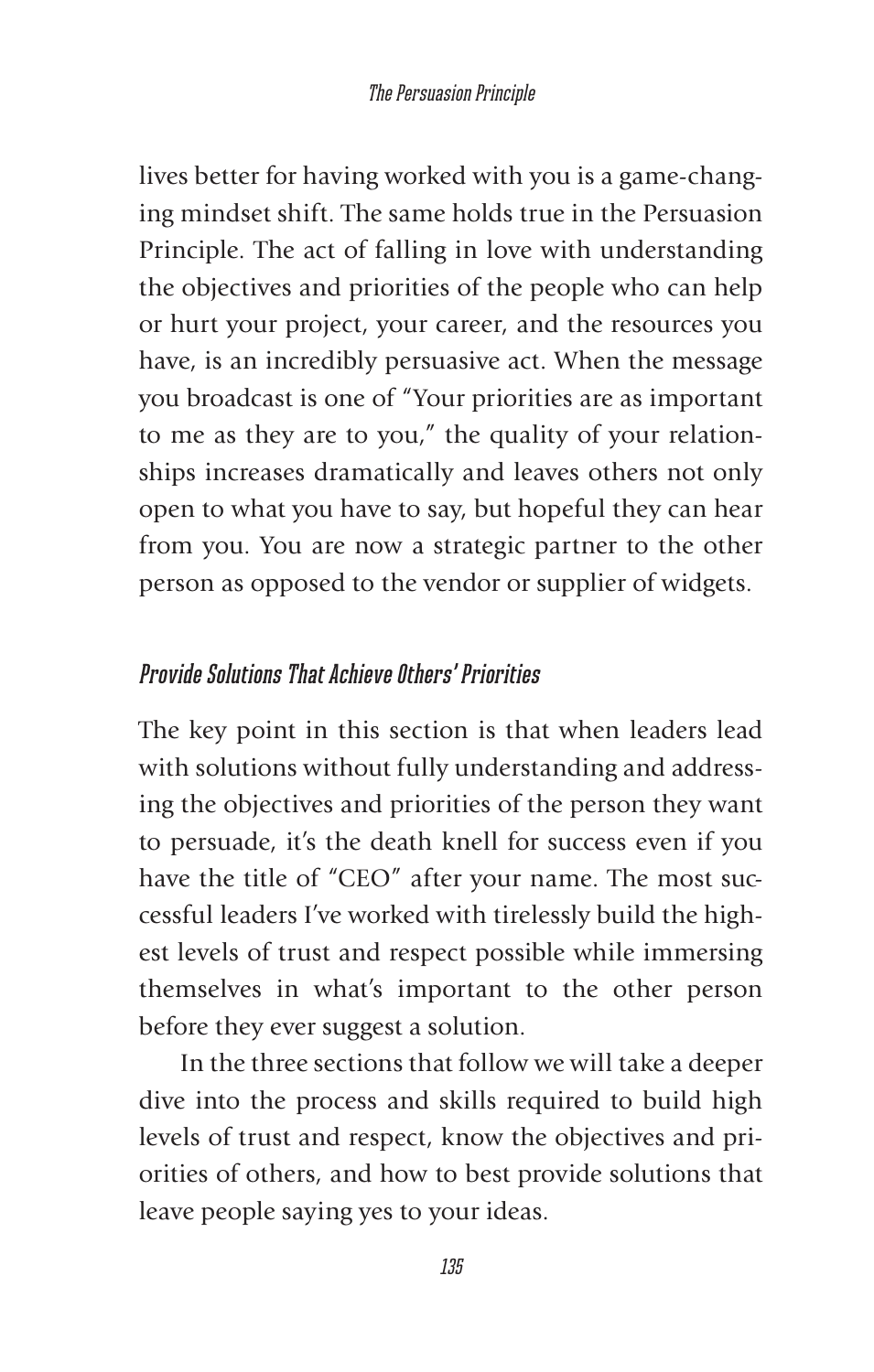# **Don't Raise Your Voice, Raise Your Persuasion IQ**

The formula for building high levels of trust and respect is surprisingly simple: Do what you say you're going to do and do it to the agreed-upon standards. If you follow the formula you'll build trust and respect as well as have happy employees and customers. Wait a minute. If it's so simple why don't people do it? They don't do it for one primary reason: They think they've gotten clear about expectations when in reality they haven't. They lack a framework for getting clear and for infusing accountability into situations.

How are you doing with trust and respect? Here's a self-assessment to prompt your thinking as to how much positive persuasion you have. The following statements will ask you to rate yourself on the behaviors necessary to have high levels of trust and respect. On a scale of 1 to 10, with 10 being a high level of agreement and 1 representing a low level of agreement, rate yourself on the following statements.

## **Level of Trust**

- 1. I actively and intentionally work to create an environment that fosters trust with my colleagues.
- 2. I do what I say I will do.
- 3. I act with integrity in all personal and professional interactions.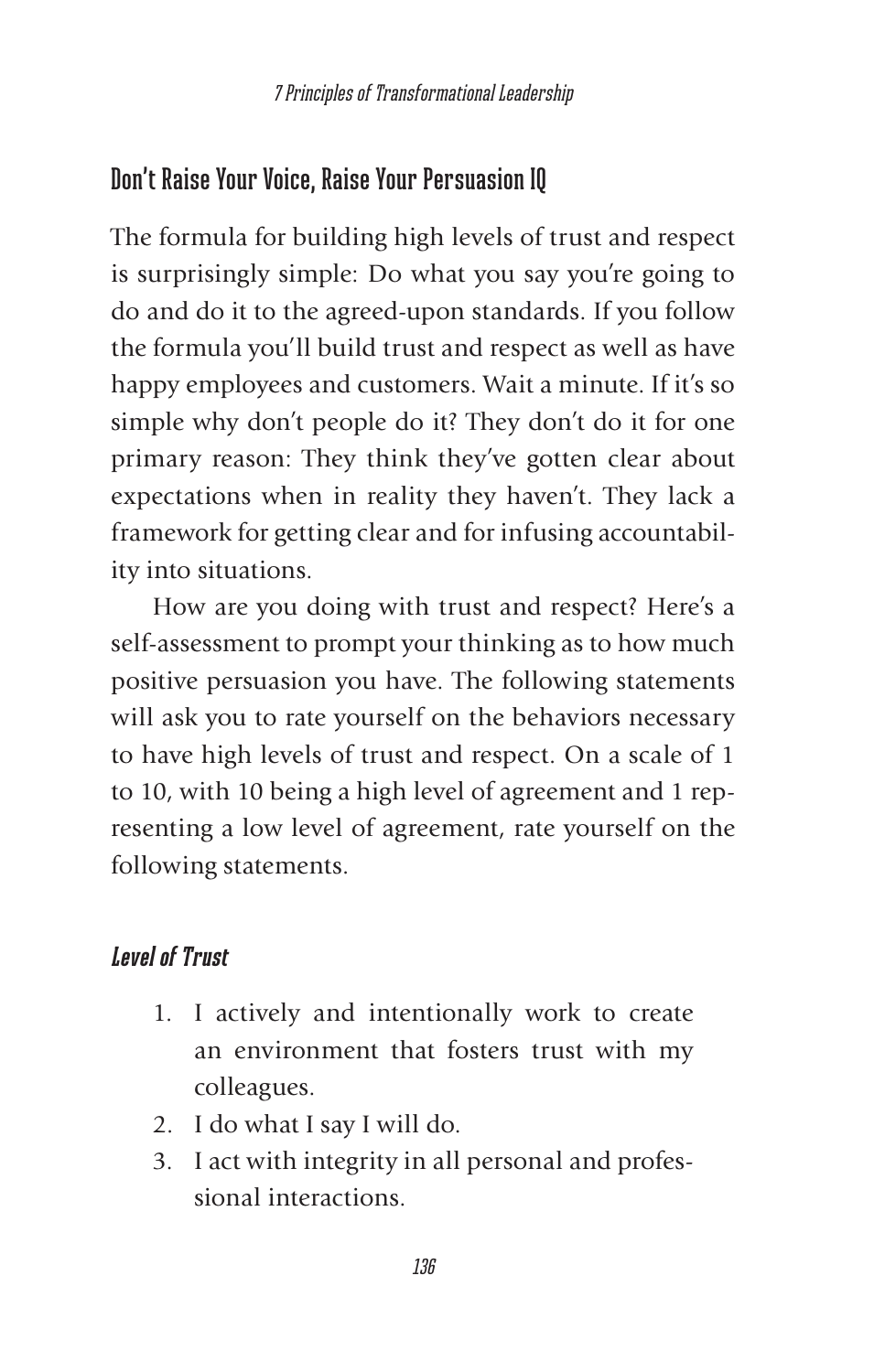- 4. I speak well of people when they are not within earshot.
- 5. My colleagues say I genuinely care about each of them.
- 6. I tell the truth in ways that build trust.

## **Level of Respect**

- 1. I look for and focus on my colleagues' talents and skills.
- 2. I frequently communicate my respect for the skills and talents my colleagues have.
- 3. I actively infuse as much value as possible into all of the interactions I have with colleagues.
- 4. I am focused and don't get distracted when interacting with my colleagues.
- 5. I feel respected by my colleagues.
- 6. I recognize and communicate my interest in and appreciation for others' perspectives.

Now, go back and answer the questions from the perspective of your boss, colleagues, or coworkers. How would they answer these questions about you? Do you see a gap between how you answered the questions and how you think your colleagues would answer the questions? Is there is a gap between your perception of your behavior and others' perceptions of your behavior? If so, there is a risk of having a credibility gap, which jeopardizes your ability to persuade others.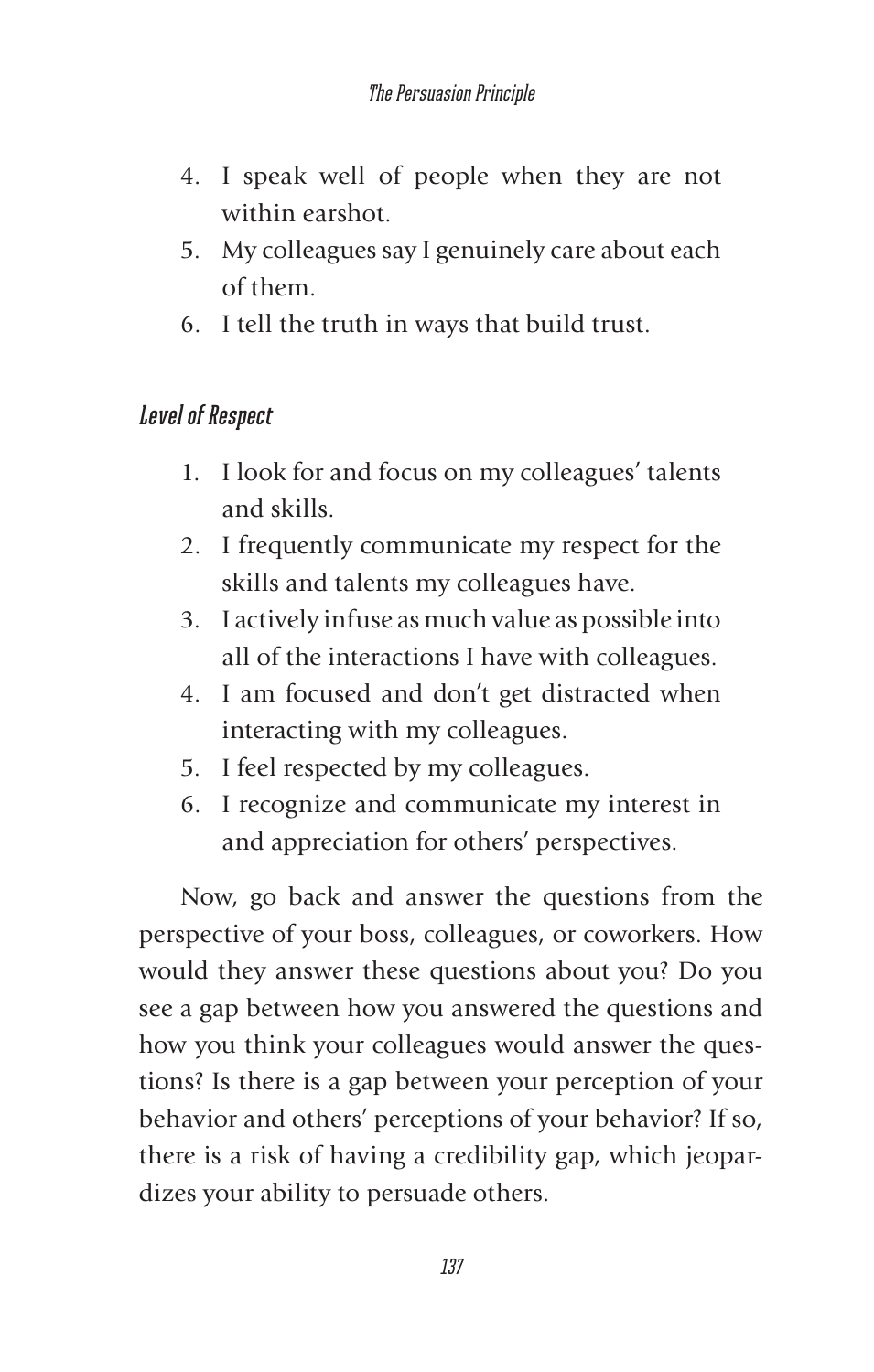Quite simply, trust and respect is built on having clear expectations and doing what you said you would do.

# **Crafting Clear Expectations**

Having clear expectations can reduce the strife in your personal life and professional life by 50 percent as well as increase your performance. You do that by getting clear about the expectations you have with someone. For example, a CEO client of mine led a \$200,000,000 financial institution and was at loggerheads with the board as to their strategic direction and priorities. Her expectations were that growth and greater profitability would come from being a market-driven organization. This would lead to more time, money, and resources devoted to marketing to their key customers. If done well, the financials would continue to grow from their current positive place. The board had an expectation that they would be a financial-driven institution and that decisions would be rooted in the financials and that marketing needed to follow what the financials allowed.

These conflicting expectations required a higher level of clarity as to the fundamental expectations each party could agree on as well as expectations to address differing expectations in ways that built trust and respect. When I learned of the situation the CEO felt disrespected and undervalued and the board felt hindered from doing their job. Neither of the previous trust and respect questions would have rated the other highly on each dimension.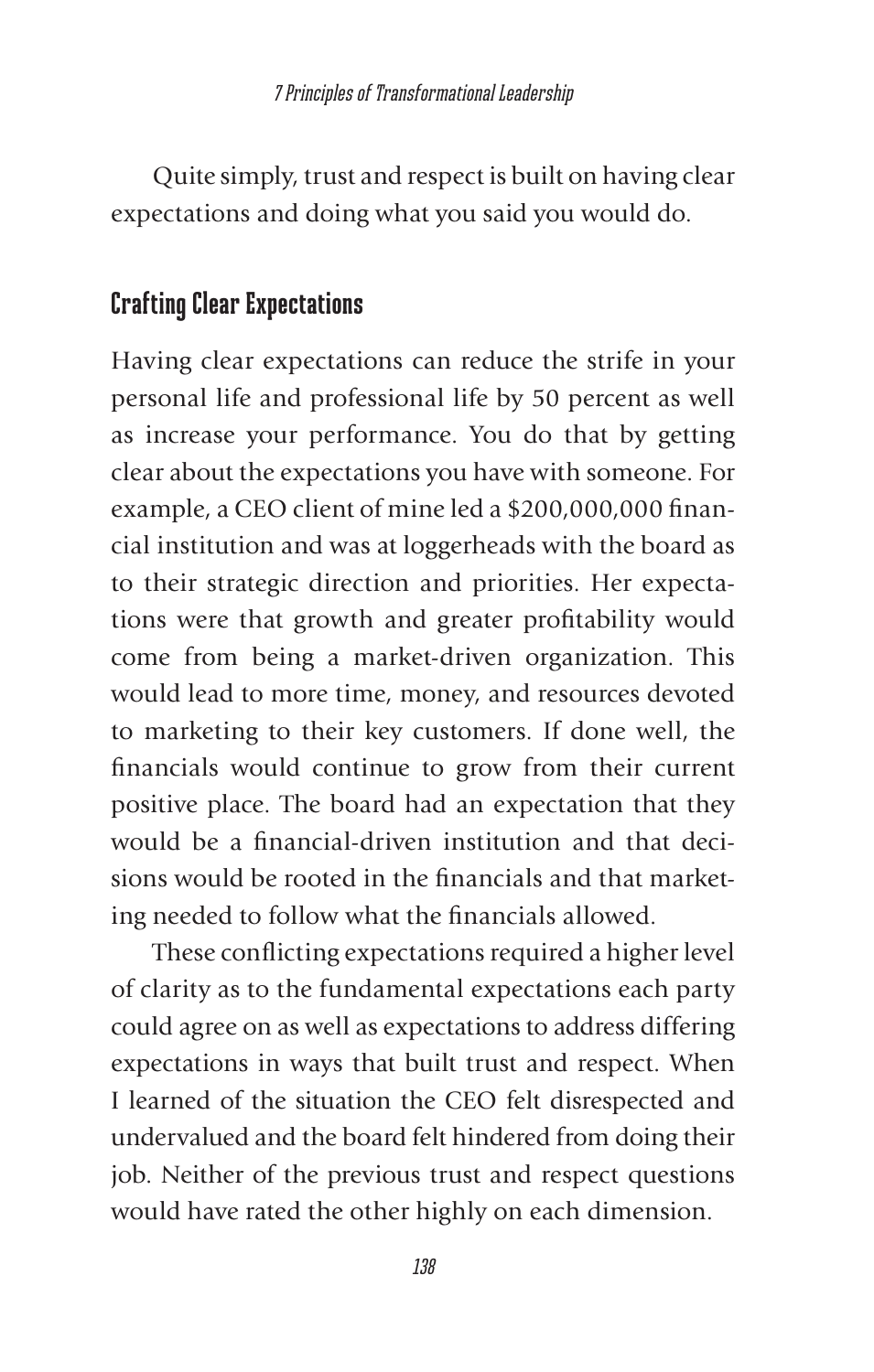Clear expectations are rooted in seven fundamental steps.

## **1. Reaffirm the Purpose**

In almost every frustrating situation I've experienced in board rooms and executive suites the one fatal flaw is jumping to how a situation can be resolved before clarifying the "what" or "why" of a situation. The process for establishing expectations that foster innovation, growth, and passion starts with the purpose of the team or organization. When you start a conversation with, "Our purpose is to dramatically improve the quality of our leadership while also dramatically increasing the quality of our business results," you have answered the overarching contextual question of what the purpose is. Yes, you may get wrapped around the proverbial axle when it comes to how to accomplish your purpose, but starting with what the purpose is points everyone in the right direction.

# **2. Define Success**

The definition of success for your purpose and why it's beneficial infuses hope, optimism, and energy into the conversation. Someone may know what the intended purpose is, but until the definition of success is clarified for them individually the purpose will remain intellectual and theoretical. For example, if a leader in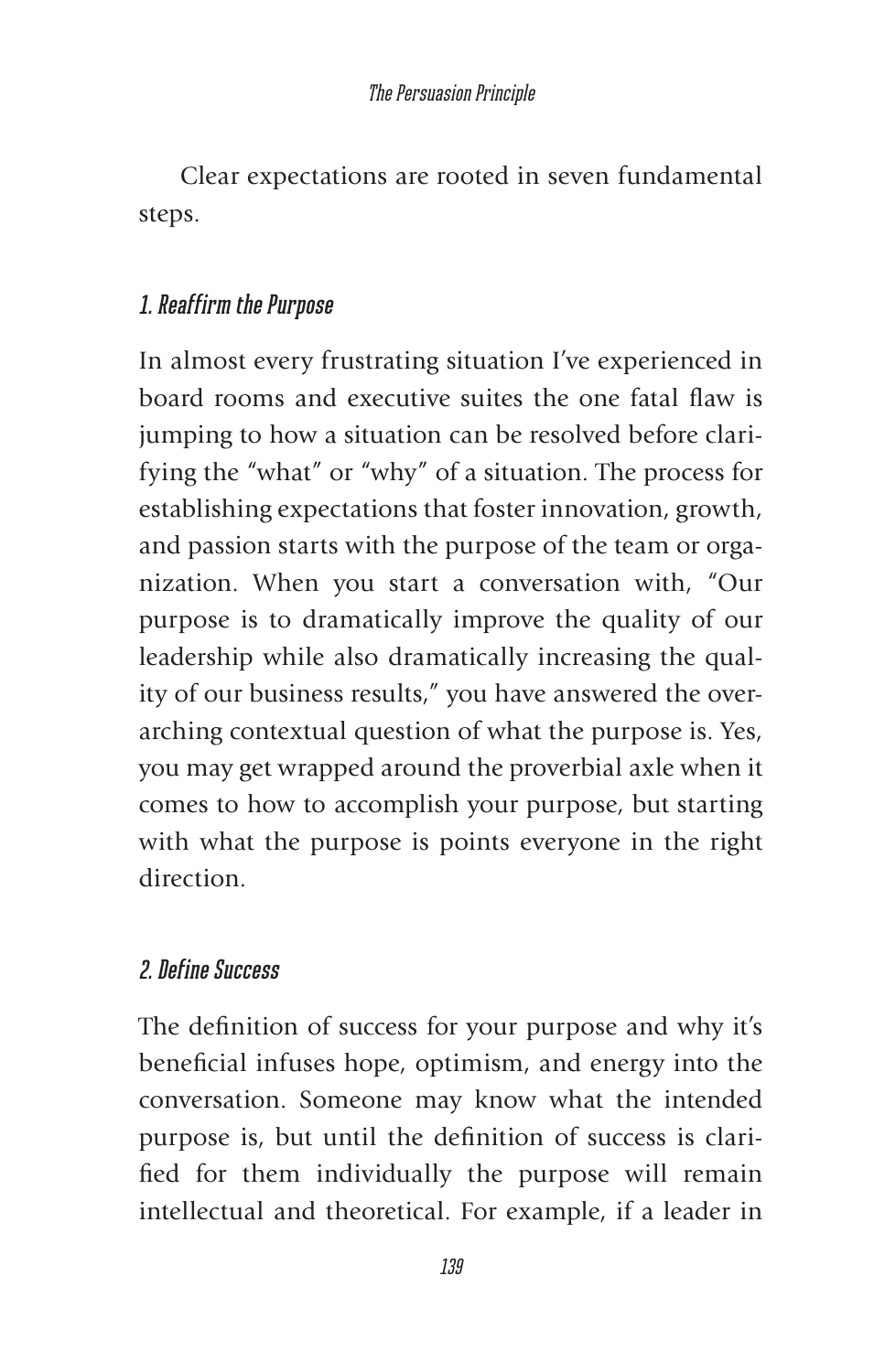your organization hears that you want to dramatically increase the quality of the organization's leadership and her business results, she will likely say yes to that, as it's theoretically a sound idea. But the real power comes in articulating for each person the benefits of achieving the purpose. For example, if you accomplished your purpose you would achieve the following:

- 1. Leaders will have a clearer line of sight for career growth and no longer view their careers as unpredictable and unmanageable.
- 2. Leaders will have an accurate assessment of where they stand currently with specific successes to build on and targeted challenges to address.
- 3. Leaders will have professional development opportunities that, if taken advantage of, will propel them to higher levels of both success and satisfaction.

# **3. Clarify Roles, Responsibilities, and Time Frames**

Next are the specifics of roles, responsibilities, and time frames. Each of these three areas need to be crisp, clear, and understood. For example, as Volunteer Coordinator, you are in charge of volunteer recruitment, development, retention, scheduling, and quality assurance (responsibilities) for the customer engagement project. My role will be to check in with you to ensure you have the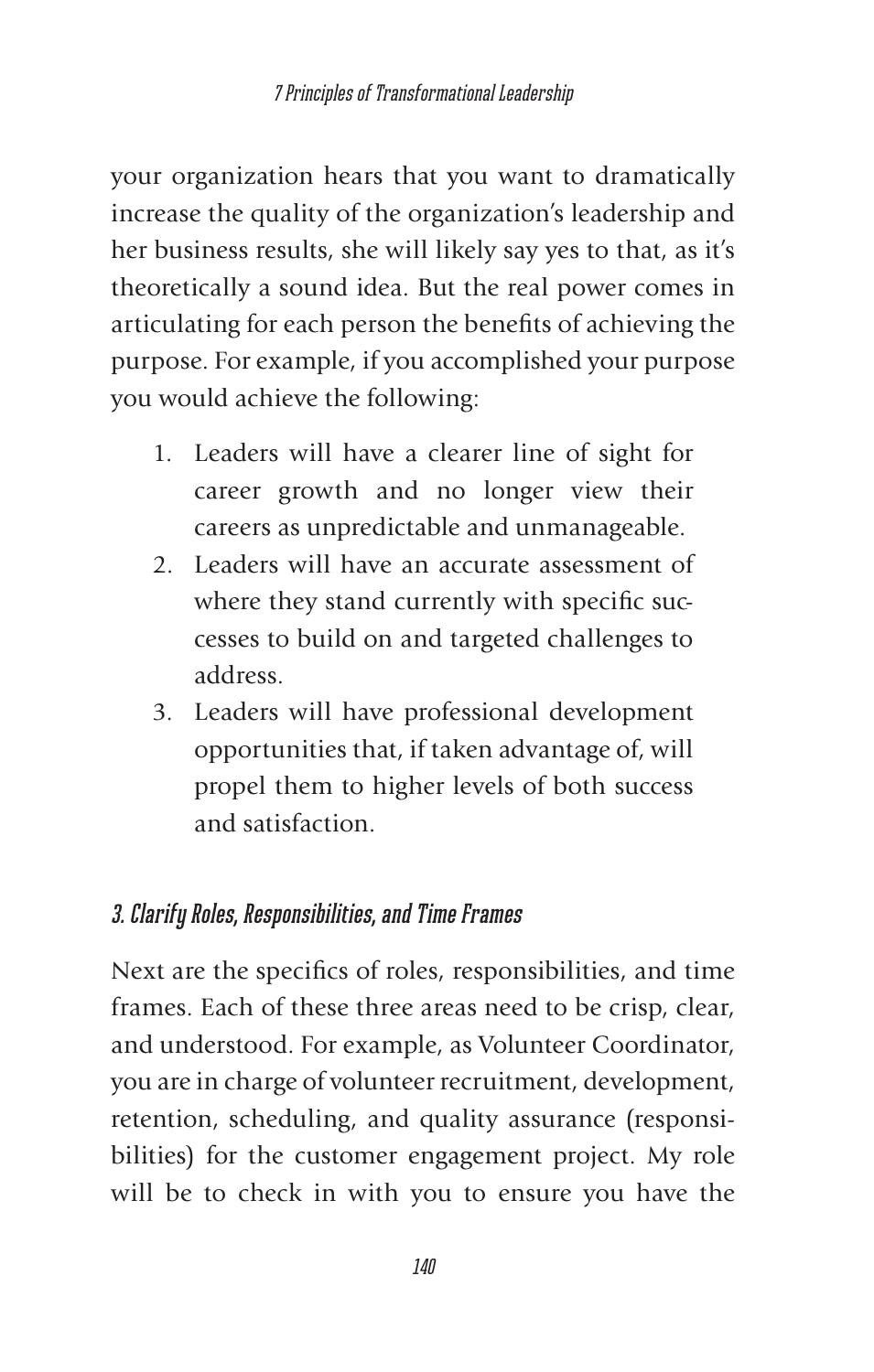most available resources and to see what I can do to help you be successful. Also, the kickoff of the project is six months from today and you'll have 15 hours per week away from your current work to devote to this. You're being asked to take on this role because of your expertise in managing volunteers and your success with the capital campaign last year. Addressing each area with specificity is required for someone to say yes to you.

#### **4. Clarify Decision-Making**

Imbedded in this step is the recognition of decisionmaking authority. Is a person able to make decisions unilaterally or only after conferring with their boss? Trust and respect are big parts of this step. If I trust and respect you, and have clearly articulated your role and budget, I may instruct you to make a decision you deem best to accomplish your purpose and to make us successful, and then the next time we meet tell me what you decided. This is delegation at its zenith. If the person in a role is a new employee with less experience I may ask for weekly status reports. Regardless of experience, clarify by using the following 1 through 5 decision-making model: 1 is, as the senior leader, I can and will make all of the decisions. I don't have to ask your opinion, but I do have to tell you; 2 is similar to a 1 except I will consult with you, ask for your opinion, and then make my decision; 3 is a mutual decision; 4 means you will make a decision after conferring with me; 5 means you can make a decision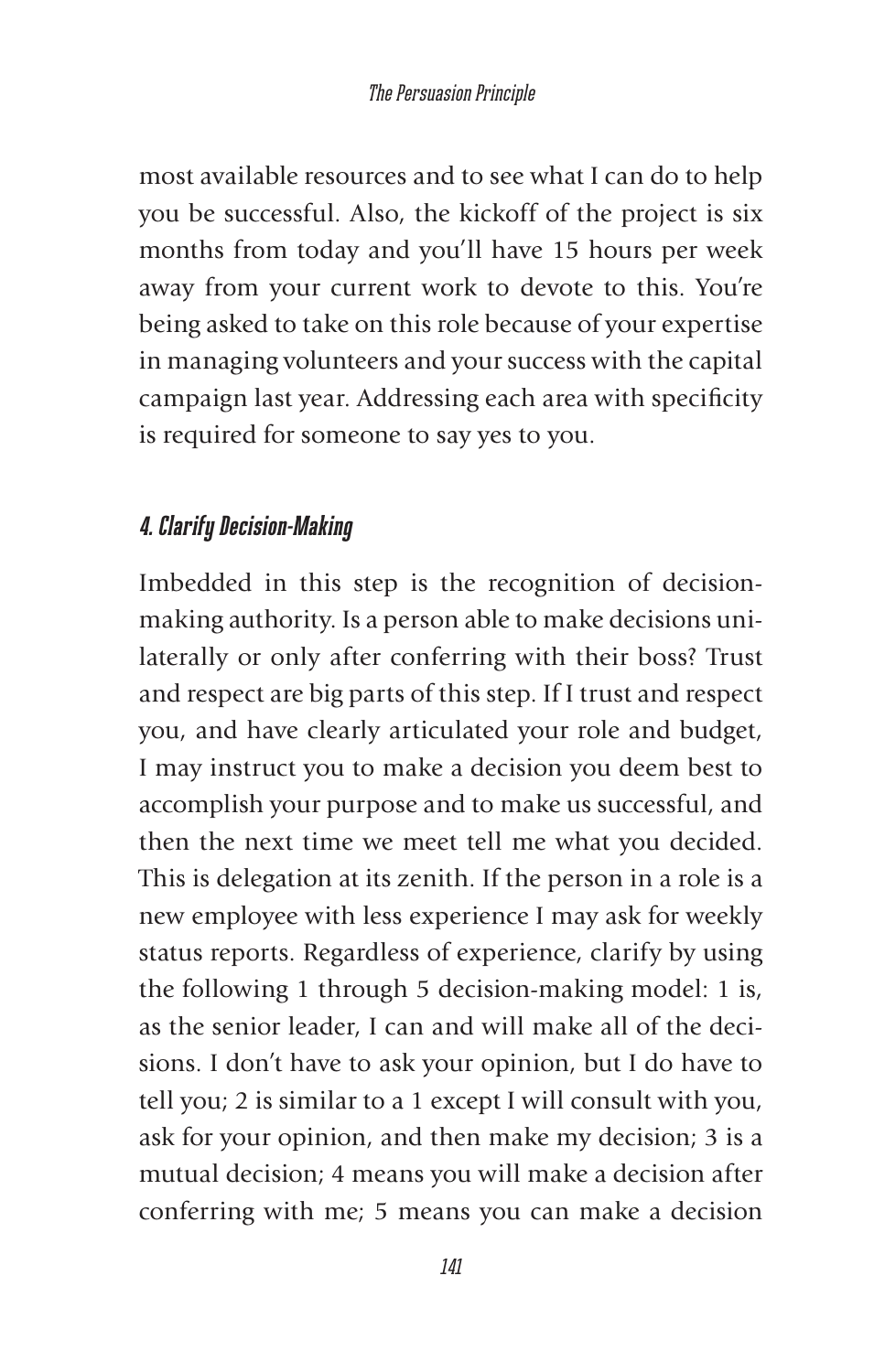without conferring with me at all. If you do this one step alone any frustrations you have with expectation will go down by 50 percent.

#### **5. Schedule Status Updates**

This expectation is also directly rooted in trust and respect. If I have any uncertainty about your talents, skills, or ability to stay on task I may ask for more frequent status updates. You may also want more frequent status updates if the project is a mission critical project. In either case, knowing the frequency of the updates as well as what is expected in a status update is crucial. Saying, "Let's check in once every two weeks" lacks specificity. In this step, both parties can clarify what a status update looks like to them. For one person, it may be a percentage completed on high-priority tasks, actual to-budget figures, risk and challenges, and lessons learned. What's also required is what format the check-in will use. Will it be submitted in writing two days in advance so each person has time to digest the information and come prepared to ask questions? Be clear about what you want as well as what you can do given all of your other priorities.

## **6. Address the Issues**

Issues that go unresolved will erode trust and respect quickly. It is essential for expectations to be meaningful and transformational. Without writing a chapter on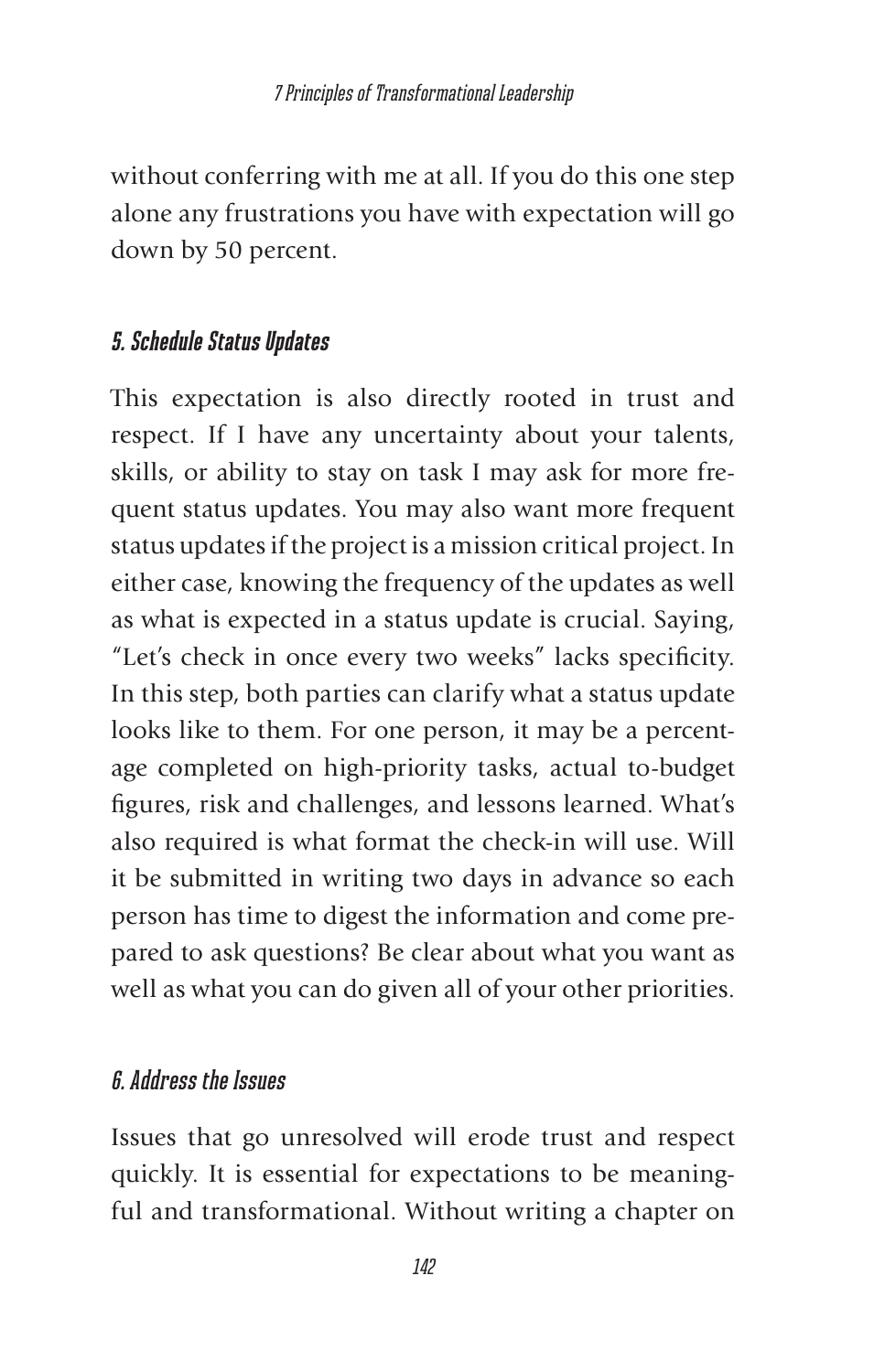conflict management, the best way to address issues is to ask a question with curiosity and openness. For example, "George, my understanding was that we agreed to check in once every two weeks and that you would have your status update circulated two days in advance of our in-person meeting. I didn't receive your update. Help me understand what happened." You'll likely hear a reasonable explanation and can discuss with George what to do moving forward. If you don't ask, George will know that there are no consequences for not circulating his report and will likely do the same again. The key is to recognize that you will erode trust and respect by not addressing the issues.

#### **7. Confirm Understanding and Agreement**

The final step is to confirm with the other person all of the previous steps. For example, "Based on this conversation let's check in that we're both on the same page. What do you understand your role, expectations, and the like to be?" When you have a clear summary you'll only have one next step. Go back to the Promises Principle section and review the priority setting section. Understanding how to go about creating clear expectations is one thing. The next is to set priorities around them so you can do what you promised the standard you agreed to. If you do, you'll have people more willing to say yes to your requests and you'll have fewer interruptions to higher performance.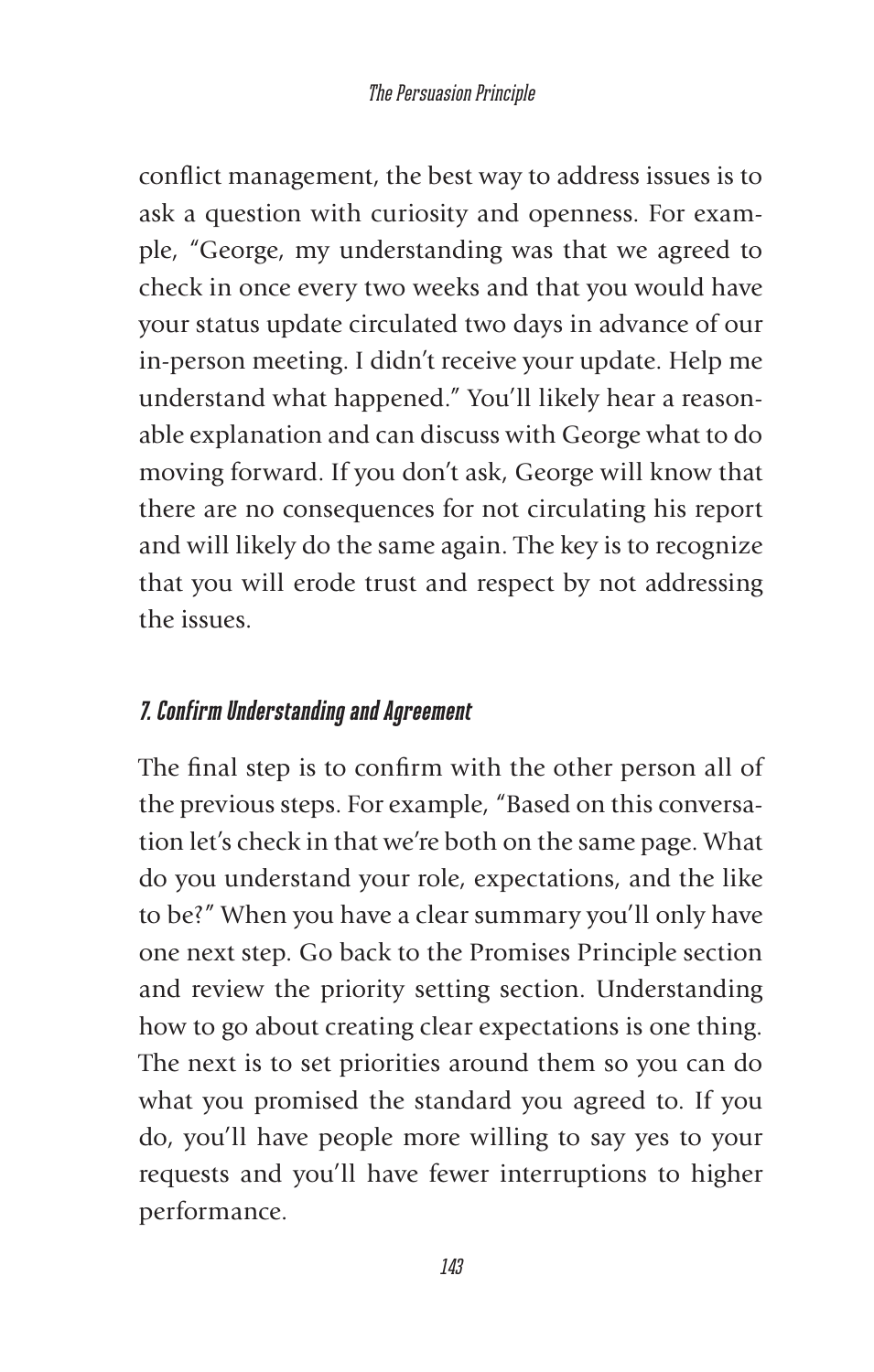# **You Have Two Ears and One Mouth**

It has been said that the eyes are the window into the soul. If true, the ears are the doorway to the heart. It is by our ears we listen to what's important to someone. We not only hear the words they are using, but hear the tone of voice, inflection, and can distinguish between the emotions expressed and listen for what is hoped for moving forward. Our ears afford us the ability to do so, but all too frequently we don't. We are busy listening through the filter of what's important to us and in many cases don't listen, but interpret what others are saying.

One of my clients, Dr. Timothy Chester, is CIO at the University of Georgia and wrote an interesting blog that described the art of using our two ears and why one mouth is more than enough. He recounted a conversation he had with the director of human resources at Texas A&M University and how frustrating it was for them to talk with the IT director managing the university's payroll system. What human resources wanted was clear and authoritative data about employees. When human resources asked what some of the data meant, the response was, "What do you want the data to mean?"

There are two ways to view this conversation: The first is through the technical aspect of the conversation and how accurate and authoritative information is essential in making the best decision possible. The second is the people/persuasion prism and how imperative it is that technically trained and proficient professionals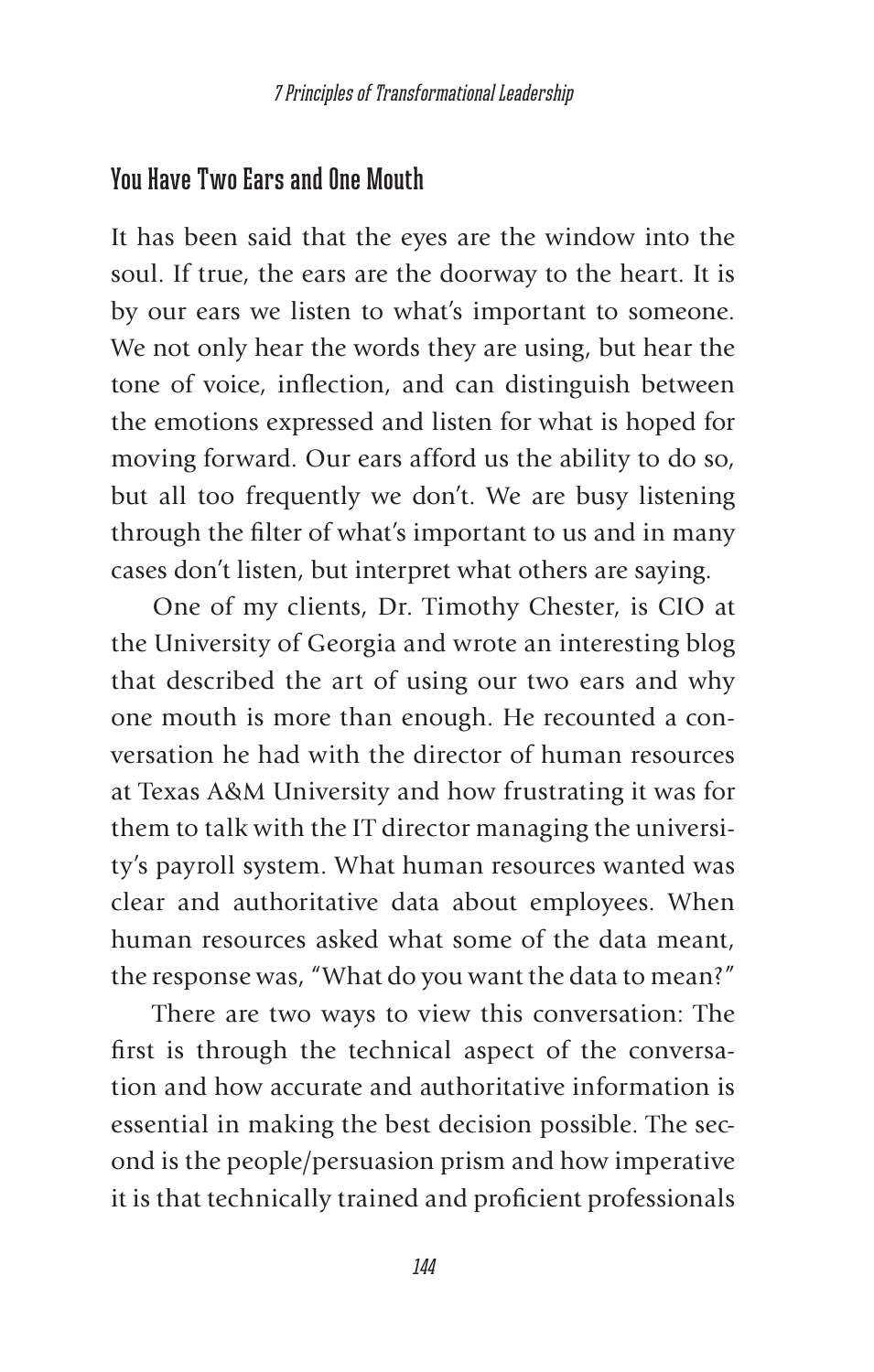learn how to listen first in order to understand what's important to someone before opening their mouths. Then, as in the persuading process, our mouths can be used to provide significant value to the person we're speaking with, namely to help people be successful. When we use our ears first we have the potential of becoming a strategic business partner known for solving problems.

Throughout the last 15 years I've worked with hundreds of technically brilliant and well-intended professionals who are more accomplished at leaving their lesser technically inclined constituents frustrated rather than empowered. While they listen intently for the technical issues related to an issue, they turn a deaf ear to the people and relationship side of their work. In turn, they communicate their lack of a clear and compelling understanding of the priorities of the people they want to persuade.

You are persuading people every day and you must become exceptionally good at the people side of your work as well as the technical side of your work. If you don't, you will not have a seat at the executive decisionmaking table and will be relegated to being seen as a cost to be minimized rather than a profit to be maximized. How can you secure a seat at the executive decisionmaking table? How can you persuade others more powerfully, enhance your leadership brand and reputation, and be seen as a strategic value creator? Here are seven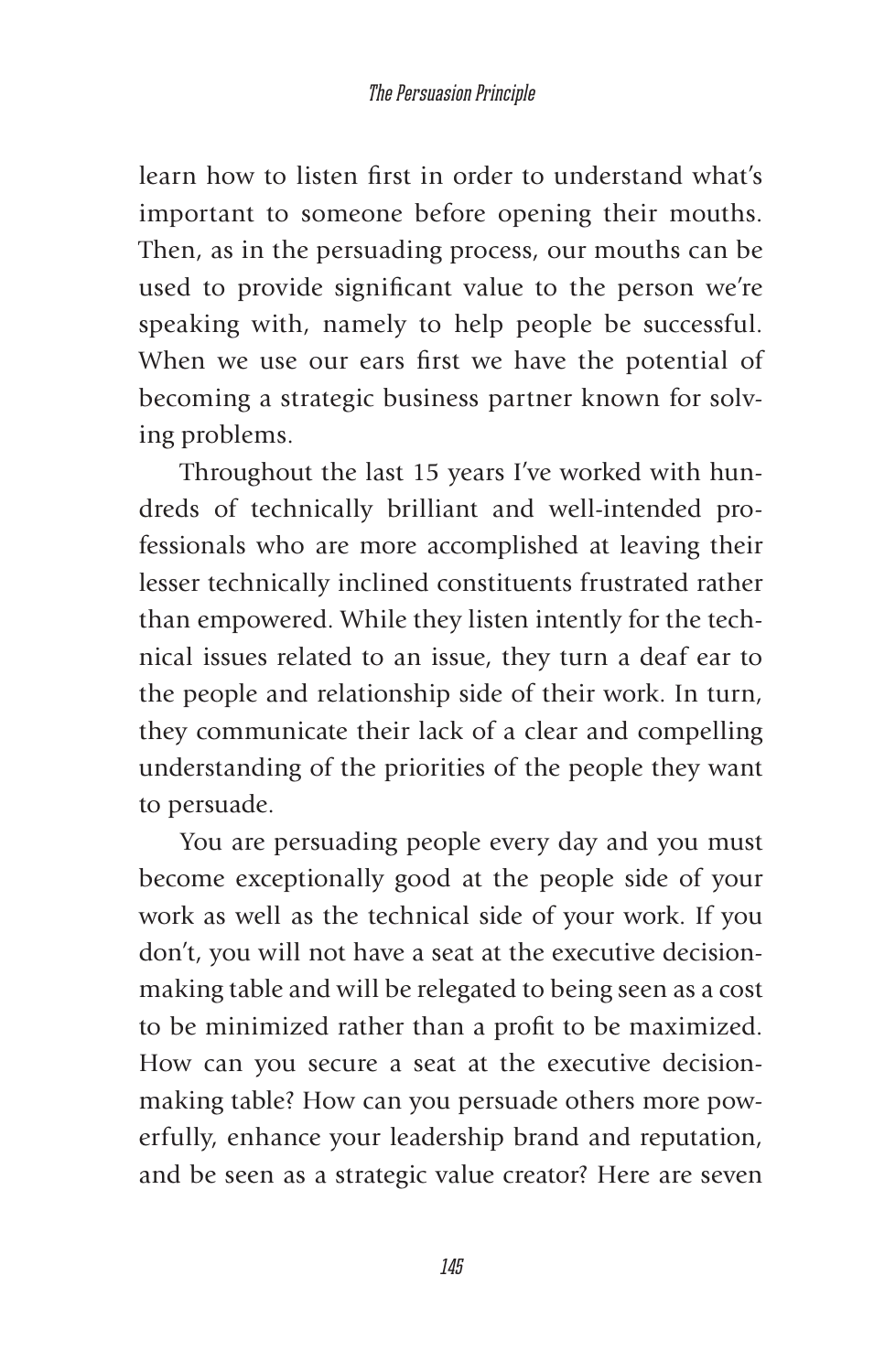persuasion strategies that require you to use your ears first before opening your mouth.

#### **1. Speak the Other Person's Language**

In order to root out the important and strategic objectives of the person you're trying to persuade, this is the basic blocking and tackling required of all professionals. You must know how the person you're working with prefers you communicate with them. Do they prefer you provide lots of data with a historical perspective? Or do they prefer you to get to the bottom line and give them an executive summary? Do they want you to ask them questions and involve them in a conversation? Or do they want you to tell them what to do and just get things done? If you use the wrong language with a key decisionmaker you'll frustrate them, lose credibility, and waste time and energy.

#### **2. Focus on Their Self-Interests Not Yours**

Every person you interact with has an unspoken list of self-interests that influence their behavior. Some people are influenced by accuracy and perfection and others are interested in consensus and including all of the right people. The more you listen to people and learn firsthand what's important, the more you'll be able to fulfill a person's self-interests and work to convert their desires into solutions you can provide.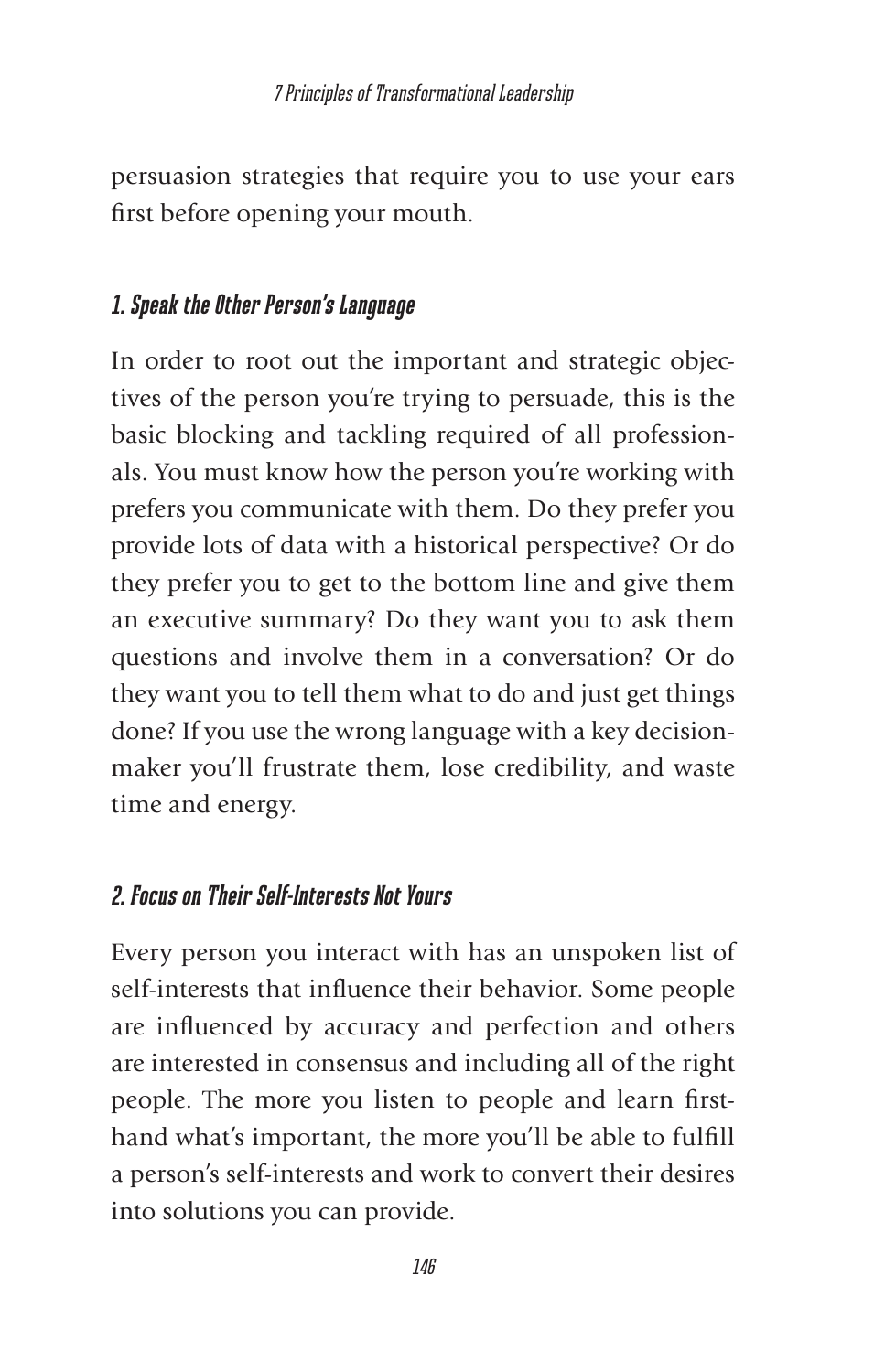# **3. Drop the Technobabble**

Stop using acronyms. Acronyms are really helpful in providing a shortcut for communicating within certain groups or teams. However, when you use a technical acronym a client, customer, or leader doesn't know or understand you create a division between you and the other person. This is a division that erodes trust and respect and prevents you from understanding what's at stake and important. If you want to build resonance and communicate credibly, stop using technical jargon and talk in terms the other person understands.

# **4. Think, Act, and Talk Like a Trusted Business Advisor**

Presenting solutions that you hear yes to is rooted in being thought of as a trusted business partner. This means you will have insight, experience, and perspectives that are valuable to another person. To build the receptivity to hear your ideas and partner with you on an issue requires that you listen to understand rather than listen to respond. If you listen to understand you will leave others heard and understood in powerful ways. Once someone feels heard they are significantly more receptive to listening to your recommendations and trusting what you have to say. Strategic business partners are highly adept at asking the critical business questions in the "Why Focusing on Inputs Is a Career-Limiting Move" section of the Projects Principle.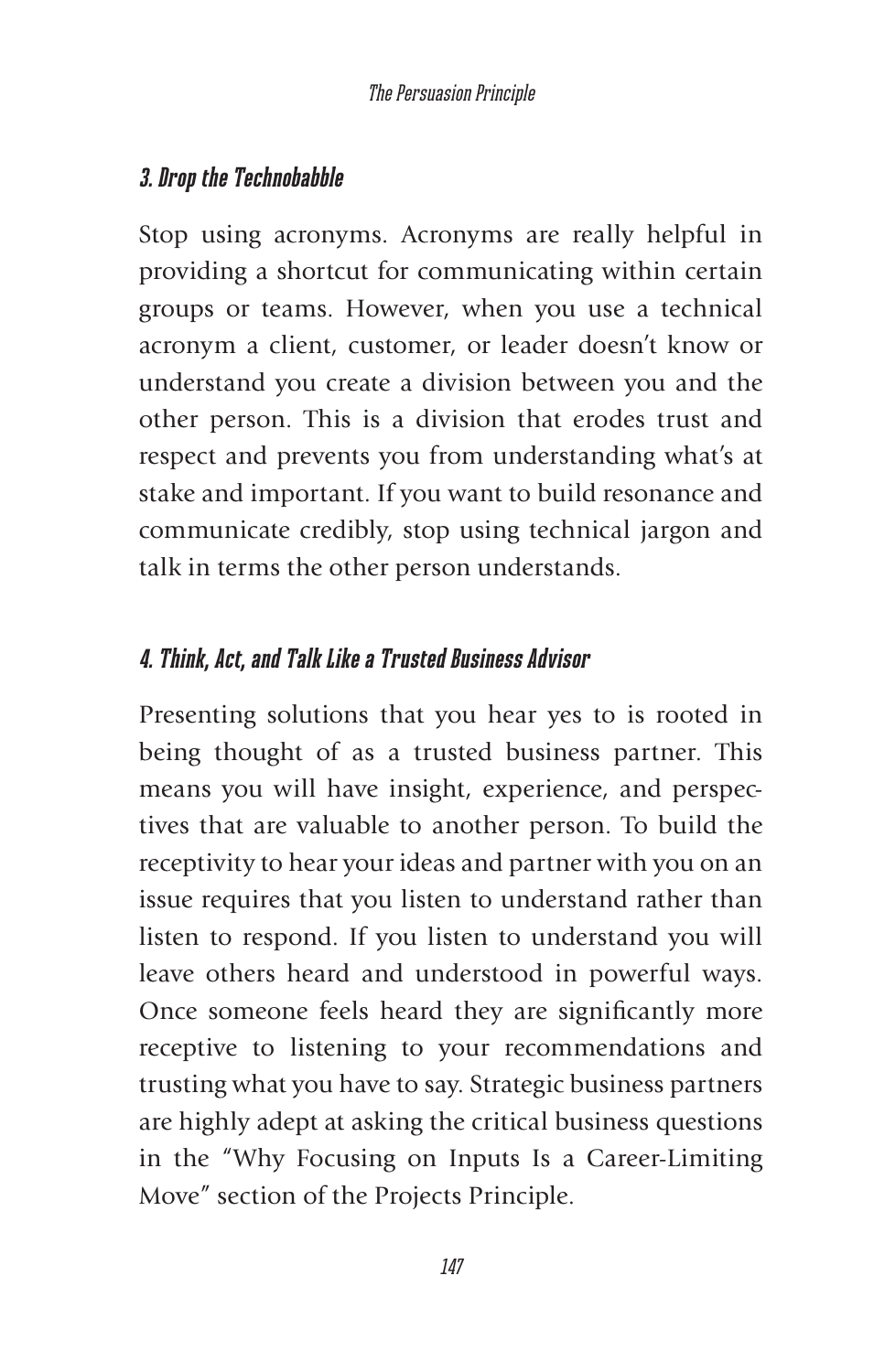#### **5. Know Their Driving Business Objectives**

Whatever your functional role or expertise, my recommendation is counterintuitive—forget your technical expertise and instead focus on the other person's most pressing business objectives. This is hard for some technologically trained professionals because they view the world from a technological perspective. Learning how to talk in less binary or linear ways and focus more on strategic business issues and how you can help achieve business goals should be your number-one priority.

# **6. Fall Out of Love**

Most people who enter highly technical fields have fallen in love with their technology. They love using their education and training to solve highly complex technical problems and take a great deal of personal pride in doing so. And therein lies the problem. They place more value on being a firefighter than they do on helping others become fire retardant.

Tim Chester at the University of Georgia told me, "IT departments should outsource the transactional and keep the transformative." This type of thinking leaves many technically trained people feeling uncomfortable, as it represents a sea change in how they view the value they provide. They only know how to be the hired technical pair of hands and not an advisor who creates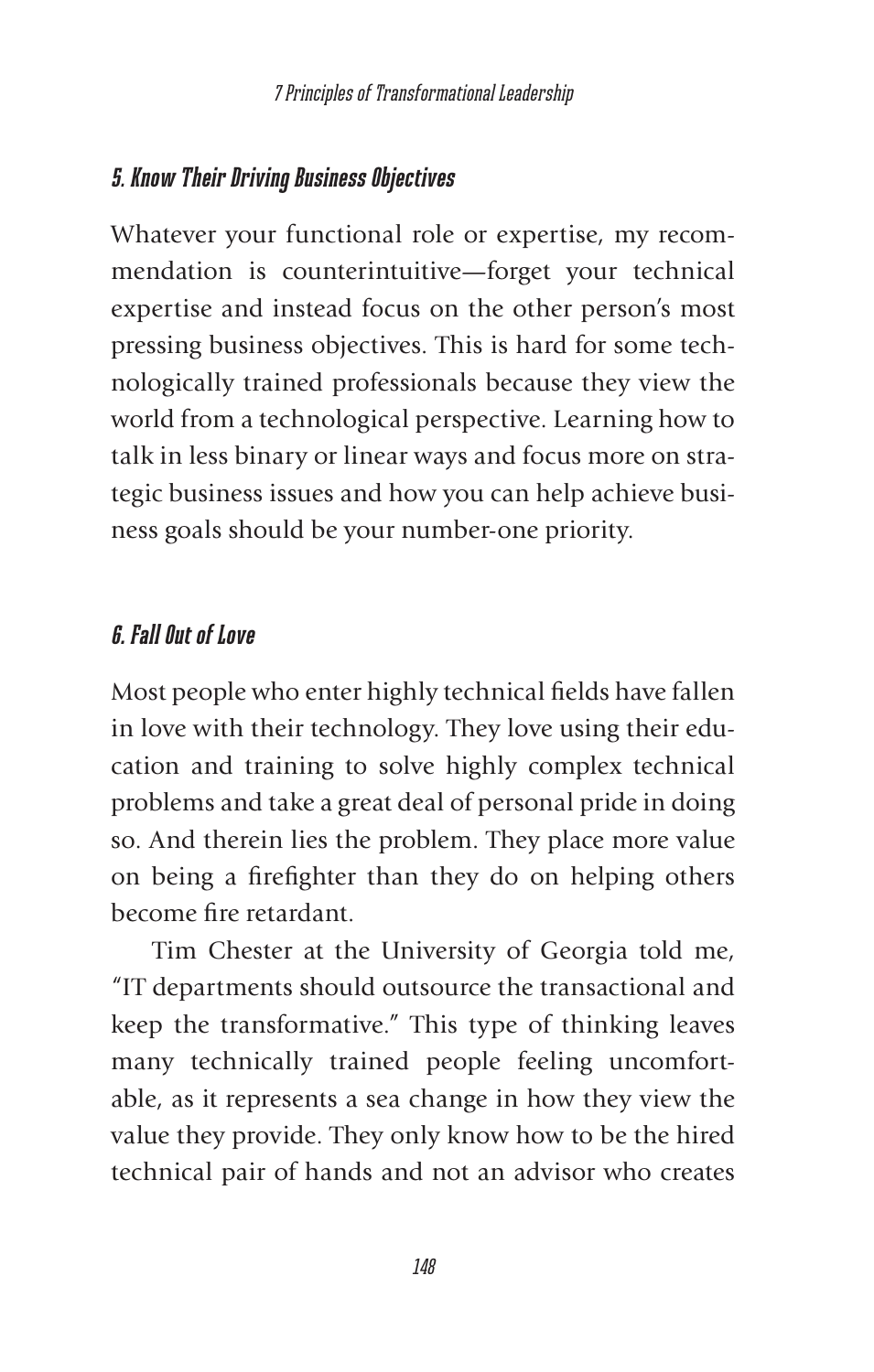accelerated business results. This is a death knell for most technically trained professionals.

#### **7. Be Memorable**

Every interaction throughout your day involves, impacts, and influences those with whom you work. The question is whether or not your impact and influence is positive. Your intent may be as pure as driven snow, but if your impact is negative your influence deteriorates. Technically trained professionals need to remember that if there is nothing very distinctive about their work and the value they create then they will end up extinct.

 $\sim$   $\sim$   $\sim$ 

If you remember, what the human resource director wanted was clear and authoritative data. What the seven steps allow you to have is a clear and authoritative executive presence. When you add data with executive presence you have an unmatched combination.

Listening can be an art form. As with paintbrushes and paint in the hands of a gifted artist, listening can create a masterpiece that brings delight and awe to the person being listened to. In the next section I will share eight strategies to use when you do open your mouth, as opposed to the previous seven strategies that detail what to do *before* you open your mouth. The ideal way to look at the previous section is with regards to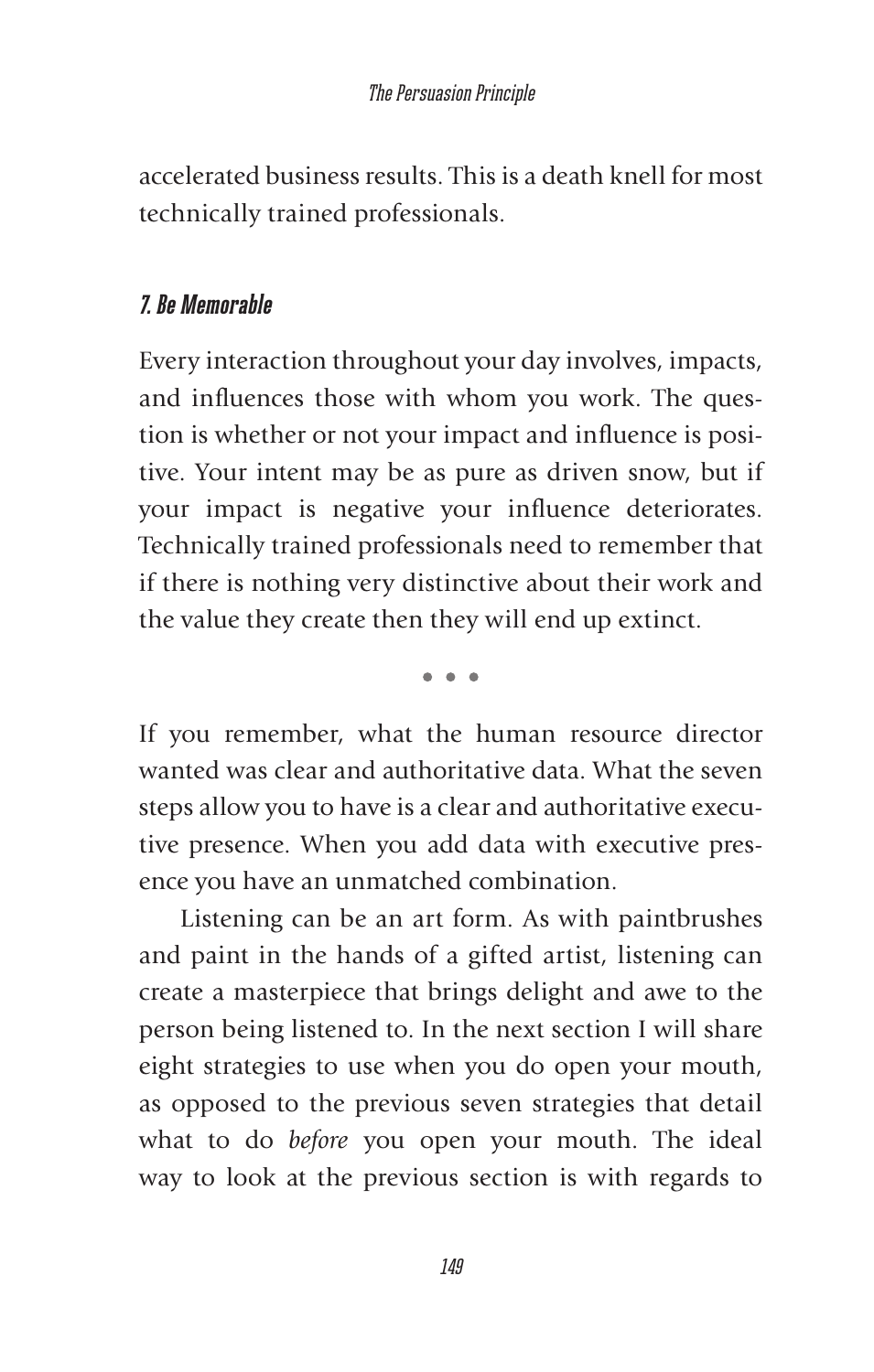receptive persuasion and the following eight as expressive persuasion.

# **Handling Competing Priorities**

In this section we'll talk about how to present your ideas in such a way that people will want to say yes to them. There are eight strategies for having someone say yes to your requests. Some of the strategies are more mindsetrelated and others are more skill set related. But in each case the strategies are a positive step forward to hearing someone say yes to your ideas.

# **Persuasion Strategy #1: Put Others First**

Although it may seem repetitive or unnecessary, the first mindset strategy reminds us to be of service. Why do you need reminding to be of service? Because there is continuing pressure at all levels of an organization to deliver business results, sometimes at any cost. The admonition is to do more, do it better, do it faster, and do it cheaper. This mantra can, depending on how it's deployed, place results ahead of relationships, profits ahead of people, and doing ahead of being.

To be of service to another you must start by caring deeply about what is important to the person you want to persuade. This requires knowing that you have business objectives that must be accomplished, but that getting a "sale" may preclude you from getting a second,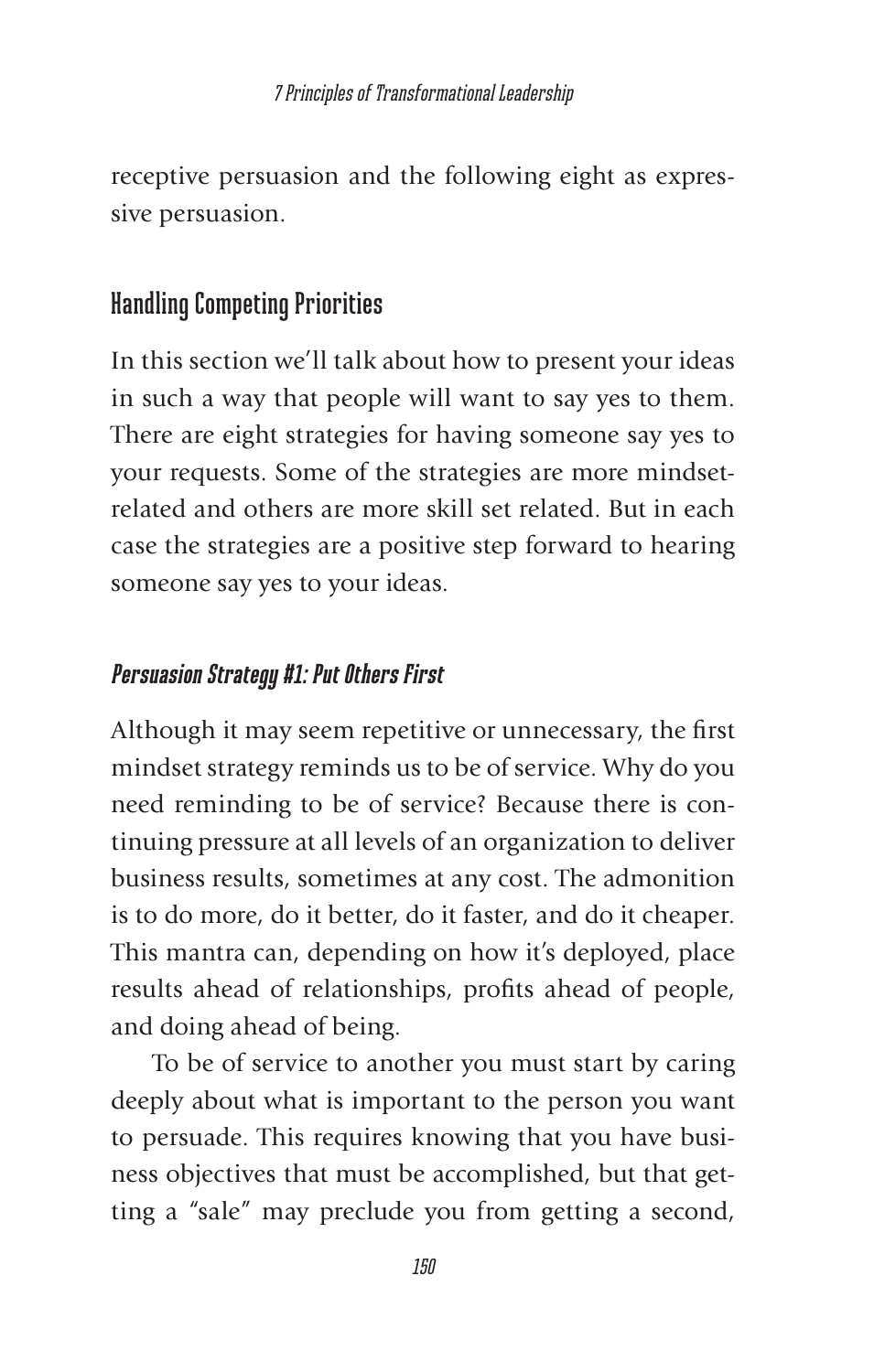third, or fourth much more profitable sale. The only way to secure the fourth sale is to make sure the first and all subsequent sales are clearly linked to being of service to the other person and making his or her life easier or better. What specifically are their priorities and what, if any, promises have they made that you can help them achieve? Everything you accomplish will start here.

#### **Persuasion #2: Be Open to Being Persuaded**

Persuading someone to say yes to your request rests with you being persuaded also. In the 1980s when Ronald Reagan was president and Tip O'Neal was speaker of the house, both men knew that having the president's agenda make its way through the House of Representatives would only be accomplished with Tip O'Neal's approval.

Although both men were consummate politicians and negotiators, they knew that an openness to being persuaded was essential to making political progress. They were open to being persuaded, and by doing so, provided the other person with something they could live with but probably not love. What's important to remember with the Persuasion Principle is that persuading another person to your way of seeing a situation is never a black-and-white, right-or-wrong type of proposition, but more along the lines of good, better, and best.

The same holds true with securing a yes to your ideas of, say, \$450,000 of added head count. If the only option is for someone to provide you with exactly \$450,000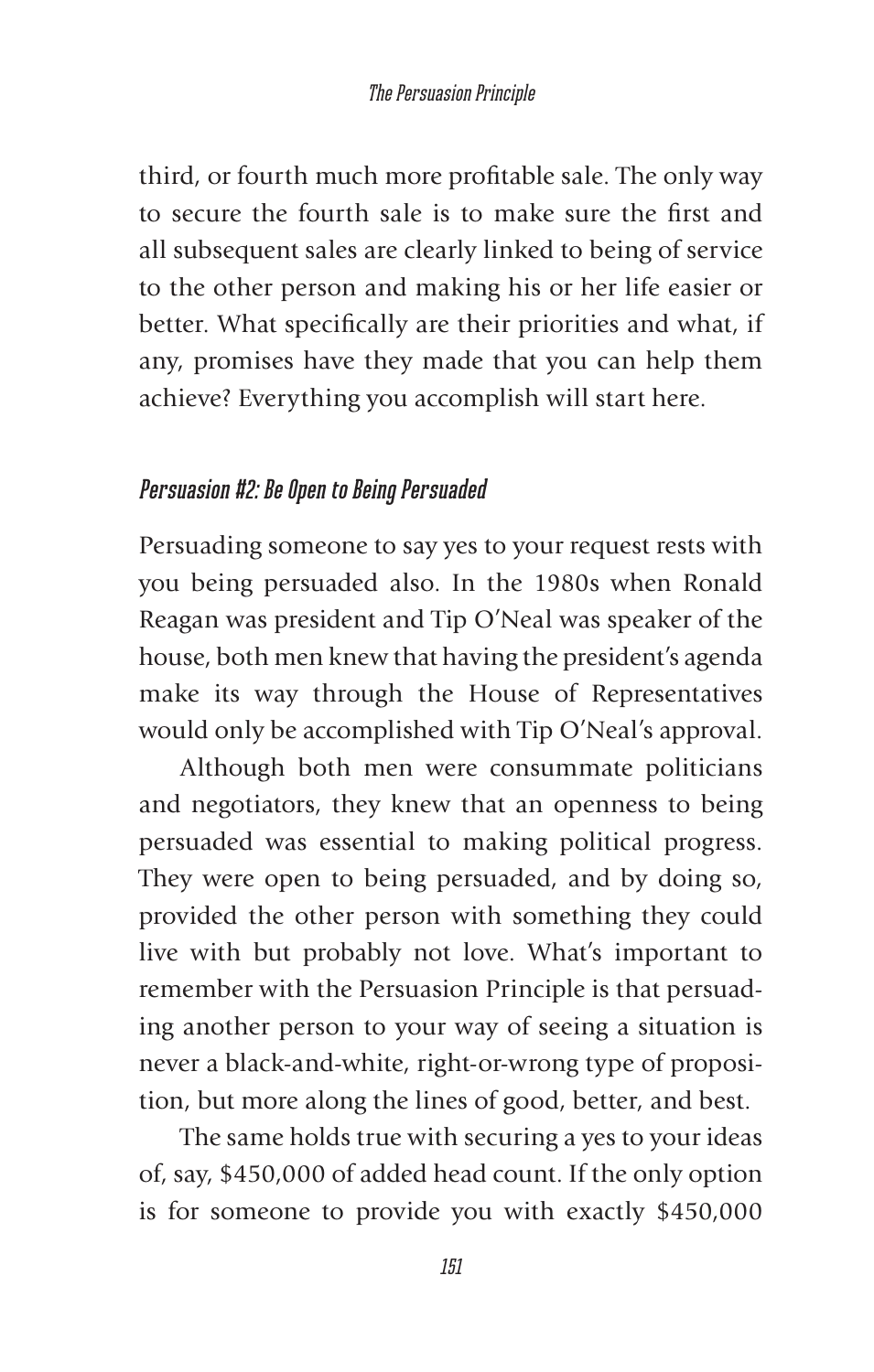worth of additional headcount *or else*, you are likely going to be disappointed and seen as a "my way or the highway" type of leader. What is required in order to hear yes from a colleague or boss when requesting additional resources is a clear willingness to be receptive to new and possibly more resourceful ways of thinking about the allocation of resources. It is a resourcefulness that is capable of being persuaded to see your perspective differently. Rather than an "or else" mindset, cultivate a collaborative and mutually beneficial mindset.

### **Persuasion Strategy #3: Exude Confidence**

Exuding confidence for many leaders is not a problem. The problem is that their confidence comes from their title or where their names appear on the organizational chart as opposed to the power of their ideas. When this happens their confidence is perceived as arrogance. Arrogance, an exaggerated belief in one's abilities or importance, is not attractive and repels the adoption of ideas.

Confidence, on the other hand, is rooted in certainty and belief in a position, person, or outcome. Confidence about your ideas, when coupled with a collaboration and mutually beneficial mindset, are essential for transformational leaders. If you believe in something firmly, are willing to be persuaded, and are enthused for persuading others, you've built the foundation for the next step.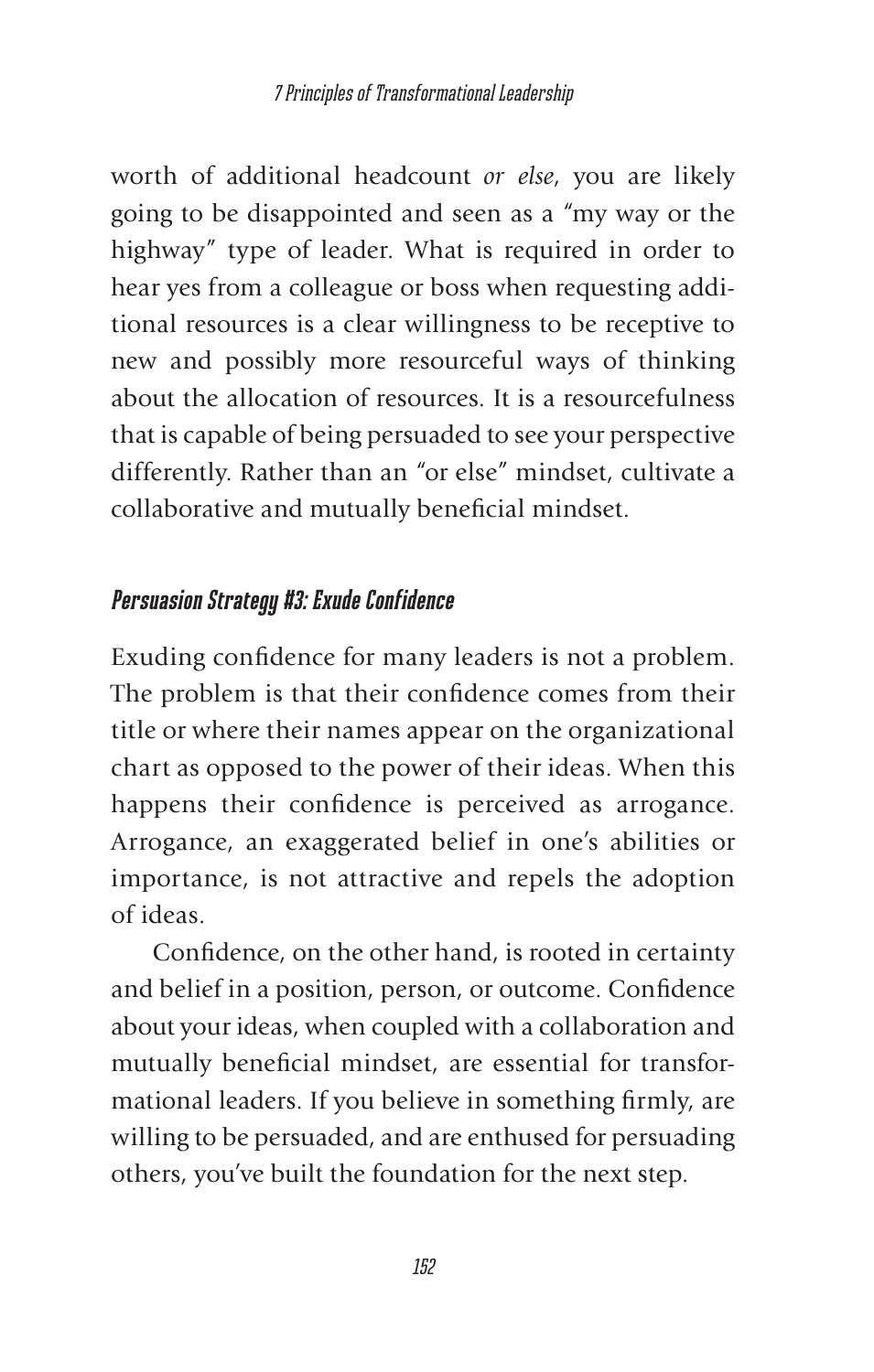#### **Persuasion Strategy #4: Be in The Moment**

Far too often we are dissociated from the present moment. We predominantly think about our past experiences with persuading others and whether or not we were successful, or we are projecting into the future and thinking about our request for additional resources and what we'll do if we're rejected. When our thinking is in the past or future we aren't listening to the person discuss his or her priorities and hopes for the future. We're interpreting him or her based on our past or our future, both of which preclude us from hearing subtle clues in voice tone and word choices. It also creates anxiety and apprehension. Coaches always say to athletes, "Get your head in the game," whenever an athlete makes a simple mistake. For transformational leaders the clarion call is to get your mindset in the moment.

# **Persuasion Strategy #5: Use the If/Then Strategy**

When you are presenting an idea you will hear concerns, objections, or questions. This is exactly what you want. Concerns, objections, and questions show engagement whereas a flat refusal to support you shuts off any conversation. When you hear an objection such as, "My priorities are to reduce my budget by 7.5 percent while also decreasing the wait time for customers on hold regarding the new credit card promotion. I know I can do this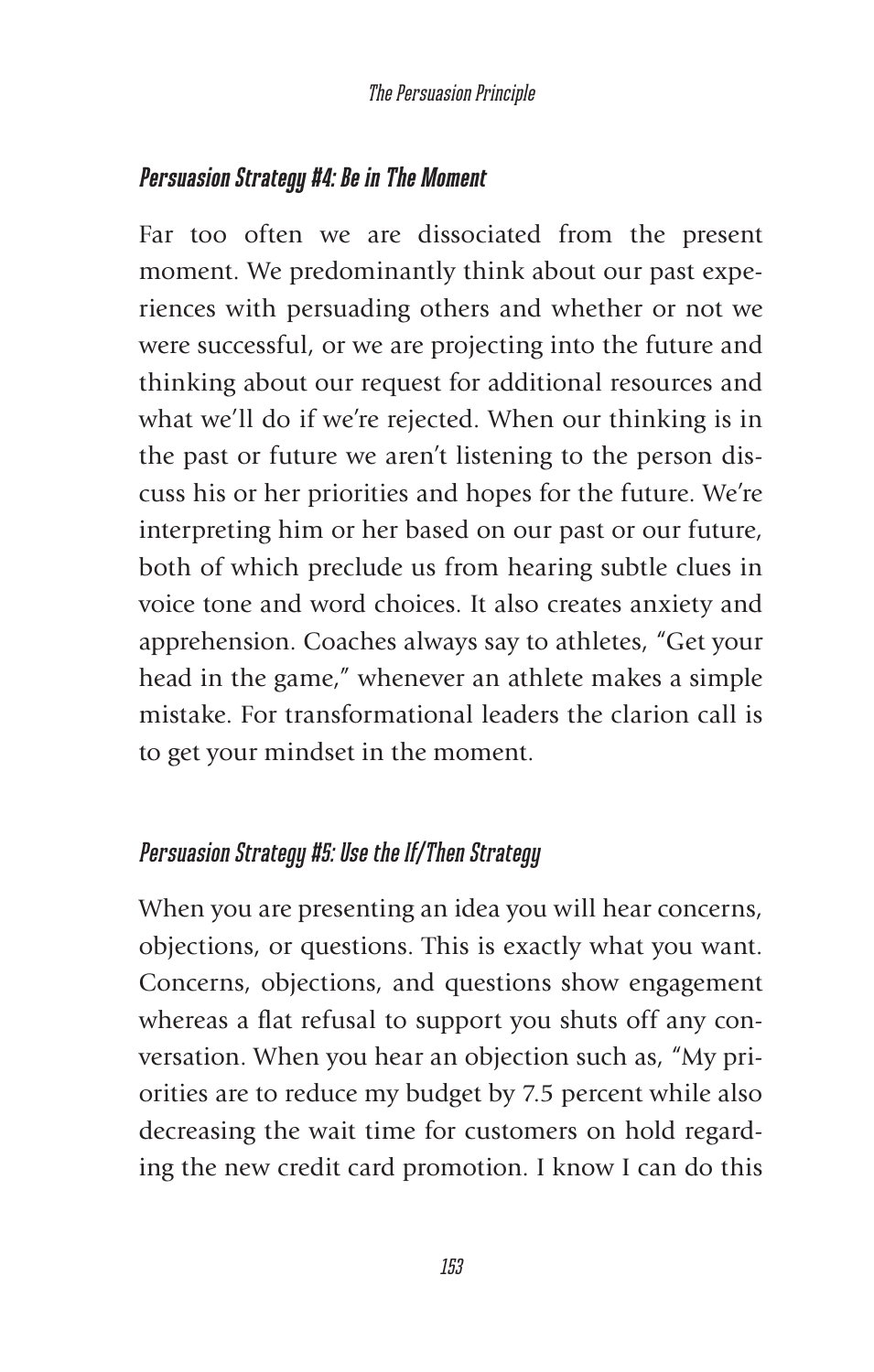because the one-time expenses for the closed office in Baltimore will be completed by fourth quarter, so I'll be okay there, but I do need to reduce the wait time."

The objective in using the if/then strategy is simply to continue the conversation to see if the collaboration and mutual benefit strategy can be utilized. For example, "Paula, I have an idea about how I can help you decrease the customers' on-hold time issue you have. *If* it were possible that my team, who has successfully worked on this same issue for us, could share our best practices and help you accomplish the hold time targets you want, would you *then* be willing to help me with the headcount issue I'm working on?"

#### **Persuasion Strategy #6: The Magic of Three Yeses Strategy**

If you want someone to say yes to providing you with additional resources, an important step is to provide them with three attractive options for saying yes. If you have high levels of trust and respect and a track record of exemplary results, presenting only one option has, at most, a 25 percent chance of success. Presenting only one option leaves people curious about other possibilities and a "no" becomes the easiest way to halt the process.

When you provide two options it presents a binary choice, which usually falls into the thought process of "right and wrong" or "good and bad." This also halts the process and reduces the odds of someone saying yes to your ideas to the same odds of flipping a coin—a 50/50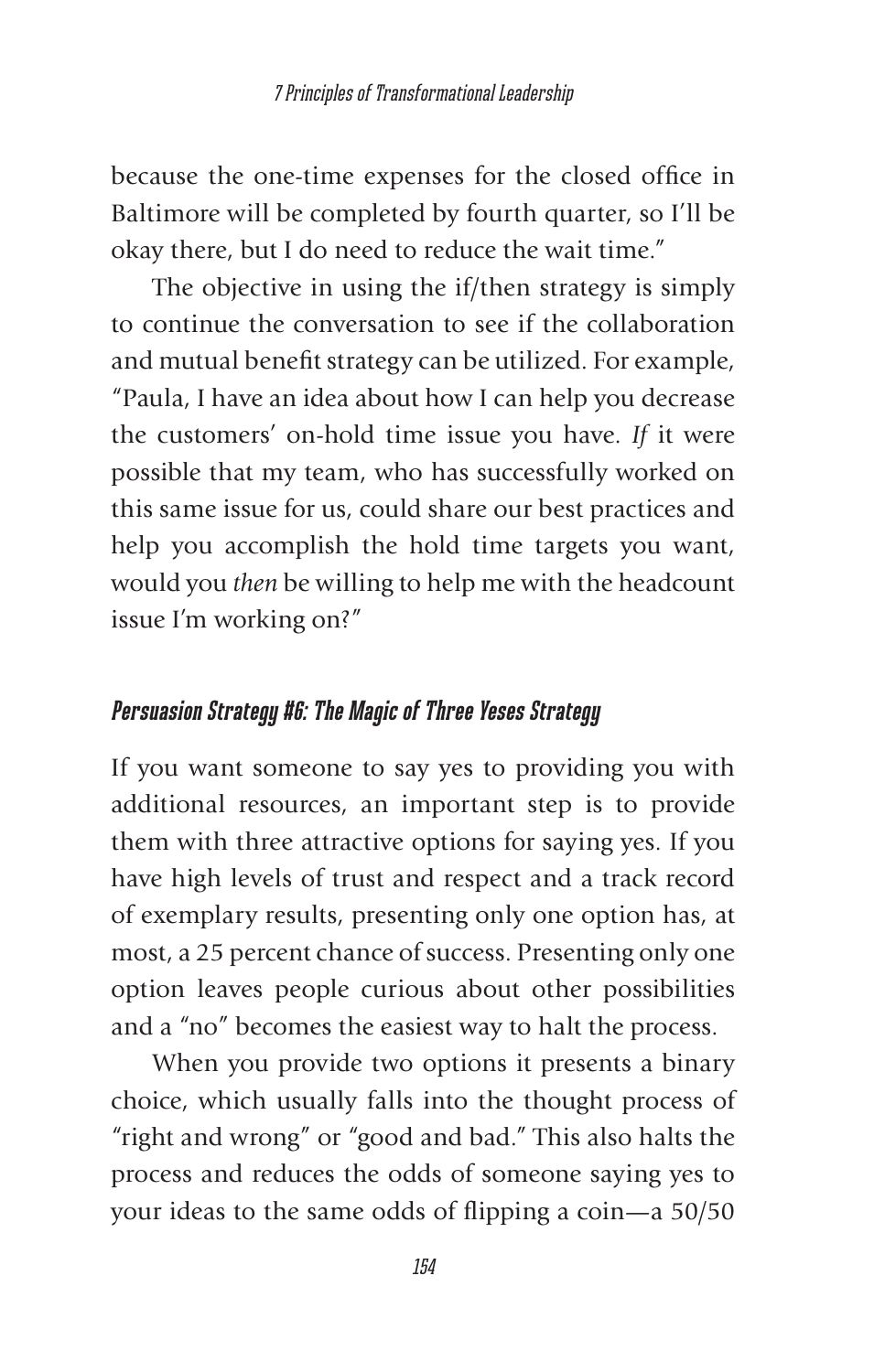chance of success. Conversely, when you provide three options, all of which are capable of meeting the other person's needs, wants, or objectives, your success rate on one of your options being accepted goes up to 90 percent.

# **Persuasion Strategy #7: The Powerful Language Strategy**

Without language we can't request that a barista make our favorite coffee; we can't make known our feelings for a partner, spouse, or child; and we can't tell the doctor where it hurts. Language is a powerful tool for good or ill, but in the world of email, Twitter, and social media it has devolved to an abridged 140-character world of the fewest possible words. Culturally, we now accept "No worries" as a response to a positive gesture as opposed to "You're welcome."

I observed two leaders in a team meeting discuss a difficult and complex issue. On three occasions, the first leader used language such as "That idea won't work" and "That's unnecessarily complex and cumbersome." The second leader used language such as "We can build on that idea by . . ." and "Your ideas are really helpful for me to think more clearly about this issue and how we can move forward faster. Thank you."

The first leader's language was rooted in what's not working and the second leader's was rooted in what can work next. The first leader was communicating a judgment that what had been extended was unacceptable and unworkable. The second communicated the opposite.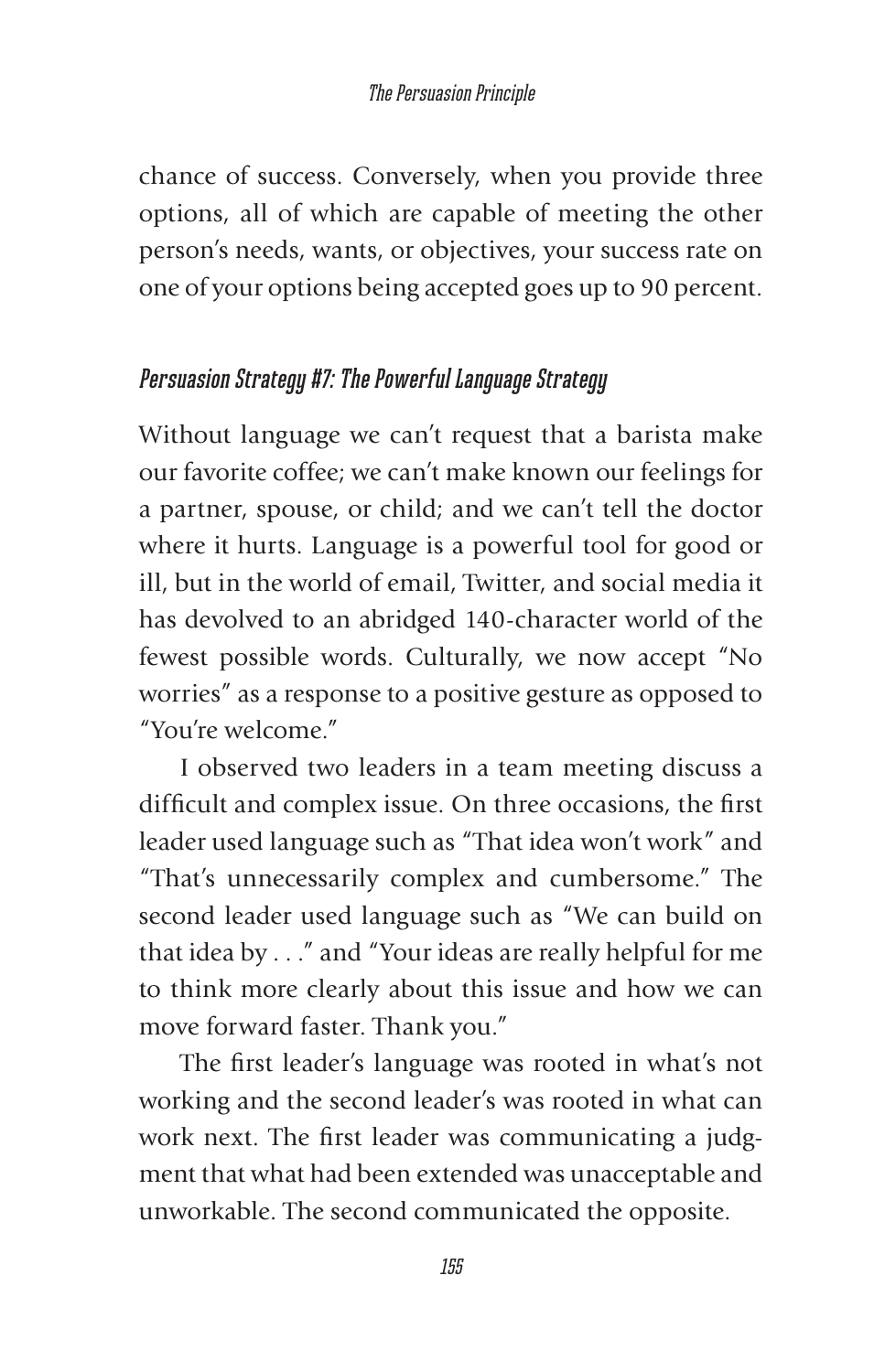Think of the words you use as seeds planted in the fertile soil of someone's experience of you and that the response you receive to your ideas and requests are the harvest of what words you planted. The two leaders in the previous example used a different language and had a level of receptivity to their ideas that is directly proportionate to the language. As a transformational leader you should try to choose positive, uplifting, optimistic, and grateful words that are a catalyst for positive persuasion.

#### **Persuasion Strategy #8: The Show-Me-the-Money Strategy**

This strategy may invite memories of Tom Cruise yelling "Show me the money!" into the phone in the movie *Jerry Maguire*. Tom Cruise's character is a down-and-out sports agent desperate to hold onto a client and is persuaded to talk like his football star client. Money is not the answer to every persuasion dilemma you have, but recognize that many leaders in organizations are hyper-focused on driving business results and do see most of the decisions as financial decisions. If your request does not enable someone to see a clear return on investment for saying yes to your idea your will likely fall on deaf ears.

For example, a CIO client of mine was astute enough to recognize that his \$179,000 investment in an organization-wide new printer, copier, and faxing system had little to do with a new printer system. Printers were neither what was important nor purchased. What was being purchased was an "accelerator of organizational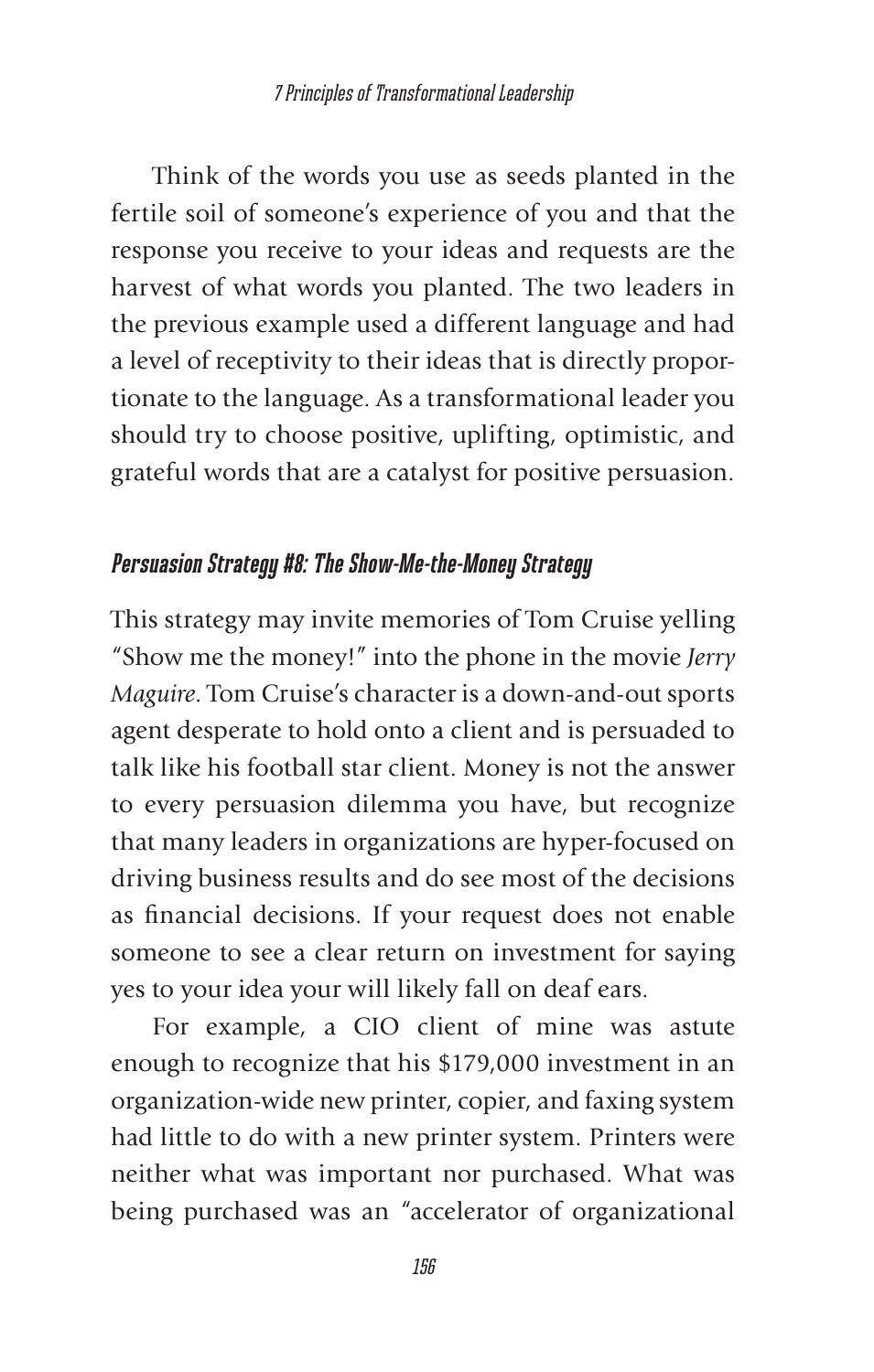priorities" that had a 10-fold return on investment. Using several of the previous strategies listed, he clearly articulated the following:

- 1. The cost in hours related to employee effectiveness, ease of operation/trouble-shooting, and maintenance of the current system.
- 2. The costs in the future to operate the new system.
- 3. The amount of miscommunication and document rework based on the current system.
- 4. The time wasted in mission critical departments due to inefficiencies and how recovering 25 percent of the time wasted was a catalyst for the accomplishment of organizational priorities.
- 5. How the current system was impacting the senior executive's individual departments and what increases they would individually receive.

After totaling the figures the CIO showed a value of \$3,500,000, but then cut the number in half to show his concern for being conservative on the potential upside. The \$1,500,000 upside after the investment of \$179,000 had a net gain of \$1,321,000 with a seven-fold return on each dollar spent. This presentation showed key decisionmakers that this CIO was a strategic business partner to the rest of the organization—a business partner who was committed to delivering high-value results.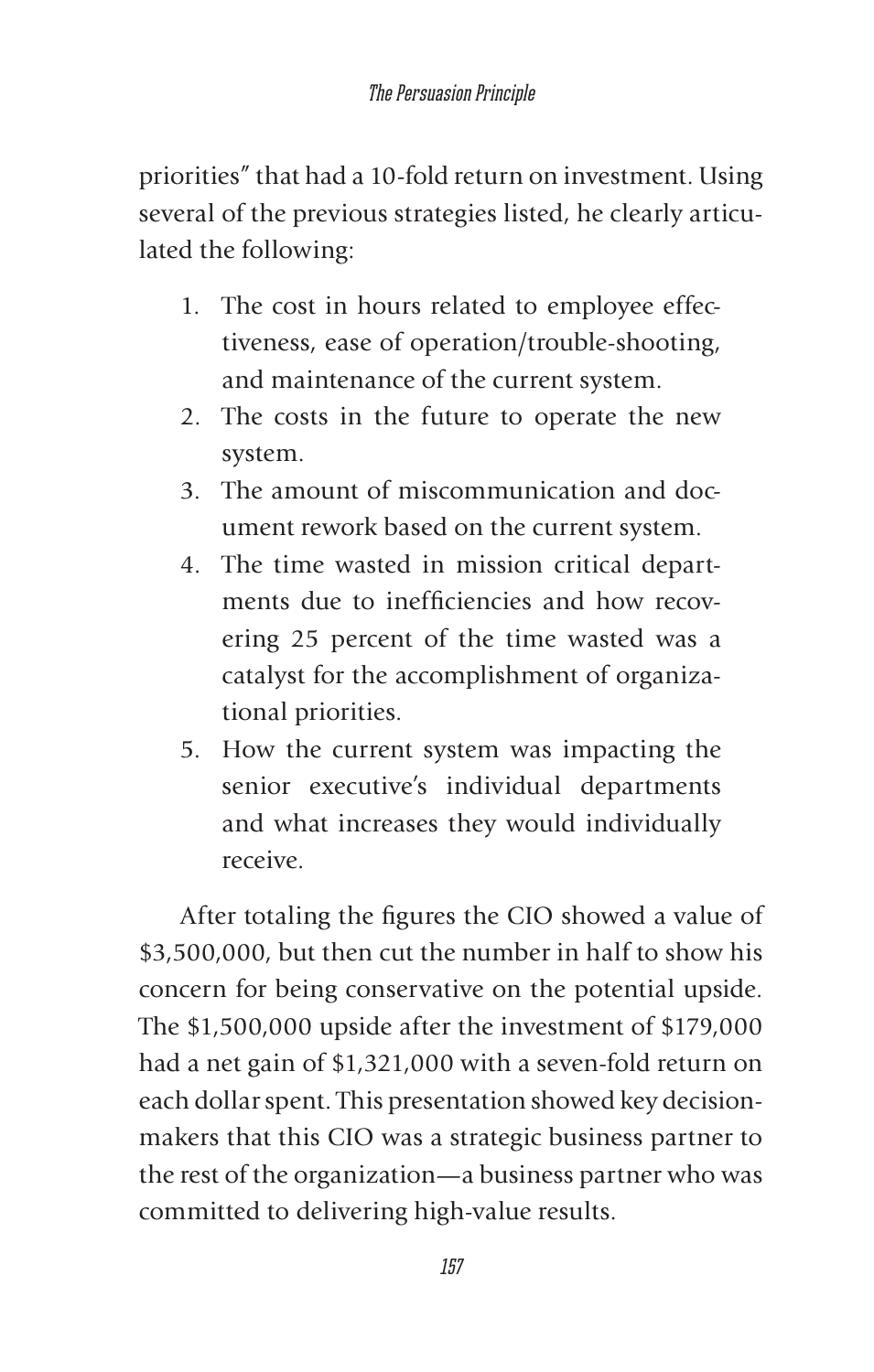In this section you learned the three-part persuasion process along with detailed actions to make each step applicable to the real world. In the next section you'll take these strategies and compliment them with what is the most underused and misunderstood principle in the book: the Praising Principle.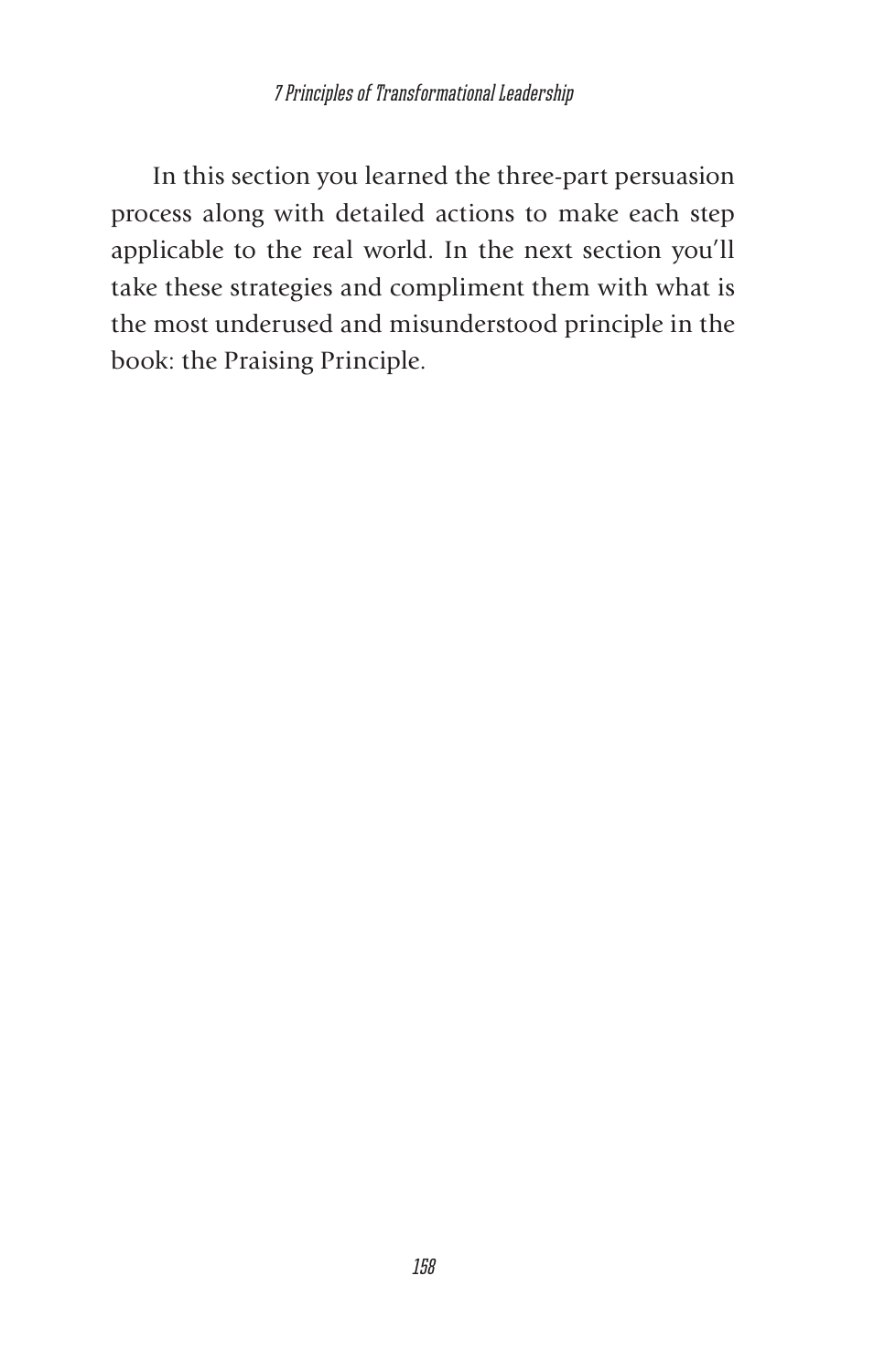**5**

# The Praising Principle

## **The Negative Mindset That Prevents Praising**

Leaders who instill in their employees a supreme confidence in their abilities have a huge competitive business advantage. Doing so requires leaders to recognize that employees' fears and uncertainties are normal—and that their primary job is to help convert employees' fears into courageous next steps with praise and purification. Eliminating a leader's negative mindset is an essential first step in the Praising Principle, as it precedes effectively addressing the reasons why employees don't live up to their full potential.

In all of my work with executives and entrepreneurs the biggest inhibitor I've found to effective praising and, in turn, higher performance is not the skill set of the individual, but rather their mindset. In the fast-paced world of work today, the fastest way to transformational results is to cultivate the right mindset by planting the thinking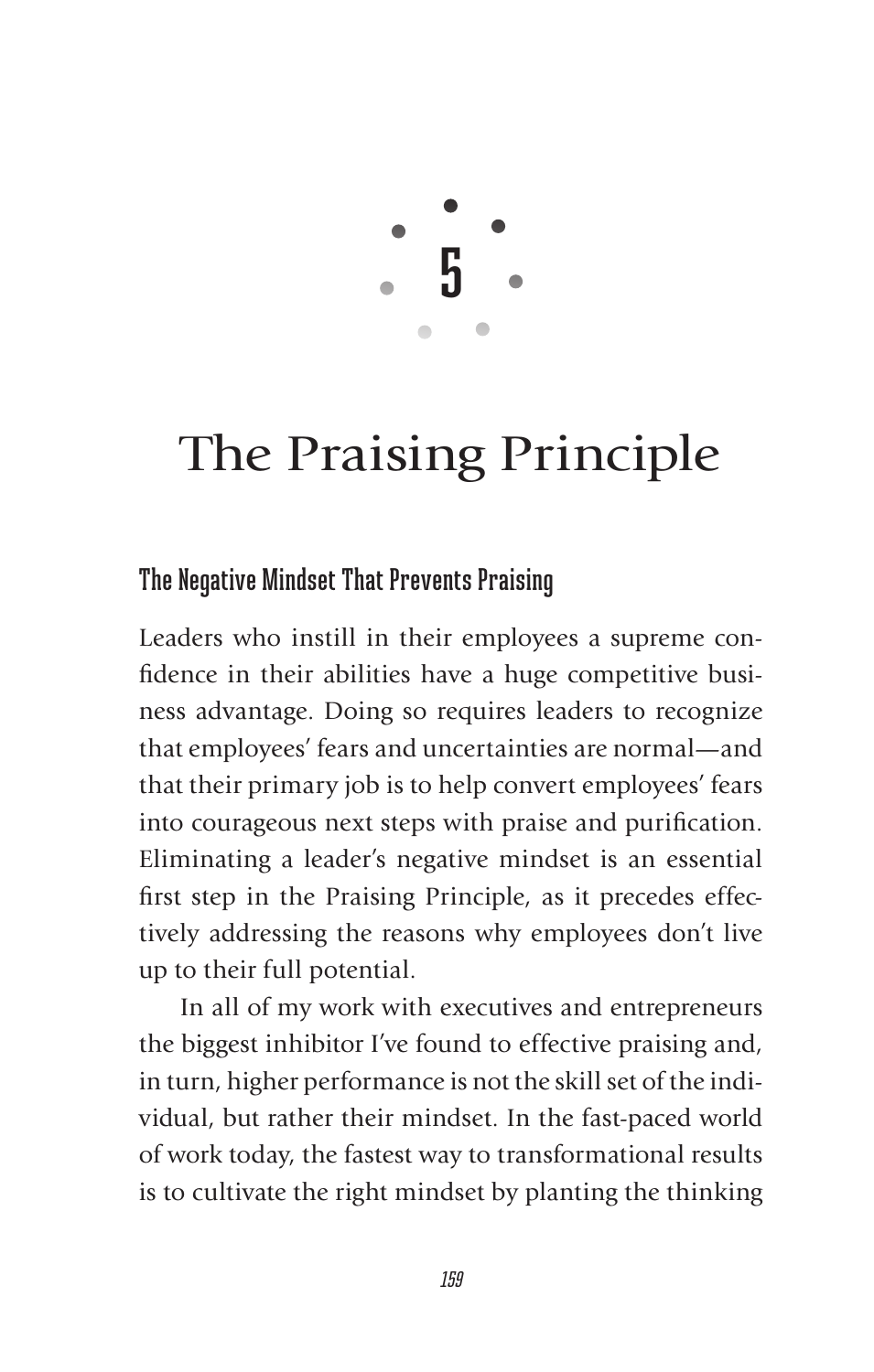that allows you to flourish while eliminating the thinking that holds you back. We'll cover this more in the calendar grooming section, but suffice it to say that there are three primary mindset inhibitors that keep leaders from praising others as well as themselves. Addressing these three negative mindsets fosters more praising and purifies the unwanted and limiting aspects of your leadership.

#### **Holding On to the Past**

The past is a powerful force, capable of propelling us toward our goals or holding us back from our potential. Unfortunately, most of us let it hold us back.

I remember speaking with a vice president of strategic projects about a project that was delayed and eventually unsuccessful. It lead to accusations and finger-pointing by everyone involved that the VP was solely responsible for the failure. Understandably, the VP felt attacked and thrown under the bus. Was he responsible? Yes, for several contributing factors, but so were the senior leaders who failed to read executive briefings and later claimed they were caught off guard when the information made it onto their radar screens. The VP looked around the executive table and saw leaders who, only days earlier, agreed with him regarding their responsibility for the failure, but remained silent as senior leaders read him the riot act.

The resentment the VP held after this meeting didn't just go away—instead, it lingered and had longterm adverse effects on the mindset of the VP as well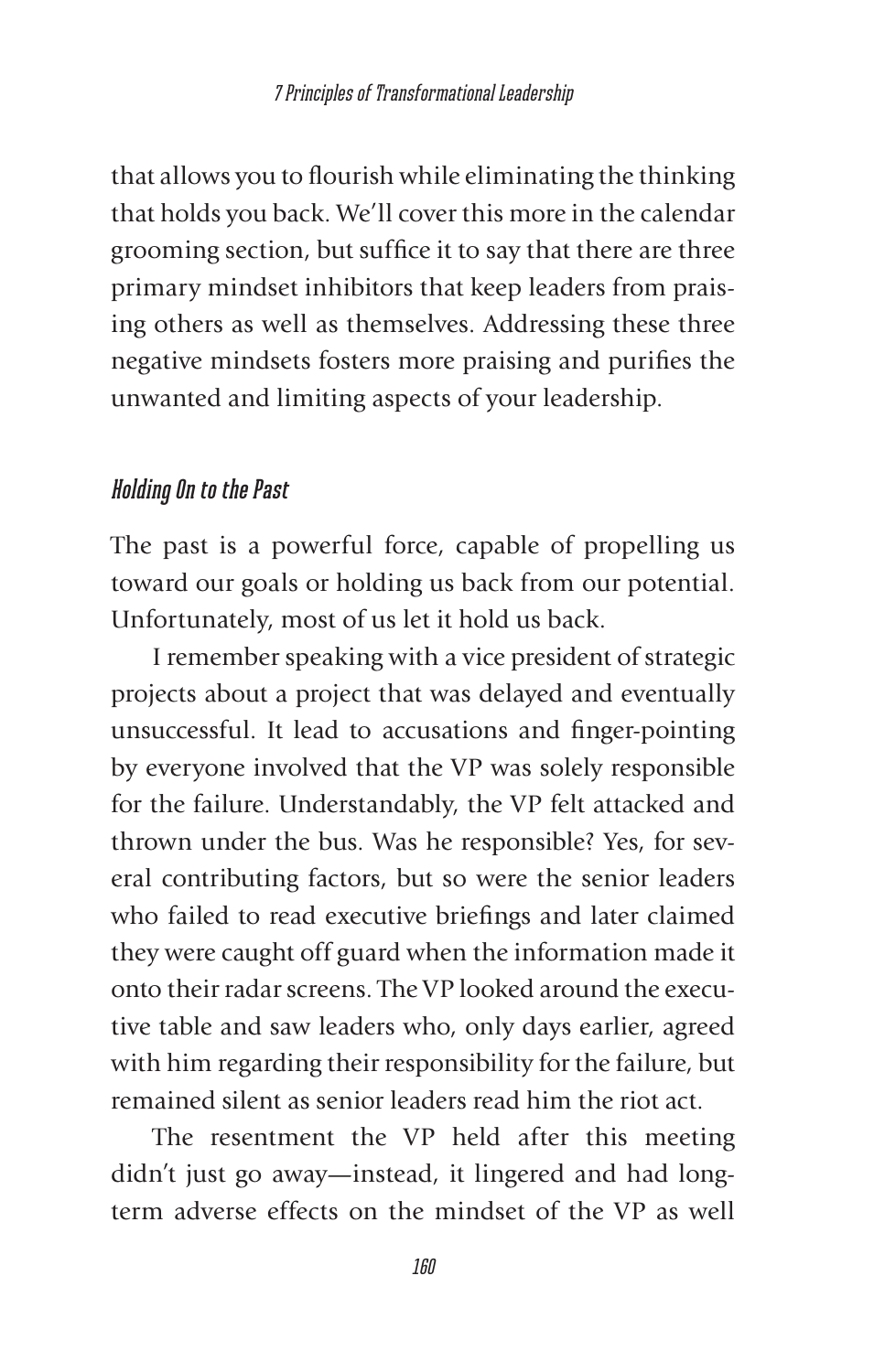his department. It also infected the rest of his team and strained the working relationships between his team and other leaders.

Although the VP needs to be acutely aware of the political and cultural nuances of leading within the organization, what's equally important is not carrying the past around like an anvil. What this VP needed was to reframe the past event and reclaim his most desirable future in context of the cultural implications.

# **Being Your Own Worst Critic**

During annual reviews, leaders and employees might hear 10 accolades about their performance throughout the last year and one area for improvement. More than 80 percent of my clients tell me that, when all is said and done, they focus on the one area for improvement and dismiss what they've done well. This is similar to driving with one foot on the accelerator and the other on the brakes. That is not a strategy for accelerated performance. In fact, it guarantees reduced performance and decreases a person's level of satisfaction and effectiveness.

The dilemma is that every person listens to two mental radio stations on a daily basis. The first station broadcasts positive and affirming messages such as, "You're really talented. You're exceptionally good at taking complex ideas and making them practical and applicable." The other station isn't nearly as pleasant to listen to. "Who do you think you are? You can't do that. You're not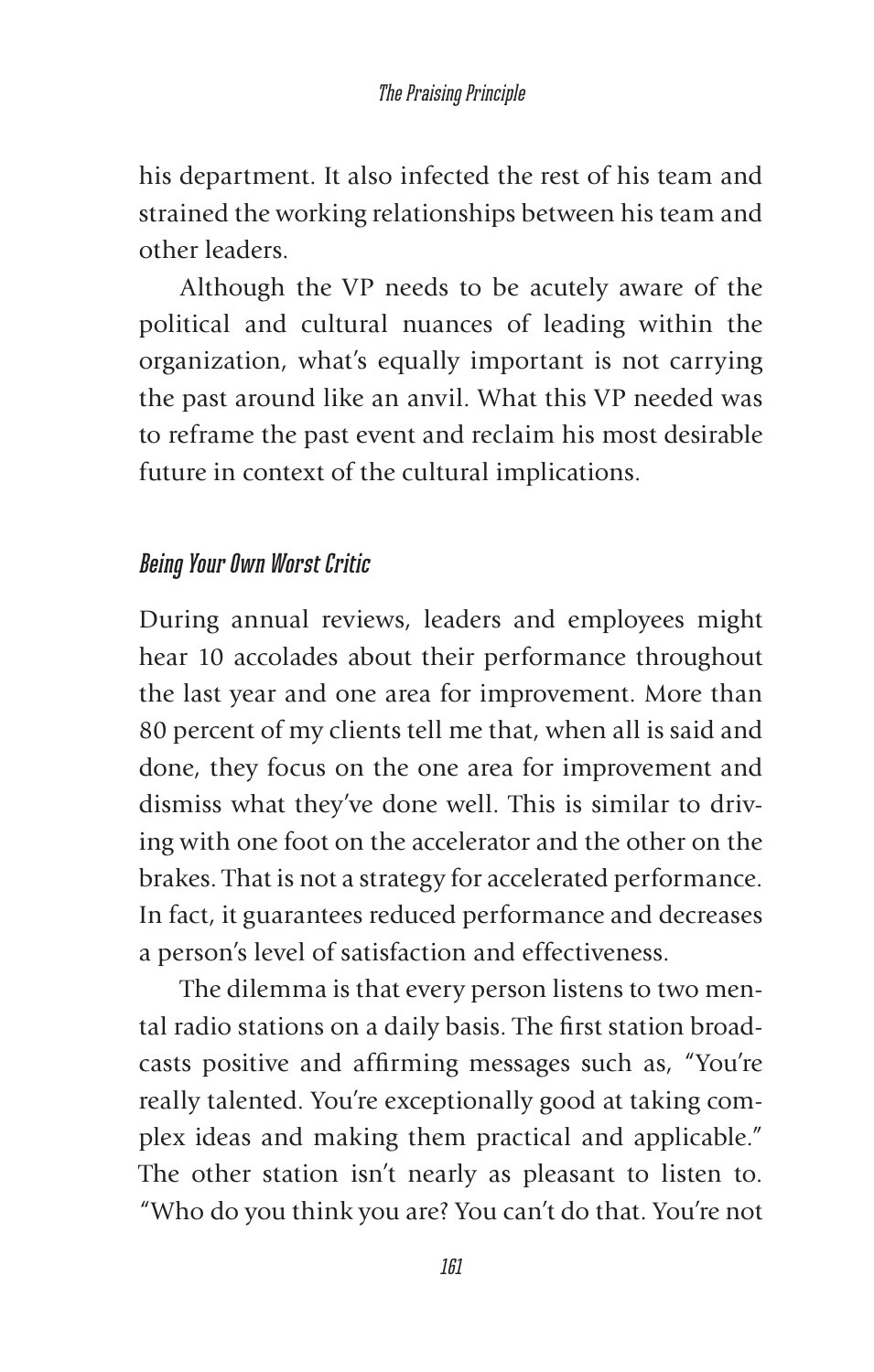half as good as you think you are." Whichever station you listen to influences powerfully the message you broadcast to others. And there lies the rub. Unfortunately, this second radio station gets far more airtime than the first. It also broadcasts at a much higher volume. In fact, we're so accustomed to listening to the negative broadcast in our minds that thinking positively of ourselves is considered boastful and arrogant. If we feel that way about ourselves, think about the implications for our messages to employees and customers.

Of course, that couldn't be further from the truth. Beating yourself up doesn't do anybody any good. You have the capacity to be your biggest advocate or your biggest critic. Every day, you wake up and make the choice. Which radio station are you tuning into? If you're tuning into the negative radio station playing in your head, it is time to change the station. By taking stock of what you pay attention to on a daily basis, you can determine whether the negative or positive messages get more air time. If you're listening to your biggest critic more than your biggest advocate, then it's clear you need to make a change. The good news is that once you commit to shifting your focus from negative perspectives to positive ones, you'll begin to create a different experience for yourself—as well as for those around you. You'll provide greater praise and recognition by tuning your mindset to what's working. As an executive, it is your responsibility to make sure that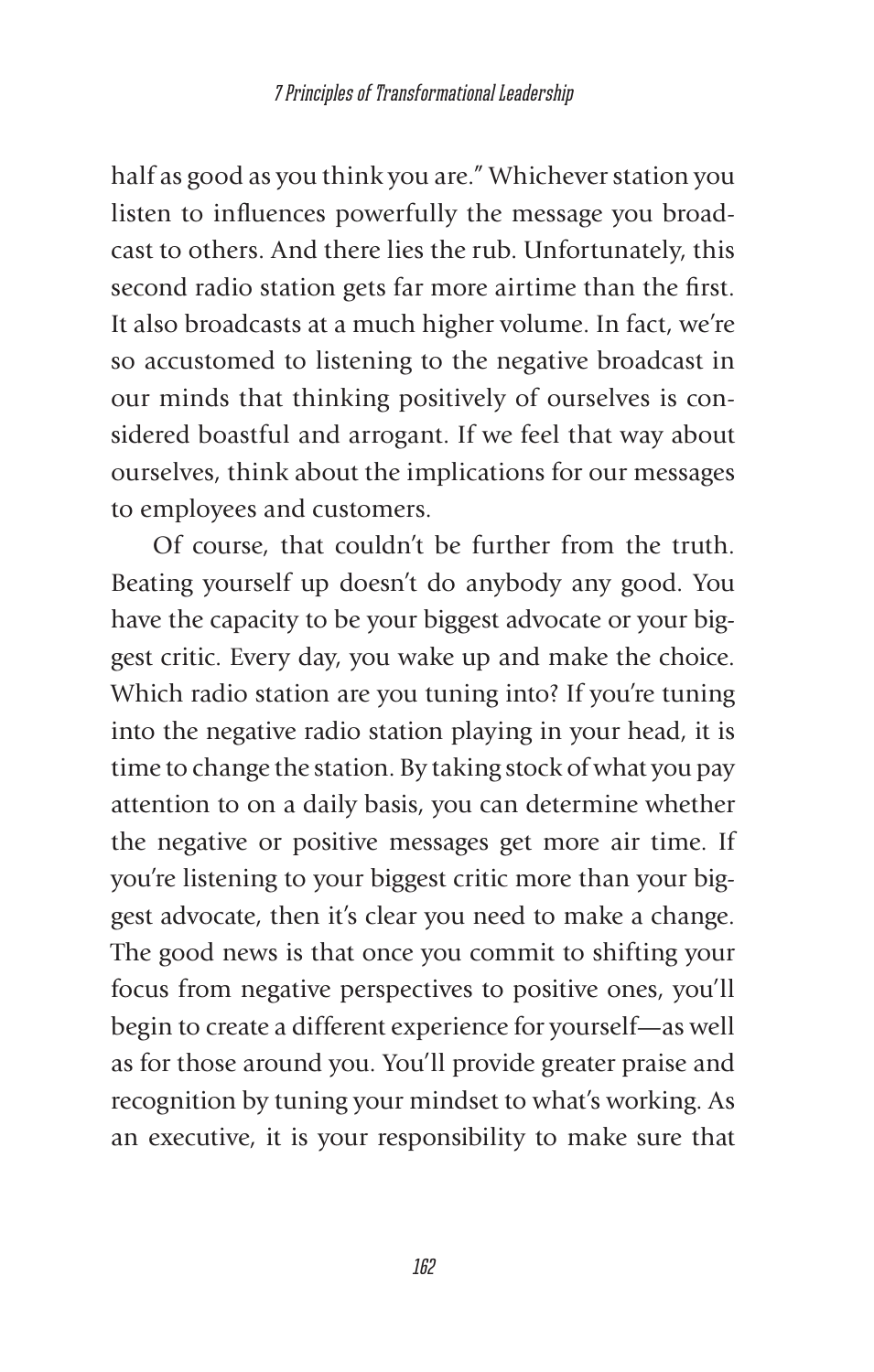your mindset is tuned into the right radio station and that you then broadcast your mindset to others.

## **Living in Fear**

Far too many of us live in fear when it comes to our business lives. For some of us, it's financial fear. For others, it's emotional. No matter the source or type of fear, fear has a debilitating effect on personal and professional growth over extended periods of time. Fear can be a catalyst for action, but accelerated progress can never be made beneath the shadow of a fearful mindset.

Some people say that fear can be a positive element in our lives. That may be true when it comes to having a healthy dose of caution against overtly risky behavior. But in the business world, letting fear take control is paramount to self-sabotage. When we're fearful, we play not to lose instead of playing to win.

Consider for a moment what would happen if you lived your life without fear or trepidation. What if you focused your emotional energy on taking proactive approaches to challenges and creating powerful solutions to problems at work and at home? Shedding the anxiety of a fearful mindset is a freeing and empowering act.

In the business world, performance decreases as fear increases. If performance is decreasing for you or your team, I guarantee that some sort of fear is behind it and the amount of praise and finding what's working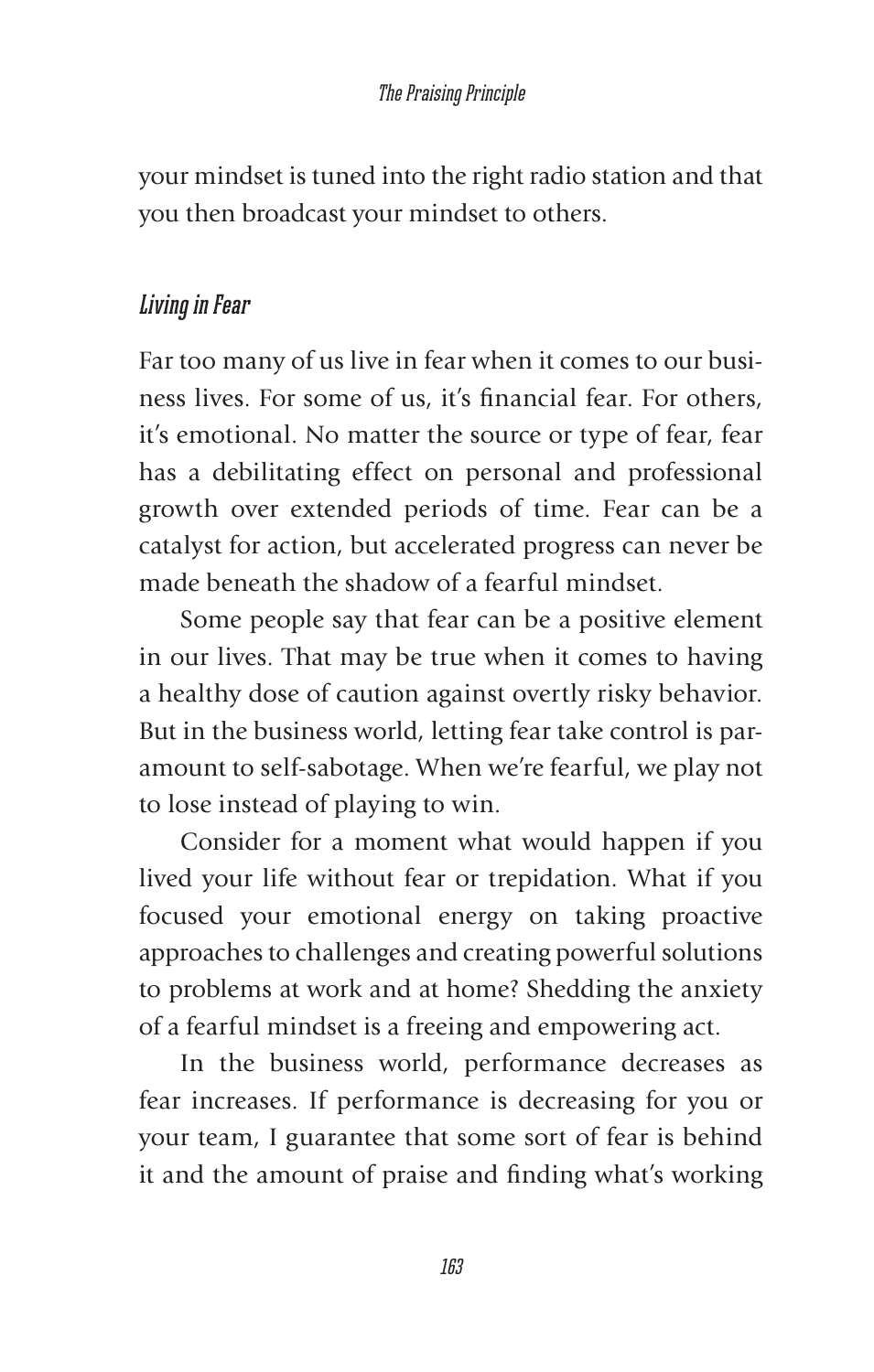is plummeting. The fear might take the form of anxiety about a new job or responsibility. It could also be financial fear of budget cuts or lack of resources. Either way, this mindset contributes to a loss of progress in the organization.

The best way to fight fear is to identify what causes it. If you can determine the cause of fear, you can redirect it and make it less frightening for you and your team. Throughout my extensive work with executives as a coach and mentor, I have discovered eight types of fear that are most common to executives. Which ones are challenging to you?

- 1. Fear of holding people accountable.
- 2. Fear of making mistakes.
- 3. Fear of leaving a job that sucks the energy out of you.
- 4. Fear of not being seen as smart and successful.
- 5. Fear of upsetting your boss or senior leaders.
- 6. Fear of turning away from current successes in order to have even greater success.
- 7. Fear of investing in one's self.
- 8. Fear of making decisions.

Each of these negative thinking habits inhibits a leader from praising effectively. In turn, what employees hear is a litany of areas for improvement without a corresponding recitation of what is going well. This one-sided narrative is discouraging and leads to underperformance and a drain of top talent.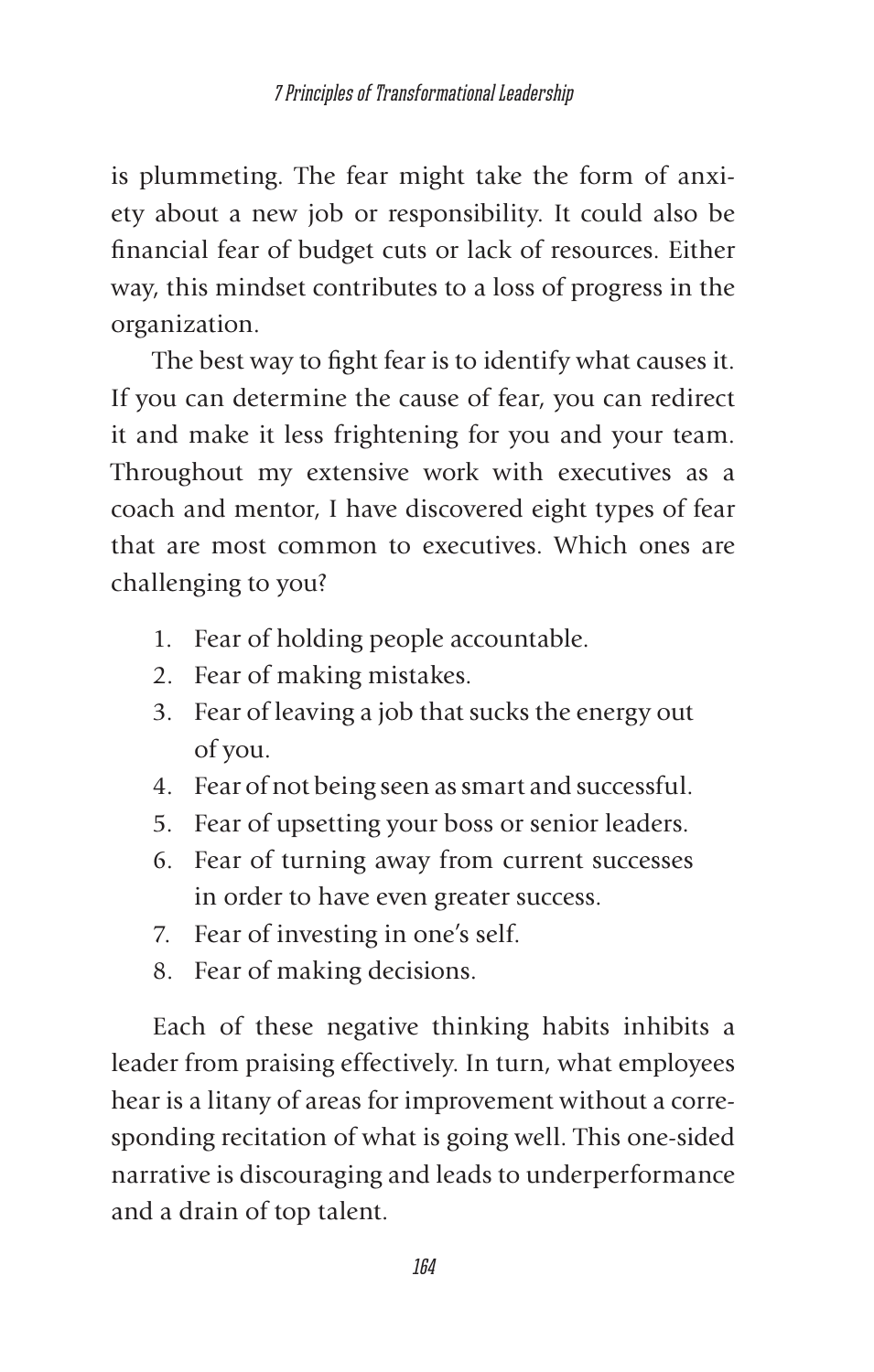# **Where Seldom Is Heard a Discouraging Word**

Praise helps people feel valued, heard, and appreciated. People who feel valued, heard, and appreciated work with more passion, experiment, take risks, and grow at rates far greater than those who don't. That concludes my prepared remarks. It's likely you will have questions, so let me put some meat on these bones.

In every organization there are pockets of employee potential lying dormant. Every leader I've worked with believes that his or her employees are capable of accomplishing more than they are. When you ask employees if they could do more the resounding answer is yes. What's fascinating is that when you ask employees why they don't accomplish more or what they are capable of accomplishing the number-one answer is because they choose not to. They could if they wanted to, they just choose not to. The ability to do more but choosing not to is a massive drain on performance. Why don't people perform to their full potential? There are six reasons.

# **1. No Payoff**

People don't perform to their full potential when there is no payoff for working to their full potential. Every leader, team, and individual employee looks for a payoff to doing their work. It could be a deeper sense of satisfaction, success, of making a difference. However you slice and dice it, human beings are meaning-making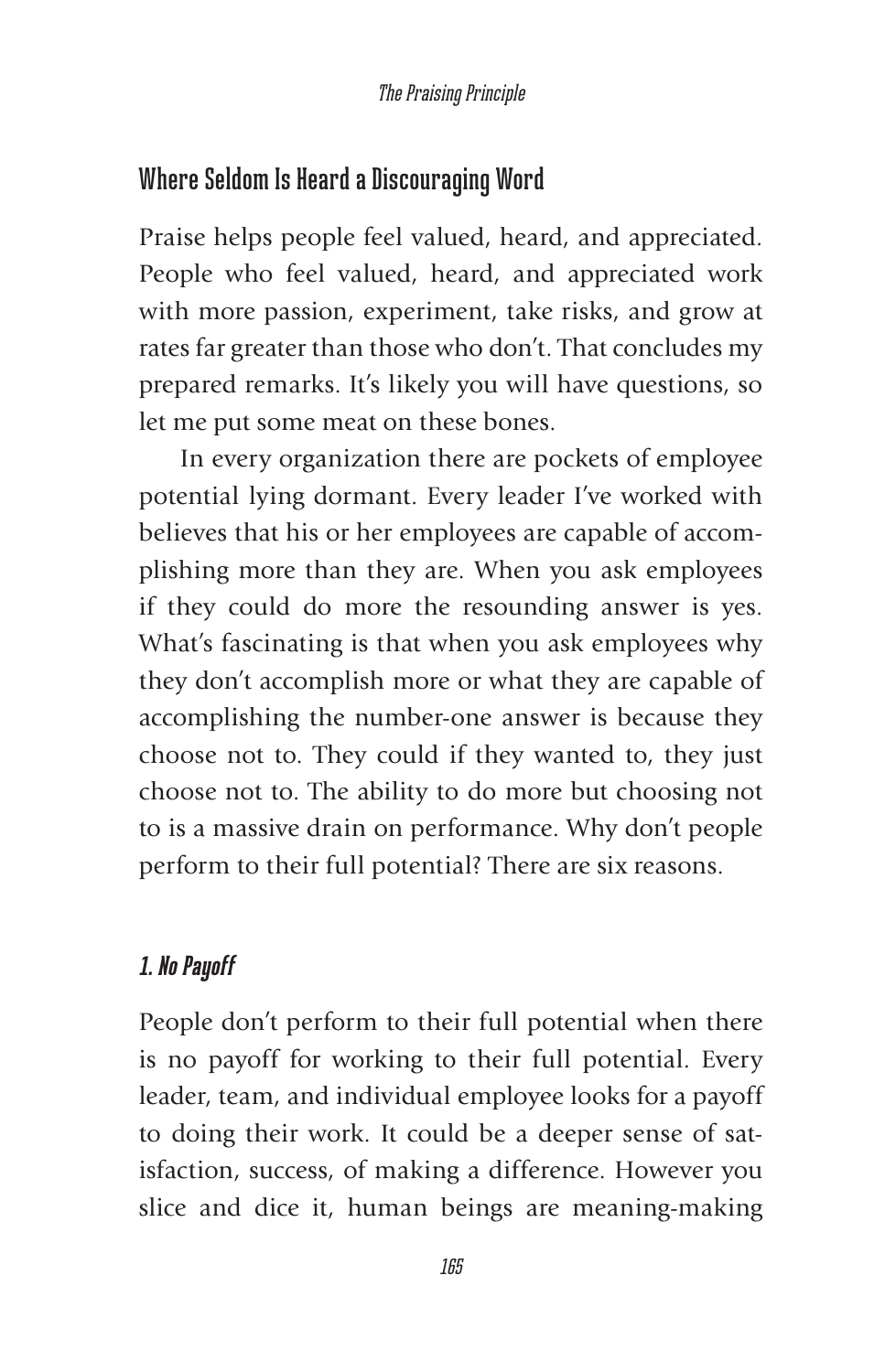machines, and while at work we make meaning of our work. Is it meaningful, rewarding, and valuable? Are my efforts appreciated and recognized? When they're not, the payoff devolves to simply getting a paycheck. And money has been proven to not be the greatest of motivators.

### **2. Uninspiring Leadership**

The word *inspire* comes from the Latin *inspire*, which means "to breathe life into something." When there is no life in a leader's leadership, when she is going through the motions and espousing the mission, vision, and values but not living them, employees are left feeling uninspired. Without question, uninspired leaders cannot create inspired employees unless the inspiration is to jettison themselves from the company as soon as possible.

# **3. Underperformance Is Tolerated**

People don't perform to their full potential when underperformance is tolerated and there is no accountability. Yes, even in the face of the corporate mantra of "do more, do it better, do it faster, and do it cheaper," underperformance is tolerated when a leader turns a blind eye to his inability to learn, grow, and change, yet expects and demands employees learn, grow, and change. Also, people don't perform to their full potential when they look around and see leaders and other employees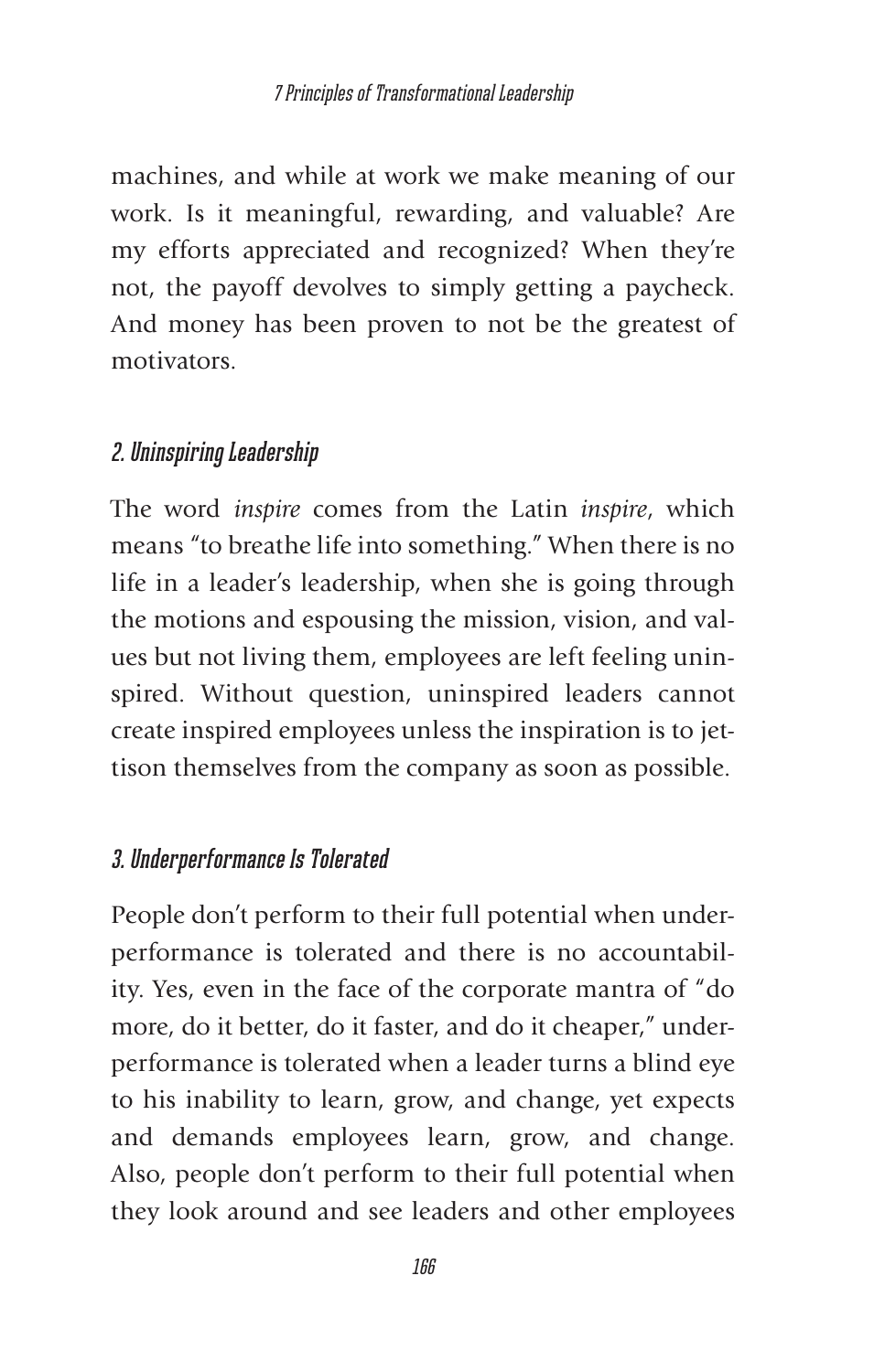underperforming without any consequences. The message sent is clear and compelling: If you underperform, behave poorly or unethically, miss deadlines, or lose a big client you may not have your hand slapped.

### **4. Unclear Expectations**

People don't perform to their full potential when the expectations are unclear. Leaders who don't have the bandwidth or white space to think clearly create more confusion and ambiguity than they intend. When a leader says, "I want you to handle the Cramer project," the same issue that I've found on three continents, seven countries, and 43 states is that the word *handle* is not clear. What does *handle* mean to the leader and what does *handle* mean to the employee? When leaders are clear about the results desired, the time-frame demands, the responsibilities, roles, authority, there is *clarity*. I have built a thriving advisory firm around the word *clarity*.

#### **5. No Trust or Respect**

People don't perform to their full potential when their coworkers and leaders don't do what they say they'll do and/or don't have the talent or skill to do their job well. Trust is about a person's reliability and respect is about talent and skill. When an employee or leader loses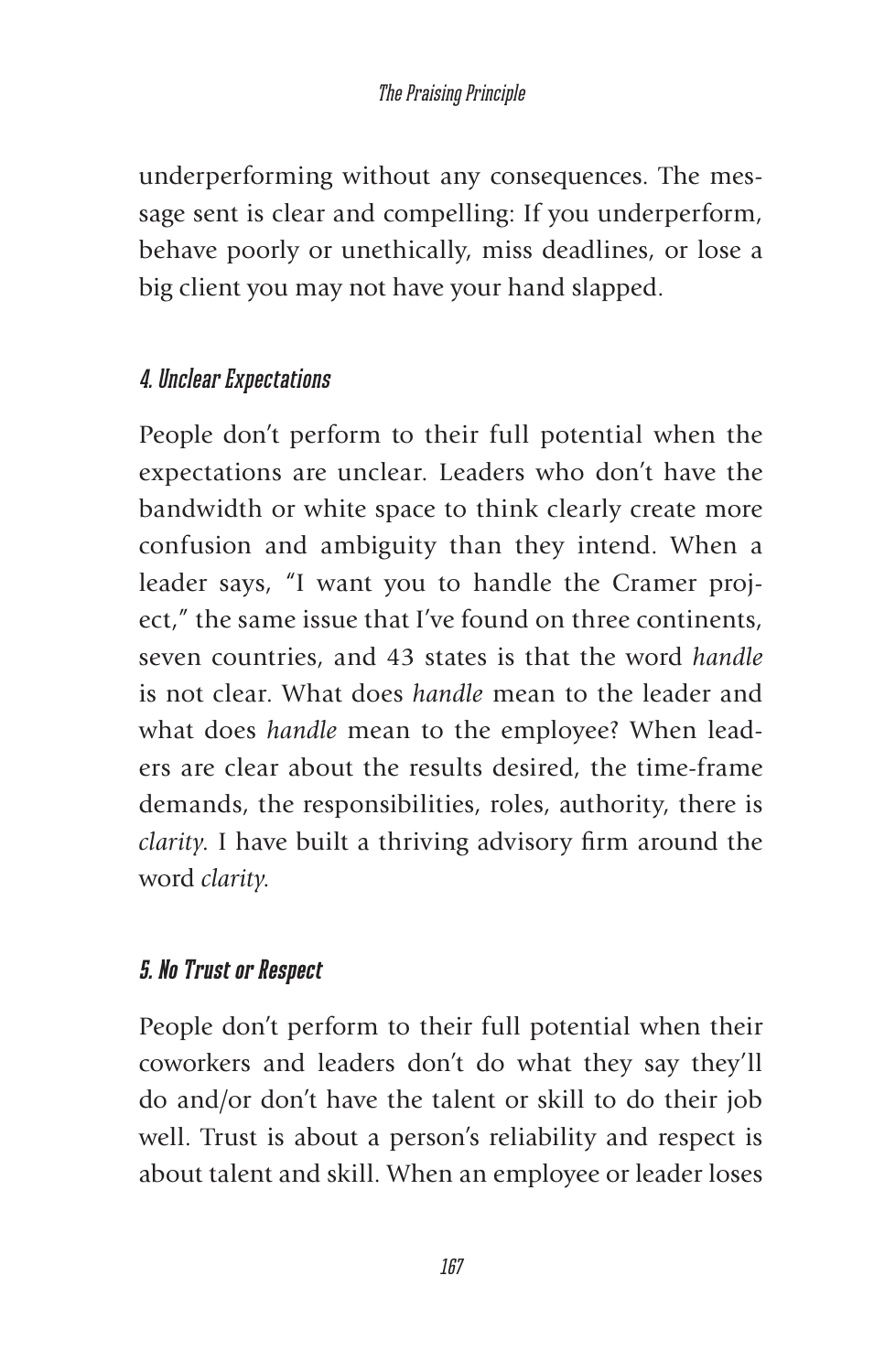respect and trust with another person, the relationship is toast, as is the possibility of accelerated performance.

#### **6. No Investment in Employee Development**

People don't perform to their full potential when the investments in improved mindset and skill set are delayed or eliminated. The absolute fastest way to dramatically grow a leader's leadership and the results is by working with a leadership coach. Although that may sound selfserving, I too have grown at an accelerated pace because my coach and mentor is an objective observer of my work and can provide me with new ideas, perspectives, insights, and tactics for accelerated performance that I would never have found on my own.

 $\sim$   $\sim$   $\sim$ 

These six reasons people don't perform to their full potential can be addressed in powerful and substantive ways. In the Praising Principle you will learn how to praise people in concrete, sincere, and timely ways so that you can affirm the opposite of the eight previous reasons, and instead create the nine reasons why people choose to perform to their highest potential.

You'll also learn that praising has a cousin skill called "purification." And much like a water filter that eliminates impurities and makes our drinking water safe, you too will purify the aspects of your leadership that detract from accomplishing your purpose, promises, and projects.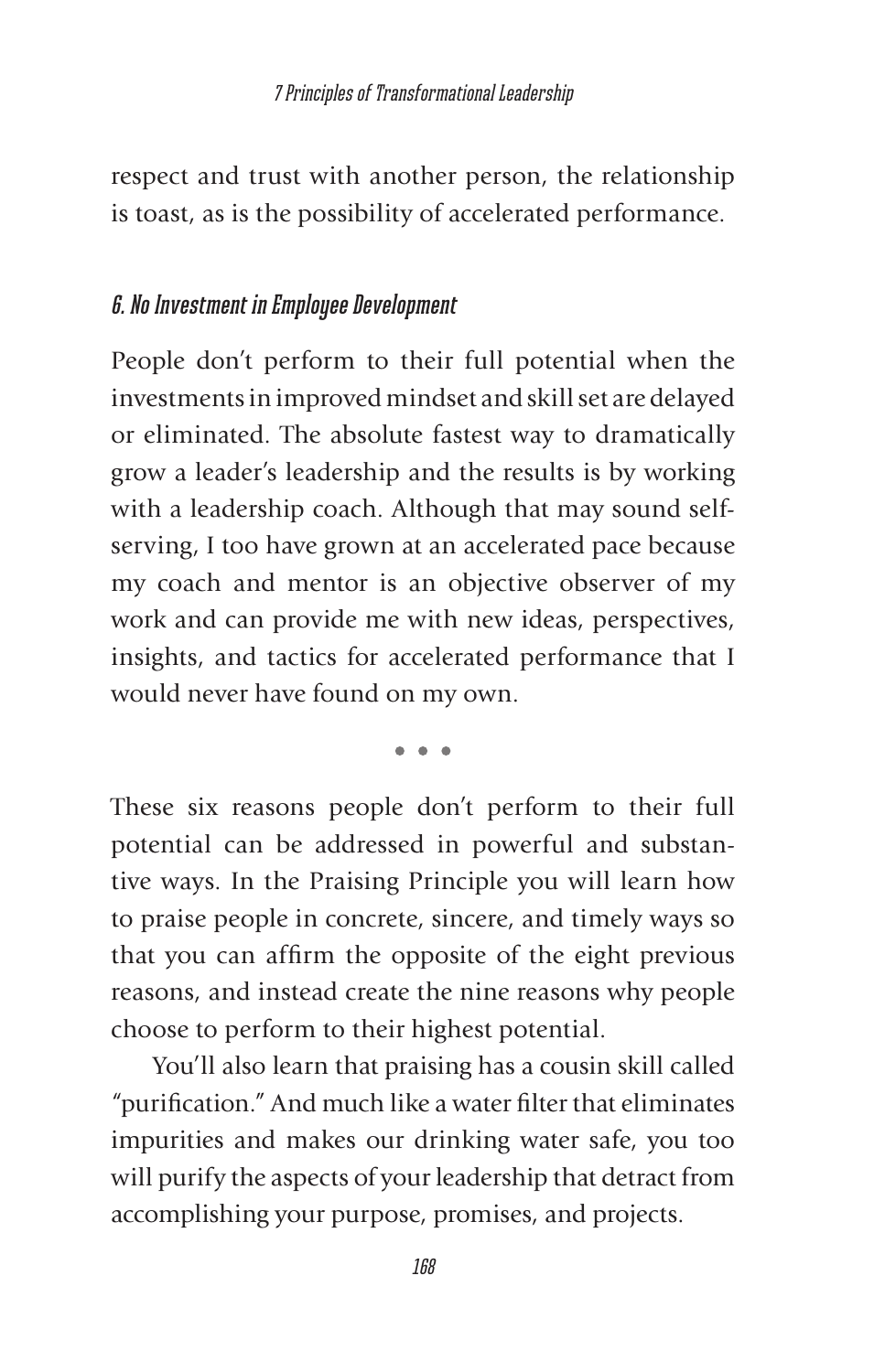By learning how to praise and purify your leadership you will build the confidence employees have of themselves as well as of your leadership. You will encourage experimentation, risk-taking, and learning while also infusing hope and optimism into the workplace. You will, in no uncertain terms, bring out the best in others as well as yourself.

# **Jettisoning Judgment and Cultivating Courage and Curiosity**

Every Sunday across America there are close to 350,000 raving fans who ply themselves into the stadium of their favorite football team and another 20,000,000 million watching on television. Those in the stadiums cheer ferociously, fist pump, high five, and scream their vocal chords raw whenever their teams do something they see as beneficial to winning the game. They do so to demoralize the opposition, propel their team to victory, and reward the Herculean efforts by the sport's most elite talent. You can, for the first time, attend an event with a friend and find a normally subdued person go through a Jekyll and Hyde conversion when sports are involved.

Why is it that the same executive who screams and high fives total strangers shows up at work and only gives polite applause when the team does something equally beneficial? Is it because sporting events watched with 60,000 other people release a primal passion? Is it because the emotional response is lost in the throngs of other half-crazed enthusiastic fans? Whichever reason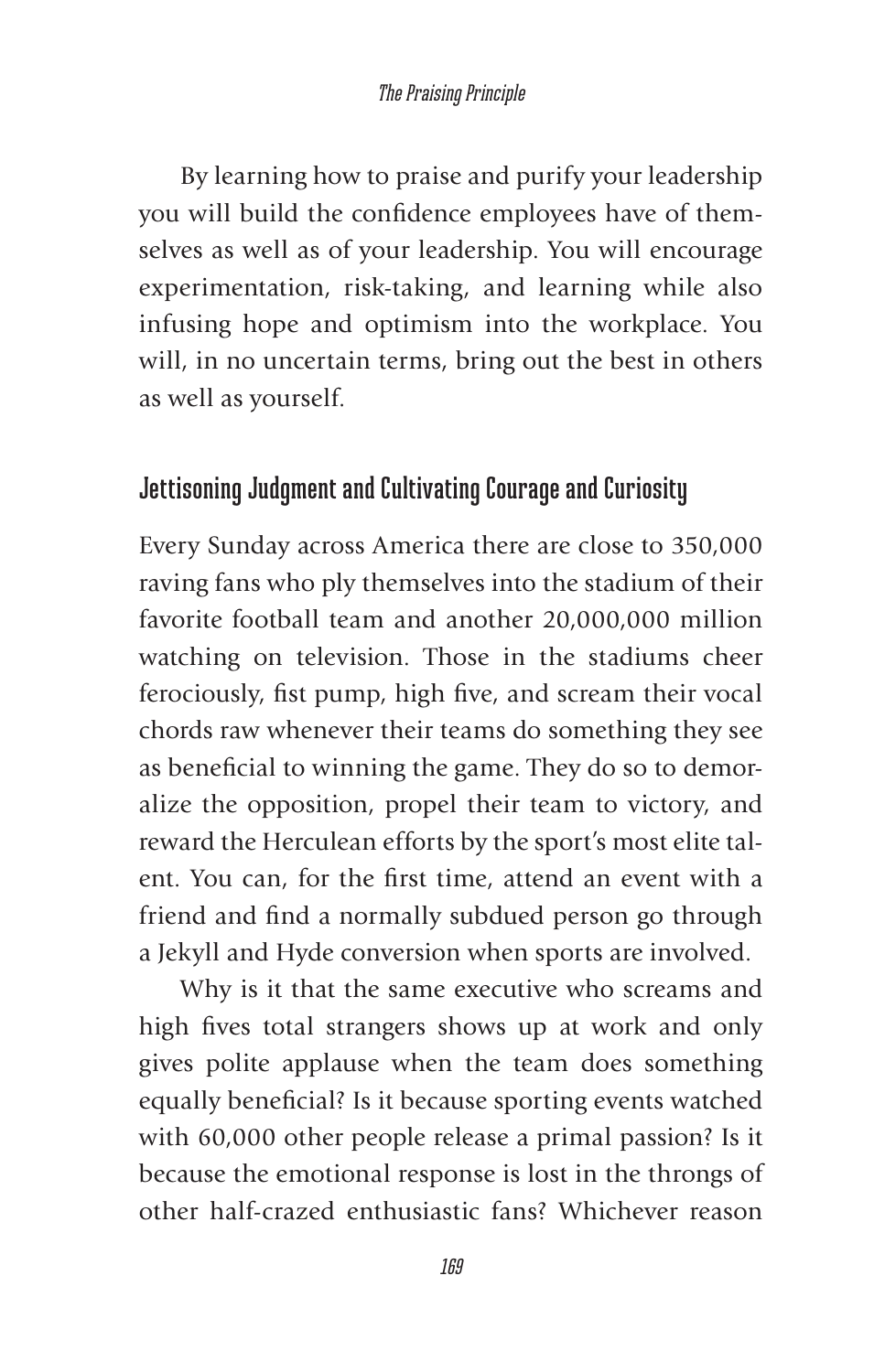holds true, I contend that leaders who bring an enthusiastic recognition and praise for their work teams to work will propel their teams to victory, squelch the opposition, and reward the Herculean effort some employees exhibit to getting the work done.

I'm not advocating sports-centric high fives with accompanying screaming. What I'm advocating for is a praising mindset that rewards the expression of beneficial passion, innovation, and growth. For that to be true, there are three aspects of praise that need to be present.

- 1. **Sincere Praise.** Praise that is mechanical, obligatory, and/or delivered in a rote manner will degrade a leader's credibility. It will be seen as artificial and contrived, and foster a relationship gap between the person giving the praise and the person receiving it.
- 2. **Timely Praise.** The most potent form of praise is the type that is delivered in real time. Catching employees or coworkers doing something noteworthy and commenting on it immediately raises the well-being not only of the person receiving the praise, but creates a culture in which appreciation and continued growth become strategic assets.
- 3. **Specific Praise.** Generalized praise such as, "Good job!" pales in comparison to specific praise such as, "Your project management work on the Carson project was incredibly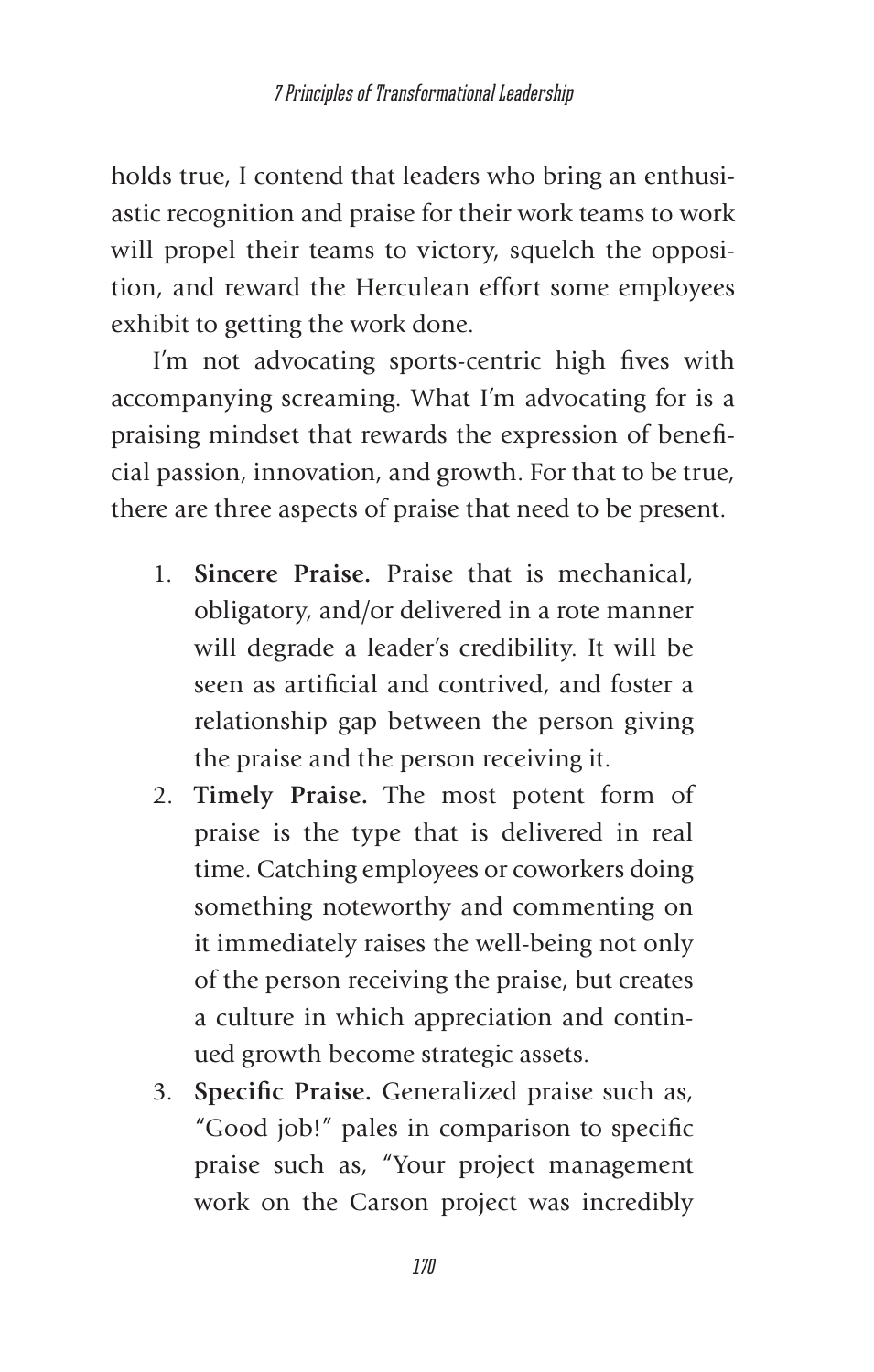helpful. You lived out our strategic goal of improving our customer experience and let the client feel confident and at ease with your performance. They said they loved working with us. That was really good work."

# **The Benefits of Praise**

Praise will act as a catalyst for even higher levels of success when the three praise aspects are present. Employees and coworkers know if a leader is paying attention to what they're doing and sincere praise creates a positive feedback loop in which what gets noticed and rewarded gets magnified.

Praising is also not reserved solely for employees. Leaders benefit from reviewing their own personal leadership and identifying what they have done well and what they deserve to be praised for. This is akin to the "putting on your own oxygen mask first" theory.

Although the benefits of praise are significant, to maximally reap those benefits, praise must be balanced with providing both positive and constructive feedback. This is the second aspect of praising called *purification* and we'll cover it in the next chapter. For now, it's important for leaders to recognize that some leaders may feel that praise is not necessary and that quality work is evidence of expectations met. For those of you uncomfortable giving praise or those who see it as overblown and unnecessary consider this: Employees who have been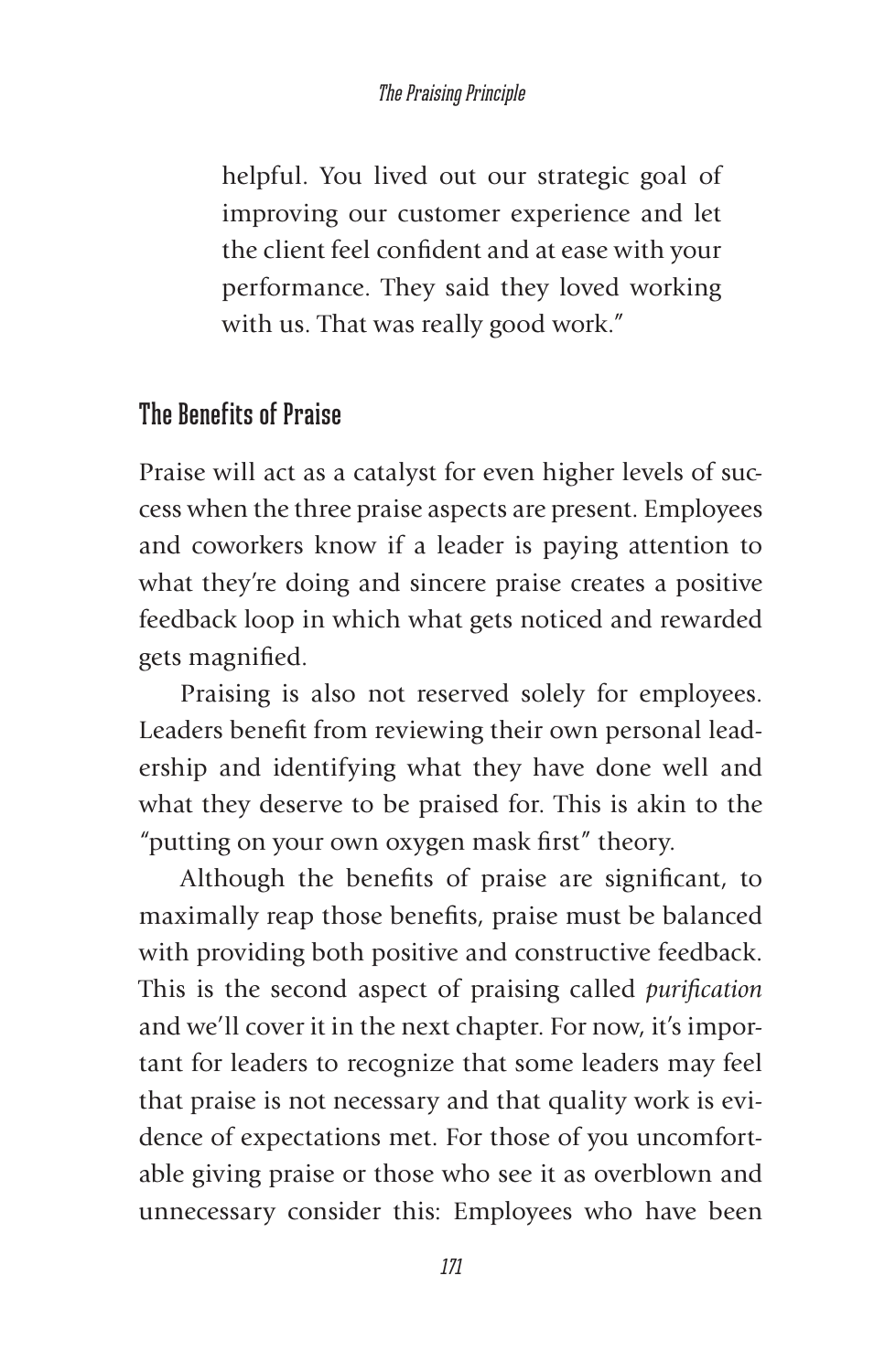recently praised are more engaged in their work, demonstrate increased productivity, score higher customer satisfaction rates, and hold better safety records. The benefits of praise are significant.

To better develop this critical skill, it's important for you to identify how you view praise. On a scale of 1 to 10, with 1 being "don't agree" and 10 being "strongly agree," rate yourself on the following praising dimensions:

- 1. I am comfortable giving sincere, timely, and specific praise and recognition to an employee, colleague, or coworker.
- 2. I am continually on the lookout for opportunities and ways to recognize the contributions of people I work with.
- 3. I am seen as someone who repeatedly shows appreciation for work that is valuable and noteworthy.
- 4. I purposefully find ways to link individual accomplishments to departmental and/ or organizational purpose, priorities, and promises.
- 5. I actively look for ways to instill confidence, hope, and optimism in a person's ability to do transformational work.
- 6. I enjoy finding ways to celebrate individual or team success.
- 7. I listen with the intent of understanding and not simply of responding.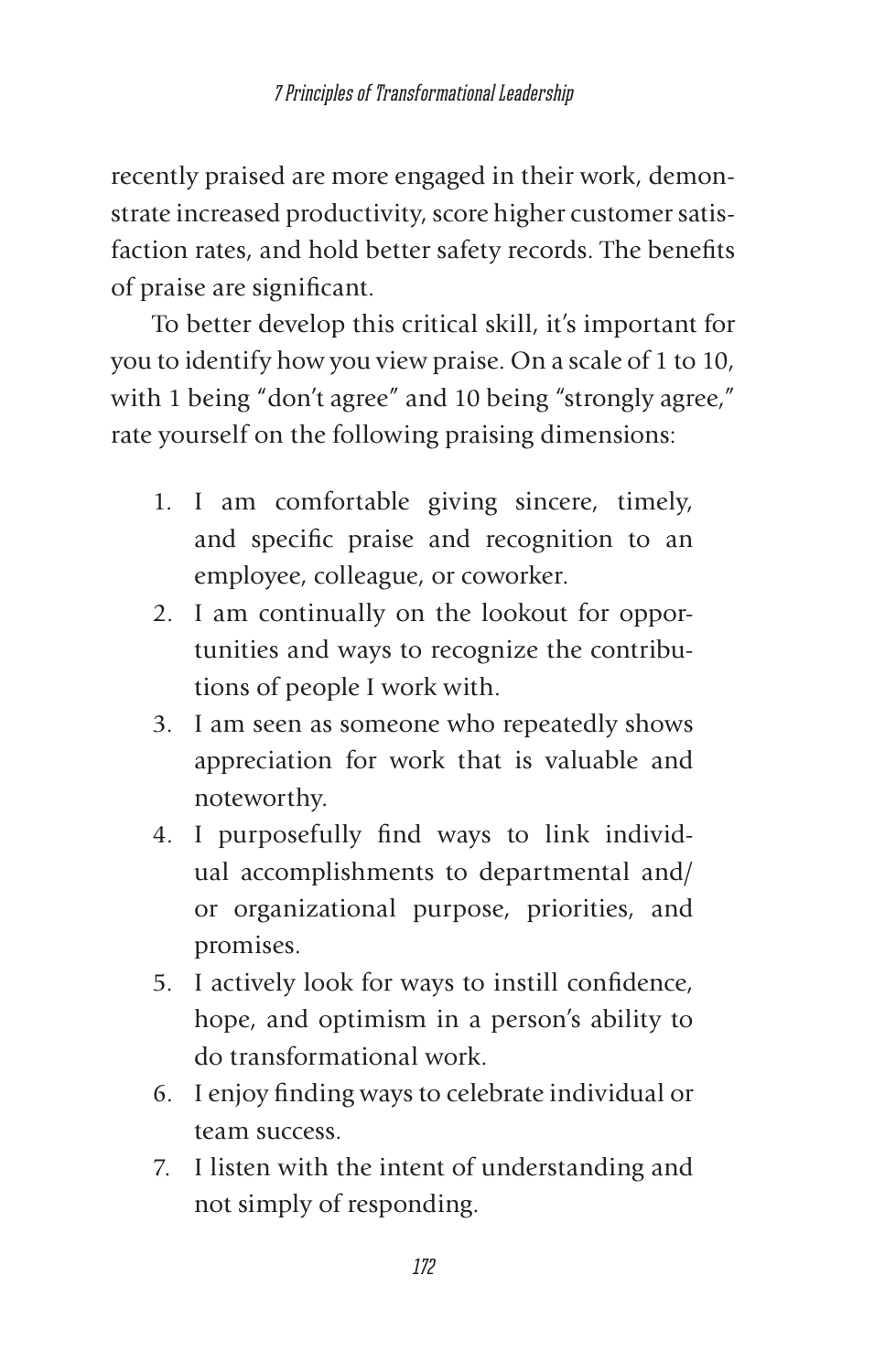If you and I were sitting across from one another I would ask to hear the scores you gave yourself and then ask you the following questions:

- Which of the seven dimensions did you rate yourself the highest and why?
- Which of the seven praising dimensions did you rate yourself the lowest and why?
- What observations or insights do you have from your responses?
- Which of the seven praising dimensions would you like to increase dramatically?

The praising assessment is not a pass or fail, right or wrong type of assessment. It is a check-in as to how you view praise and whether you have an opportunity to be the catalyst for the mindset that can propel you and your team forward. To that end, however you rated yourself, there are 11 recommendations for how to increase your effectiveness in using praise as a strategic asset. Based on your answers to the praising assessment, the following recommendations will help you improve your praising skills.

# **Praising With Sincerity**

1. If you appreciate someone, tell them why what they did was important to you. Tell them about how what they've done is instrumental to the organization and its results, but personalize the praise by sharing the value you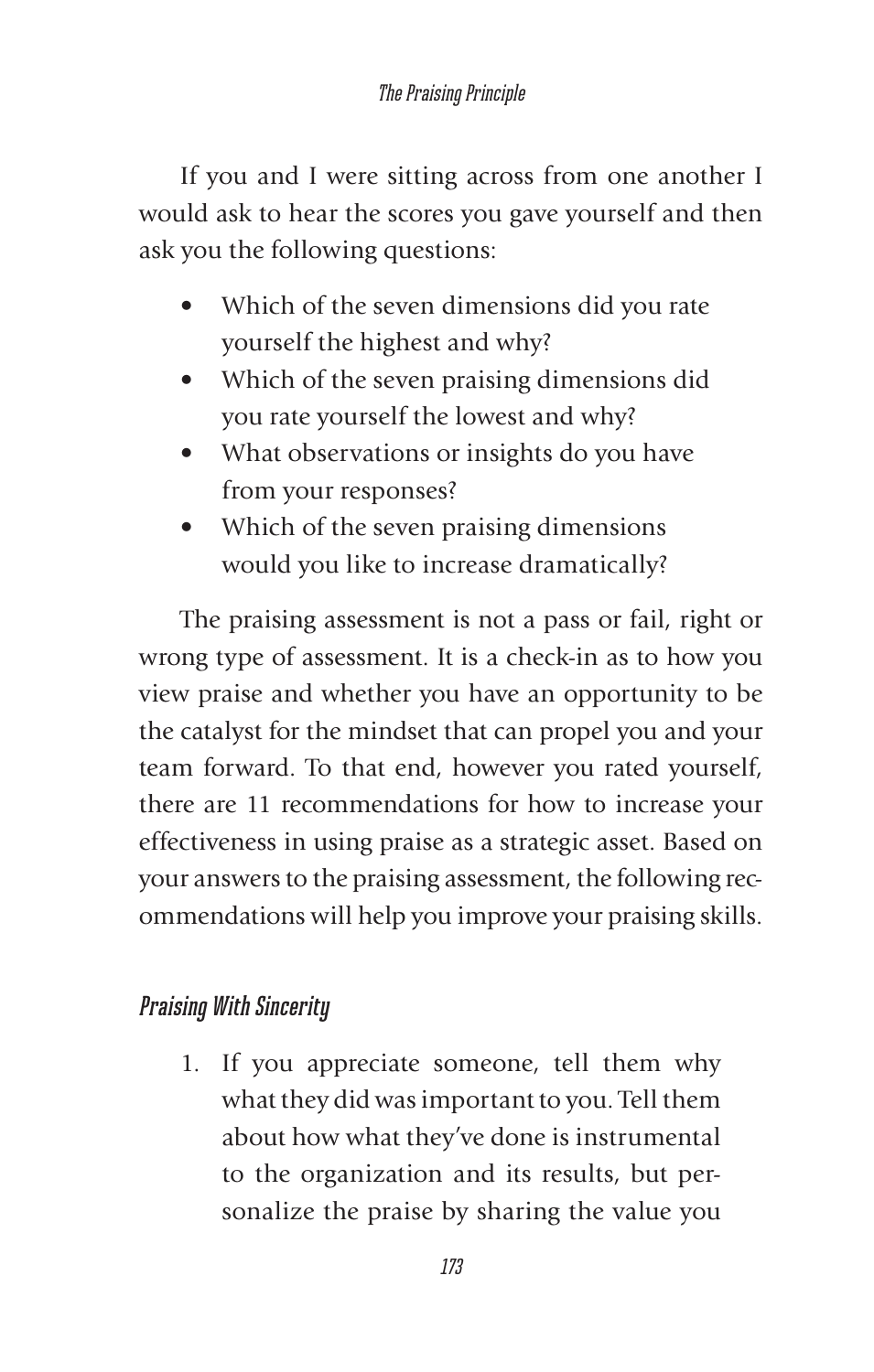experienced. When it comes to praise, making it personal is what people receiving praise see as the most important. The million-dollar question is: "How did the act that you're giving me praise for help or benefit you?"

- 2. Always praise with the intent of encouraging the person because that is exactly what praising does. Praising is not about checking a task off your to-do list. Praise is about helping someone see themselves as valuable and appreciated. It was noted that Abraham Lincoln believed the best outcome from a conversation was not to have the person leave the conversation thinking highly of him, but rather the person leave the conversation feeling good about him- or herself. Praise infuses self-confidence and a belief in what's possible.
- 3. Link your praising to your purpose and understand why it is important to you. If you cannot link what someone has done to why you feel it is important, it becomes intellectual or artificial. Make the link and you'll be not only more sincere, but also eager to deliver the praise as it's aligned with what is most important to you.
- 4. Remember that the praise you deliver is planted in the fertile soil of a person's memory, takes root, and grows either positive or negative beliefs. Your praise can be nourishment in a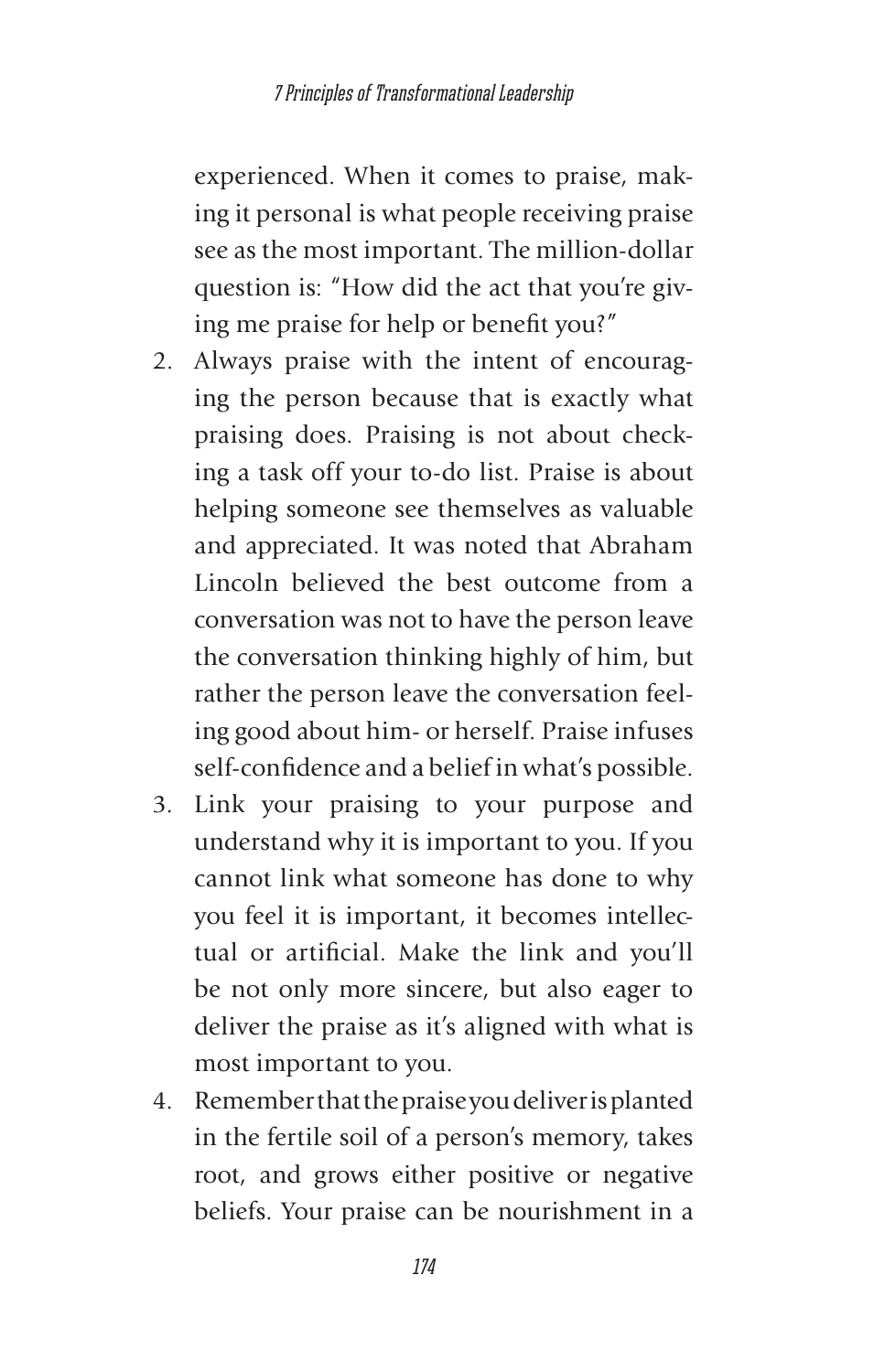sometimes starved-for-appreciation corporate culture. There are few evil, wicked, bad, and nasty people walking the halls of your organization, but there are people who are overwhelmed and cannot see clearly to extend a word of encouragement because their proverbial praising gas tank is empty.

Before you move on to read the section on timeliness, take two minutes to identify three people (employees, colleagues, leaders) who did something valuable and beneficial. Plan on speaking with them within the next 72 hours and extend the praise they deserve with sincerity.

#### **Praising With Timeliness**

1. In order for your praise to be timely you need to pay attention. Timeliness is rooted in being in the moment and being on the lookout for people doing work that matters. Yes, you are likely running from one meeting to another and have 200 emails screaming for your attention, but keep in mind that the people who matter most to you are continually looking at you and taking cues from your behavior. If you're not known for paying attention and seeing in real time what's taking place in your organization you'll miss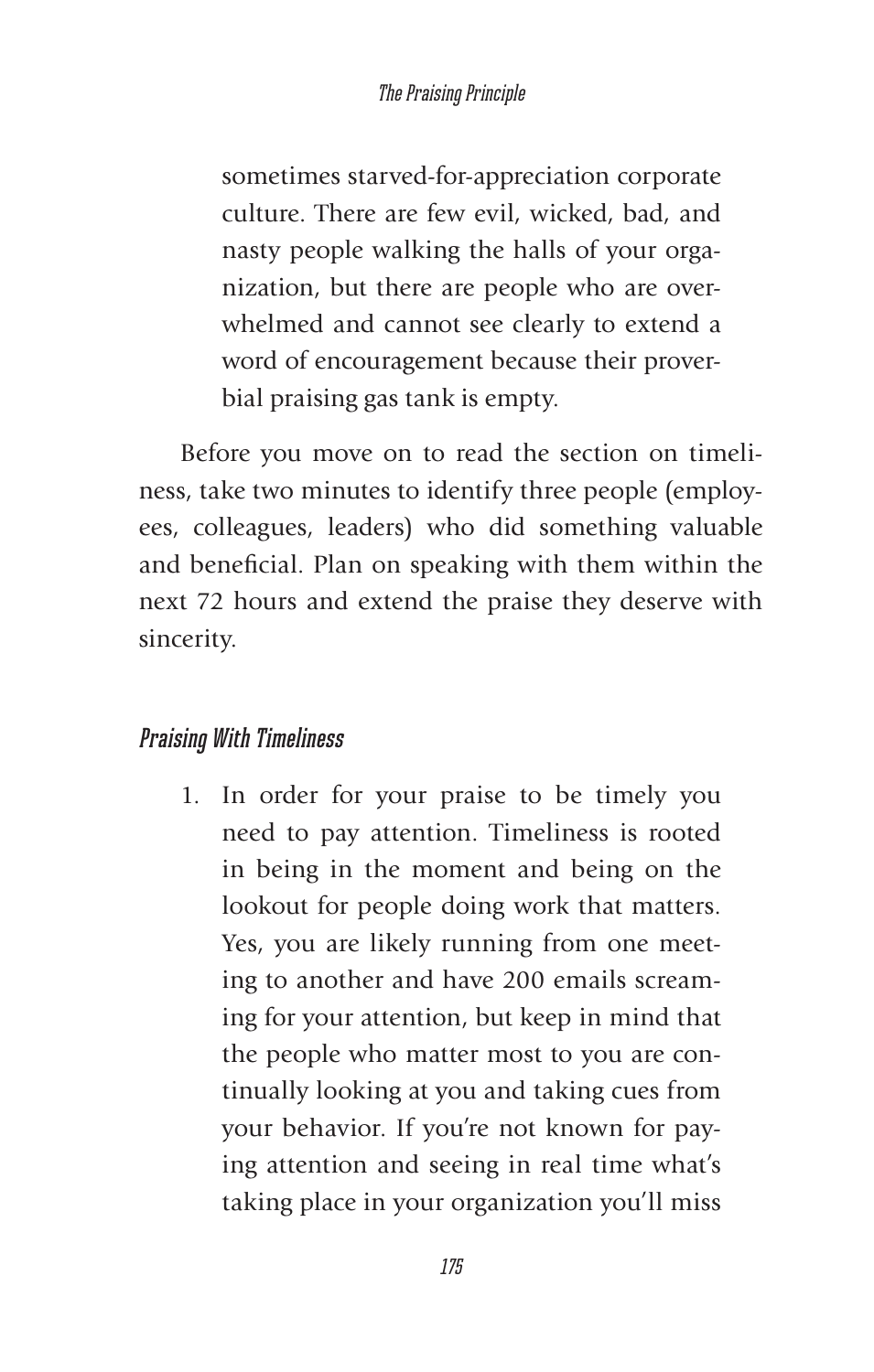out on becoming a magnet for finding people doing good work and multiplying it.

- 2. Timeliness is a praising multiplier. Timeliness intensifies and multiplies the impact of praising. If you receive praise four weeks after you did something noteworthy the praise will be important, but when delivered quickly the praise is triggered in memories that are fresh. This intensifies the effects of the praise and makes it more visceral.
- 3. Do not rely on your memory. The longer the time between your observation of a noteworthy event and the recounting or praising of the event, the fewer the details and specifics you'll have. You'll also lose some of the enthusiasm as time clouds your feelings as well as your memories.

#### **Timeliness Application**

- 1. Think about the previous day. Did you experience something praiseworthy? If so, what was it? What can you say to that person tomorrow to communicate the value you perceived? When will you say it? Be specific.
- 2. Think about the last week or month and identify one missed opportunity to praise someone. What was the outcome of missing this opportunity to praise the person? What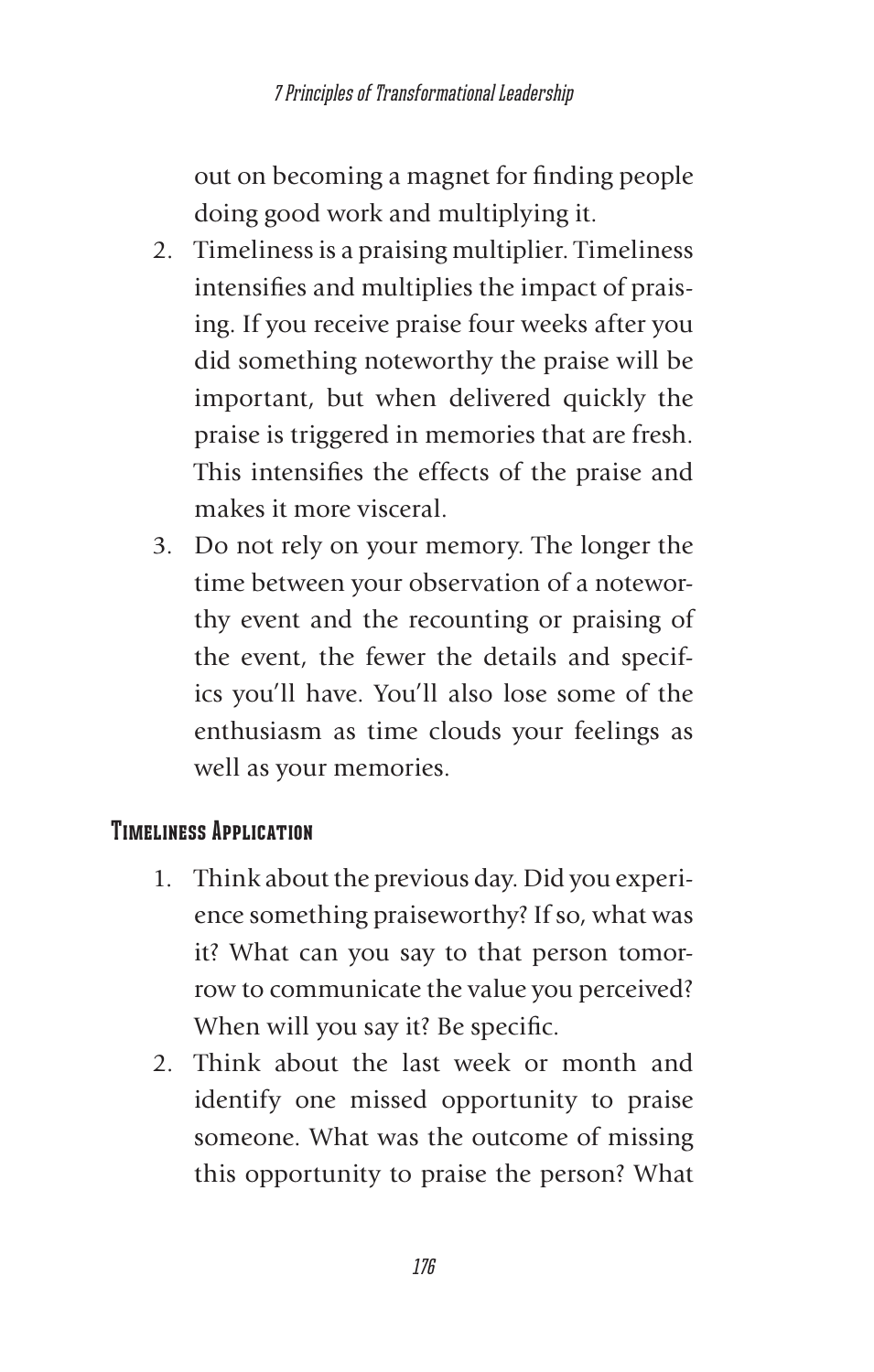#### The Praising Principle

would you do differently? What might the outcome have been if you had praised?

#### **Praising With Specificity**

- 1. Always share the "why" behind your praise. Communicate the reasons why what the person did is important to you, the customer, an important project, or fellow employees. The greater the specificity, the greater the impact. Think of praise as a laser beam that you direct to cutting through the busyness of the day and to target the purpose, promises, or priorities most important to you.
- 2. Link the praise you are giving to the individual's hopes, dreams, or aspirations for his or her professional or personal life. This requires that you as a leader know what is important to the person, but when you do, the specificity of your praise can be more rewarding for the person and more satisfying for you to deliver. For example, "Janet, I know you asked to have an opportunity to lead a team on strategic projects. Your work today confirms I need to help you find that opportunity soon. When you presented to the executive team the project scope and results they loved your clear communication and conviction. The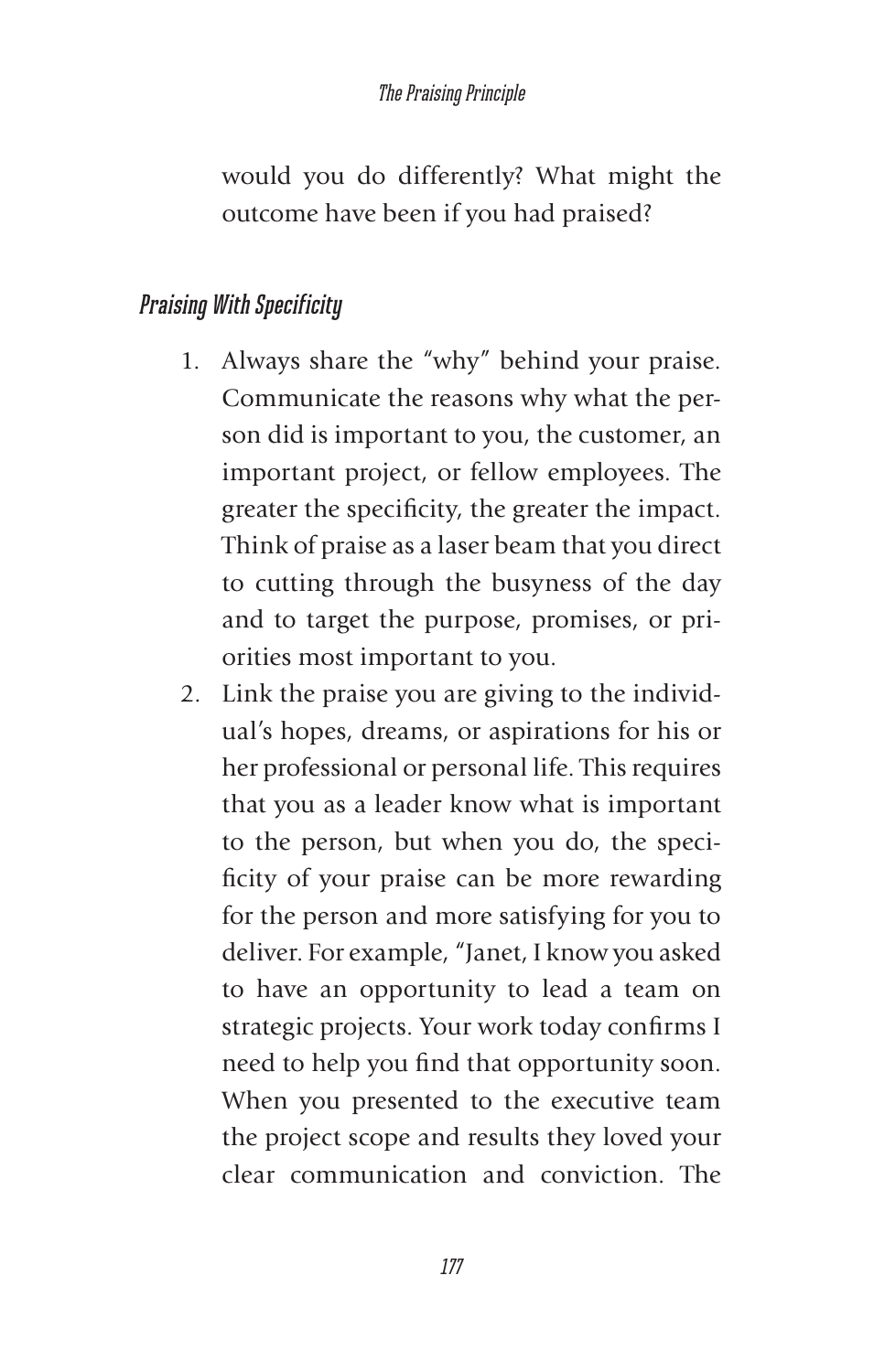executive team was encouraged and excited. That's exactly what we're looking for in our team leaders. Let's earmark time to discuss more fully what opportunities are available and which one might be right for you."

3. Link your praise to continual learning, growth, and innovation. A colleague of mine, Brian Walter, once told me that he uses a "valuemercial" idea with his clients. A "valuemercial" is similar to a commercial of 30 seconds but instead focuses on the value most important to a team or organization. For example, using the previous example with Janet, a leader might start or end a team meeting with the following message: "Before we get started, I wanted to let everyone know that Janet did an outstanding job presenting the project to the executive team yesterday. What made the presentation so compelling was her explanation of the value customers, employees, and our bottom line will receive. It was sharp, crisp, clear, and compelling. I'd like you to show her some love when you see her and then let's take 20 minutes at our next meeting and review what specifically she did that made her presentation successful. It's important for all of us to be that clear, crisp, and compelling, and we can learn from Janet. Okay, now back to our agenda."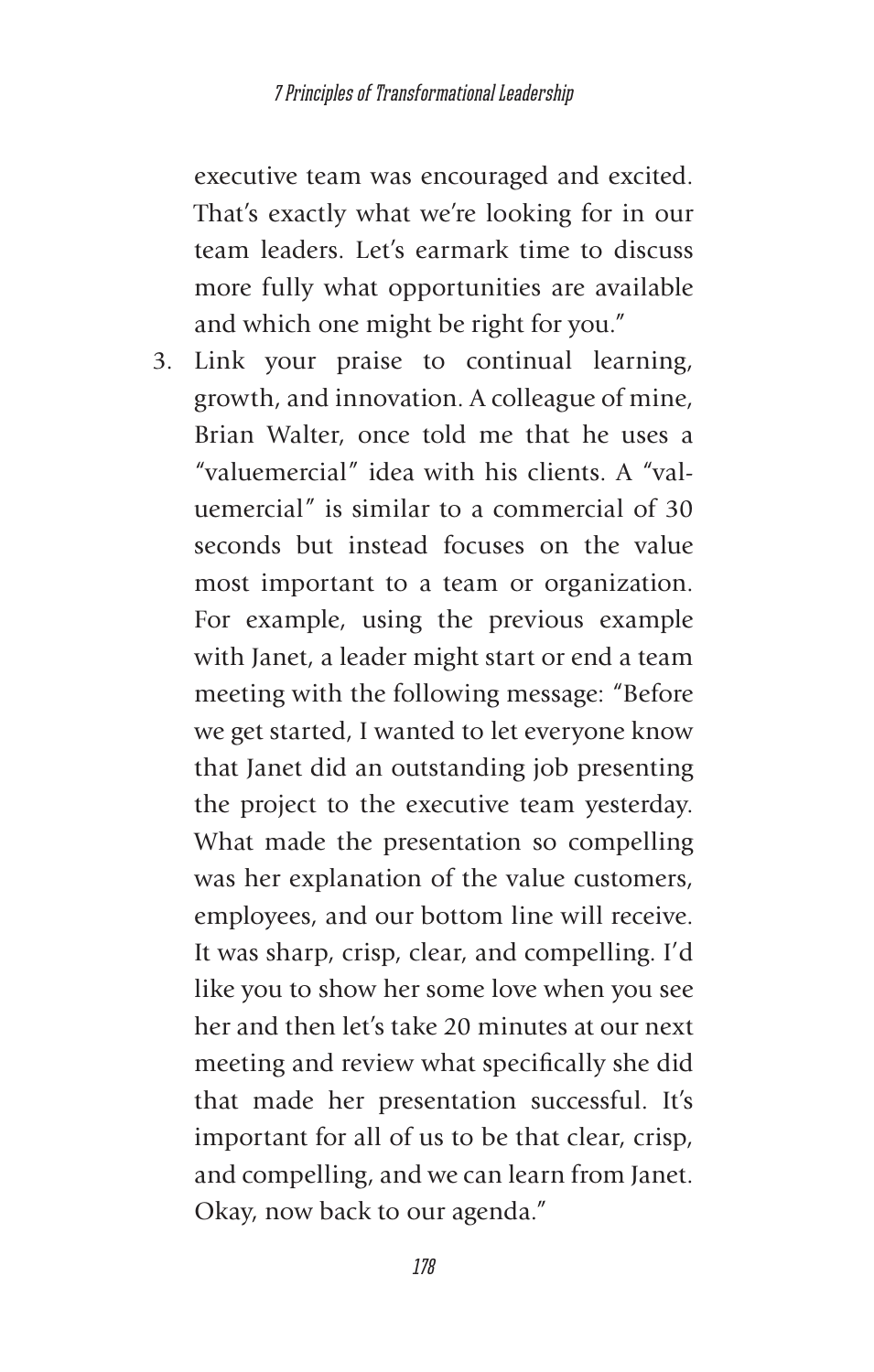4. Praise is fuel for transformational growth both for you as a leader and for your team. The recommendations here can have a positive impact on your leadership if you implement them with sincerity, timelines, and specificity. Let's look at the opposite side of the coin. In the next section you'll learn about the purification process.

# **Your Life Is a Statue of David and You Are Michelangelo**

In our work thus far, we reviewed the affirming and rewarding aspects of praising employees, colleagues, or coworkers doing meaningful and valuable work. Now we shift our perspective and invert the praising process. This compliment to praising is purification; its purpose is to help us identify areas that are negatively impacting performance while building our credibility as leaders. Purification is about removing obstacles and barriers to higher performance, both for the leader as well as for the employees and colleagues she or he works with.

Transformational leaders isolate one or two harmful beliefs or behaviors and work to eliminate or remove them. Although the act of praising ensures forward progress with hope and optimism, purification is frequently associated with faith traditions and involves fasting as part of a spiritual practice. Fasting provides devotees with an opportunity to turn away from the earthly and human aspects of their day-to-day existence and reflects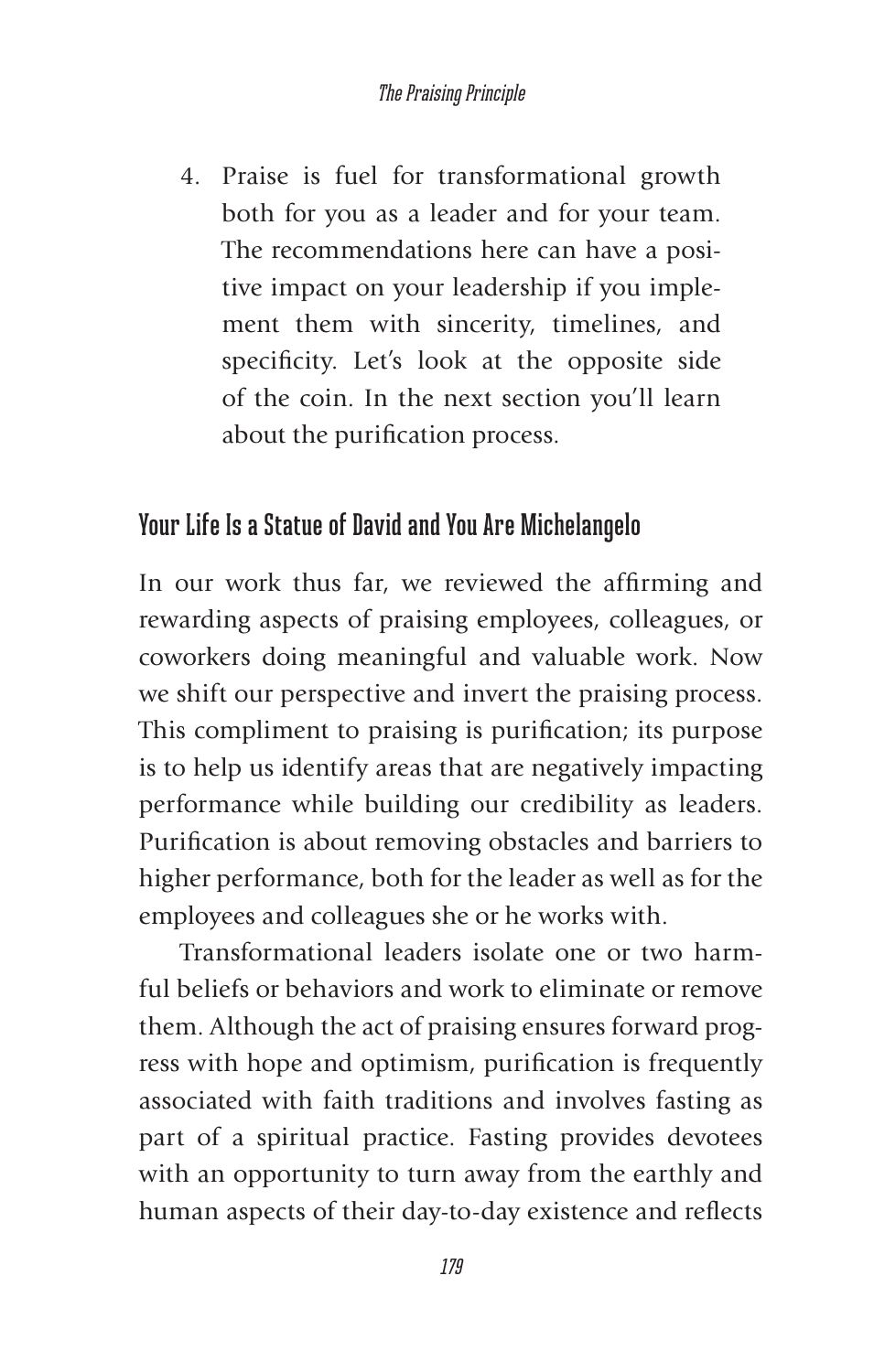more on the greater questions of the tenets of their faith. Purification from a medical and health perspective involves fasting as a way of detoxifying the body from impurities and toxins found in our environment and, in some cases, the foods we eat.

In this book, purification helps leaders turn away from the exigency of day-to-day work and consider the greater questions of leadership. By doing so, we detoxify any leadership impurities that may be limiting performance. When viewed in the larger context of transformational leadership, purification will help you accomplish three things: You will see leadership as never being a solo activity; you will see how becoming genuinely curious about the ways our leadership impacts those we work with can transform our leadership; and you will identify something that doesn't support your purpose, promises, or priorities. These three accomplishments change your behavior in ways that allow you to get a more appropriate result.

In this section, you will learn how best to purify your leadership as well as the leadership and performance of others. To do so there are three key factors required of you for the purification process to produce positive results.

- 1. Embrace purification with curiosity over judgment.
- 2. Strive for new insights and discernment.
- 3. Leverage the one-percent rule.

The purification process encourages leaders to become especially curious about the aspects of their leadership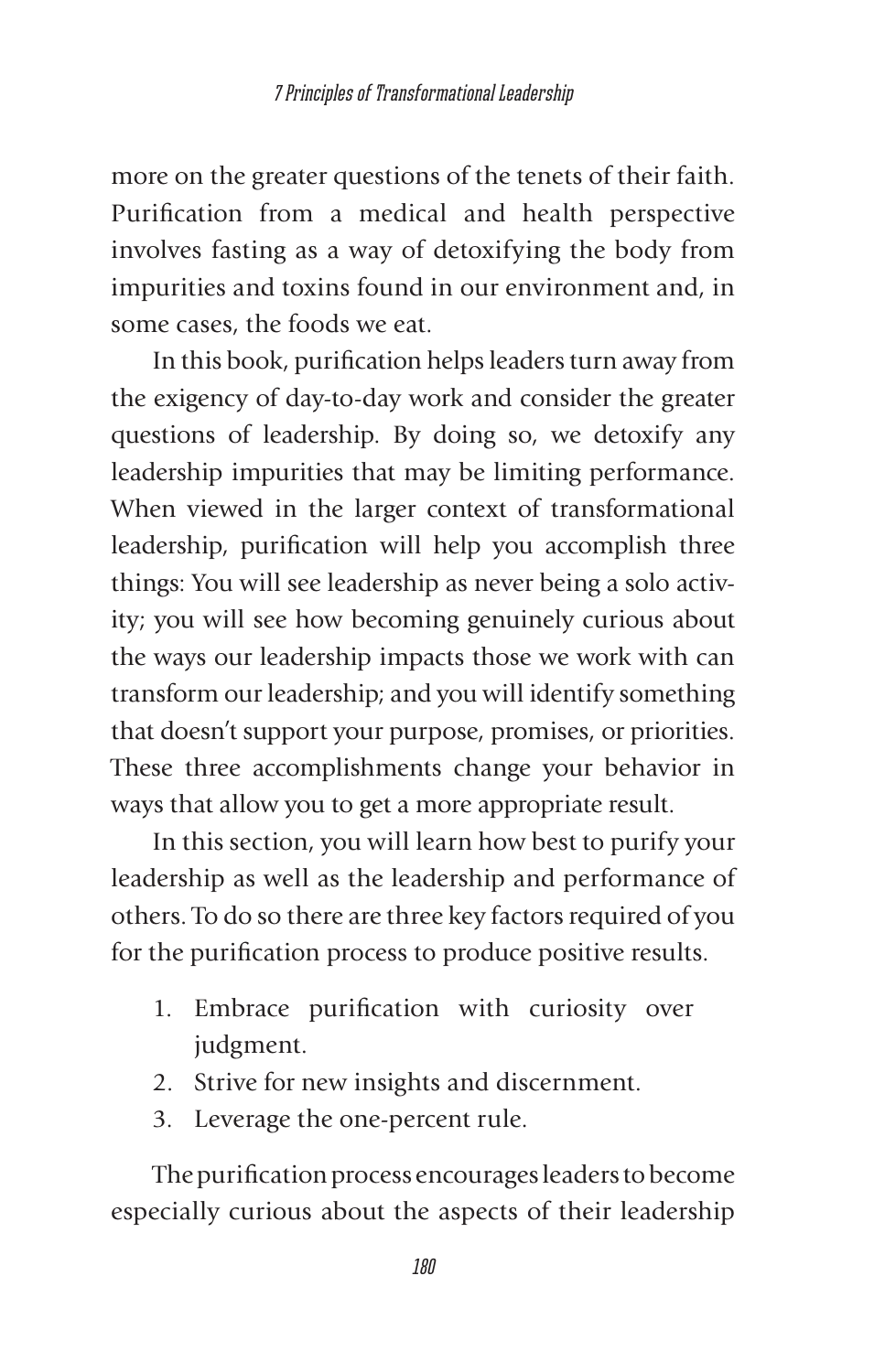that no longer serve them well. It is not simply a matter of finding fault and punishing oneself. Judgment retards creative problem-solving while curiosity is a healthy aspect of goal-setting and seeking improvement. In a similar fashion to the Praising Principle, the Purification Assessment is an excellent tool for determining how you view purification. On a scale of 1 to 10, with 1 being "don't agree" and 10 being "strongly agree," rate yourself on the following praising dimensions:

- 1. I challenge commonly held beliefs and assumptions about growth and performance.
- 2. I regularly ask myself how I can improve what I do and how I do it.
- 3. I consistently look to people outside my current organization to learn and grow from them.
- 4. I am comfortable articulating a connection between individual growth and departmental and/or organizational growth.
- 5. I frequently start conversations about what great work looks like and how to do it.
- 6. I enjoy finding new and better ways of serving my customer.
- 7. I frequently learn more from my mistakes than I do from my successes.

As you did in the previous section, which of the seven dimensions did you rate yourself the highest and why? Which of the seven purification dimensions did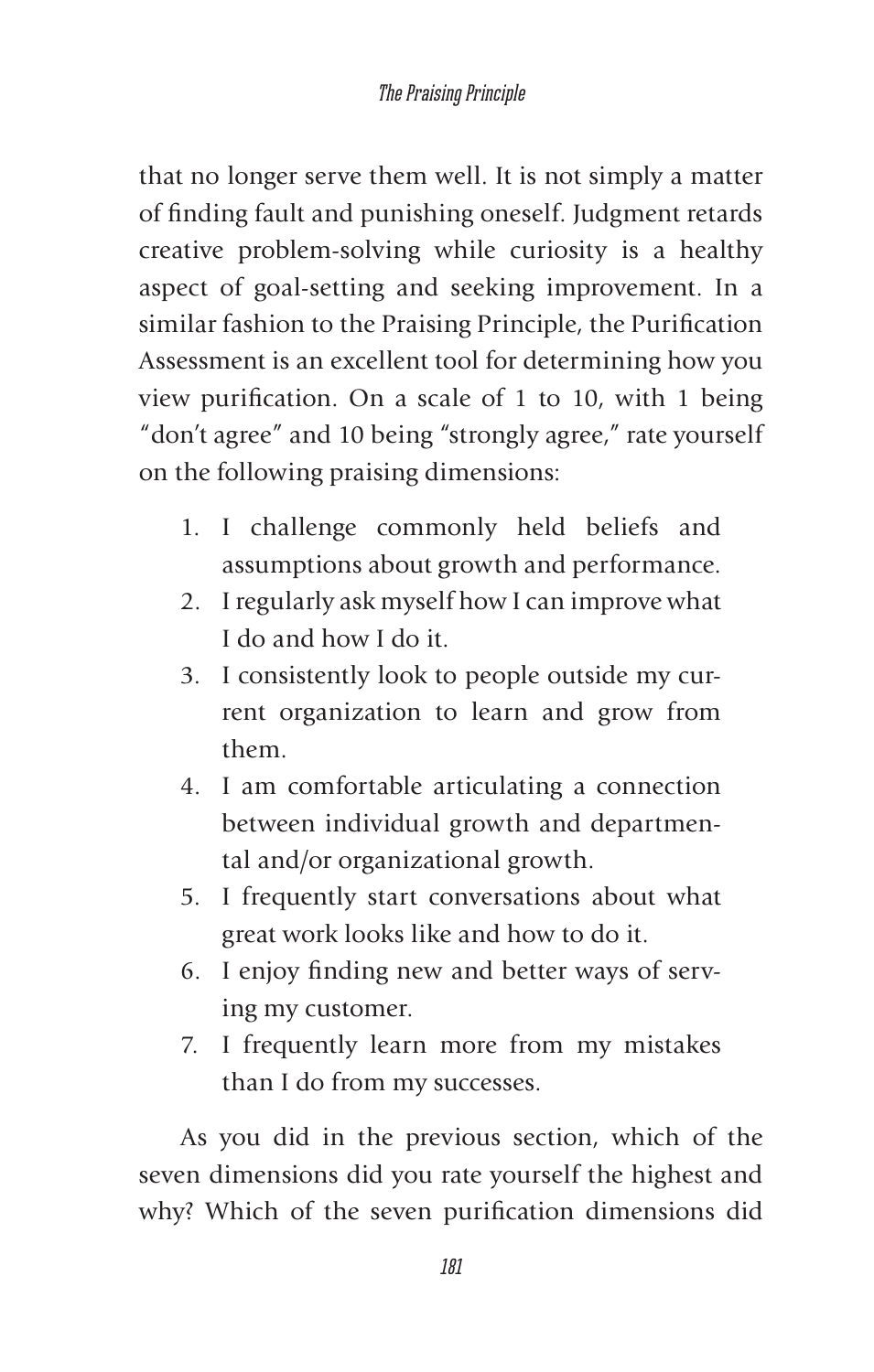you rate yourself the lowest and why? What observations or insights did you learn from your responses? Which of the seven purification dimensions would you like to increase dramatically?

Please remember: The assessments here are not pass or fail, right or wrong. They are best viewed as a conversation-starter for you to determine how you view purification and whether you do something to move you and your team forward. This is very similar to when Michaelangelo created his statue of David. He said in order to create a masterpiece like David he started by removing everything that didn't fit his image of what David would be. You are called to do the same. Taken together with your answers to the purification assessment, the following recommendations will help you think about how to start applying the purification process.

## **Purifying With Curiosity**

1. Remember: Every human being does what they do for a reason. We don't know what that reason is most of the time, and until we do, we can't make sense of the behaviors we see. This process requires curiosity as to what we see and why, as well as jettisoning judgment. Without curiosity we can't look at confusing situations and earnestly try and make sense of them, and with judgment we are too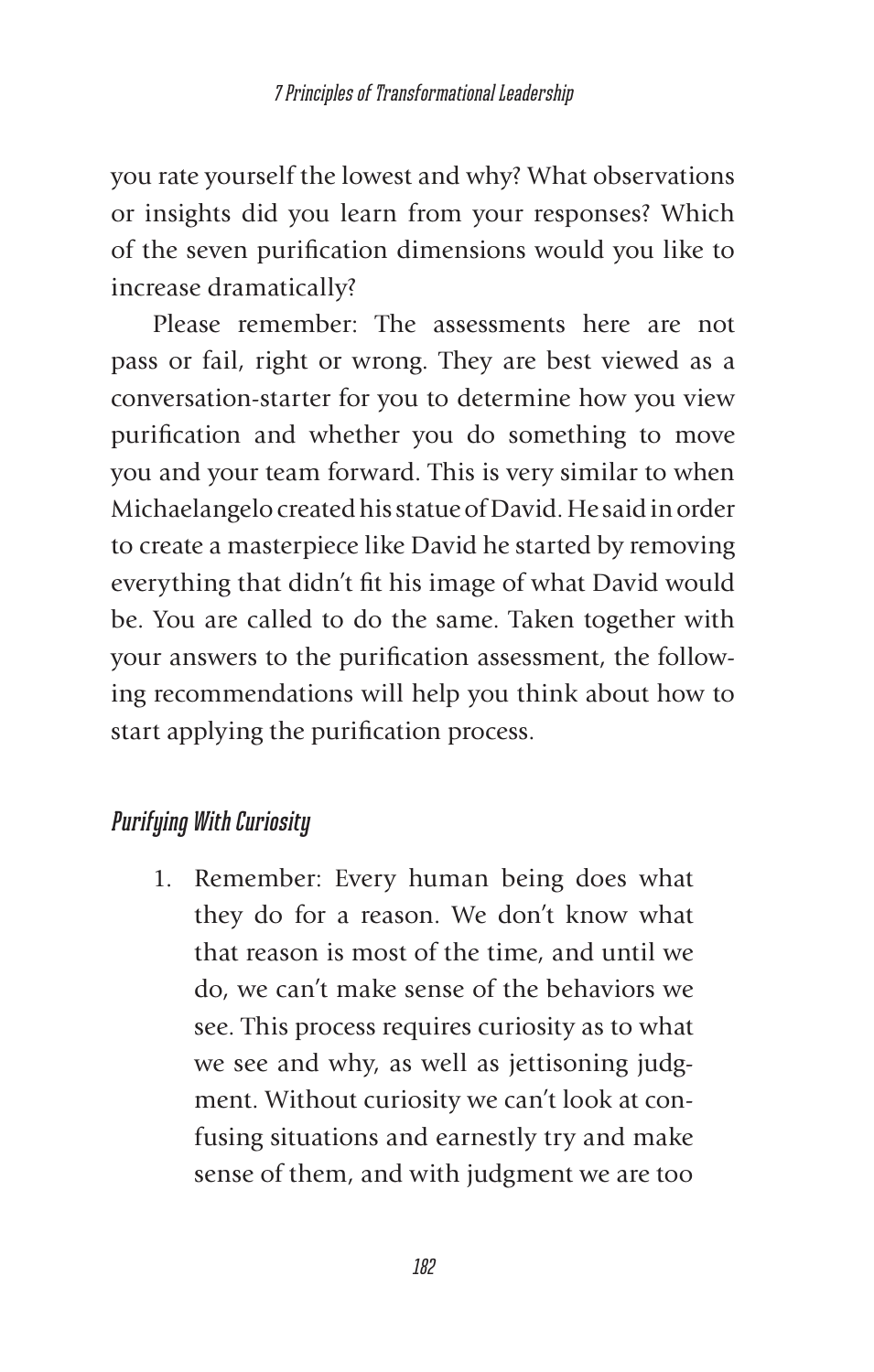#### The Praising Principle

frequently putting people and situations in neat and tidy boxes that, although expedient, are generalizations and stereotypes.

- 2. Stop, look, and ask higher-quality questions. By changing the quality of the questions you ask yourself as well as others the quality of your answer goes up appreciably. For example, a higher-quality question is: "I have the utmost respect for Bill, but was extremely harsh in my criticism of his work on the Summit Group proposal. I wonder why I said what I did in the team meeting?" A lowerlevel question is: "Why did I say such a stupid thing in the team meeting?" One stems from curiosity and the other from judgment.
- 3. Be nice to yourself. When you use the purification principle, talk to yourself about purification in the same way you would to a friend you care about. Recognize that there are times for consolation and times for tough love and that most people are their own worst critics and judge themselves harshly. When that happens, the ability to ask higher-quality questions all but disappears and inserted into the conversation is the drill sergeant from hell that wants nothing more than to assure your self-destruction. Don't allow that person in your life.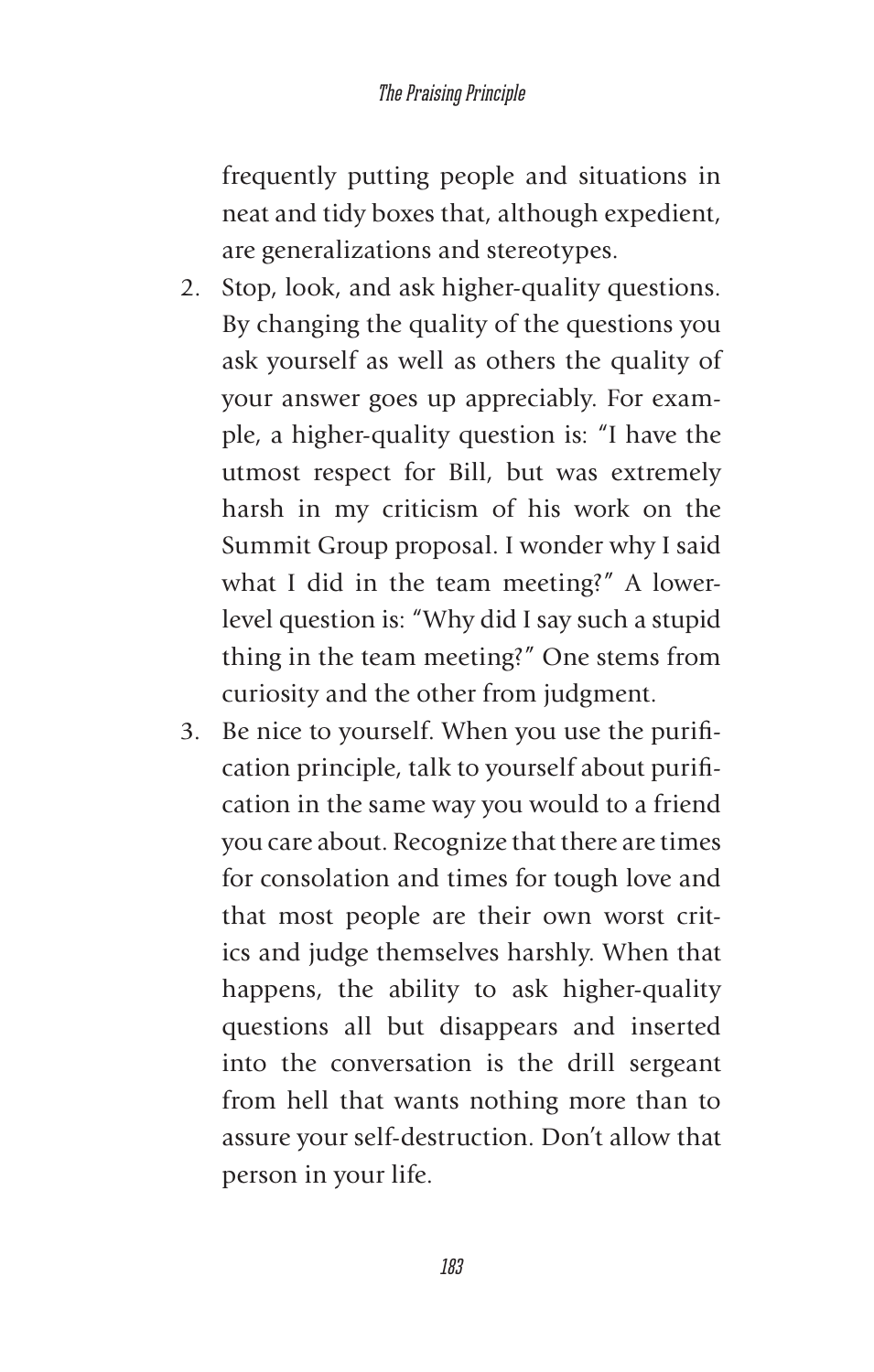# **Purifying for Insight and Discernment**

- 1. Lighten up. Recommendation number one is: Don't take yourself so seriously. Although you want to improve and live out your purpose more fully, refrain from becoming morosely fixated on your shortcomings. The ability to see yourself clearly is an incredibly important aspect of your leadership; your credibility is important and needs to be viewed seriously. But so is the ability to laugh at yourself and your mistakes. When you laugh at yourself and your mistakes you give people the ability to more closely look at their own mistakes and take the corrective action necessary to minimize them.
- 2. Purification takes discipline. Insight and discernment are derived from disciplines and require continual practice. When you follow an exercise program, the more you exercise the easier it becomes. The same holds true for both praising and purifying. The more you do both the more you build into your muscle memory the process of purposefully taking an inventory of your assets and liabilities. If you want to be a more effective leader, teammate, or employee, know your strengths and blind-spots are accelerated with the Praising Principle.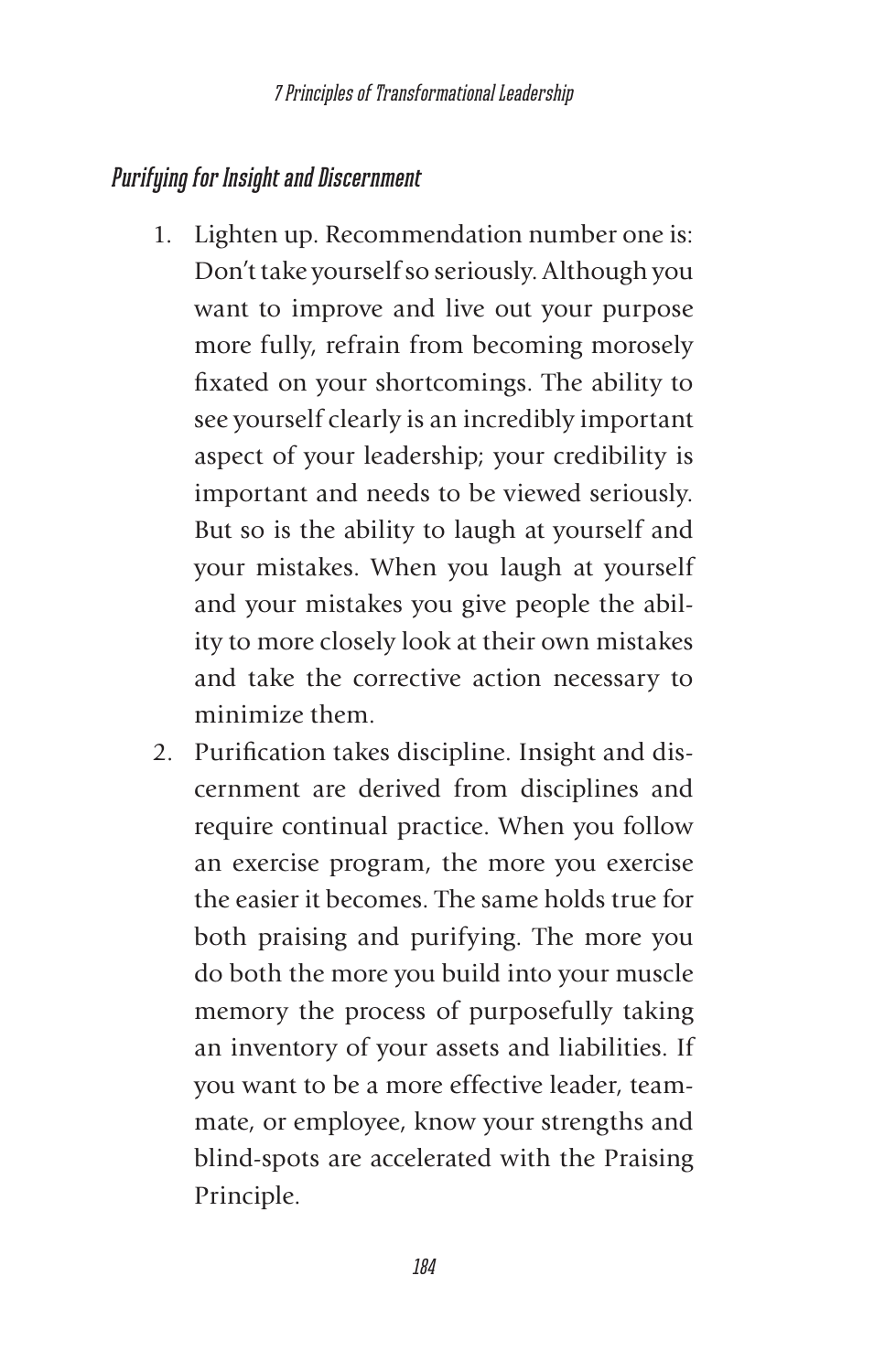- 3. Slow down. To gain new insights and have greater discernment, you cannot travel through the process at excessive speeds. And you especially cannot gain insight and discernment if you are multi-tasking. Mario Andretti, famed Formula One driver once said, "If everything feels as though it's under control you're simply not going fast enough." That is pithy and true in Formula One racing in one respect. The drivers are hurtling themselves around a track at full-throttle, but they also have to slow down and take pit stops. If they didn't, they'd run out of gas and be stranded on the track. You too need to slow down at times—not permanently, but frequently enough to get your bearings in order to go faster.
- 4. Look for patterns. We all have patterns for doing routine work. We may drive to the office the same way as well as dress and get ready for work the same way. This is a way of taking the mundane and making it more efficient. We each have only so much mental fuel in our days for making decisions and being effective. The less energy our brain uses on mundane issues the more we have for the big stuff. Are there patterns affecting you? Are you in so many meetings you don't have time to eat? Are you ruminating at night about work and only sleeping four hours? Has your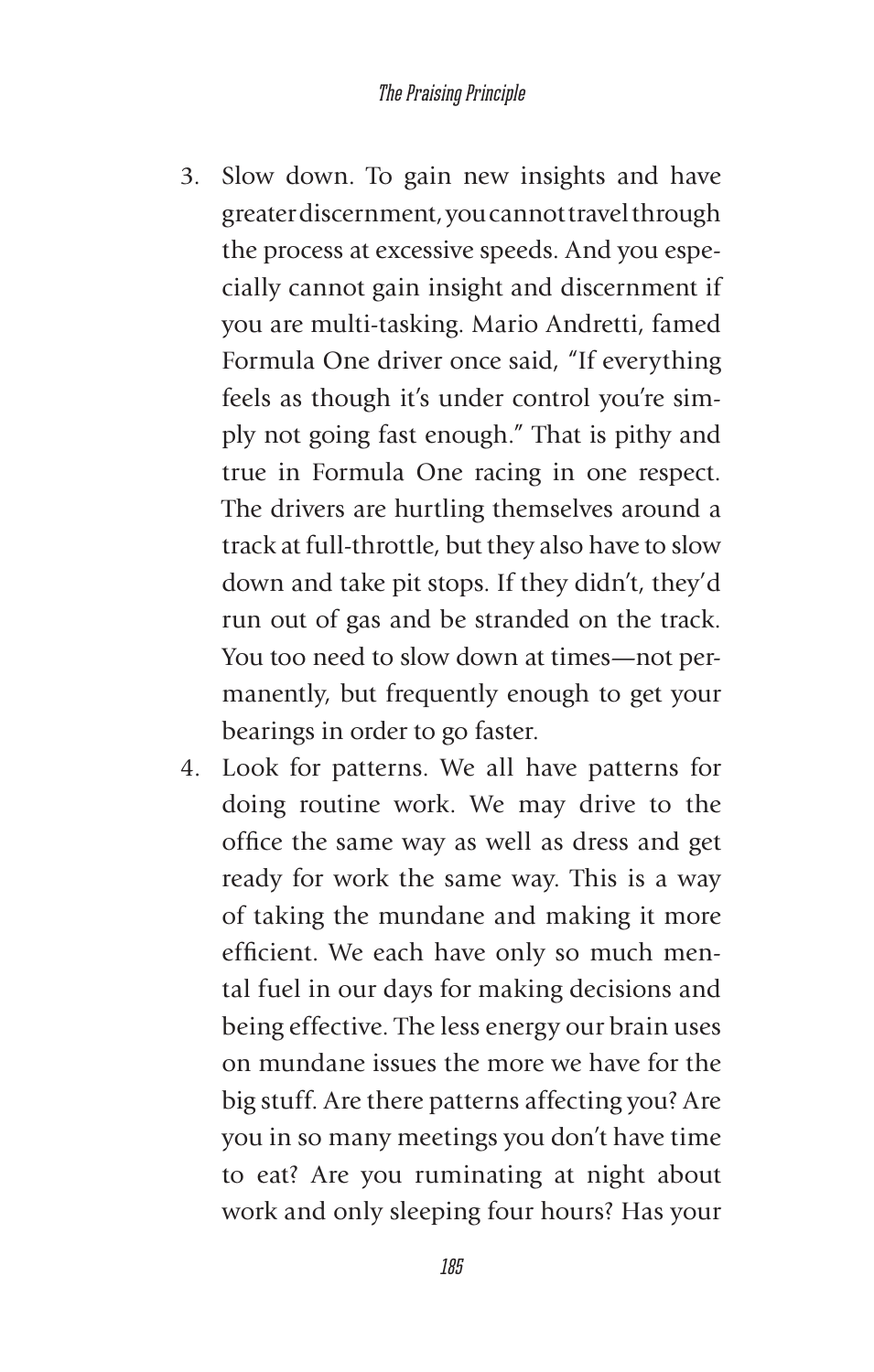exercise program suffered because of your ankle injury and in turn you are carrying more stress and anxiety? What patterns can you see in yourself as well as with others? Be discerning as to what is causing the pattern.

#### **Purifying With the One-Percent Rule**

- 1. Take one day at a time. The one-percent rule posits that getting better in any endeavor by one percent daily results in a 100-percent improvement in 72 days. (In this example, I'm using the power of compound interest. So as you build on your successes each day you're accelerating to the 100-percent destination with multiplication versus addition.) The idea of getting better by 1 percent is appealing to most of my clients, as they see it as workable through finding one new idea, one new perspective, or listening to a colleague discuss what they did to improve the customer experience. Through any means necessary, transformational leaders look to get better by 1 percent each day.
- 2. Focus on progress. If you are a brain surgeon and you have just sawed a hole in my head I want you to be perfect in your work. Please come to work rested and please don't have an argument with your partner before arriving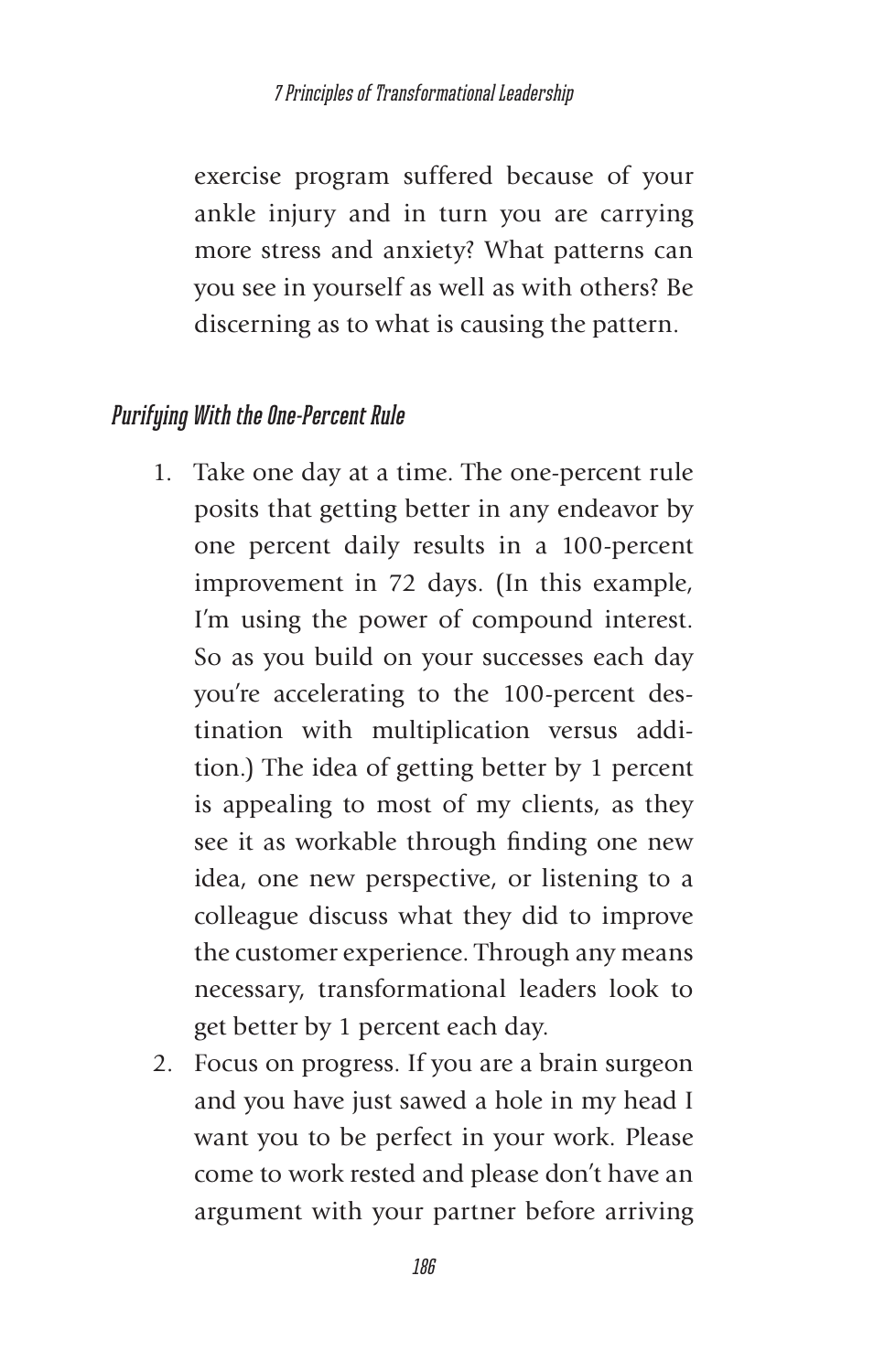in my operating room. Today is the day to be perfect. For all of you who are not brain surgeons, the other 99.95 percent reading this book, progress is preferable to perfection. I've listened to every role and job in all different organizations, and they tell me their work must be perfect. I will agree that if you are a nurse, an accountant, or an engineer working on the latest airplane, I want to know you are continuing to make progress and you've done your work correctly. But I would never ask for perfection. It's not possible, nor should you strive for it. Perfectionism leads to procrastination. Making progress leads to acceleration.

3. Narrow your focus. In the Promises Principle we talked about the number of priorities a leader can realistically have individually. I've found the magic number to be three. When you narrow your focus to the three most critical things you are committed to doing, the quality of your focus, the clarity of your thinking, and the quality of your results goes up. When you engage in the purification aspects of transformational leadership, choose your priorities and drive them a mile. You'll feel more satisfied and successful, which will be cascaded throughout your organization.

In the calendar grooming section coming up next, you'll learn a simple five-minute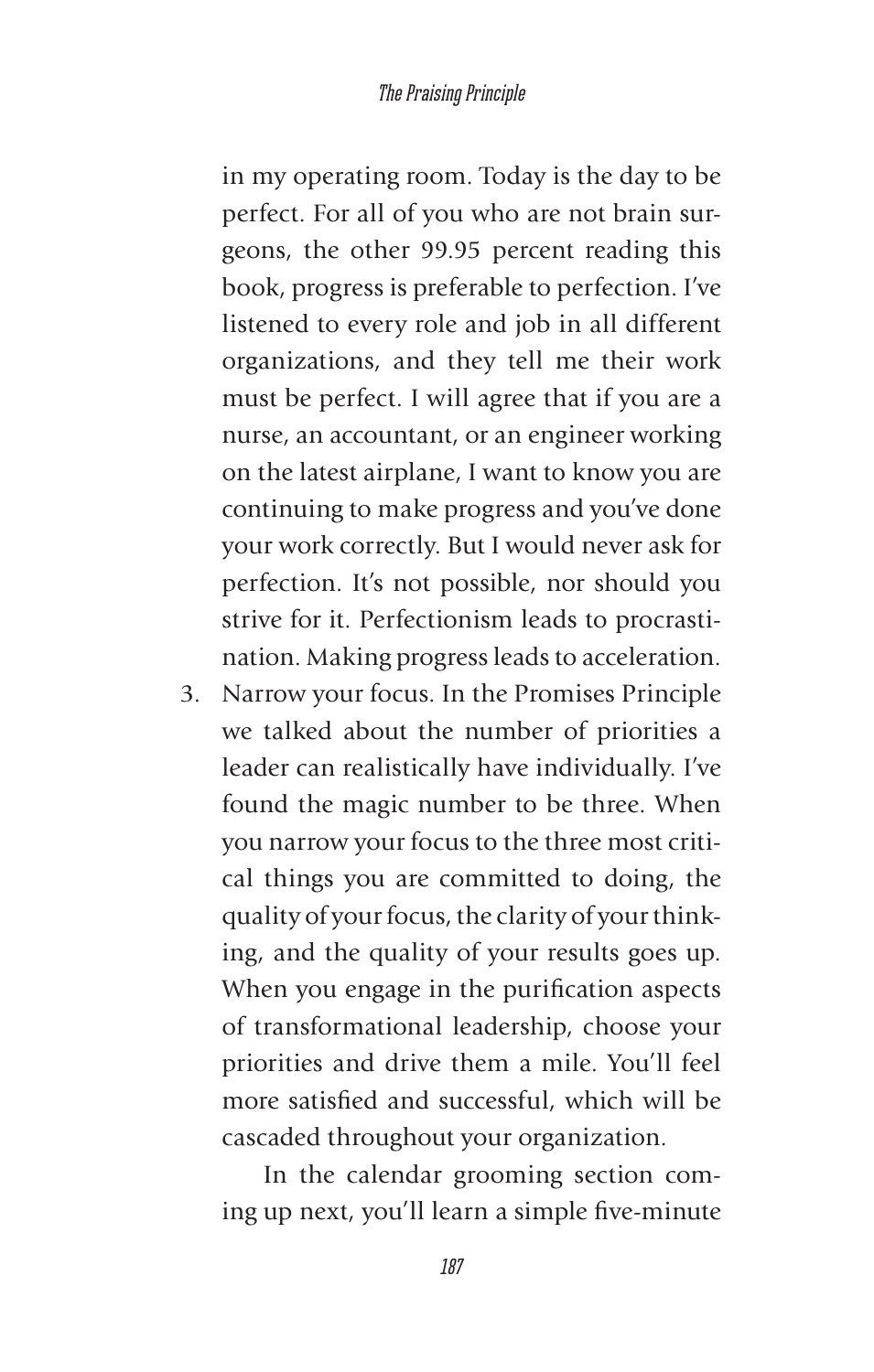process for taking what you've learned in the Praising Principle and making it real-world and actionable.

## **Saying No to Others While Never Accepting No for an Answer**

The shortest section in this chapter may have the longest shelf life. The calendar grooming process is an ultra-short (five minute) process of reviewing your day as a transformational leader. It is a process of finding the areas of your leadership that are going well and accentuating them, along with the areas that are not going well and reducing or eliminating them. Calendar grooming is similar to dressing for work every day. You remove the clothes worn to bed, shower, and put on clean clothes appropriate for the day ahead. If you have no client or customer meetings you may wears khaki pants or jeans. If customer meetings are on your schedule you may wear dress slacks and a sport coat. In either case, you look at your day and decide the best way to dress for the day ahead.

The same holds true for the calendar grooming process except the grooming doesn't happen in the morning, it happens at the end of the day and takes less time than it does for you to drink your first cup of coffee or tea in the morning. There are two versions and three simple steps to calendar grooming. The first version is an abridged yet powerful daily check-in that involves taking five minutes to answer the five questions. Version two involves taking 20 to 30 minutes once per week and once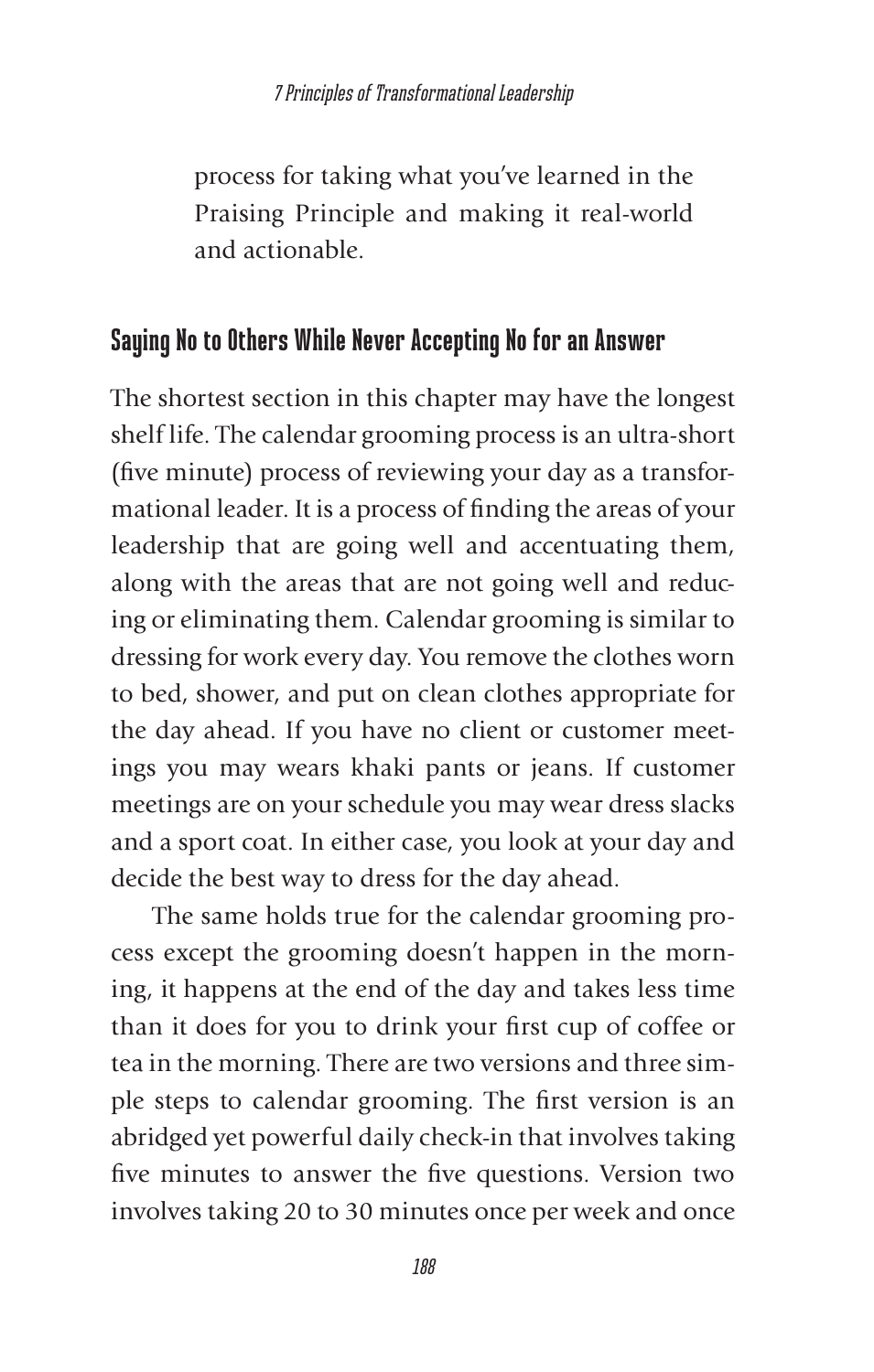per month to review your previous observations and discern more targeted and powerful next steps. The power in version two comes from the data points you have as well as the addition of more questions. But first, here are the five questions.

- 1. Where was I most successful today in living out my purpose, priorities, or promises?
- 2. What allowed me to be successful? Be specific.
- 3. Where was I unsuccessful today in living out my purpose, promises, or priorities?
- 4. What insights can I glean about what allowed me to be unsuccessful? Be specific.
- 5. What is the one thing I will implement tomorrow in order to use the above insights to my advantage?

If you do this daily for 90 days you will have invested 450 minutes out of the 129,600 minutes you have. That's .003 percent of the minutes allocated to you. But you're asleep for one third of that. So you only have 86,400 minutes. That means you'll have invested .005 percent of your time. This is a fraction of the time you have available, but like the parable of the mustard seed moving mountains, calendar grooming can, with the mindset of passion, innovation, and growth, move the mountain that is your leadership in satisfying and successful ways.

So, what's different in version two? Version two requires two additional steps and two additional questions. You should earmark 30 minutes during the weekend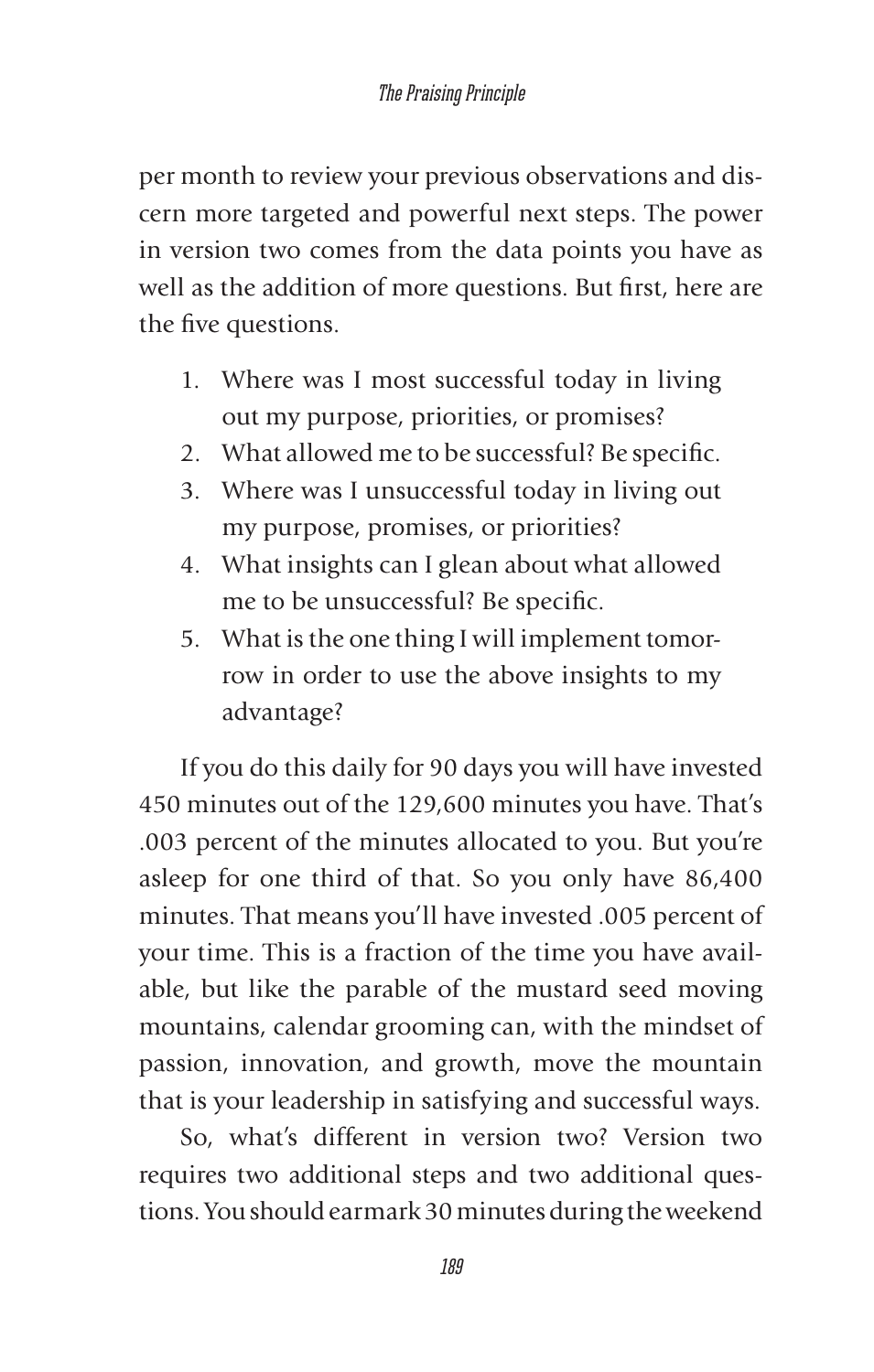to review your calendar in totality. Think of it as the end of a quarter of play in your favorite sport. In hindsight, what went well when you think of the week as a whole as opposed to individual days? You'll ask yourself the same questions as you did all week, but with one small shift. You ask about "this week" as opposed to "today."

The main purpose is to see your week holistically and in totality as opposed to an individual day. In doing so, you will raise your gaze from the exigencies of your days and see with a broader perspective. You will expand your peripheral vision and see around the corner of your week and think with more clarity about what you want next week.

Let me talk for a moment to all of my hard-charging type A personalities who have a bias for proactive and immediate action. I know you are a doer and can easily rally yourself for action, and in many ways you have an admirable "Yes, I can, yes, I will" mindset. I want you on my team because of who you are and how you go about doing things.

But, and this will seem counterintuitive, if you want to go faster, for five minutes go slower. If you groom your calendar you will move the needle on key issues with greater effectiveness. By taking five minutes each day to answer these questions through the prism of praising and purifying, your actions and the actions of those you work with will become laser-focused and allow you to accelerate toward your destination. Give me .005 of your time and I'll prove it.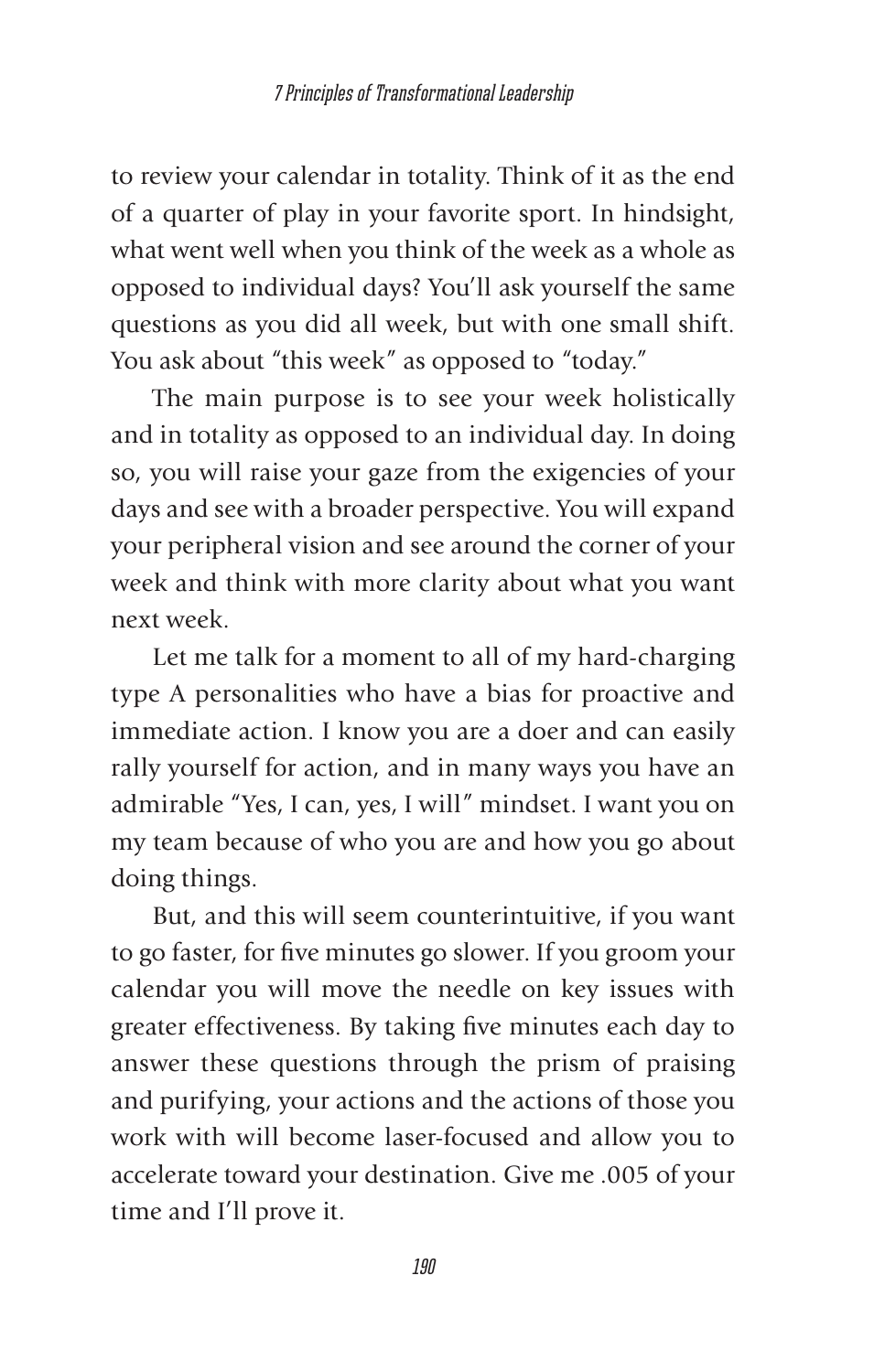**6** ó

# The Perseverance Principle

## **Talent Is as Common as Table Salt and Can Ruin Your Dinner**

I've met exceptionally smart and talented leaders who, when confronted with adversity, crumble like a house of cards in a windstorm. I've also met other leaders whose talent and brilliance is less pronounced, but who will persevere through unimaginable adversity in order to be successful. After all of my coaching and consulting work I've concluded that when it comes to transformational performance, talent is overrated and perseverance is underestimated.

Perseverance is prominently displayed in the world of politics, business, and sports. In politics, Abraham Lincoln failed to be elected or reelected 12 times before finally being elected President of the United States. Sir Eric Dyson experimented 5,127 times in five years to develop his cyclone vacuum cleaner and now has a net worth of five billion pounds. Dallas Mavericks basketball team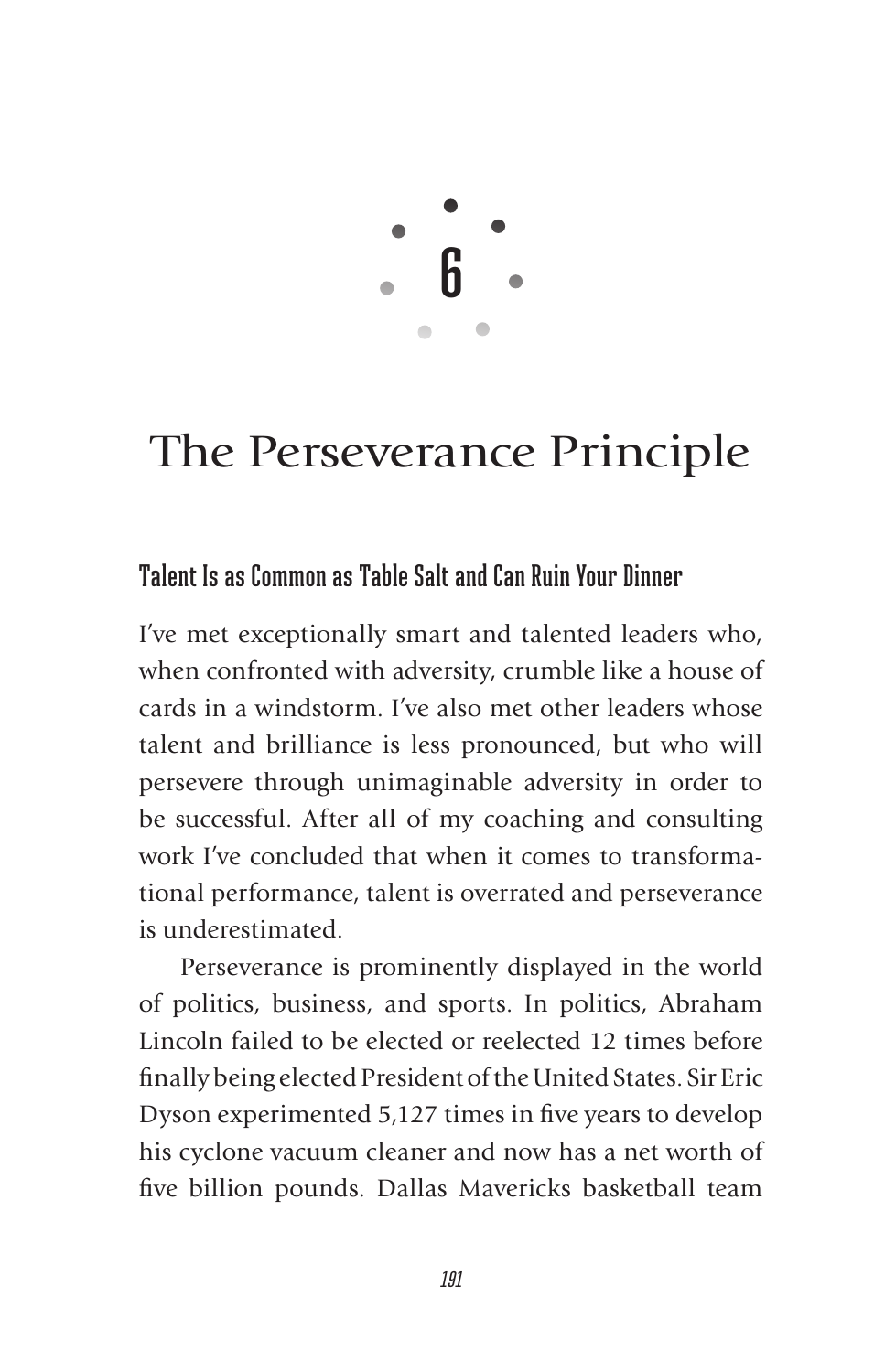owner and multi-billionaire Mark Cuban was known for working until 2 a.m. and not taking a vacation for seven years. And then there are the talented athletes who were not expected to become the mega stars they are because of talent or stature. Think of Michael Jordon, Serena Williams, Russell Wilson, and Wayne Gretzky. Are they talented? Absolutely. Were they or are they currently the hardest-working athlete in their sport? Absolutely.

Each of these athletes was born with gifts and talents, but without a disciplined work ethic and perseverance their gifts and talents would never have reached the potential they did. Russell Wilson is too short to play in the NFL, but he won a Super Bowl in this first three years because of a mindset of "My 2016 goal is just to win. Win in everything I participate in." Wayne Gretzky was the right height and weight for a hockey player and he had good instincts. But his instincts were honed from an immense number of hours on the ice. Serena Williams once said about success, "Luck has nothing to do with it, because I have spent many, many hours, countless hours, on the court working for my one moment in time, not knowing when it would come."

Of all the principles we've covered so far the Perseverance Principle is where the rubber meets the road. It's the principle that asks "How badly do I want my purpose? Will I overcome all the obstacles that will surely come? Will I not take no for an answer? Will I look through the fear of failure that will likely show up and be courageous anyway?" My contention is that when you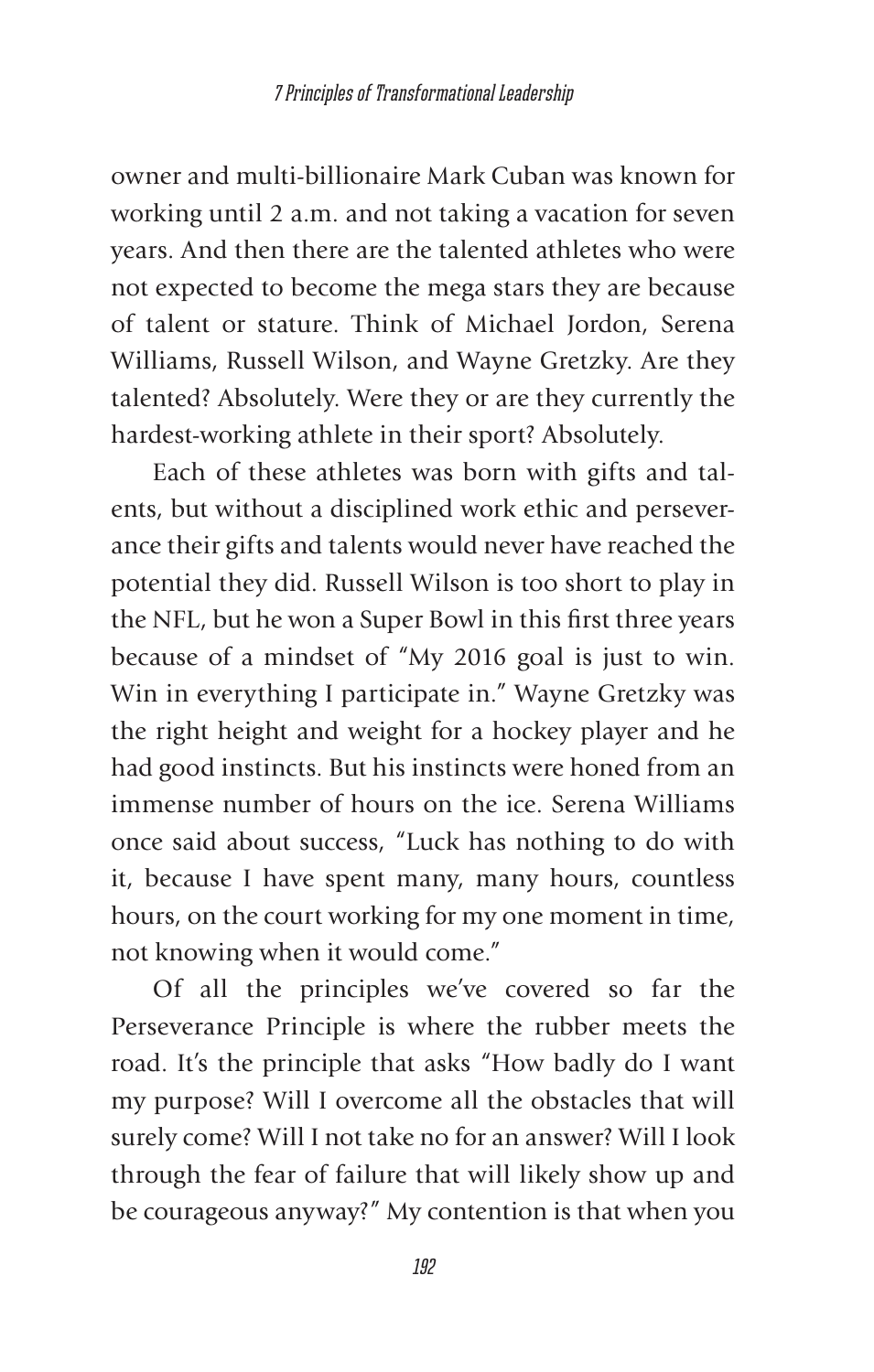articulate a big idea, hope, dream, or aspiration, you feel passionate about your perseverance.

# **The War for Talent**

The term "war for talent" has been bandied about for the last two decades. It is an admonition to executives and entrepreneurs that no matter what great idea, product, or service you have, the achievement of your strategic goals will only happen when you have the right talent. Yes, talent is an essential element in all leaders' success, as success is never a solo activity.

If you are like many of the leaders I work with, you have talented employees who lack the perseverance necessary to overcome adversity. You may have recruited the best talent and skill set, but neglected to recruit the best mindset. A hospital CEO I know recruited one of the most prominent surgeons in the state. His talent was exceptional as was his love of his craft. What was equally exceptional was his disdain for collaboration with colleagues. His mindset was one of "I'm the best surgeon in this specialty on all the eastern coast." Although true, his belief about his talent and repute as an exemplary specialty surgeon left others seeking medical care of their own. Yes, talent is important, but equally important is what happens in between the ears of each person.

Your job as a transformational leader is to recognize that talent, although essential, pales in comparison to perseverance. Yes, you want to have talented, smart,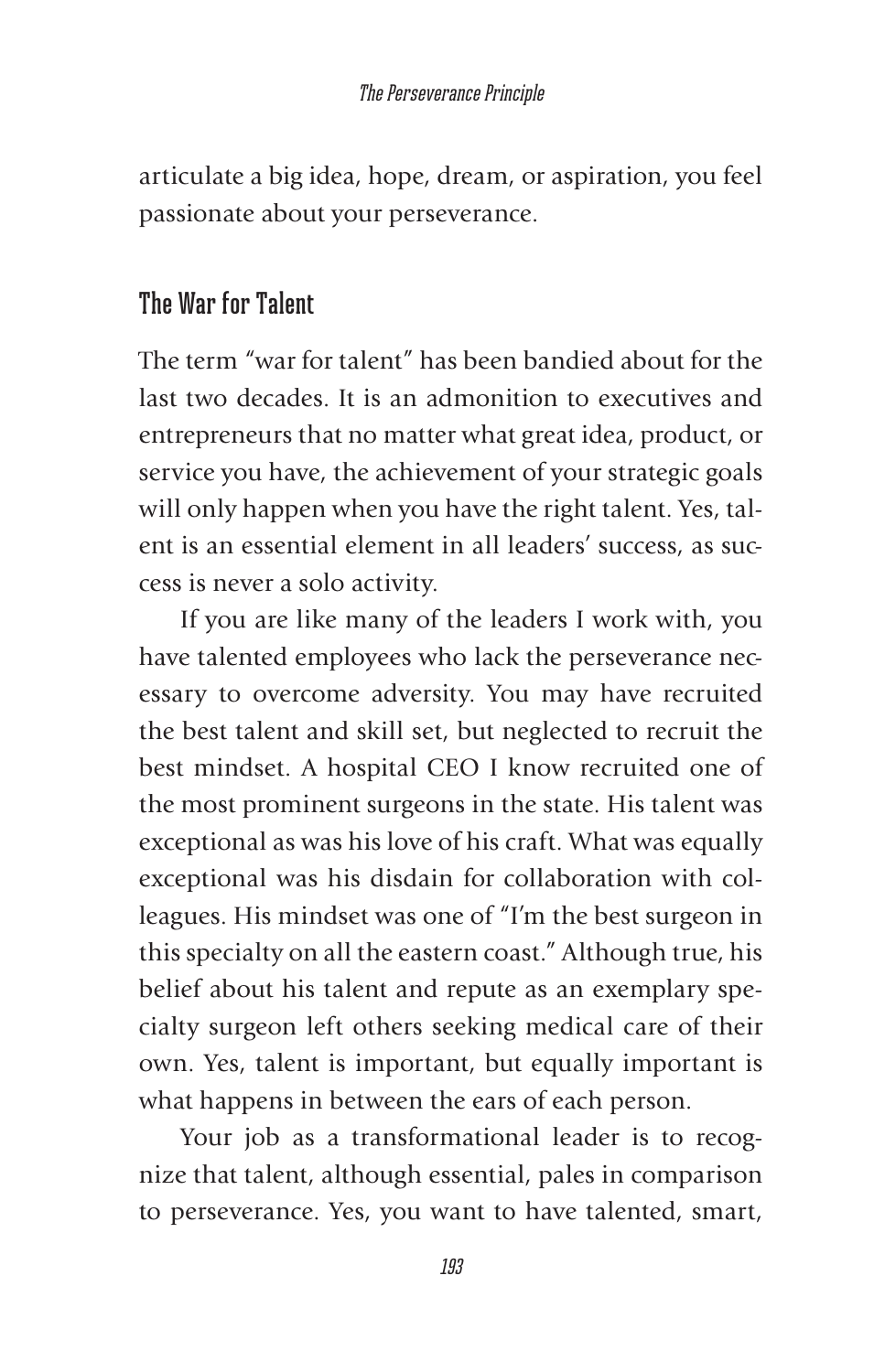gifted employees on your team. You also want to look around the room and know that the talent you have will run through the teeth of battle if need be to accomplish strategic initiatives. You can help them do that first and foremost with a compelling purpose. You too will never achieve transformational results without deep reserves of grit and determination. In the sections that follow, you'll learn how to persevere in the face of adversity and how to overcome the four barriers to doing your best work.

There are no easy magic bullet steps, however. What you'll find is that the muscle you need to train more than any other is the muscle resting on your shoulders and in between your ears. In the next section you'll learn strategies for doing just that.

# **Why Winston Churchill's Advice to Schoolboys Applies to Adults**

Perseverance is an interesting principle. The concept of perseverance is well known and of late has been studied and dissected and laid at the feet of how we were raised. Did we learn positive impulse control as children? I personally did not learn impulse control as a child. At 12 years old, my family doctor said the reason for my inattentiveness at school was rooted in ADD. That may have been true, but there were areas of my young life that fascinated me and that I would get lost in. I persevered immensely in subjects I was interested and engaged in, and relegated the traditional subjects to the scrap heap.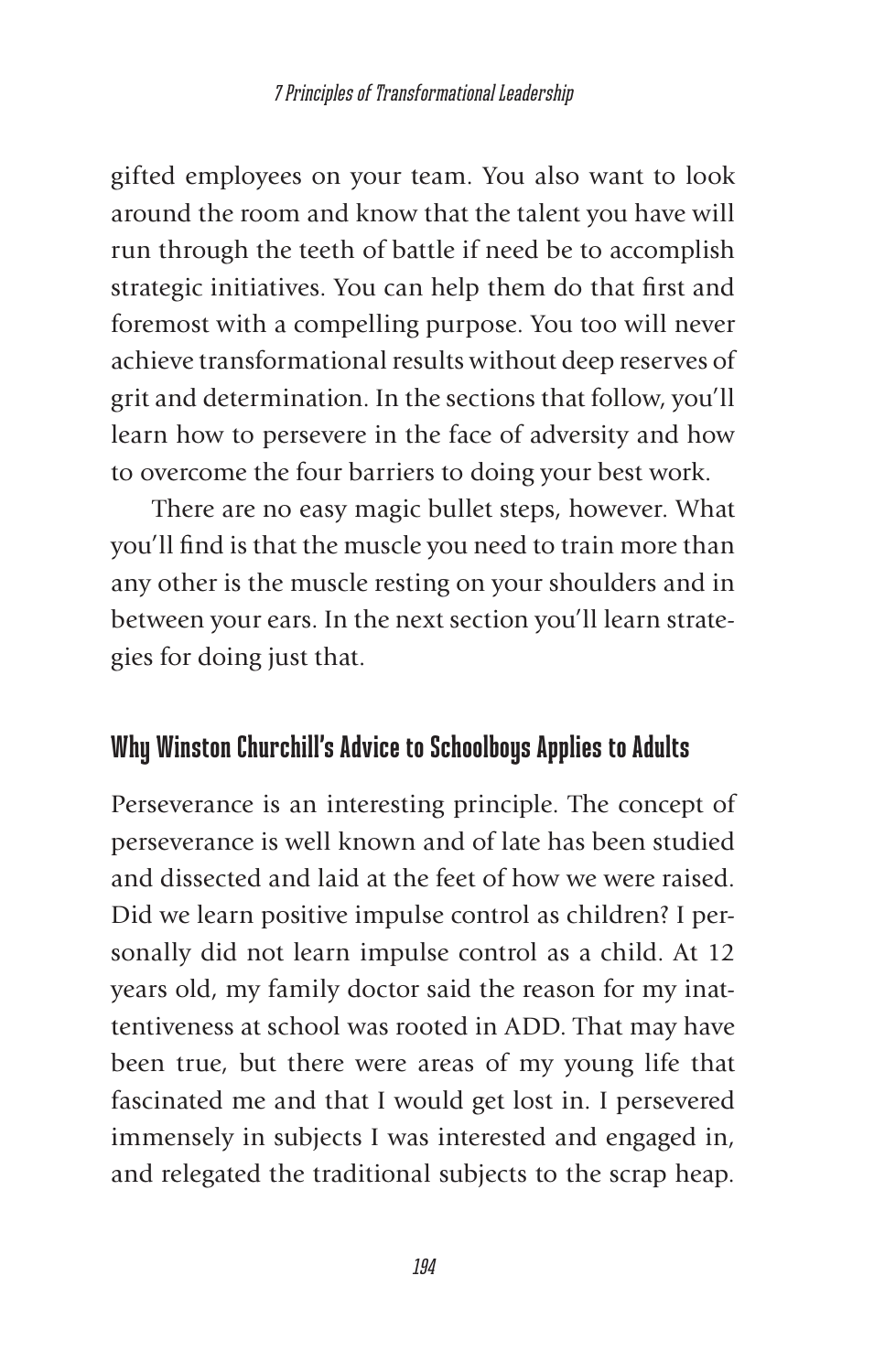In many ways I learned perseverance in counterintuitive ways and am glad I did.

Winston Churchill once addressed his school and talked about the last 10 months of World War II for Britain. He said Britain had been rejected by its allies to join in the war effort and was waging a war against Germany alone. He said, "But for everyone, surely, what we have gone through in this period—I am addressing myself to the school—surely from this period of 10 months this is the lesson: never give in, never give in, never, never, never, never—in nothing, great or small, large or petty—never give in except to convictions of honour and good sense."

But, how do you never give in? Is it through force of will or is there a magic bullet? I don't believe in sheer force of will or magic bullets, but I do believe in processes. The process I use is the same process many professional athletes use and is proven to increase your perseverance significantly. It's called the "The Giddy-Up Process" and requires you to answer nine questions:

1. **What do you want?** Answering this question is the jumping-off point for perseverance. Think back to the Purpose Principle. What is the big idea you have in mind for your personal and professional life? Does it fire you up? Does it inspire you? You will not persevere if you have a fuzzy idea about what you want. There are millions of people walking around who have a vague notion of what they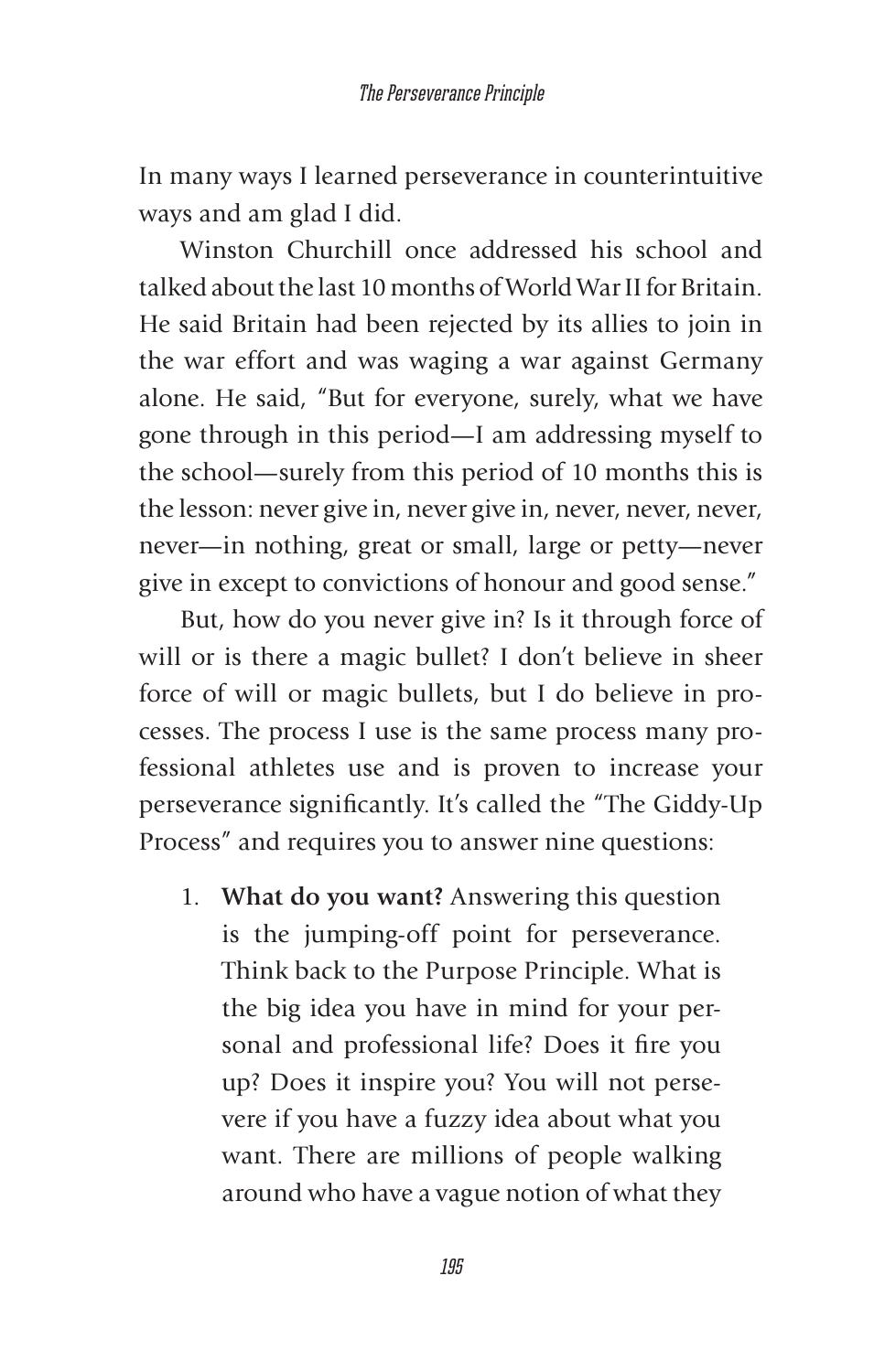want. But not you. With crystal-clear focus, describe what you want.

- 2. **What's important about that to you?**  Throughout the Projects Principle as well as the Persuading Principle, I urged you to ask the question, "What's important about that to you?" That question is now being asked of you. If you want a promotion to the VP of Sales position, what's important about that to you? Keep in mind that your answers have to inspire you and light a fire underneath you. If you follow each of the principles and want to be rewarded with a promotion to the VP of Sales position, what's the payoff for you, your organization, your employees, and your customers? If your answers are uninspiring and what you want and are doing are out of obligation, that becomes a long, slow slog through enemy territory. It will drain you and ensure your failure.
- 3. **What will you need to give up?** Make no mistake about it; what you want will require that you stop something. It may mean you'll have to stop work at 6 p.m. and be home to have dinner with the family. It may require you to stop employing people you like, and instead employ people who are comfortable never rating the bar on their performance. It may require that you jettison the negative mindset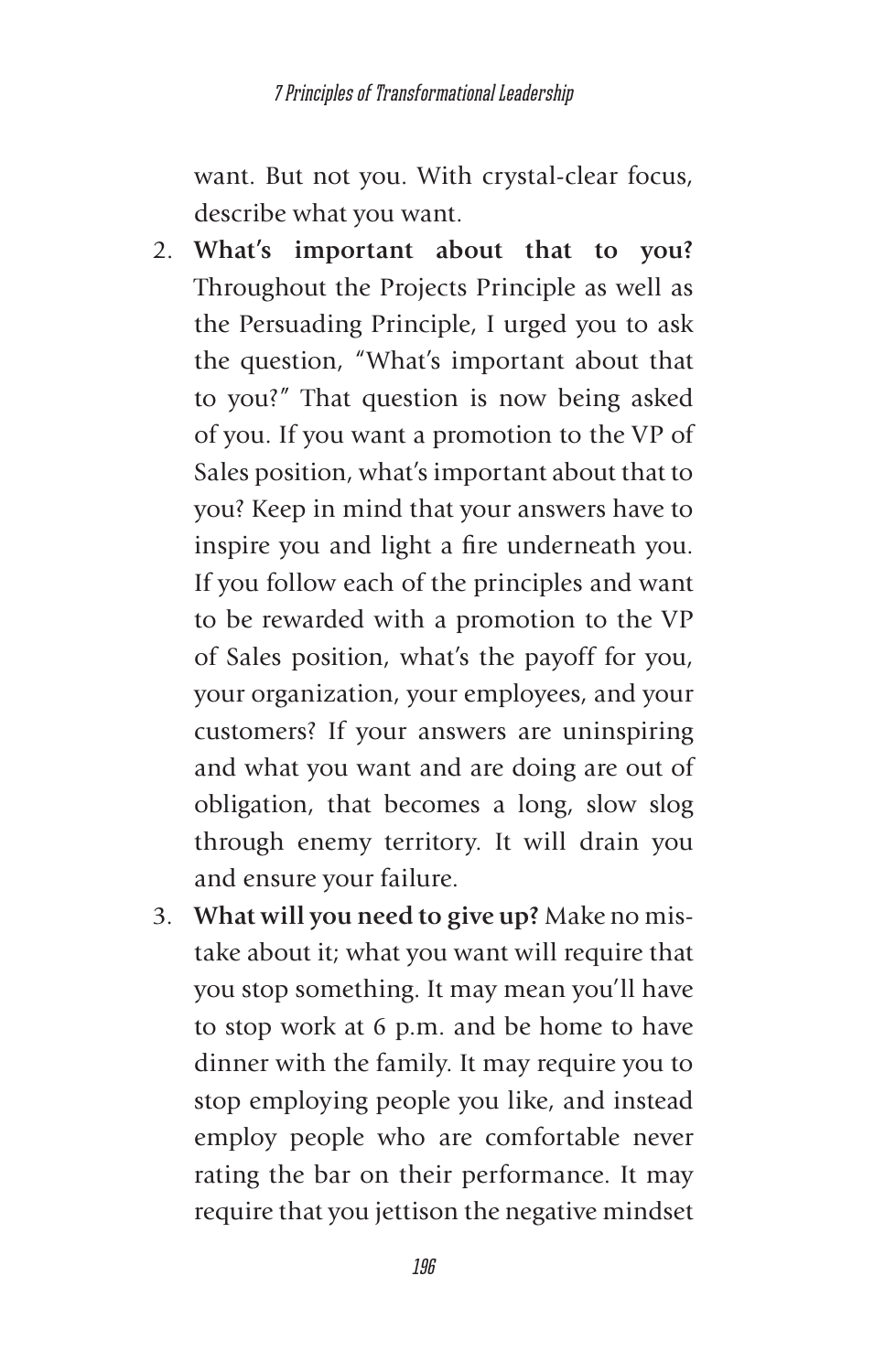you carry around and the corresponding need to please others. What are the top three or five things you'll have to give up? List them and look at them in black and white.

- 4. **What will you need to learn to be successful?**  If you need to give up being liked or decide you need to learn how to set the bar higher for you and your team, where will you learn how to do that? The tension you will always feel is the pull back to what is known and predictable and away from the desired yet unpredictable future. What book, class, or webinar will you take in order to learn how to do something?
- 5. **Who will you need to surround yourself with?** In parallel to the last question, who will you surround yourself with? There is a minuscule chance you will be successful in persevering if you are surrounded by people who want the opposite of what you want. For many recovering addicts there is a time period in which they cannot spend time with friends or family members who drink or use drugs. The pull to their using days is so strong that they have to surround themselves with people who are, as they say in the recovery movement, "working." That is, working the process and on the same journey. You too need people who believe in you and will support you in your grand journey.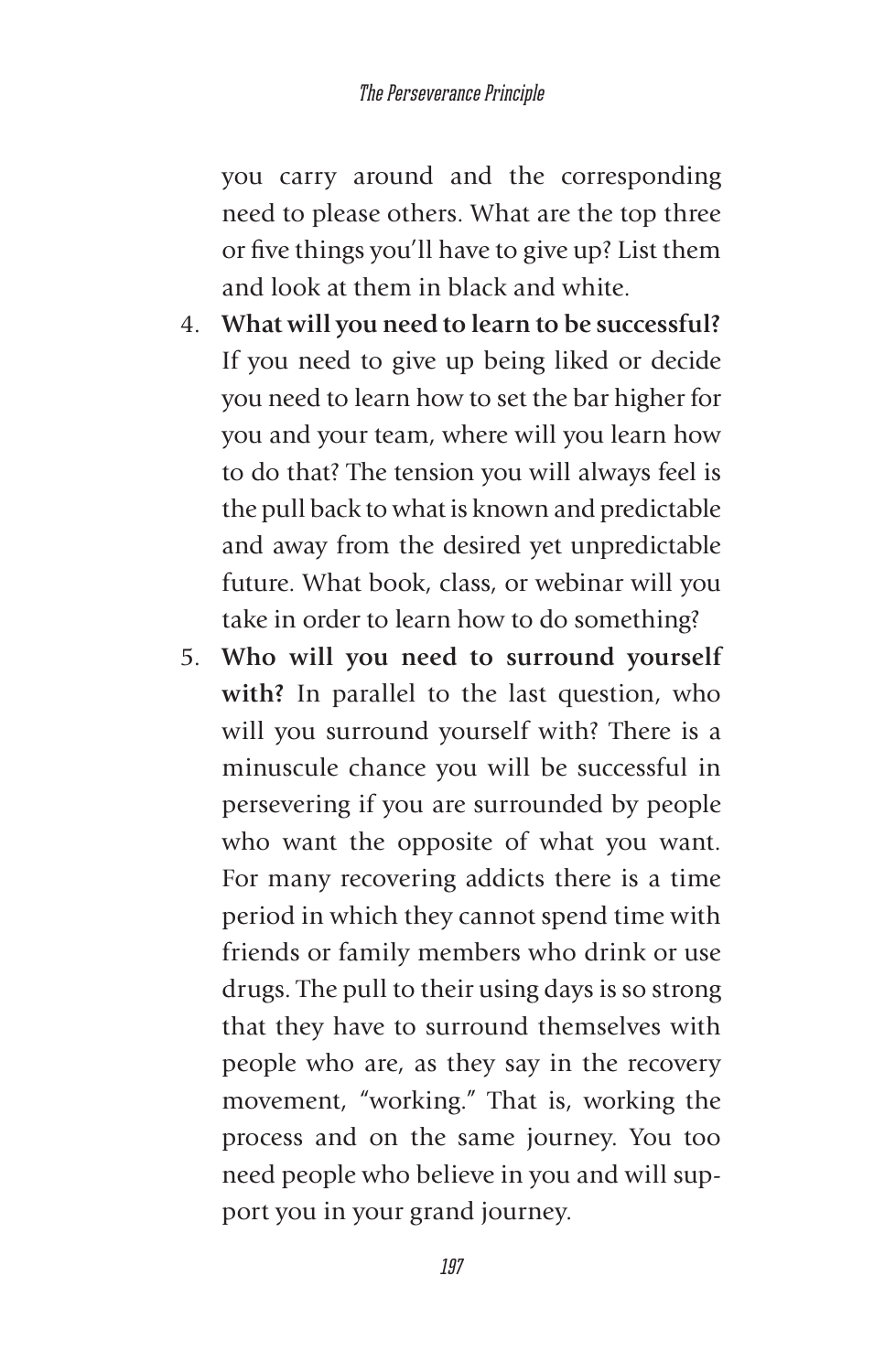- 6. **What story will you tell yourself every day?**  There are two stories being told every day inside our heads: the story of "Yes, we can" and the story of "No, we can't." These two stories become the way we perceive the world around us. It is not the car that pulls out in front of you that frustrates you. It's the story you tell yourself about the moron who needs to have his license revoked because of his inept driving. This stupid person of course cannot be known, but that's the story we tell. We also tell similar stories about ourselves. What is the dominant thought you will carry with you as you move toward your purpose, priorities, and promises?
- 7. **What will you do when adversity hits?** If you have lived on the Gulf of Mexico for 20 years and are told by the Weather Service that a hurricane is headed to your end of the beach and will make land fall in 12 hours with winds of 85 miles per hour, you will have been though hurricanes before and will have mapped out a process for handling danger such as this.

The same holds true for perseverance. If you know the obstacle you will face, for example, I buy junk food when I shop hungry, you can make plans for not going to the grocery store hungry. If you know that not sleeping well makes you resistant to your teams' ideas for process improvements, you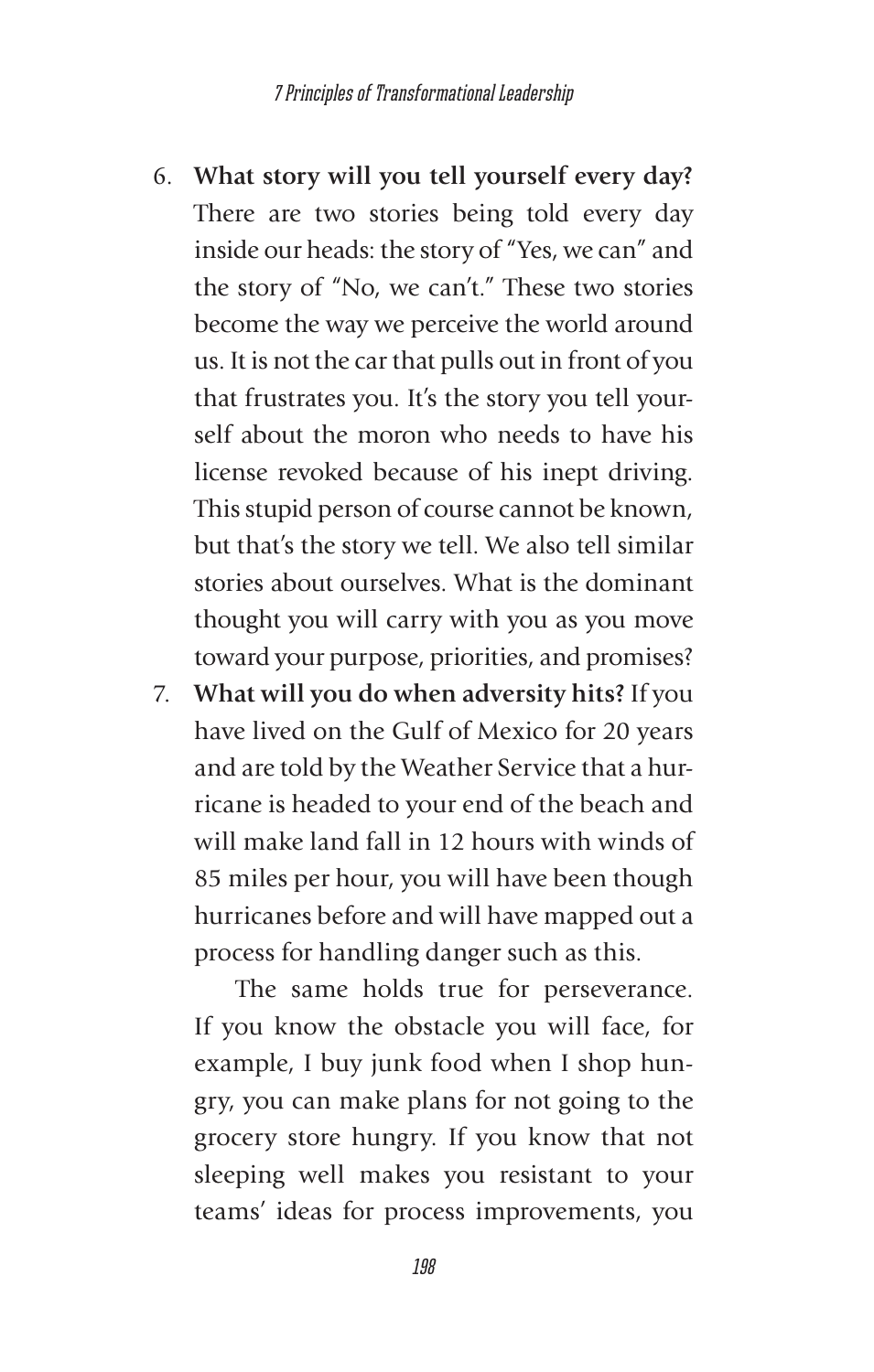can plan on going to bed earlier before big team meetings or can develop a process for vetting ideas for process improvement that does the heavy lifting for you.

- 8. **How will you reward yourself?** Far too often leaders believe that perseverance is the price of entry for being in the world of work. No matter what, get your job done through thick and thin. That is true in one sense. As a leader you are required to overcome adversity and get big projects done whether you're on fire about the project or not. But on the other hand, if your work is continually asking you to over perform without any reward, you are headed for a flaming burnout and a massive amount of resentment. If you think about your purpose and the corresponding priorities and promises, what will you do to reward yourself for engaging in a stretch leadership project and being successful? A special dinner with a loved one? A new pen? A new sport coat or piece of clothing you've admired? If you don't have a reward there is a tendency to become a martyr or become resentful.
- 9. **Who is your exemplar?** When I'm at my best with perseverance I have a mental picture of someone who is the epitome of what I want to accomplish. I may know the person or may have only read about them. Having an exemplar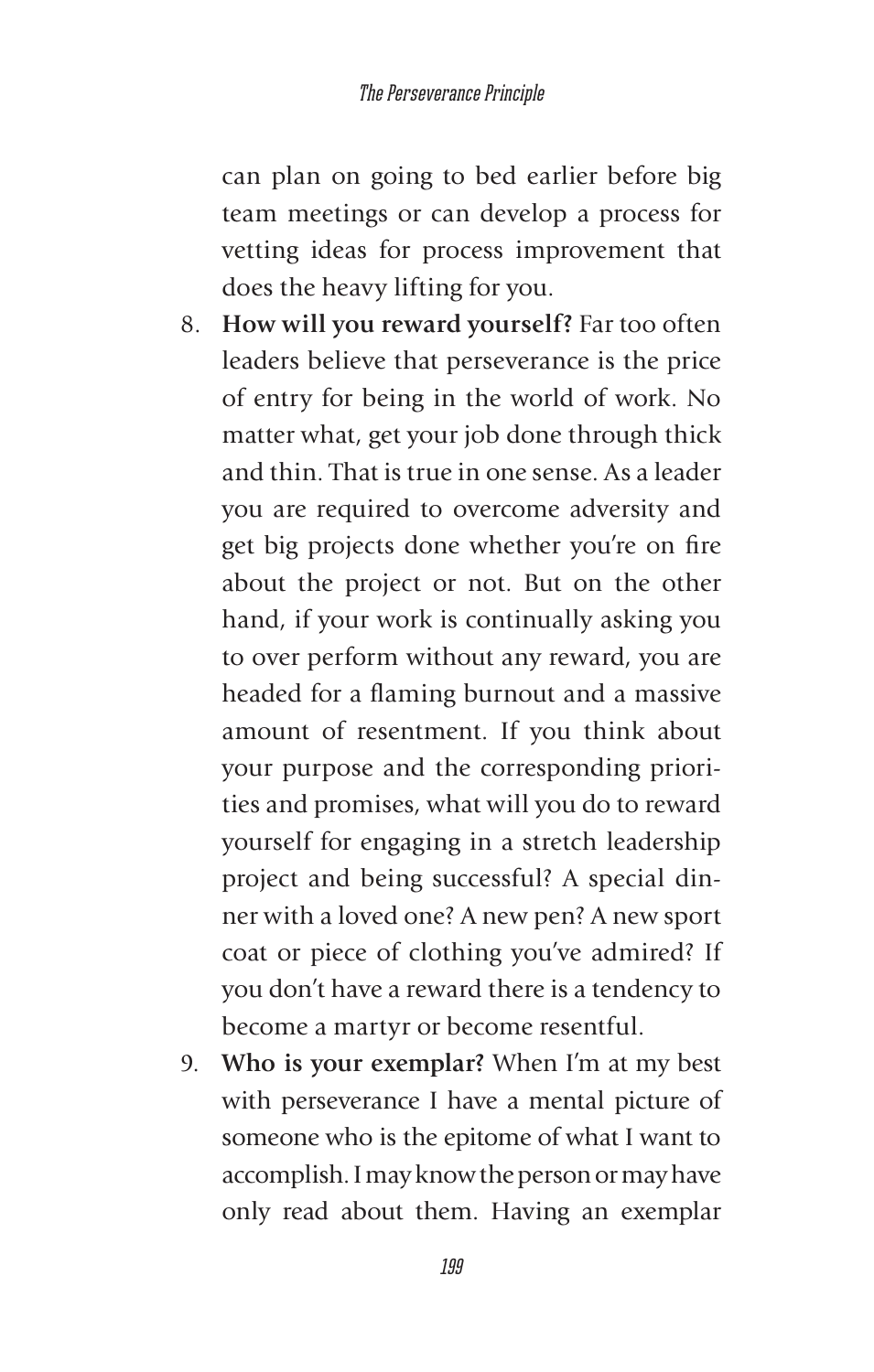also helps with the story I tell myself. My mentor Alan Weiss is one of my exemplars. His zest for life is one of his most compelling traits. He savors life and scoops up as many new experiences as possible. He loves the theater, traveling, wine, food, challenging conversations, reading, exploring new ideas, and helping people like me fulfill all of my potential.

For you to persevere in all of the important areas of your life you need to answer these nine questions. Just think back over the last three months either personally or professionally. Which of these nine questions, if answered fully, would have been beneficial for you? If perseverance and sticking to your goals and aspirations are important to you, take five minutes to read this list again and answer the question in ways that clarify your thinking and focus your attention. When you do, the fog will lift as to what you need to do to persevere and you'll accelerate toward your destination with gusto and conviction. In the next section, we'll discuss the two primary ways you will approach success for you and learn how to play to your strengths with perseverance.

## **The Tortoise and the Hare in Organizations**

The tortoise is not well thought of in the world of work. If the choice is between the slower, more deliberate and methodical tortoise and the rocket-fast but solitary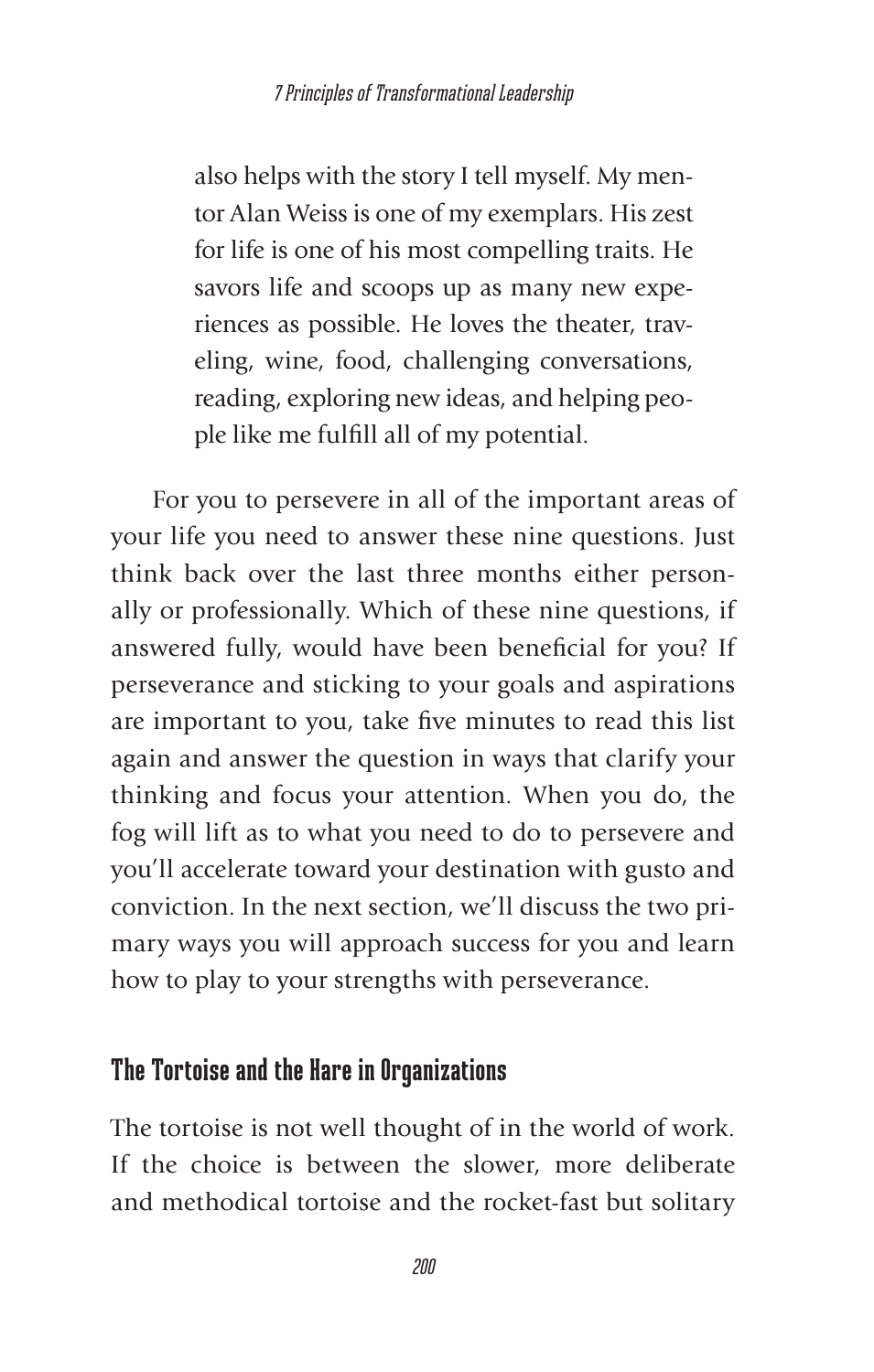and not persevering hare, most leaders prefer the hare. Why? Speed is vitally important to every business today. Customers expect hare-fast responses to their questions and when they receive tortoise-like responses the impression is that the business doesn't care. What follows a business's tortoise-like response is a hare-quick post to social media about the slow response.

How quickly does your business respond to shifts in the market or to customer complaints? When you see a process inside your organization that needs revamping, do you think about it for prolonged periods or do you hare-fast rework it? The reality is that the tortoise and hare responses are both valuable, just in different contexts. For example, there are initiatives that can be and need to be implemented in hare-fast time frames. There are also initiatives that can only be accomplished with what feels like plodding progress. For example, the personal mastery process doesn't come blisteringly fast. You can make quick gains early in the transformational leadership process, but radical transformations come only after long periods of what is seen as mind-numbing effort with little or no progress.

# **The Benefits of a Tortoise and a Hare**

Since I am not advocating for the hiring of either longeared, herbivorous, fast-running hares or a land-dwelling reptile, let's be clear about the tortoise and the hare metaphor. The tortoise represents that part of our work and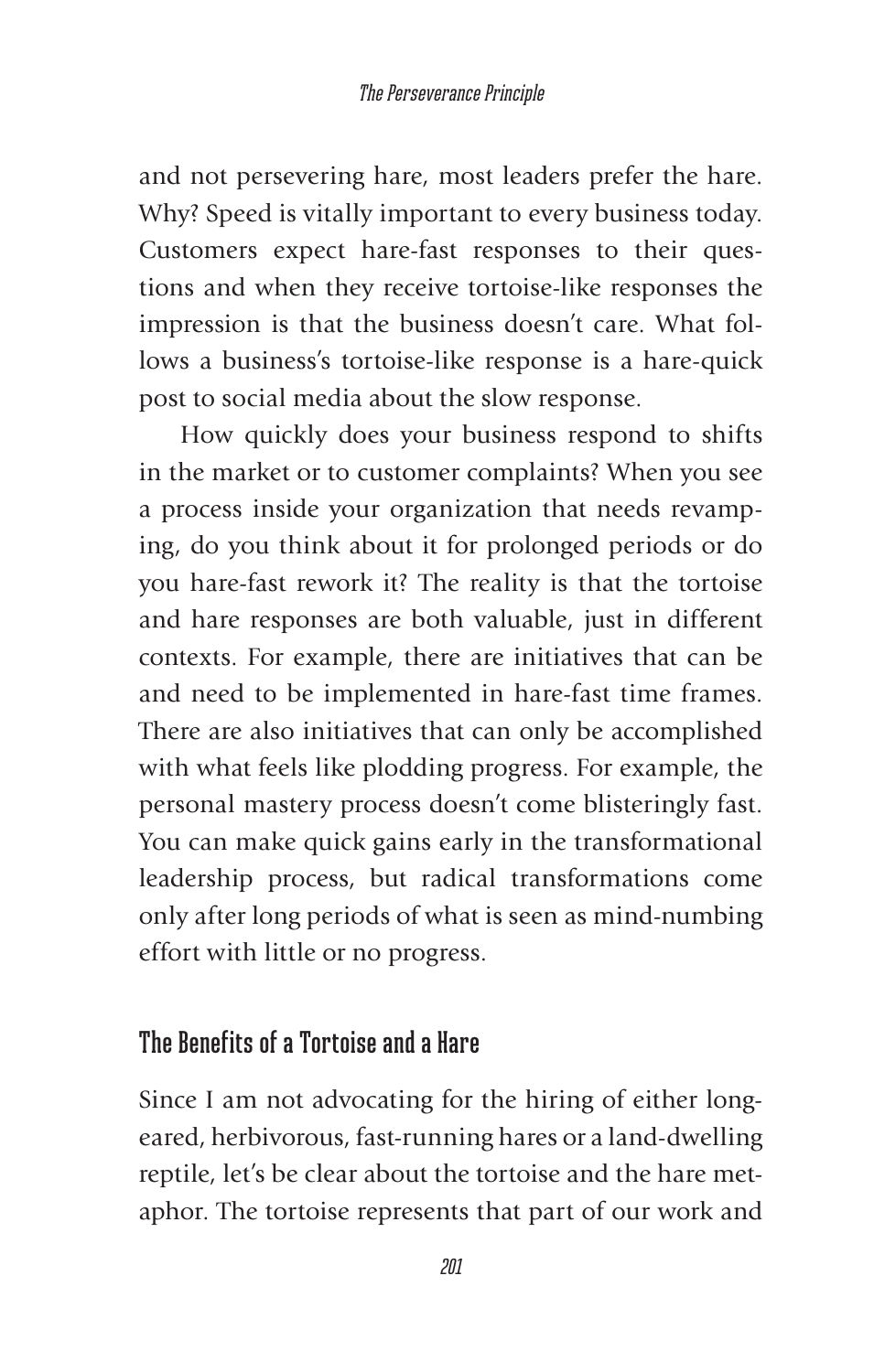professional lives that can only be accomplished with perseverance and a protective outer shell. The destination is clear and in focus, but it comes forward in baby steps. The hare represents the fast-twitch muscles required to get out of the blocks fast, but that cannot be sustained over long periods of time. You need both capabilities but will remain transactional in your benefits if you try and have employees do both. That is similar to asking a 350 pound offensive lineman to play wide receiver on a football team.

In order for you to achieve your purpose, promises, and priorities you need to value the benefits and limitations of both the tortoise and the hare. You need to build a protective outer shell to the naysayers and those who will suggest you slow down and not push so hard. You will have to embrace running at full tilt without having all the answers to what seems like mission-critical questions. Winston Churchill embraced both the tortoise and the hare ways of working when he admonished his cabinet that negotiating with Hitler, even in the face of nonstop bombing and the death of British citizens, was futile. He also implored his cabinet members that success was achieved through the rapid deployment of new armaments. He did so while Germany had successfully invaded France and British troops were encircled at Dunkirk. Some may say he was incapable of being persuaded, but in essence Churchill knew that victory for Britain, however perilous, was not a one-pronged strategy, but a two-pronged tortoise and hare strategy.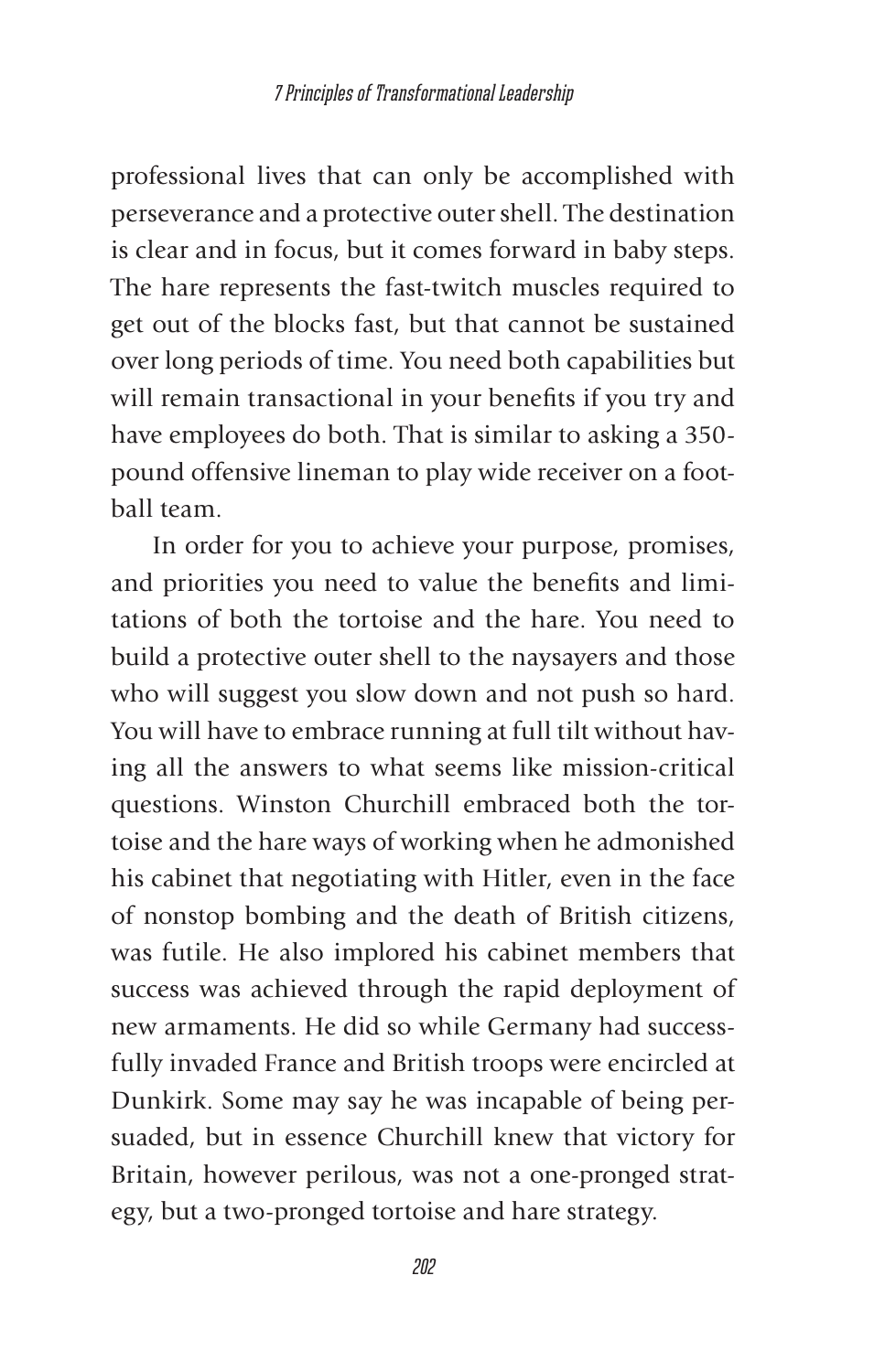# **Three Steps to Building an Impervious Outer Shell to Detractors**

# **Seek Respect, Not Friendship**

My mentor Alan Weiss once told me that if I wanted to be liked that I should get a dog. As an advisor to executives and entrepreneurs my focus should be on being respected. Alan has a witty and penetrating way of cutting to the chase. In the early part of my career doing business reorganizations and turnarounds I spent an inordinate amount of time trying to be liked as well as respected. In my role I had to make hard and difficult decisions and sought to make them in ways that would preserve my good standing with the people affected. It didn't work. I worked harder and under greater stress because I needed to be liked. As an immigrant and someone who had moved numerous times during the formative years of my life, I unknowingly was trying to avoid being rejected while also being respected. The freedom I have known comes not from trying to be all things to all people, but rather to be the person who exemplifies my purpose, and is ruthless with keeping promises and works to create transformational value for my clients.

# **Ask for Advice, Not Feedback**

I learned an important lesson about the difference between advice and feedback. When I asked for feedback, people were all too willing to provide it, but I didn't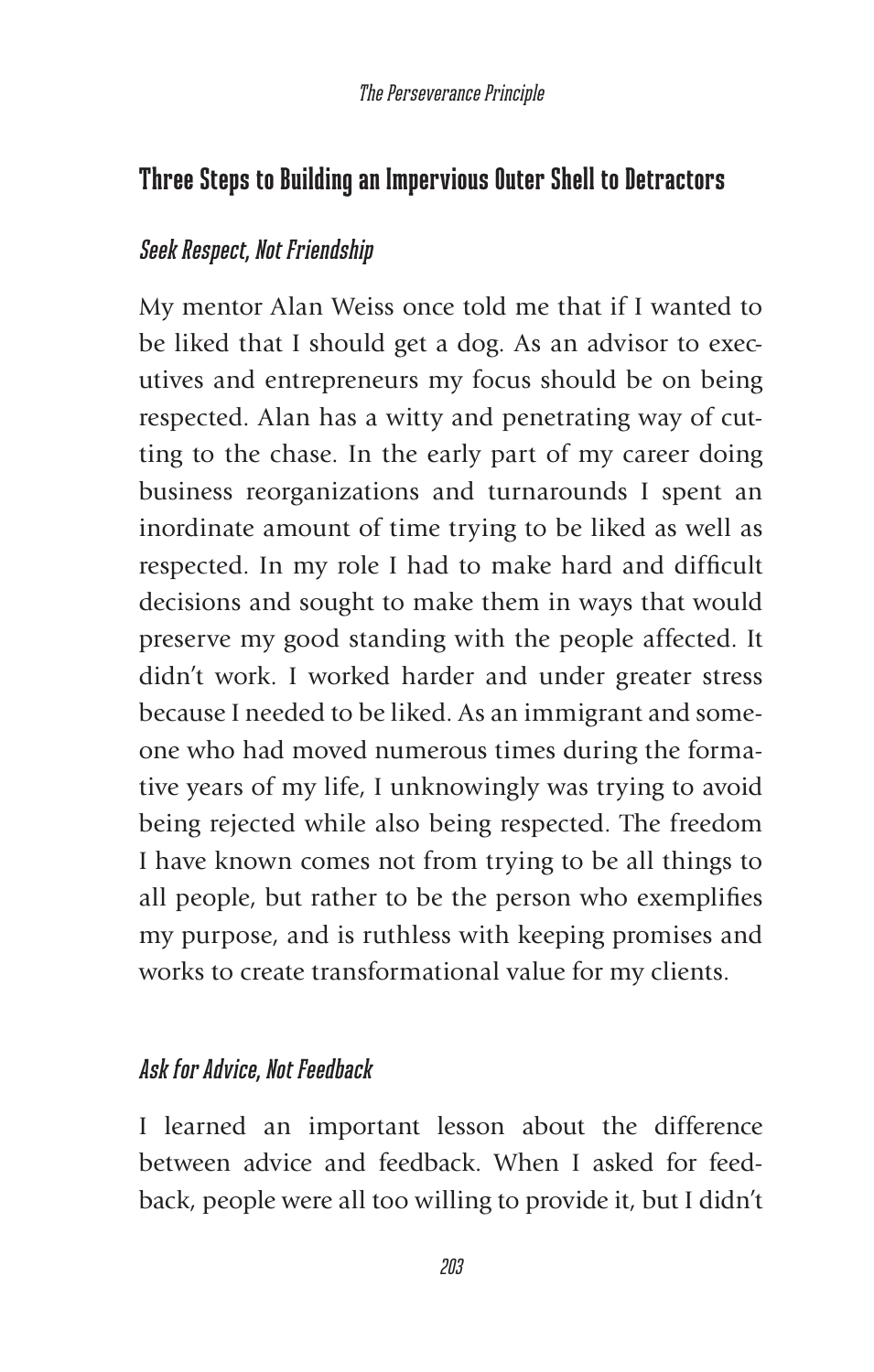have an interest in whether it was helpful or actionable. And oftentimes, I learned that the feedback I received was geared more toward preserving the self-worth and self-esteem of the person giving the feedback. I've found that my desire for success oftentimes shadows others' desire and consequently the feedback from others with a differing view of success is rooted in having me be less successful.

Transformational leaders ask for advice instead. Feedback doesn't require action once the feedback is given. It is too often a one-way transaction in which the person giving the feedback sees their responsibility ending with the shared feedback. Advice, on the other, hand is shared between two colleagues who respect one another and who want the best for one other. Advice, when asked for sincerely, generates a substantially different response than feedback. Advice includes a desire on the other person's part to partner with the person and advise them about how to achieve their purpose or desired state. Advice is seldom thrown over the transom, but rather handed personally to the other person.

#### **Court Your Purpose**

The third way to be impervious to detractors is to court your purpose out of hiding and into the daylight of your everyday life. In the Purpose Principle the word *love* was used to describe one of the essential building blocks of your purpose. When you fall in love with your purpose you will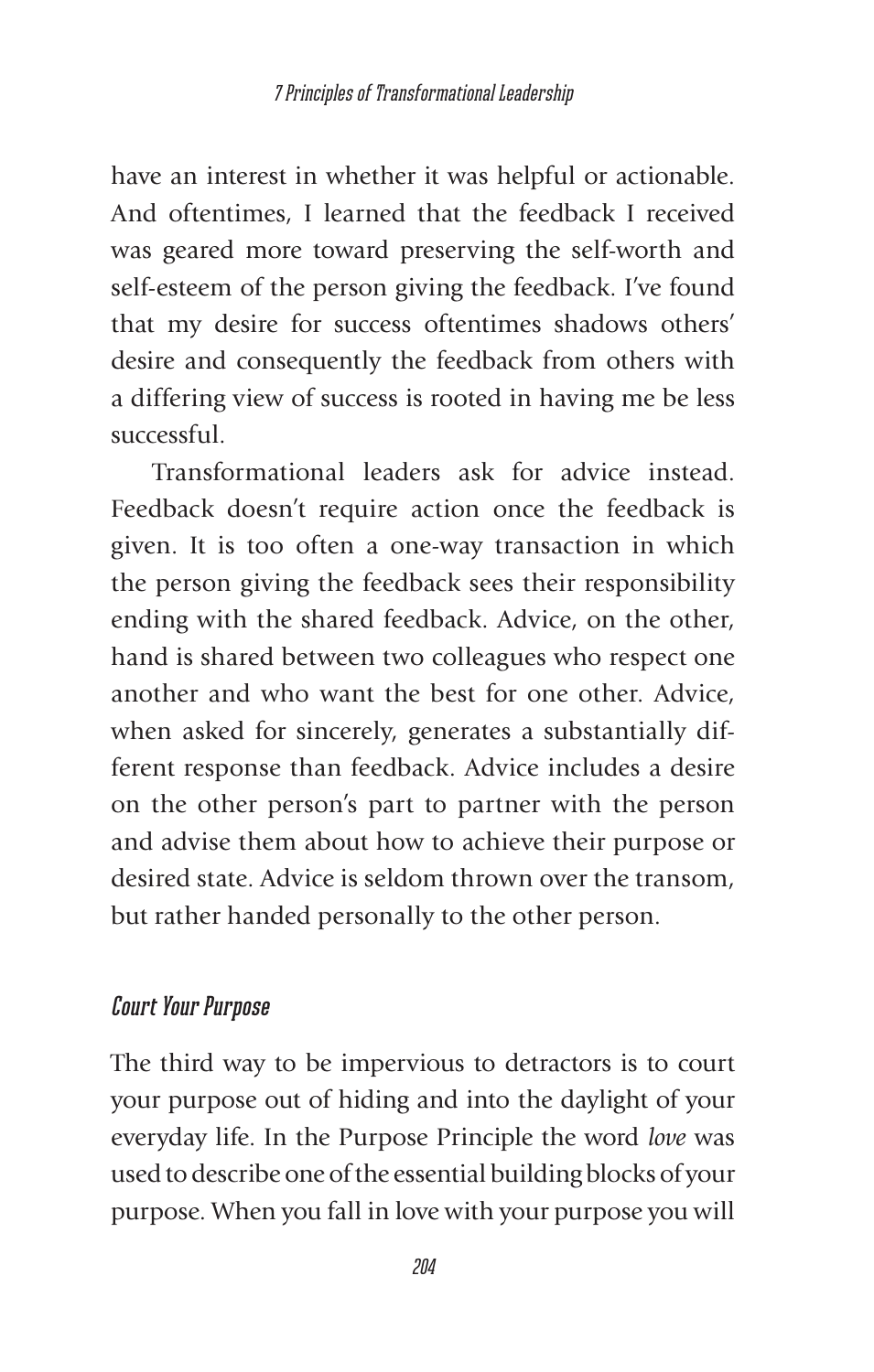treat it in a similar way as how you treated the early loves in your personal life. You will write notes of affection; you'll spend time with the person and tell them all the things you like and admire about them. You act in ways that, in retrospect, may seem sappy and adolescent, but was rooted purely in how you felt toward the other person. You were impervious to the rational part of your mind, and were moved by the love toward the other person.

The same holds true for your purpose. Treat it with the care and love you would a person you love. Serenade them with words of affection and care, spend time enjoying their company, shower them with gifts that show your appreciation, and know that each day you feed your purpose the stronger it grows and the more of an inseparable bond is created.

# **Two Steps to Building Hare-Like Reflexes**

#### **Become Improvisational**

I spoke with an executive today about his inability to execute as fast as he wanted to. He knew the technical aspects of his work through and through, but was stumped as to why he was faltering with execution. What I heard in the 20 minutes we talked was his high need for every action and response on his part to be right. He had set up in his thinking that, when right, he would be successful. When he was wrong he would be a failure. He had painted himself into a corner and, in turn,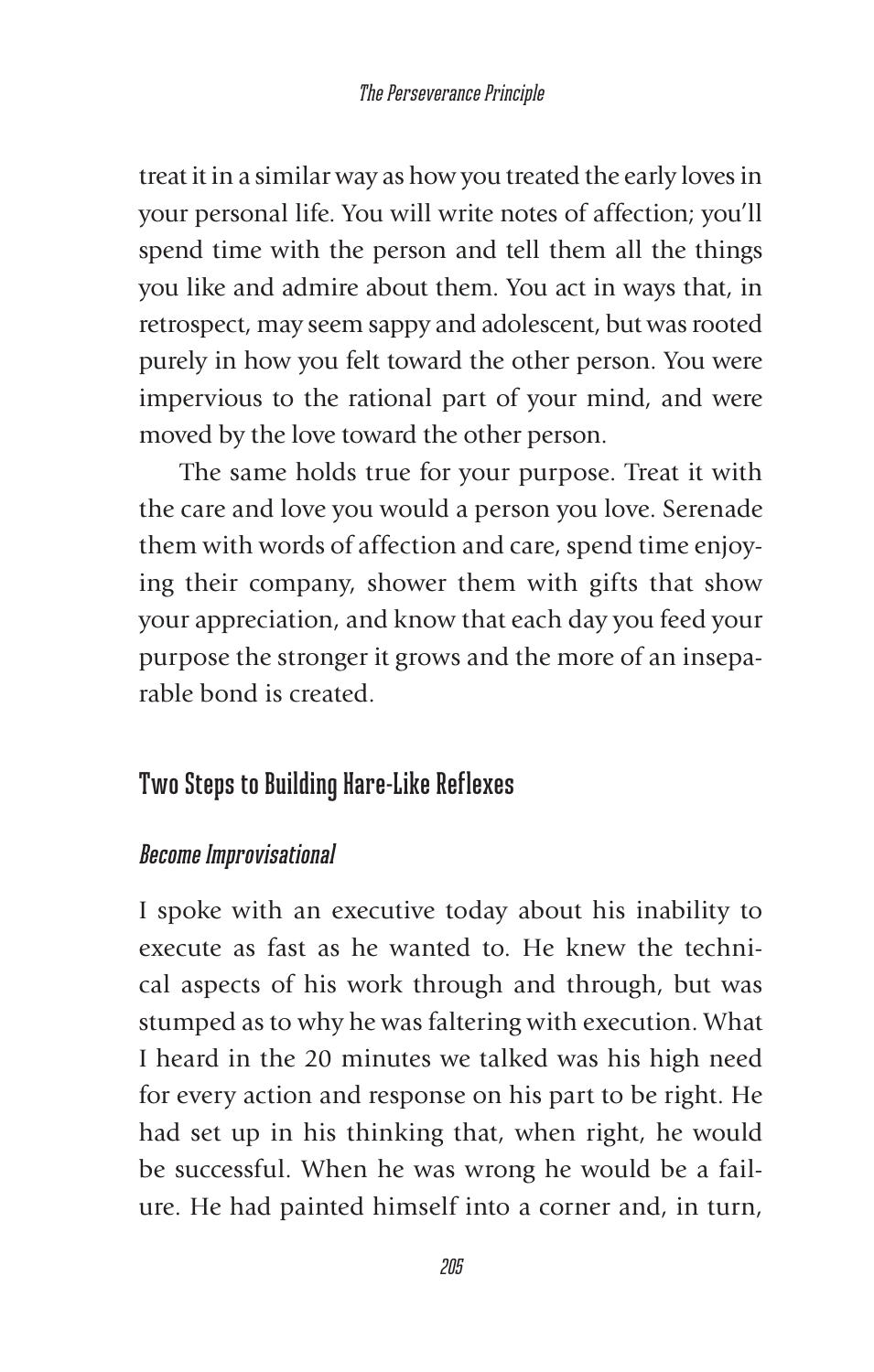had imposed on others the same requirement. Wrong actions or decisions were, in his thinking, unacceptable. This belief slowed him and his team down substantially. At the root of the issue was a high level of self-criticism. He held himself to an exceptionally high standard and whenever the standard was at risk of not being met he did what he felt was required in order to be right, and unknowingly communicated to his team the same high standard he had for himself along with the criticism.

Although you may think this requires a therapist to resolve, I beg to differ. What I've seen with smart and intelligent executives is that the moment they see the fallacy of their thinking they move naturally toward fixing it. We discussed using three steps to being more improvisational. The first is to shift the thinking from black-andwhite, right-and-wrong thinking to the good, better, and best thinking. For example, a good answer may not be his ideal answer, but it's good in that it creates a starting point for creating a better answer, which, if followed by experimentation and risk-taking, can lead to the best answer. We also discussed how improvisation is high art and requires wicked smart wits and can be developed over time. This line of thinking resonated with him as he saw this as intellectually appealing. He also agreed to watch, listen, and catch himself being critical of himself and others and to identify when he does it and under what circumstances. The more light he can bring to this aspect of his leadership, the more improvisational he will become.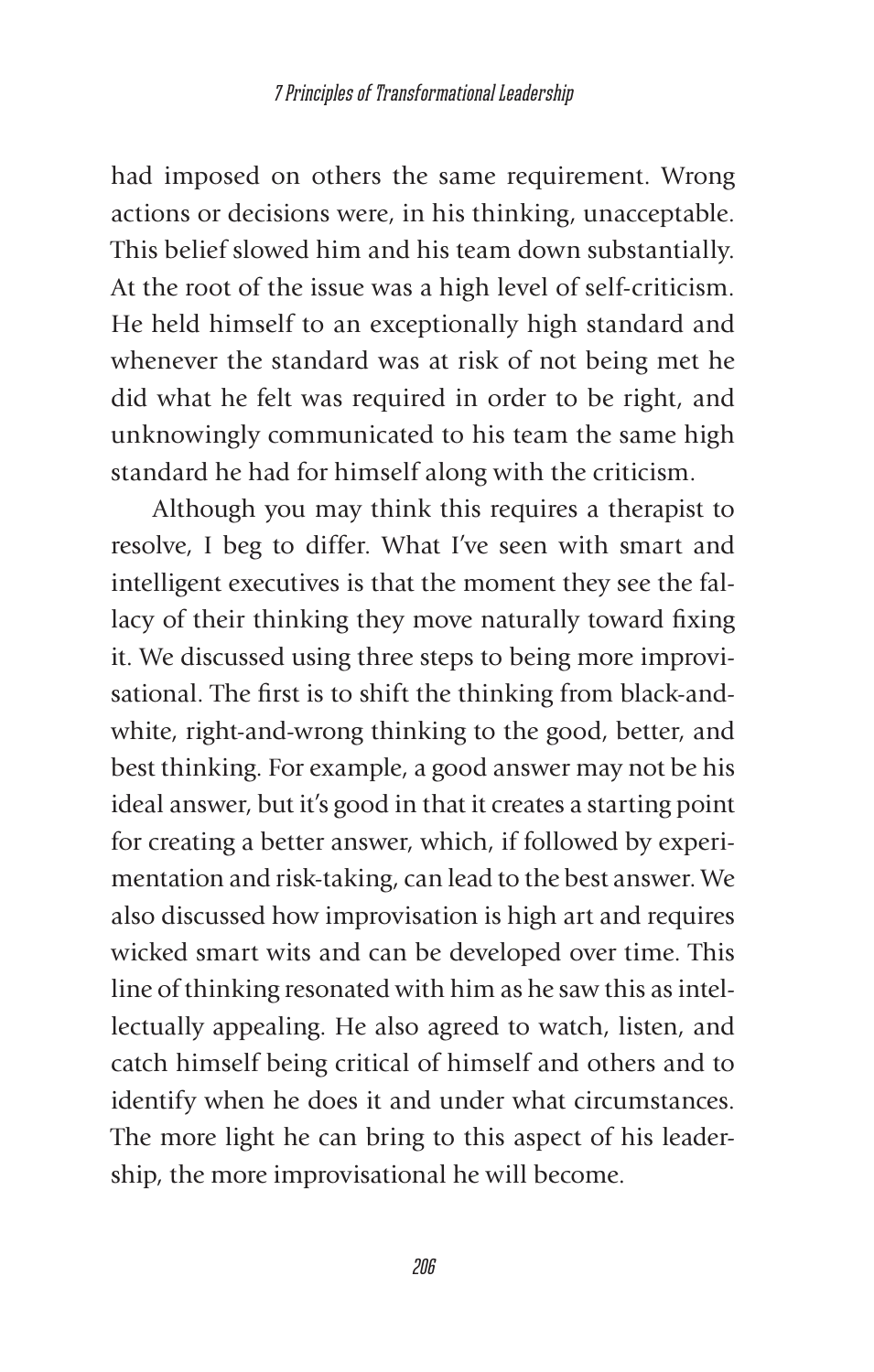## **Build Muscle Memory**

I've been a runner for most of my life. A sprinter by training and experience, I enjoy the thrill of full-throttle running. It's hard for me to run in a group and not to want to speed up and overtake the person up front, but when I started doing triathlons the sprinter in me learned the hard way that my muscles needed to adapt to long, slow swimming, biking, and running, and that completing was the objective—not competing.

Experts in triathlons taught me that my muscles could adapt and that I could infuse sprinting into my triathlons, but only after months and years of persistent training. Once my muscles had learned both the sprinting and extended duration aspects of a triathlon, I could choose the appropriate approach to swimming, biking, and running at the appropriate time. When you want to run like a hare you cannot go out and in one day become hare-like. It takes time and a process of gradually and purposefully increasing the load on your muscles to handle the increasing demands. For example, which is more comfortable for you? The tortoise or hare way of working? If the tortoise, decide to decrease the amount of time it takes you to do the least attractive part of your job by 25 percent. If you prefer the hare way of working, which area of your leadership do you see as taking way too long to accomplish? Who is the one person who you trust and respect that you can go and ask for advice about how to benefit from working with the tortoise?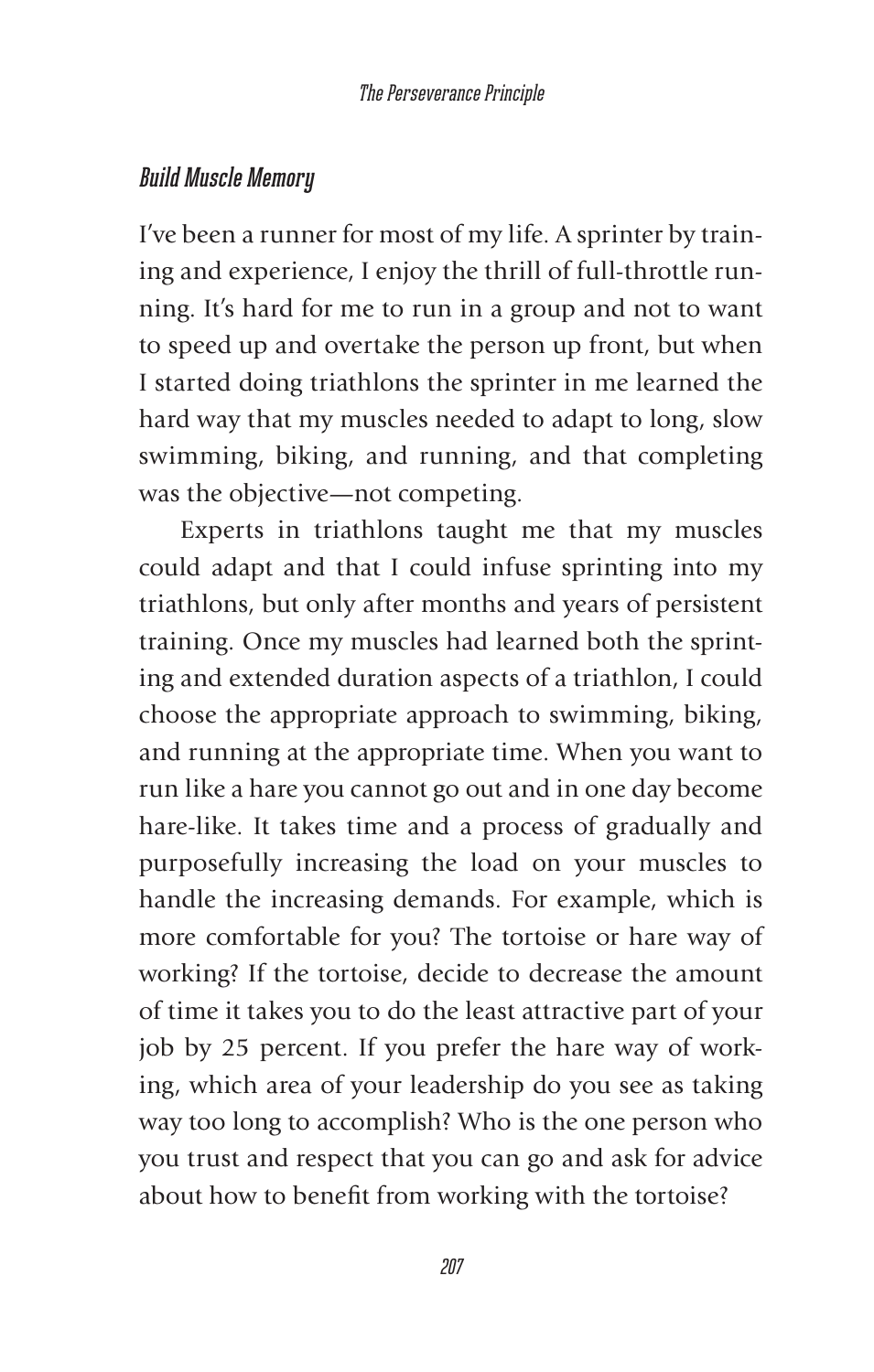Whichever skill set you want to develop, recognize that when a purpose has grabbed hold of you and has you fired up about accomplishing it, there is an unwavering spirit that encircles you. You wake up in the morning visualizing your day and how you will enthusiastically exemplify your purpose. You go through your day actively finding ways of infusing your purpose into your voicemails, emails, and meetings. When you think of your critical decisions that need to be made you have your purpose operating in the foreground.

But in order to persevere and achieve transformational results for yourself, and before you can assist others in doing the same, you have to recognize that you cannot be a 350-pound offensive lineman as well as a wide receiver simultaneously. You have a perseverance DNA, a talent, skill, and preference for one type of action over another. But you can become impervious to naysayers and obstacles by following these steps. In the next section we'll discuss the four obstacles to doing your best work and integrate the learnings from this section to the next.

# **The Four Barriers to Doing Your Best Work**

Without question, every transformational leader wants to do compelling and meaningful work, and they see their leadership purpose as the starting point for doing so. Yet with every starting point comes a slowing point that can, if left unattended, lead to a stopping point. Leaders who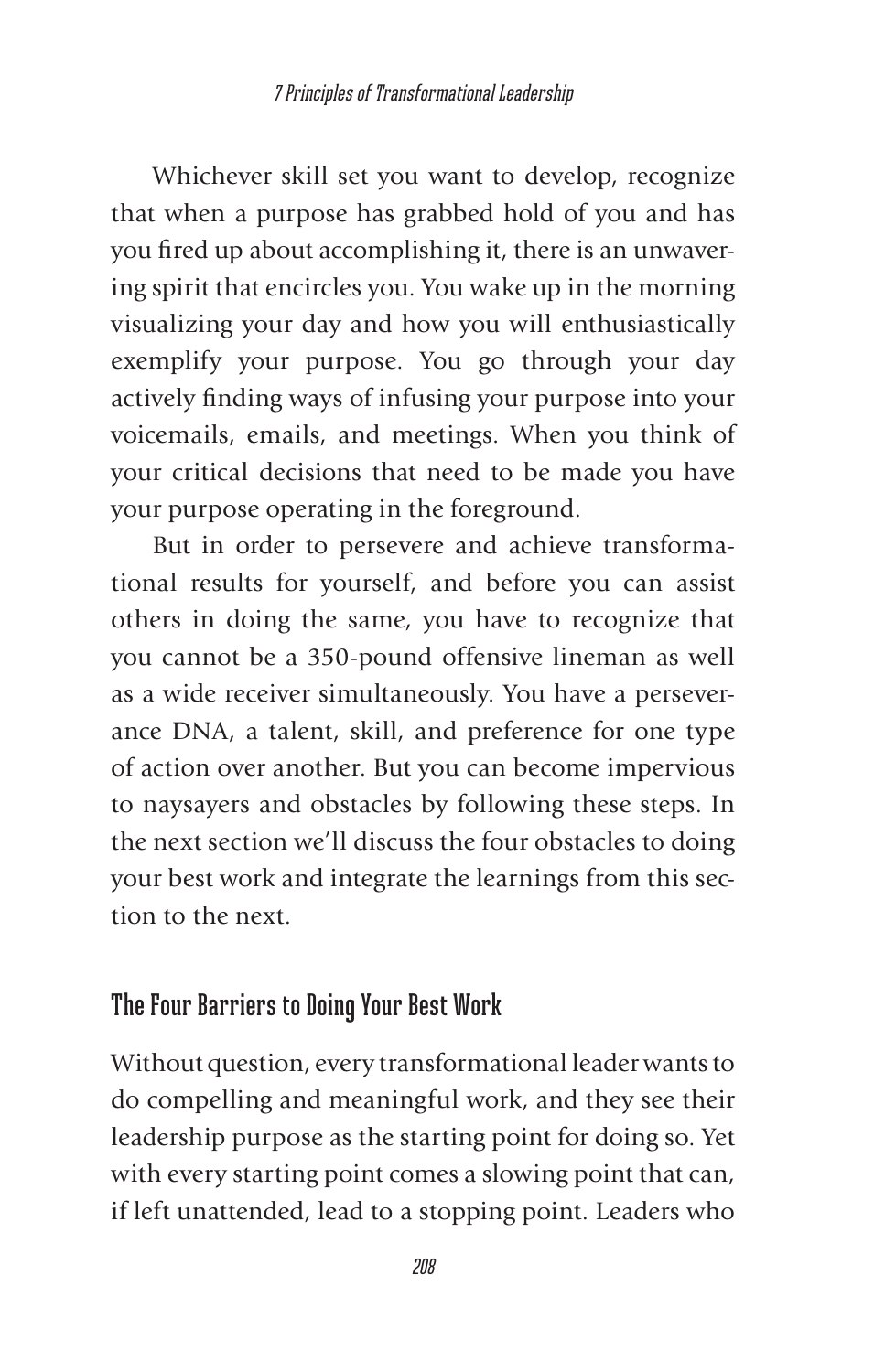are successful and satisfied have learned how to address the four most common barriers that inhibit them from accomplishing their purpose. By understanding these leadership barriers, leaders are better prepared to overcome the barriers and lead purposefully rather than accidentally.

#### **1. Inertia**

Inertia is seductive. It is easy to get lulled into doing your work and leading the work of others in the same ways you have always done it, even if it doesn't work anymore. Every person on the planet knows that change is certain and that growth is optional, yet the appeal to remaining the same is appealing because it doesn't require change and the accompanying discomfort of learning something new. Inertia infects us with a virus that multiplies the acceptance of replicating the past even in the face of knowingly doing uninspired and pedestrian work. Ask 10 leaders if their work is inspired, creative, transformational, innovative, and purposeful, and the affirmative responses will be in the one-to-two people range. Ask also the same 10 leaders if they honestly would describe their work as lacking creativity and producing safe and predictable results, and you'll hear the affirmative six to eight times. How is this possible? Quite simply, as we discussed in the Promises Principle, when leaders have 12 priorities and feel overwhelmed, overworked, and overburdened, the likelihood of them devoting more energy,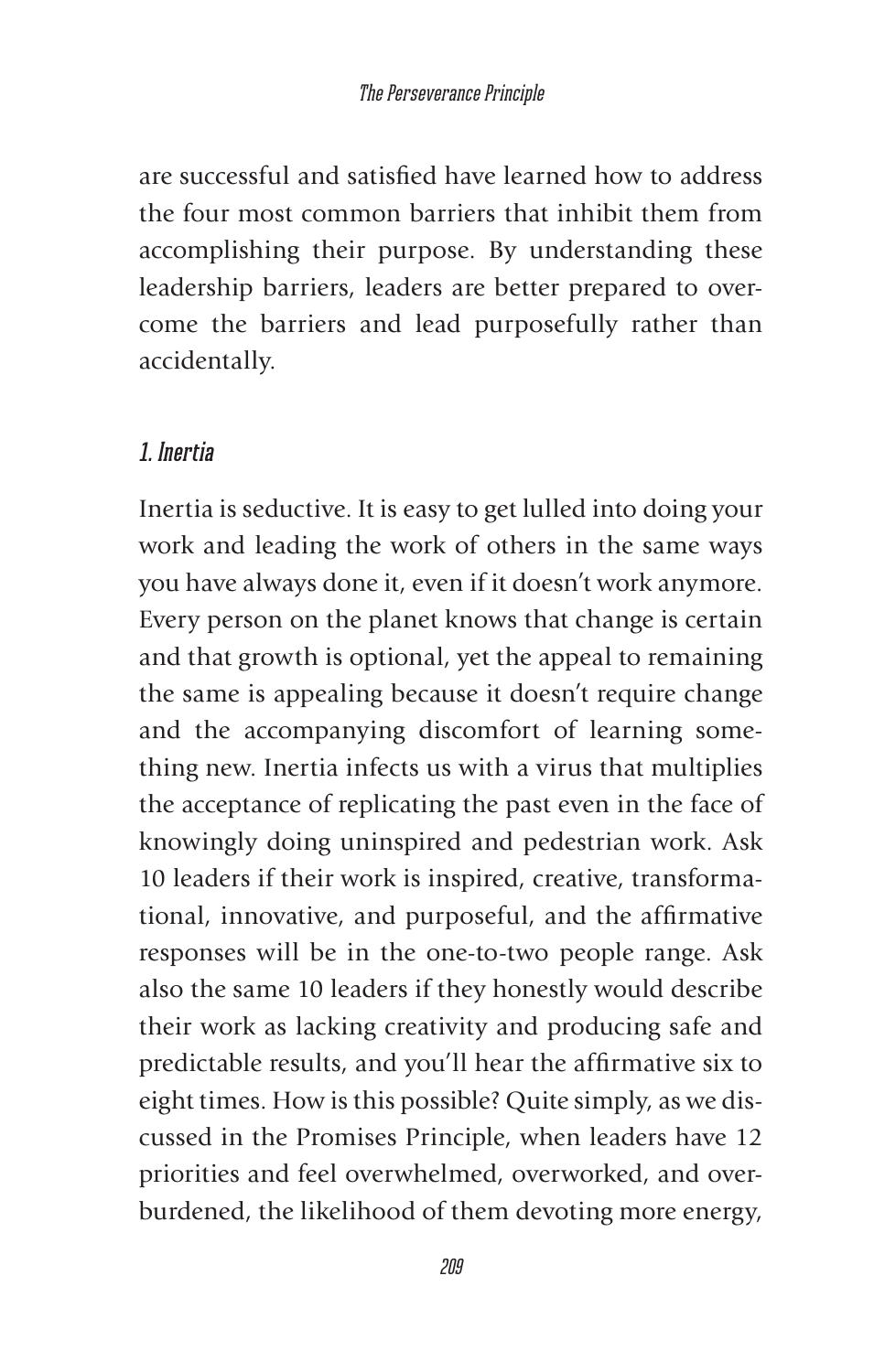time, and resources to reinventing work is almost nonexistent. They've become Sisyphus simply waiting for the end-of-the-day boulder to roll down the hill and squash them. They've given up and resigned themselves to their current state of affairs.

What is astounding, however, is that when leaders find their one hope, dream, or idea that's grabbed hold of them, when they see their way to cull the herd of their priorities, when they stop trying to correct their weaknesses and instead play to their strengths, it's curtain time for inertia. It doesn't mean that life becomes butterflies, ice cream, and unicorns, but it does mean the mindset of the leader is transformed and so are their beliefs as to what is possible.

#### **2. Ignorance**

You can be smart and ignorant simultaneously. For example, a leader can be technically brilliant, welleducated, have a brilliant and compelling work history, and remain ignorant about an employee's or customer's hopes, dreams, and aspirations.

I also believe it is a safe assumption for me to view those of you reading this book as well-intentioned, smart, and talented leaders. I don't think you are broken, nor do I see you as a slothful ignoramus. What I do see in every boardroom, cubicle, and corner office are leaders who are either not informed or ill-informed about the power of purpose, who have become addicted to using hard facts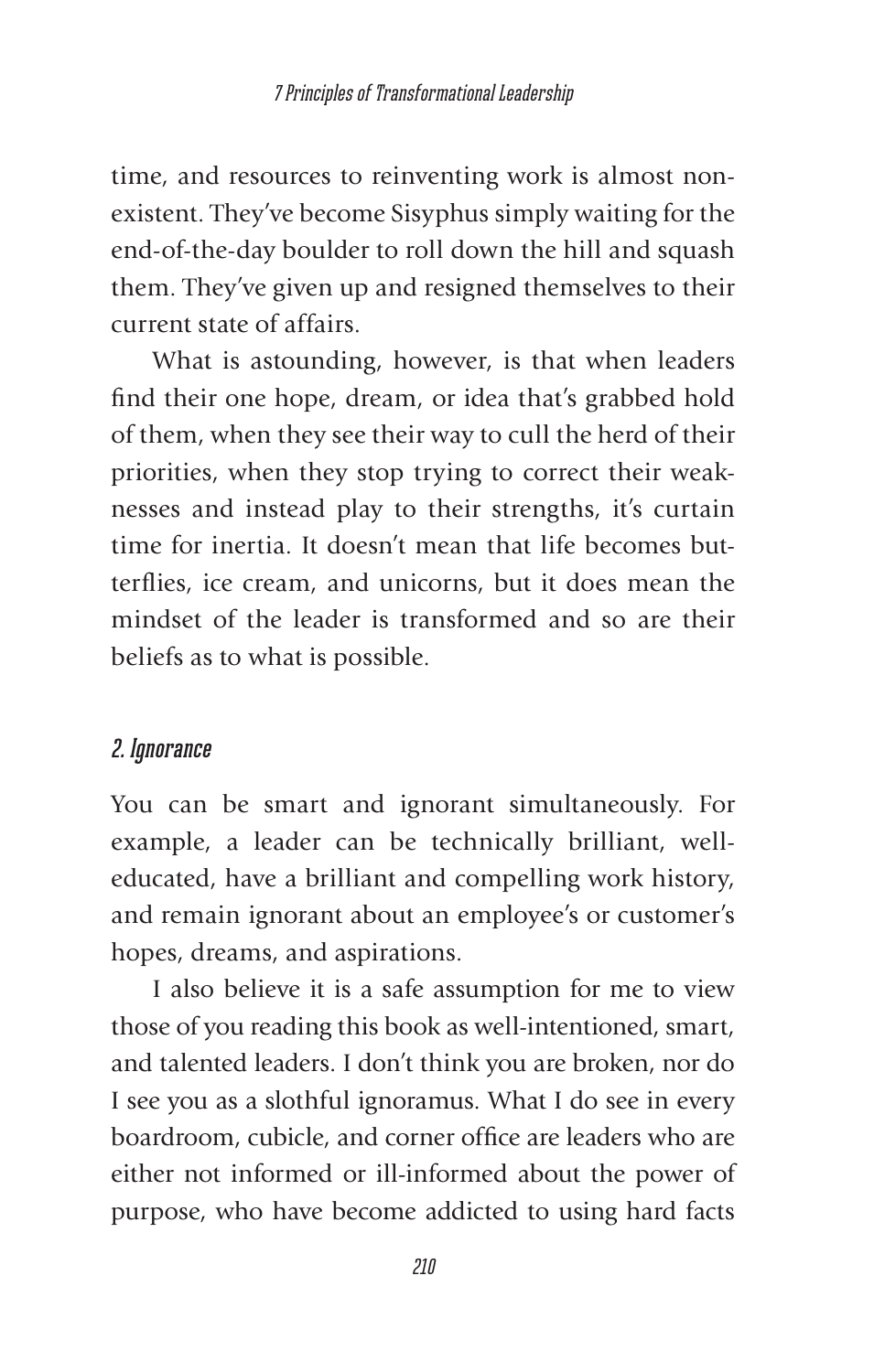and data to lead themselves and their organizations; I see leaders who have forgotten that their behaviors are impacting their performances and that capturing the hearts and minds of employees is job number one. They are smart, don't get me wrong. But they are smart about all things other than what's required to create the organization transformation they so desperately want. They're ignorant about the people and relationship side of leadership.

Throughout this book you have been introduced to strategies for winning back your heart and mind as well as the hearts and minds of those you lead. In one sense, you are no longer ignorant about the art and science of leadership, but ignorant about what barrier is most holding you back. Is it truly that you don't know how, or have you been ensnared by inertia and haven't found the exit door? Before you answer what's ensnared you let's talk about the next barrier, incompetence.

#### **3. Inexperience**

Inexperience in a transformational leadership context is not as severe an indictment as it sounds. It doesn't pertain to the long-term ability of a leader, but instead is an observation about the short-term talents and skills needed to do transformational work. Inexperience applies to new or more senior leaders who are fully capable of learning how to perform meaningful work, but who lack the specific, targeted, and current skill set to become a transformational leader. Inexperience points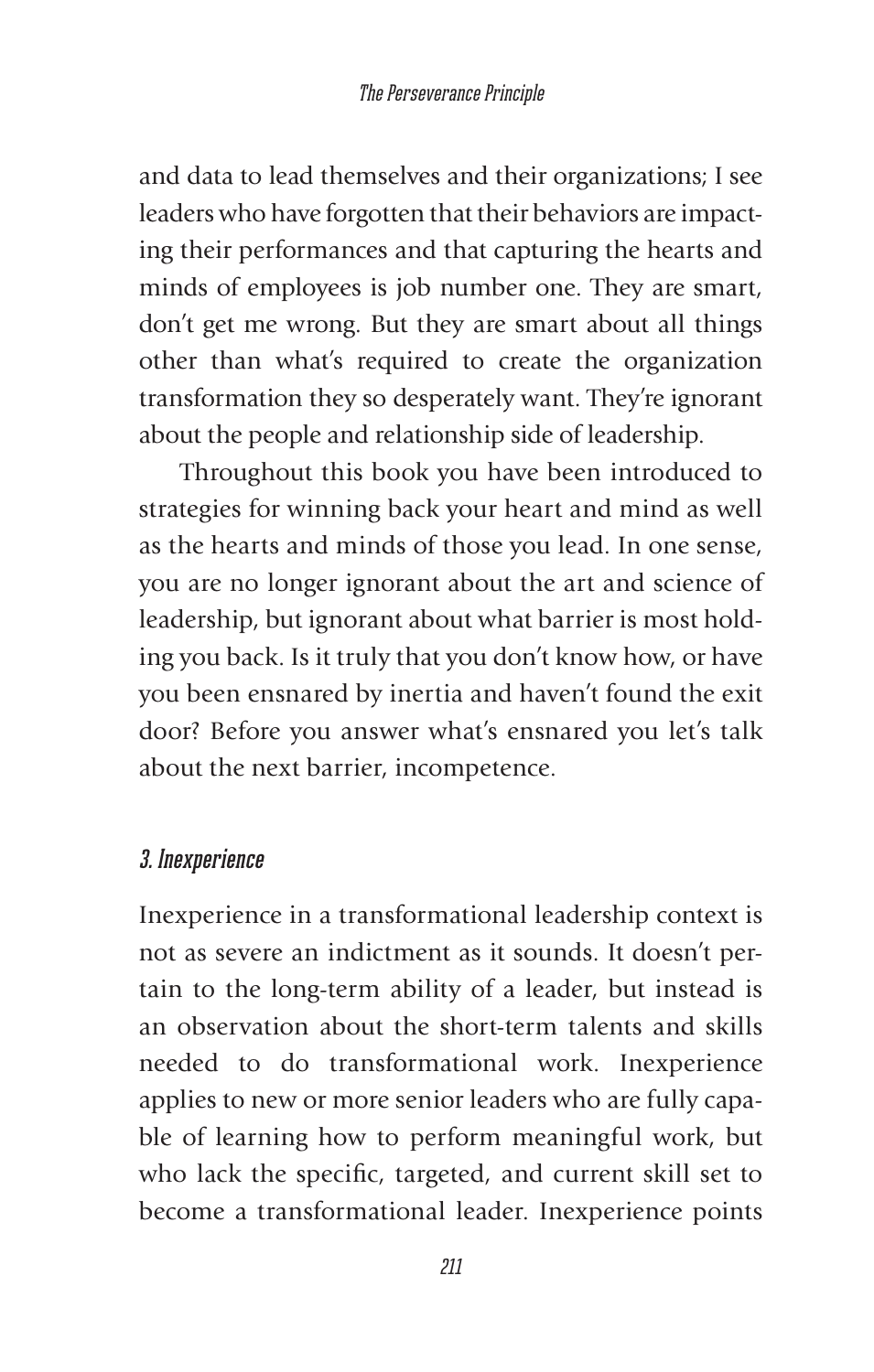more to the opportunity for skill development, both for leaders as well as their direct reports.

It might be easy for you to say, "Yes, my team is inexperienced and I want to develop a more innovative, passionate, and growth-focused mindset." It might be easy to clarify the skills required to handle an upset customer or retain a customer who called to close their account. But the transformational leader is continually asking themselves what new experiences and education they need to lead the transformation they envision. Do you need more experience leading based on purpose? Do you need more experience about crafting your leadership promises and priorities? How about persuading others or leading strategic projects? If your answer is that there are no new experiences or education you need, can I remind you to reread the ignorance and inertia section again? If not, you'll want to listen for the roar of the heavy boulder rolling down the hall toward you.

#### **4. Indifference**

Nine times out of 10, indifference comes from not having a clear and compelling leadership and/or organizational purpose. For some leaders, achieving financial results is their purpose. This purpose, however, does little to win the hearts and minds of employees or customers. Yes, achieving financial results is essential to remaining relevant, but financial metrics as a purpose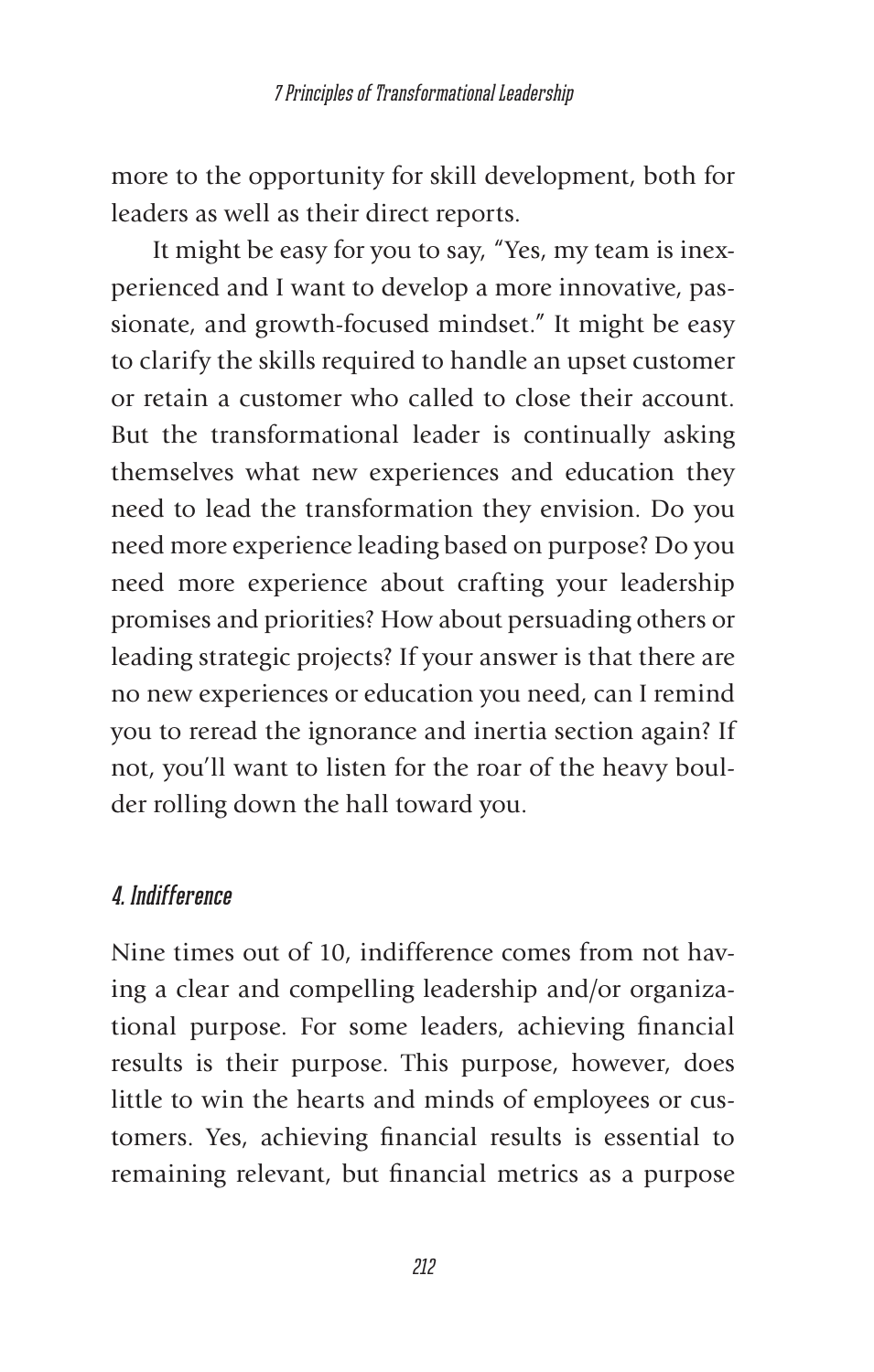counterintuitively ensures lower performance. What transformational leaders recognize is that making a meaningful difference in a person's life jettisons indifference and brings forth greater creativity, energy, and a willingness to change and grow.

I've seen indifference come in many different forms. There is the indifference that comes from inept senior leaders, unrelenting budget cuts, contentious contract negotiations, disgruntled customers, sales, marketing and operations misalignments, product quality mismanagement, and a personal life that is out of control. I've also seen it rooted in simple things, such as poor health, poor sleep, and poor nutrition.

The times in which indifference comes from someone who truly just doesn't give one iota about the product, customer, performance, reputation, or well-being of a coworker of colleague, the indifference needs to be rooted out and treated like a cancer. If it's left to its own devices it will metastasize and kill you or your organization. This is where transformational leaders step up. They will not allow the inertia, inexperience, or ignorance to deter them. They will be on a mission to remove indifference the moment it raises its head.

Every principle you have learned about so far is required to overcome these four barriers to doing your best work and for creating a culture in which others come to do their best work. Although there are times that removing the cancer of indifference may require an immediate and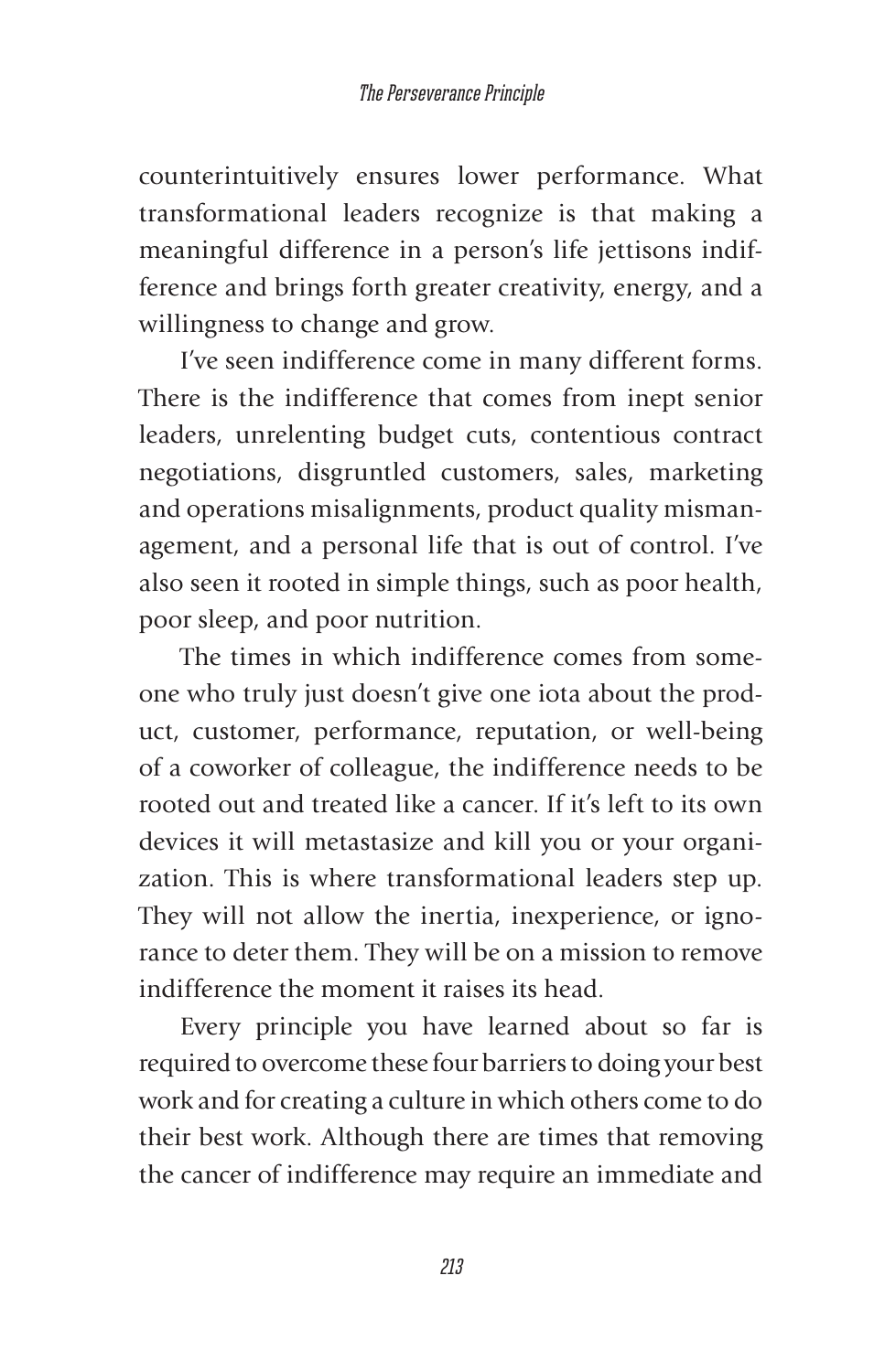radical procedure, most often what's required is perseverance in the face of adversity. In the next section, you'll learn how to leverage both the tortoise and hare ways of approaching work and create transformational results.

# **Why Execution Trumps Strategy**

In the vocabulary of the Perseverance Principle, execution trumps strategy for three primary reasons, each of which is rooted in outdated and incorrect perceptions about strategy. These perceptions, when seen as a whole, point emphatically to the importance of thinking strategically about your leadership, your business, your employees, your results, and your sense of personal satisfaction and success. However, they also point to the game-changing reality that strategic thinking, if not married to ruthless execution, is destined to fill up yet another shelf of highly thought of but rarely used binders of strategic plans. Look at your bookshelf—either on your computer or a physical bookshelf—and ask yourself one question: If I were to grade me, my team, and my organization on the ability to convert strategic ideas into actionable, profitable, and rewarding results, what score would I give on a 1 to 10 scale? In this situation, 1 is deplorable and 10 is exemplary. What follows are the most important and relevant misperceptions about strategy and execution.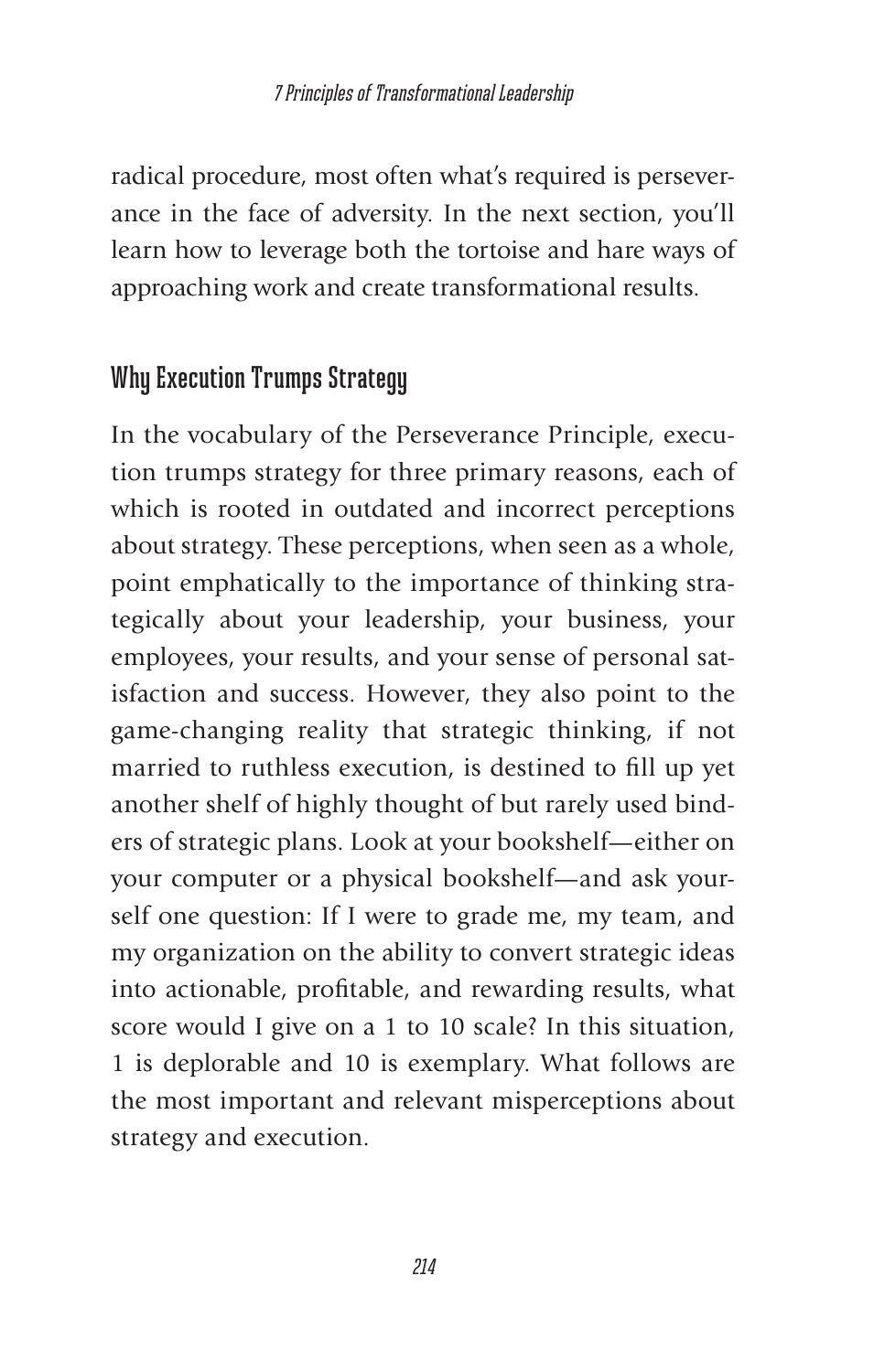# **Outdated Perception #1: Strategy Is a Respite From a Busy Day**

The first incorrect perception most people hold is that strategy sessions are a way to tune out the exigencies of the day and engage in intellectually stimulating, sometimes fun, energizing conversations. Although you may get energized by strategy, the best perception to hold of strategy is that it is a rigorous process of self-examination about prior results, what worked and didn't work, and what the demands facing you and your organization are. Strategy sessions are simply a launching pad for doing work that will improve your business position. It is essential that you answer questions such as "Where will we as an organization be in two to three years?," "How will we make a meaningful difference in our customer's life?," or "What do we want our employees to experience and achieve in two to three years?" These are engaging and important questions and, for many people, enjoyable because they are transported away from the harsh reality of today's priorities. Strategy sessions allow them to imagine a future full of new possibilities—new possibilities that may very well be more enticing than the current state of affairs.

**New Perception:** Strategy sessions are a staging area for accelerated performance. Period. Yes, having a clear picture of your future is essential, and yes, being passionate about your future is required, but the stage needs to be set that, in order to persevere in achieving your future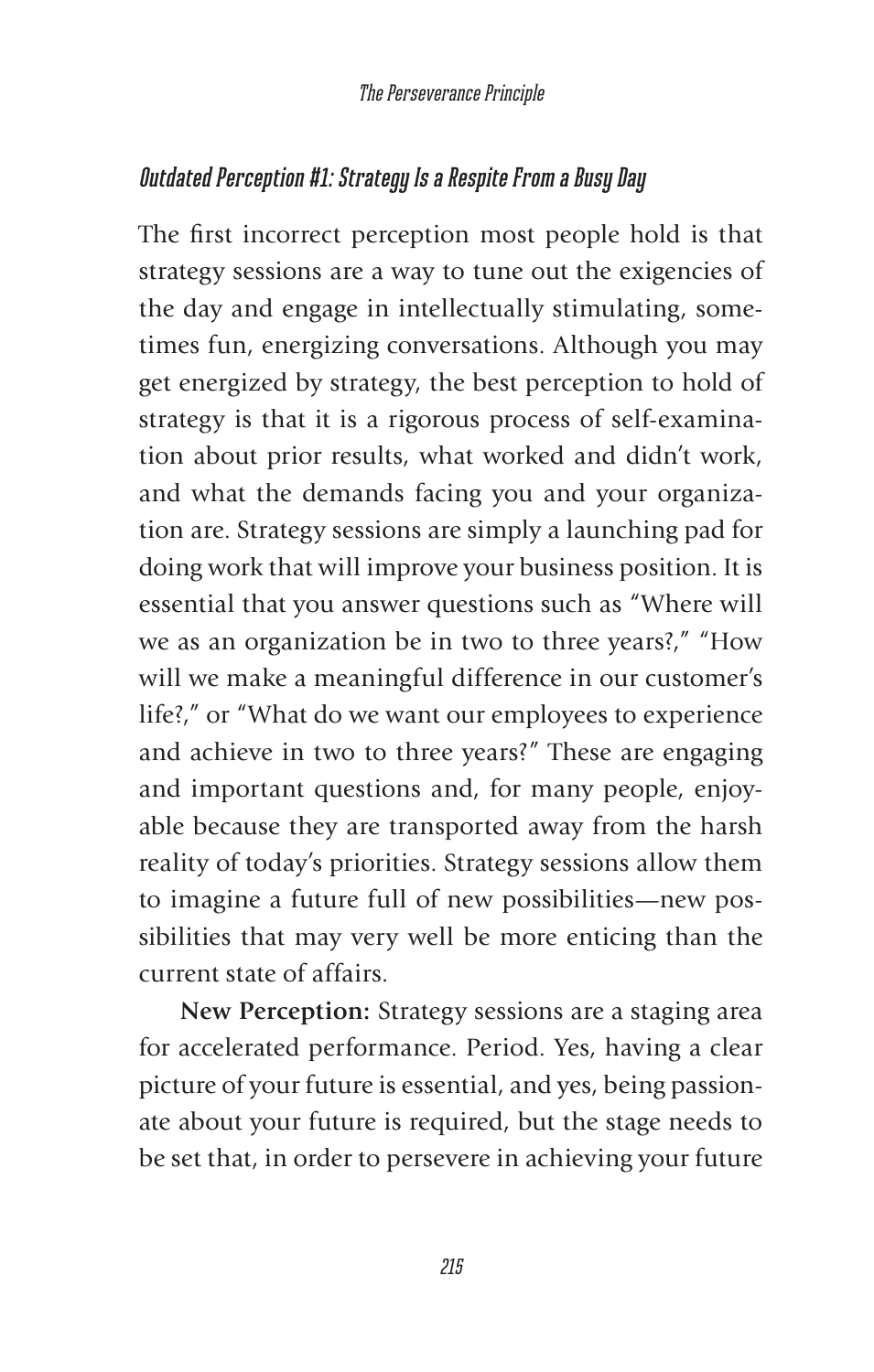state, the persistent and consistent execution required is what needs to be clearly in mind moving forward.

#### **Outdated Perception #2: Successful Execution Eliminates Failure**

In the world of work many people have come to the conclusion that they have to be successful in every endeavor they undertake. Success therefore requires eliminating failure, as failure is not tolerated in many organizations. The stakes are too high, the investments too large, and the customer too finicky. Yes, winning the war is required, but to think for a moment that the war can be won without losing a battle or two along the way is foolhardy.

The most negative and misplaced perception I encounter in my work is the one that states: If you fail, you will be relegated to the district office in Fargo, North Dakota, and your career path will be significantly limited. This type of thinking means that many leaders come to execution tentatively. They are hesitant to execute because if they execute incorrectly they will be seen in a less favorable light.

**New Perception:** Infuse into your leadership the belief in F3: *Failing Forward Faster*. Persevering in the face of adversity is assisted when examples of leaders and individuals who have achieved noteworthy results are front and center. Remember the examples of Sir James Dyson, Oprah Winfrey, Babe Ruth, J.K. Rowling, Thomas Edison, and Abraham Lincoln. Inculcate into your meetings and leadership that if you are not failing, you are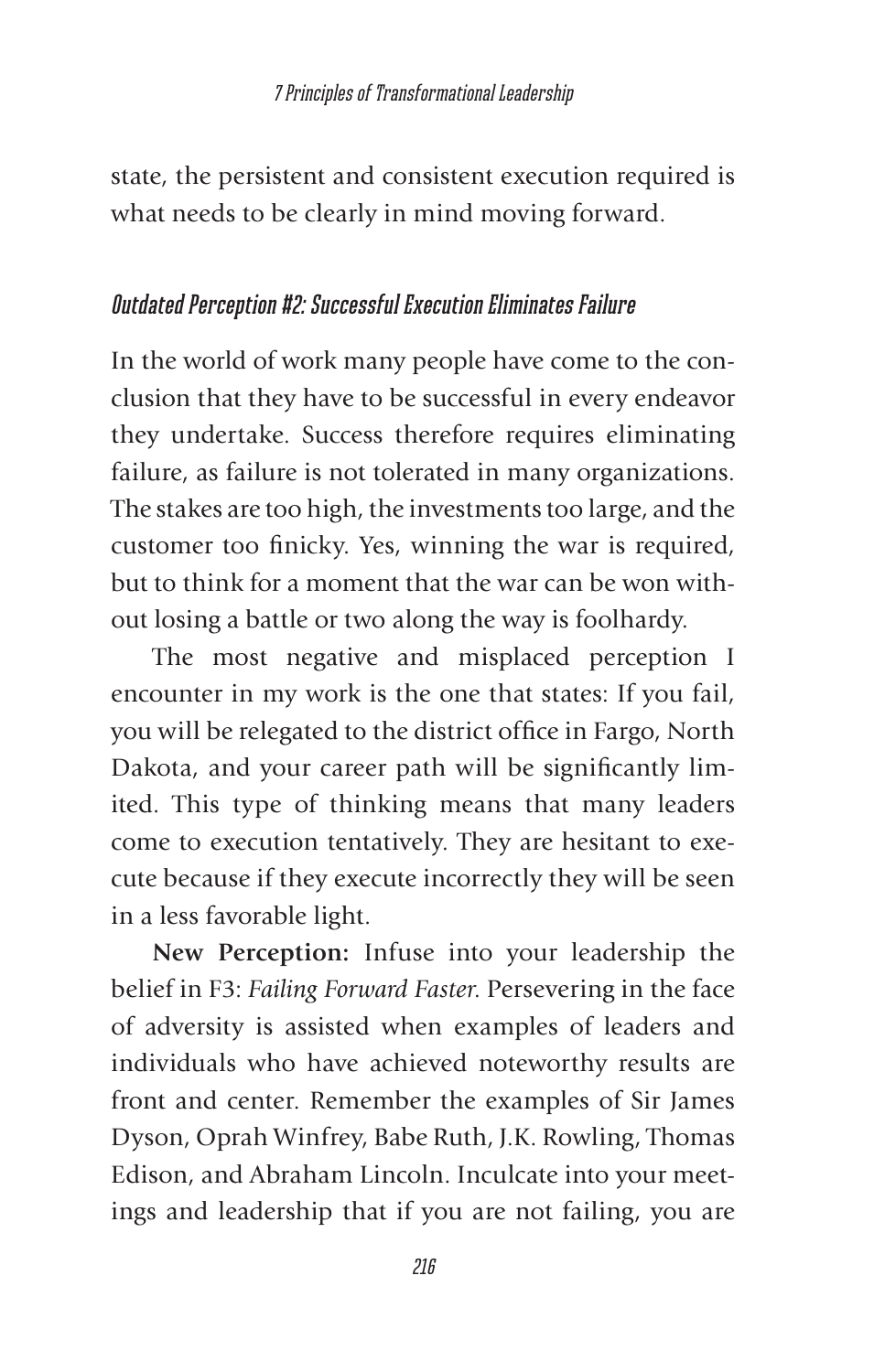not trying anything new. Perseverance is an intellectual construct and not a value to be exemplified.

#### **Outdated Perception #3: Speed Is Dangerous**

In the world of automobile racing speed is the name of the game. The person who can go around the track the fastest and cross the finish line ahead of their competitors is the winner. Race-car drivers in turn go the fastest they can by being right on the edge of speed and safety. They are not afraid of going fast. As a matter of fact, they are continually looking for ways to go faster, not in foolish or reckless ways, but in ways that are right on the edge. Spectators may find motorsports exhilarating to watch, but when given the opportunity to experience the speed of automobile racing up close and personal, the spectator squeals like a 5 year old who just saw a mouse in her bedroom.

And yet, speed is the new currency in the world of work. The amount of \$10 million can be transferred from one financial institution to another in the click of a mouse. Customer perceptions can change in an instant if an employee's reaction time to a problem or issue is too slow. But far too many employees fear speed because they see speed as reckless, imperfect, and undesirable. They feel this way because they are metaphorically driving on the racetrack of work, not in a Formula One racing care, but in the family minivan. You too would feel out of control racing in a minivan.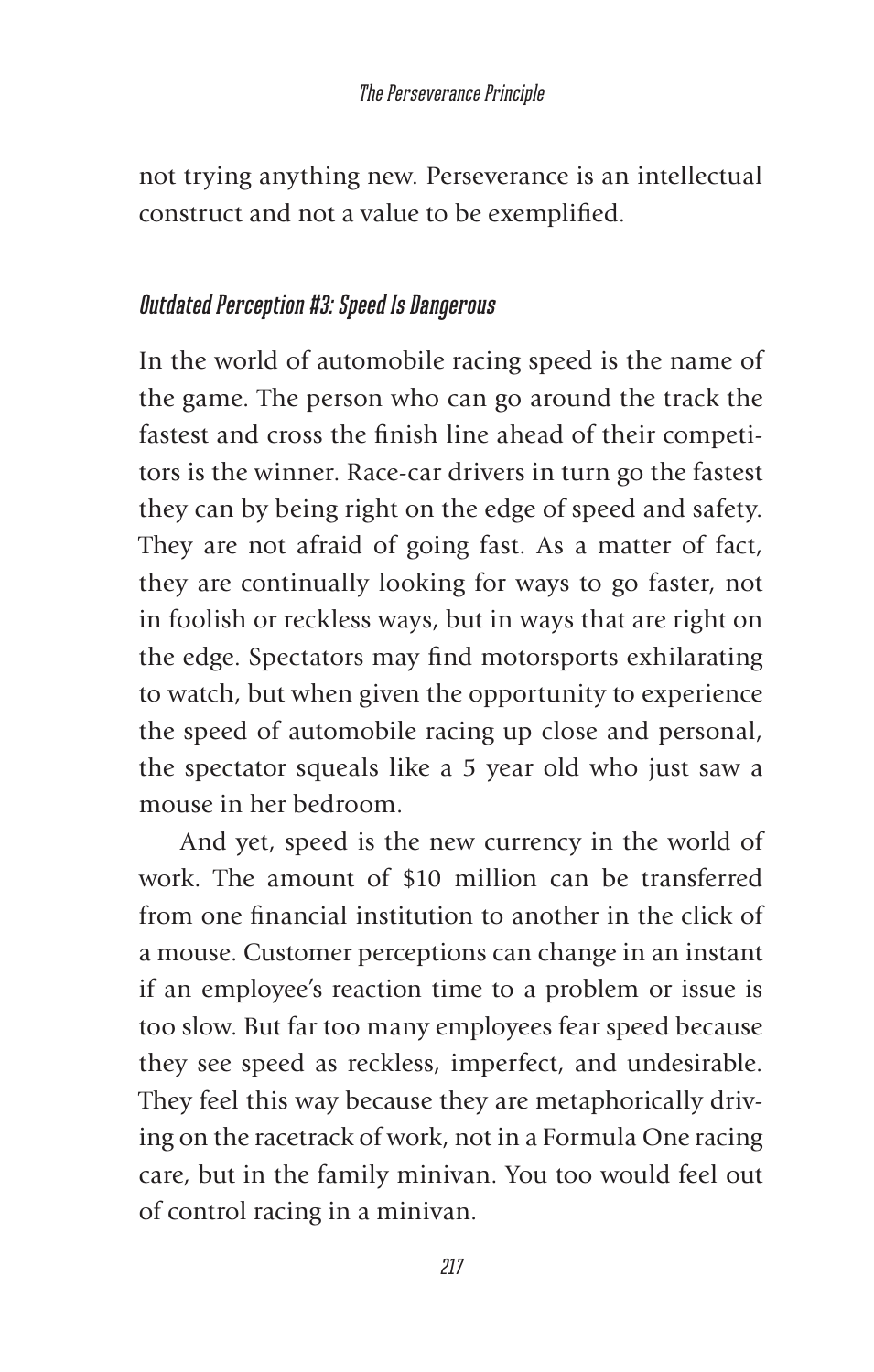**New Perception:** Redefine speed as dangerous only if the vehicle and racetrack you are driving on are mismatched. Discuss what new skill set, mindset, equipment, processes, and systems are required to decrease the time to market for new products or increase the response time for key customers. Have a bias for consistent and persistent action. Redefine what the costs are for slower speed and what the payoffs are for faster speed.

 $\sim$   $\sim$   $\sim$ 

Perseverance and execution trump strategy because strategy is fine and good in that it sets direction for you, your team, and even your organization. But the reality is that achieving your strategy requires a perseverance that is best described as ruthless and unrelenting.

In this chapter you've likely found one or two areas that point directly to the barriers holding you back from your most important strategic initiatives. The tough-love part of transformational leadership is this: Until you fall in love with your purpose and want it with such ferocity, the perseverance described here is simply words on a page. When your purpose grabs hold of you and won't let go, the words on this page are no longer intellectual constructs floating around in your head, but rather ideas that compel you to lace up your running shoes and move your feet. The next section is about converting everything you've read into a final plan for being a catalyst for transformational results.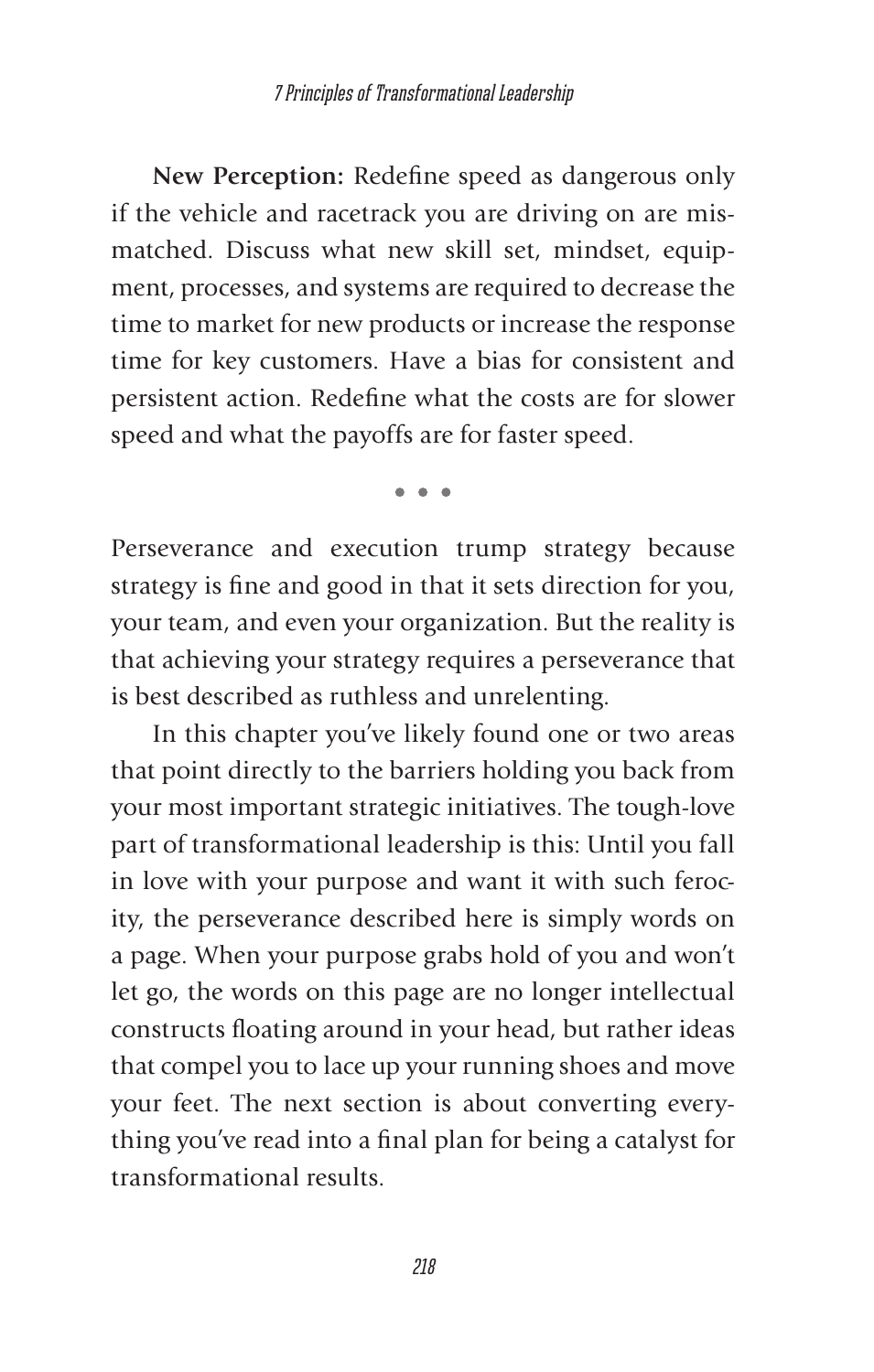**7**  $\blacksquare$ 

# The Preparation Principle

#### **Living a Purposeful Life Versus an Accidental Life**

Although I advocate for being purposeful in every area of your life, there are events and times when you will not and cannot be fully prepared. On December 13, 2016, my family experienced a disaster that no one wanted nor were we prepared for. My brother-in-law, Joey Sharron, was swimming in Mexico when two waves hit him from behind and pushed him head-first into a sand bar. His neck was broken on impact and were it not for a woman standing on the beach 25 yards away and yelling for her husband to help him, he likely would have drowned and been pronounced dead at the scene.

He received 15 minutes of CPR without being resuscitated. As the lifeguards were stopping CPR, a physician from an adjacent hotel, who had watched the accident, ran for a defibrillator, and arrived on the scene and started CPR again. His arrival and intervention lasted 10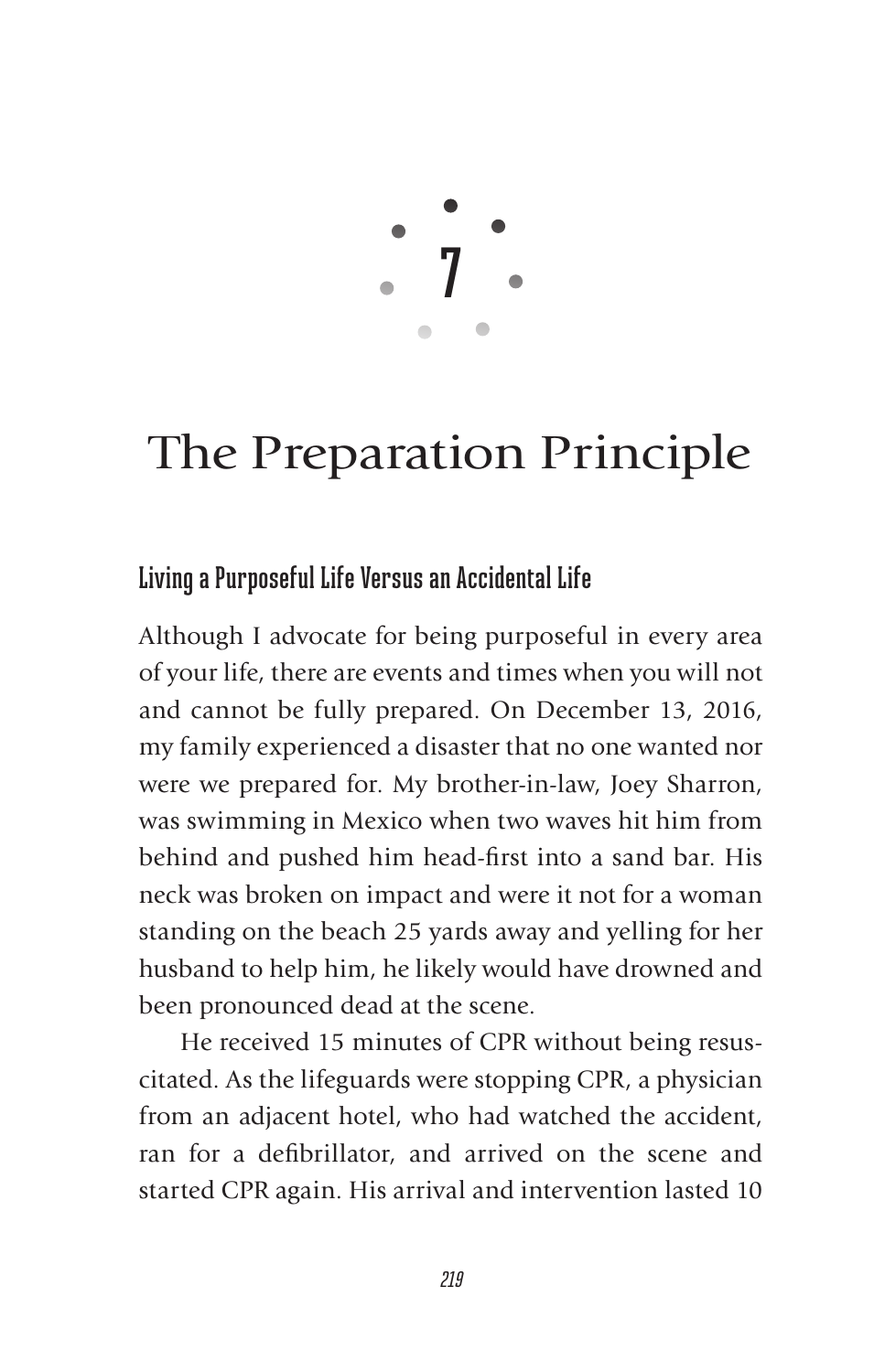additional minutes and, after administering four shocks, he revived Joey.

Emergency surgery was performed in Mexico and three days later Joey was transported to Mass General in Boston where he was diagnosed as a quadriplegic. He is alive, has no brain damage, and has an amazing mindset. He is, in many ways, preparing himself and his family to accept his prognosis merely as a starting point, not his finishing point.

Two weeks into Joey's injury I'm not fully prepared to grasp the enormity of his injury or the impact this will have on each family member. There are aspects of caring for and living with an accident of this magnitude that is beyond comprehension and leaves each of us crying and ill-prepared to deal with the severity of his condition.

But in the face of this accident, Joey specifically, and my family in general, have learned something new each and every day about what's possible—possible for his recovery, possible for his work, and possible for what we can do to make the healing process healthier. Watching Joey handle this adversity in inspiring and courageous ways tells me that Joey can teach me a lot about the Preparation Principle and Transformational Leadership. Joey has said that he's never going to give up and that he knows exactly what's going to be thrown at him physically and emotionally. He knows this is a massive test for his health and quality of life, but also for his wife, family, and business too. He's not naive in any way, but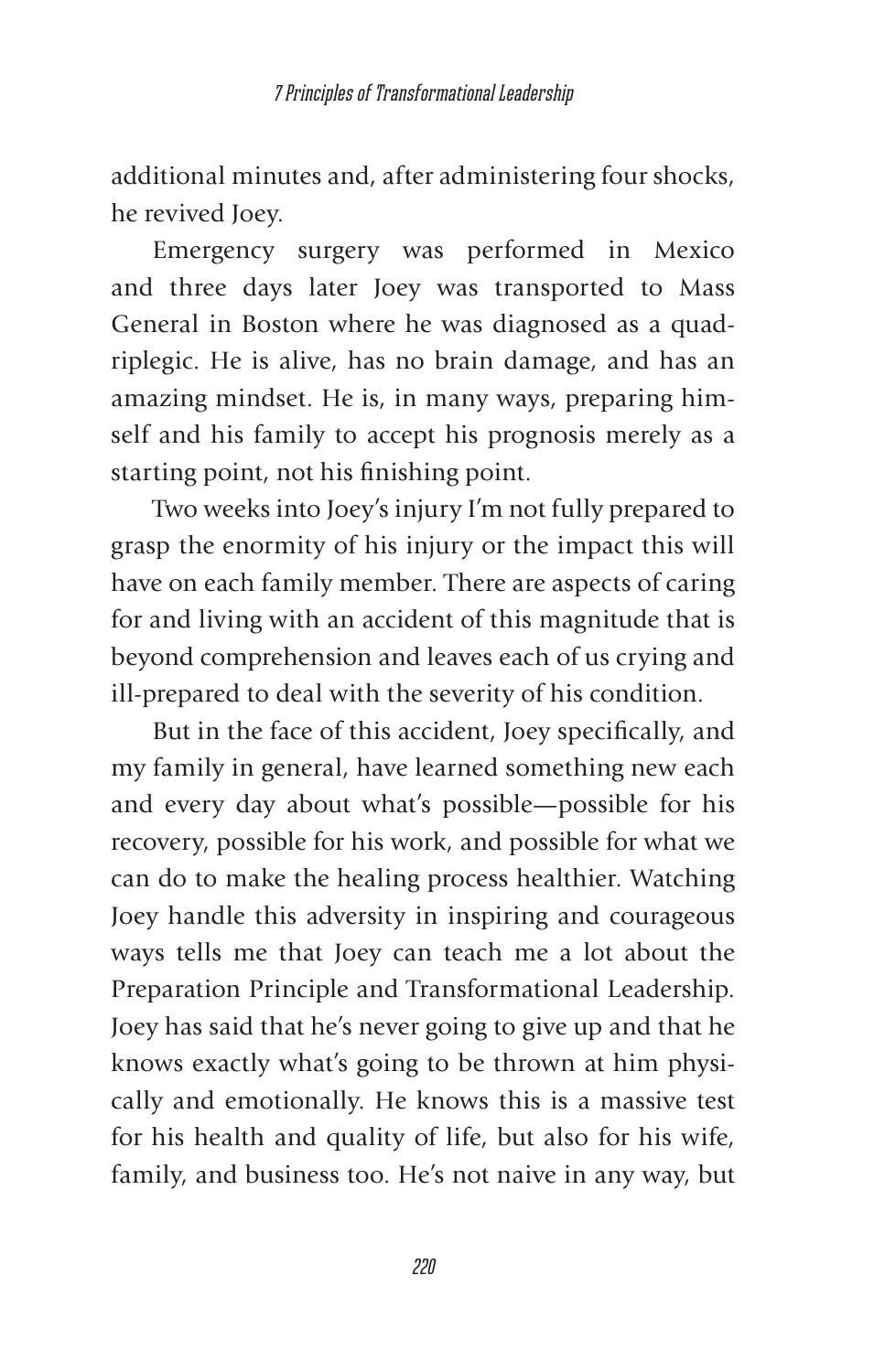he believes that how he thinks about his injury and by the choices he makes with his mindset and his rehabilitation, he can overcome the situation and lead a productive and healthy life. Joey's attitude is transforming what I believed was possible and is preparing me to be amazed at what he accomplishes.

The title of this section is living a purposeful life and not an accidental life. *Accidental* doesn't mean accidental in the sense Joey experienced or that your leadership and life are mere accidents. But what I find with every executive and entrepreneur I've ever worked with is that the demands of their work are inhibiting them from designing the leadership and life that allows them to flourish.

The reality is that your transformational leadership journey will be filled with obstacles and barriers you anticipated as well as those you didn't. You've likely looked at aspects of your leadership as well as your organization's performance and realized much of the work you are doing needs to be transformed. You may have looked at your customer experiences and seen where they need to be transformed, or that your employee experiences need to be transformed in order for them to be able to bring their best selves to work. By now, you might be saying to yourself that your work needs to be converted from a long, slow slog in enemy territory with bullets flying over your head, into the highest expression of what you hope for as a leader.

One executive I worked with repeatedly told me of the eight to 10 meetings they were in each day, and the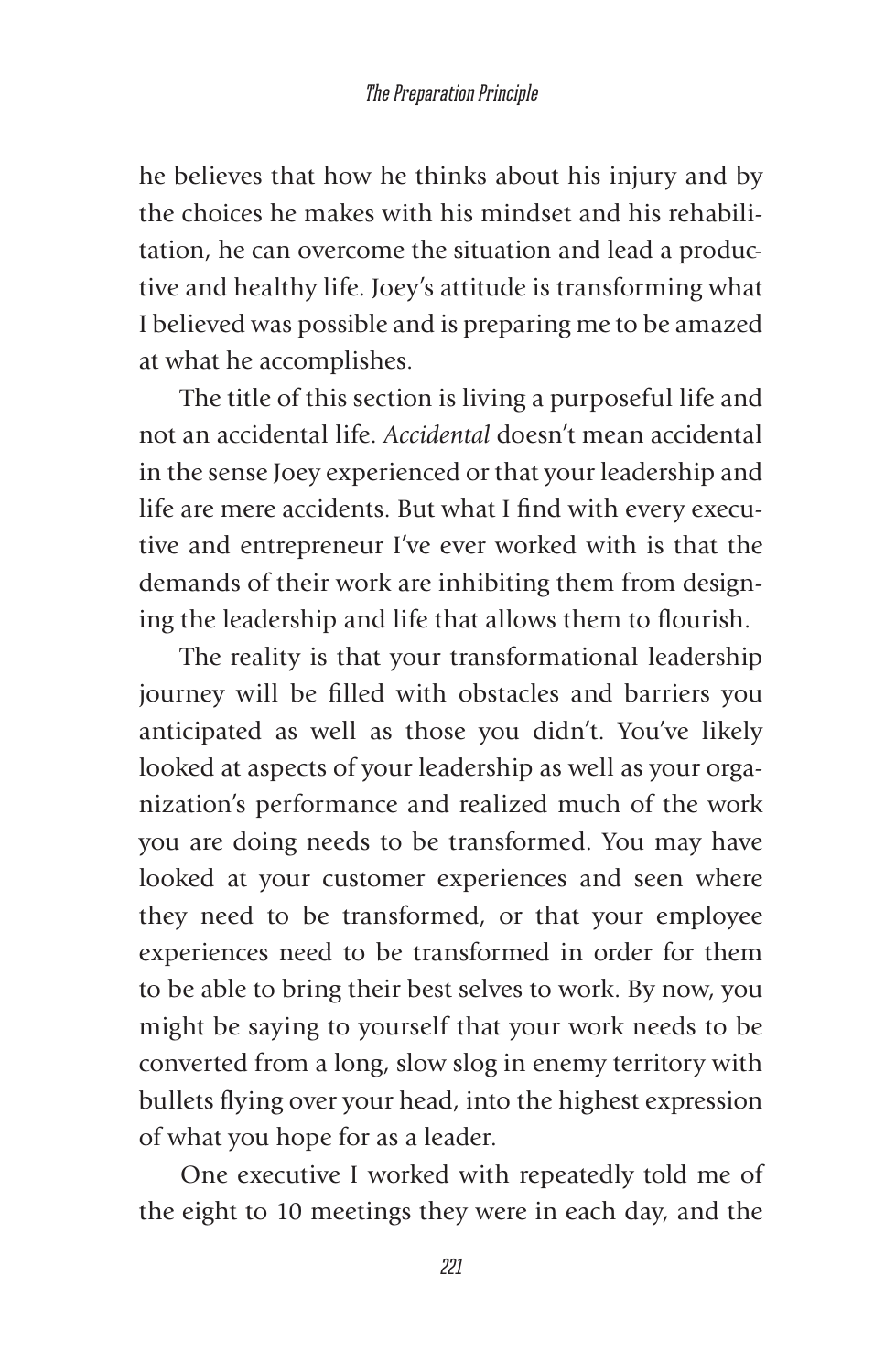250 emails they received. There was no white space to slow down and think, and they lamented that they felt like a *human doing* as opposed to a *human being*.

There are times when it is the nature of the beast to go from meeting to meeting and to navigate a mountain of emails. But the risk in doing so for prolonged periods of time is that you end up convincing yourself that you're doing your best work. That would be similar to thinking that you could run a marathon every week for 52 weeks and expect for the 13th marathon to be as strong and powerful as the first, or that the 52nd would hold the potential for a personal best. That's twisted thinking.

Whatever transformation you want for your organization, it will always start with you preparing for and undergoing an individual transformation *first*. There is no way to get around that. And here in the Preparation Principle, I want to prepare you not only for the flourishing leadership transformation that's possible, but more importantly, for the personal transformation that leaves you and those who are important to you successful as well as supremely satisfied.

In order for you to cut the time it takes you to achieve greater success in half, you'll need to be prepared to address the realities of transformational leadership. Specifically, you'll need to learn to: welcome barriers and obstacles; be the role model for what you envision; leave the safe, comfortable, known, and predictable; and prepare for greatness and learn from a 16th-century monk. Let's cover each one in more detail.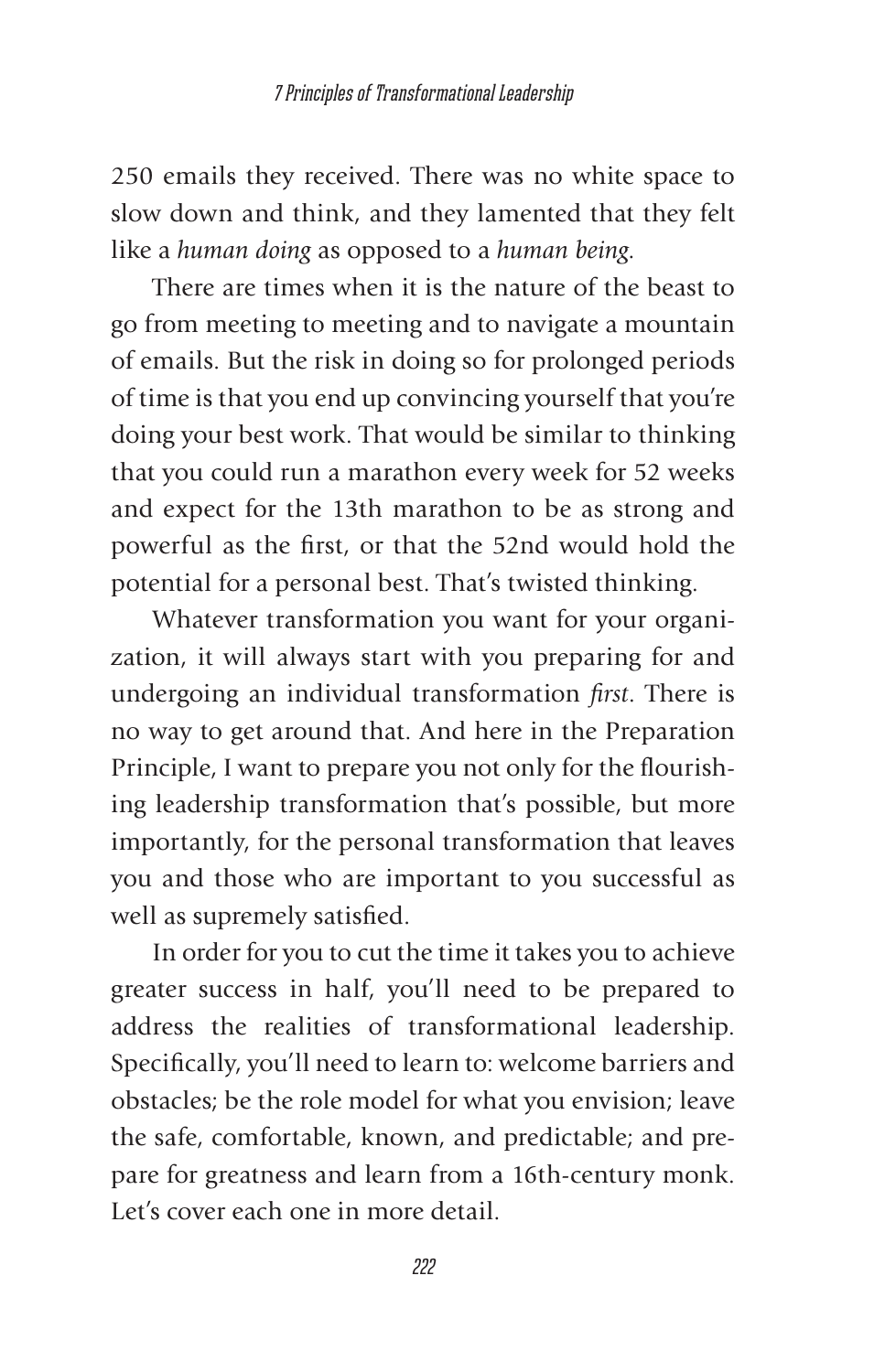### **Your Greatest Barriers and Obstacles are the Gateway to Your Greatest Successes**

Your greatest successes are hidden in your greatest failures and barriers. Do you believe that? Let me make my case. Whenever you find yourself stuck or hindered from accomplishing what you want, there is a barrier or obstacle that's preventing you from greater progress and, once addressed, will allow you to accelerate toward greater success. That's a no-brainer, right? Since you likely deal with obstacles and barriers every day I'll add that what hinders you most from greater success is not the obstacle per se, but that eight out of 10 times the barriers you encounter are mindset—not skill set—barriers, and in turn, cultivating a mindset of passion, innovation, and growth for yourself as well as for those you lead and work with will be the catalyst for overcoming obstacles and barriers. This is the first area of leadership you need to be prepared for.

And yet, preparing yourself to achieve your greatest successes requires a new frame of reference about barriers and obstacles, a frame of reference that welcomes barriers and obstacles because they provide you with three benefits. They are:

- 1. Test your mettle.
- 2. Confirm what you do know and what you still need to learn.
- 3. Be a role model to others for what you hope will become commonplace.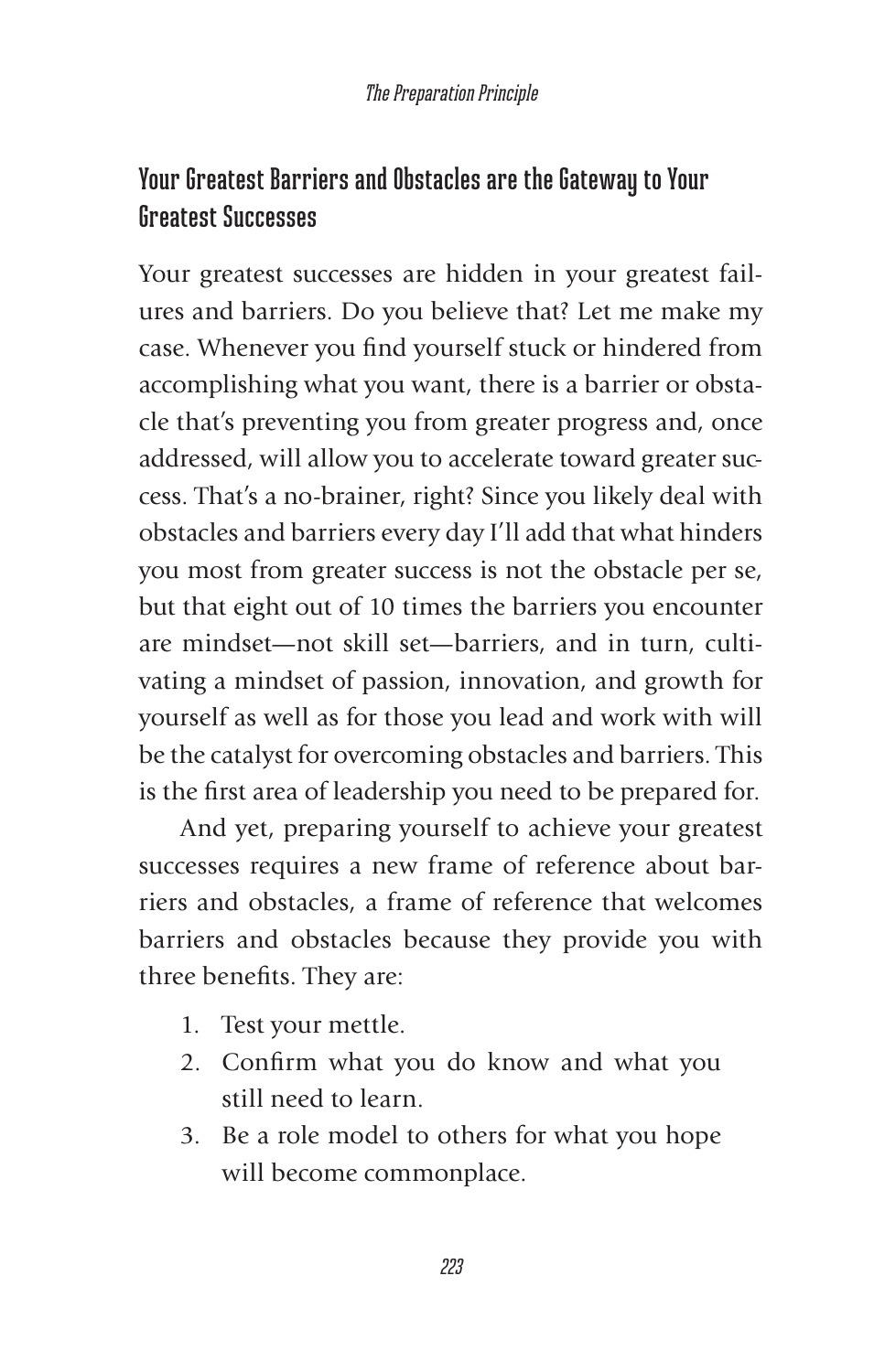Let's dive into each one in more detail.

#### **Test Your Mettle**

Think about the rescue of Apollo 13 in 1970. Fifty hours into their mission and 200,000 miles from Earth, something went terribly wrong. Minutes after mission control asked the crew to turn on a hydrogen and oxygen tank– stirring fan, a sound that would send chills up any person's spine was heard. A loud and unplanned bang led to fluctuations in capsule power and the firing of the spacecraft's thrusters.

The problem was a second oxygen tank explosion following a short circuit. With limited power and life-essential resources running out, the crew had to abort their planned landing on the moon and instead use the lunar module as their lifeline. Engineers were given a mandate to bring the astronauts home safely. They worked around the clock to figure out how to provide them with oxygen, power, and a plan to return to Earth.

Close to four days after that ominous bang, Apollo 13 hurtled itself around the moon and successfully splashed down on Earth. Their return was hailed as one of the world's most unprecedented engineering achievements and stunned not only the astronauts, but the world at large. This rescue was the ultimate obstacle as well as the ultimate in testing the engineering mettle of NASA. Afterward, this event role modeled what was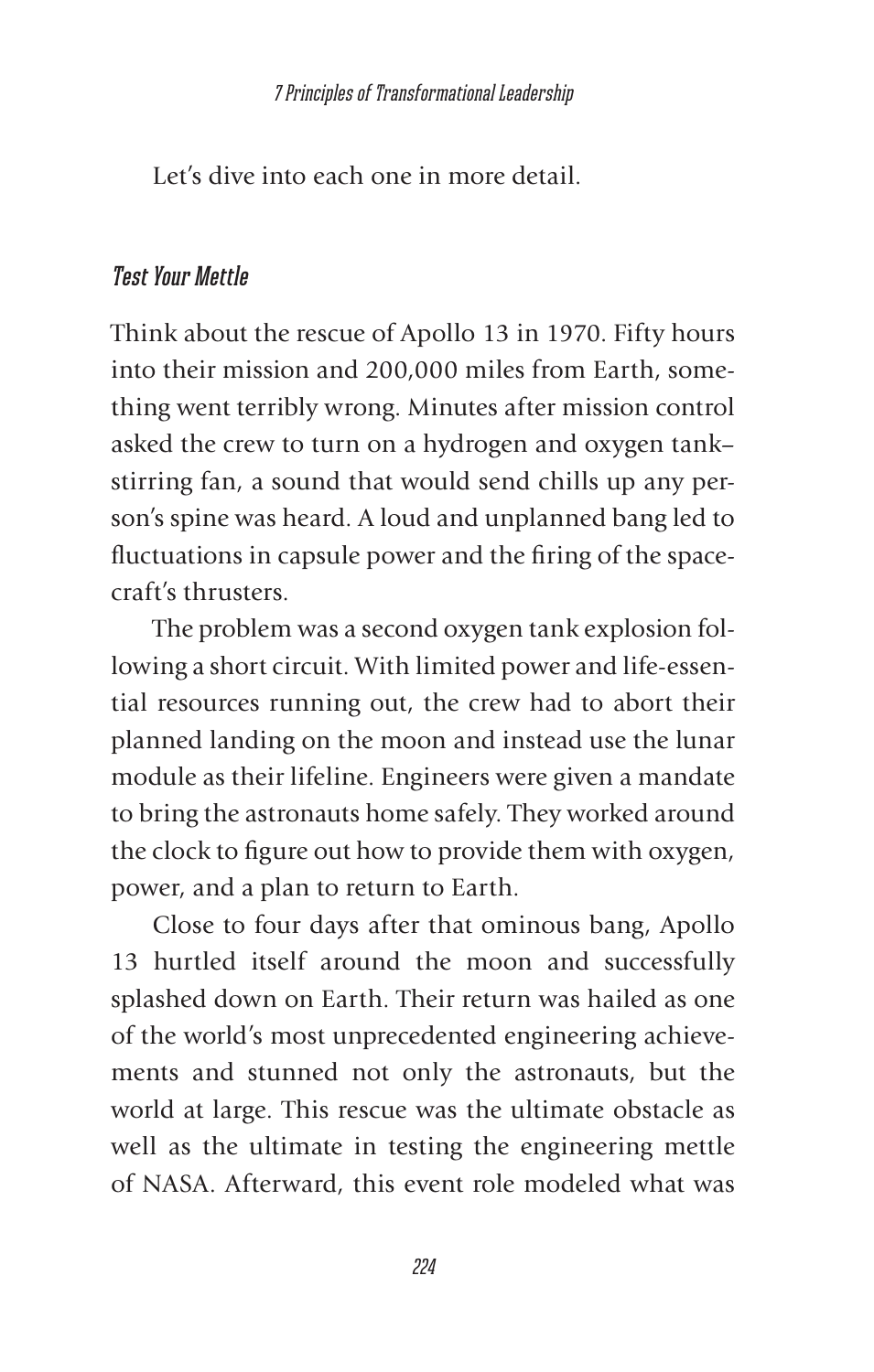possible and allowed, rather than the cancellation of other missions. It also allowed the continuation of the Apollo program.

It is not hyperbole to say that imbedded in every obstacle and barrier is the seed of your greatest achievement. Steve Jobs was ousted from Apple after a disagreement with cofounder Steve Wozniak. Steve Jobs never saw the oust coming and later said that getting fired from Apple was the best thing that could have ever happened to him. Jobs turned this obstacle of being kicked out of the company and focused on his Next and Pixar projects. His focus resulted in him later selling Pixar to Disney for \$7.4 billion dollars. And after he returned to Apple he shepherded Apple's market capitalization from \$3 billion in 1997 to \$350 billion in 2011. He did not go quietly into the night, sit in a corner, and lament his lot in life. On the contrary, he threw himself into other projects and channeled his drive and energy purposefully.

#### **Confirm What You Do Know and What You Still Need to Learn**

One of the great things about obstacles and barriers is that it confirms what we do know and what we don't know and need to learn. In the NASA example, imagine a meeting with all of the engineers when they learn of the Apollo 13 disaster. I envision a meeting in which every engineer lists out what is known about the situation. They'll need oxygen, thrust (to preserve physical as well as lunar module power), and they'll need easy-to-follow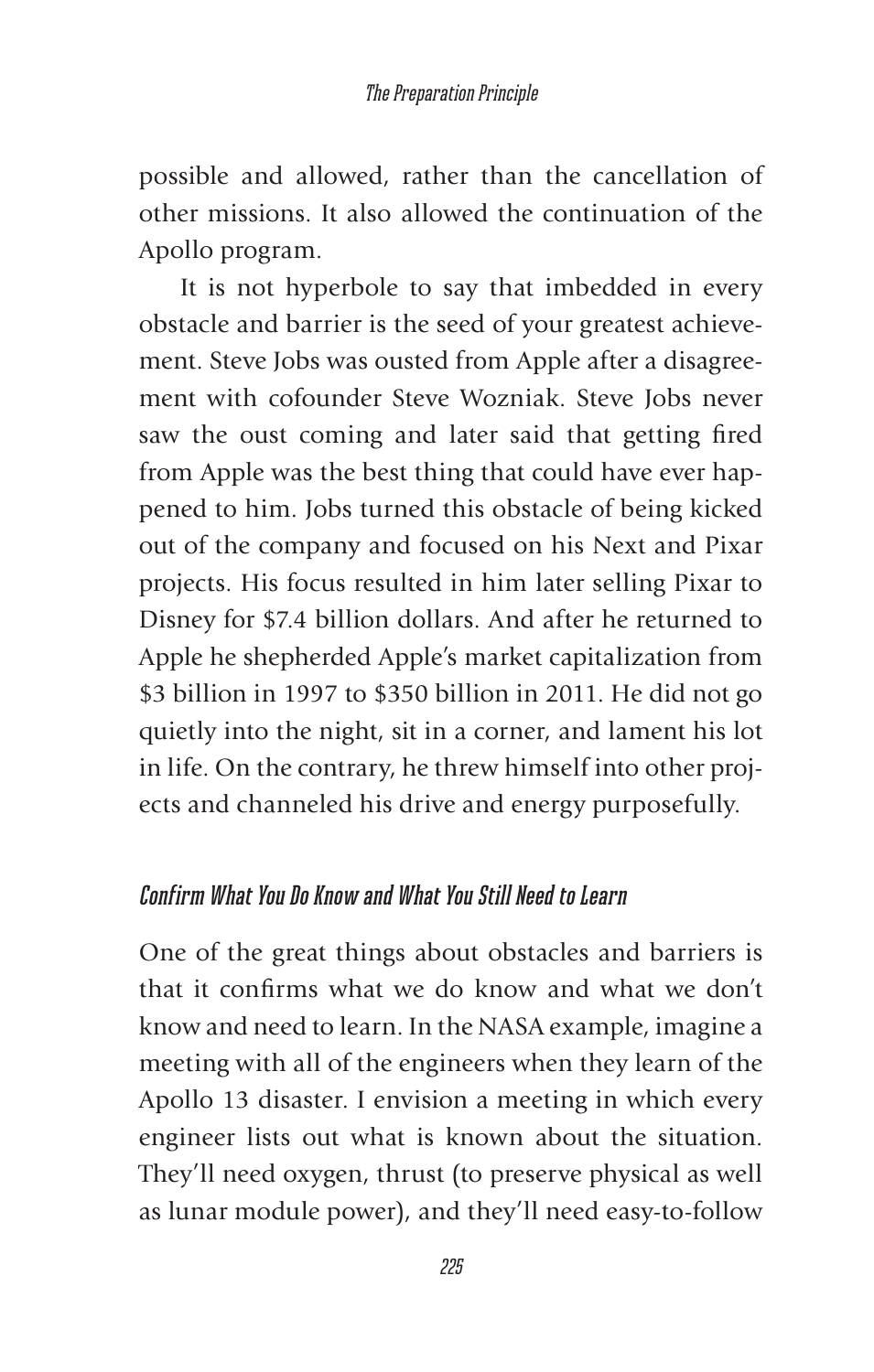instructions because of the lack of food and energy. That probably resulted in another list of what they did not know and needed to find out. What do we not know how to fix now that we need to fix first in order to make progress in bringing these astronauts home?

Obstacles are delightful in this regard. There are things in every form of adversity that you will know how to address or fix. But it will also be true that there are things you won't know how to address or fix, and that will require you to learn something new, expand your knowledge, and possibly your ability to work with diverse groups of people to come up with the best solution.

#### **Be a Role Model to Others for What You Hope Will Become Commonplace**

Leaders like you, Joey, and me are role models. People are continually watching leaders, especially in times of adversity, and take their cues as to what they should do when the road to success is blocked. When employees see a leader respond with courage, confidence, and commitment, the message is sent in ways corporate marketing or human resources departments cannot send: This is the way we as an organization or team respond.

The important insight about role modeling is this: As a role model, you should welcome being tested, because when you're tested and smack up against a yogurtcovered fan, you'll learn more and grow more than you ever imagined possible, and you'll become the exemplar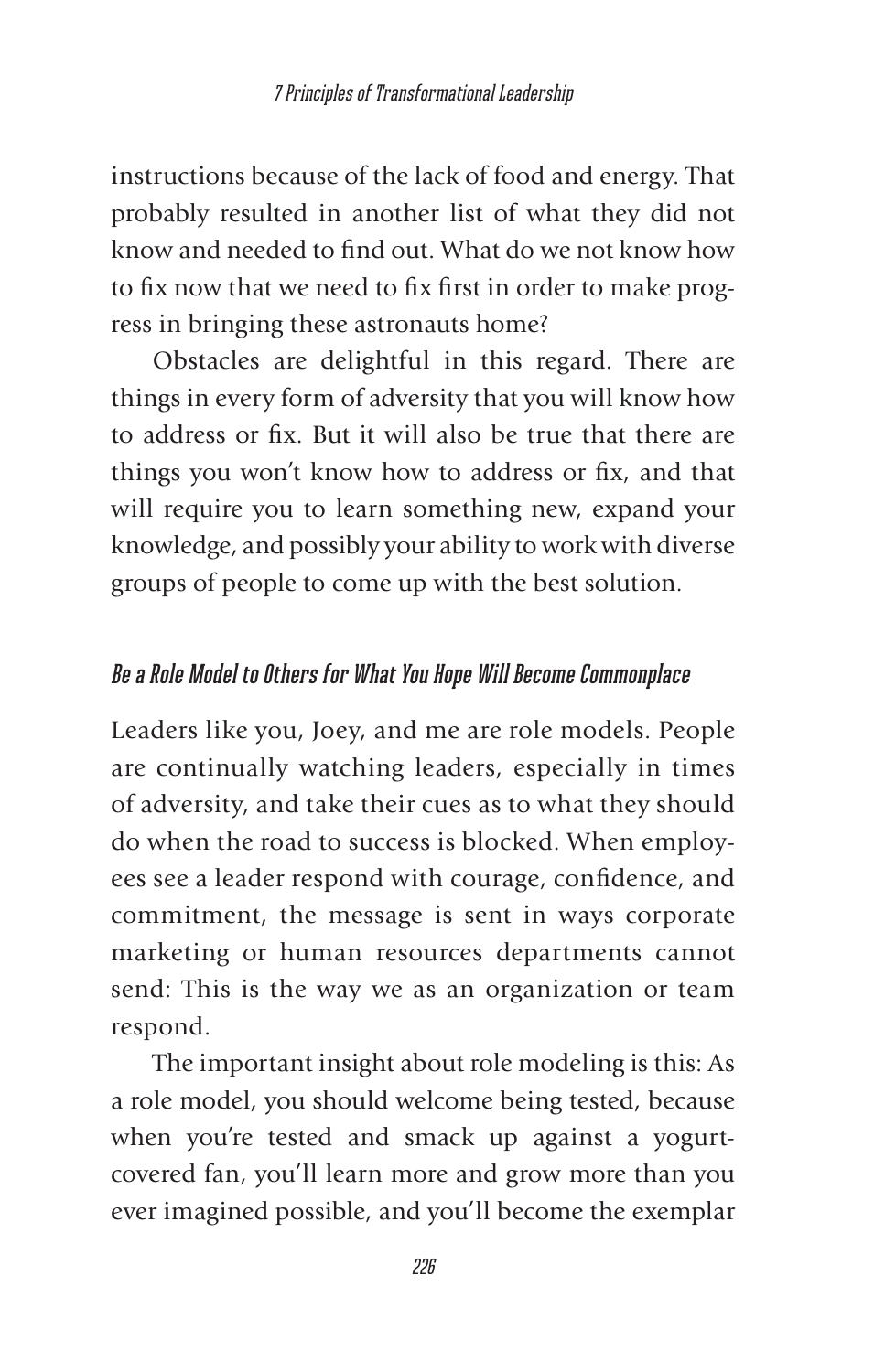for your organization as to what values and beliefs guide your leadership. If you didn't have obstacles or barriers you would never have the refining fire for your leadership or the opportunity in real time to powerfully communicate what's important to you. You would also have no urgency or desire to get better. You would be complacent and content to remain the same.

Barriers and obstacles, which you will find from doing the work I recommend, are necessary in order for you to become a transformational leader. And quite frankly, if your mindset is such that you want to avoid barriers and obstacles, your leadership becomes fat, flabby, uninspired, and, frankly, pedestrian.

Throughout the seven principles the case I'm making is this: When you find and articulate the one idea, hope, dream, or aspiration that has grabbed hold of you and won't let go, it's a game-changer. It changes how you engage at work as well as at home, it changes how you engage with employees and customers, and it changes the performance and results of your teams and organization.

But for many of you the idea of having this rallying cry for your leadership is clouded by your experience of the corporate communications department's work on mission, purpose, and vision. Once articulated and distributed within six months no one can remember it or discuss it in emotional and compelling terms, so it dies a slow and quiet death.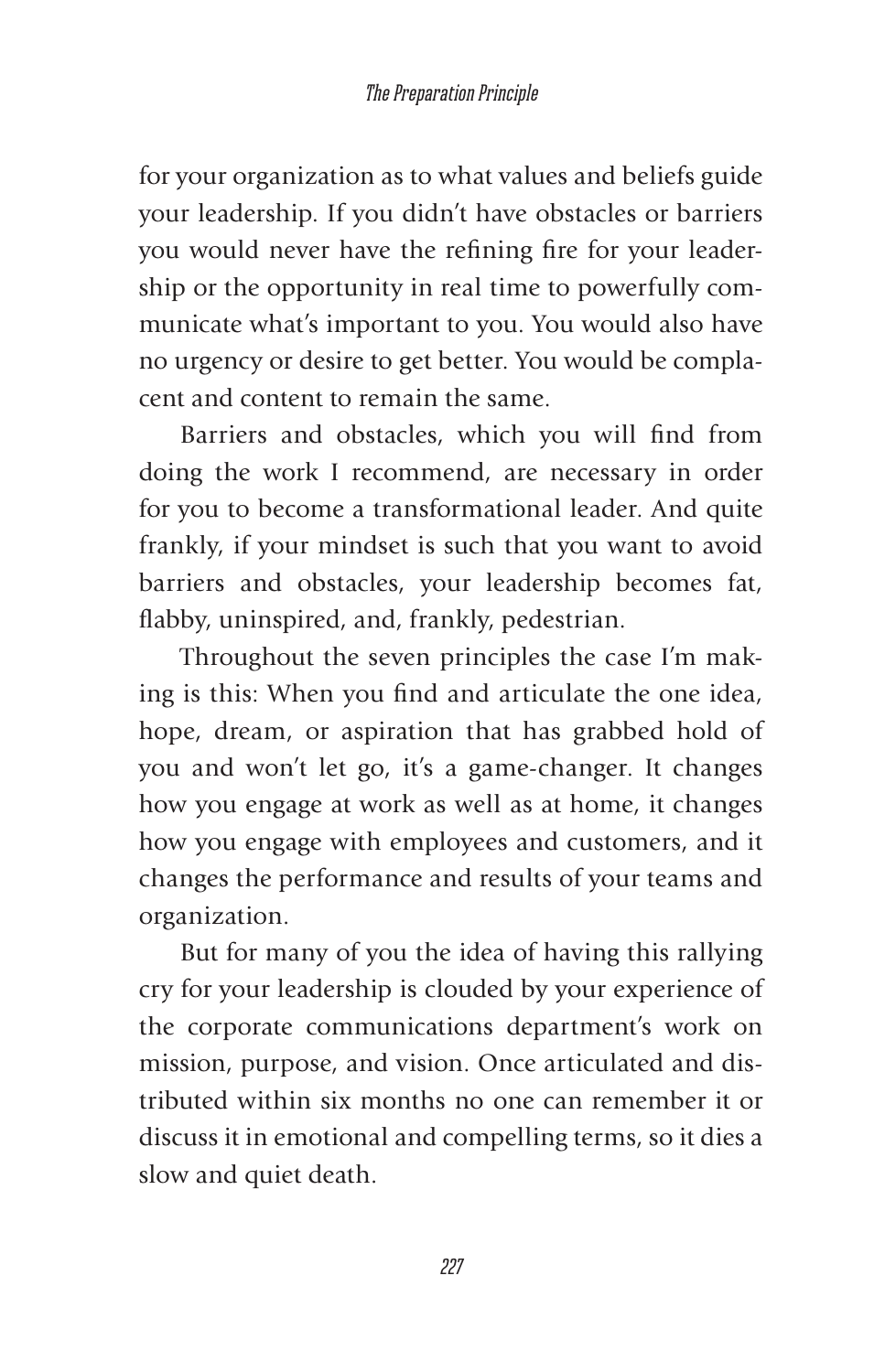However, when you work through the Purpose Principle with earnestness and commitment, the clarity and focus you need to take barriers and obstacles and convert them into opportunities for greatness emerges with greater frequency. Until you have this clarity and focus for your leadership, your leadership is more intellectual and less emotional. Yes, intellect is important, but to overcome big obstacles, you and your team must care deeply about something bigger than yourself; something other than money, profit, market share, and so on. Yes, they're important, but transformational leaders are in love with something noble, uplifting, and meaningful.

In the next section we'll look at how not preparing is the death knell for your desired results and what plans you need to make to become transformational.

### **Leaving the Comfortable Confines of the Safe, Predictable, and Known**

From time to time you'll find that what you're doing is no longer working. I have worked with technology executives for more than 10 years. One of the hardest things they have had to leave behind is their enjoyment of the technical side of their work. They entered the technology field because of an enjoyment or skill in programming and have become enamored with programming or the intricacies of their technology. Although loving what you do and being good at it is essential to success at work, they've lost sight of the business value technology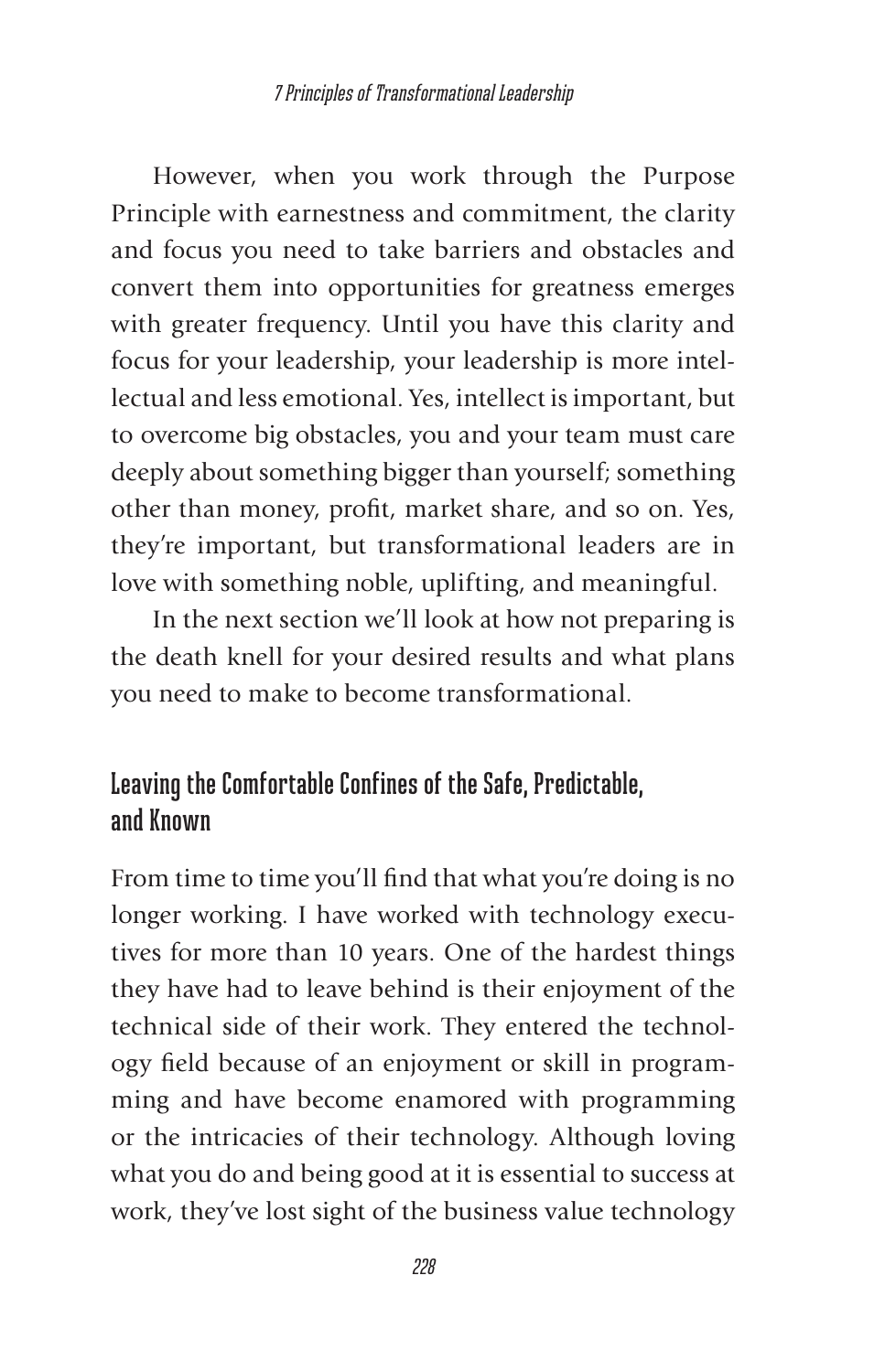brings to an organization. When I suggest they forget their technology and instead focus on the business and economic value to their technology, I'm rewarded with deer-in-the-headlights looks. You would have thought I asked them to put their first child up for adoption. The separation anxiety they experience is rooted in the carefully constructed value they ascribe to themselves. If they're an expert in their technology they will be seen as valuable and successful. When I ask them to focus on business and economic value to technology investments they don't know how to do that, have never learned how to calculate ROI on technology spending, and experience the fight, freeze, or flee response. Importantly, until they know how to do what I'm asking, and until they see the value in doing so, they remain stuck in the known, safe, and predictable.

The same holds true in healthcare. Several of my hospital clients have physicians and nurses who can only see the world through the prism of their specialty or practice area. The implications for their practice areas on the overall businesses are not considered. The same can be found in higher education where many professors never leave the safe and comfortable confines of the ivory tower to know what is truly in the best interest of the world of work students are entering.

So what's required in order to leave the safe and comfortable confines of the known and predictable? If you want to get the results you dream of, be prepared to step into the crucible that leadership is and recognize that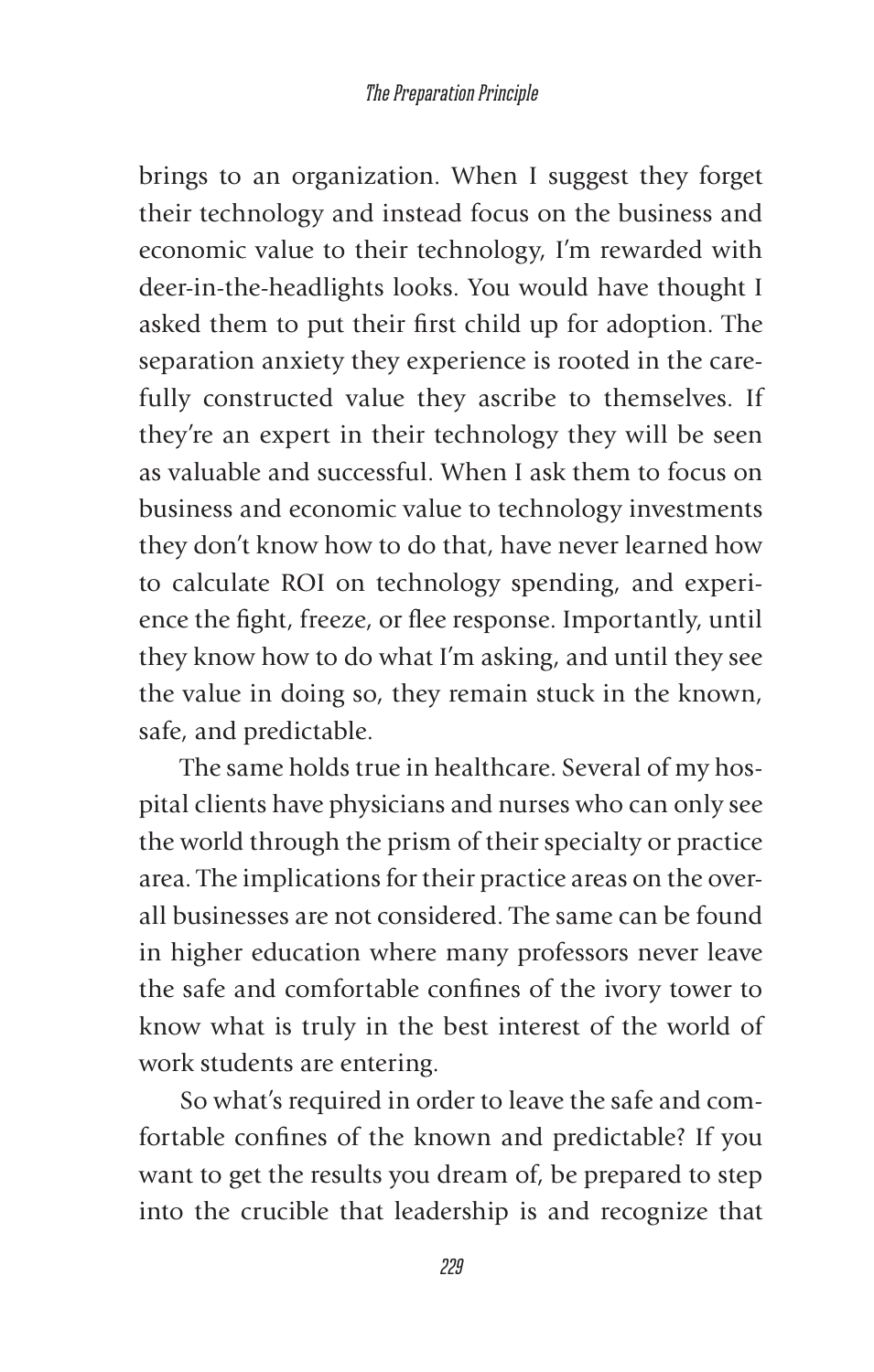there are four key motivators for leaving the safe, comfortable, and known.

#### **Dreams**

The clarion call for writing this book was to prompt you to think bigger about your leadership and to connect your thinking with plans that have the power to convert your work life from a job into the highest expression possible of what is most important to you. In no uncertain terms, my dream was for you to become a catalyst for human flourishing in the world of work. But that cannot happen accidentally. It can only happen purposefully when a leader is no longer satisfied or content with his or her leadership and results.

When you have a dream for your professional life there will be times when you experience high levels of dissatisfaction. Dissatisfaction is a sign that your dreams are being thwarted or are at risk of being compromised. If you are never dissatisfied with your current state or the changes taking place around you, your dreams are either too small or you have an unprecedented tolerance for maintaining the status quo. You go on a diet when you're dissatisfied with how your pants feel and when your dreams of feeling comfortable in your clothes are in jeopardy. You'll replace your car when you're dissatisfied with the upkeep of your current vehicle or a dream of driving a newer model pervades your thinking. Each of our dissatisfactions are rooted in a dream we have.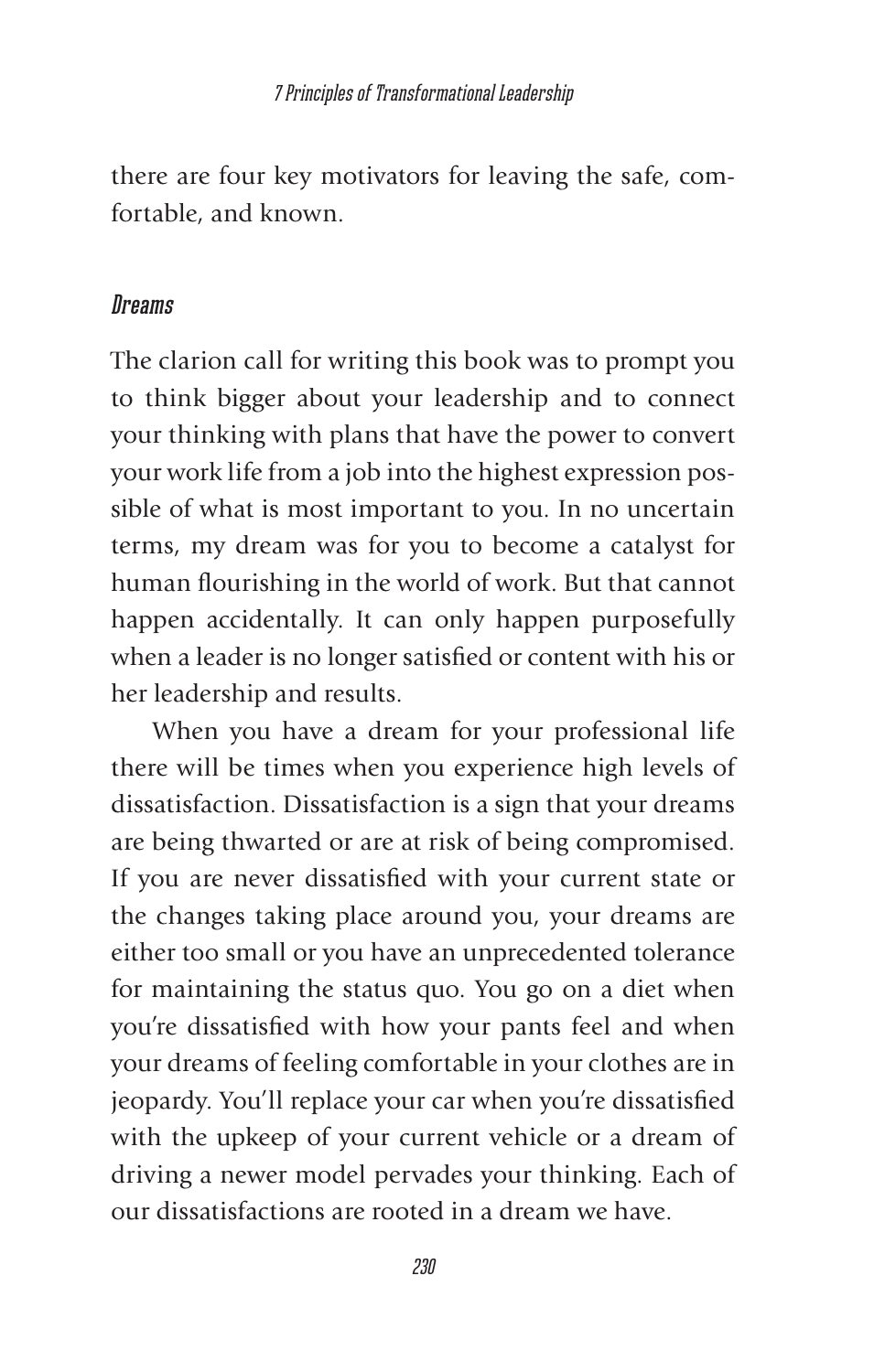The same holds true with your leadership. What part of your leadership are you dissatisfied with? What part of your leadership do you think needs to be dreamed of differently so that you can enjoy work more and also have a bigger impact on others? Dissatisfaction is not a negative. It's the catalyst you need in order to start the process of dreaming bigger in order to leave the safe, comfortable, and known.

#### **Choices**

Each and every one of us has the capacity for floundering or flourishing. It is a choice we get to make and is ours alone. Which have you chosen today? To choose to flourish takes courage. Courage comes from the French word *coeur* and means "heart." For you to choose to step outside of the safe, known, and predictable into uncharted territory is, as Joseph Campbell said in *The Power of Myth*, a heroic choice. The dissatisfaction you may feel compels you, oftentimes reluctantly, to venture outside the known and safe and to pursue something different even in the face of not having a clearly charted path. Dissatisfaction propels us to make choices based on the full knowledge that remaining the same is no longer an option, and that making a tentative choice forward into the unknown will be supported in time with faith and courage. The journey to transformational leadership is never linear and requires all of the seven principles. Each principle can help you to be more courageous and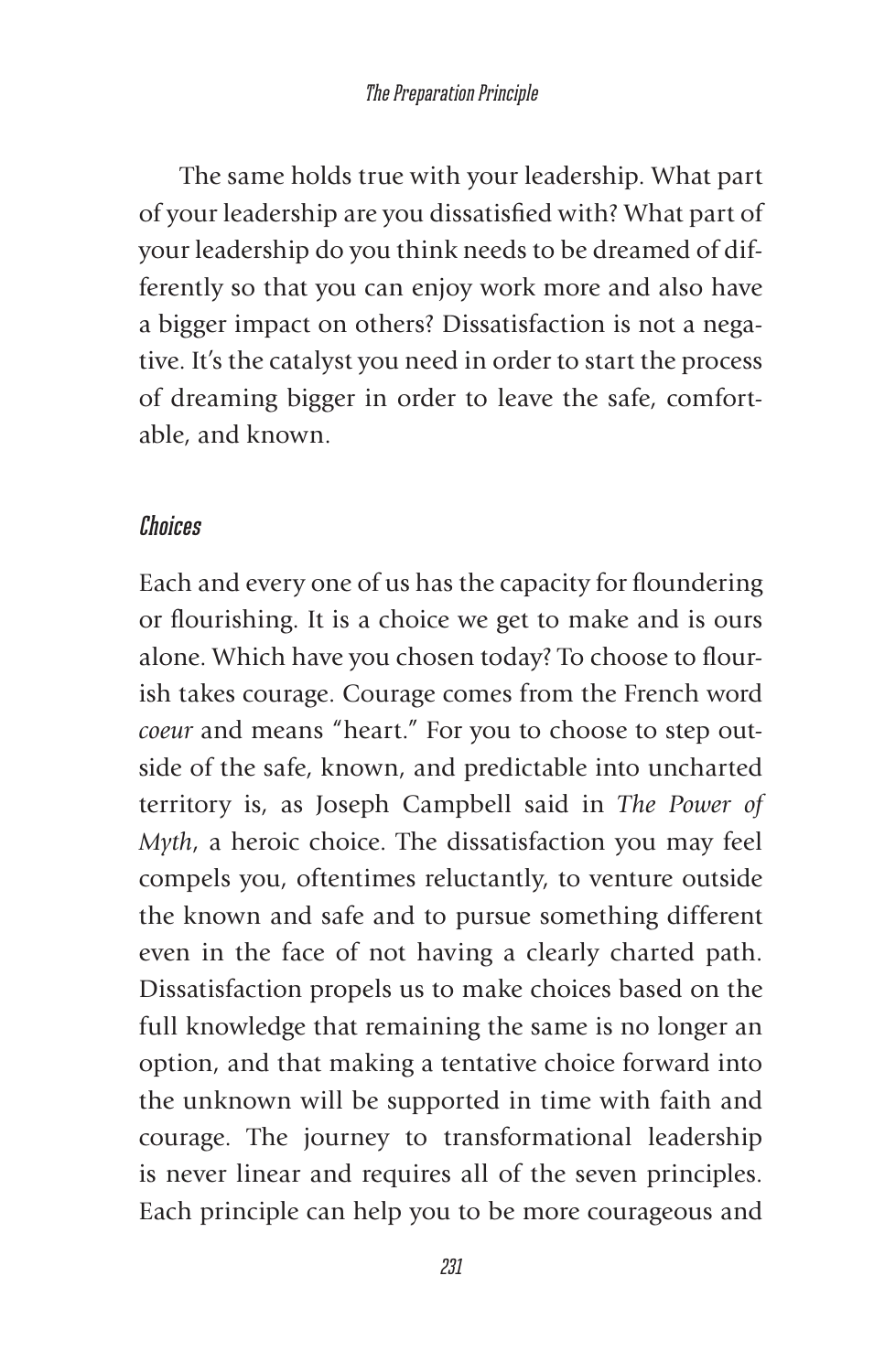turn away from what has made you successful in the past toward what will make you successful in the future.

#### **Beliefs**

Let's be clear: To be a transformational leader you must believe you are not a victim. You have the power and capacity to make decisions, to make plans, to learn new skills, and expand your experiences so as to be more valuable to your organization, your customers, and your employees. With very few exceptions, the senior leaders in your organization believed in something and were purposeful as to what they wanted to create either in their role, scope, or impact. The believed that what they envisioned was possible and that they were responsible for creating it.

While working with Starbucks, a senior vice president told me the story about how the founder and CEO, Howard Shultz, started working for Starbucks as a marketing manager and left four years later to start his own coffee company because of a disagreement with the owners. He believed he would be better off leaving and starting his own company. Four years later he bought the company from the original owners and now has an empire of 25,000 coffee shops across the world.

The story was told in the hopes of sharing insights as to what makes Starbucks what it is today. Starbucks is led by a CEO who believes it is better to walk away from situations that are not right and don't hold the potential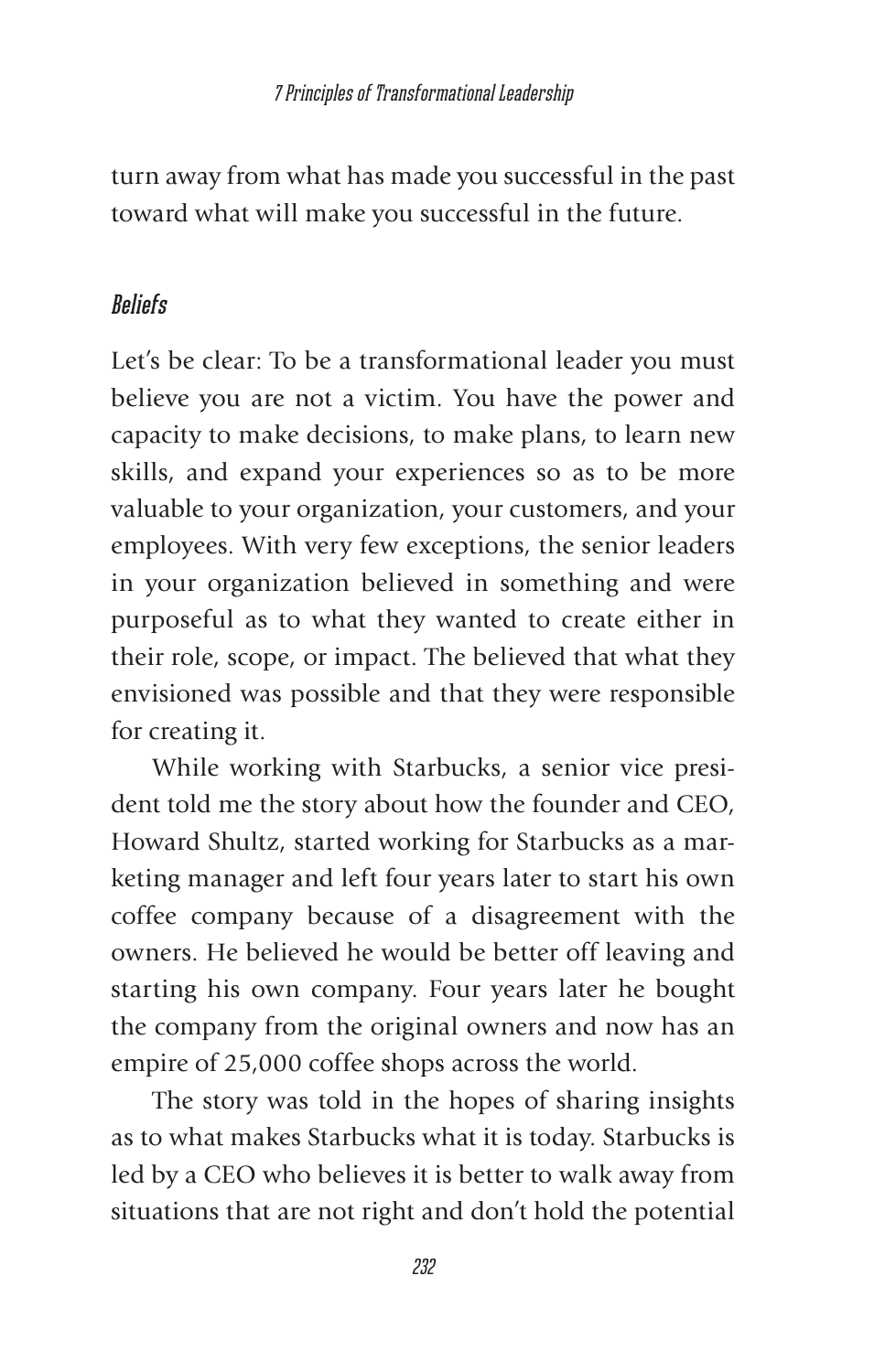for doing great work. Was there a risk for Howard Shultz to leave? Certainly. Was there a benefit? Certainly. What was present in copious amounts for Howard Shultz was a belief that living and leading a life of his choosing is never dictated by circumstance. He believed and chose to live his life in ways where he had greater control and influence and not to delegate that to others. Will all of your decisions pay as handsome a dividend for you as Howard Shultz's decision did for him? Actually, yes, they will. They will just look different.

If you dream, choose, and believe, the likelihood is that you will commit to moving outside of the safe, comfortable, and known. The commitment that's next is to continually put one foot in front of the other without wanting guarantees or to know everything will be perfect. It's about making progress every day toward that which is important and inspiring for you. That brings us to the fourth key motivator.

#### **Action**

What one idea have you learned so far that prompts you to do something different, scary, bold, or exciting? Leadership is primarily a solo activity in that no one can dream, make choices for, or believe for you. You must do all of that on your own. But once you've dreamed, made a decision, and fostered an unshakable belief, doing something each day that moves the needle on performance comes naturally. More than anything every successful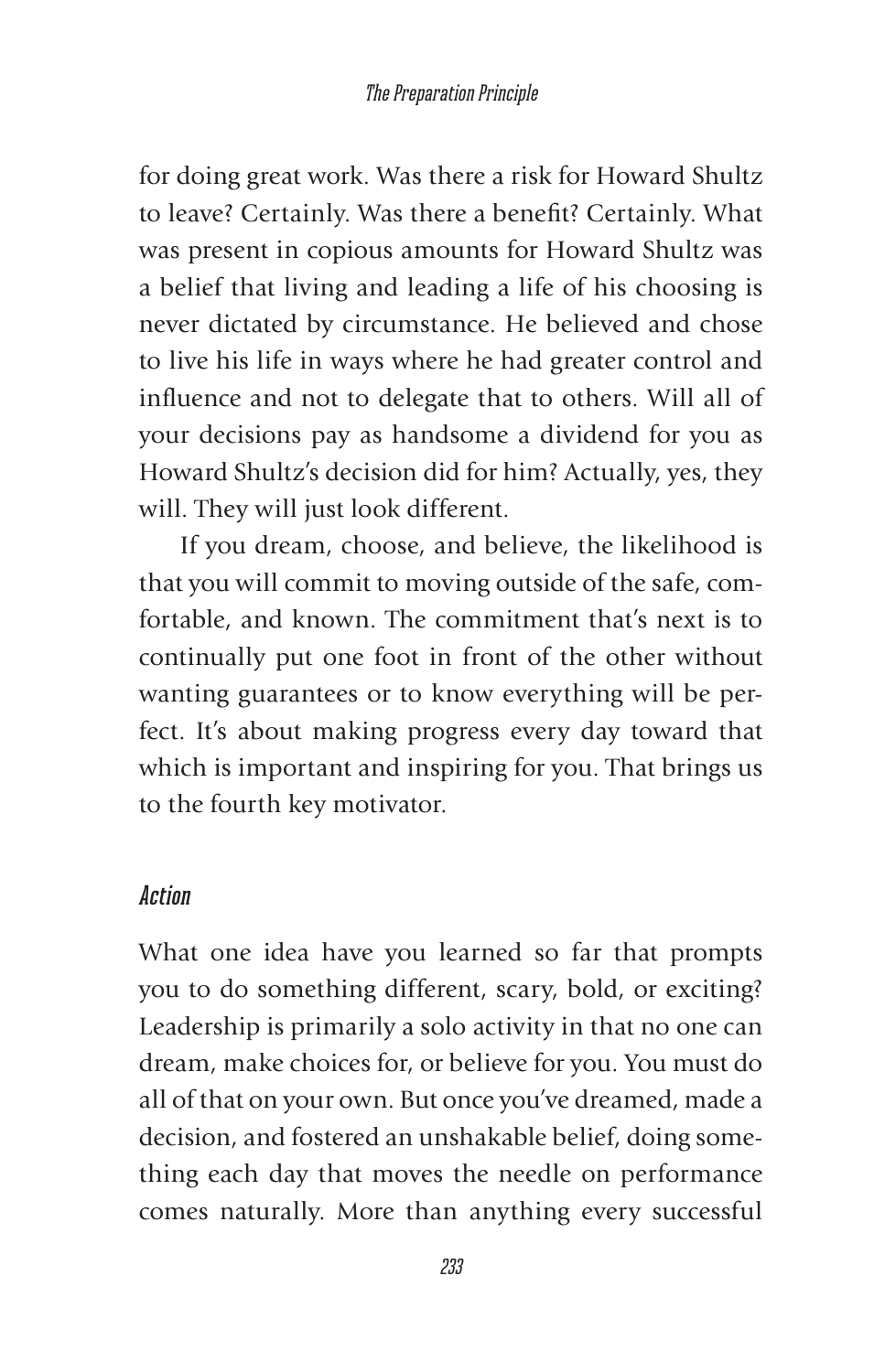leader has cultivated a bias for action—a bias for taking one action every day that gets you closer to greater success and satisfaction.

My experience is that the motivators in the shortest supply are *dream* and *belief* and the motivator that is in the greatest supply is *action*. And therein lies the dilemma for many leaders. They find themselves compelled to act but haven't clarified their dreams and by extension cultivated the belief necessary to be successful. I am not naïve, nor do I have my head in the sand when I consider the demands faced by most leaders today. The rate of change has accelerated to the point that most leaders feel dizzy, overwhelmed, overburdened, and over-scheduled.

What should you plan on doing? You should prepare yourself for a breakthrough. If you like the idea of a breakthrough in performance and what it means professionally, let me also prepare you for what precedes a breakthrough: a breakdown. It's not uncommon for breakthroughs to be preceded by breakdowns in communication, breakdowns in resource allocation, breakdowns in employee/leader trust and respect. Wherever you envision a breakthrough, attaining it requires overcoming your biggest barriers, leaving the safe and comfortable behind, and embarking on a hero's adventure. Although your breakthroughs are aided and made easier with the seven principles of transformational leadership, in the next section you'll learn a three-step process for taking the dreaming, choosing, believing, and action framework and making it relevant to your everyday work life.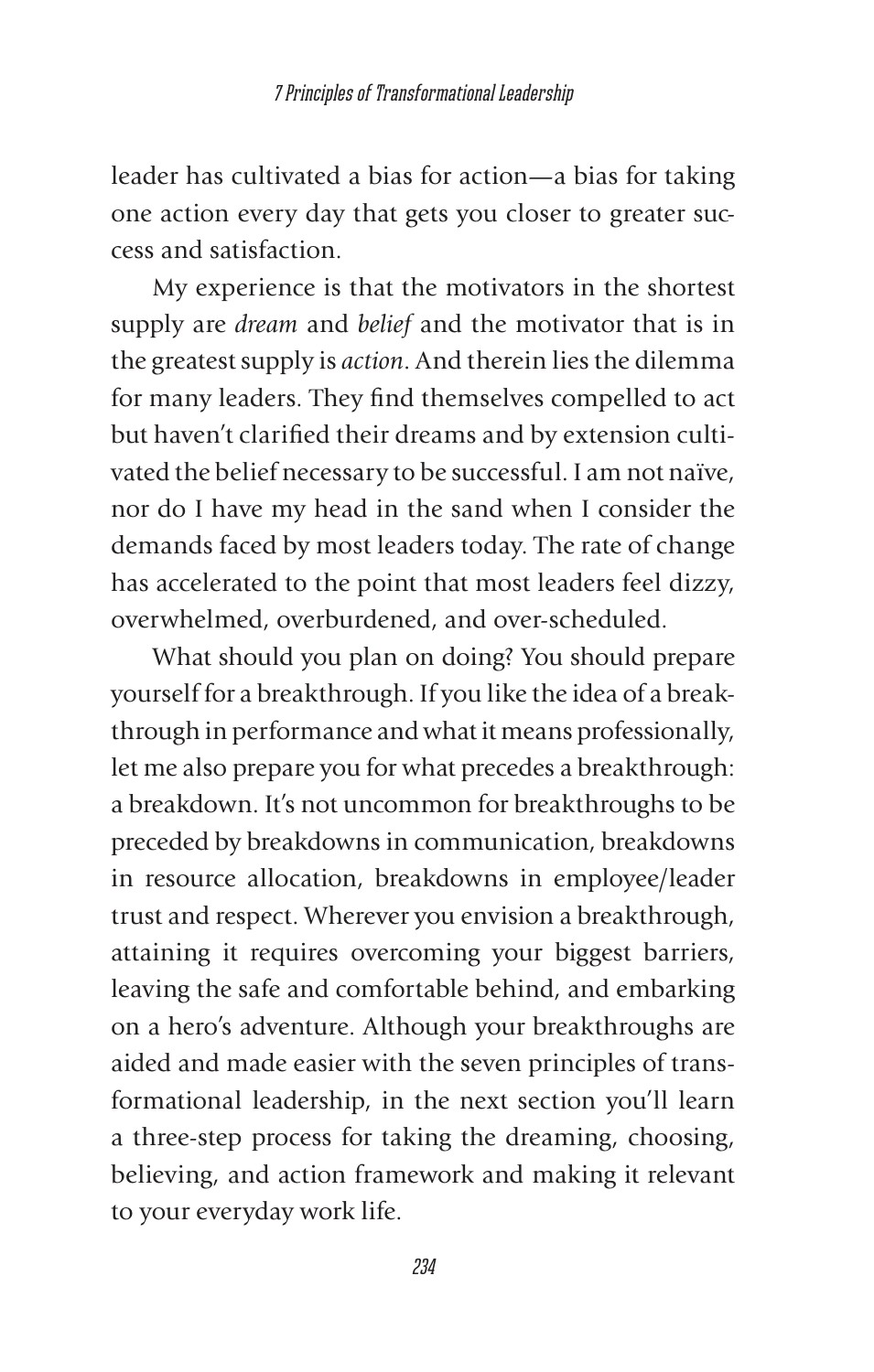### **Failing to Prepare Means Preparing to Fail**

Is failing to prepare the death knell of transformational leadership? Yes, but not in the manner you're accustomed to. The planning I'm advocating is the planning for undergoing the individual transformation required to lead the organizational transformation you desire.

In the Purpose Principle, I claimed that defining your purpose is not the same as looking at life through rosecolored glasses. The questions about purpose, meaning, and significance are not softball questions, but rather the hardball strategic life questions my clients courageously ask themselves.

And for too many of you, the exigency of your daily to-do list forces you into a transactional way of engaging with life and leads to never planning to live the most rewarding and enriching life. It's not in the plans, so it's not going to happen.

People at work or in your personal life who have achieved something extraordinary and who live lives defined as rewarding and uplifting have a clear and compelling plan for achieving what's important to them. In this section, I want to take any theory and convert it into actionable next steps. But there is a rub: I don't believe there is a one-size-fits-all prescription for planning your leadership. Yes, the seven principles have existed for millennia and have transformed cultures both positively as well as negatively. What I am convinced of, beyond a shadow of a doubt, is that once you have a leadership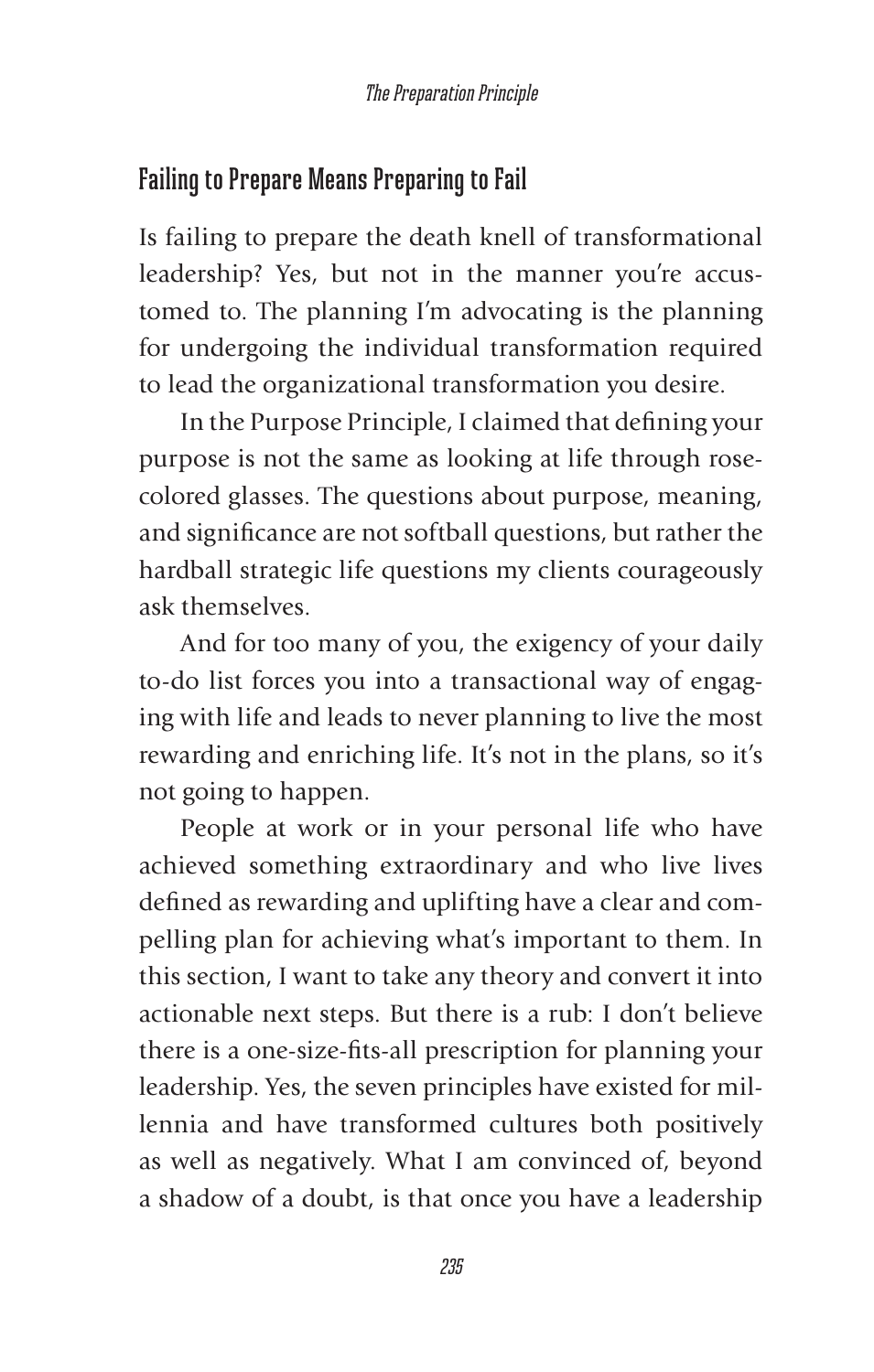process you believe in and you have a purpose that is compelling for you, you are smart enough and talented enough to make a decisive plan for your leadership.

So, in this chapter I am not taking the position of the sage on the stage handing you stone tablets with 10 strategies for leading the organizational transformation you want. Instead, I'm respecting your intelligence and commitment and acting as the guide by your side. As a fellow traveler and guide to executives and entrepreneurs on the road to flourishing, I will share with you what my most successful clients (and possibly Howard Shultz as well) have done to plan for personal and organizational transformations. In turn, you'll have a prescription for next steps you can personalize in ways that work for you.

The Preparation Principle outlines specifically what successful leaders do above and beyond the other six principles. The following three characteristics of transformational leaders are continuously planned into the daily work of leading their organizations.

#### **Transformational Leaders Wake Up**

The first thing transformational leaders plan on doing is waking up. Not in the sense of opening their eyes first thing in the morning and getting out of bed, which of course they do, but they wake up to their hopes, dreams, and aspirations, they wake up to the impact they have on others, they wake up to what they do well, why they don't do well, and what they will do to get better. Waking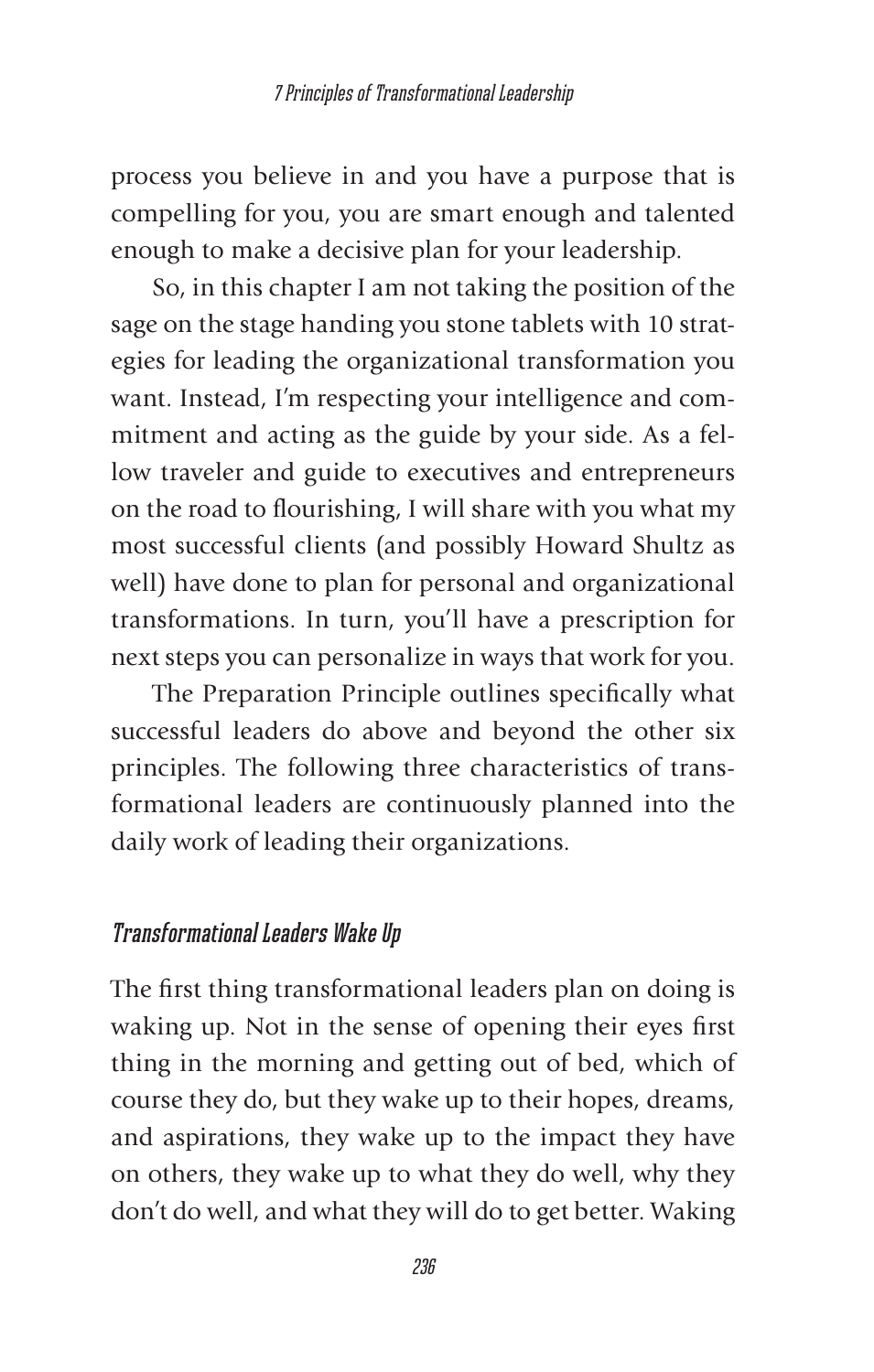up in this sense is the process of continually looking at the activities, actions, and mindset the leader has in seeing themselves clearly through the eyes of the people who matter most to them.

They wake up to the reaction others have to their emails, voicemails, and the meetings they hold. They are also waking up and seeing clearly what their triggers and vices are. For example, they wake up to the fact that when the senior-most executive in their organizations attends one of their meetings, they become overly forceful and describe their work in grandiose and overly productive ways. Transformational leaders wake up to their impact with others as a catalyst for either greater performance or lesser performance.

#### **Transformational Leaders Grow Up**

When transformational leaders grow up they take 100 percent responsibility for their actions and their impact. They don't shy away in any manner or form to the fact that they have a responsibility to positively impact those that they lead. In turn, they take 100 percent responsibility for their actions and decisions, and do so willingly. They have grown into the realization that people are continually watching them and taking cues as to what is important to them and how they should behave.

They also grow up to the fact that many employees don't like to be held accountable and that one of their primary jobs is to role model accountability and truth-telling.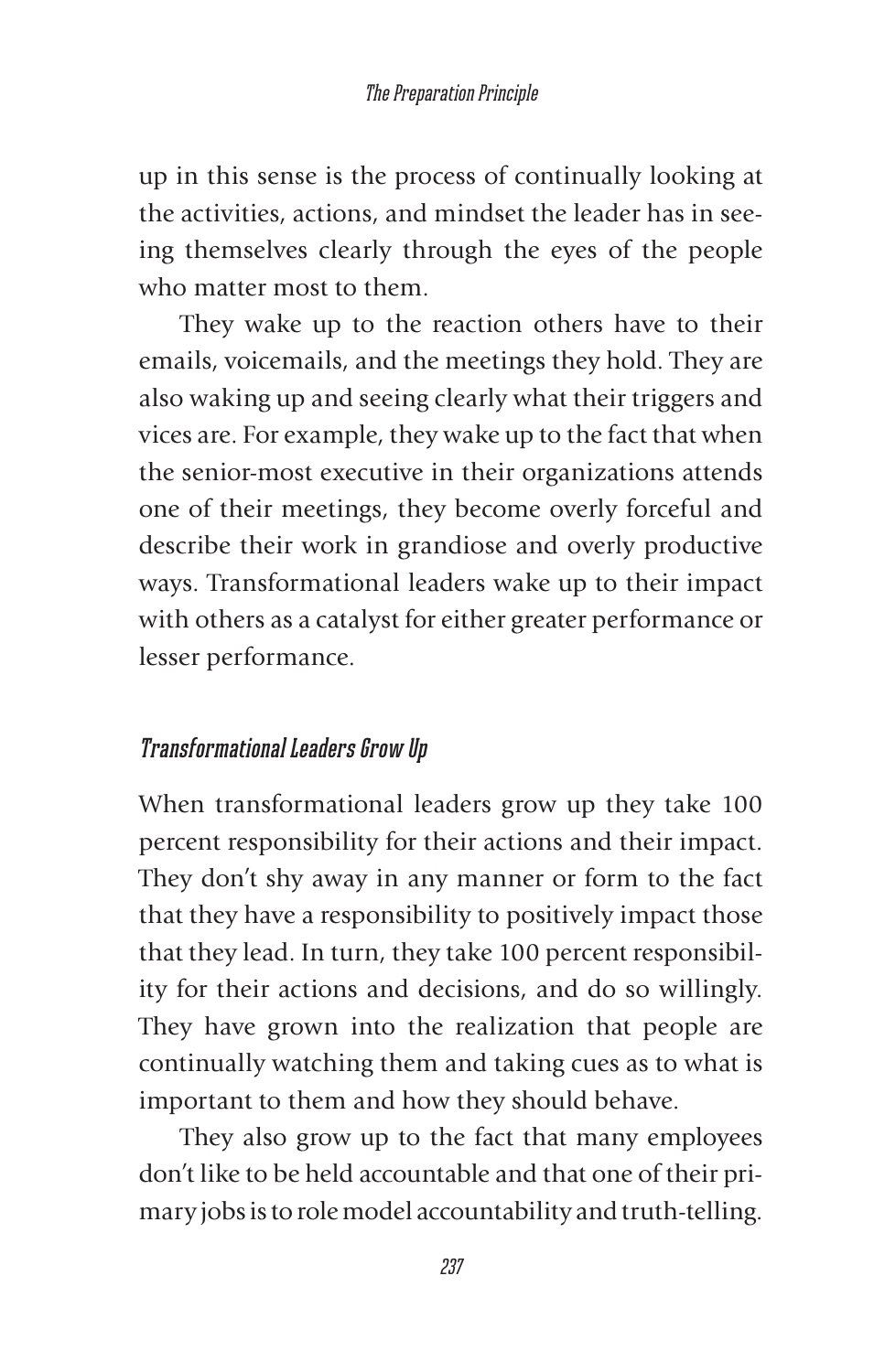This is not theoretical for transformational leaders, but is planned into their work on a daily and weekly basis.

#### **Transformational Leaders Show Up**

By showing up we're not referencing just physically being present, but mentally and emotionally present also. By showing up, transformational leaders have woken up to the priorities and promises necessary to achieve their purpose, as well as execute on their projects; they plan behaviorally specific actions that send a leadership message in purposeful and powerful ways.

Transformational leaders recognize that the only tool they have in their toolkit is themselves. That is a liberating as well as frightening thought. You are the vehicle by which one of two things happens: extraordinary performance or ordinary performance. By your actions people will know what you stand for, what you value, hope for and will reward. The showing up process is never ending for transformational leaders and frankly they don't want it to be. Transformational leaders recognize that doing transformational work is not a paint by numbers exercise nor is it a straight line point A to point B endeavor. There are circuitous routes that occasionally take leaders down dead-end roads, and while many people may think this a waste of time, the transformational leader looks at these diversions as an excellent opportunity to show up as a continual learner. A learner who aspires to innovate and grow based on their successes as well as their failures. In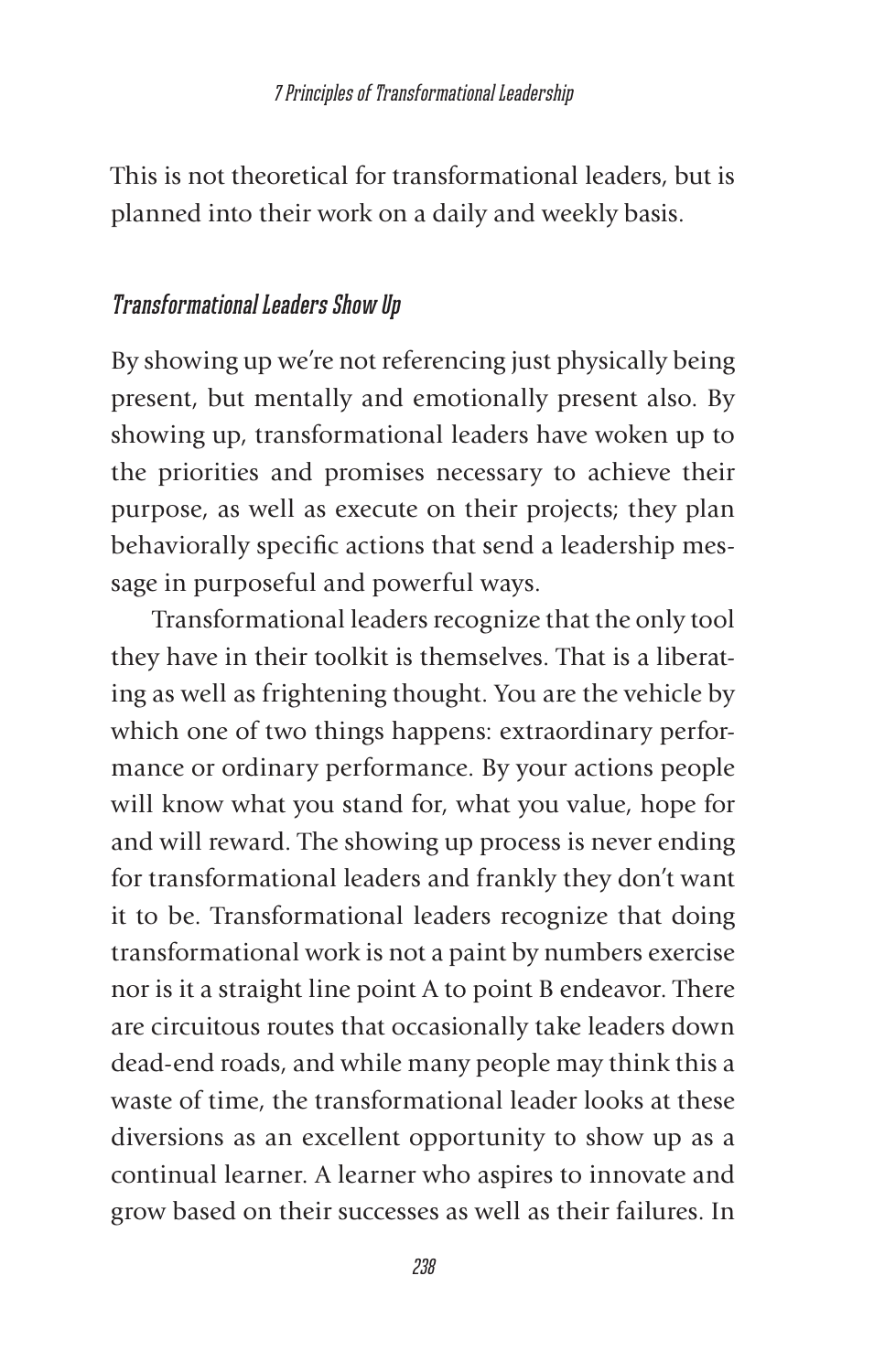order for you to plan for success and satisfaction you need to continually wake up, grow up, and show up. If you don't embrace these traits and characteristics then life is a journey with accidental outcomes. The Preparation Principle and this section on planning is not about how to manage your calendar specifically, but rather strives to impress upon you that living your purpose, priorities, and promises each day is a choice you must make purposefully otherwise it will not happen. With intention and attention to your leadership as well as your personal life, your life plan is one of your designing.

In the next section we will link waking up, growing up, and showing up to what you can learn from a 16thcentury monk by the name of Ignatius of Loyola.

What Can You Learn From a 16th-Century Monk?

Discernment. That's what you can learn from Saint Ignatius of Loyola. Discernment about yourself primarily, but equally as important, discernment about others and how their thoughts, words, or actions trigger a response in you. Let's be clear about something before we discuss the merits of St. Ignatius: Leadership is a solo activity in the sense that you are the only tool you have in your toolkit. Yes, I've said that before, but it's worth repeating because there is nowhere for you to hide when it comes to being seen, known, and a catalyst for transformation.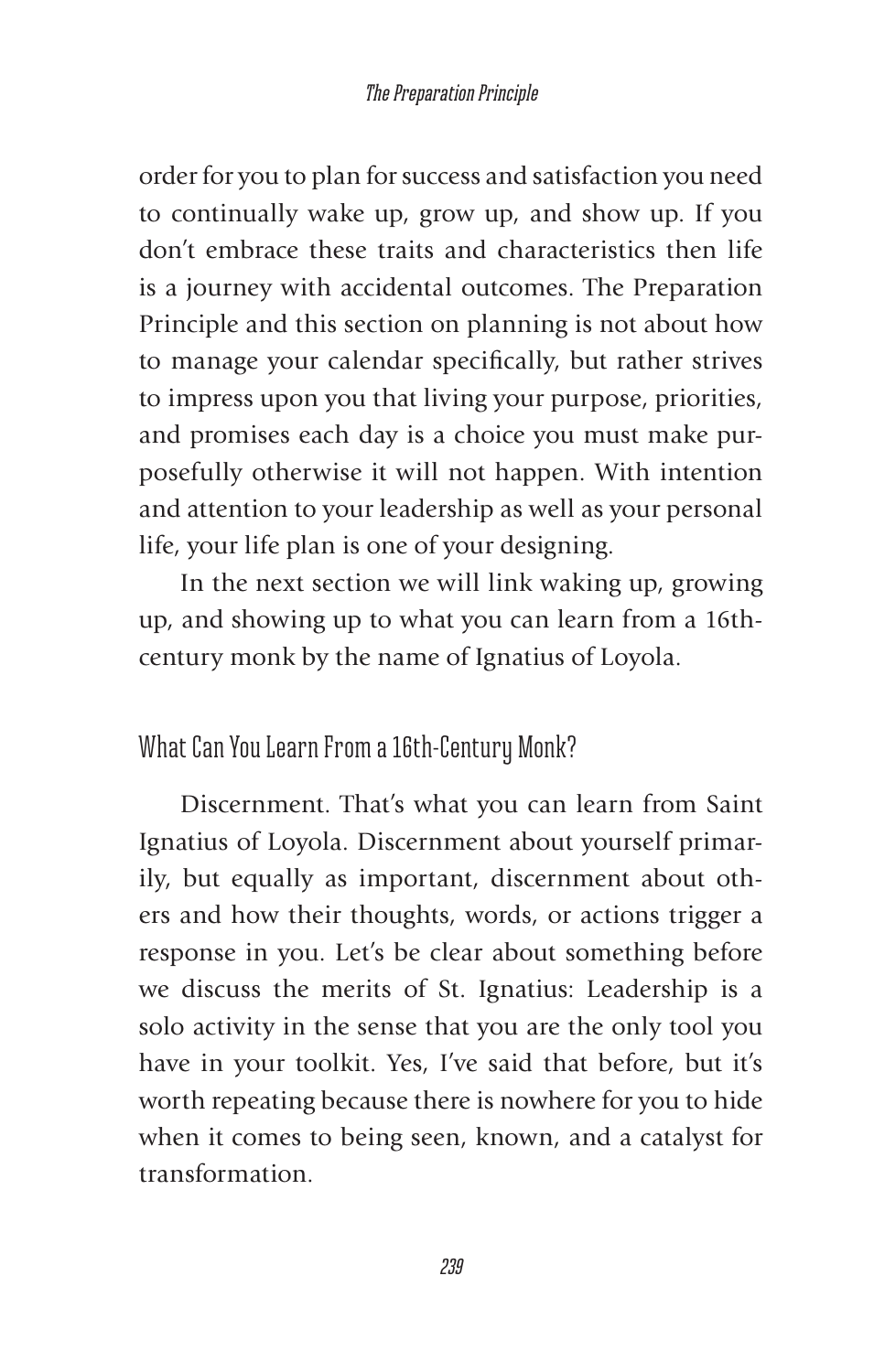Every major faith tradition extols the benefit of knowing oneself in the pursuit of the divine. Buddha said, "It is better to conquer yourself than to win a thousand battles. Then the victory is yours. It cannot be taken from you, not by angels or by demons, heaven or hell." The Prophet Muhammad said, "He who knows himself knows His Lord." In the Bible, in Lamentations Chapter 3 verse 40, it reads, "Let us examine and probe our ways, And let us return to the LORD."

While I've stipulated that you have to undergo an individual transformation first in order to create an organizational transformation, you too will be required to lead others through their own transformation. In order for the biggest and most audacious results to be yours, you will have to know yourself in ways you don't now, and by so doing, assure the victory Buddha spoke of while probing your ways as in Lamentations. Waking up to the real you, the you that is capable of extraordinary works, may have fears and concerns rooted in whether you're capable of being transformational. If you are like the leaders I work with, waking up to what's working in your leadership and what's not can feel daunting. That's why I want to introduce you to a 16th-century Catholic monk by the name of Saint Ignatius of Loyola.

Who was Ignatius of Loyola? Loyola was a hotheaded rich kid born into nobility in 16th-century Spain. He joined the army at 17, and was known for strutting around with his cape swung open to show off his legs in tight-fitting hose and sword. He was a womanizer, had a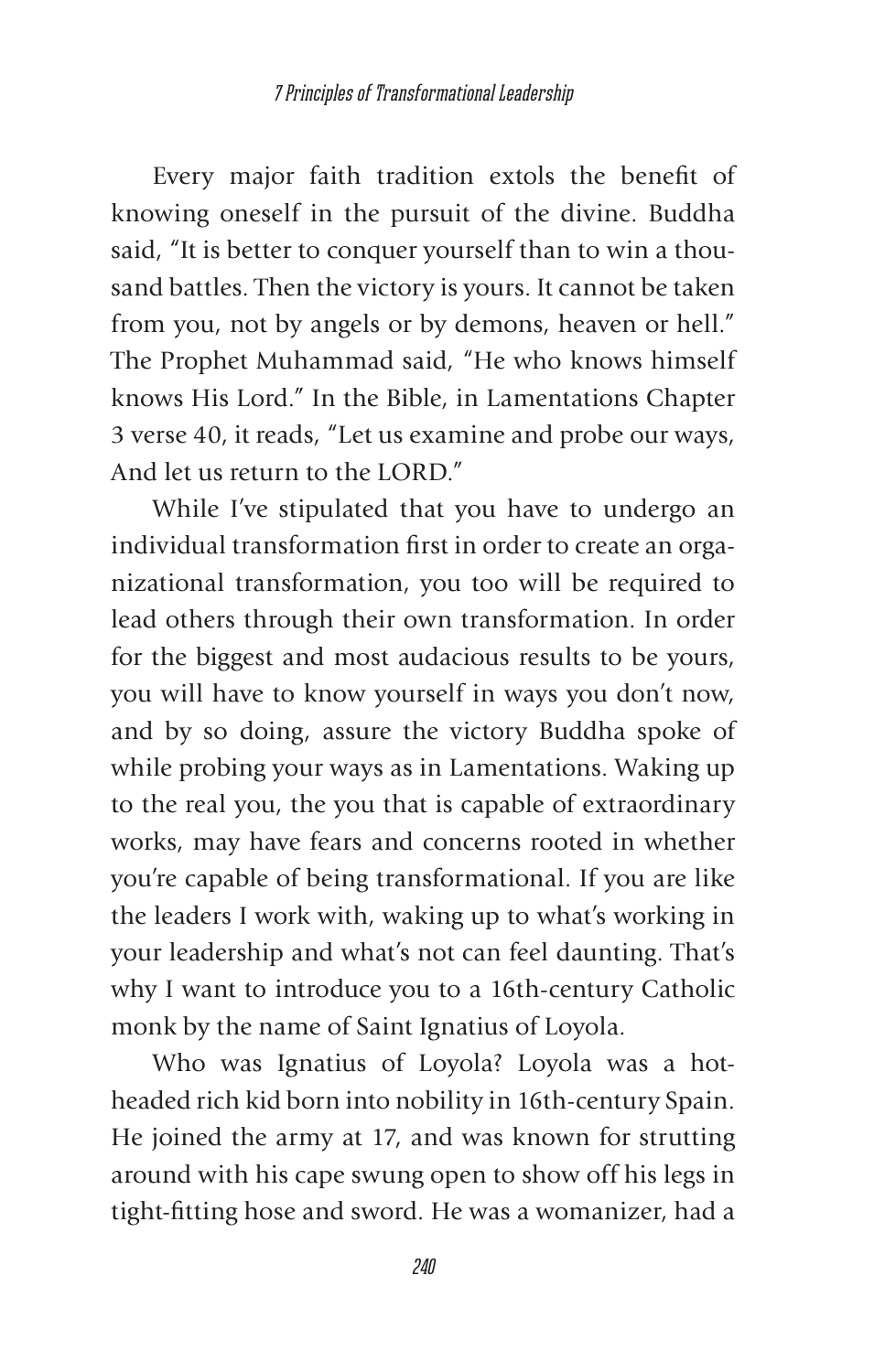big ego and a quick temper, that had to rely on his privileged status to escape prosecution for numerous violent crimes. At the Battle of Pamplona in 1521 he was gravely injured when a cannonball hit him in the legs, wounding his right leg and fracturing the left in multiple places. He returned home to his father's castle in Loyola, where he underwent several surgical operations to repair his legs, having the bones set and then reset when his vanity got the best of him. His vanity was such that he had his legs rebroken because he thought his legs would look bad in tights.And this was before anesthesia. Think about that for a second. The vanity and narcissism of Ignatius was profound.

But here's where the story gets interesting. Ignatius woke up to the direction his life was taking. He saw the vices, addictions, and ways of being in the world that led him away from what was good, uplifting and eternal, and toward what was selfish, narcissistic and ego driven. He underwent a spiritual conversion that led after many years to the creation of the religious order the Jesuits. Today there are 16,000-plus Jesuit priests, brothers, scholastics, and novices worldwide which represents the largest male religious order in the Catholic Church. Jesuits are pastors in parishes, teachers, and chaplains. They are also doctors, lawyers, and astronomers. They care for the whole person: body, mind, and soul and in their education ministries, they seek to nurture "men and women for others." All this came from what was an ego-driven, angry, spoiled rich kid? Yes,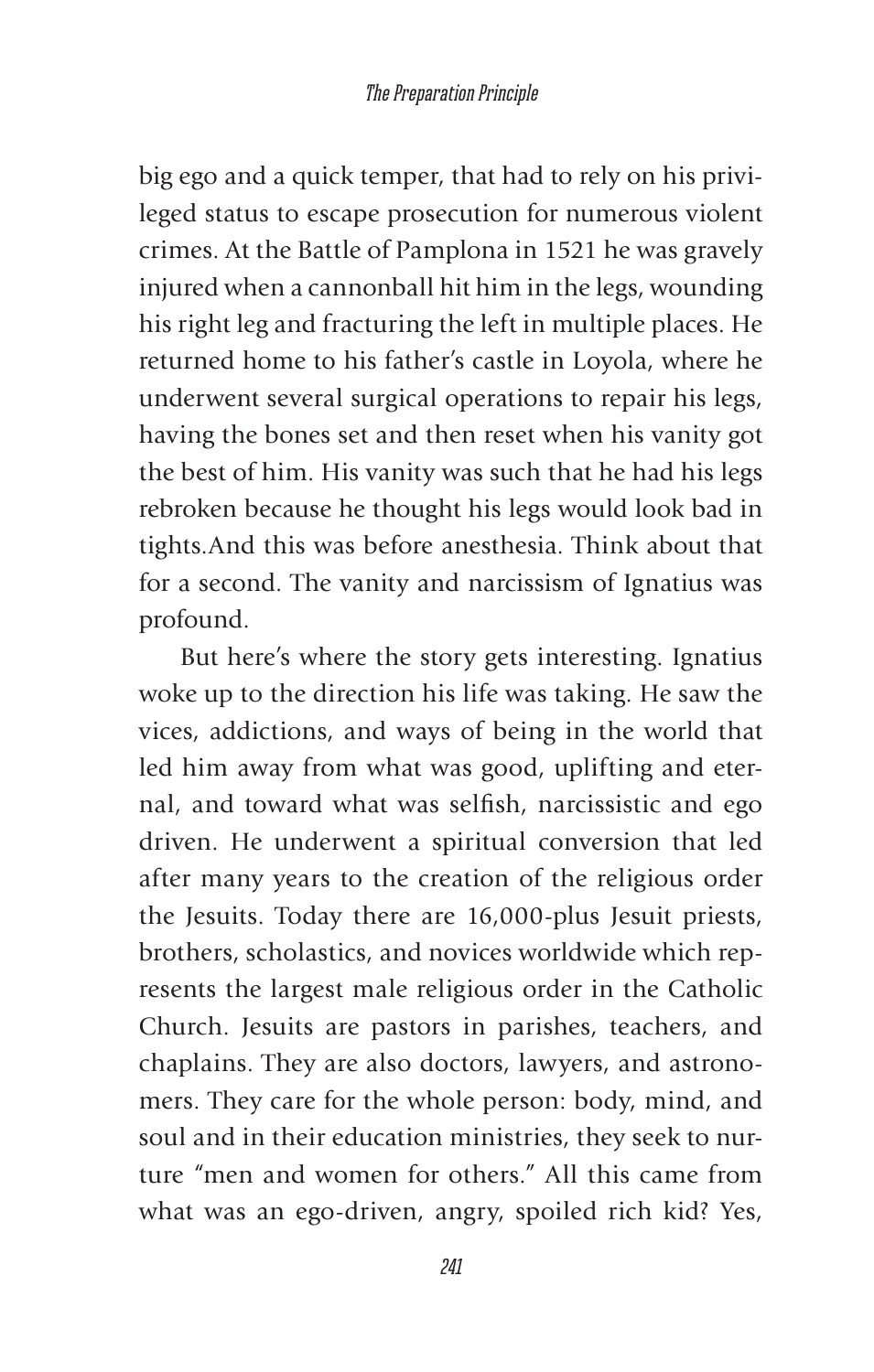and what Ignatius left behind and is the central part of what is called Ignatian Spirituality is the Examination of Conscious. A 15-minute, once or twice daily, examination of the day's activities and how we respond to them.

While I personally have practiced Ignatian Spirituality for the last three years, I'm not suggesting you embrace it. What I am suggesting is that the practice Ignatius suggested is transformational in its ability to increase our awareness of ourselves and of the world we experience. When you are an overwhelmed, overburdened and overscheduled leader you need a process for pulling back the layers of your way of seeing the work and people you interact with and infusing a transformational discernment process into your day. The variation on Ignatius's examination I'm going to propose is without a doubt the fastest way for leaders to facilitate their own individual transformation. If you use this process once per day you'll grow faster and be capable of leading others with greater clarity and focus.

Here's a snapshot of what Ignatius taught in his Examination of Conscious. There are five parts to Ignatius's process, five questions that when answered purposefully and thoughtfully takes 15 minutes to answer. They are:

1. **Creation: Where did I see God's love expressed or received today?** Ignatius believed that the whole world was created from love, in love, and for love. He helped Jesuits pay attention to all of creation as an act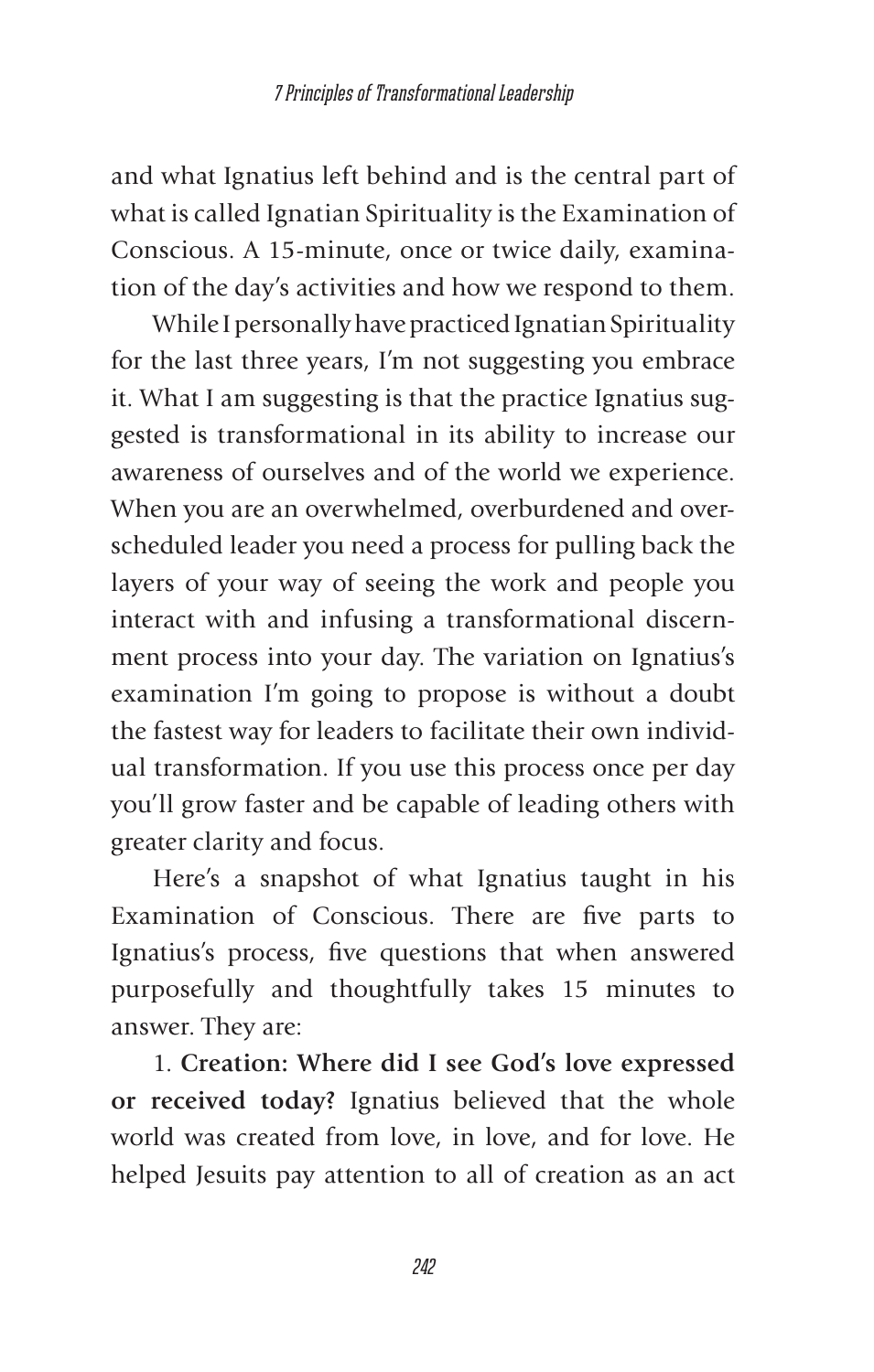of love and to intentionally and purposefully seek out examples of things created in love and for love.

2. **Presence: Where did I experience God's presence today?** Ignatius also believed that God was hiding in plain sight and that we didn't need to go looking for the Divine, but that we needed to simply be more aware of where the Divine was hiding in plain sight. This question raises our awareness to the Divine and asks for examples of where God's presence was felt or seen.

3. **Memory: What were the events today that was a violation of love done to me or by me?** This is a biggie for Ignatius. What he asked priests to do was review every moment of their day from rising from bed all the way through to going back to bed. He wanted Jesuits to become acutely aware of their affective states. For you and me, he wanted us to pay attention to the kid with his jeans hanging 12 inches off his waist, with earbuds, and slowly walking across the crosswalk oblivious to us missing our light because of him. Ignatius would want to know our reaction to him and would say to all of us today that understanding the reactions we have to situations is essential if we are going to lead a movement. We have to understand ourselves in light of our strengths as well as our shortcomings.

4. **Mercy: Where do I need God's mercy today?** We never live up fully to our potential. We fall short and disappoint people. This question was to remind people that we do have shortcomings and that we can be extended forgiveness just as we can forgive others.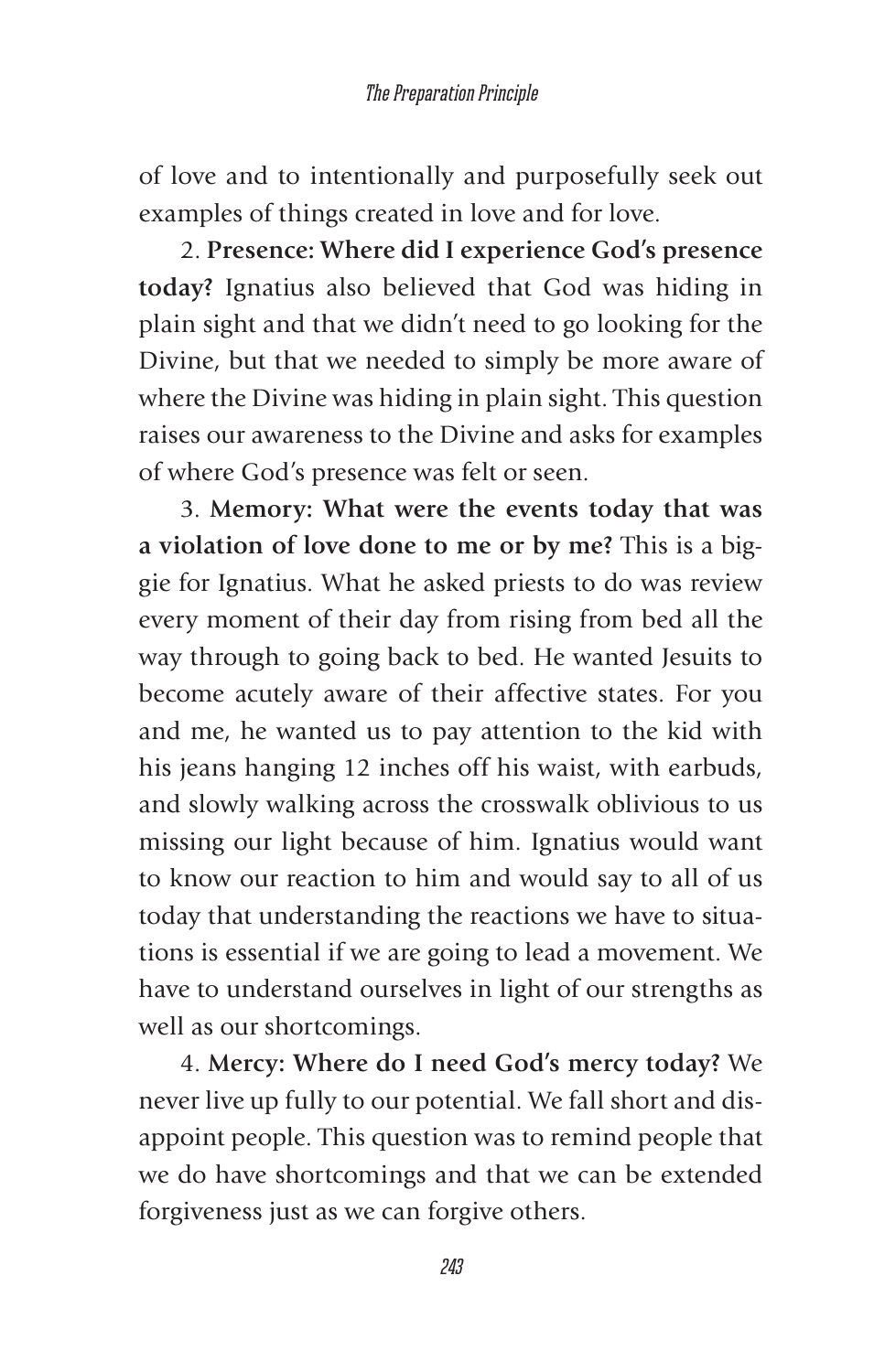5. **Eternity: What am I excited about for tomorrow and why?** This last question is rooted in the belief of creating a new heaven on earth as a co-creator with the Divine. What will I create tomorrow and what is exciting about doing so for me?

The first paragraph of this section said discernment is what you can learn from Saint Ignatius. Discernment about yourself primarily, but equally as important, discernment about others and how their thoughts, words, or actions trigger a response in you. I've created a variation of Igantius's questions but with the same intent of creating a transformational perspective of yourself and others so you can as Gandhi said, be the change you want to see in the world.

#### **Hugh's Transformation Examination**

1. Where did I create the most value and/or well-being today?

Every day you have the opportunity and responsibility to plant in the hearts and minds of your employees and customers something of value and/or well-being. Identify one, two, or three ways you created value or well being today. Over time you will see this part of your professional life more clearly, which will instill greater confidence and courage in you as well as more credibility and connection with those you are interacting with.

2. Where was I most present and in the moment today?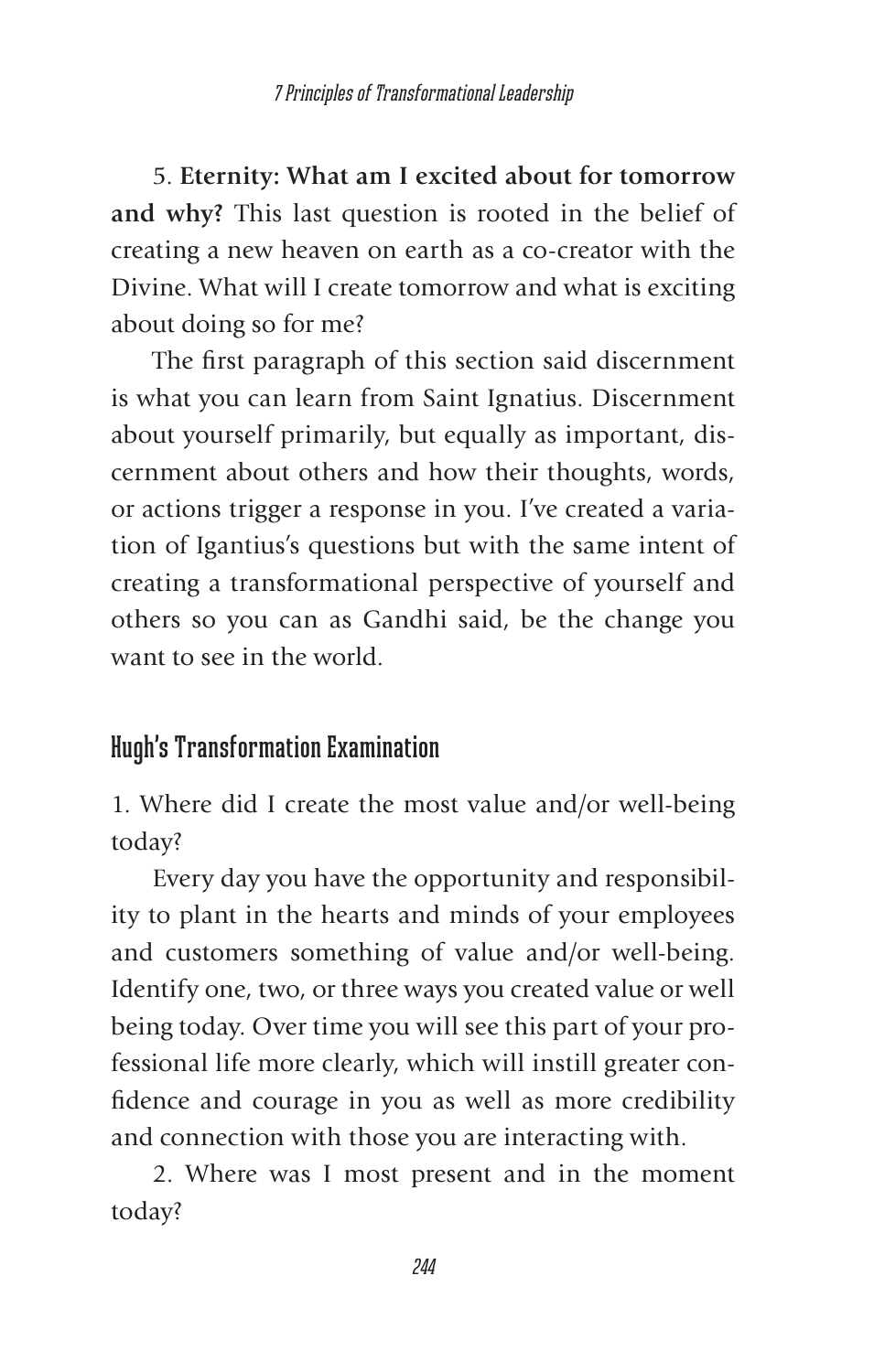Far too often leaders are either living in the past and living an event from weeks, months, or even years ago. This has them living in fear of repeating this event. Or, they are living in the future to the extent that they are disconnected from the important insights and impact of the present. This question pulls you toward the current moment so as to see at what times and in what places are you most connected and present. This is a powerful clue as to what part of your work is the most captivating for you.

3. What are the two or three most pivotal events or experiences I had today and what was my reaction to them?

This part of the Transformation Examination is about getting real with yourself. It asks you to isolate two or three events from the day and specifically identify your reactions to them. This question is not a onion-peeling, navel-gazing question, but rather a massively important awareness-building question. Remember the admonishment from Socrates about Know Thyself. That's the intent of this question.

4. Where do I regret not living up to my highest potential today?

Let's be real. There are parts of the day that don't go well. We do something or say something that has a negative impact on someone or damages our reputation. When we can see these events clearly and own them we are living responsibly. Over time you might see patterns to your shortcomings, and with the help of the other principles, a coach, or mentor you can devise strategies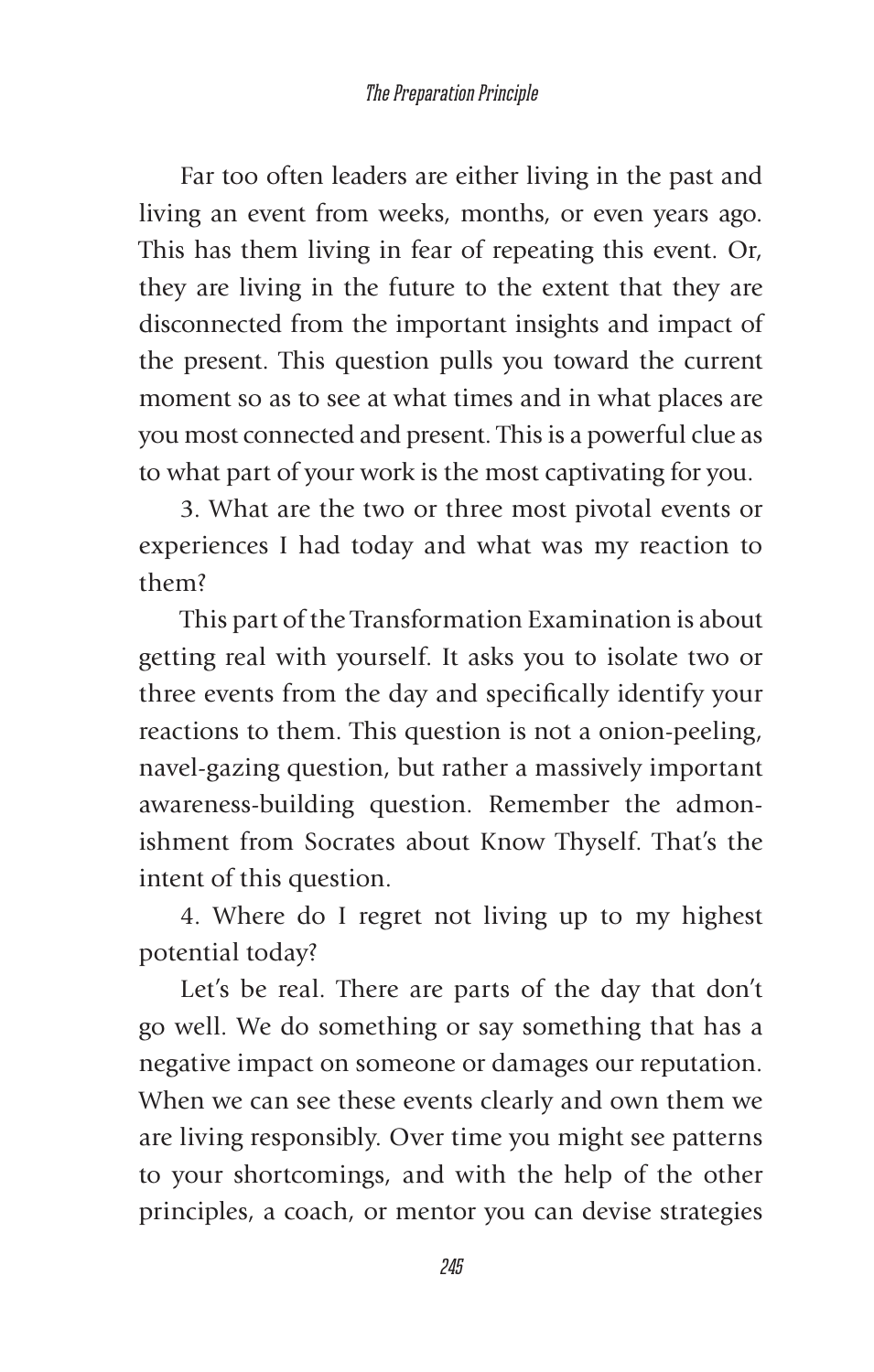for reducing or eliminating it. But change in this area requires seeing and owning the shortcoming. A word of caution though. This question can bring out your worst critic and can become an opportunity to scourge yourself. Avoid that by paying attention to the Praising Principle.

5. What am I excited about creating tomorrow and why?

This is the part of the examination that most people like. They are action-oriented leaders who want to get going and do some planning. Yes, it is empowering to know what you will create from one day to the next, but only when your plans for tomorrow are insightfully informed by today. Isolate two to three things you want to create and why it is important to you.

What is your reaction to these questions? Do you see them as helpful, valuable, provocative, time-wasting, navel-gazing, or an impediment to doing the work that matters most to you?

Whatever your reaction keep this in mind. These questions are not time wasters. They are performance accelerators. What the people whom you lead want most of all is to trust you, respect you, and have a meaningful personal connection with you so they can come along side of you and create something noteworthy and transformational. They want that from you, but you cannot give that to them unless you trust, respect, and have a personal connection with yourself. The Transformation Examination will help you build the connection and by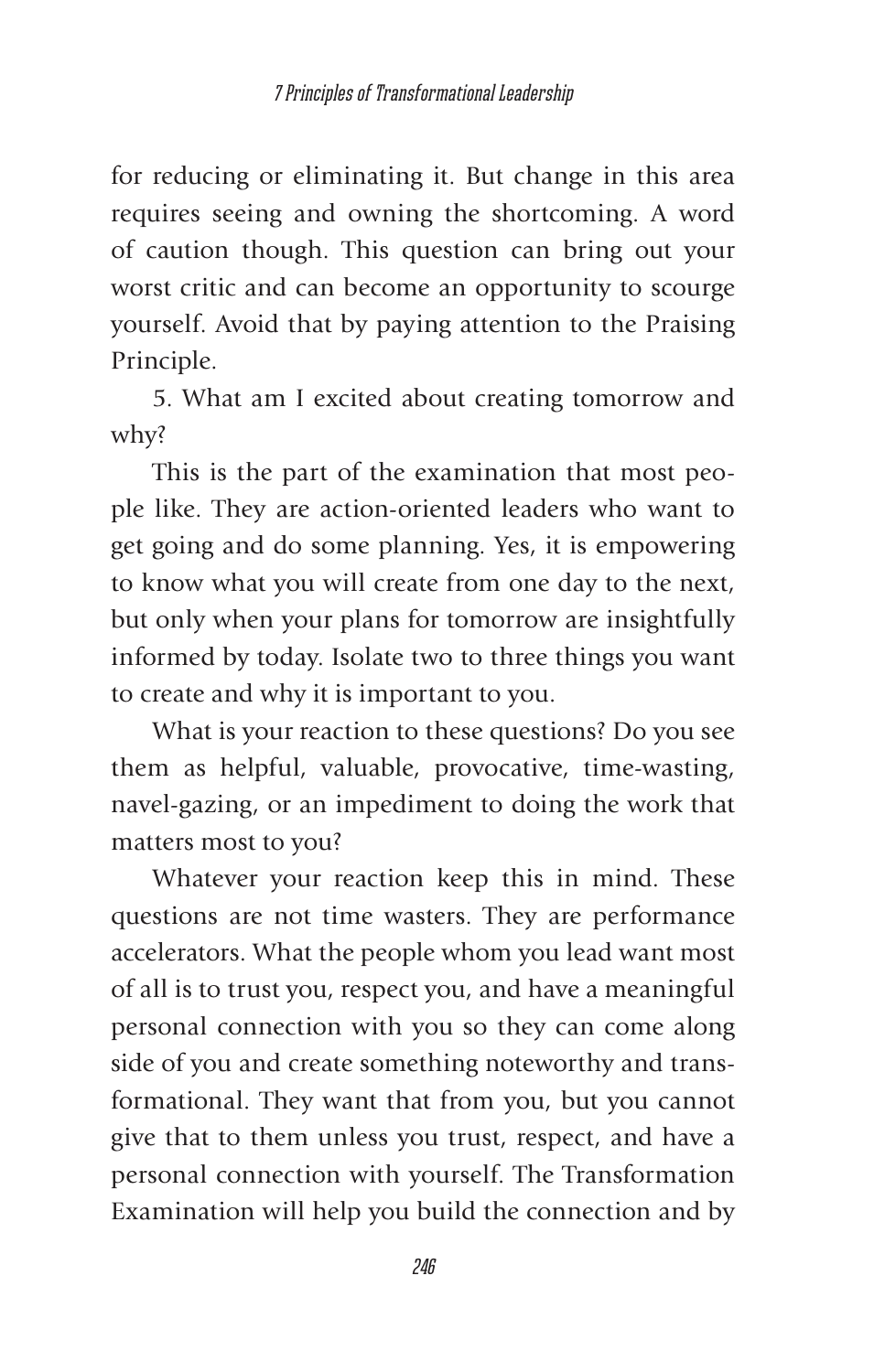doing so, transform your leadership as well as create a mindset of innovation and growth.

All throughout this chapter I've presented you with options for how to prepare for the leadership adventure before you. Each strategy for preparation is assisted with the Transformation Examination. In the closing section I'll sit down across from you with a cup of coffee and suggest how to integrate all of the principles and set you on the path to personal and organizational transformation.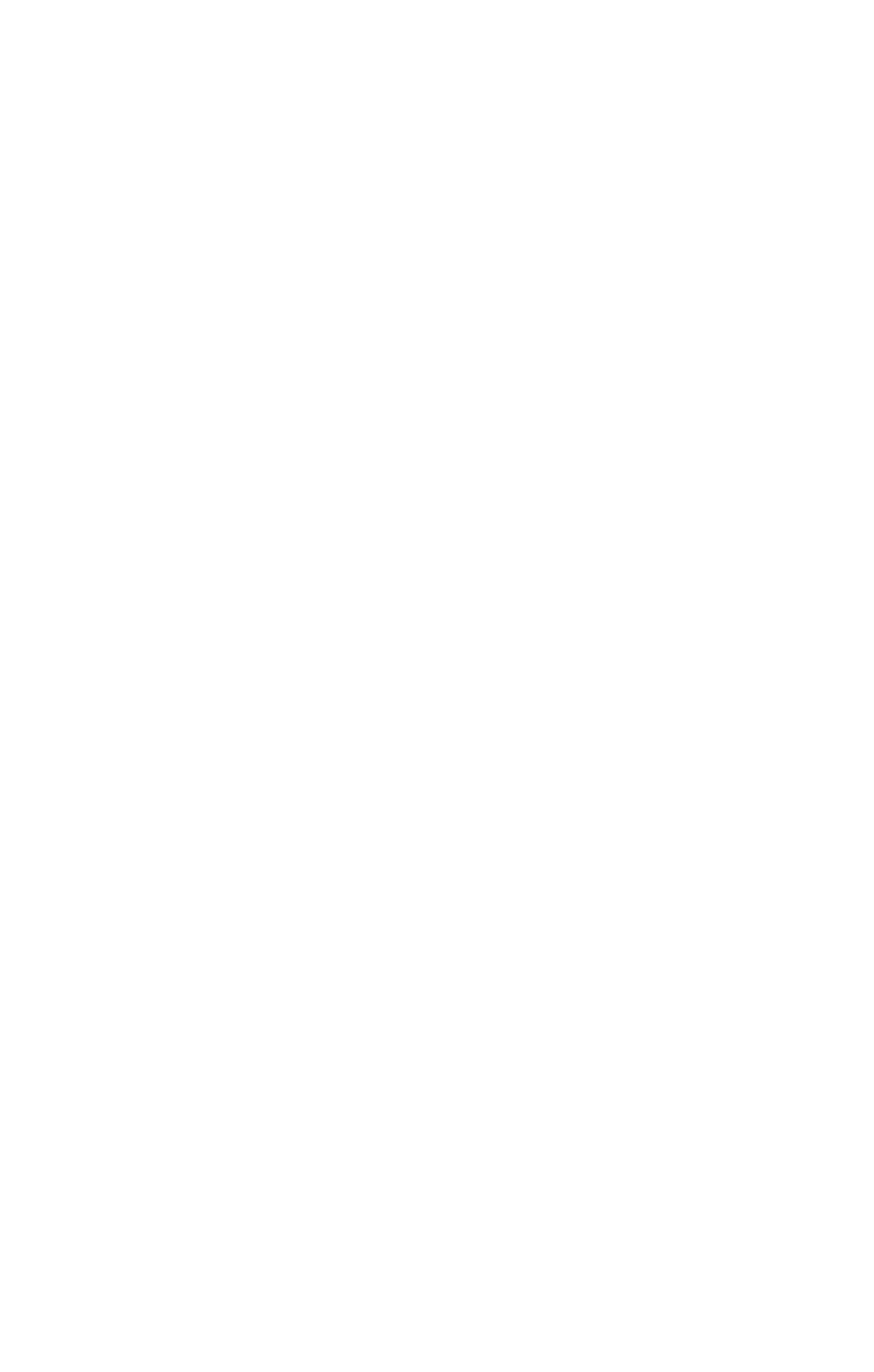## CONCLUSION

**S** To what you do you do now? That's a fabulous question  $\int$  and one that I do not take lightly. If you and I were sit- $\bigcap$  what you do you do now? That's a fabulous question ting across from one another having a cup of coffee and I had the opportunity to share what I think are the most valuable words of wisdom I can share, here's what I'd say.

Remember that if you're not flourishing individually the likelihood of you enabling employees or customers to flourish is incredibly small. Just as it is with airline safety announcements, you need to put on our own oxygen mask first. I would tell you to put your oxygen mask on first and make a promise to choose to flourish personally. Take the Purpose Principle and drive the concepts there a mile. Find just one idea, hope, dream, or aspiration and grab hold of it and don't ever let go.

I would tell you to make a decision. Make a decision about your priorities and the promises that you'll make to the people who matter most to you. I would tell you that the promises and priorities you make define you as a person and are the backbone of character. I would remind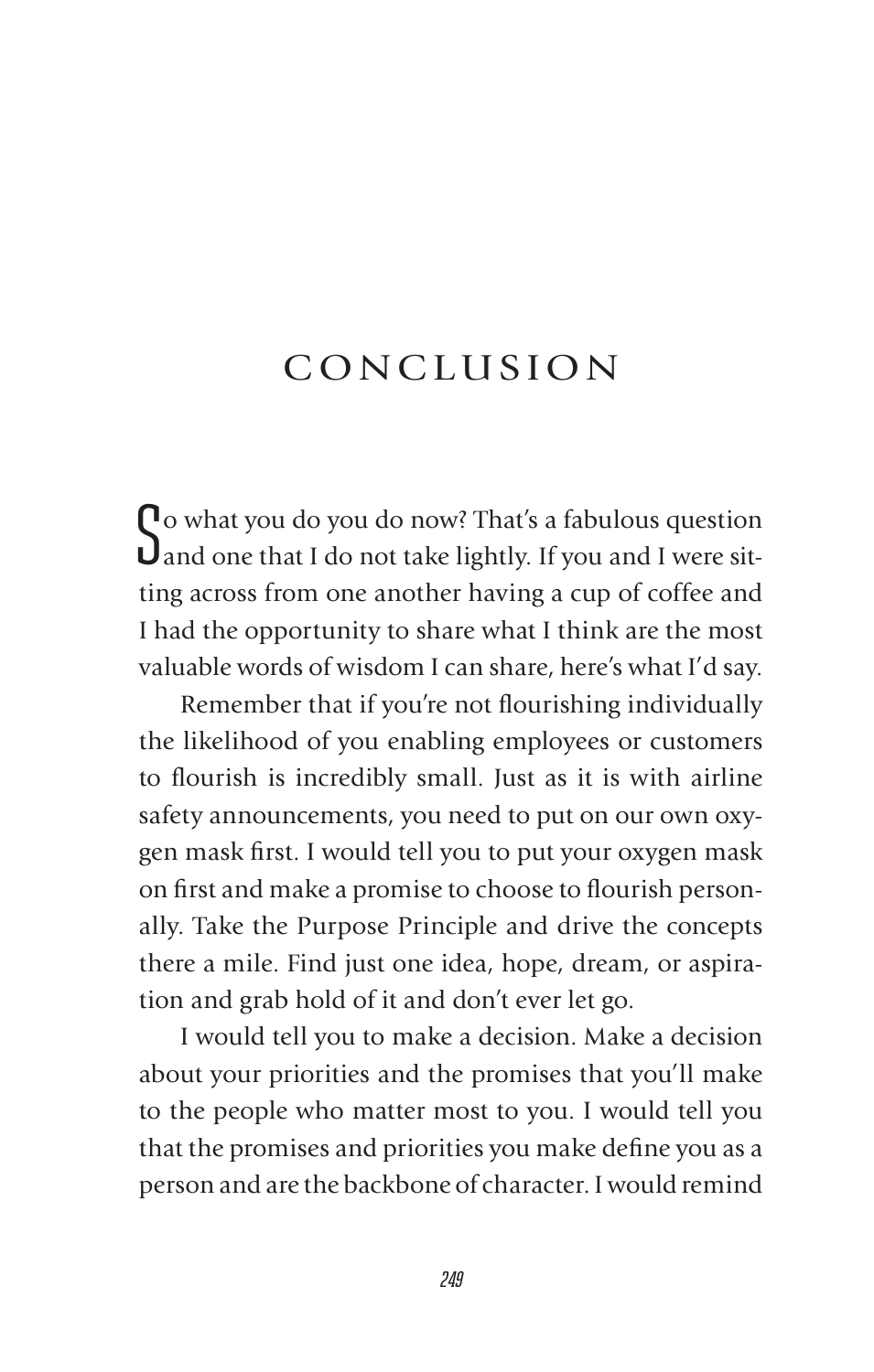you that they are directly linked to what you articulate in the Purpose Principle, and that you are far more capable of choosing each and every day what the quality of your life will look like. You are not a victim, nor are you in control of the entire universe, but you have an amazing life, so choose carefully each and every day.

Focus on value creation. Forget your methodology, forget what you do technically, and live, breathe, and do everything you can to understand your customer's experience. I'd remind you that what matters most is making peoples' lives easier. When you do that, not only will your employees' and your customers' lives be more rewarding, but so will yours.

Remember that in every single meeting, email, or other interaction, you have an opportunity to persuade someone to support you, and have them embrace employee and customer flourishing. I'd look you square in the eyes and remind you that you make a difference in peoples' lives and that you should accept that responsibility fully and with enthusiasm because, with your purpose, your promises, priorities, learning, and growth, you can create a community of like-minded co-conspirators who do amazing work.

I'd ask you to be a catalyst for community and connection where you purposefully help people cultivate the mindset of what's working as opposed to what's not working. Infuse your insights from the Praising Principle into every hour of your day, and by purposefully helping people feel good about themselves; you'll infuse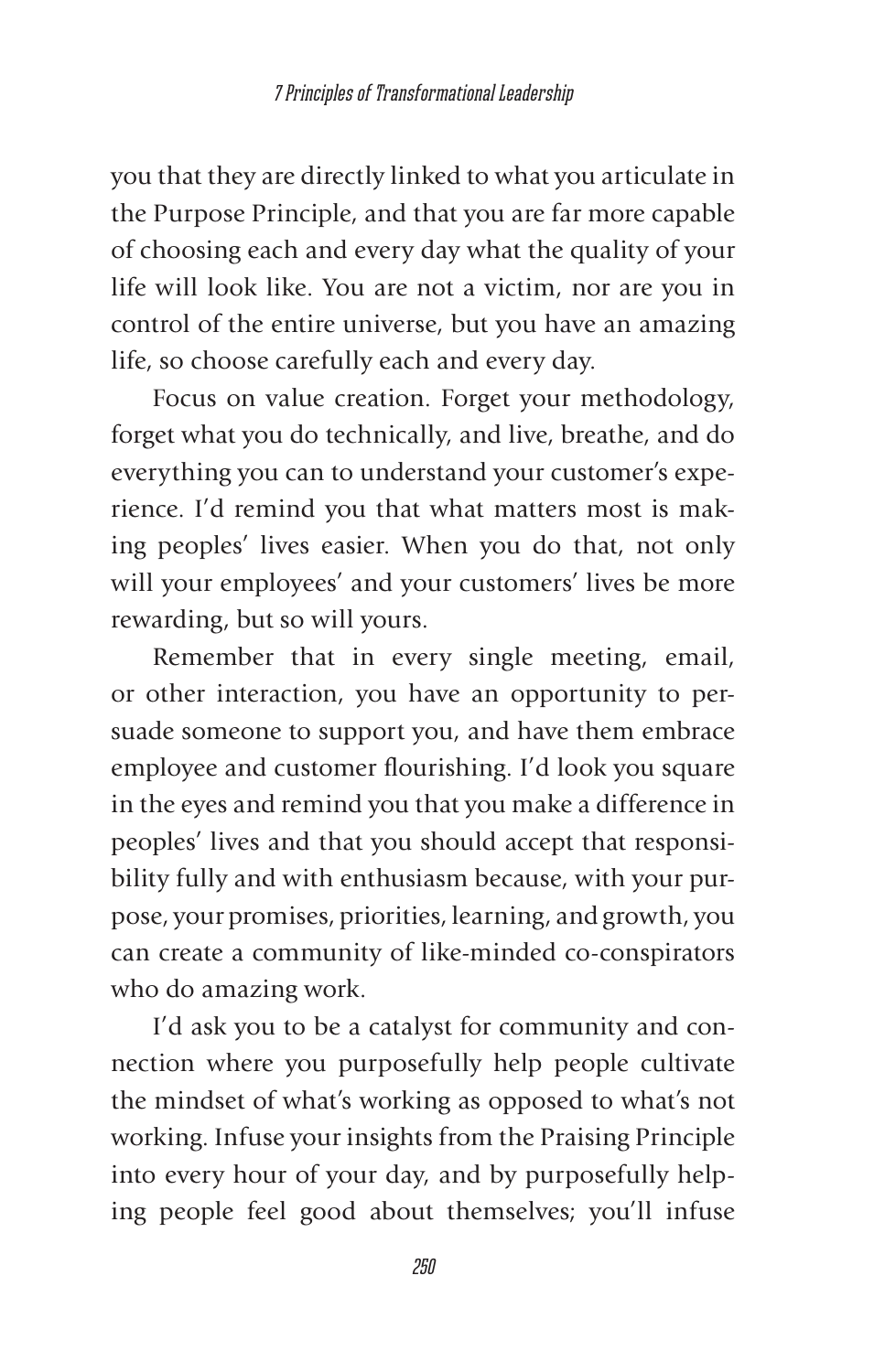#### Conclusion

hope and optimism into their work life, allowing them to flourish. I'd ask you to become the exemplar of hope, optimism, and praise.

I would also tell you to never give up. There is work that only you can do and that your work world needs you more than ever to hold true to what you find noble and uplifting. Never lose sight of that. In every corner of your organization, people are paying attention to what you do and say in the face of unrelenting adversity adversity that can leave you drained and disenchanted. Continually and purposefully put one foot in front of the other. Your talent is important, but your perseverance is the real game-changer.

I'd also advise focusing on the Preparation Principle. The discernment and wisdom that you have within you about your leadership, your relationship with the people that matter most to you, and the impact that you're having in all areas of your life, are accelerated with the Transformation Examination. The Preparation Principle is the hub of transformational leadership and all the other principles extend from that. You need to prepare yourself to go on a transformational journey and, at the end of that journey, be prepared to review that journey and reinvent it in any way, shape, manner, or form that works for you. As I've said, you get to choose how you want to live your life both personally as well as professionally.

And the last thing I would say to you is this: Love is the most transformational emotion that you and I have. Love propels us and it changes us. So fall in love with an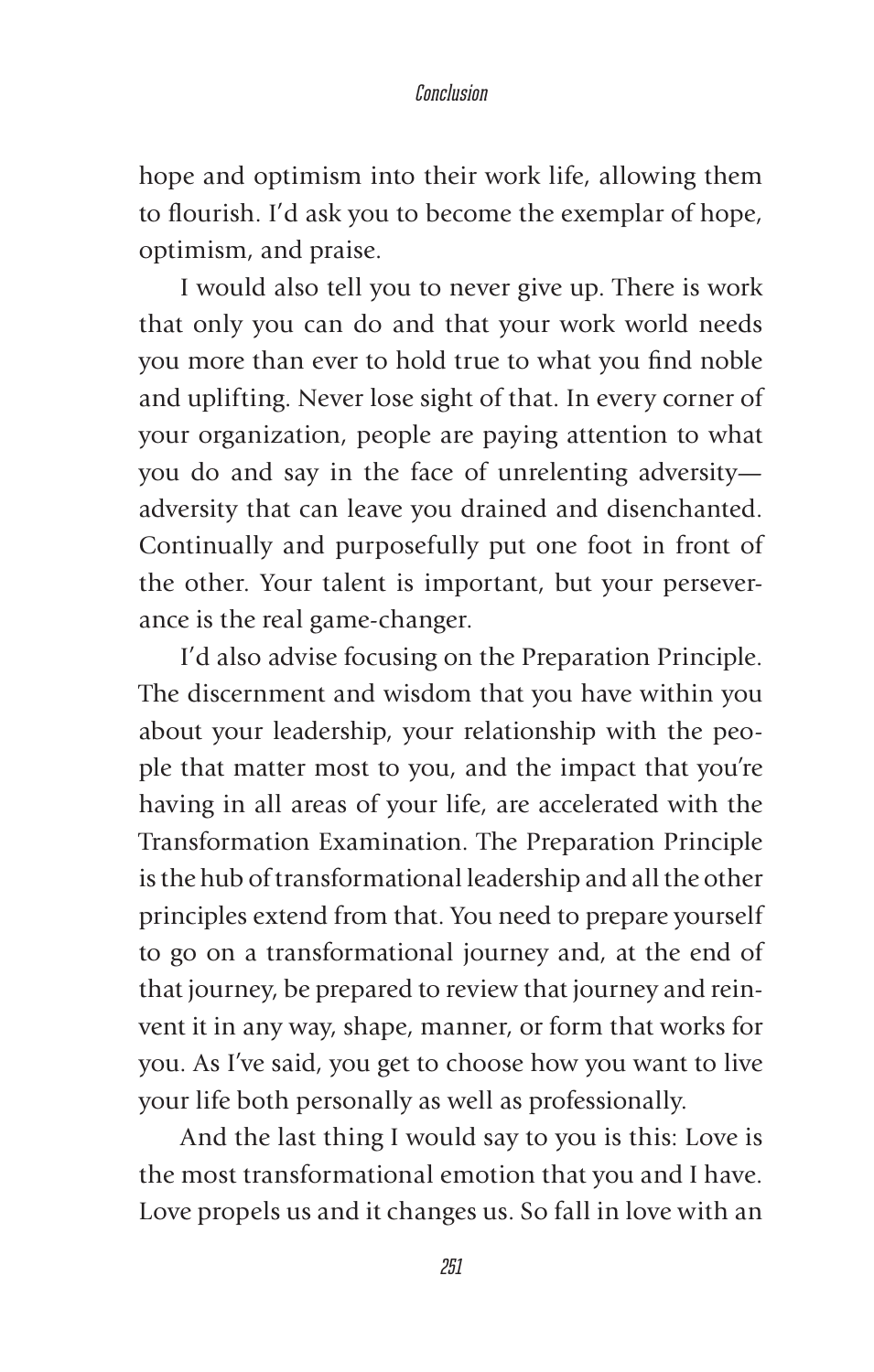idea, hope, dream, or aspiration, fall in love with your employees and your customers, fall in love with doing valuable work, fall in love with infusing hope and optimism wherever you go, fall in love with praising people for doing their best work, and fall in love with the pain and discomfort of moving forward in times of overwhelming adversity. And I'd also say fall in love with the notion that each and every day can be a day filled with personal and professional flourishing. The world needs more people on fire with human flourishing. Are you on board?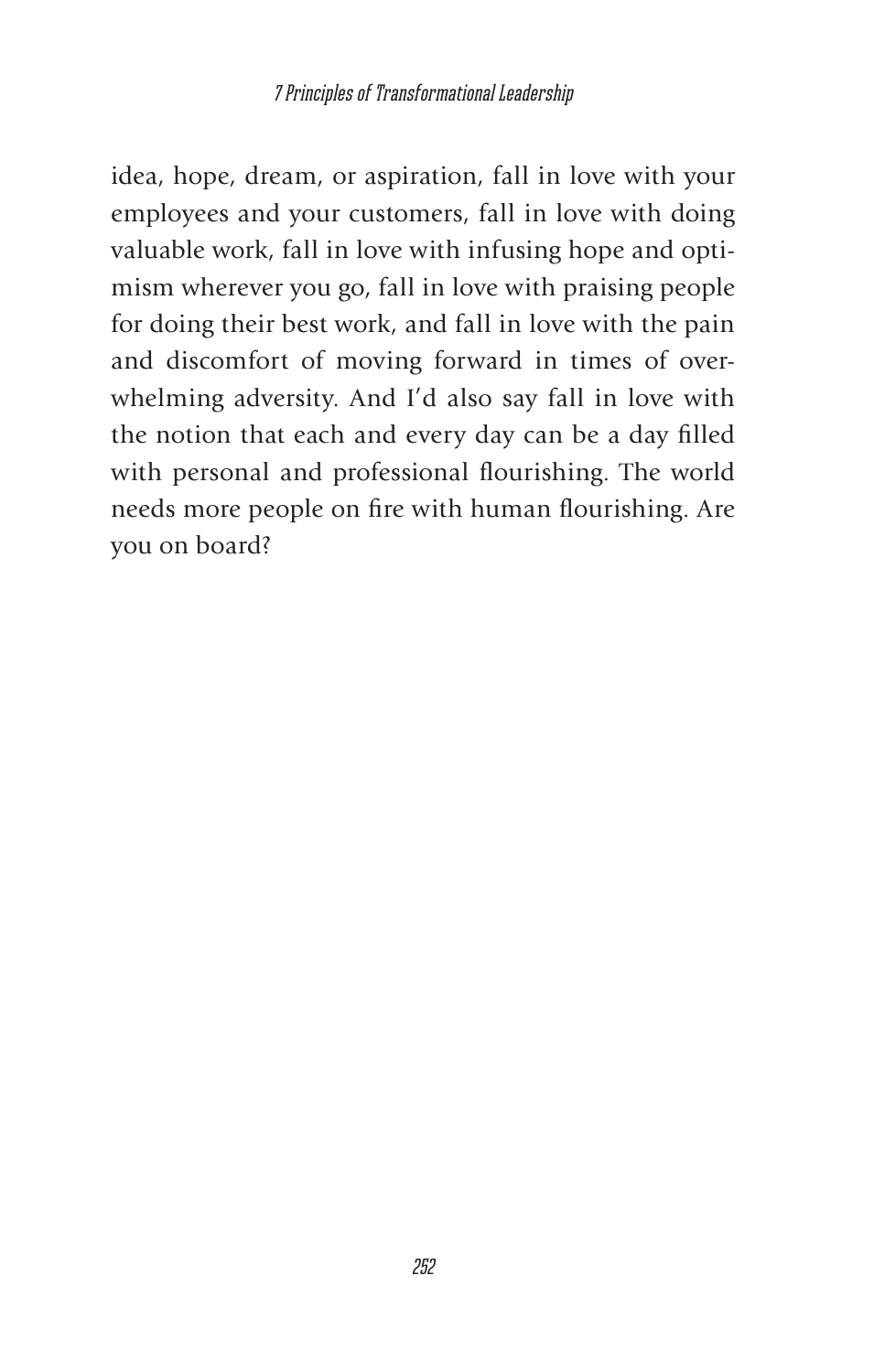## INDEX

Acceleration, results, 123-124 Accidental life, 219-223 Accomplishment, 12, 99 Accountability, 65, 104, 120, 164 Achievement, 100 Acronyms, 147 Action, 190, 233-234 Addressing the issues, 142-143 Adversity, 198 Advice, feedback vs., 203-204 Agreed-upon standards, 136 Agreement, confirming, 143 Alignment, 39, 62, 70-71, 85 Ambiguity, 62, 63 Appreciation, 173-174 Apprehension, 62, 63 Aspirations, 27, 30, 36, 50, 55, 78, 101, 177 Assurance, 58 Attention, 88 Barrier elimination, 121-123 Barriers, 87, 221, 223-228 Behavior, purpose and, 69-72 Behaviors, 128-131 Beliefs, 42, 127, 128, 152, 232-233 Benefits of praise, the, 171-179 Bias for action, 234 Blane, Christobel Rice, 12, 13 Blane, David, 12-13 Boss, promises to your, 74 Bottom line, 102-105 Brand impact, 47-51 Brands, 46 Burnout, 21 Business objectives, driving, 148 Calendar grooming, 187-190 Candor, 79 Certainty, 152 Chester, Dr. Timothy, 144, 148-149 Choices, 52, 154, 231-232 Churchill, Winston, 195, 202

Clarifying decision-making, 141-142 Clarifying roles, 140-141 Clarity, 31, 47,71, 75, 84, 138 Coaching, 95, 120 Collaboration, 79-80 Commitment, 57, 76-77, 116, 120 Communication, 71-72 Community, 78, 250 Competencies, 38 Competing priorities, 150-158 Complaints, 114 Compliance, 120 Concerns, 114 Confidence, 66, 77-78, 152, 172 Confirming understanding, 143 Conflict management, 143 Conflicting expectations, 138 Connection, 15, 115, 250 Conscious, Examination of, 241-244 Consistency, 76 Context, 14, 36 Continual learning, 178 Control, 75-76 Core values, 40 Courage, 33, 47, 80, 169-171, 193 Creation, value, 250 Credibility gap, 137 Credibility, 58, 60, 62, 69, 72, 77 Critic, 161-163 Curiosity, 33, 169-171, 180, 182-183 Customers, 18-19 Customers, promises to your, 73 Decision-making, 141-142, 164 Defining success, 139-140 Development, employee, 168 Dialogue, internal, 93 Discernment, 55, 184-186, 239, 251 Discipline, 184 Dissatisfaction, 230, 231 Distinction, 39-45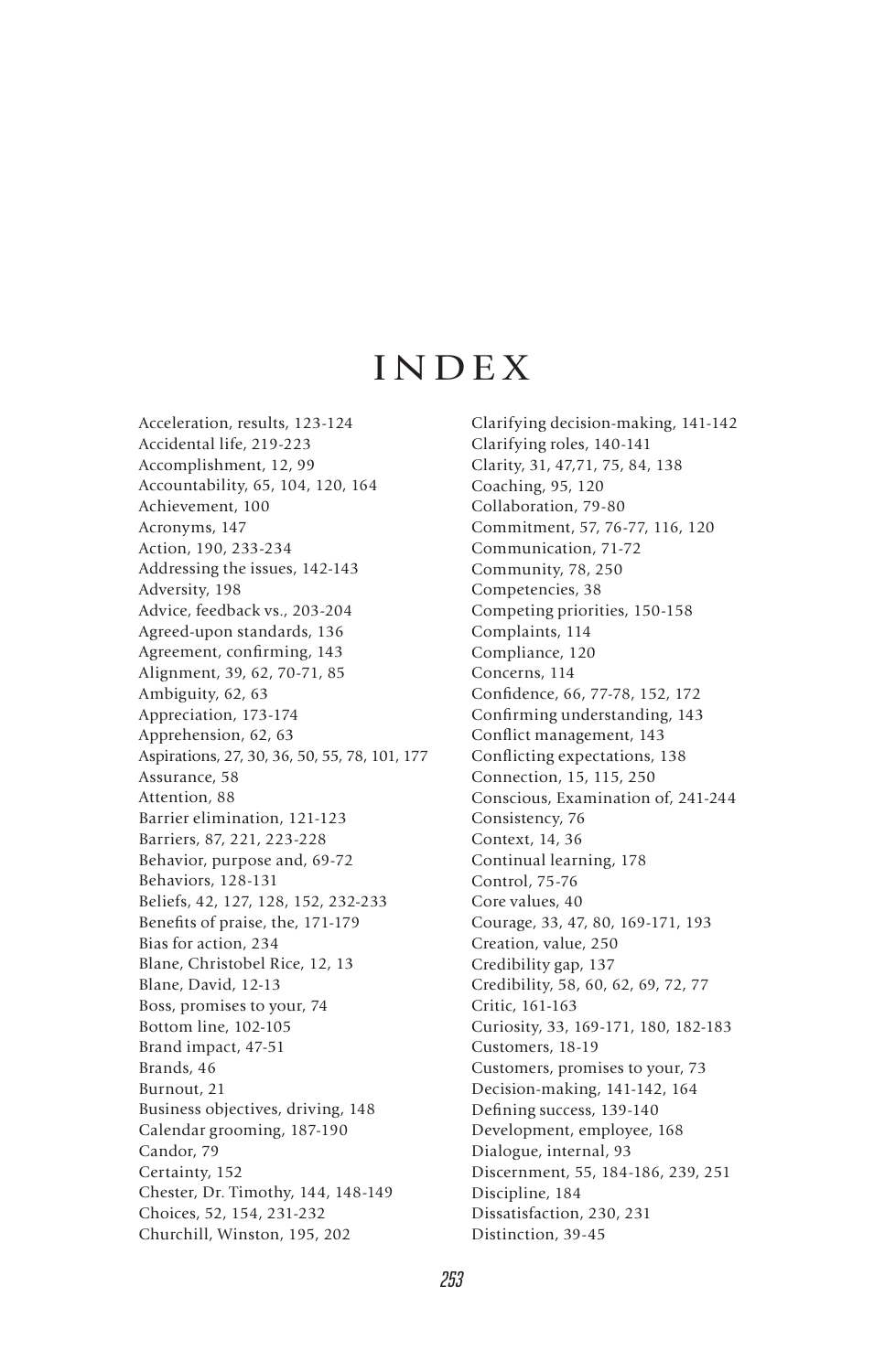Distress, 21-22 Dreams, 27, 30, 36, 50, 55, 101, 177, 230-231 Driving business objectives, 148 Dyson, Eric, 191-192 Elimination, barrier, 121-123 Employee development, 168 Employees, promises to, 73 Encouragement, 174 Energy, investing, 88 Enthusiasm, 32-33 Evaluating promises, 61-62 Examination of Conscious, 241-244 Excellence 116-119, 122 Execution, 120, 214-218 Expectations, 71, 119, 138-143, 167 Experimentation, 104 Failing to prepare, 235-239 Failure, 192, 216-217 Faith tradition, 41 Family, promises to your, 74 Fear, 14, 43, 63-69, 80, 114, 163-164, 192 Feedback, 171, 203-204 Feelings, 127-128 Flourishing customer mindset, 107-108 Flourishing employee mindset, 108-109 Flourishing leadership mindset, 110 Flourishing Performance Formula, 103-105 Flourishing, 18-19, 102-110 Focus, 93, 98-101, 187, 196 Focusing on inputs, 95-98 Force-field analysis, 86-88 Forces, promoting, 122-123 Forces, restraining, 122, 123 Foresight, 84-86 Friends, promises to your, 74 Friendship, respect vs., 203 Future state, 70-71 Future, reclaiming your, 55 Generosity, 41, 114-115 Goals, 87, 99 Growth, 17-19, 46-47, 78, 104, 116, 178 Holding onto the past, 160-161 Honesty, 116 Hopes, 27, 30, 36, 50, 55, 101, 114, 172, 177 If/then strategy, 153-154 Ignatian Spirituality, 241-244 Ignatius of Loyola, Saint, 239-244 Ignorance, 210-211, 213 Imposter syndrome, 66 Improvisation, 205-206 Impurities, leadership, 180 Indifference, 212-214

Individual transformation, 118-119 Inertia, 209-210, 213 Inexperience, 211-212, 213 Influence, positive, 126 Innovation, 116, 178 Inputs, focusing on, 95-98 Insight, 184-186 Inspiration, 78, 110 Intent, 46, 72 Internal dialogue, 93 Investing in oneself, fear of, 68-69 Issues, addressing the, 142-143 Issues, unresolved, 142-143 James, Billie, 113-116 Judgment, 169-171, 180, 182-183 Just doing the minimum, 15 Language, 146, 155-158 Leadership brand impact, 46-57 Leadership development, 74 Leadership impurities, 180 Leadership persuasion process, 132-135 Leadership purpose, 27-56 Leadership, uninspiring, 166 Level of respect, 137-138 Level of trust, 136-137 Leveraging success, 94 Listening, 114, 145, 147, 172 Litton, David, 112-116 Living in fear, 163-164 Love, 31, 33, 34-35, 41, 252 Maximization, talent, 121 Measuring progress, 100 Methodology, 95-98, 101, 250 Metrics, 100, 123 Metrics, performance, 120 Mindset, 11-16, 17-19, 23, 29, 32, 39, 43, 82, 92-93, 106-107, 109, 120, 196-197 Mindset, flourishing customer, 107-108 Mindset, flourishing employee, 108-109 Mindset, flourishing leadership, 110 Mindset, negative, 159-164 Miscommunication, 20-21 Mistakes, 65-66, 164 Muscle memory, 207-208 Narrowing your focus, 187 Negative mindset, 159-164 Negative thinking, 164 Neuroscience, 14 No, saying, 58, 59-60 Objectives, 87, 99, 132, 134, 148 Obstacles, 192, 221, 223-228 One-percent rule, 180, 186-188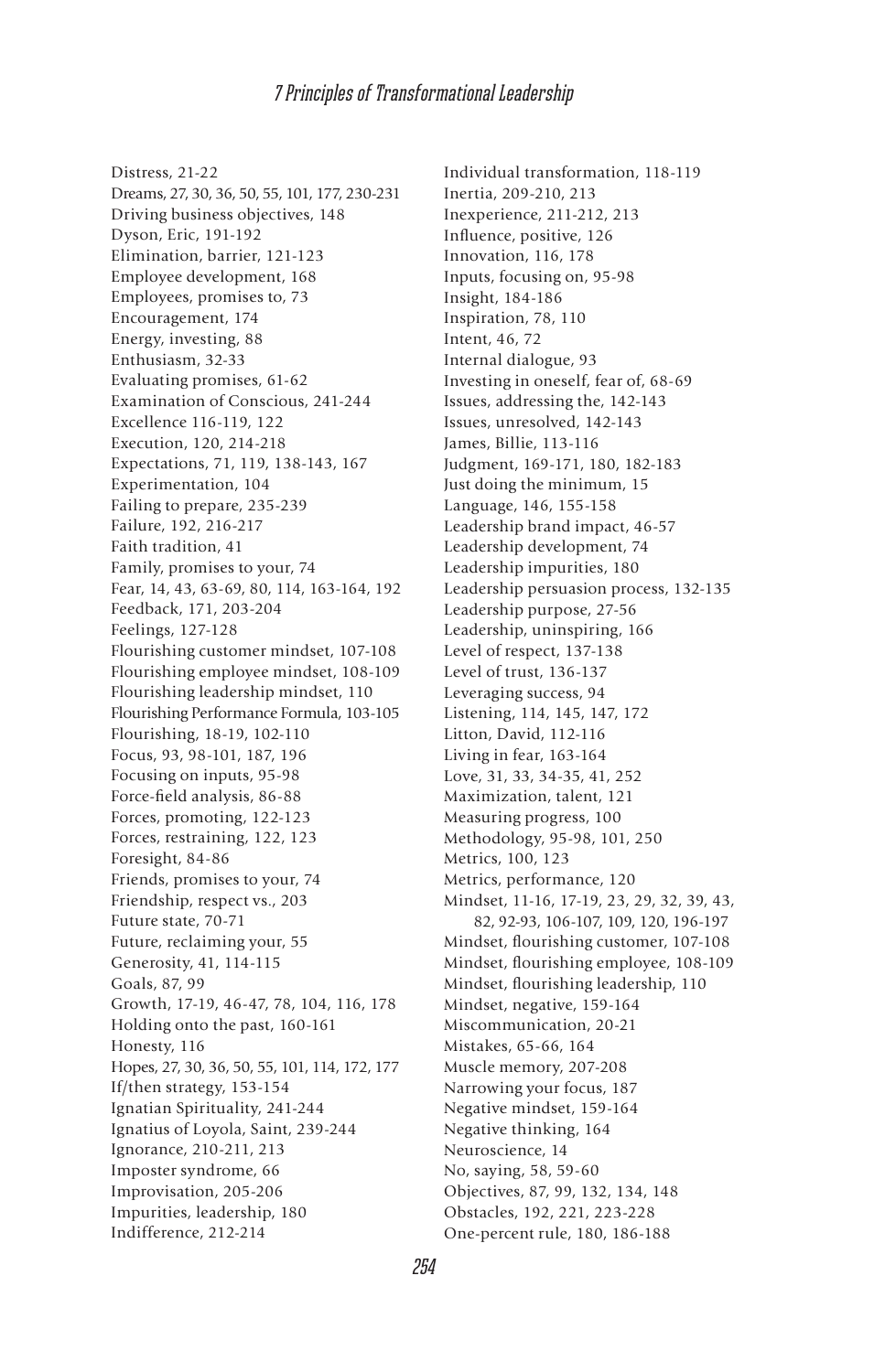Opposing barriers, 87 Opposing forces, 86 Optimism, 17-19, 113, 172 Overwhelm, 20-23, 44 Past, holding onto the, 160-161 Past, reframing your, 54-55 Patterns, 185-186 Payoff, 165-166 Performance metrics, 120 Performance, 23, 116, 215-216 Perseverance Principle, 93, 191-218 Persuasion Principle, 125-158 Persuasion process, leadership, 132-135 Positivity, 17-19 Potential, 113, 165-169 Poverty mindset, 27-28 Powerful language strategy, 155-158 Praise, 170-179 Praising Principle, 159-190 Preparation Principle, 219-246, 251 Preparing to fail, 235-239 Present, recalibrating your, 55-56 Priorities, 81-86, 132, 134, 153, 189, 202 Priorities, competing, 150-158 Priorities, purpose and, 74-80 Priority-setting, 22-23, 83, 88 Process, leadership persuasion, 132-135 Progress, measuring, 100 Projects Principle, 89-124, 134, 147 Promise evaluation, 61-62 Promises Principle, 57-88, 187 Promises, 57, 58-61, 85, 112, 123, 189, 202 Promoting forces, 86, 87-88, 122-123 Purification, 168-169, 171, 177-188 Purpose of promises, 59-61 Purpose Principle, 27-56, 81, 195, 235 Purpose statement, 38-39 Purpose, 61, 62, 75, 85, 112, 174, 189, 192, 202, 204-205, 208 Purpose, behavior and, 69-72 Purpose, priorities without, 74-80 Purpose, reaffirming the, 139 Purposeful life, 219-223 Questions, value-based, 96 Reaffirming the purpose, 139 Recalibrating your present, 55-56 Reclaiming your future, 55 Reframing your past, 54-55 Respect, 69, 72, 119, 132, 133, 136, 137-138, 167-168 Respect, friendship vs., 203 Responsibilities, clarifying, 140-141

Restraining forces, 122, 123 Results acceleration, 123-124 Results, 11-16, 37, 71, 99 Role modeling, 226-228 Roles, clarifying, 140-141 Saint Ignatius of Loyola, 239-244 Scheduling status updates, 142 Screening process, 125-126 Security, 14, 27-28 Service, 150-151 Shared aspirations, 78 Sharron, Joey, 219-221, 226 Show-me-the-money strategy, 156-158 Sincerity, 173-175 Solutions, 133, 135, 147 Specific praise, 170-171 Specificity, 177-179 Speed, 217-218 Standards, agreed-upon, 136 Starbucks, 232-233 State, future, 70-71 Strategy, 214-218 Stress, 21-22 Success, 66-68, 94, 100, 164, 189, 197, 223-228 Talent maximization, 121 Talent, 31, 33, 35-36, 191-194 Talent, war for, 193-194 Technology, 148-149 Three yeses strategy, 154-155 Time frames, clarifying, 140-141 Time management, 22-23 Time, investing, 88 Timeliness, 175-177 Timely praise, 170 Transformation, individual, 118-119 Transformational Leadership Assessment, 16-17 Trust, 58, 60, 61, 62, 69, 72, 119, 132, 133, 136-137, 167-168 Truth, 115-116 Uncertainty, 14, 62, 63 Unclear expectations, 167 Underperformance, 20, 166-167 Understanding, confirming, 143 Uninspiring leadership, 166 Unresolved issues, 142-143 Value, 31, 33, 34, 36-38, 46, 100 War for talent, 193-194 Weiss, Alan, 68, 203 White space, 94-95 Why, 117-118 Yourself, promises to, 73